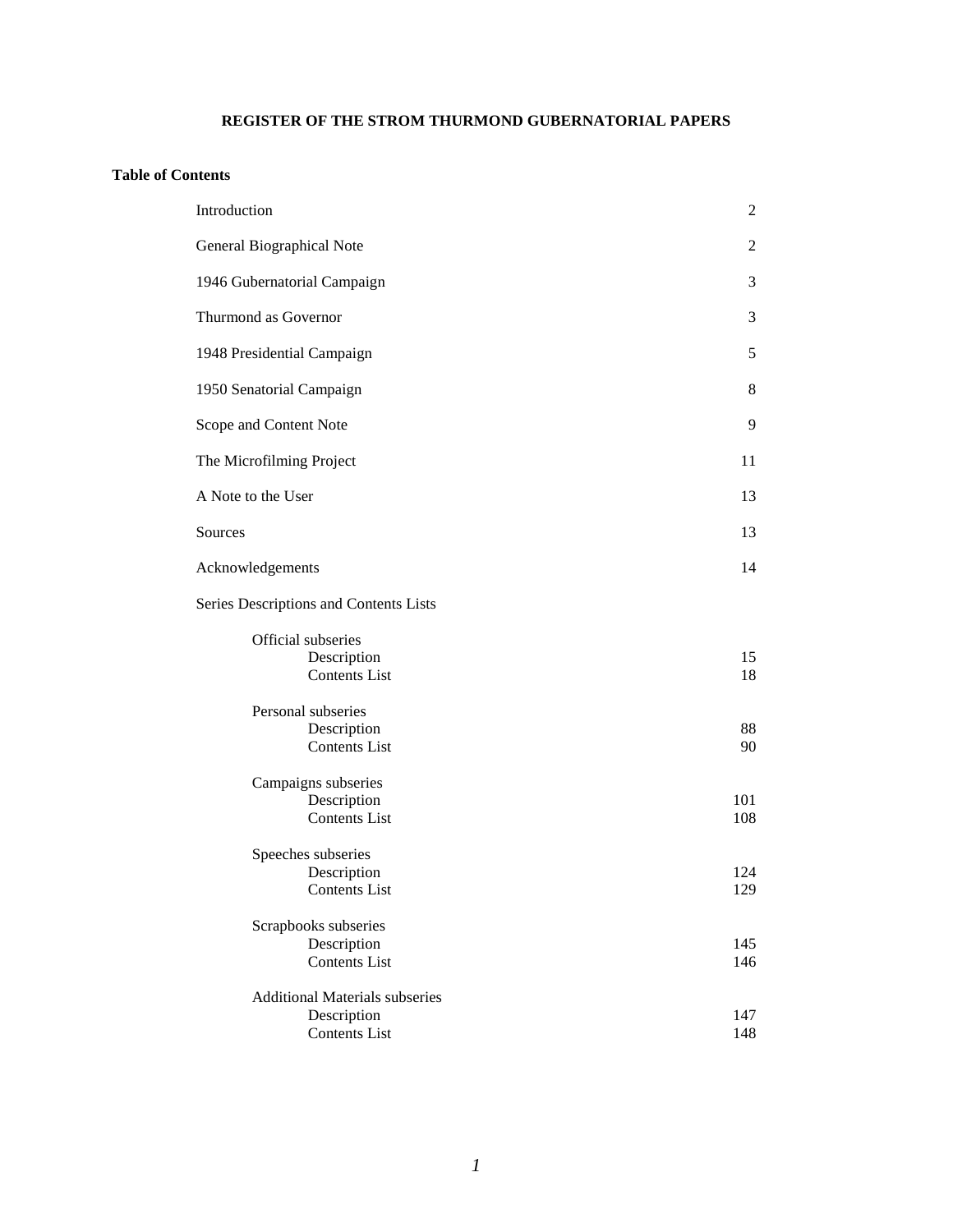# **REGISTER OF THE STROM THURMOND (1902 - 2003) GUBERNATORIAL PAPERS, 1923 -1955 (bulk dates 1946 - 1951)**

Mss 100 Strom Thurmond Gubernatorial Papers 85 rolls of microfilm representing 78.5 cubic feet

### **Introduction**

The material in this microfilm edition consists of the Strom Thurmond Collection Gubernatorial series and parts of the Scrapbooks and Speeches series. It includes correspondence (both official and personal), campaign material, speeches and other items documenting Strom Thurmond's term as Governor of South Carolina from 1946-1951. Some of this material was originally part of the holdings of the South Caroliniana Library of The University of South Carolina and the South Carolina Department of Archives and History. This finding aid was prepared by James Cross in 1998.

The material filmed for this publication was received by Special Collections as accessions 82-2 (from Senator Thurmond), 90-112 (transfer from the South Caroliniana Library, The University of South Carolina), 90-120 (transfer from the South Carolina Department of Archives and History) and 98-47 (also from Senator Thurmond).

#### **General Biographical Note**

James Strom Thurmond was born on December 5, 1902 in Edgefield, South Carolina, the son of John William and Eleanor Gertrude (Strom) Thurmond. Educated in the Edgefield County public schools, he graduated from Clemson College (now Clemson University) in 1923 with a B.S. degree in horticulture. He was a farmer, teacher and athletic coach until 1929, when he became the Edgefield County superintendent of education, serving in this position until 1933. He read law with his father and was admitted to the South Carolina Bar in 1930. He served as the Edgefield Town and County attorney from 1930 to 1938.

In 1933 Thurmond was elected to the South Carolina Senate and represented Edgefield until he was elected to the Eleventh Circuit judgeship in 1938. When the United States entered World War II he left the judgeship temporarily to serve in the U.S. Army. Thurmond was with the Civil Affairs section of the First Army headquarters and participated in the Normandy invasion on assignment with the 82nd Airborne Division. After Germany surrendered in May 1945 he briefly served in the Pacific before returning to South Carolina.

In 1946 Thurmond ran successfully for governor of South Carolina; he served from 1947-1951. He married Jean Crouch (1926-1960), daughter of Horace J. and Inez Breazeale Crouch of Elko, South Carolina on November 7, 1947. Thurmond ran unsuccessfully as the U.S. presidential candidate of the States Rights' Democratic Party in 1948 and against Olin D. Johnston for U.S. Senator in 1950. He was the Chairman of Southern Governor's Conference in 1950.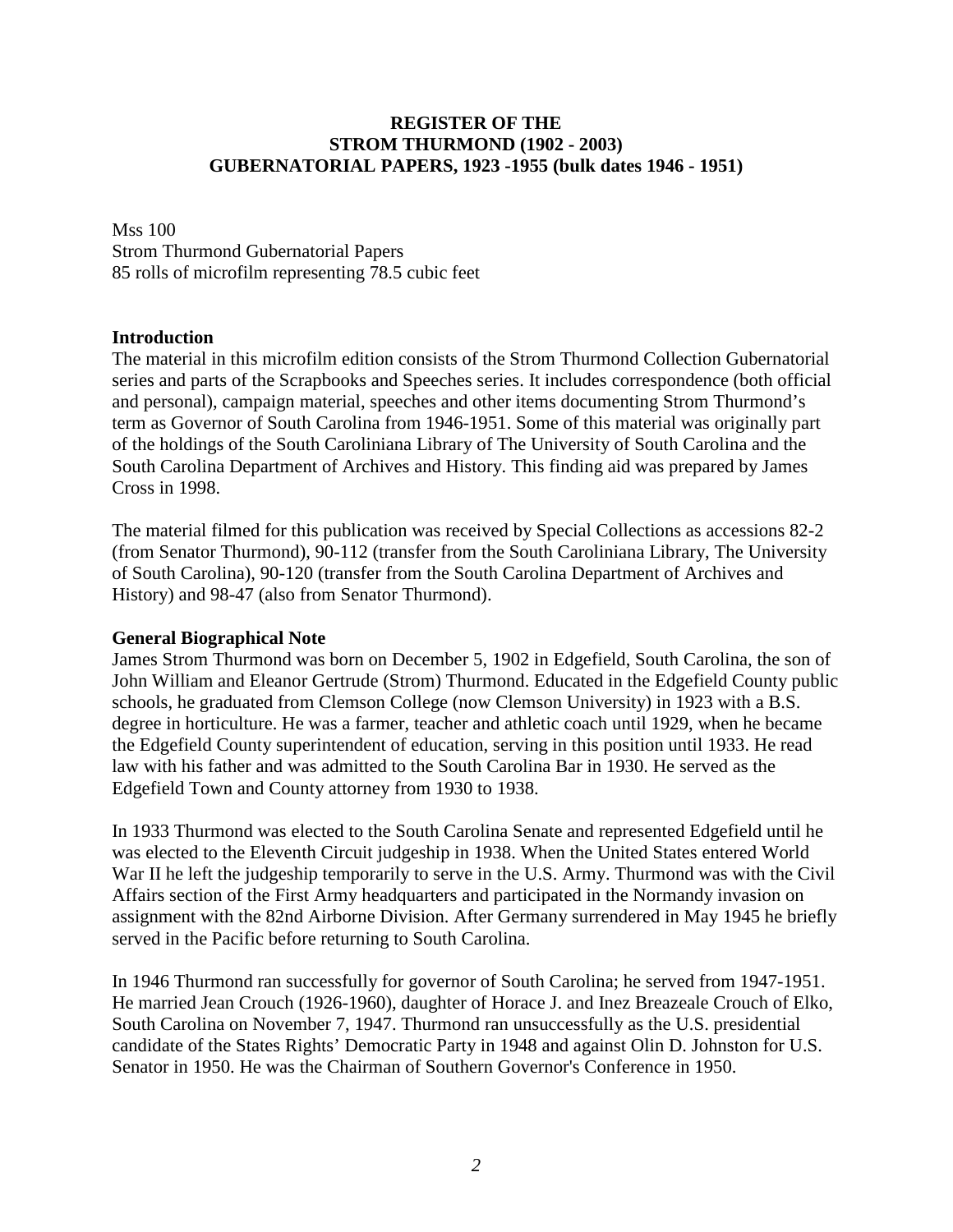After leaving the governorship Thurmond resumed his law practice. He ran as a write-in candidate for U.S. Senator in 1954, defeating Edgar Brown in the primary. In 1956 he resigned from the Senate in fulfillment of a campaign promise and was re-elected to the Senate that same year. He has been re-elected each election cycle since then, most recently in 1996. As Senator, Thurmond served on a number of important committees, including Armed Services (chairman 1995-1998), Judiciary (chairman 1981-1987) and Veterans Affairs. He was President Pro Tempore from 1981-1987 and 1995- . He switched from the Democratic to the Republican Party in 1964. He married Nancy Janice Moore (1946- ), daughter of Paul Robinson and Julie Moore of Aiken, South Carolina on December 22, 1968; they separated in 1991. They had four children: Nancy Moore (1971-1993), James Strom II (1972-), Juliana "Julie" Gertrude (1974-) and Paul Reynolds (1976-).

# **1946 Gubernatorial Campaign**

After returning from his military service in World War II in early 1946, Thurmond resumed his circuit court judgeship. During the spring he discussed running for governor with family, friends and potential backers around the state, trying to determine if there was enough support for a successful campaign. Convinced that he had a good chance of winning the governorship, Thurmond announced his candidacy on May 15, 1946 and resigned his circuit court judgeship.

Faced with a large field of candidates that included former governor Ransome J. Williams, Thurmond stressed his years of public service as a teacher, county superintendent of education, state senator, circuit court judge and soldier. He campaigned on what was considered a progressive platform that called for the secret ballot, the elimination of the poll tax, increased support for education and welfare programs, improved education facilities for blacks, support for returning veterans and cuts in public utility rates. Thurmond also opposed strengthening the state police system and the misuse of the governor's pardon power.

However, it was his outspoken opposition to the "Barnwell Ring" that brought him recognition and publicity during the campaign. The term referred to the unusual amount of political influence wielded by a small circle of legislators from Barnwell County, the most important of these being Edgar Brown, President Pro Tempore of the State Senate and Solomon Blatt, Speaker of the State House of Representatives. Thurmond charged that they ran the state for their own benefit and controlled appointments to state boards and commissions. Brown and Blatt denied this and charged that Thurmond had come to them looking for support for his gubernatorial campaign. The feud over the supposed existence of the "ring" dominated the news, pushed the other candidates into the background and allowed Thurmond to run as an "outsider" who was fighting for the "common man."

The results of the August 13, 1946 primary election were: Thurmond, 96,691 votes; Dr. James C. McLeod, 83,464 votes; Ransome J. Williams, 35,813 votes; John C. Taylor, 22,447 votes; Del O'Neal, 16,574 votes; John D. Long, 16,503 votes; Carl B. Epps, 5,189 votes; Marcus A. Stone, 4,353 votes; A. L. Wood, 3,040 votes; A. J. Beattie, 2,889 votes; and Roger W. Scott, 2,251 votes. Since neither of the top two candidates, Thurmond and Dr. McLeod, had received a majority of the votes, a run-off election was held. Thurmond used the time between the two elections to continue to campaign on his record and to promise that he would serve a full fouryear term as governor without seeking higher office. Since the two previous governors had done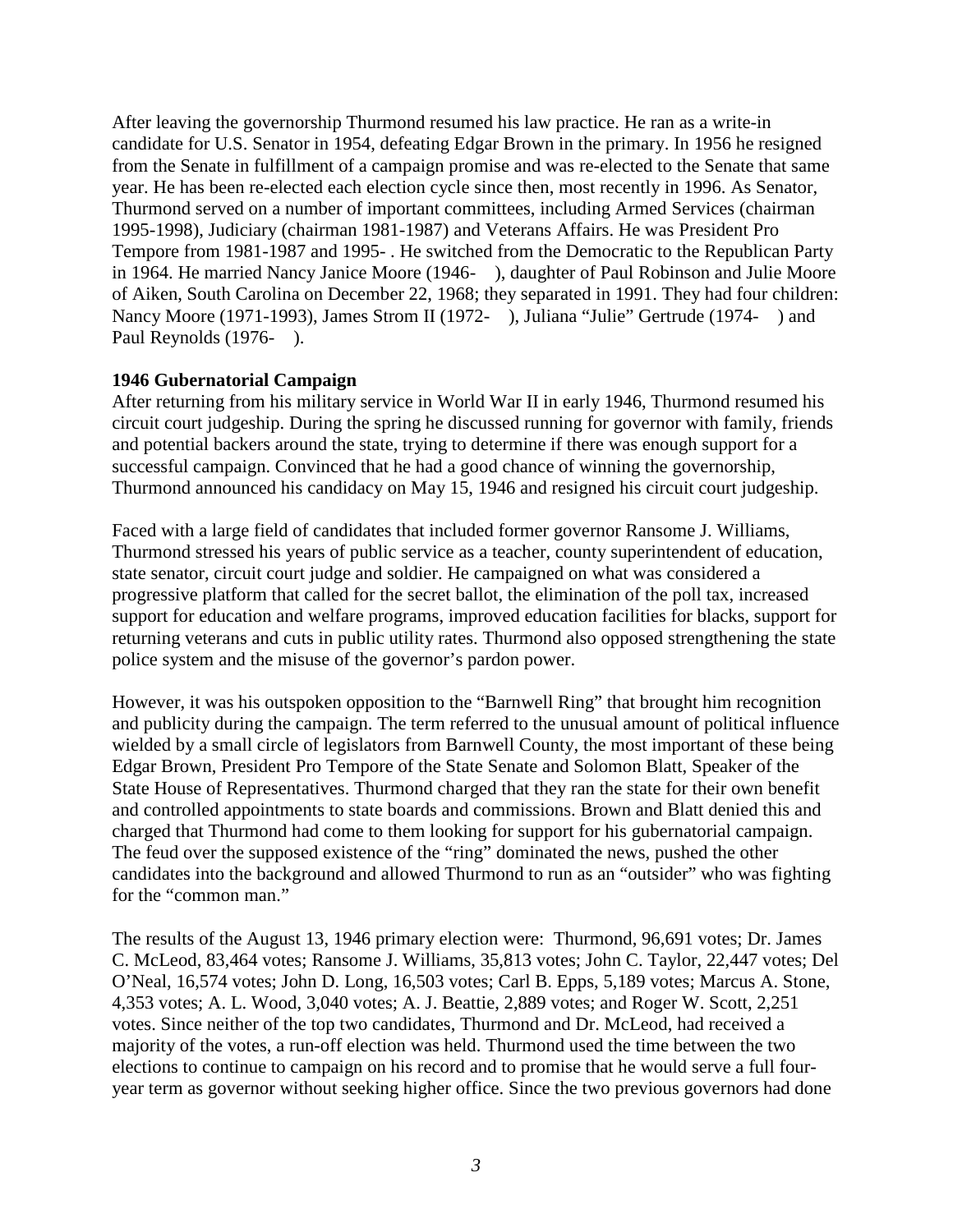precisely that, Thurmond's promise garnered him additional support from the voters. He won the September 3, 1946 run-off election with 144,420 votes to McLeod's 109,169 votes.

# **Thurmond as Governor**

Thurmond was inaugurated as the 77th Governor of South Carolina on January 21, 1947. In his inaugural address he summarized a detailed plan of action, which was based on his campaign platform. The plan encompassed twenty-four general areas such as state government reorganization, election and education reform, dual office holding and economic development. By the end of his term, he had accomplished almost all of the goals he had laid out in this speech. He was able to do this in spite of a governmental structure in which the legislature held most of the power and the executive branch was dependent upon their goodwill and the governor's persuasive power to get any program enacted.

The following items are among the major accomplishments achieved during Thurmond's term of office:

- the pardon and parole power was removed from the governor and given to a state board;
- the state government was reorganized, including the creation of the Budget and Control Board from ten different departments and the implementation of centralized purchasing;
- a number of economic development projects were undertaken, such as highway and road improvements and seaport development, resulting in the state's credit rating rising to AA;
- the poll tax was eliminated and the secret ballot instituted;
- a uniform nine-month state-supported school term was established, a twelfth grade was added, the state library program was expanded, salaries for teachers were improved and compulsory attendance laws were enacted;
- more women were appointed to state offices than had been in any previous gubernatorial administration;
- initiatives to equalize railroad freight rates and to develop a regional education system were undertaken in cooperation with the Southern Governor's Conference;
- there were improvements in health services, including the creation of county health centers and a cancer control program;
- area trade schools and new parks were developed for each race;
- the law against dual office holding was enforced, and
- there was increased support for public welfare programs for the needy, elderly, and handicapped and dependent children.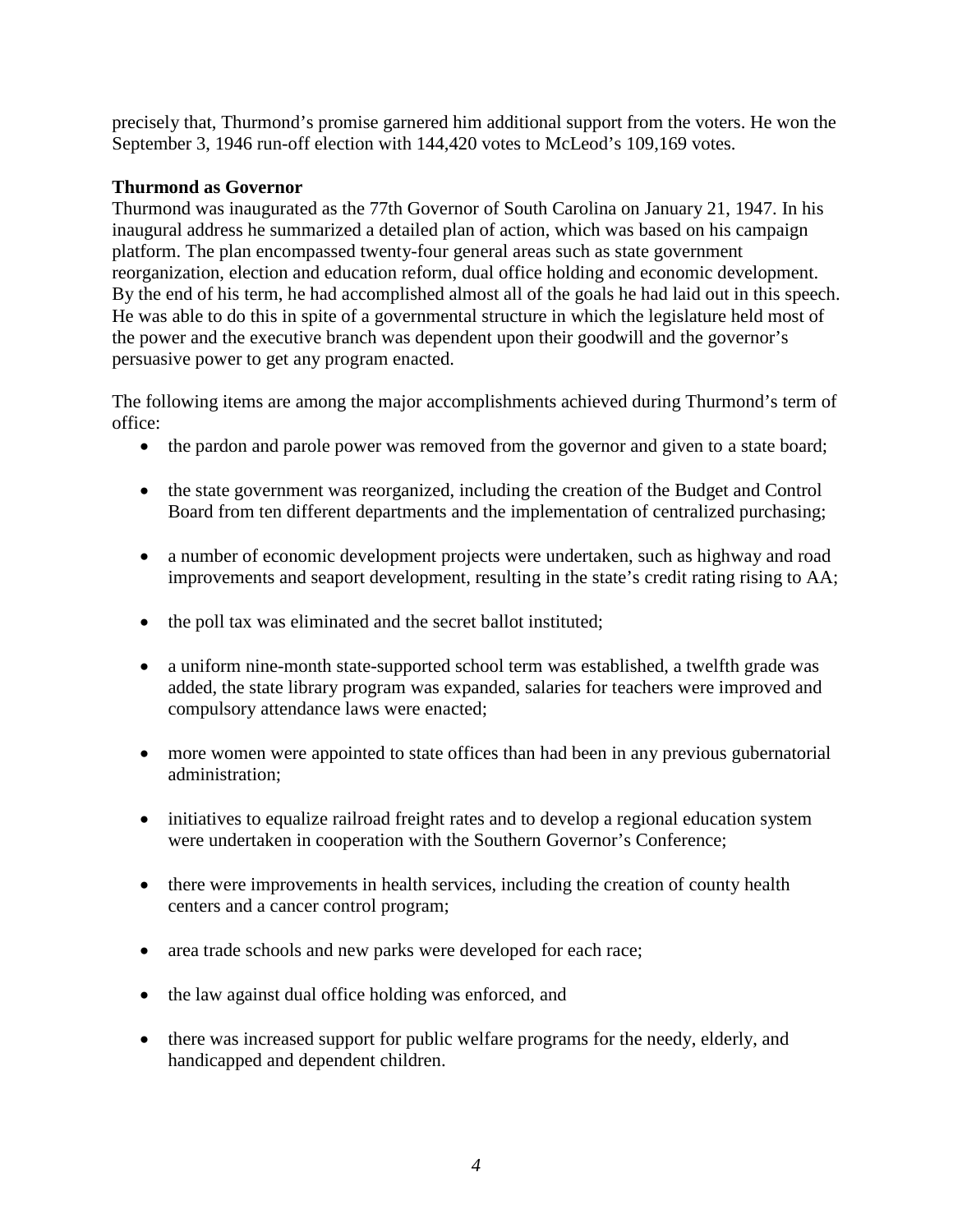These accomplishments echoed some of the changes the state was undergoing at the time. Among the events that occurred during the period 1947-1951 were the construction of the state's first skyscraper (Columbia, 1948), the first performance of the Greenville Symphony in 1948, the legalization of divorce in 1949, the opening of the Columbia Museum of Art in 1950 and the selection that same year by Atomic Energy Commission and DuPont of a site for the Savannah River plant, which would manufacture plutonium and tritium for nuclear weapons. There were major civil rights advances during the period as well; the ruling on July 12, 1947 by Judge Waites Waring (which was upheld on appeal) on the *Elmore* v. *Rice* case ending the all-white Democratic primary, the defeat by the courts of attempts to exclude blacks from the Democratic Party by means of a loyalty oath and the November 11, 1949 filing of a discrimination suit against the Clarendon County school system by the county's black parents, which eventually became part of the *Brown* v. *Topeka Board of Education* case.

Thurmond's term was not without controversy. In addition to the bruising political battles of the 1948 Presidential and 1950 Senatorial campaigns, there was his September 16, 1947 speech to a meeting of the South Carolina Realtors' in which he condemned their role in the housing situation and the opposition to some of his appointments to various state boards and commissions. The legality of his appointment of James J. Reid as chairman of the Industrial Commission in 1947 was challenged by the state attorney general; Reid was forced to resign later that same year, although Thurmond reappointed him to the Commission in 1948. His attempt to appoint Faith Clayton to the Industrial Commission in 1949 as part of his efforts to fulfill his campaign promise to appoint more women to state office ran into legislative opposition that delayed her confirmation in the post until 1950. A number of individuals questioned Thurmond's appointments of honorary "colonels," claiming they were being used as political rewards. However, the event that first brought him to national attention was his handling of the lynching of Willie Earle.

Willie Earle was a young black man arrested on February 16, 1947 for the murder of Greenville cabdriver Thomas Watson Brown. Earle was taken from the Pickens County jail and lynched by a mob the day after his arrest. Thurmond immediately ordered the state constabulary to make every effort to solve the case and called for an outside state prosecutor to ensure vigorous prosecution of the perpetrators of the crime. He also requested assistance from the Federal Bureau of Investigation. Due to his efforts members of mob were arrested and put on trial in May 1947. Although the defendants were acquitted by all-white male jury, it was clear that lynching would no longer be tolerated in the state; the Earle lynching was the last one in South Carolina history. Thurmond was praised by numerous individuals and in the press for his efforts to arrest and try the lynchers. The events of the following year, however, would lead to a rapid erosion of this goodwill.

### **1948 Presidential Campaign**

The States' Rights campaign has been seen as a reaction to the October 1947 report of President's Committee on Civil Rights, pending court cases that challenged segregation and, most of all, to President Truman's proposed federal civil rights program that included anti-poll tax legislation, a federal anti-lynching law, the establishment of a permanent Fair Employment Practices Commission (FEPC) and the elimination of discrimination in interstate transportation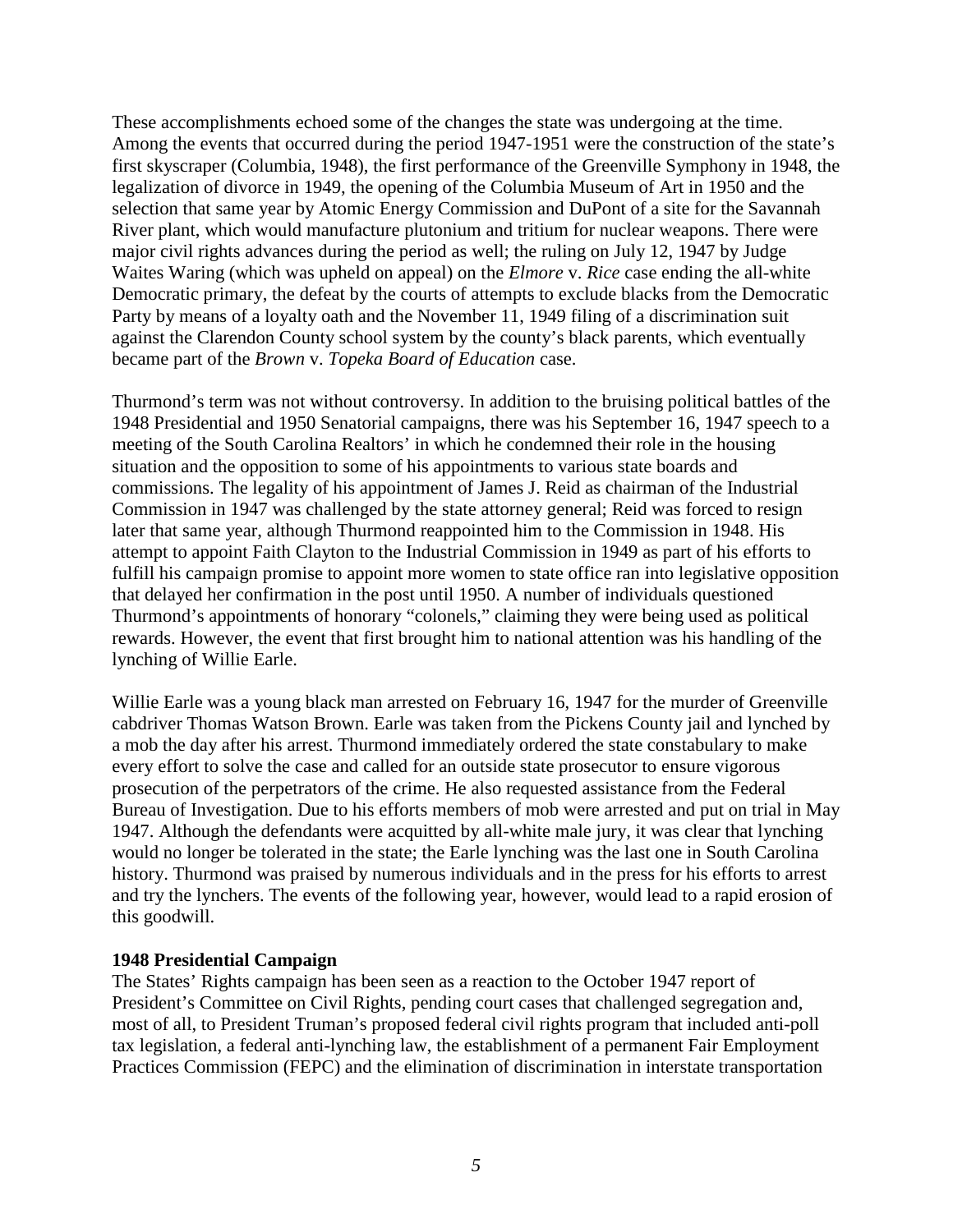facilities. This program was announced on February 2, only five days before the Southern Governor's Conference was scheduled to meet in Wakulla Springs, Florida.

Although some governors, such as Fielding Wright of Mississippi, advocated forming a new party, others were not prepared to reject their traditional allegiance to the Democratic Party. The governors finally agreed to a proposal made by Thurmond to wait for forty days (reduced from sixty) before taking any action. During this period a committee of governors would study and evaluate the civil rights program and its impact on the South, meet with Democratic Party officials for clarification and to express their reservations and then report back at another meeting of the Conference. Thurmond was named as chair of the committee.

During this "cooling-off" period opposition to Truman's program grew. On February 12 Mississippi Democrats met to plan a revolt against the national Democratic Party. A headquarters for the states' rights movement was opened in Jackson, Mississippi on February 16 and another states' rights strategy meeting was held on February 22, drawing representatives from ten southern states. On February 19 the South Carolina delegation, which included Thurmond and Olin Johnston, refused to attend the annual Jefferson-Jackson Day dinner in Washington, D.C. where Truman was to be the featured speaker. The next day southern congressmen announced their unified opposition to the proposed civil rights program.

Thurmond and his committee met with Senator J. Howard McGrath, chairman of the Democratic National Committee, on February 23, but were unable to gain any concessions from the national leadership. Thurmond's committee then wrote its report, criticizing Truman's civil rights program and recommending that the southern states send delegates to the Democratic Convention and the Electoral College who would refuse to support pro-civil rights candidates. The report also recommended working for the restoration of the "two-thirds" rule, which required that the Democratic presidential nominee receive two-thirds of the convention delegates' vote rather than a simple majority. The report was accepted by the Southern Governor's Conference when it met in Washington, D.C. on March 12.

States' rights supporters asked Thurmond to be the keynote speaker at their May 10 meeting in Jackson. He complied, launching a strong attack against Truman and his civil rights program. Delegates at the meeting ratified a plan to support a states' rights plank in the Democratic Party platform, to oppose any civil rights language and to meet again on July 17 in Birmingham, Alabama if the states' rights delegates were not admitted to the Democratic Convention or they were unsuccessful in achieving their goals.

At the July Democratic Party Convention in Philadelphia, both Mississippi and South Carolina faced (ultimately unsuccessful) moves to unseat their state delegations. Southern delegates were initially unable to agree on a opposition candidate to Truman, although they did agree to fight the inclusion of a strong civil rights plank in the party platform; however, their attempts to amend the civil rights plank were unsuccessful. As a result, all of the Mississippi delegation and half of the Alabama delegation "bolted" the convention. Attempts to insert a states' rights plank or restore the "two-thirds" rule failed. Governor Ben Laney of Arkansas finally agreed to be the southerners' candidate to oppose Truman, but backed out at the last minute. Instead, Senator Richard Russell of Georgia was nominated by the southern delegates; Thurmond seconded his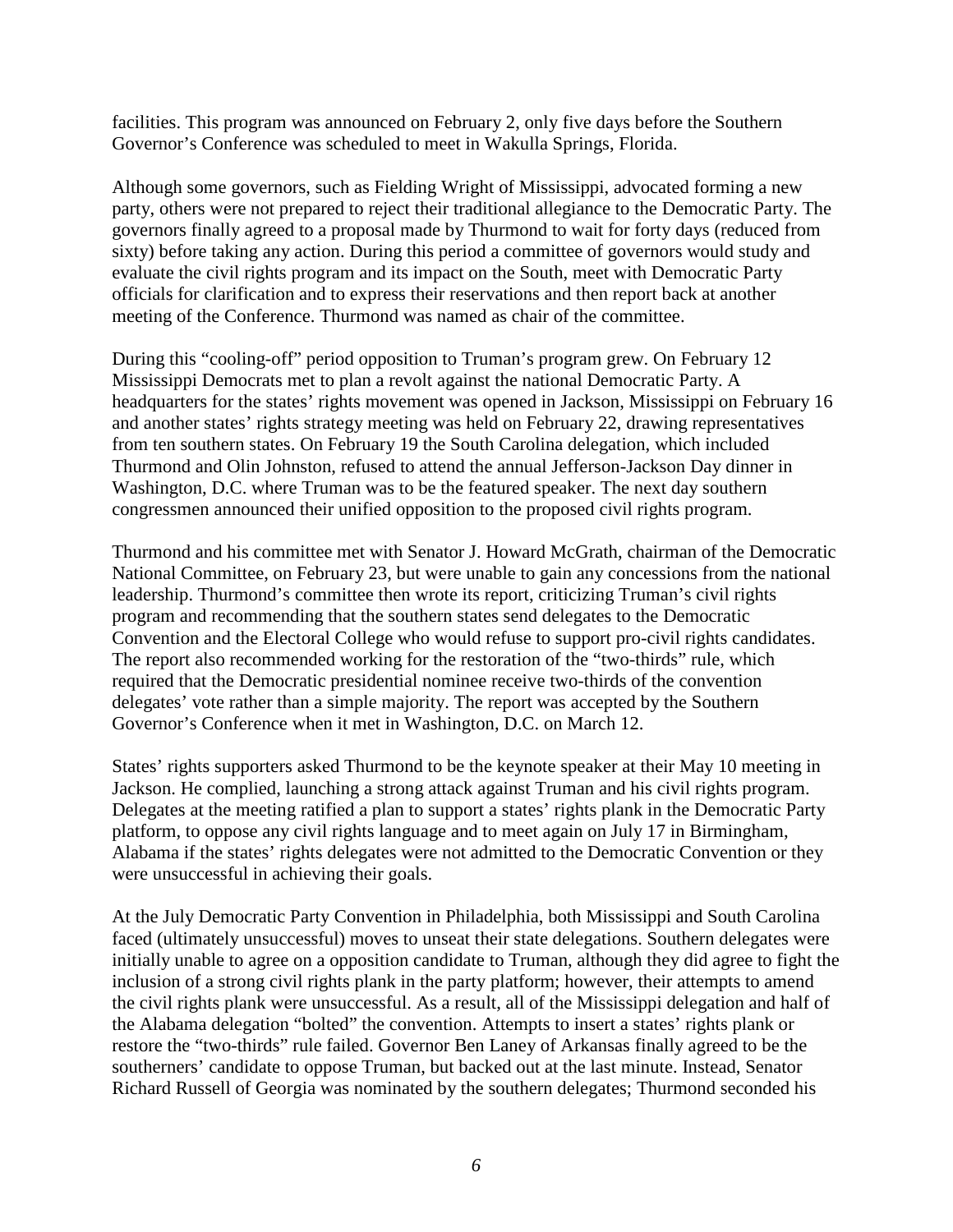nomination. Truman won the nomination on the first ballot, 947 1/2 votes to 263 (mainly southern votes) for Russell.

Delegates that had "bolted" the Democratic Convention, as well as states' rights supporters representing other states, met in Birmingham, Alabama on July 17. They adopted a "statement of principles" that became the platform of the States' Right Democratic Party. The party's platform supported states' rights under Article X of the Bill of Rights. It opposed the federal civil rights program and the centralization of power in the federal government and warned of danger of catering to minority blocs. The party's goal was to restore the South to its "rightful place" in the political life of nation.

Thurmond had not planned to attend the meeting, but changed his mind. Once there, he was approached by delegates from Alabama, Louisiana and Mississippi and offered the presidential nomination; he was given one hour to decide. Thurmond accepted the offer and Fielding Wright agreed to be the nominee for Vice President. They were then presented to the "convention" as candidates, with Senator James Eastland of Mississippi seconding the nominations. Both men made their acceptance speeches at a more formal nominating convention held in Houston, Texas on August 11.

After the nomination Thurmond campaigned vigorously in the South, denouncing Truman's civil rights program (especially the FEPC) at every opportunity and extolling the virtues of states' rights versus the increasing encroachments of federal power. Since it was unlikely that the party would be able to defeat Truman directly, the strategy was to siphon off enough votes from Truman to throw the election into the U.S. House of Representatives, where the South could control the outcome of the election, bartering its support for concessions on civil rights. There was little attempt to campaign in the North, based partly on the Southern focus of the party, partly on the lack of time before the election and partly on the lack of a well-funded and sophisticated campaign organization. Meanwhile, the States' Rights Democrats, believing that they were the "true" Democratic Party, attempted to get on the ballot by working through existing state Democratic Party organizations and gaining their endorsement. Although successful in becoming the "official" Democratic Party slate in Alabama, Louisiana, Mississippi and South Carolina, the party failed to do so in the rest of the South, most notably in the important states of Georgia, North Carolina and Texas. In the former four states the party ran as the States' Rights Democratic Party; it ran as the State's Rights Party elsewhere (The term "Dixiecrats" was coined by the media and was not used by States' Rights supporters).

When the election results were announced Thurmond had received 1,176,125 votes, 2.4% of the total votes cast. He had carried the states of Alabama, Louisiana, Mississippi and South Carolina for a total of thirty-nine electoral votes (the extra vote was from a Tennessee elector). However, the State's Rights Democratic Party had run a distant third behind the Democratic and Republican parties and had failed to throw the election into the House. Media hostility to the States' Rights Democratic Party during the campaign and the reluctance of many political leaders and their followers to discard their traditional allegiance to the Democratic Party in large part explained why Thurmond did not do better in the polls.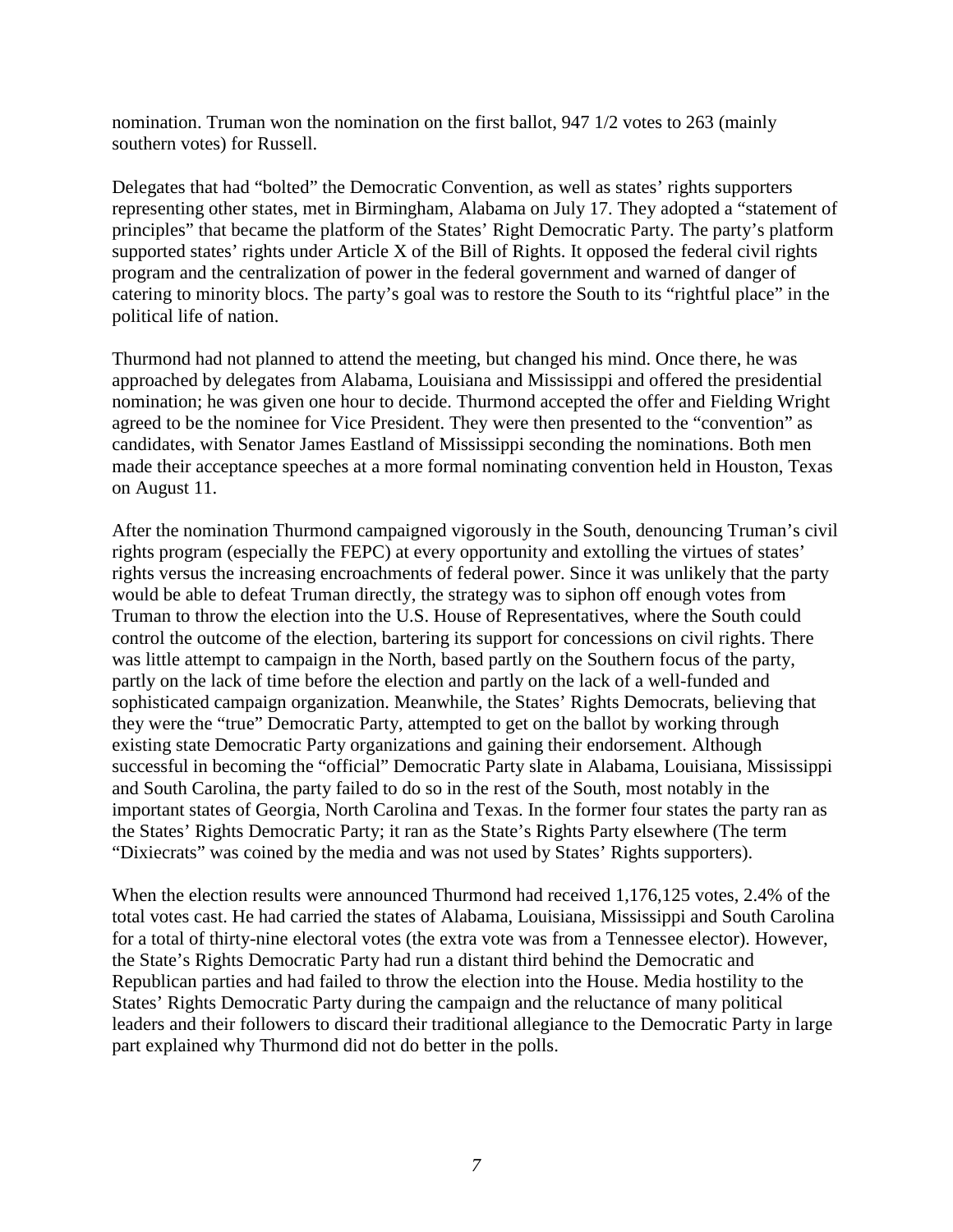There is much debate about the long term effects of the States' Rights campaign. Some have argued that the campaign was a failure because of Truman's victory and the eventual enactment of civil rights legislation. Regional concerns had failed to gain support, even within the region itself, and the Democratic Party had survived the defection of the South, thus pointing to a decline in the influence of white politicians from "black-belt" states and the growing importance of the black vote, especially in the North. Others have pointed out that the States' Rights Democrats succeeded in drawing political attention back to the South and ensured that the region would play an important role in Presidential politics from that point forward. They also note that the relative success of the campaign may have helped to delay civil rights legislation, leaving it to the Supreme Court (and not Congress) to make the important breakthroughs regarding civil rights.

Many scholars feel that the campaign solidified the movement of the Democratic Party to the left, at least on domestic issues, and sharpened factional lines within the party. The 1948 campaign is also thought to have helped create the two-party system in South, although some believe that it may have delayed that process by giving southerners an alternative to voting Republican. Ironically, in the opinion of some researchers, the loosening of ties to the Democratic Party may have helped African-Americans gain more political power by weakening the party machinery in the South that oppressed them. Finally, the lessons of the States' Rights campaign may have influenced George Wallace's strategy in the 1968 Presidential campaign.

As for Thurmond, the effects of the 1948 campaign would be felt in 1950, as he attempted to take the next step in his political career—becoming a U.S. Senator.

### **1950 Senatorial Campaign**

On April 29, 1950, Thurmond announced his candidacy for the Senate seat held by Olin D. Johnston, ending months of speculation and preparation. In his campaign Thurmond favored a strong national defense, a bi-partisan foreign policy, the Marshall Plan, a strong United Nations (but not to the extent it would become a "world government"), anti-communist efforts at home and abroad, economy in government spending, the repeal of excise taxes, states' rights, the continuation of federal farm program on the principles of the 1938 Agricultural Adjustment Act, rural electrification, crop insurance, the rights of labor under the laws current in 1950, railroad freight rate equality, legislative control over non-judicial conduct of federal judges and segregation. He opposed the federalization of National Guard, the desegregation of armed forces, peace-time deficit spending, federal farm subsidies, federal aid to education, the socialization of business and medicine, compulsory national health insurance and federal civil rights legislation.

The main thrust of Thurmond's campaign, however, was to criticize Johnston's pardon record while governor (1935-1940, 1943-47) and his support for Truman, a course of action strongly supported by two of his closest advisors, Walter Brown and Robert McC. Figg. Thurmond accused Johnston of running a pardon-for-pay "racket" and of "disloyalty" to the Democratic Party. He also attacked the National Association for the Advancement of Colored People (NAACP) and the Congress of Industrial Organizations (CIO) and charged that Johnston did not do enough to halt desegregation of armed forces.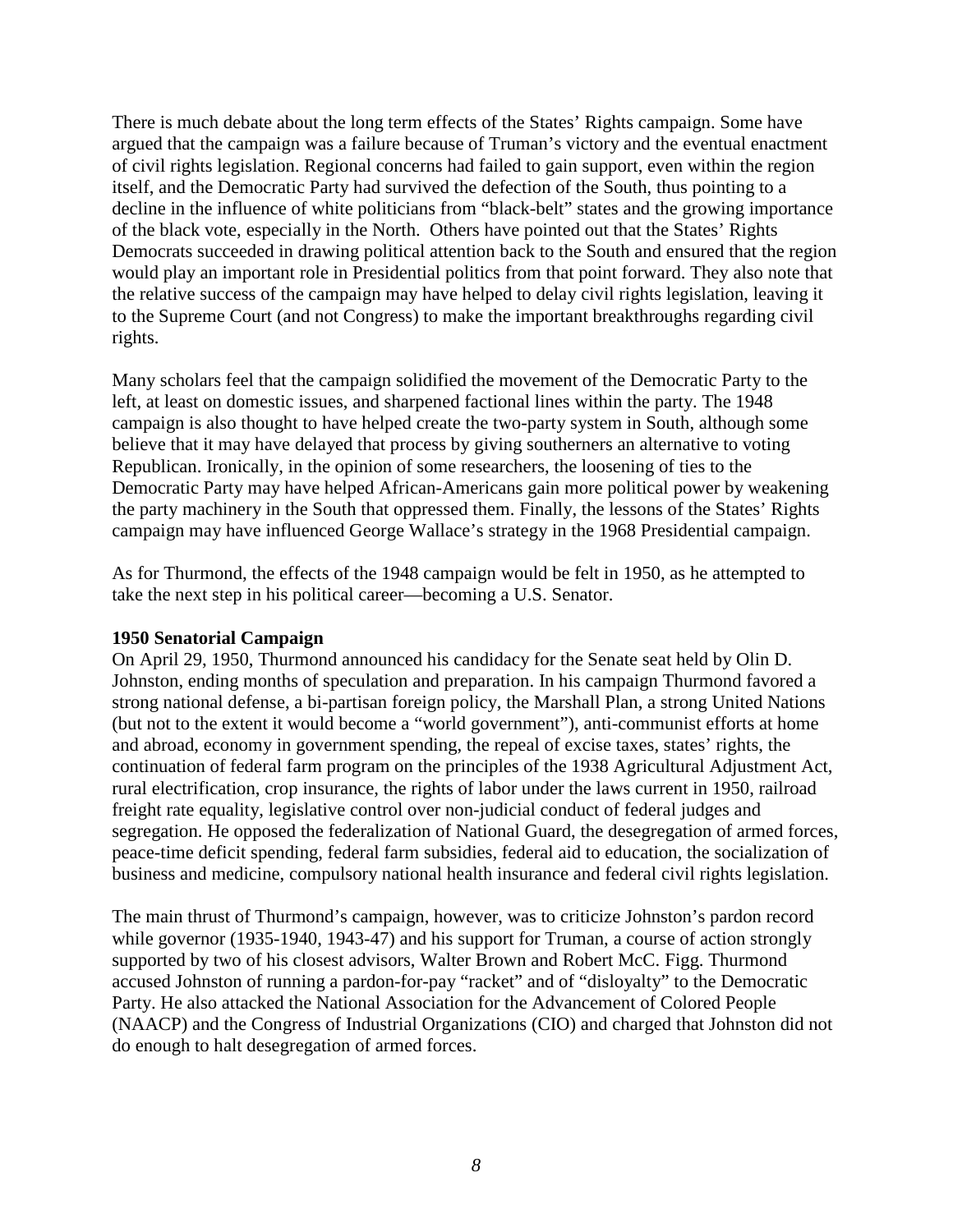Johnston countered by raising the McFall appointment and his July 1948 invitation to another African-American, Governor William H. Hastie of the Virgin Islands, to stay at Governor's Mansion. In the former case, the South Carolina Medical Association "absolved" Thurmond by noting that, by law, the governor must appoint the individual the Association recommends for the Board. As for the latter, Thurmond explained that the invitation had been tendered as a matter of routine to all gubernatorial participants at a conference and that no one had realized that Governor Hastie was black before the invitation was sent. By then end of the campaign both candidates were trying to position themselves as defenders of segregation and their opponent as "soft" on the federal civil rights program.

When the returns of the July 11, 1950 primary came in, Thurmond had lost the election, 158,904 votes to Olin Johnston's 186,180 votes. Factors cited by Thurmond biographers for his defeat include the black vote, most of which is thought to have gone to Johnston; the onset of the Korean War, which made voters reluctant to change elected officials "in mid-stream;" Thurmond's campaign tactics, which focused so much on attacking Johnston that they did not sufficiently tout his own accomplishments and qualifications for Senator and hurt him with both black and white voters; Johnston's commitment to the Democratic Party in contrast to Thurmond's "bolt" in 1948 and his harsh critiques of Truman thereafter; support for Johnston from the national Democratic Party; support for Johnson by labor, most clearly manifested by the active hostility of textile workers faced by Thurmond during his campaign stops in upstate South Carolina.; and the lack of any important issue that would rouse the electorate enough to unseat the incumbent.

### **Scope and Content**

The Gubernatorial Papers consists of affidavits, appointment books, articles, biographical sketches, budgets, clippings, correspondence, daily schedule books, drafts of letters and speeches, election returns, financial records, invitations, lists, memos, minutes, notes, petitions, photographs, political advertisements, postcards, press releases, proclamations, promotional materials, reports, resolutions, routing slips, scrapbooks, speeches, statements, copies of completed surveys, telegrams, teletypes and warrants. The Papers date from 1923 to 1955, although the bulk of the material is from the period 1946 to 1951, encompassing Thurmond's gubernatorial campaign and governorship.

The Papers are arranged in six subseries: Official, Personal, Campaigns, Scrapbooks, Speeches and Additional Material. The subseries are generally arranged alphabetically by folder title and then chronologically except for the Scrapbooks subseries, which is in chronological order. The Official, Personal and Campaigns subseries make up the Gubernatorial series in the Thurmond Collection, while the Scrapbooks and Speeches subseries are actually separate series within the Collection and the Additional Material subseries is a subseries of the Speeches series. These disparate elements of the Collection have been brought together to create this microfilm publication.

The Official subseries consists mainly of correspondence from officials of state boards, bureaus, colleges, commissions, departments and divisions, as well as correspondence from federal and local officials and from constituents. This series also includes reports from state agencies, Thurmond's proclamations while Governor, correspondence regarding appointments at the state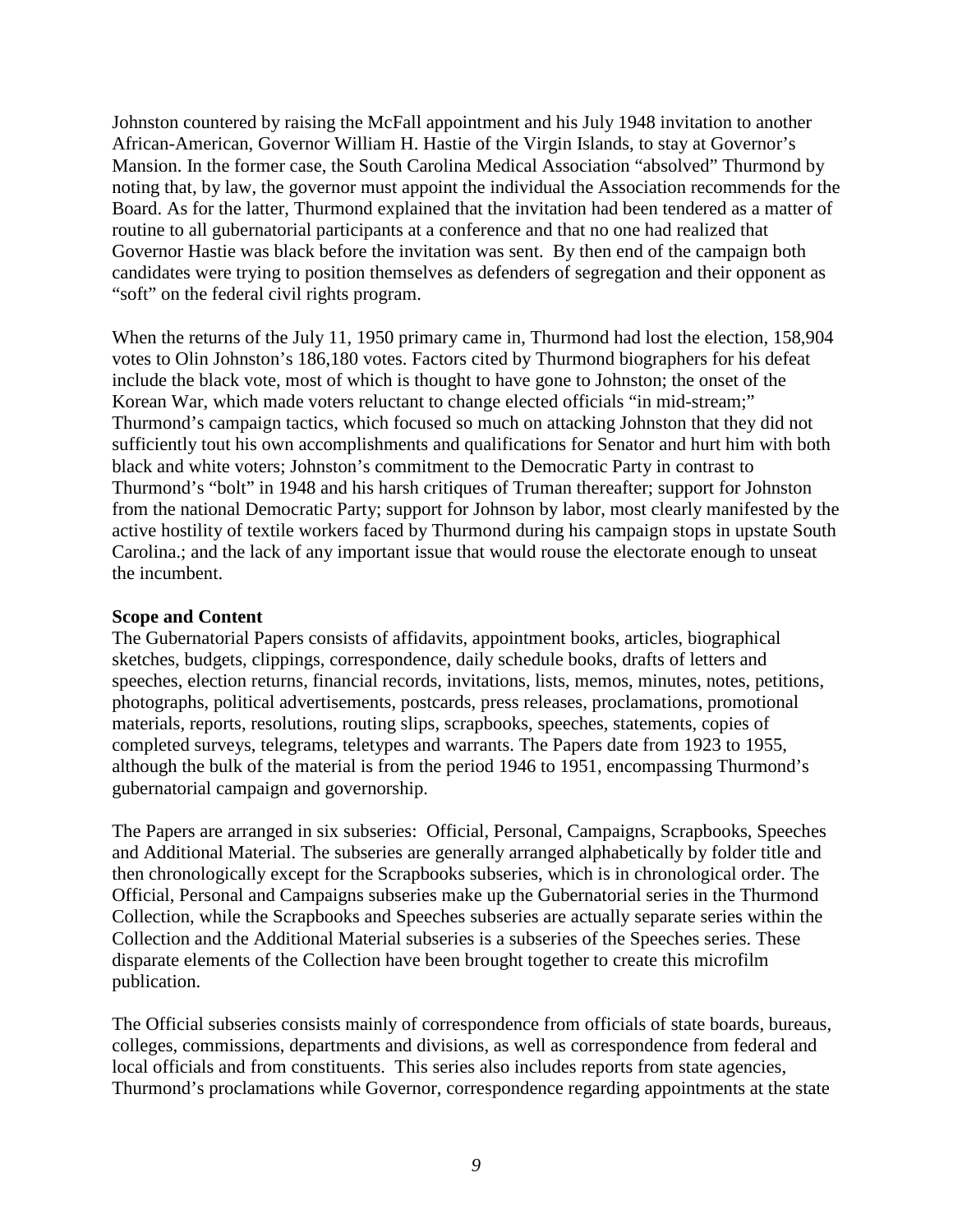and county levels, material relating to extraditions to and from the state of South Carolina and correspondence concerning the award of honorary "colonel" commissions. The Personal subseries is a mixture of true personal and uncategorized official correspondence, mainly to Thurmond, but there are also letters to his administrative assistant, William Lowndes Daniel, Jr., and to his wife, Jean Crouch Thurmond.

The Campaigns subseries documents the political campaigns Strom Thurmond was involved in during the gubernatorial period—the 1946 gubernatorial campaign; the 1948 States' Rights campaign for President of the United States against Harry S. Truman and Thomas E. Dewey; and the 1950 senatorial campaign against incumbent Olin D. Johnston. This series has the largest amount of extant material on the States' Rights Democratic Party, especially the South Carolina branch. The Scrapbook subseries provides basic biographical and historical information about Thurmond and the events he was involved in during this period, while the Speeches subseries contains both originals and copies of his public addresses on a variety of topics. The Additional Material subseries is made up of additional copies of gubernatorial-era speeches discovered in 1998.

In addition to highlighting one important portion of Strom Thurmond's long and distinguished public career, topics of interest in the Papers include agriculture; the state budget; civil rights; conservation; economic development; education, including regional education, trade schools and state universities such as Clemson University, the University of South Carolina and Winthrop University; election reform; railroad freight rate equalization; state government reorganization; the activities of the Governors' Conference and the Southern Governor's Conference (Thurmond was chairman of the latter group in 1950); health; highways; labor; law enforcement; the lynching of Willie Earle and Thurmond's efforts to have the perpetrators brought to justice; national and state politics; prisons; probation, pardon and parole; race relations; river and harbor improvements; rural electrification; taxes; temperance; the textile industry; the Thurmond family, especially Jean Crouch Thurmond; welfare; and women in government, including reaction to the appointment of Faith Clayton to the South Carolina Industrial Commission in 1949.

Among the important correspondents in the Papers are Joe F. Anderson, G. H. Aull, J. Perrin Anderson, William P. Baskin, Christie Benet, Mary Thurmond Bishop, W. G. and Martha Bishop, Eugene S. Blease, Benjamin A. Bolt, J. K. Breedin, Edgar Brown, Walter Brown, Joseph R. Bryson, J. Fred Buzhardt, J. Fred Buzhardt Jr., James F. Byrnes, Millard F. Caldwell, John K. Cauthen, John Commins, R. M. Cooper, Horace Crouch, John Bolt Culbertson, Charles E. Daniel, D. W. Daniel, William Jennings Bryan Dorn, John Drake, F. M. Easterlin, J. Drake Edens, Annie Mae Fields, Robert McC. Figg Jr., Cedric Foster, Alester Furman, T. J. Gasque, Mrs. Nathaniel (Christine) Gist Gee, Merritt H. Gibson, L. Mell Glenn, Billy Graham, John Temple Graves, Wil Lou Gray, James H. Hammond, W. G. ("Grady") Hazel, James M. Hinton, P. B. Holtzendorff Jr., J. Edgar Hoover, Beverly Howard, F. Mildred Huggins, Olin Johnston, Bob Jones, Bob Jones Jr., Dr. Waldo H. Jones, J. Carl Kearse, Robert M. Kennedy Jr., James C. Kinard, John D. Lane, Cliff Langford, Calhoun Lemon, Samuel A. Libater, Bruce Littlejohn, J. C. Littlejohn, Burnet R. Maybank, Gessner T. McCorvey, John R. McCravy, Sid McMath, John L. McMillan, Charles W. McTeer, Thomas R. Miller, Roger Milliken, E. W. Montgomery, Lester J. Moody, Charles M. Pace, Fred J. Pearman, Fred Pearman Jr., Drew Pearson, Robert F.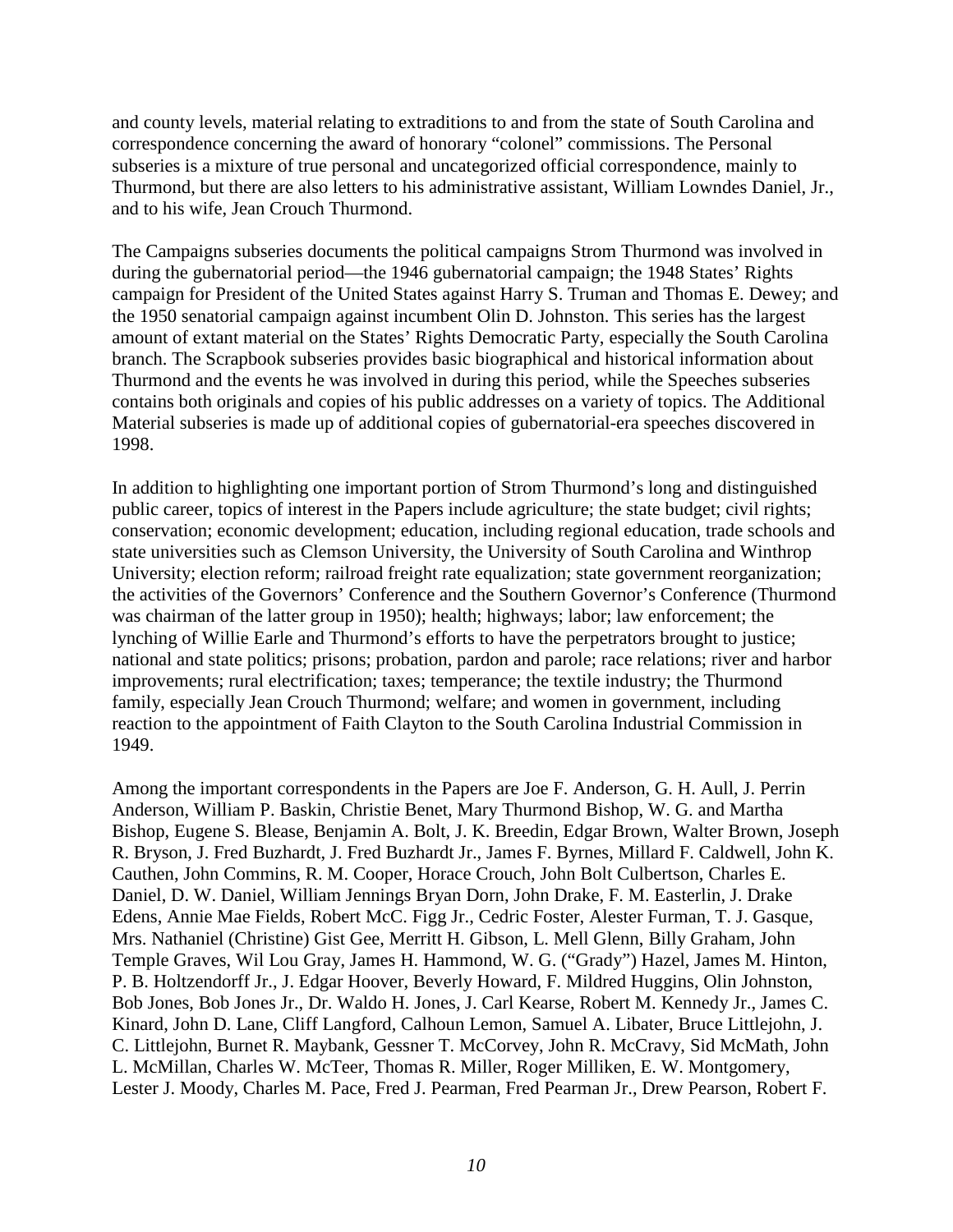Poole, Paul Quattlebaum, Paul Quattlebaum Jr., Leon L. Rice, L. Mendel Rivers, Ruth Roettinger, Richard B. Russell Jr., C. E. Sasser, Glenn Saunders, Aaron Schwartz, James C. Self, Norma F. Shannonhouse, Henry R. Sims, Hugo S. Sims, William G. Sirrine, Norman M. Smith, John M. Spratt, Herman Talmadge, Frank A. Tompkins, Robert and Mary Tompkins, M. E. Thompson, Allan George Thurmond, Eleanor Gertrude Thurmond, John William Thurmond, John William and Elizabeth Thurmond, Jr., Mamie Norris Tillman, George Bell Timmerman Jr., Sidney S. Tison, Harry Truman, William M. Tuck, Cornelia Dabney Tucker, Grady L. Wade, George C. Wallace, George Warren, Sam T. Watkins, Horace C. Wilkerson, B. O. Williams, Rosamonde Wimberly, Caldwell Withers, Julian S. Wolfe, J. H. ("Jake") Woodward, Roland F. Wooton, Fielding Wright, W. W. Wright and Jessie W. Wylie

# **The Microfilming Project**

The genesis for this project was a 1983 proposal by the then Thurmond archivist, Margery Sly, that the gubernatorial era papers at Clemson, The University of South Carolina's (USC) South Caroliniana Library and the South Carolina Department of Archives and History (SCDAH) be brought together and filmed. Once filmed, the material would then be returned to each repository along with a microfilm copy of the combined holdings. Although the project was approved and funding allocated, outside circumstances prevented the project from moving forward.

In 1990 the project was revived by the new Thurmond Archivist, James Cross. Meetings with SCDAH in April and USC in August 1990 resulted in both institutions offering to transfer their holdings permanently to Clemson in return for microfilm of the combined holdings of all three repositories. After the proper clearances from the administrations of the three institutions were received, transfer of the material occurred in November-December 1990. Processing, interfiling and preparation for filming started soon thereafter.

Processing of the material for filming required the unbinding of items from USC and, where possible, the separation of multiple items glued to the same page. Fasteners were removed, material on acidic paper (e.g., newsprint) was photocopied on to acid-free paper and small items were photocopied to make filming easier for the camera operators by limiting the sizes of documents they would need to film. "Miscellaneous" files in the Official and Campaign subseries were broken down and grouped into appropriate topic files when possible. Weeding of material was accomplished during the interfiling process; this included duplicates and all but the Governor's Mansion Visitors registers of the material not to be filmed (see below for details). Appropriate filming instructions were added to the material during interfiling and processing.

The material was filmed using a planetary camera on 35mm film at a reduction ratio of 19:1, with a density 1.0 (range .9 -1.2). It was filmed to meet all SCDAH, ANSI and IMA standards for archival quality film. Quality testing was done by the Archives. Filming began in August 1994 and was completed (including all retakes) in August 1998.

After filming, a frame-by-frame check was performed by the staff of Special Collections on a second generation negative (*not* the camera negative) to ensure completeness and legibility. Additions and retakes were spliced in place on the second generation negative, and at the beginning of the camera negative. Those on the camera negative were filmed with an additional set of bibliographic targets preceding them. Retakes included a certificate of correction.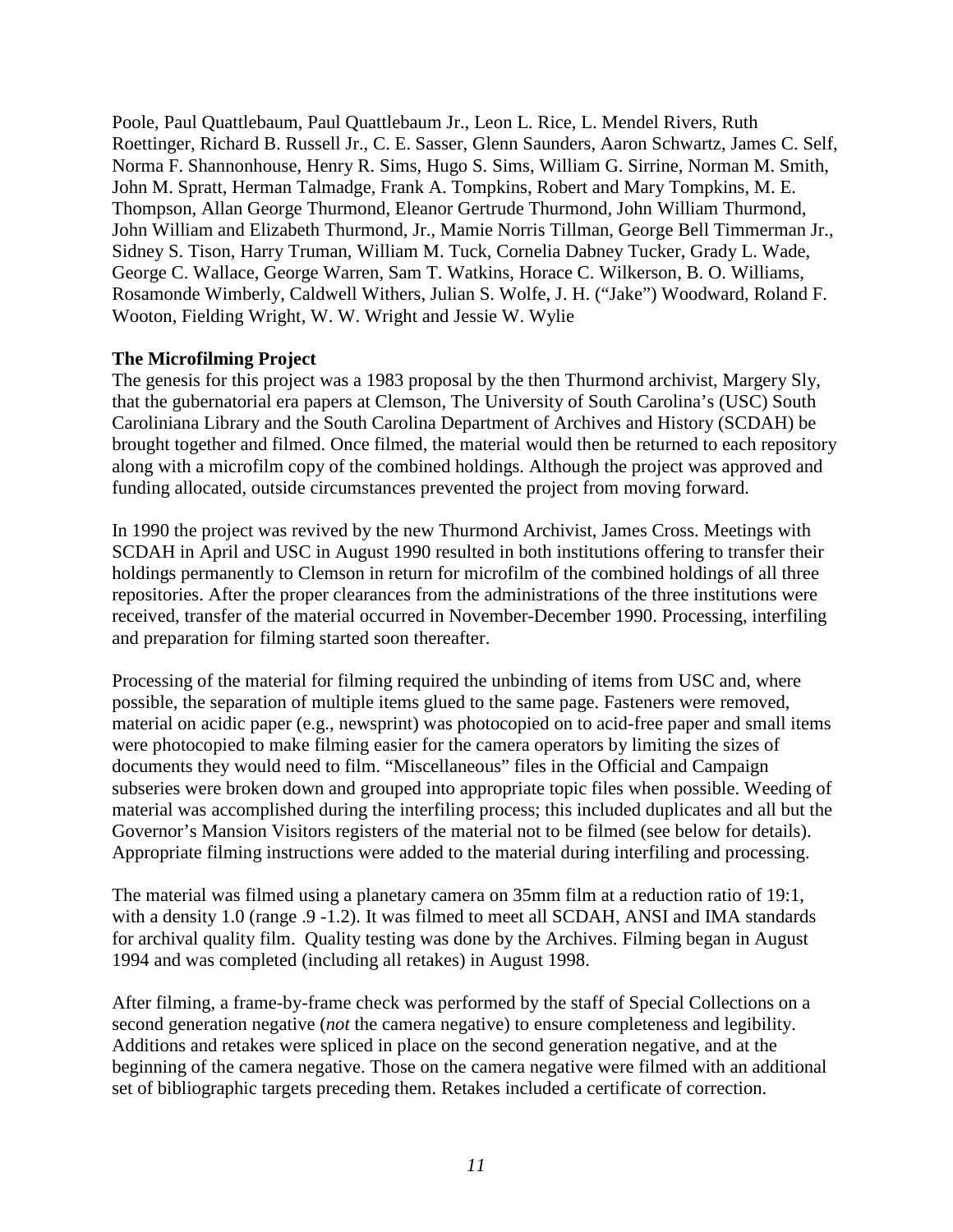Rolls are numbered consecutively within each subseries. A frame counter was exposed above the image. The format for each roll is as follows:

 "Microfilmed by" note **Title**  Subseries title, roll number and reduction ratio White sheet and resolution charts Defects note to user Other notes (as appropriate) Subseries description and folder-title list (first roll of subseries only) **Subseries**  folder title etc. Subseries title, roll number and reduction ratio "Subseries continued" or "End of subseries note" (as appropriate) Certificate of authenticity End of roll note White sheet and resolution charts.

Different subseries were not filmed on the same roll. Roll breaks, especially between records anticipated to have different research use and subseries, were done wherever possible; however, rolls were not broken in the middle of folder.

Folders were filmed in cine mode (rather than create targets for each folder), the contents in comic mode; the Speeches Series, General File subseries printout was also filmed in cine mode (a folder-title list was created for the Speeches Series, Originals subseries). Oversize material was filmed in place; the reduction ratio was changed accordingly to accomplish this. Photographs were removed before filming and a removal sheet with a photocopy of the photograph was filmed in its place.

The following material was *not* filmed:

- Announcements of law firm openings, weddings and high school graduations in Personal subseries "In" (unless there was an indication that Governor Thurmond attended the event or had a close relationship with the individual(s) involved)
- Blank pages
- Card Index of Persons, 1949-1950
- Categories such as "Misc. Christmas Cards" and "Congratulations"
- Declined invitations
- Expenditures, 1947-1950
- Governor's Mansion Visitors registers, 1947-1950, 2 volumes (the guestbook for the period 1947-1951 *was* filmed)
- Grocery bills, 1947-1951
- "In" files of appointments
- Interstate Commerce Commission notices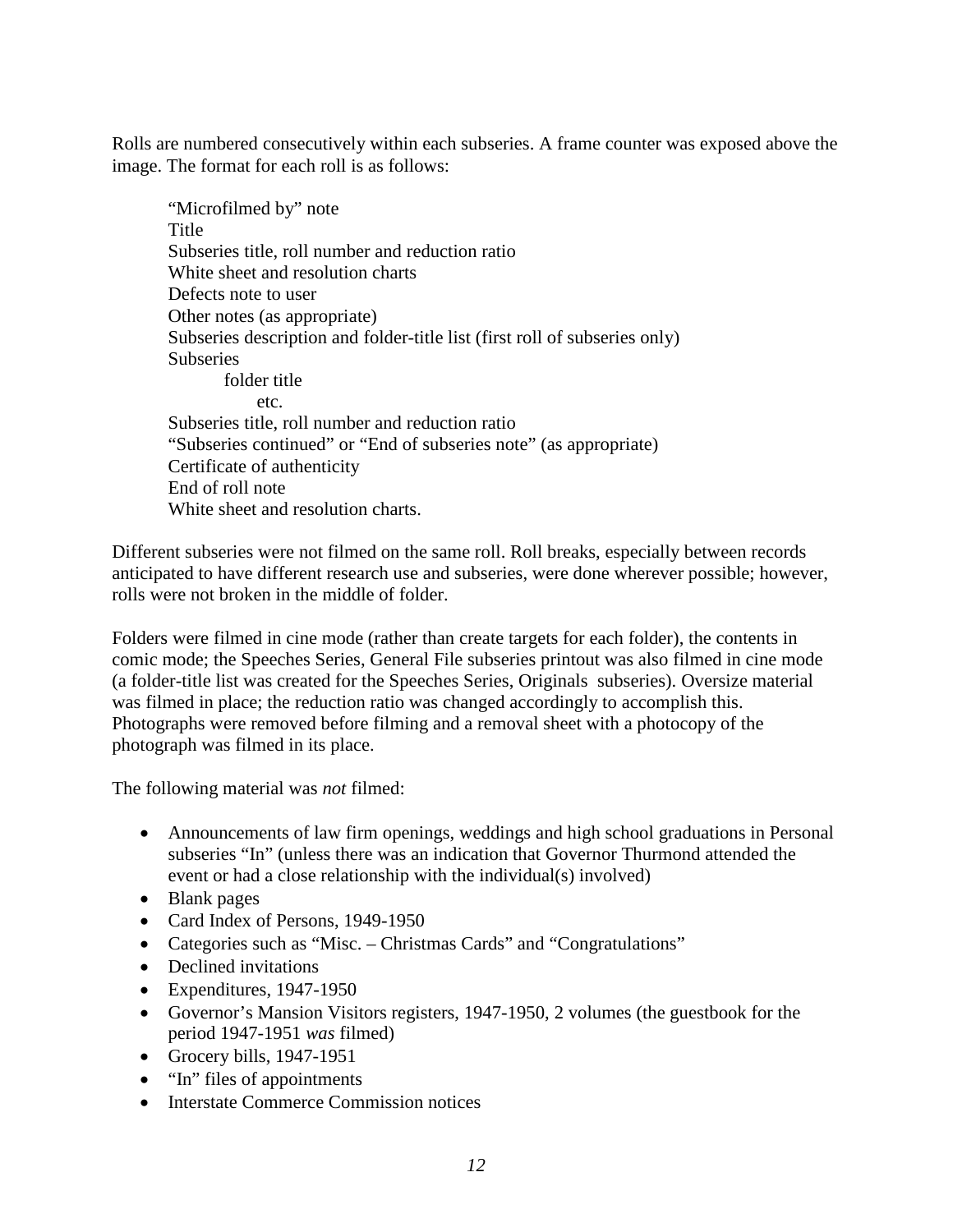- Newspaper clippings, 1947-1951 (already in Scrapbooks subseries)
- Notary public commissions
- "Out" files of acknowledgements
- Requests, 1947-1949 (e.g., for autographs, state tourist information, etc.)
- Sympathy letters
- Treasury receipts, "Depository of State Fund Statements," 1947-1950.

In addition, only a sample of requests for appointment to be a notary public contained in the Personal subseries was retained and filmed. The camera operator used correction targets when necessary. Bibliographic and copyright targets were filmed according to SCDAH standards.

An introductory roll, containing provenance, appropriate historical information about the microfilming project itself, biographical information about the Senator, historical information about the period and the finding aids and folder title listings, was filmed upon completion of the project and serves as a guide to the publication. Frame numbers were not used for this roll since the finding aid is paginated.

Series and/or subseries descriptions and folder title listings were filmed at the beginning of each series/subseries. The description includes title, dates, and amounts of material; a paragraph describing arrangement and type of material contained; and a paragraph discussing scope and content, including major correspondents (when appropriate) and topics.

### **Note to the User**

While every attempt has been made to create a clear and legible microfilm copy of the gubernatorial material, problems inherent in the earlier processing of the material, its filming and in the items themselves will result in images that are difficult to read. The original documents may be of poor quality (e.g., carbon copies, documents written in pencil or those with light colored text or dark and lacking in contrast), they may be damaged or torn, pages may be missing or misnumbered and enclosures non-existent. Since some of the material was originally bound, document edges may have been trimmed to fit the item into the cover, resulting in loss of information. Multiple items were sometimes affixed to a single sheet, which could lead to information being obscured by inserts. Photocopying during earlier processing sometimes resulted in an off-center or incomplete photocopy. There may be typographical or other small errors in the folder titles themselves. Occasionally a document was accidentally filmed twice; such double exposures were not excised during the retakes. Finally, there were malfunctions of the frame counters on the last roll of the Speeches series and on the Additional Materials roll; a target at the beginning of each of these rolls identifies the misnumberings.

### **Sources**

The following sources were used in the preparation of this publication:

Cohodas, Nadine. *Strom Thurmond and the politics of Southern change.* New York: Simon & Schuster, 1993.

Ellers, Joseph C. *Strom Thurmond: the public man.* Orangeburg, SC: Sandlapper Publishing, Inc., 1993.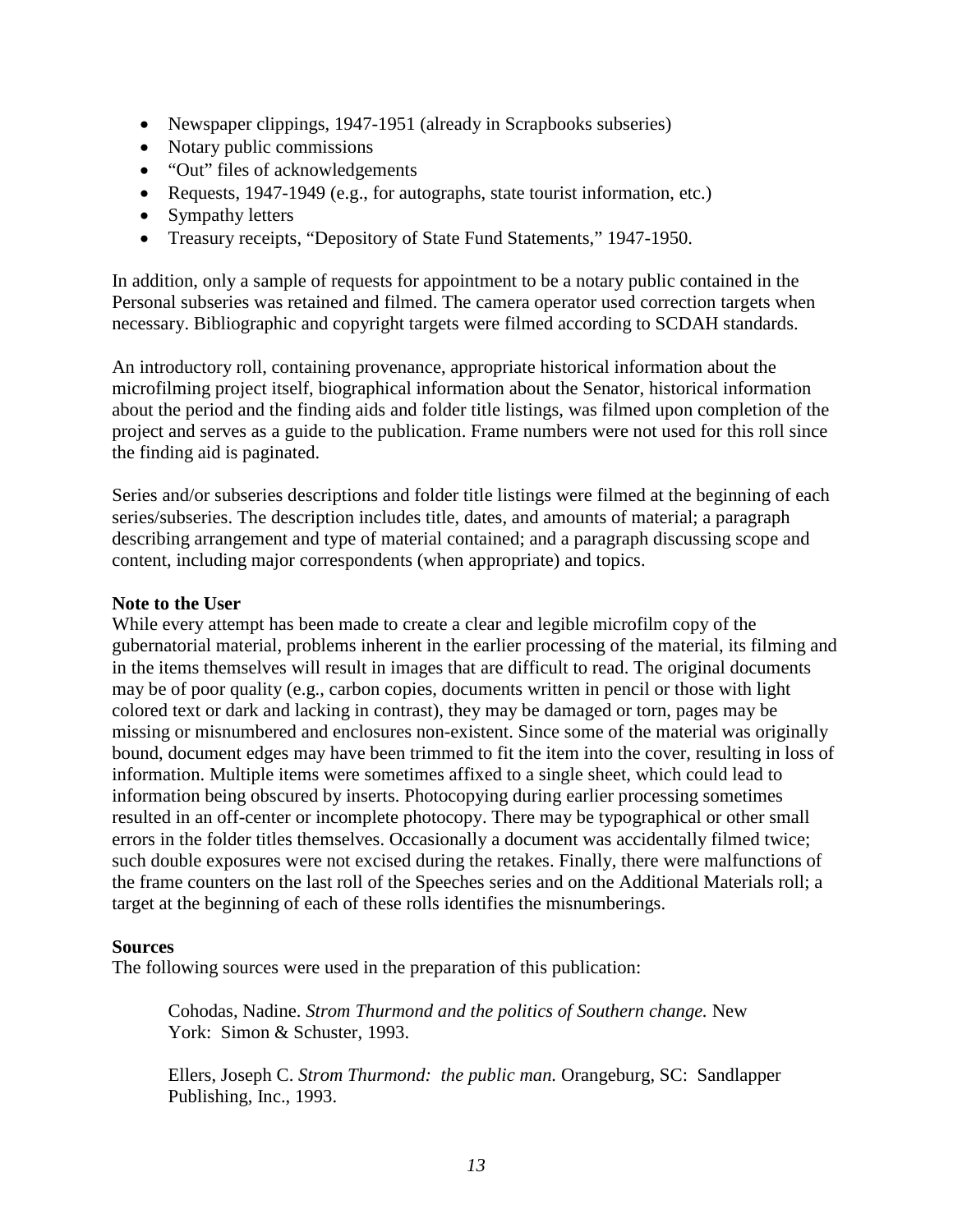Lachicotte, Alberta. *Rebel senator: Strom Thurmond of South Carolina.* New York: The Devin-Adair Company, 1967.

McLaurin, Ann Mathison. "The role of the Dixiecrats in the 1948 election." PhD dissertation, University of Oklahoma, 1972.

Ness, Gary Clifford. "The States' Rights Democratic movement of 1948." PhD dissertation, Duke University, 1972.

Gubernatorial Series, Mss 100 Strom Thurmond Collection, Special Collections, Clemson University Libraries, Clemson, SC.

"Thurmond, Strom" biographical files, University Archives Series 38 Biography File, Special Collections, Clemson University Libraries, Clemson, SC.

#### **Acknowledgements**

At SCDAH, former Director George Vogt and State Archivist and Records Manager Roy H. Tryon played an important role in this project by agreeing to transfer their Thurmond gubernatorial holdings to Clemson University. Former President Arthur K. Smith, Jr., former Director of Libraries Arthur P. Young and Director of Special Collections Allen H. Stokes, Jr. played a similar role in the agreement to transfer their holdings at USC's South Caroliniana Library to Clemson.

At Clemson, former President A. Max Lennon, Dean of Libraries Joseph F. Boykin, Jr. and Head of Special Collections Michael F. Kohl provided encouragement, support and staffing to the project; former Thurmond Archivist Margery N. Sly was instrumental in laying the groundwork for this project with her earlier planning for a similar effort.

 Special Collections staff member Laurie Varenhorst assisted with the processing, film check and creation of the descriptions and folder-title lists while Professor Roger Leemhuis of the History Department and student assistants Jeff Bogtong, Maggie Frampton, Jeffrey McQuillan, Mollie Nichols, Laurie Poston, April Ratliffe and Jimmy Rayford helped with the processing and microfilm check; this project could not have been completed without the many hours they contributed.

Ron Williford, Micrographics Supervisor for the Records Management Unit and his student camera operators did yeoman work in filming the material. James H. Barkley and his staff in SCDAH's Micrographics unit provided the needed processing, quality control and splicing services that a project such as this one requires.

And last, but not least, Senator Strom Thurmond, whose interest in having this material brought together and his advocacy on behalf of the project helped make it a reality. Without his interest in history and his foresightedness in donating material to ensure its preservation, a vital part of the state's and the nation's history would have been lost.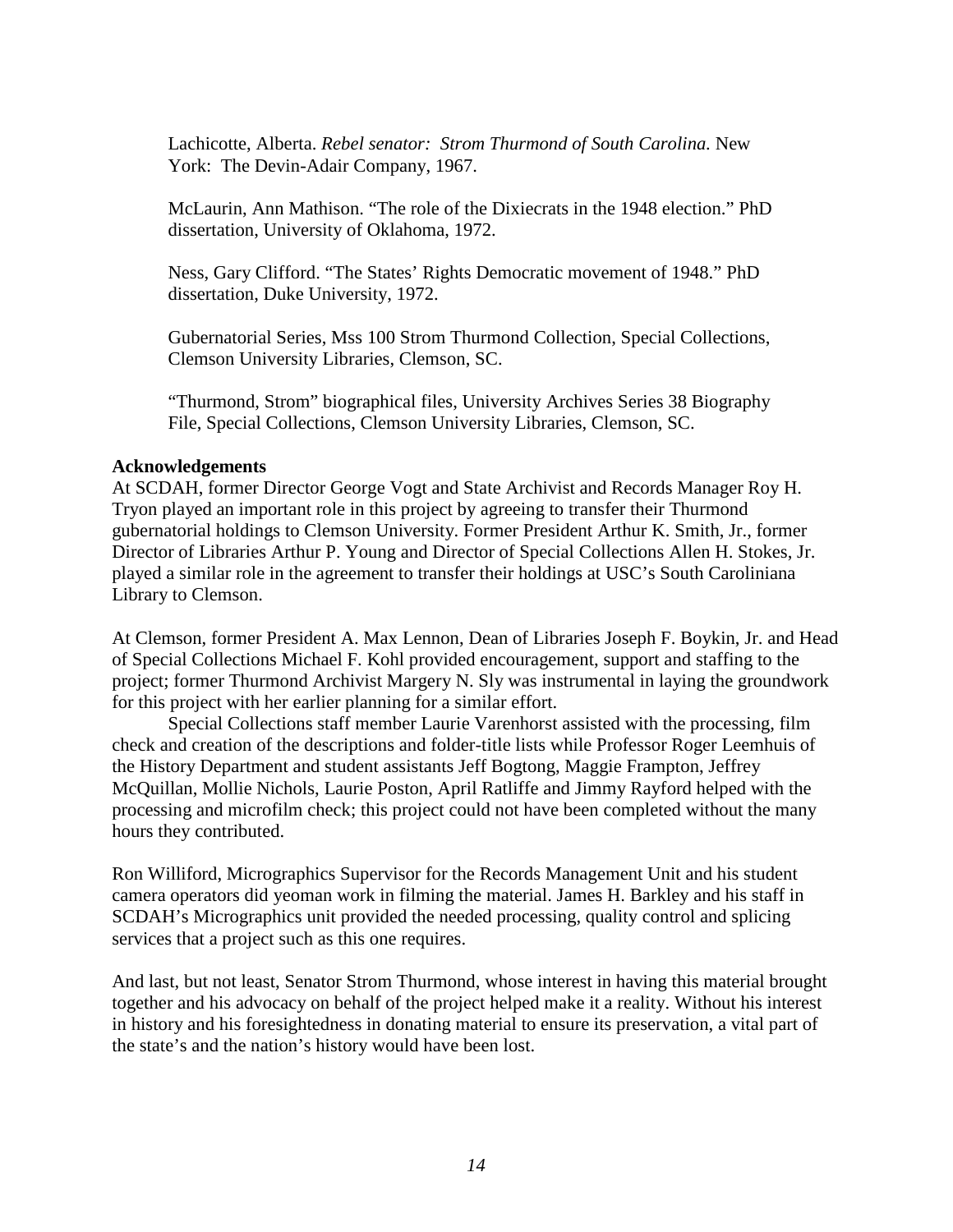Official (Subseries A, 1941–1951; 44.775 cu. ft./42 microfilm rolls)

The **Official** subseries is divided into five sub-subseries, "In", "Out" (incoming and outgoing correspondence), Appointments, Extraditions and Colonel Commissions. It is likely that the "In" and "Out" sub-subseries were created by the staff of the South Caroliniana Library at the University of South Carolina during processing.

**"In"** (1941–1951) includes appointment books, budgets, clippings, correspondence, daily schedule books, invitations, memos, minutes, petitions, photographs, postcards, reports, copies of speeches and statements and telegrams, arranged alphabetically by folder title (usually subject or name). The majority of the correspondence is from officials of state boards, bureaus, colleges, commissions, departments and divisions such as J. Roy Jones (Commissioner of Agriculture), Joel D. Townsend (Chief, Law Enforcement Division) and A. A. Richardson (Chief Game Warden). These files often include reports from state agencies. There is also correspondence from federal and local officials (e.g., U.S. Representatives and Senators, Corps of Engineers, state representatives and senators, county sheriffs) and from constituents.

Declined invitations were removed before filming, as were treasury receipts, notary public commissions, sympathy letters, routine requests for information and routine expenditure files (e.g., grocery bills, Mansion expenses). Only the "In" files of Acknowledgements and the "Out" files of Appointments were filmed. Many enclosures are missing clippings and articles are probably part of the Scrapbooks, while other material was sent to the "Research Department". Related material can be found in the Personal and Campaigns subseries and in Speeches as well.

Topics contained in this sub-subseries include agriculture; state budget; conservation; development of electric power resources (Clark's Hill, Lyles Ford and Santee–Cooper); dual office–holding; economic development, mainly reflected in the files concerning the Research, Planning and Development Board; education, including hearings as a result of a cheating scandal involving the National Teacher Examination; election reform; federal aid to education; gambling; state government reorganization; health; highways; labor; law enforcement; legislation; national and state politics; prisons; probation, pardon and parole; race relations; river and harbor improvements; Sullivan's Island (Fort Moultrie) and other surplus federal government property; taxes; temperance; the textile industry; and welfare.

Of particular interest are reactions to Thurmond's attempt to arrest, try and convict the perpetrators of the lynching of Willie Earle in 1947 (related material can be found in Mss 156, the Alan Schaffer Collection of F.B.I. files relating to the lynching of Willie Earle, 1947–1988); his efforts to have Bruce Littlejohn appointed to the speakership in the state house of representatives in 1947; his criticism of real estate boards for high rents and housing costs in a speech at Myrtle Beach in 1947; his appointment of Faith Clayton to the Industrial Commission in 1949; and his efforts to have transfer credits from Bob Jones University accepted at state colleges and universities throughout his term. There are also files concerning Governor Strom Thurmond's involvement in various conferences, most notably the Governors' Conference and the Southern Governor's Conference; the latter held its meeting in Charleston in 1950, and the material in this sub–subseries includes the arrangements made for this meeting.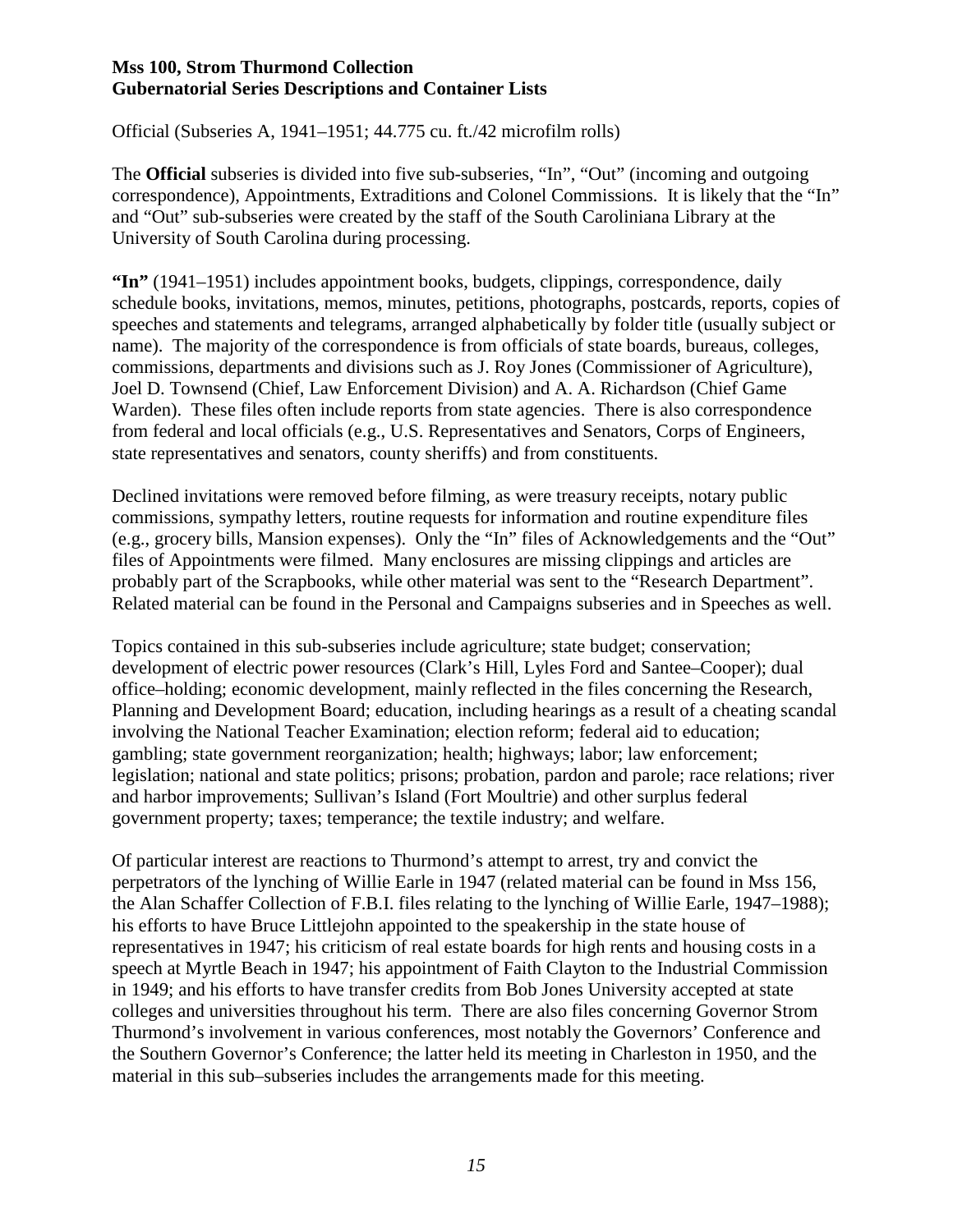While a member of the Southern Governor's Conference, Thurmond served as the chairman of the Conference's Freight Rate Committee after serving as a member from 1947–1948; he retained an interest in the Committee's work after the end of his term as chairman. The material in the freight rate files reflects legal efforts by the Conference to equalize freight between the North and South and ensure fair uniform classification of rates. Included are discussions of Conference strategies, financial contributions to the legal effort by each state, minutes of the meetings of the Committee, proposed legislation, the progress of classification and questions about legal representation.

Thurmond was also involved in an attempt by fifteen southern states to form a regional education compact for higher education (especially medical, dental and veterinary). The files include material pertaining to financing the compact; the relationship with Meharry College in Nashville, Tennessee for medical education; minutes and reports of planning groups, the Board of Control, the Executive Committee and the Council and Interim Council of Regional Education; both draft and final copies of compacts, agreements and enabling legislation; and criticisms that regional education was an attempt to circumvent Supreme Court rulings mandating equal education opportunities for African–Americans in each state.

Correspondents in this sub-subseries include Frank Bane, Christie Benet, Edgar Brown, Walter Brown, Gordon Browning, Joseph R. Bryson, J. Fred Buzhardt, Millard F. Caldwell, John K. Cauthen, R. M. Cooper, Horace Crouch, John Bolt Culbertson, Charles E. Daniel, D. W. Daniel, William Jennings Bryan Dorn, J. Drake Edens, Robert McC. Figg Jr., Alester Furman, John Temple Graves, James H. Hammond, James B. Hare, E. L. Hart, W. G. ("Grady") Hazel, James M. Hinton, J. Edgar Hoover, Beverly Howard, John E. Ivey Jr., Beauford Jester, Olin Johnston, Bob Jones, Bob Jones Jr., Dr. Waldo H. Jones, Bruce Littlejohn, J. C. Littlejohn, Burnet R. Maybank, Walter R. McDonald, Sid McMath, John L. McMillan, Roger Milliken, L. S. Moody, J. Van Dyke Norman, Drew Pearson, Robert F. Poole, Paul Quattlebaum Jr., J. P. Richards, John J. Riley, L. Mendel Rivers, Ruth Roettinger, Richard B. Russell, Jr., Aaron Schwartz, James C. Self, Henry R. Sims, Hugo S. Sims, Norman M. Smith, Herman Talmadge, M. E. Thompson, John William Thurmond, George Bell Timmerman Jr., Harry Truman, William M. Tuck, Cornelia Dabney Tucker, Grady L. Wade, Sam T. Watkins and Fielding Wright.

**"Out"** (1946–1951) consists mainly of replies to correspondence in Official "In" prepared by the Governor and his staff. Also included are drafts of letters and statements, memos, notes, routing slips, statements, copies of completed surveys (mainly in the Adjutant General file) and telegrams, all arranged alphabetically by folder title. The material in each folder is usually arranged in reverse chronological order, but will occasionally be arranged alphabetically.

Some incoming correspondence may be filed with the outgoing material. Copies of Thurmond's proclamations appear in this sub-subseries, as do biographies prepared by his office and related material.

Staff members who frequently appear in this sub-subseries include Warren H. Abernathy (Administrative Assistant, 1950–1951), J. Ernest Craig (Executive Secretary 1949–1950), William Lowndes Daniel Jr. (Executive Secretary, 1947-1948), David H. Kennedy (Research Assistant 1947–1948 and Acting Executive Secretary, 1948–1949), George MacNabb (Research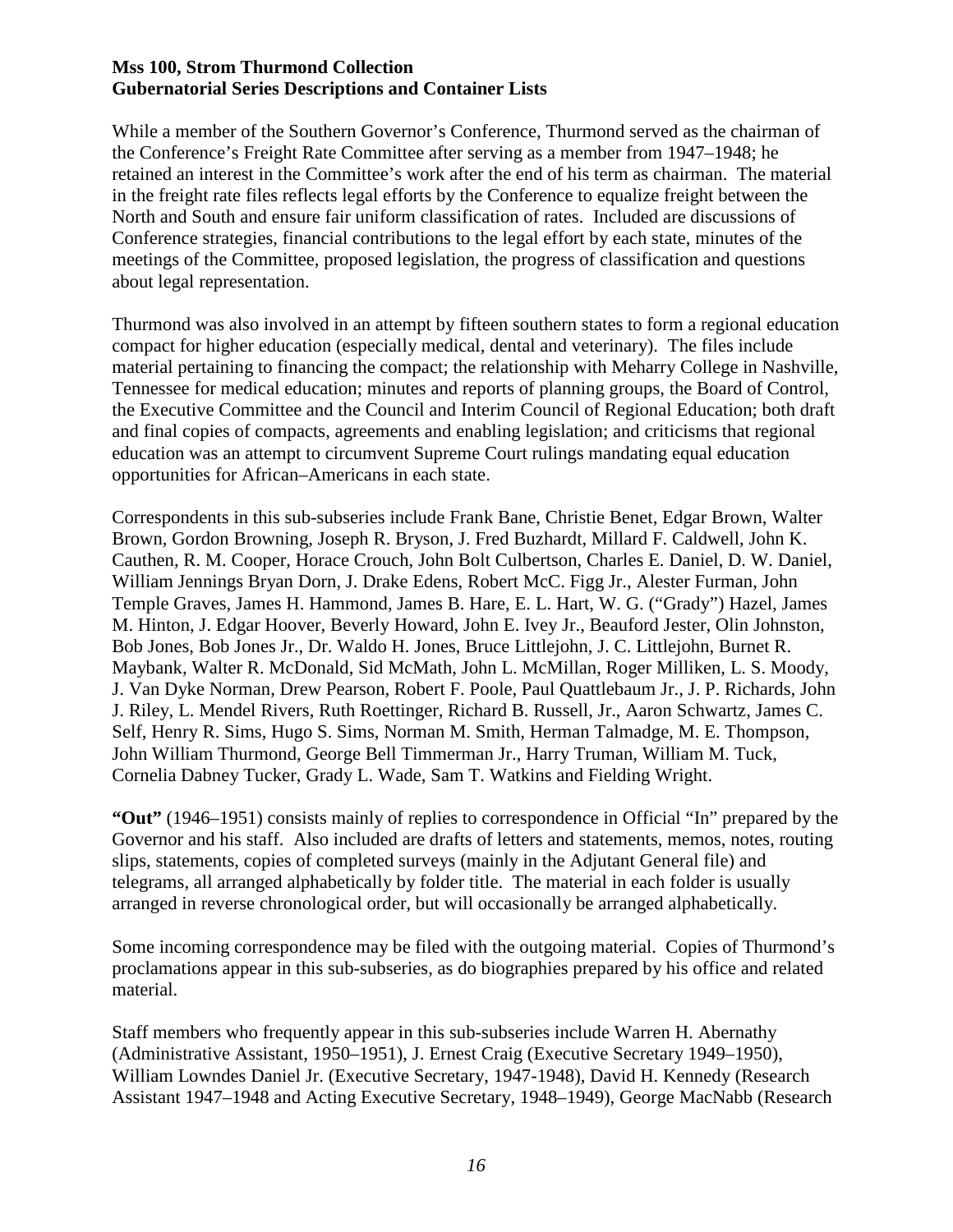Secretary 1948–1951), William F. Prioleau Jr. (Legislative Secretary, 1950–1951), John T. Sloan Jr. (Administrative Assistant, 1947), Folsom R. Smith (Administrative Assistant, 1948–1949) and Mary B. Williams (Recording Secretary).

The **Appointments** sub-subseries (1946–1951) contains correspondence concerning with job appointments at the state and county levels. These records are divided into county appointments and state appointments. The county appointments are arranged alphabetically by county; the state appointments are arranged alphabetically by job titles. Both are arranged chronologically within each folder.

Some of the county appointments include magistrates, game wardens and memberships on boards of education, election (federal), registration and taxes. State appointments include governor's officers, state constables, state game wardens and appointment to state boards, commissions and committees such as the Board of Bank Control, the Committee on Constitutional Revision, the Board of Medical Examiners and the Tax Commission. Correspondence concerning appointments may also be found in the Official "In" and "Out" subsubseries, the Personal subseries and Speeches.

The **Extraditions** sub-subseries (1946–1951) consists of correspondence, warrants, and other materials regarding extraditions to and from the state of South Carolina. Generally, the material is arranged alphabetically by the last name of the individual to be extradited and then chronologically within each folder. However, the last two folders deal with extradition inquiries and pending extradition cases, and are arranged chronologically within each folder.

The **Colonel Commissions** sub-subseries (1947–1951) contains correspondence awarding individuals the honorary commission of colonel; these commissions were sometimes used as a reward for political loyalty, and the "colonels" played a significant role in Thurmond's campaigns. Generally, the correspondence is arranged alphabetically but within each alphabetical letter the correspondence is assigned a number as it was created by Thurmond's staff or first received in the governor's office. Then, within each individual's name, the correspondence is arranged chronologically. This results in some individuals having more than one folder assigned to them. The last few folders contain the photocopied card index of colonels arranged alphabetically by the individuals' last name. Individuals who received colonel commissions include J. Fred Buzhardt, Walter Brown, James F. Byrnes, W. G. and Martha Bishop, Charles E. Daniel, Fred Pearman and Paul Quattlebaum Jr.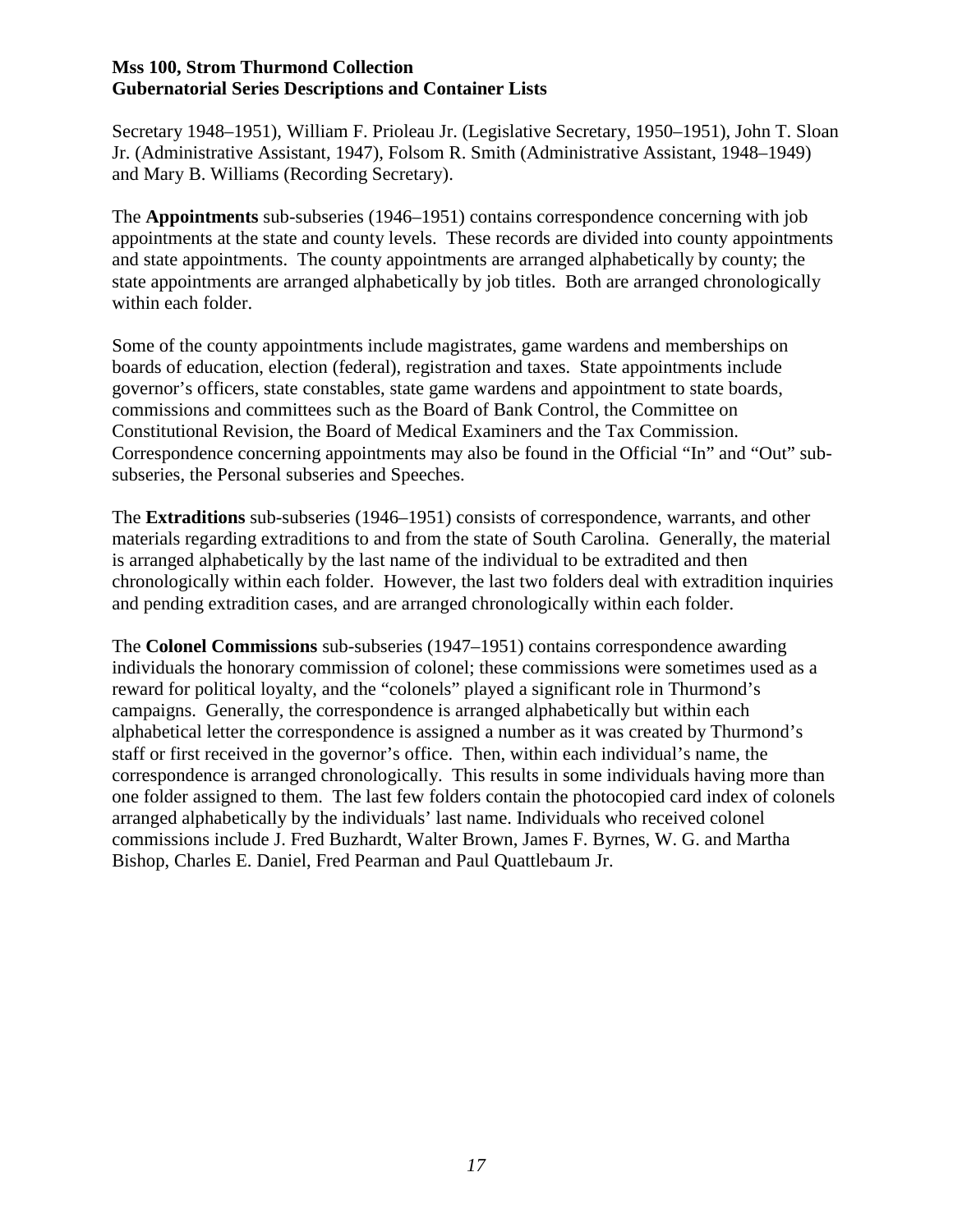| A. Official    |                | 1. "In"        |              |                                                                          |                                                  |  |  |  |
|----------------|----------------|----------------|--------------|--------------------------------------------------------------------------|--------------------------------------------------|--|--|--|
| <b>Box</b>     | Folder         | Roll           | <b>Frame</b> | <b>Title</b>                                                             |                                                  |  |  |  |
|                |                |                |              | Acknowledgements                                                         |                                                  |  |  |  |
| $\mathbf{1}$   | $\mathbf{1}$   | $\mathbf{1}$   | 00103        | 1949                                                                     | Aki-Gre                                          |  |  |  |
|                |                |                | 00137        |                                                                          | Ham-Por                                          |  |  |  |
|                | $\frac{2}{3}$  |                | 00201        |                                                                          | Rei-Wym                                          |  |  |  |
|                | $\overline{4}$ |                | 00216        | 1950                                                                     | Abe-Boy                                          |  |  |  |
|                | 5              |                | 00256        |                                                                          | Bre-Cot                                          |  |  |  |
|                | 6              |                | 00299        |                                                                          | Cra-Flo                                          |  |  |  |
|                | 7              |                | 00348        |                                                                          | For-Haw                                          |  |  |  |
|                | $8\,$          |                | 00405        |                                                                          | Hay-Joh                                          |  |  |  |
|                | 9              |                | 00468        |                                                                          | Joh-Las                                          |  |  |  |
|                | 10             |                | 00493        |                                                                          | Lei-McC                                          |  |  |  |
|                | 11             |                | 00531        |                                                                          | McCon-Odo                                        |  |  |  |
|                | 12             |                | 00575        |                                                                          | Ohn-Sal                                          |  |  |  |
|                | 13             |                | 00616        |                                                                          | Sch-Tho                                          |  |  |  |
|                | 14             |                | 00683        |                                                                          | Thu-Wel                                          |  |  |  |
|                | 15             |                | 00734        |                                                                          | Wel-You                                          |  |  |  |
|                |                |                |              | <b>Adjutant General</b>                                                  |                                                  |  |  |  |
|                | 16             |                | 00770        | 1947-1949                                                                |                                                  |  |  |  |
| $\overline{2}$ | 17             |                | 00826        | 1950                                                                     |                                                  |  |  |  |
|                | 18             |                | 00868        |                                                                          | Adjutant General [(Announcements, Reports and    |  |  |  |
|                |                |                |              |                                                                          | Speeches)] 1947-1950                             |  |  |  |
|                | 19             |                | 00946        |                                                                          | Advisory Hospital Council 1947-1948              |  |  |  |
|                |                |                |              |                                                                          | <b>Aeronautics Commission</b>                    |  |  |  |
|                | 20             |                | 00952        | 1946-1947                                                                | And-Wri                                          |  |  |  |
|                | 21             |                | 01010        | 1948                                                                     | Civ-Wil                                          |  |  |  |
|                | 22             |                | 01101        | 1949                                                                     | Abe-Wil                                          |  |  |  |
|                | 23             |                | 01189        | 1950                                                                     | And-Ric                                          |  |  |  |
|                |                |                |              | Agriculture                                                              |                                                  |  |  |  |
|                | 24             | $\mathbf{1}$   | 01257        | 1947                                                                     |                                                  |  |  |  |
|                | 25             |                | 01301        | 1948                                                                     |                                                  |  |  |  |
|                | 26             | $\overline{2}$ | 00001        | 1949                                                                     |                                                  |  |  |  |
|                | 27             |                | 00040        | 1950                                                                     |                                                  |  |  |  |
|                | 28             |                |              | 00069<br>Agriculture [Publications and Reports] 1943; 1946–1947;<br>1949 |                                                  |  |  |  |
|                | 29             |                | 00087        | American Legion                                                          | Alabama Speech [to Alabama Bar Association] 1949 |  |  |  |
|                | 30             |                | 00121        | 1947                                                                     | All-Wil                                          |  |  |  |
| 3              | 31             |                | 00239        | 1948                                                                     | All-Lev                                          |  |  |  |
|                | 32             |                | 00307        |                                                                          | Lit-Wil                                          |  |  |  |
|                | 33             |                | 00358        | 1949                                                                     | Buc-Wil                                          |  |  |  |
|                | 34             |                | 00393        | 1950                                                                     | Bar-Wil                                          |  |  |  |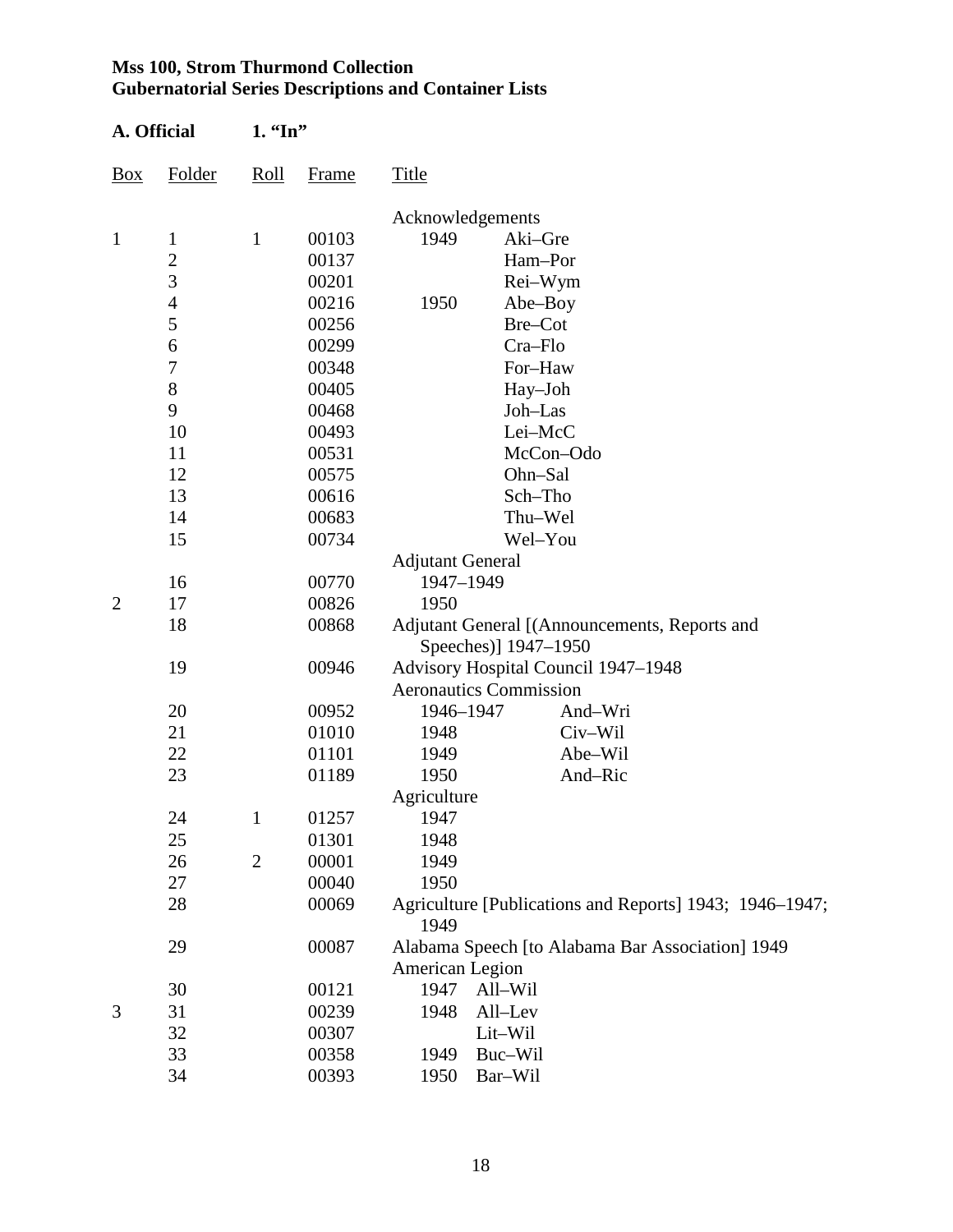| A. Official |        | $1.$ "In"      |       |                                                   |  |  |
|-------------|--------|----------------|-------|---------------------------------------------------|--|--|
| Box         | Folder | Roll           | Frame | Title                                             |  |  |
| 3           | 35     | $\overline{2}$ | 00424 | American Legion-National Defense 1947-1950        |  |  |
|             | 36     |                | 00514 | Amusement Bill 1947 Bet-You                       |  |  |
|             | 37     |                | 00591 | Announcements and Initiations 1949–1950           |  |  |
|             |        |                |       | <b>Anonymous Letters</b>                          |  |  |
|             | 38     |                | 00620 | 1946                                              |  |  |
|             | 39     |                | 00643 | January-May, 1947                                 |  |  |
|             | 40     |                | 00747 | June-December, 1947                               |  |  |
|             | 41     |                | 00850 | January-February, 1948                            |  |  |
| 4           | 42     |                | 00939 | March-December, 1948                              |  |  |
|             | 43     |                | 01068 | 1949                                              |  |  |
|             | 44     |                | 01145 | 1950                                              |  |  |
|             | 45     |                | 01187 | Myrtle Beach Klan Matter 1950                     |  |  |
|             |        |                |       | Anti-Closed Shop [Bill]                           |  |  |
|             | 46     |                | 01206 | $[Ada-Man]$<br>1947                               |  |  |
|             | 47     |                | 01262 | $[McCue-Woo]$                                     |  |  |
|             |        |                |       | <b>Appointment Book</b>                           |  |  |
|             | 48     |                | 01304 | 1948                                              |  |  |
|             | 49     |                | 01465 | 1949                                              |  |  |
|             | 50     | 3              | 00001 | 1950-1951                                         |  |  |
|             | 51     |                | 00102 | Appropriations 1947 Bea–Wis                       |  |  |
| 5           | 52     |                | 00160 | Architectural Examiners 1947-1950 Ave-Smi         |  |  |
|             |        |                |       | Area Trade Schools                                |  |  |
|             | 53     |                | 00214 | 1947                                              |  |  |
|             | 54     |                | 00268 | 1948                                              |  |  |
|             | 55     |                | 00301 | 1949-1950                                         |  |  |
|             | 56     |                | 00340 | [Publications, Reports and Resolutions] 1947–1948 |  |  |
|             |        |                |       | <b>Attorney General</b>                           |  |  |
|             | 57     |                | 00395 | 1946-1947                                         |  |  |
|             | 58     |                | 00478 | 1948                                              |  |  |
|             | 59     |                | 00541 | 1949-1950                                         |  |  |
|             | 60     |                | 00604 | Auditor 1947-1950 Alb-You                         |  |  |
|             |        |                |       | Azalea Festival                                   |  |  |
|             | 61     |                | 00642 | 1947                                              |  |  |
|             | 62     |                | 00663 | 1948                                              |  |  |
|             | 63     |                | 00675 | 1949                                              |  |  |
|             | 64     |                | 00693 | 1950                                              |  |  |
|             | 65     |                | 00701 | Barber Board 1947–1950 Bla-Phi                    |  |  |
|             | 66     |                | 00783 | Biography 1946-1947                               |  |  |
|             |        |                |       | <b>Board of Fisheries</b>                         |  |  |
|             | 67     |                | 00796 | 1946-1947<br>All-Wit                              |  |  |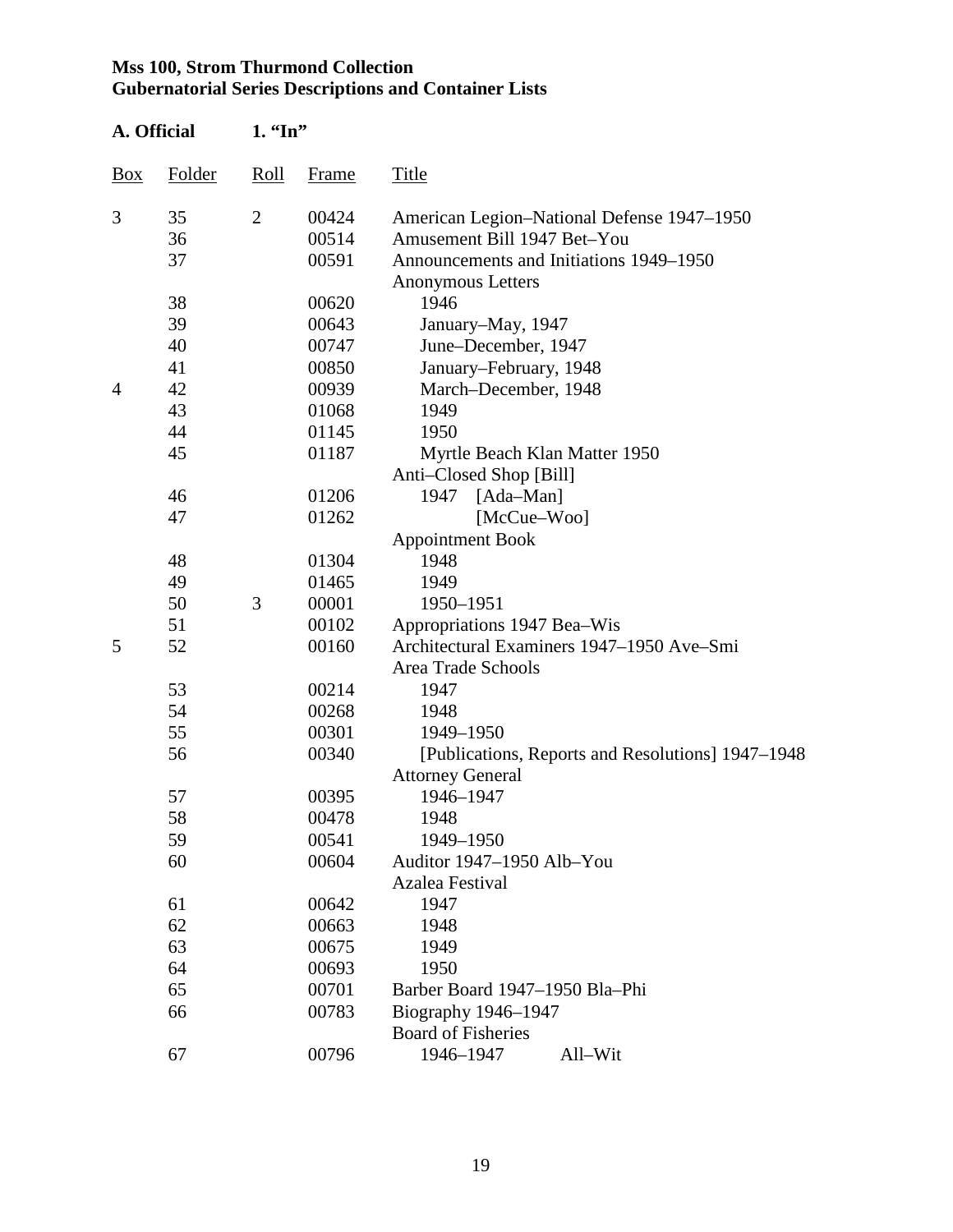| A. Official |        | $1.$ "In"      |       |                                                  |
|-------------|--------|----------------|-------|--------------------------------------------------|
| <b>Box</b>  | Folder | Roll           | Frame | Title                                            |
|             |        |                |       | Board of Fisheries, cont.                        |
| 6           | 68     | 3              | 00919 | 1948 Att-Wha                                     |
|             | 69     |                | 00993 | Witsell, J.M.                                    |
|             | 70     |                | 01018 | 1949-1950 All-War                                |
|             | 71     |                | 01040 | Bricman, Mrs. L.D. 1950                          |
|             | 72     |                | 01044 | Brown, Walter 1947-1950                          |
|             | 73     |                | 01103 | Bryson, J.R. 1947-1950                           |
|             |        |                |       | <b>Budget and Control Board</b>                  |
|             | 74     |                | 01147 | 1950                                             |
|             | 75     |                | 01241 | Meetings 1950                                    |
|             | 76     |                | 01305 | Budget Commission 1946-1950 Ack-Wym              |
|             | 77     |                | 01398 | Building Code (Fire Prevention) 1946–1947        |
|             | 78     |                | 01401 | [Calhoun, John C.] "John C. Calhoun Day" 1949    |
|             |        |                |       | Children's Bureau                                |
|             | 79     |                | 01413 | 1947-1948                                        |
|             | 80     |                | 01463 | 1949-1950                                        |
|             | 81     |                | 01518 | <b>Chiropractic Examiners Board</b><br>1947-1949 |
|             |        |                |       | Clark's Hill                                     |
|             | 82     |                | 01527 | 1946-1947<br>Bro-Wil                             |
| 7           | 83     | $\overline{4}$ | 00001 | Bro-Wil<br>1948                                  |
|             | 84     |                | 00088 | 1949-1950<br>Cla-Woo                             |
|             | 85     |                | 00138 | Coal Shortage 1950                               |
|             |        |                |       | Colleges                                         |
|             |        |                |       | <b>Bob Jones University</b>                      |
|             | 86     |                | 00142 | April 3, 1948–March 4, 1949                      |
|             | 87     |                | 00196 | March 5-September 22, 1949                       |
|             | 88     |                | 00251 | November 9, 1949–November 9, 1950                |
|             |        |                |       | The Citadel                                      |
|             | 89     |                | 00322 | December 19, 1946–November 28, 1947              |
|             | 90     |                | 00374 | January 10-October 23, 1948                      |
|             | 91     |                | 00428 | November 20, 1948–June 8, 1949                   |
|             | 92     |                | 00472 | June 20, 1949–November 28, 1950                  |
|             |        |                |       | Clemson                                          |
|             | 93     |                | 00529 | November 15, 1946–August 6, 1947                 |
|             | 94     |                | 00591 | August 6, 1947–February 3, 1948                  |
|             | 95     |                | 00637 | February 9-May 19, 1948                          |
| 8           | 96     |                | 00683 | June 9-November 28, 1948                         |
|             | 97     |                | 00723 | November 30, 1948–December 31, 1949              |
| 98<br>00760 |        |                |       | January 19, 1950–January 9, 1951                 |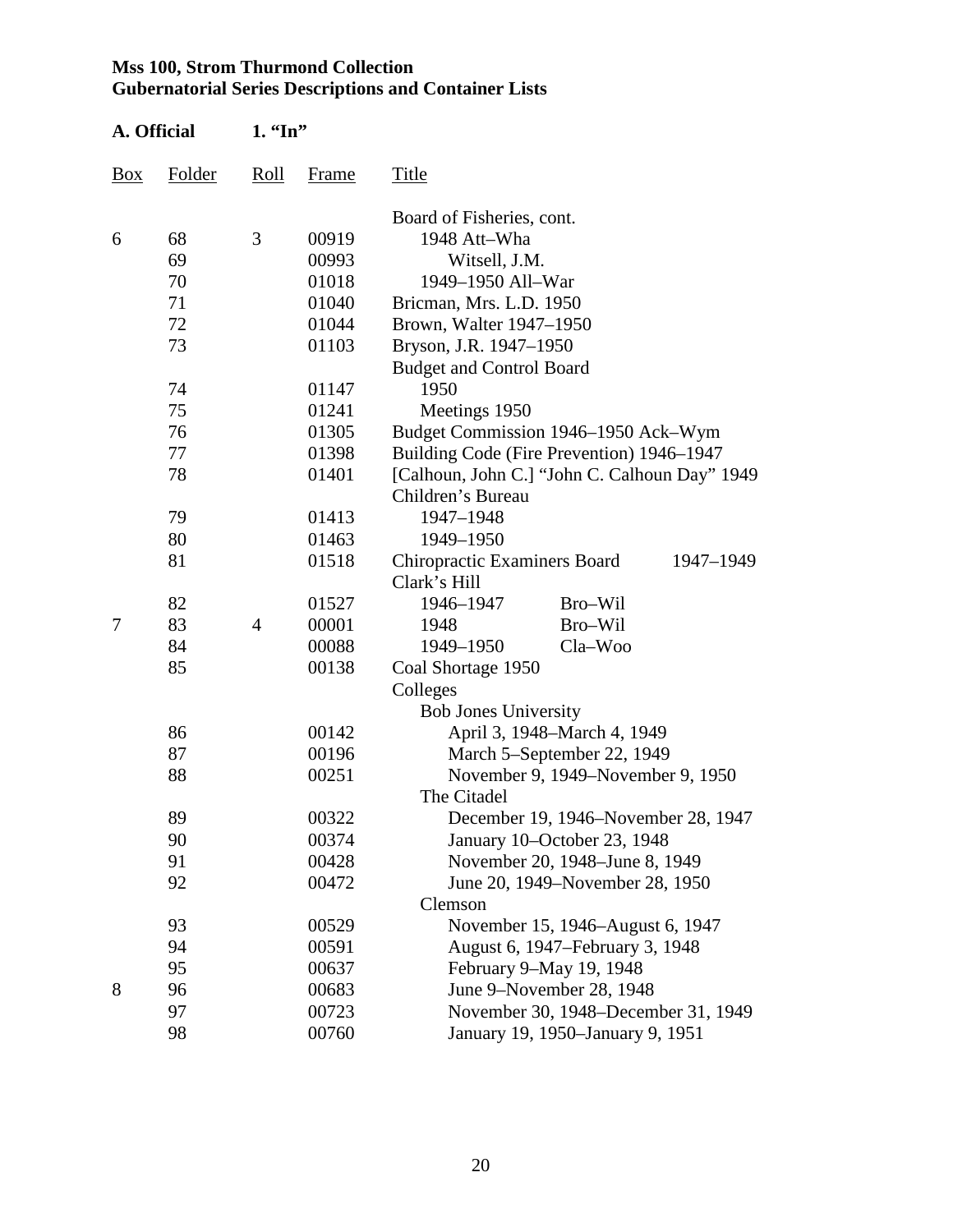| A. Official |        | $1.$ "In"      |       |                                                  |  |  |
|-------------|--------|----------------|-------|--------------------------------------------------|--|--|
| Box         | Folder | Roll           | Frame | Title                                            |  |  |
|             |        |                |       | Colleges, cont.                                  |  |  |
|             |        |                |       | Medical College of South Carolina                |  |  |
| 8           | 99     | $\overline{4}$ | 00786 | December 30, 1946–June 26, 1947                  |  |  |
|             | 100    |                | 00848 | June 26–September 29, 1947                       |  |  |
|             | 101    |                | 00898 | October 2–28, 1947                               |  |  |
|             | 102    |                | 00973 | November 10, 1947–February 19, 1948              |  |  |
|             | 103    |                | 01021 | February 23-April 3, 1948                        |  |  |
|             | 104    |                | 01085 | April 5-June 9, 1948                             |  |  |
|             | 105    |                | 01141 | June 14–November 3, 1948                         |  |  |
|             | 106    |                | 01199 | November 9, 1948–March 10, 1949                  |  |  |
|             | 107    |                | 01251 | March 10–June 13, 1949                           |  |  |
|             | 108    |                | 01285 | June 14–December 22, 1949                        |  |  |
| 9           | 109    | $\overline{4}$ | 01351 | January 4–June 21, 1950                          |  |  |
|             | 110    |                | 01400 | June 25, 1950–January 9, 1951                    |  |  |
|             |        |                |       | <b>Bill for Expansion</b>                        |  |  |
|             | 111    |                | 01442 | December 1-4, 1947                               |  |  |
|             | 112    |                | 01487 | December 5-24, 1947                              |  |  |
|             | 113    |                | 01547 | [Postcards]December 2–6, 1947                    |  |  |
|             | 114    |                | 01555 | Cancer Bill January 31-July 1, 1947              |  |  |
|             | 115    |                | 01574 | [Expansion Plans] August 28, 1947                |  |  |
|             |        |                |       | <b>State Agricultural and Mechanical College</b> |  |  |
|             | 116    |                | 01623 | May 5, 1947–November 17, 1950                    |  |  |
|             |        |                |       | Presidency                                       |  |  |
|             | 117    | 5              | 00001 | September 21–November 28, 1949                   |  |  |
|             | 118    |                | 00052 | November 29–December 16, 1949                    |  |  |
|             | 119    |                | 00096 | December 19, 1949–August 1, 1950                 |  |  |
|             |        |                |       | University of South Carolina                     |  |  |
|             | 120    |                | 00164 | November 3, 1946–January 1947                    |  |  |
|             | 121    |                | 00212 | January 17, 1947                                 |  |  |
|             | 122    |                | 00265 | February 6-March 28, 1947                        |  |  |
| 10          | 123    |                | 00330 | April 7-May 27, 1947                             |  |  |
|             | 124    |                | 00385 | June 3–September 30, 1947                        |  |  |
|             | 125    |                | 00431 | October 8-20, 1947                               |  |  |
|             | 126    |                | 00466 | October 22-November 28, 1947                     |  |  |
|             | 127    |                | 00545 | December 1-16, 1947                              |  |  |
|             | 128    |                | 00572 | January 5-February 19, 1948                      |  |  |
|             | 129    |                | 00614 | March 2–May 31, 1948                             |  |  |
|             | 130    |                | 00665 | June 1-8, 1948                                   |  |  |
|             | 131    |                | 00715 | June 10–October 20, 1948                         |  |  |
|             | 132    |                | 00760 | October 26–December 31, 1948                     |  |  |
|             | 133    |                | 00803 | January 1-February 28, 1949                      |  |  |
|             | 134    |                | 00838 | March 1-May 31, 1949                             |  |  |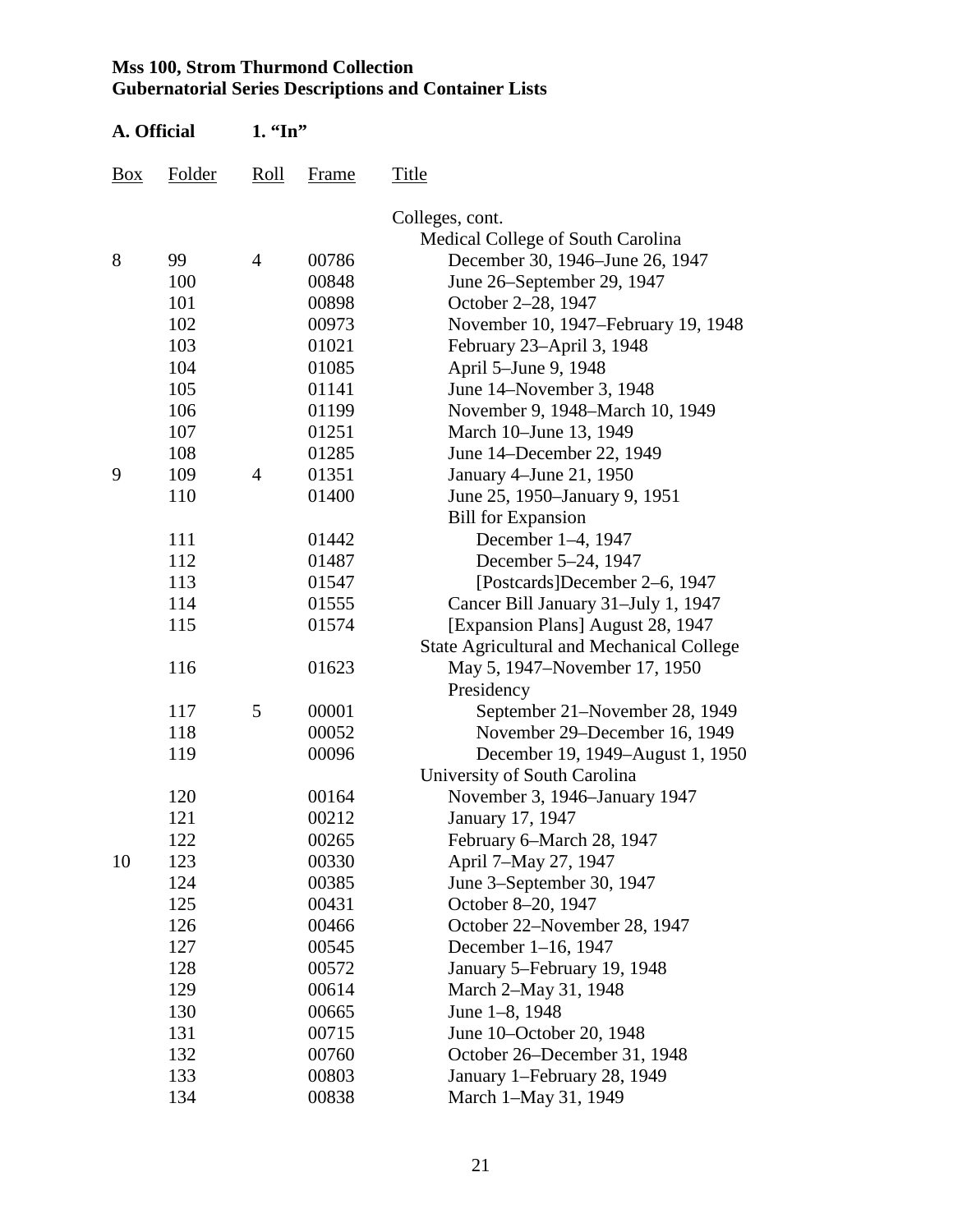| A. Official |        | $1.$ "In" |       |                                         |
|-------------|--------|-----------|-------|-----------------------------------------|
| <b>Box</b>  | Folder | Roll      | Frame | Title                                   |
|             |        |           |       | Colleges, cont.                         |
|             |        |           |       | University of South Carolina, cont.     |
| 11          | 135    |           | 00893 | June 1-July 22, 1949                    |
|             | 136    |           | 00970 | August 3-October 19, 1949               |
|             | 137    |           | 01017 | November 10-December 13, 1949           |
|             | 138    |           | 01067 | January 6–February 10, 1950             |
|             | 139    |           | 01094 | March 10–May 22, 1950                   |
|             | 140    |           | 01147 | June 1-July 22, 1950                    |
|             | 141    |           | 01184 | August 2-14, 1950                       |
|             | 142    |           | 01272 | September 1–December 9, 1950            |
|             | 143    |           | 01350 | University of South Carolina Law School |
|             |        |           |       | April 9, 1947-April 21, 1950            |
|             |        |           |       | Winthrop                                |
|             | 144    |           | 01411 | November 7, 1946–June 23, 1947          |
|             | 145    |           | 01480 | July 16–December 1, 1947                |
| 12          | 146    |           | 01520 | January 22–June 14, 1948                |
|             | 147    |           | 01571 | July 13-November 8, 1948                |
|             | 148    |           | 01621 | January 4-April 13, 1949                |
|             | 149    |           | 01669 | May 3-July 30, 1949                     |
|             | 150    |           | 01714 | August 1-December 1, 1949               |
|             | 151    | 6         | 00001 | January 5-June 15, 1950                 |
|             | 152    |           | 00061 | July 24–November 27, 1950               |
|             | 153    |           | 00101 | Comptroller General 1947–1949           |
|             | 154    |           | 00122 | Confederate Home 1946; 1949-1950        |
|             |        |           |       | Conferences                             |
|             |        |           |       | 1946-1947                               |
|             |        |           |       | [Governors' Conference]                 |
|             | 155    |           | 00134 | [October 4, 1946–July 31, 1947]         |
|             | 156    |           | 00243 | [August 1–December 17, 1947]            |
|             | 157    |           | 00295 | [Southern Governors' Conference]        |
|             | 158    |           | 00407 | $[H-S]$                                 |
|             |        |           |       | 1948                                    |
| 13          | 159    |           | 00497 | $[A-C]$                                 |
|             |        |           |       | [Governors' Conference]                 |
|             | 160    |           | 00543 | [January 6-May 27, 1948]                |
|             | 161    |           | 00590 | [June 1–November 14, 1948]              |
|             | 162    |           | 00660 | $[N-S]$                                 |
|             |        |           |       | [Southern Governors' Conference]        |
|             | 163    |           | 00755 | [Parts $1-5$ ]                          |
|             | 164    |           | 00893 | [Parts $6-7$ ]                          |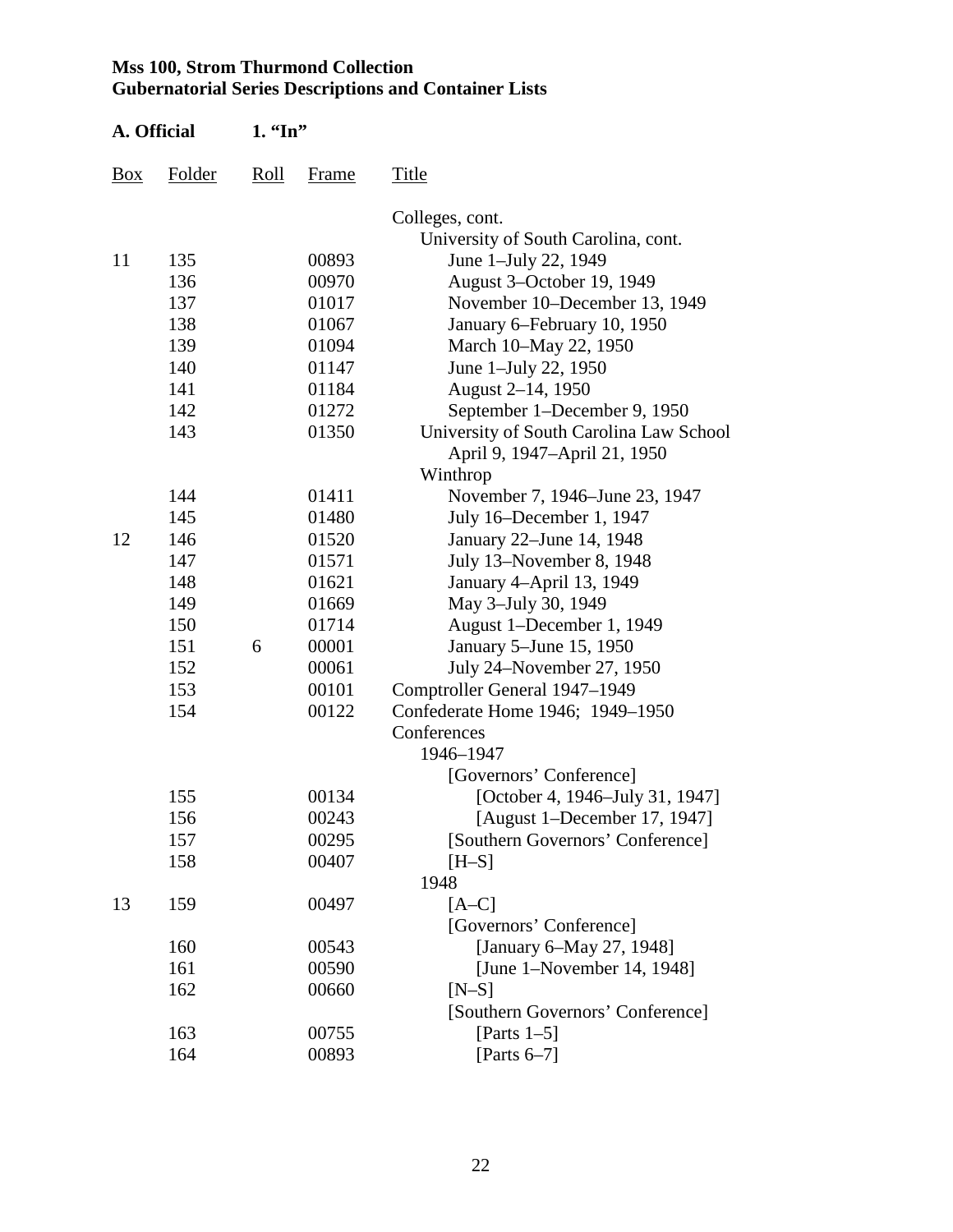| A. Official |        | $1.$ "In" |       |                    |                                                        |
|-------------|--------|-----------|-------|--------------------|--------------------------------------------------------|
| Box         | Folder | Roll      | Frame | Title              |                                                        |
|             |        |           |       | Conferences, cont. |                                                        |
|             |        |           |       | 1949               |                                                        |
| 13          | 165    |           | 00919 |                    | [American A–American B]                                |
|             | 166    |           | 01001 |                    | [American L-App]                                       |
|             | 167    |           | 01033 |                    | $[Bir-F]$                                              |
|             | 168    |           | 01077 |                    | [Governors' Conference]                                |
|             | 169    |           | 01114 |                    | $[M-South]$                                            |
|             | 170    |           | 01178 |                    | [Southern Governors' Conference-T]                     |
|             |        |           |       | 1950               |                                                        |
|             | 171    |           | 01246 |                    | $[A-F]$                                                |
| 14          | 172    |           | 01291 |                    | [Governors' Conference]                                |
|             | 173    | $\tau$    | 00001 |                    | $[I-Soc]$                                              |
|             |        |           |       |                    | [Southern Governors' Conference]                       |
|             | 174    |           | 00081 |                    | [January–May, 1950]                                    |
|             | 175    |           | 00115 |                    | [June–October, 1950]                                   |
|             | 176    |           | 00170 |                    | [November-December 1950, undated]                      |
|             | 177    |           | 00260 |                    | $[T-U]$                                                |
|             | 178    |           | 00363 |                    | $[V-W]$                                                |
|             |        |           |       |                    | Congressmen-Other States                               |
|             | 179    |           | 00406 | 1948 [C-E]         |                                                        |
|             | 180    |           | 00441 |                    | 1949 [R-W]                                             |
|             | 181    |           | 00445 | 1950 [B-P]         |                                                        |
|             |        |           |       | Constabulary       |                                                        |
|             | 182    |           | 00460 | 1947               | Aik-Cla                                                |
|             | 183    |           | 00515 |                    | Can-Haz                                                |
|             | 184    |           | 00587 |                    | Hic-Moz                                                |
|             | 185    |           | 00652 |                    | Olis-Tis                                               |
| 15          | 186    |           | 00705 |                    | Townsend, Joel D. (Chief)                              |
|             | 187    |           | 00797 |                    | Tra-Yar and Anonymous                                  |
|             | 188    |           | 00843 | 1948               | Alb-Har                                                |
|             | 189    |           | 00904 |                    | Haw-Ter                                                |
|             | 190    |           | 00990 |                    | Townsend, Joel D. (Chief)                              |
|             | 191    |           | 01075 |                    | Van-Win and Anonymous                                  |
|             | 192    |           | 01099 | 1949               | Atw-Brady, O.L. (Chief)                                |
|             | 193    |           | 01122 |                    | Bro-Hay                                                |
|             | 194    |           | 01181 |                    | Hei-Mos                                                |
|             | 195    |           | 01235 |                    | Nav-Sto                                                |
|             | 196    |           | 01279 |                    | Strom, J.P. (Acting Chief)                             |
|             | 197    |           | 01326 |                    | Sum-Yan and Anonymous                                  |
|             | 198    |           | 01368 |                    | (Miscellaneous)–Death Investigation [Leroy<br>Jamison] |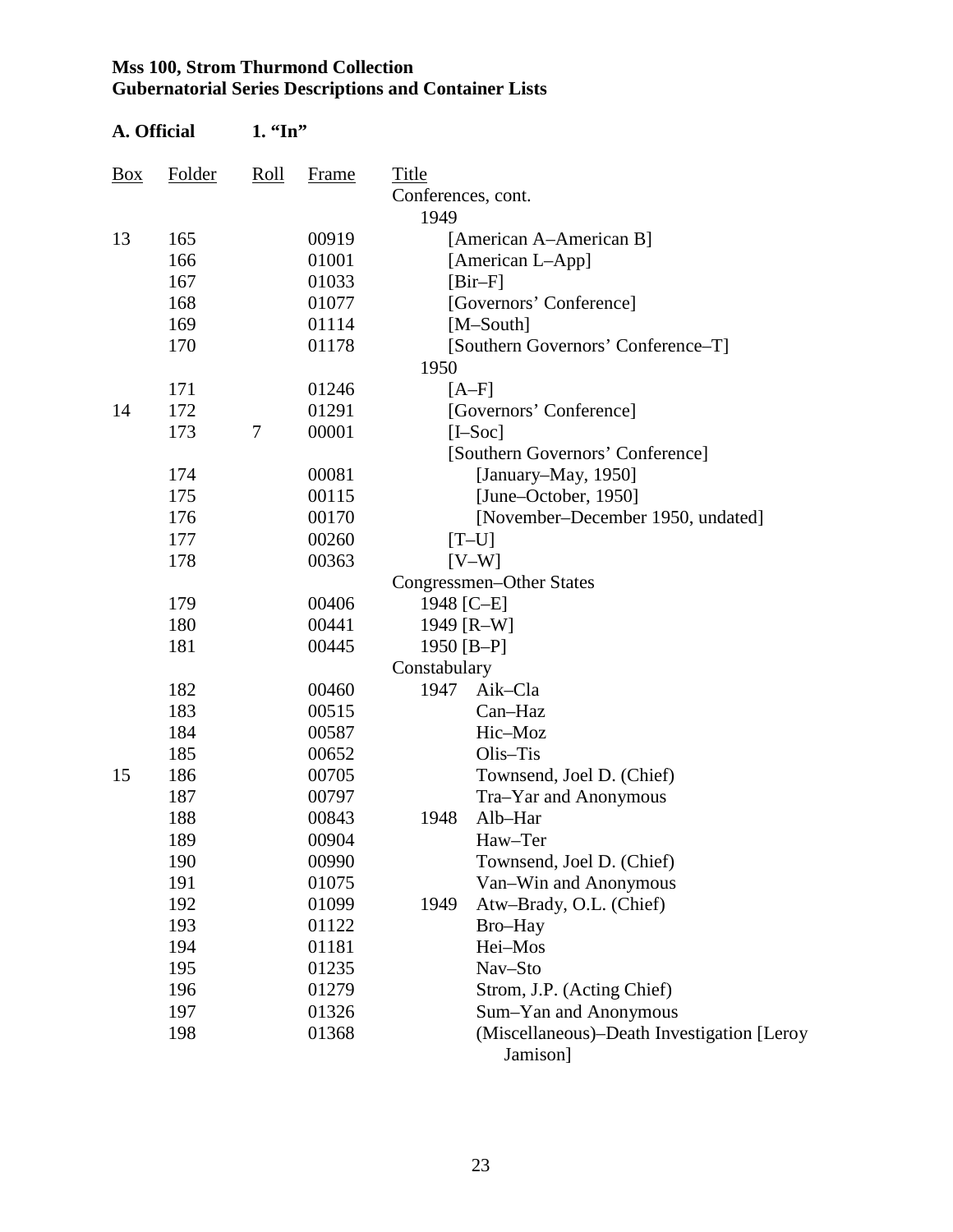| A. Official    |        | $1.$ "In" |        |                                         |
|----------------|--------|-----------|--------|-----------------------------------------|
| $\frac{Box}{}$ | Folder | Roll      | Frame  | Title                                   |
|                |        |           |        | Constabulary, cont.                     |
| 15             | 199    |           | 01393  | 1950<br>Ada-Brady, O.L. (Chief)         |
| 16             | 200    |           | 01459  | Bri-Wil                                 |
|                | 201    |           | 01534  | Rock Hill Police Department 1949–1950   |
|                | 202    |           | 01590  | <b>Constitution Committee 1948–1950</b> |
|                | 203    |           | 01021  | Contractor's Licensing Board 1947       |
|                |        |           |        | Contributions                           |
|                | 204    |           | 01625  | 1948                                    |
|                | 205    |           | 01650  | 1949-1950                               |
|                | 206    |           | 01734  | Churches 1949-1950                      |
|                | 207    | 8         | 00001  | Corps of Engineers 1947–1950 Boa–You    |
|                |        |           |        | <b>Cosmetic Arts</b>                    |
|                | 208    |           | 00143  | 1947<br>And-You                         |
|                | 209    |           | 00186  | Avi-Wil<br>1948                         |
|                | 210    |           | 00295  | 1949<br>Abe-Wil                         |
|                | 211    |           | 00362  | Jon-Wha<br>1950                         |
|                |        |           |        | <b>Council of State Governments</b>     |
|                | 212    |           | 00370  | 1946                                    |
| 17             | 213    |           | 00444  | 1947                                    |
|                | 214    |           | 00580  | 1948                                    |
|                | 215    |           | 00665B | 1949                                    |
|                | 216    |           | 00701  | 1950                                    |
|                | 217    |           | 00721  | <b>County Annexations</b> 1949          |
|                | 218    |           | 00778  | <b>Cowpens National Memorial 1947</b>   |
|                |        |           |        | Daily Schedule Book                     |
|                | 219    |           | 00794  | 1947-1948                               |
|                | 220    |           | 00842  | 1948-1949                               |
|                | 221    |           | 00891  | 1949-1950                               |
|                | 222    |           | 00932  | 1950-1951                               |
|                | 223    |           | 00973  | Divorce 1947-1950 Aul-Ste               |
|                | 224    |           | 00993  | Dorn, William Jennings Bryan 1947–1948  |
|                |        |           |        | <b>Education Department</b>             |
|                | 225    | 8         | 01037  | 1946                                    |
|                | 226    |           | 01122  | 1947<br>And-Guy                         |
|                | 227    |           | 01188  | Ham-Rog                                 |
| 18             | 228    | 9         | 00001  | Sch-Wyk                                 |
|                |        |           |        | <b>Board of Education Meetings</b>      |
|                | 229    |           | 00097  | 1947                                    |
|                | 230    |           | 00252  | Ale-Mar<br>1948                         |
|                | 231    |           | 00337  | Mar-Zem                                 |
|                | 232    |           | 00403  | 1948                                    |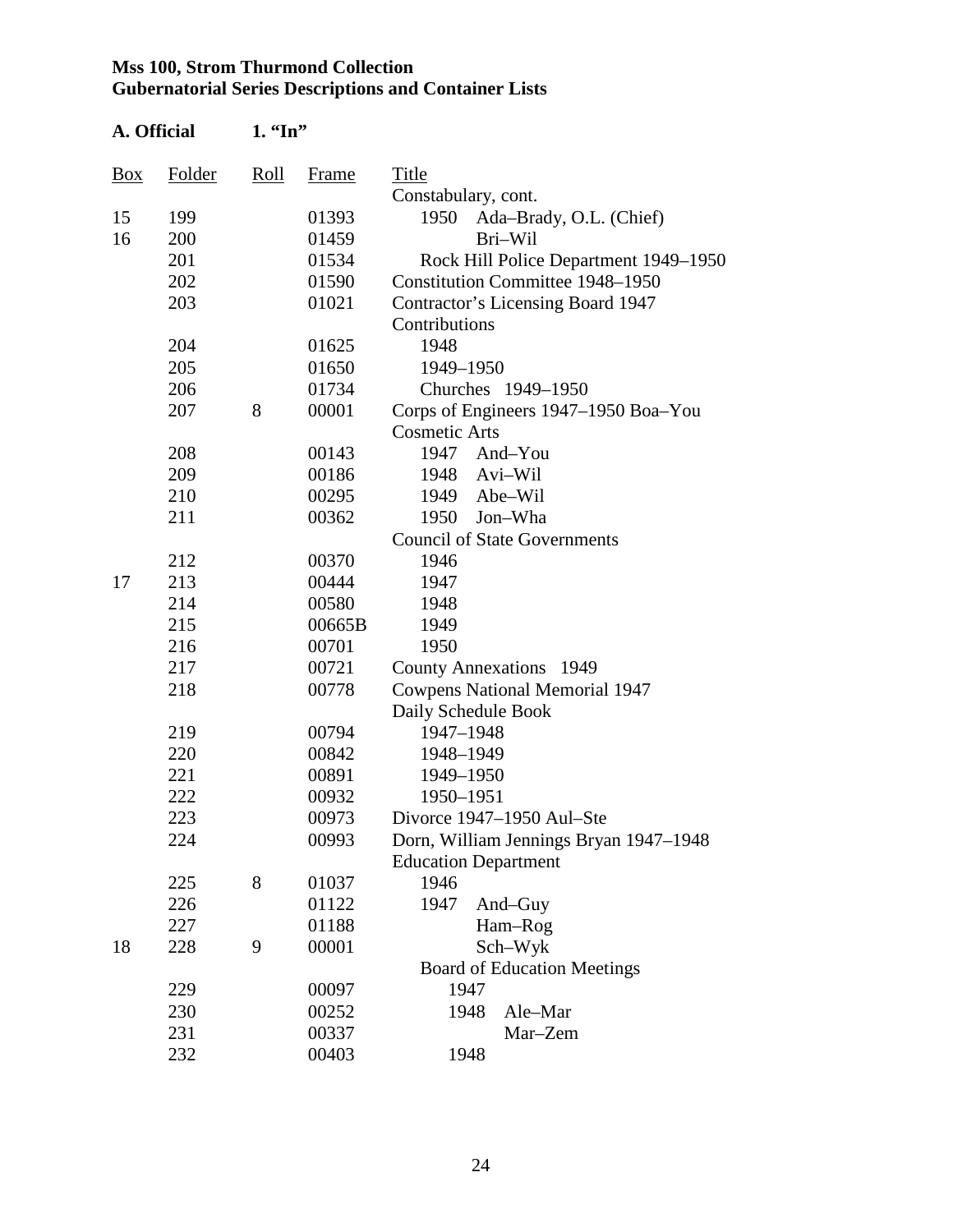| A. Official |        | $1.$ "In" |       |                                       |                                          |
|-------------|--------|-----------|-------|---------------------------------------|------------------------------------------|
| <b>Box</b>  | Folder | Roll      | Frame | Title                                 |                                          |
|             |        |           |       | <b>Education Department, cont.</b>    |                                          |
|             |        |           |       |                                       | Board of Education Meetings, cont.       |
| 18          | 233    |           | 00538 | 1949                                  | Amb-Nun                                  |
|             | 234    |           | 00658 |                                       | Owe-You                                  |
|             |        |           |       | <b>Board of Education Hearings</b>    |                                          |
| 19          | 235    |           | 00788 | July-August 1949                      |                                          |
|             | 236    |           | 00879 |                                       | November-December 1949                   |
|             | 237    |           | 00953 |                                       | Board of Education Meetings 1949         |
|             | 238    |           | 01173 | 1950                                  | And-Rob                                  |
|             | 239    |           | 01256 |                                       | San-Woo                                  |
|             | 240    |           | 01322 |                                       | Board of Education Hearings 1950         |
|             | 241    | 01436     |       |                                       | Board of Education Meetings 1950         |
|             |        |           |       | Election-                             |                                          |
|             | 242    |           | 01512 | Town of Blenheim [c. 1947]            |                                          |
|             | 243    |           | 01515 | Town of Forest Acres 1950             |                                          |
|             | 244    |           | 01532 | Embalmer's Board 1947                 |                                          |
|             | 245    |           | 01540 |                                       | Employees' Association [State] 1948–1950 |
|             |        |           |       | <b>Employment Security Commission</b> |                                          |
| 20          | 246    |           | 01576 | 1946-1947                             | Bar-Pur                                  |
|             | 247    |           | 01613 | 1948                                  | And-Tay                                  |
|             | 248    | 10        | 00001 | 1949                                  | Ban-Wri                                  |
|             | 249    |           | 00075 | 1950                                  | Bra-Wat                                  |
|             | 250    |           | 00121 |                                       | Engineering Examiners 1947–1949 Bee–Sar  |
|             | 251    |           | 00143 | Fertilizer Shortage 1947              |                                          |
|             | 252    |           | 00173 | Figg, Robert 1947-1950                |                                          |
|             |        |           |       | <b>Fish and Game</b>                  |                                          |
|             | 253    |           | 00221 | 1947<br>Bos-Wes                       |                                          |
|             | 254    |           | 00260 | Bos-Wol<br>1948                       |                                          |
|             | 255    | 10        | 00298 | 1949-1950 Bos-Tur                     |                                          |
|             | 256    |           | 00332 | Investigation 1949                    |                                          |
|             | 257    |           | 00375 |                                       | Food Conservation 1947–1948 Alf–Weh      |
|             |        |           |       | <b>Forestry Commission</b>            |                                          |
|             | 258    |           | 00411 | 1946-1947                             | Bar-Wil                                  |
|             | 259    |           | 00485 | 1948                                  | Arr-Hor                                  |
|             | 260    |           | 00542 | Ken-You                               |                                          |
|             | 261    |           | 00625 | 1949                                  | Bis-Whi                                  |
| 21          | 262    |           | 00686 | 1950                                  | Bil-Wig                                  |
|             |        |           |       | <b>Freight Rates</b>                  |                                          |
|             | 263    |           | 00723 | January–October, 1947                 |                                          |
|             | 264    |           | 00852 | November-December, 1947               |                                          |
|             | 265    |           | 00904 | 1948                                  |                                          |
|             | 266    |           | 00998 | January-July, 1949                    |                                          |
|             | 267    |           | 01138 | August-December, 1949                 |                                          |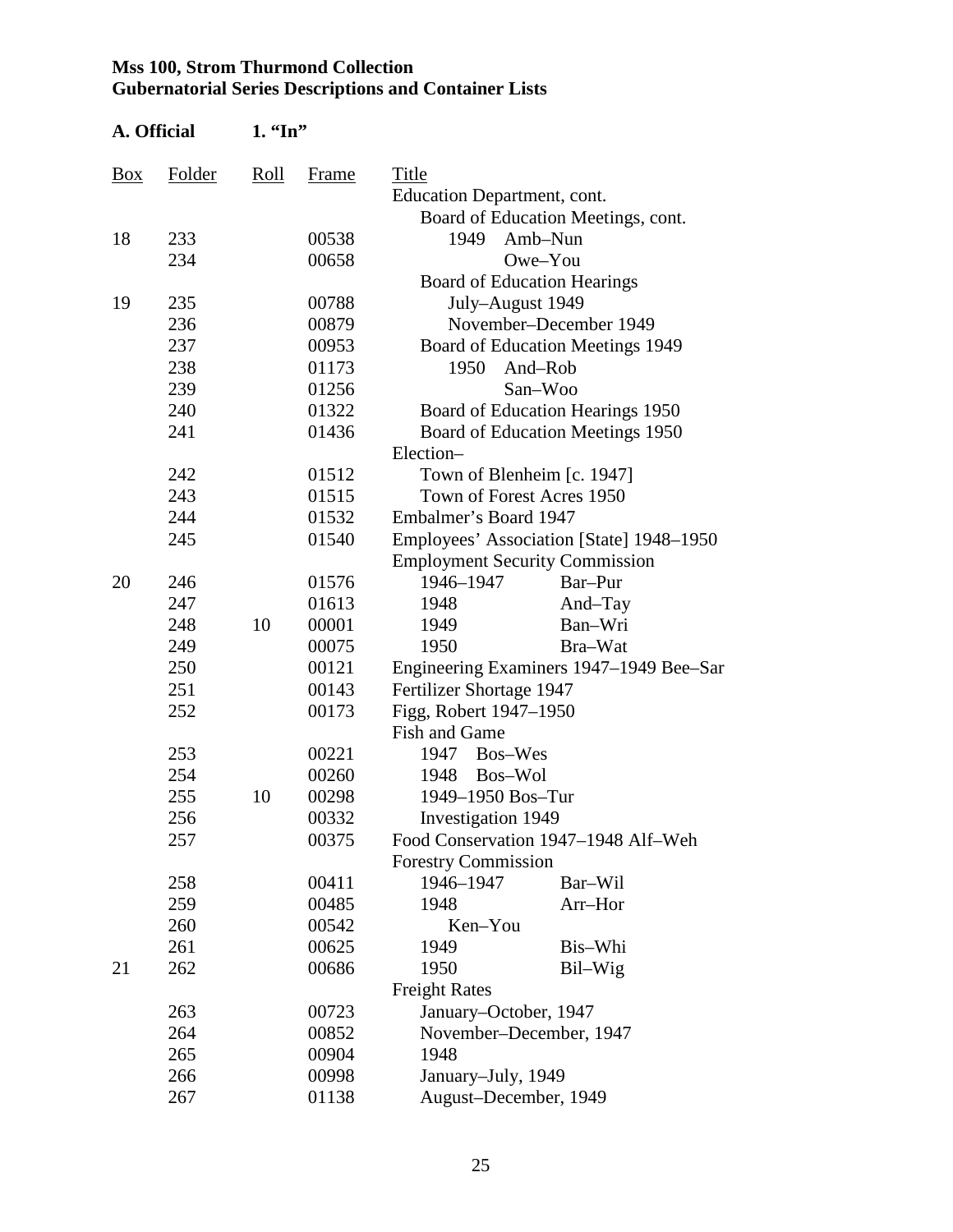| A. Official    |        | $1.$ "In" |       |                          |                                                    |
|----------------|--------|-----------|-------|--------------------------|----------------------------------------------------|
| $\frac{Box}{}$ | Folder | Roll      | Frame | Title                    |                                                    |
|                |        |           |       | Freight Rates, cont.     |                                                    |
| 21             | 268    |           | 01210 | 1950                     |                                                    |
|                | 269    |           | 01251 |                          | French "Thank-you" [Merci] Train 1948–1950 Ard–Wal |
|                | 270    |           | 01284 | Fuel Oil 1948            |                                                    |
|                | 271    |           | 01319 |                          | Gamble, R.L. [case] 1948, 1950                     |
|                | 272    |           | 01343 |                          | Game Warden 1947-1950 Bow-Uts                      |
|                |        |           |       |                          | General Assembly [Speeches]                        |
|                | 273    |           | 01382 |                          | 1949 Ada-Wol                                       |
| 22             | 274    |           | 01459 |                          | 1950 Als-Woo                                       |
|                |        |           |       | Goose-Pulling            |                                                    |
|                | 275    |           | 01512 | 1947                     | Auf–Mey                                            |
|                | 276    |           | 01570 |                          | Mil-You                                            |
|                |        |           |       | Governors                |                                                    |
|                | 277    |           | 01606 | 1947                     | $A-F$                                              |
|                | 278    | 11        | 00001 |                          | $G-P$                                              |
|                | 279    |           | 00068 |                          | $R-Y$                                              |
|                | 280    |           | 00109 | 1948                     | $A-F$                                              |
|                | 281    |           | 00185 |                          | $G-P$                                              |
|                | 282    |           | 00227 |                          | $R-Y$                                              |
|                | 283    |           | 00251 | 1949                     | $A-S$                                              |
|                | 284    |           | 00317 |                          | $T - Y$                                            |
|                | 285    |           | 00373 | 1950                     |                                                    |
|                | 286    |           | 00404 | 1951                     |                                                    |
|                | 287    |           | 00410 |                          | Greenville Petition [Woodside Mills Strike] 1950   |
|                | 287A   |           | 00433 |                          | Guest Book 1947-1951                               |
|                | 288    |           | 00519 |                          | Hare, Butler B. 1947–1948, 1950                    |
|                | 289    |           | 00526 |                          | Hare, James B. 1949-1950                           |
|                |        |           |       | <b>Health Department</b> |                                                    |
| 23             | 290    |           | 00596 | 1947                     | And-Wal                                            |
|                | 291    |           | 00672 |                          | Wyman [State Health Officer]                       |
|                | 292    |           | 00742 |                          | <b>Orthopedic Camps</b>                            |
|                | 293    |           | 00790 | 1948                     | Abe-Win                                            |
|                | 294    |           | 00829 |                          | Wyman [State Health Officer]                       |
|                | 295    |           | 00877 |                          | 1949–1950 Abdellh [Nursing Needs and Resources in  |
|                |        |           |       |                          | South Carolina Survey]                             |
|                | 296    |           | 00980 | 1949                     | And-Woo                                            |
|                | 297    |           | 01061 |                          | Wyman [State Health Officer]                       |
|                | 298    |           | 01089 | 1950                     | Les-Wac                                            |
|                | 299    |           | 01106 |                          | 1950–1951 Wyman [State Health Officer]             |
|                |        |           |       |                          | <b>Highway Department</b>                          |
|                | 300    |           | 01194 | 1947                     | And-Koe                                            |
|                | 301    |           | 01275 |                          | Lau-Pow                                            |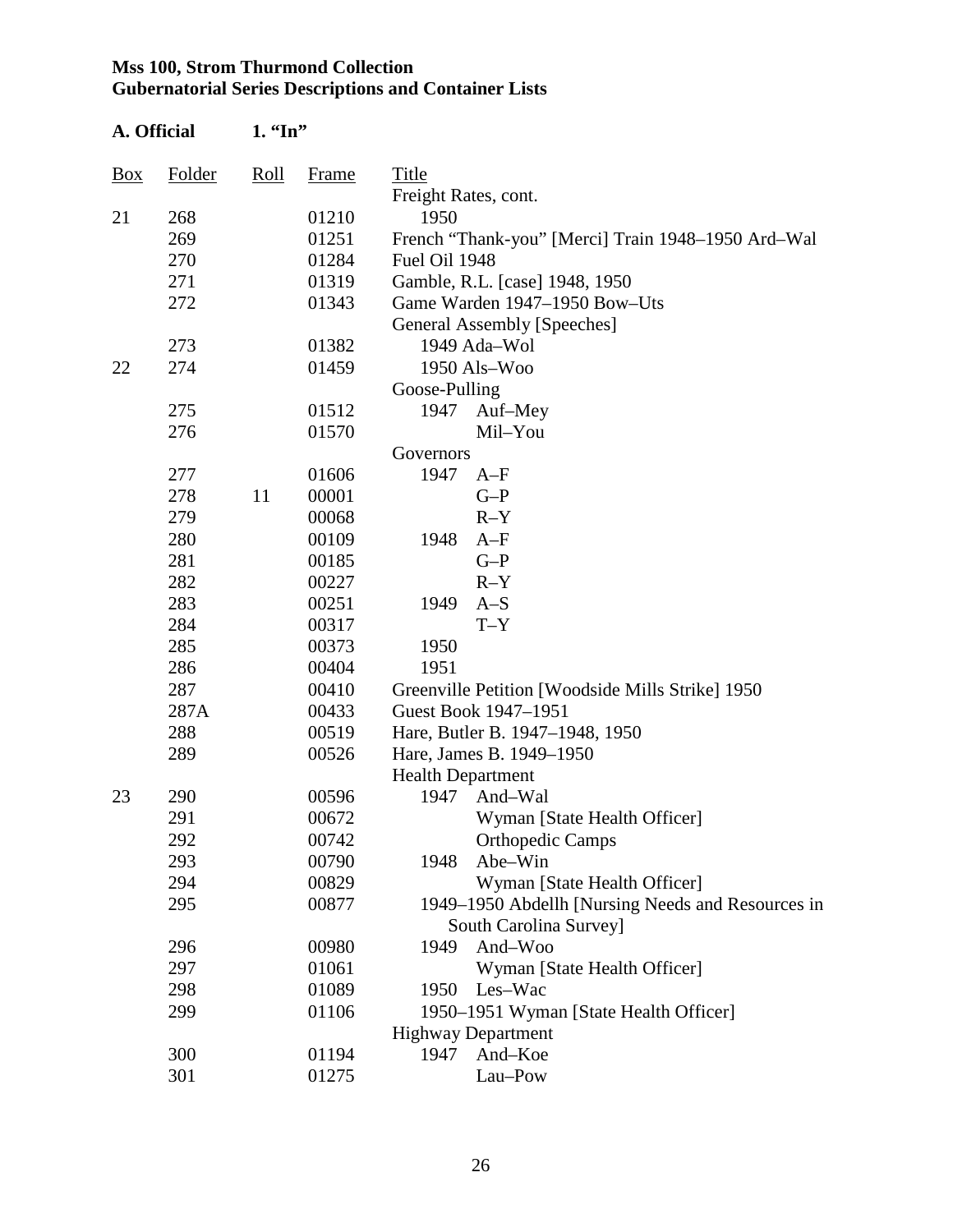| A. Official |                                                | $1.$ "In"                    |       |                                       |                                                 |  |  |
|-------------|------------------------------------------------|------------------------------|-------|---------------------------------------|-------------------------------------------------|--|--|
| Box         | Folder                                         | Roll                         | Frame | Title<br>Highway Department, cont.    |                                                 |  |  |
|             |                                                |                              |       | 1947, cont.                           |                                                 |  |  |
| 23          | 302                                            |                              | 01328 | Qua-Zen                               |                                                 |  |  |
|             | 303                                            |                              | 01418 | Ake-Kre<br>1948                       |                                                 |  |  |
| 24          | 304                                            |                              | 01487 | Lef-Pea                               |                                                 |  |  |
|             | 305                                            |                              | 01538 | Rho-Woo                               |                                                 |  |  |
|             | 306                                            |                              | 01592 | Ake-McM<br>1949                       |                                                 |  |  |
|             | 307                                            | 12                           | 00001 | Mor-Woo                               |                                                 |  |  |
|             | 308                                            |                              | 00055 | 1950<br>And-McM                       |                                                 |  |  |
|             | 309                                            |                              | 00126 | Pea-Wil                               |                                                 |  |  |
|             |                                                |                              |       | Accountant's Report                   |                                                 |  |  |
|             | 310                                            |                              | 00169 | 1946                                  |                                                 |  |  |
|             | 311                                            |                              | 00244 | 1947                                  |                                                 |  |  |
|             | 312                                            |                              | 00305 | 1950                                  |                                                 |  |  |
|             | 313<br>00377<br>Patrol Radio System Audit 1947 |                              |       |                                       |                                                 |  |  |
|             |                                                | <b>Historical Commission</b> |       |                                       |                                                 |  |  |
|             | 314                                            |                              | 00422 | 1947-1948                             |                                                 |  |  |
|             | 315                                            |                              | 00477 | 1949-1950                             |                                                 |  |  |
|             | 316                                            |                              | 00508 |                                       | Honorary Memberships 1947–1948 Bir-War          |  |  |
|             | 317                                            |                              | 00520 | Inaugural Address 1946-1947           |                                                 |  |  |
|             |                                                |                              |       | <b>Industrial Commission</b>          |                                                 |  |  |
| 25          | 318                                            |                              | 00637 | 1947-1948                             | And-Yar                                         |  |  |
|             | 319                                            |                              | 00710 | <b>Reports and Forms</b>              |                                                 |  |  |
|             | 320                                            |                              | 00790 | 1949                                  | Add-Cha                                         |  |  |
|             | 321                                            |                              | 00850 | $Cla-Har$                             |                                                 |  |  |
|             | 322                                            |                              | 00912 | Haz-Nal                               |                                                 |  |  |
|             | 323                                            |                              | 00966 | Nel-Wil                               |                                                 |  |  |
|             | 324                                            |                              | 01044 | <b>Resolutions</b>                    |                                                 |  |  |
|             | 325                                            |                              | 01077 | 1950                                  | Bra-Smy                                         |  |  |
|             |                                                |                              |       | <b>Industrial School</b>              |                                                 |  |  |
|             | 326                                            |                              | 01117 | Board 1947-1949                       |                                                 |  |  |
|             | 327                                            |                              | 01164 | for Boys 1949–1950                    |                                                 |  |  |
|             | 328                                            |                              | 01194 | for Girls 1947-1950                   |                                                 |  |  |
|             | 329                                            |                              | 01226 | J.G. Richards 1947-1949               |                                                 |  |  |
|             | 330                                            |                              | 01278 | <b>Insurance Commission 1948–1950</b> |                                                 |  |  |
|             | 331                                            |                              | 01309 |                                       | <b>Interstate Commerce Commission 1947–1948</b> |  |  |
|             |                                                |                              |       | <b>Invitations Accepted</b>           |                                                 |  |  |
|             | 332                                            |                              | 01327 | 1946-1947                             | Ada-Bri                                         |  |  |
| 26          | 333                                            | 13                           | 00001 | 1946-1947                             | Bro-Cro                                         |  |  |
|             | 334                                            |                              | 00067 | 1947                                  | Cus-Fis                                         |  |  |
|             | 335                                            |                              | 00120 | 1946-1947                             | Fla-Haz                                         |  |  |
|             | 336                                            |                              | 00183 | 1947                                  | Hen-Lev                                         |  |  |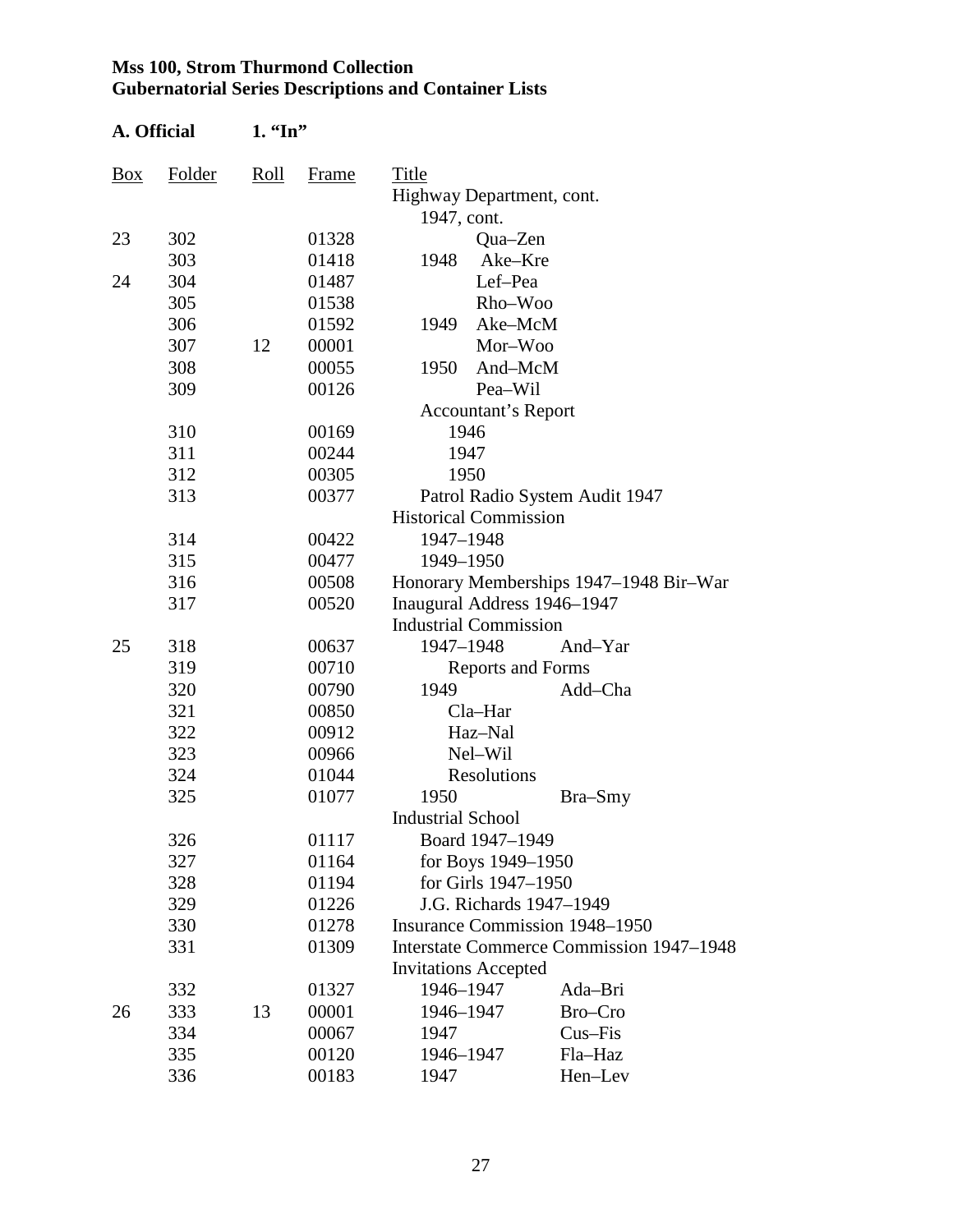**A. Official 1. "In"** 

| Title<br>Folder<br>Roll<br>Box<br>Frame |                                 |
|-----------------------------------------|---------------------------------|
|                                         | Invitations Accepted, cont.     |
| 26<br>337<br>00240<br>1946-1947         | Lew-Mee                         |
| 338<br>00293<br>1946-1947               | Mel-Pri                         |
| 339<br>00339<br>1946-1947               | Qua-Ste                         |
| 340<br>00413<br>1946-1947               | Str-You                         |
| 341<br>00491<br>1948                    | Ack-But                         |
| 342<br>00550                            | Cal-Dou                         |
| 343<br>00598                            | Dre-MCJ                         |
| 344<br>00652<br>27                      | Jac-Lum                         |
| 345<br>00710                            | Lyn-Phi                         |
| 346<br>00771                            | Pla-Tim                         |
| 347<br>00828                            | Tod-You                         |
| 348<br>1949<br>00858                    | Abe-Beh                         |
| 349<br>00908                            | Bel-Bye                         |
| 350<br>00966                            | JEC-Cot                         |
| 351<br>01004                            | Cre-Gor                         |
| 352<br>01055                            | Gow-Hol                         |
| 353<br>01105                            | Hou-Kra                         |
| 354<br>13<br>01161                      | $LaM-Lyn$                       |
| 01214<br>355                            | Mac-McK                         |
| 356<br>01266<br>28                      | McL-Ols                         |
| 01318<br>357                            | Ost-She                         |
| 358<br>01387                            | Shr-Sum                         |
| 359<br>01457                            | Tal-Whi                         |
| 360<br>01499                            | Wil-Zip                         |
| 361<br>01536<br>1950                    | $Agn-Bul$                       |
| 362<br>01574                            | Bur-Cou                         |
| 363<br>01621                            | Cra-Gas                         |
| 364<br>01677                            | Ged-Jon                         |
| 365<br>00001<br>14                      | Jos-McL                         |
| 00046<br>366                            | Mea–Ril                         |
| 00101<br>367                            | Riv-Wym                         |
| 29<br>368<br>00176<br>1951              |                                 |
| 369<br>00180                            | <b>Invitations Pending 1947</b> |
| <b>Job Applications</b>                 |                                 |
| 370<br>00243<br>1946                    | And-Haz                         |
| 371<br>00315                            | Hoy-Smi                         |
| 372<br>00386                            | Tal-Wyc                         |
| 373<br>00406<br>1947                    | Bax-Wil                         |
| 374<br>00471<br>1948                    | Bro-Wri                         |
| 375<br>00487<br>1949                    | Ack-Yan                         |
| 376<br>00547<br>1950                    | Art-Whi                         |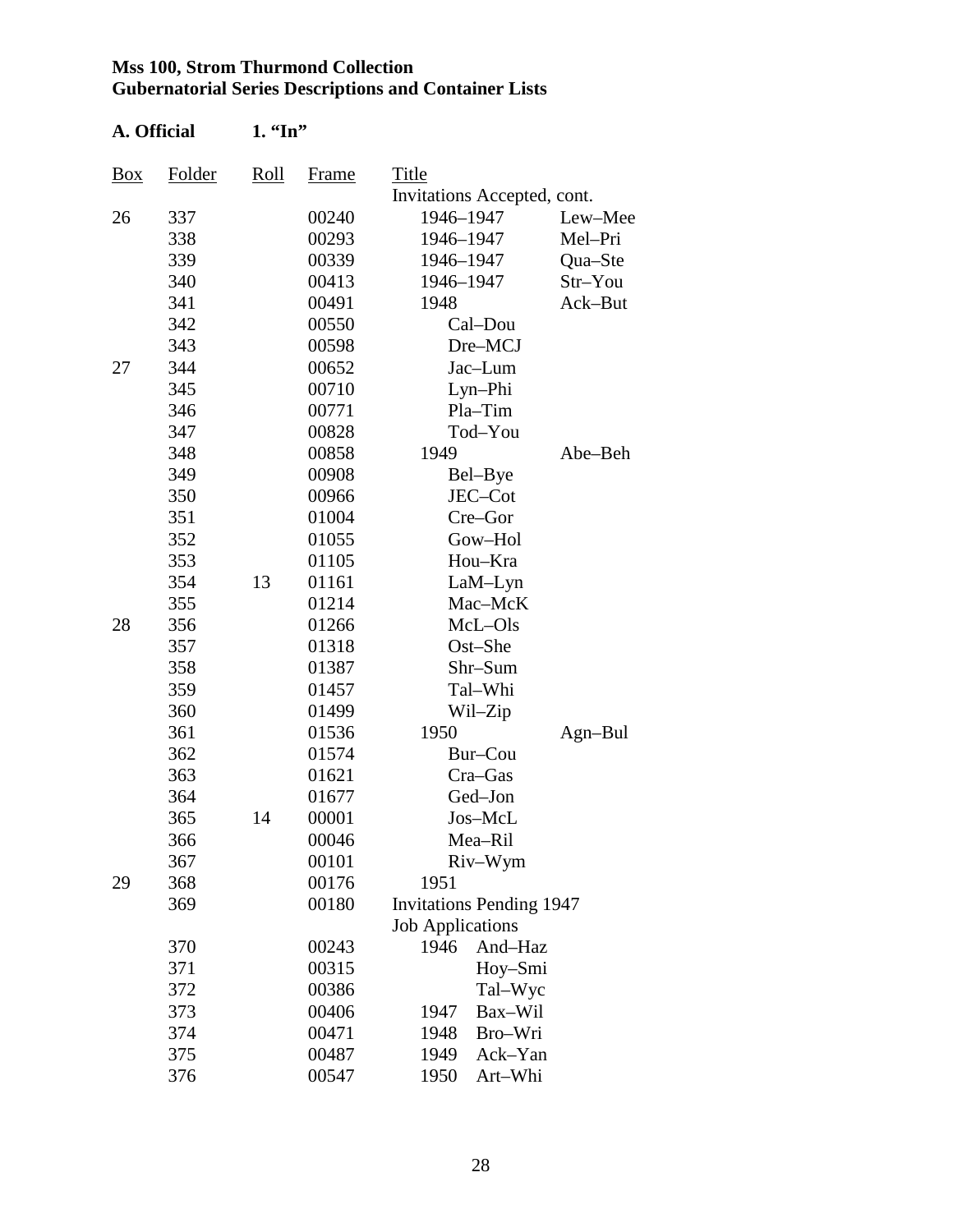**A. Official 1. "In"** 

| $\frac{Box}{}$ | Folder | Roll | <b>Frame</b> | Title                      |                             |                                                       |
|----------------|--------|------|--------------|----------------------------|-----------------------------|-------------------------------------------------------|
| 29             | 377    |      | 00620        |                            |                             | John De La Howe School 1949-1950                      |
|                | 378    |      | 00634        | Johnson, Ben 1948          |                             |                                                       |
|                | 379    |      | 00665        |                            |                             | Johnson, Raymond and Duncan, John 1948                |
|                | 380    |      | 00673        |                            | Kennedy, R.M. 1950          |                                                       |
|                | 381    |      | 00675        |                            |                             | Krug, J.A. [Solid Fuels Administration for War] 1947  |
|                | 382    |      | 00682        | Ku Klux Klan 1950          |                             |                                                       |
|                |        |      |              | Labor                      |                             |                                                       |
|                | 383    |      | 00691        | 1947                       | Arr-Wil                     |                                                       |
|                | 384    |      | 00752        |                            | 1948 Bat-Wha                |                                                       |
|                | 385    |      | 00815        | 1949                       | Ari-Yag                     |                                                       |
| 30             | 386    |      | 00881        | 1950                       | Dan-Pon                     |                                                       |
|                | 387    |      | 00899        |                            | Leevy Case 1947-1948        |                                                       |
|                |        |      |              |                            | Legislative Suggestions     |                                                       |
|                | 388    |      | 00909        | 1946-1947                  |                             | Age-McM                                               |
|                | 389    |      | 00981        |                            | Mor-Wri                     |                                                       |
|                | 390    |      | 01040        | 1948                       |                             | All-Lev                                               |
|                | 391    |      | 01107        |                            | Lon-Woo                     |                                                       |
|                | 392    | 15   | 01164        | 1949                       |                             | Atk-Lyn                                               |
|                | 393    |      | 01215        |                            | Mar-Zei                     |                                                       |
|                | 394    |      | 01270        | 1949                       |                             | [Beverage Control Act]                                |
|                | 395    |      | 01356        | 1950                       |                             | Aul-Wri                                               |
|                | 396    |      | 01418        |                            |                             | Lions Club $1947-1950$ Boc-Wol                        |
|                | 397    |      | 01456        | Liquor 1946-1947           |                             |                                                       |
|                | 398    |      | 01510        |                            | Lyles Ford 1947-1949        |                                                       |
|                | 399    |      | 01531        |                            |                             | Magistrates of Aiken County–Investigation 1946–1947   |
|                |        |      |              | <b>Mansion Invitations</b> |                             |                                                       |
|                | 400    |      | 01552        | 1948                       |                             |                                                       |
|                | 401    |      | 01588        | 1949                       | Aye-Pee                     |                                                       |
|                | 402    |      | 01633        |                            | Raw-Wea                     |                                                       |
| 31             | 403    |      | 00001        | 1950                       |                             |                                                       |
|                |        |      |              | Maybank, Burnet R          |                             |                                                       |
|                | 404    |      | 00077        | 1947                       | Bal-May                     |                                                       |
|                | 405    |      | 00144        |                            | May-Wit                     |                                                       |
|                | 406    |      | 00208        | 1948                       | May-Smi                     |                                                       |
|                | 407    |      | 00256        | 1949                       | Cha-Wat                     |                                                       |
|                | 408    |      | 00292        | 1950                       | Bur-Tal                     |                                                       |
|                | 409    |      | 00315        |                            |                             | McGowan, William B. [Appointment as Greenville County |
|                |        |      |              | Judge] 1947                |                             |                                                       |
|                | 410    |      | 00337        |                            | McMillan, John L. 1947-1950 |                                                       |
|                | 411    |      | 00362        |                            | Medical Examiners 1948-1949 |                                                       |
|                | 412    |      | 00372        |                            |                             | Miscellaneous 1947-1950 Gar-Wri                       |
|                | 413    |      | 00486        |                            |                             | Motor Vehicle Inspection 1947 Bri-Tur                 |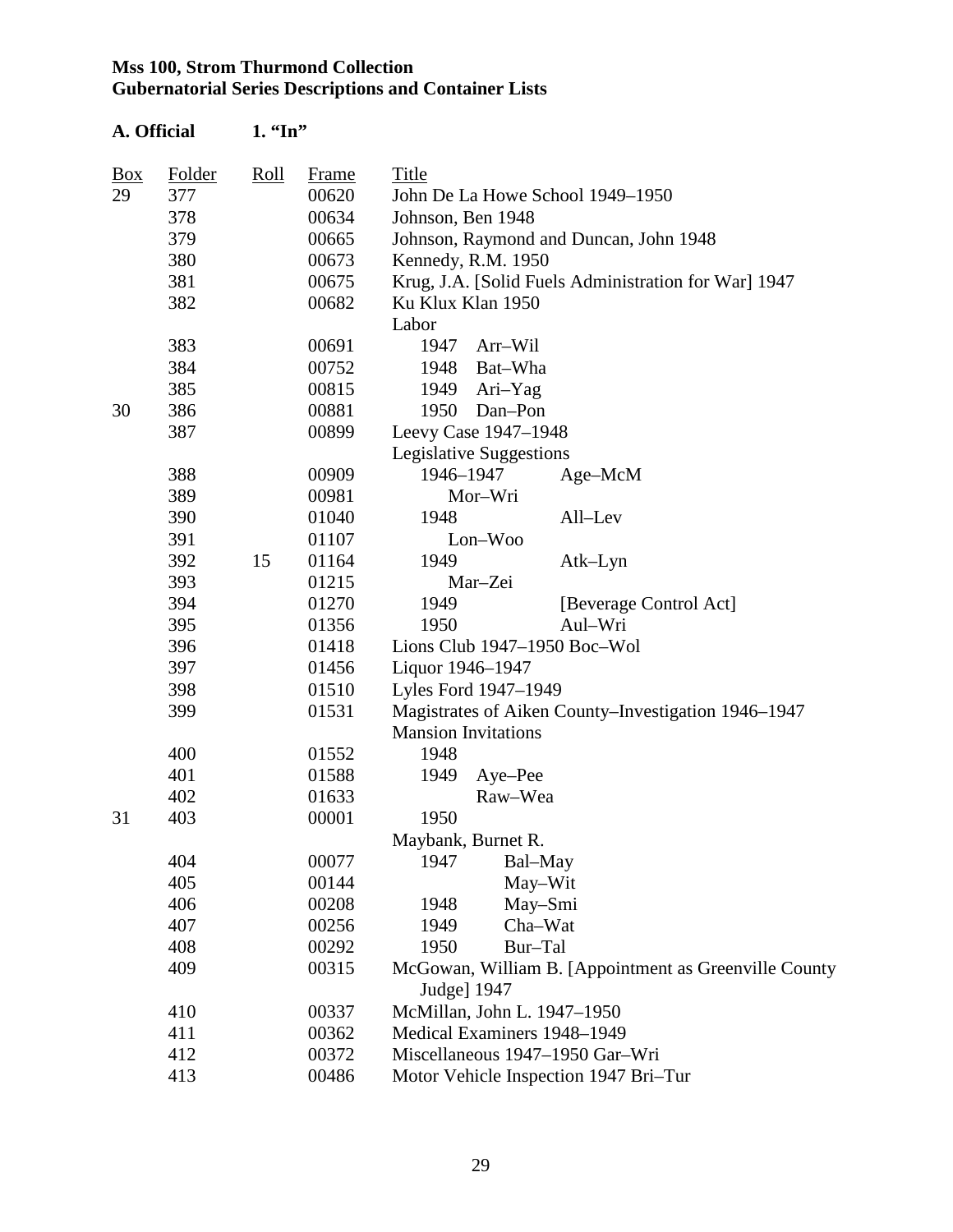| A. Official    |        | $1. \,$ "In" |              |                 |                                                      |
|----------------|--------|--------------|--------------|-----------------|------------------------------------------------------|
| $\frac{Box}{}$ | Folder | <u>Roll</u>  | <b>Frame</b> | Title           |                                                      |
| 31             | 414    | 15           | 00509        |                 | Murdaugh, Randolph [case] 1949                       |
|                | 415    |              | 00542        | Music 1941-1948 |                                                      |
|                |        |              |              |                 | Myrtle Beach Speech [to National Association of Real |
|                |        |              |              |                 | <b>Estate Boards</b> ]                               |
|                | 416    |              | 00579        | 1947            | Aud-Gre                                              |
|                | 417    |              | 00640        |                 | Ham-Ros                                              |
|                | 418    |              | 00695        |                 | Sch-You                                              |
|                | 419    |              | 00728        |                 | NAACP [National Association for the Advancement of   |
|                |        |              |              |                 | Colored People] 1946-1949                            |
| 32             | 420    |              | 00753        |                 | National Maritime Union Correspondence [concerning]  |
|                |        |              |              |                 | murder of Robert New] 1947                           |
|                | 421    |              | 00776        |                 | National Recreation Association 1947-1948            |
|                | 422    |              | 00783        |                 | Naturopathic Board 1949                              |
|                |        |              |              |                 | <b>Office Appointments</b>                           |
|                | 423    |              | 00787        | 1947            | All-Lon                                              |
|                | 424    |              | 00889        |                 | Mac-Yon                                              |
|                | 425    |              | 00993        | 1948            | $Agn-Lot$                                            |
|                | 426    |              | 01099        |                 | Man-Zim                                              |
|                | 427    | 16           | 00001        | 1949            | Alb-Jen                                              |
|                | 428    |              | 00058        |                 | Jon-Sno                                              |
|                | 429    |              | 00112        |                 | Sta-Wri                                              |
|                | 430    |              | 00143        | 1950            | Abl-Hoo                                              |
|                | 431    |              | 00198        |                 | Joh-Wil                                              |
|                | 432    |              | 00275        |                 | <b>Opportunity Bond Drive [Savings Bonds] 1949</b>   |
| 33             | 433    |              | 00321        |                 | Opportunity School 1947-1950                         |
|                | 434    |              | 00348        |                 | Organization of School for Peace Officers 1948       |
|                | 435    |              | 00360        |                 | Overseas Aid 1947-1948                               |
|                |        |              |              |                 | Pari–Mutual Betting                                  |
|                | 436    |              | 00482        | 1947            | Abe-Haw                                              |
|                | 437    |              | 00555        |                 | Hel–Ses                                              |
|                | 438    |              | 00630        |                 | She-You                                              |
|                | 439    |              | 00676        | 1948            | Car-Wid                                              |
|                |        |              |              | Penal Board     |                                                      |
|                | 440    |              | 00686        | 1949            |                                                      |
|                | 441    |              | 00692        |                 | Minutes and Reports 1947, 1949                       |
|                |        |              |              | Penitentiary    |                                                      |
|                | 442    |              | 00812        | 1947            | Aik-Ham                                              |
|                | 443    |              | 00886        |                 | Hab-Man                                              |
|                | 444    |              | 00944        |                 | McC-Tuc                                              |
|                | 445    |              | 00999        |                 | Tup-Zim                                              |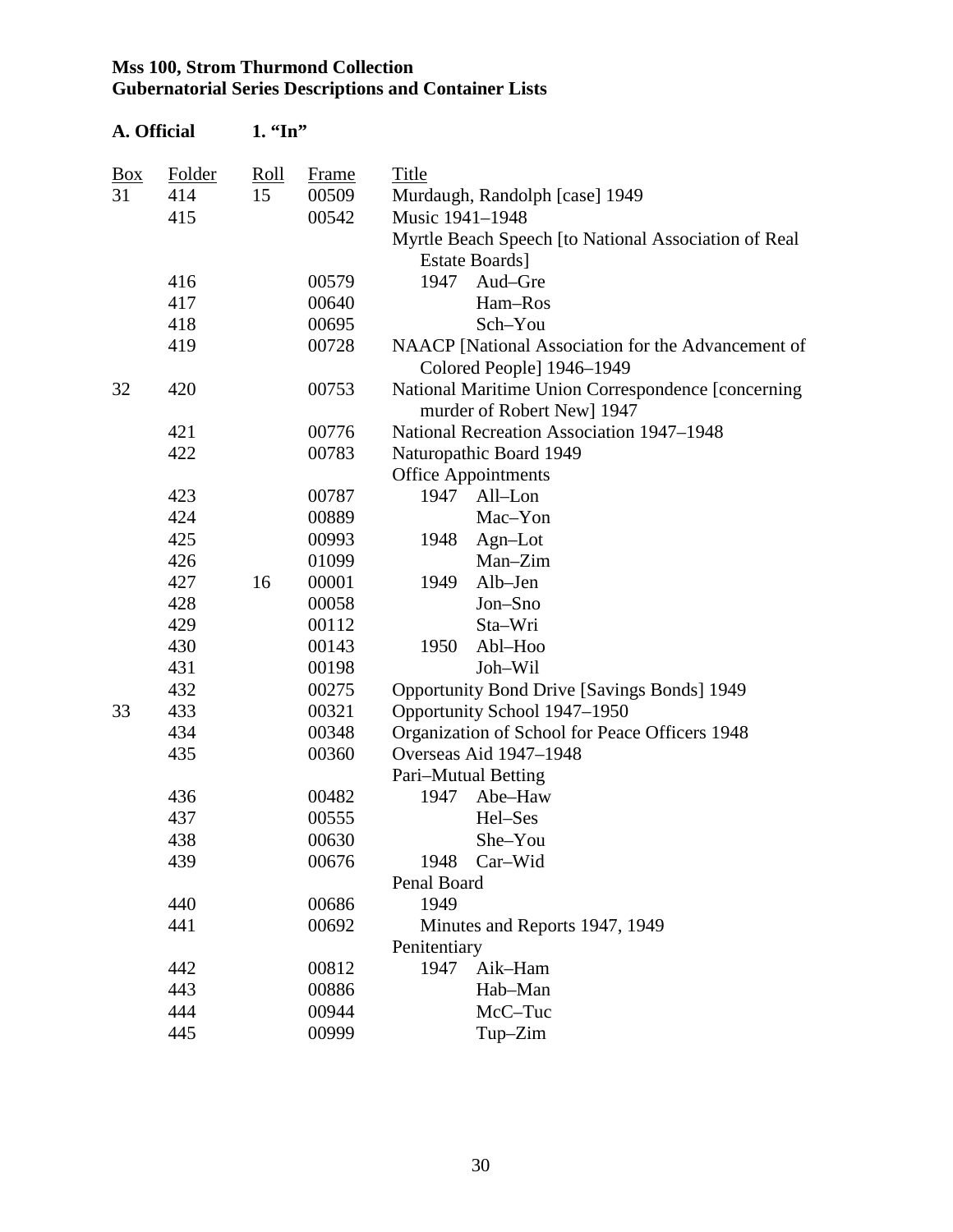| A. Official |        | $1.$ "In" |       |                                       |
|-------------|--------|-----------|-------|---------------------------------------|
| Box         | Folder | Roll      | Frame | Title                                 |
|             |        |           |       | Penitentiary, cont.                   |
| 34          | 446    | 16        | 01030 | 1948<br>Ail-Gra                       |
|             | 447    |           | 01112 | Gre-Log                               |
|             | 448    |           | 01155 | Manning                               |
|             | 449    |           | 01271 | Mon-You                               |
|             | 450    |           | 01314 | Abb-Daw<br>1949                       |
|             | 451    |           | 01377 | Fin-Lee                               |
|             | 452    |           | 01432 | Manning                               |
|             | 453    |           | 01537 | Mar-Ste                               |
|             | 454    |           | 01588 | Sto-Wil                               |
|             | 455    |           | 01632 | 1950-1951<br>Ash-Jen                  |
|             | 456    | 17        | 00001 | Man-Zei                               |
|             |        |           |       | Petition-York County Supply Bill 1950 |
| 35          | 457    |           | 00132 | Folder I                              |
|             | 458    |           | 00254 | Folder II                             |
|             | 459    |           | 00355 | Folder III                            |
|             | 460    |           | 00396 | Folder IV                             |
| 35          | 461    | 17        | 00432 | Pharmaceutical Board 1947, 1949       |
|             |        |           |       | Ports Authority                       |
|             | 462    |           | 00439 | 1947-1950<br>Bis-Wym                  |
|             | 463    |           | 00508 | Corps of Engineers Reports1947-1948   |
|             |        |           |       | Probation, Pardon and Parole Board    |
|             | 464    |           | 00640 | Ash-Hal<br>1947                       |
|             | 465    |           | 00713 | Hil-Wye                               |
|             | 466    |           | 00799 | Abb-Sol<br>1948                       |
|             | 467    |           | 00876 | Ste-Wri                               |
| 36          | 468    |           | 00912 | Ack-Zor<br>1949                       |
|             | 469    |           | 00982 | 1950<br>Bea–War                       |
|             |        |           |       | Proclamations-Correspondence          |
|             | 470    |           | 01017 | 1947 Agn-Hum                          |
|             | 471    |           | 01096 | Ken-Pay                               |
|             | 472    |           | 01155 | Pow-Tod                               |
|             | 473    |           | 01222 | Tow-Wri                               |
|             | 474    |           | 01251 | 1948<br>Ada-Fra                       |
|             | 475    |           | 01325 | Fre-Mar                               |
|             | 476    |           | 01402 | McIntire                              |
|             | 477    |           | 01490 | McIv-Ros                              |
|             | 478    |           | 01541 | Sca-Smy                               |
|             | 479    |           | 01600 | Spi-Wil                               |
|             | 480    |           | 01660 | 1949<br>Ach-Cra                       |
| 37          | 481    | 18        | 00001 | Dea-Hic                               |
|             | 482    |           | 00029 | Hin-Min                               |
|             | 483    |           | 00097 | Mod-Rut                               |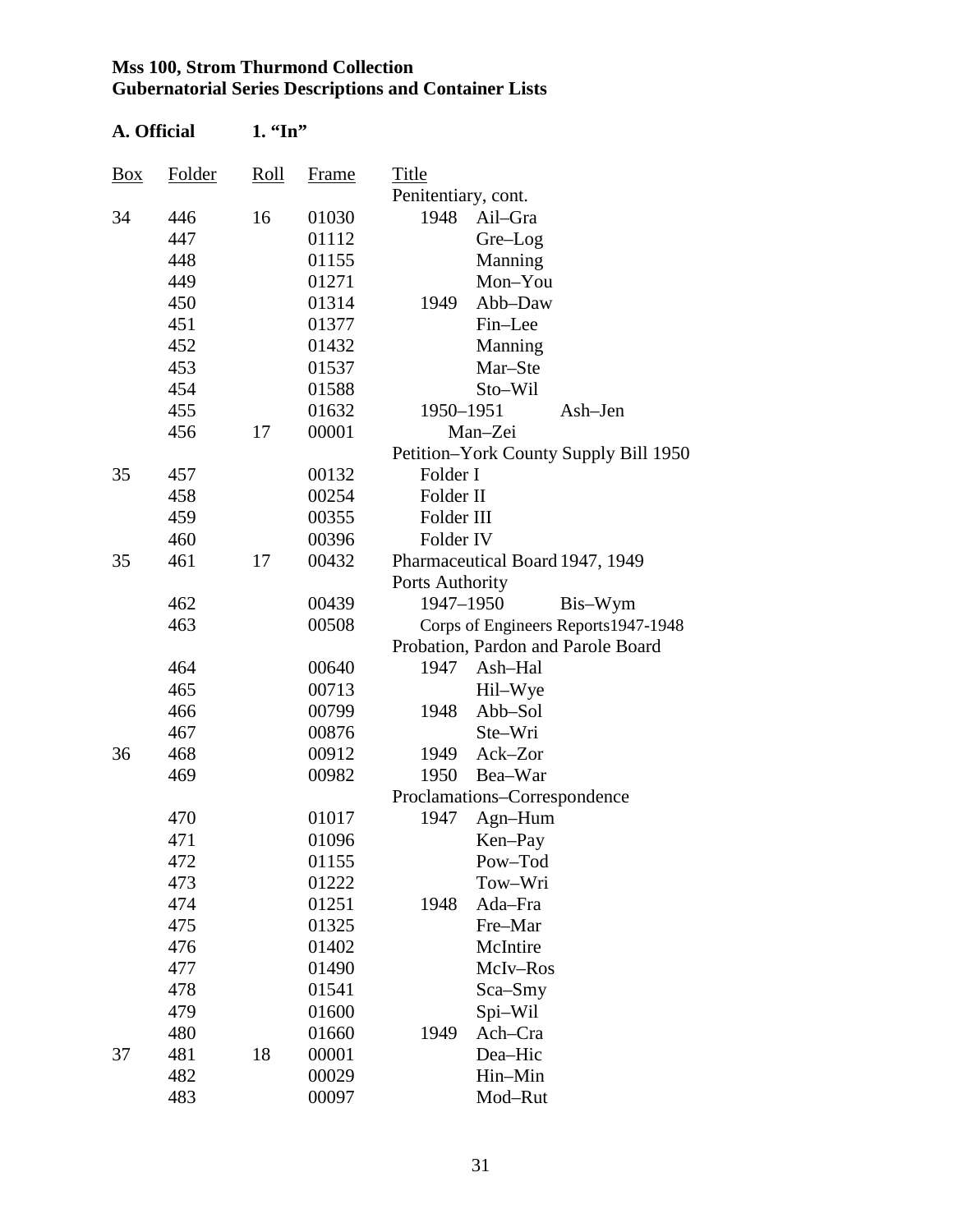| A. Official |               |      | $1. \,$ "In" |                                                    |  |  |  |  |
|-------------|---------------|------|--------------|----------------------------------------------------|--|--|--|--|
| <u>Box</u>  | <b>Folder</b> | Roll | Frame        | Title                                              |  |  |  |  |
|             |               |      |              | Proclamations–Correspondence, cont.                |  |  |  |  |
| 37          | 484           | 18   | 00170        | 1949<br>Sch-Wri                                    |  |  |  |  |
|             | 485           |      | 00234        | 1950<br>Aam-Coa                                    |  |  |  |  |
|             | 486           |      | 00301        | Col-How                                            |  |  |  |  |
|             | 487           |      | 00347        | Joh-Nap                                            |  |  |  |  |
|             | 488           |      | 00394        | Ste-Zol                                            |  |  |  |  |
|             |               |      |              | <b>Public Service Authority</b>                    |  |  |  |  |
|             | 489           |      | 00483        | 1947<br>All-Jef                                    |  |  |  |  |
|             | 490           |      | 00542        | Jon-Wit                                            |  |  |  |  |
|             | 491           |      | 00597        | 1948<br>Bar-Zei                                    |  |  |  |  |
|             | 492           |      | 00700        | 1949<br>Bar-McD                                    |  |  |  |  |
| 38          | 493           |      | 00765        | McE-Upc                                            |  |  |  |  |
|             | 494           |      | 00781        | 1950<br>Bar-Wil                                    |  |  |  |  |
|             |               |      |              | <b>Accountant's Report</b>                         |  |  |  |  |
|             | 495           |      | 00823        | 1946                                               |  |  |  |  |
|             | 496           |      | 00892        | 1947                                               |  |  |  |  |
|             | 497           |      | 00958        | 1950                                               |  |  |  |  |
|             | 498           | 18   | 01013        | <b>Public Service Commission 1950</b>              |  |  |  |  |
|             |               |      |              | <b>Public Welfare</b>                              |  |  |  |  |
|             | 499           |      | 01021        | 1947 Bar-Wri                                       |  |  |  |  |
|             | 500           |      | 01074        | 1948<br>Atk-Wal                                    |  |  |  |  |
|             | 501           |      | 01113        | 1949<br>Bre-Tay                                    |  |  |  |  |
|             | 502           |      | 01187        | 1950<br>Arm-Van                                    |  |  |  |  |
|             | 503           |      | 01232        | Report 1946                                        |  |  |  |  |
|             |               |      |              | Reception for                                      |  |  |  |  |
|             | 504           |      | 01312        | Thurmonds by Faith Clayton [guest book] 1949       |  |  |  |  |
|             |               |      |              | [volunteer leaders of local Savings Bond programs] |  |  |  |  |
|             |               |      |              | Invitations                                        |  |  |  |  |
|             | 505           |      | 01320        | Add-Fre<br>1949                                    |  |  |  |  |
|             | 506           |      | 01365        | Gaf-Wil                                            |  |  |  |  |
|             | 507           |      | 01432        | Recommendations 1946–1947                          |  |  |  |  |
|             |               |      |              | <b>Regional Education</b>                          |  |  |  |  |
| 39          | 508           |      | 01484        | 1948<br>Ben-Cla                                    |  |  |  |  |
|             | 509           |      | 01545        | Dan-Ive                                            |  |  |  |  |
|             | 510           |      | 01654        | McC-Wym                                            |  |  |  |  |
|             | 511           | 19   | 00001        | Ale-Hol<br>1949                                    |  |  |  |  |
|             | 512           |      | 00044        | Ive-Lyn                                            |  |  |  |  |
|             |               |      |              | McGlothin                                          |  |  |  |  |
|             | 513           |      | 00163        | March 15-December 15                               |  |  |  |  |
|             | 514           |      | 00265        | January 7-February 11                              |  |  |  |  |
|             | 515           |      | 00330        | McK-Wil                                            |  |  |  |  |
|             | 516           |      | 00361        | 1950-1951<br>Bro-Jam                               |  |  |  |  |
|             | 517           |      | 00456        | Mac-Whi                                            |  |  |  |  |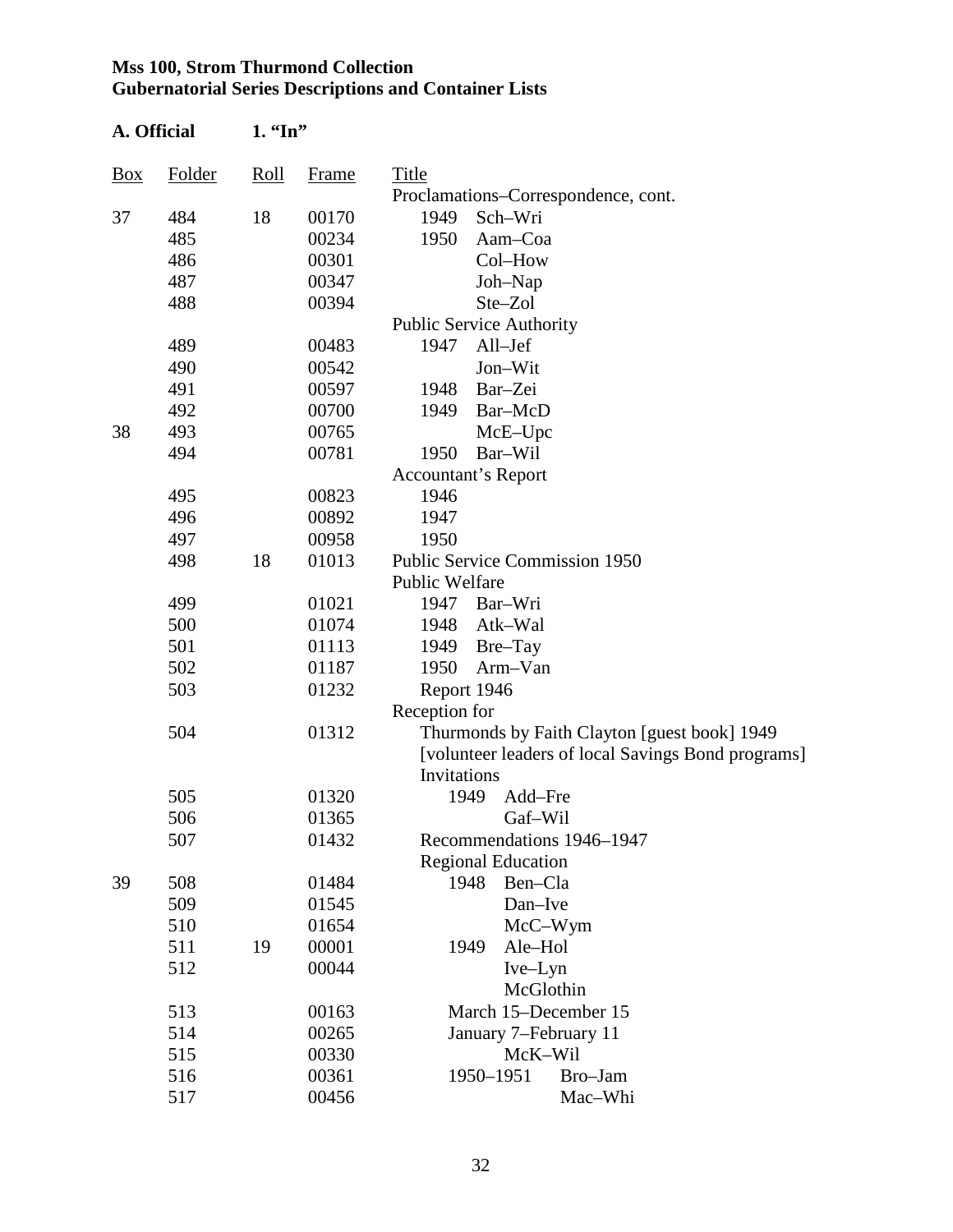| A. Official    |               | $1.$ "In"                         |       |                    |                                             |                                          |                              |
|----------------|---------------|-----------------------------------|-------|--------------------|---------------------------------------------|------------------------------------------|------------------------------|
| $\frac{Box}{}$ | <b>Folder</b> | $\frac{\text{Roll}}{\text{Roll}}$ | Frame | Title              |                                             |                                          |                              |
|                |               |                                   |       |                    | Regional Education-Material                 |                                          |                              |
| 40             | 518           | 19                                | 00541 | 1948               |                                             |                                          |                              |
|                | 519           |                                   | 00687 | 1949               |                                             |                                          |                              |
|                | 520           |                                   | 00735 | 1950               |                                             |                                          |                              |
|                | 521           |                                   | 00774 |                    | Rehabilitation Program 1946-1947            |                                          |                              |
|                | 522           |                                   | 00779 |                    | Rent Advisory Boards 1947-1949              |                                          |                              |
|                | 523           |                                   | 00868 |                    |                                             | Reorganization Commission 1947-1950      |                              |
|                |               |                                   |       |                    |                                             | Research, Planning and Development Board |                              |
|                | 524           |                                   | 00930 | 1947               | Cod-Coo                                     |                                          |                              |
|                | 525           |                                   | 01025 |                    | Dan-Wit                                     |                                          |                              |
|                | 526           |                                   | 01106 | 1948               | Abb-Bis                                     |                                          |                              |
|                | 527           |                                   | 01197 |                    | Bra-Eng                                     |                                          |                              |
|                | 528           |                                   | 01235 |                    | Fel-Whe                                     |                                          |                              |
| 41             | 529           |                                   | 01336 | 1949               | Abr-Gre                                     |                                          |                              |
|                | 530           |                                   | 01398 |                    | Gri-Woo                                     |                                          |                              |
|                |               |                                   |       |                    |                                             | Research, Planning and Development Board |                              |
|                | 531           |                                   | 01465 |                    | 1950<br>And-Wes                             |                                          |                              |
|                | 532           |                                   | 01553 |                    | Miscellaneous n.d.                          |                                          |                              |
|                |               |                                   |       | <b>Resolutions</b> |                                             |                                          |                              |
|                | 533           |                                   | 01565 |                    | 1947-1950                                   |                                          |                              |
|                | 534           |                                   | 01584 |                    | Commendatory                                | 1947-1951                                |                              |
|                |               |                                   |       |                    | Workmen's Compensation                      |                                          |                              |
|                | 535           |                                   | 01657 |                    | Folder I                                    |                                          | January 11-February 14, 1949 |
|                | 536           | 20                                | 00001 |                    | Folder II                                   | January 5-10, 1949                       |                              |
|                |               |                                   |       |                    | <b>Retirement Board</b>                     |                                          |                              |
|                | 537           |                                   | 00098 |                    |                                             | Meetings [Minutes and Reports]           | 1949–1950                    |
|                | 538           |                                   | 00168 |                    | <b>Secretary Applications</b>               |                                          | 1950                         |
|                |               |                                   |       |                    | <b>Retirement System</b>                    |                                          |                              |
| 42             | 539           |                                   | 00232 | 1947               | Bat-Thu                                     |                                          |                              |
|                | 540           |                                   | 00341 |                    | 1948 Bat-Smi                                |                                          |                              |
|                | 541           |                                   | 00449 | 1949               | Ale–Ger                                     |                                          |                              |
|                | 542           |                                   | 00534 |                    | Har-Pou                                     |                                          |                              |
|                | 543           |                                   | 00554 | 1950               | Bat-Nic                                     |                                          |                              |
|                |               |                                   |       |                    | Reports [Financial]                         |                                          |                              |
|                | 544           |                                   | 00584 | 1947               |                                             |                                          |                              |
|                | 545           |                                   | 00705 | 1948               |                                             |                                          |                              |
|                | 546           |                                   | 00820 | 1949               |                                             |                                          |                              |
|                | 547           |                                   | 00971 |                    | 1950-1951                                   |                                          |                              |
| 43             | 548           |                                   | 01102 |                    | <b>Salley Material</b>                      | 1948                                     |                              |
|                | 549           |                                   | 01118 |                    | Richards, J.P.                              | 1947-1950                                | Get-Thu                      |
|                | 550           |                                   | 01131 |                    | Riley, John J.<br><b>Rivers and Harbors</b> | 1947-1948                                | Nic-Ril<br>Can–Whe           |
|                | 551<br>552    |                                   | 01186 |                    |                                             | 1947-1949<br>1947-1951                   | Ban-Sne                      |
|                |               |                                   | 01232 |                    | Rivers, L. Mendel                           |                                          |                              |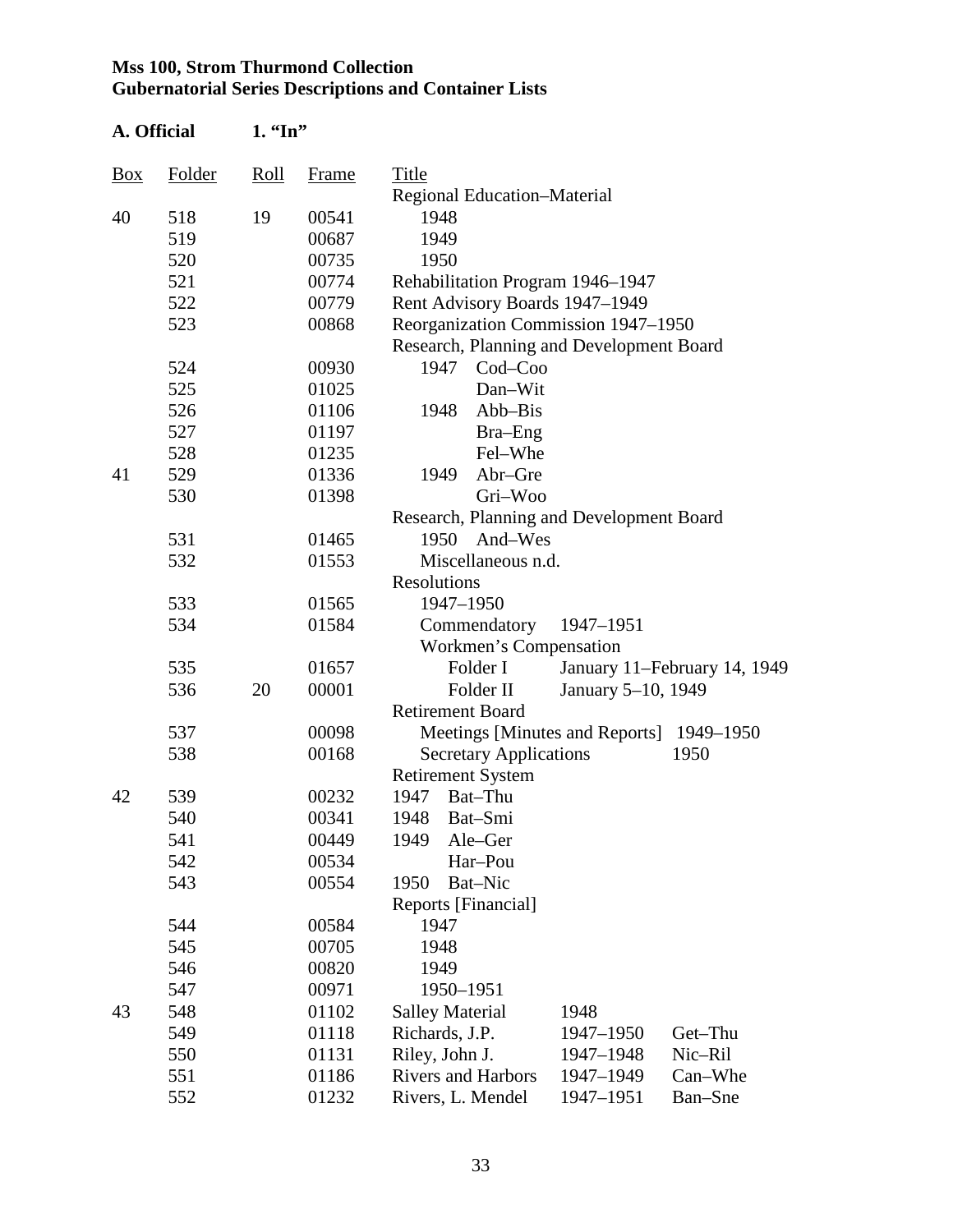| A. Official |        | $1.$ "In" |              |                                                       |
|-------------|--------|-----------|--------------|-------------------------------------------------------|
| <b>Box</b>  | Folder | Roll      | <b>Frame</b> | Title                                                 |
| 43          | 553    | 20        | 01276        | Salaries 1948-1950                                    |
|             | 554    |           | 01332        | Santee–Cooper<br>1947-1950                            |
|             | 555    |           | 01383        | Scroggie v. Bates, et al 1948                         |
|             |        |           |              | Secretary of State                                    |
|             | 556    |           | 01386        | [South Carolina]<br>1948-1950                         |
|             | 557    |           | 01417        | [United States]<br>1947-1948                          |
|             |        |           |              | <b>Selective Service</b>                              |
|             | 558    |           | 01722        | 1948-1950<br>All-Lit                                  |
|             | 559    |           | 01527        | Mac-You                                               |
|             | 560    |           | 01636        | Sheriff of Edgefield County                           |
|             |        |           |              | (Recommendations) 1949                                |
|             | 561    |           | 01640        | Sims, Hugo S., Jr. 1949-1950                          |
|             |        |           |              | <b>Sinking Fund Commission</b>                        |
|             | 562    |           | 01656        | 1946-1947                                             |
|             | 563    |           | 01760        | 1948                                                  |
|             | 564    | 21        | 00001        | 1949                                                  |
| 44          | 565    |           | 00091        | 1950                                                  |
|             |        |           |              | <b>Soil Conservation Committee</b>                    |
|             | 566    |           | 00141        | 1947-1948<br>Bli-Wat                                  |
|             | 567    |           | 00170        | 1949<br>Abr-Woh                                       |
|             | 568    |           | 00224        | 1950<br>Joh-Tal                                       |
|             | 569    |           | 00235        | Sons of Confederate Veterans 1949-1950                |
|             | 570    |           | 00254        | Speakership [Bruce Littlejohn] 1946-1947              |
|             | 571    |           | 00303        | Special Session [of Legislature] 1948 Byr-Zip         |
|             | 572    |           | 00321        | Staley, Laird [Young American Medal for Bravery] 1950 |
|             |        |           |              | <b>State</b>                                          |
|             | 573    |           | 00325        | Board of Health 1947                                  |
|             |        |           |              | Hospital                                              |
|             | 574    |           | 00328        | Cha-Ham<br>1947                                       |
|             | 575    |           | 00384        | Har-Whi                                               |
|             | 576    |           | 00418        | Bec-Ham<br>1948                                       |
|             | 577    |           | 00502        | Hol-Wym                                               |
|             | 578    |           | 00538        | Bec-Whi<br>1949                                       |
|             | 579    |           | 00576        | Bal-Yos<br>1950                                       |
|             |        |           |              | Library Board                                         |
|             | 580    |           | 00629        | 1947<br>Boa-Yar                                       |
|             | 581    |           | 00661        | 1948-1950<br>Dan-Wal                                  |
|             | 582    |           | 00683        | <b>Nutrition Committee</b><br>1947                    |
|             | 583    |           | 00722        | Park Sanitarium 1947-1950                             |
|             | 584    |           | 00751        | Purchasing 1950                                       |
|             | 585    |           | 00754        | Radio Council 1947                                    |
|             |        |           |              |                                                       |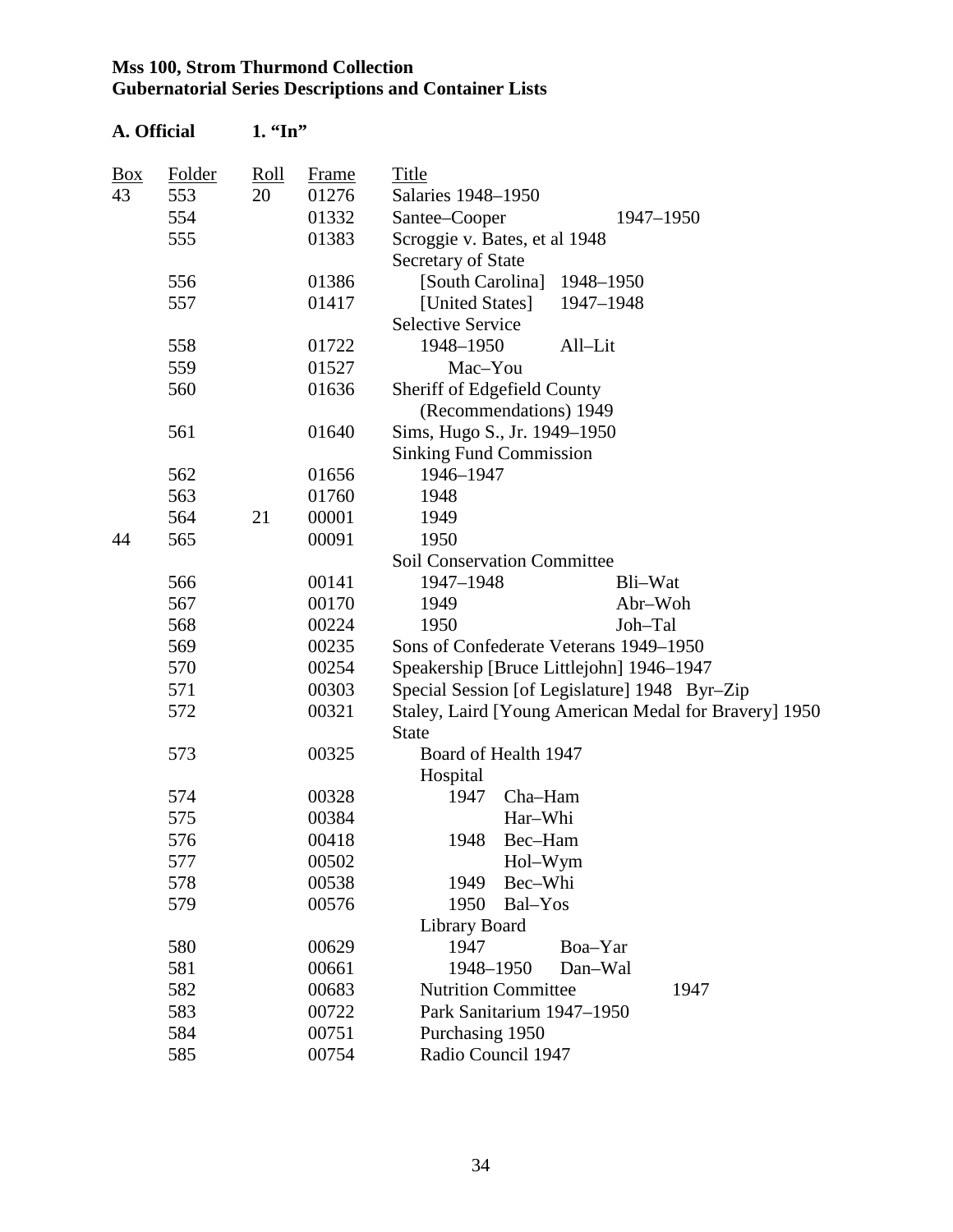| A. Official    |        | $1. \,$ "In" |       |                                                             |
|----------------|--------|--------------|-------|-------------------------------------------------------------|
| $\frac{Box}{}$ | Folder | Roll         | Frame | Title                                                       |
|                |        |              |       | State, cont.                                                |
|                |        |              |       | Service Officer                                             |
| 44             | 586    | 21           | 00775 | 1948<br>$Cap-Slo$                                           |
|                | 587    |              | 00786 | 1949<br>Aus-Win                                             |
| 45             | 588    |              | 00819 | Aus-Pac<br>1950                                             |
|                | 589    |              | 00827 | <b>Textbook Commission</b><br>1947-1950<br>Training School- |
|                | 590    |              | 00848 | American Association on Mental Deficiency 1949–<br>1950     |
|                |        |              |       | Applications                                                |
|                | 591    |              | 00853 | 1947<br>Bro-Wil                                             |
|                | 592    |              | 00883 | Alf-Tuc<br>1948                                             |
|                | 593    |              | 00924 | Alf-Spe<br>1949                                             |
| 45             | 594    |              | 00940 | 1950<br>Fie-Wil                                             |
|                | 595    |              | 00956 | Investigations 1947                                         |
|                | 596    |              | 00979 | Treasurer 1948-1950                                         |
|                |        |              |       | Sullivan's Island [Fort Moultrie]                           |
|                | 597    |              | 01004 | 1947<br>Alf-Riv                                             |
|                | 598    |              | 01116 | Roy-Whi                                                     |
|                | 599    |              | 01157 | 1948-1949<br>Cab–Whi                                        |
|                | 600    |              | 01266 | Legislation 1947-1949                                       |
|                | 601    |              | 01307 | Petitions 1947                                              |
|                |        |              |       | Tax Commission                                              |
|                | 602    |              | 01401 | Bru-Woo<br>1946-1947                                        |
|                | 603    |              | 01496 | <b>Applications and Appointments</b><br>1947                |
|                |        |              |       | And-Zim                                                     |
|                | 604    |              | 01543 | Ogburn, W.L.                                                |
|                | 605    |              | 01553 | Query, W.G., Retirement of                                  |
|                | 606    |              | 01564 | Bro-Yeo<br>1948                                             |
| 46             | 607    |              | 01616 | <b>Applications and Appointments</b><br>Boy-Tho             |
|                | 608    |              | 01635 | Appointment of James W. Crain                               |
|                | 609    |              | 01668 | Jenkins-Rogers Bill                                         |
|                | 610    |              | 01688 | 1949<br>Alb-Wil                                             |
|                | 611    |              | 01750 | <b>Applications and Appointments</b><br>$Can-Tay$           |
|                | 612    |              | 01761 | Appointment of O.W. Livingston<br>Art-Pal                   |
|                | 613    | 22           | 00001 | Rob-Wil                                                     |
|                |        |              |       | <b>Tax Commission</b>                                       |
|                | 614    |              | 00017 | 1950<br>Bea-Sul                                             |
|                | 615    |              | 00035 | <b>Applications and Appointments</b><br>Bal–Tay             |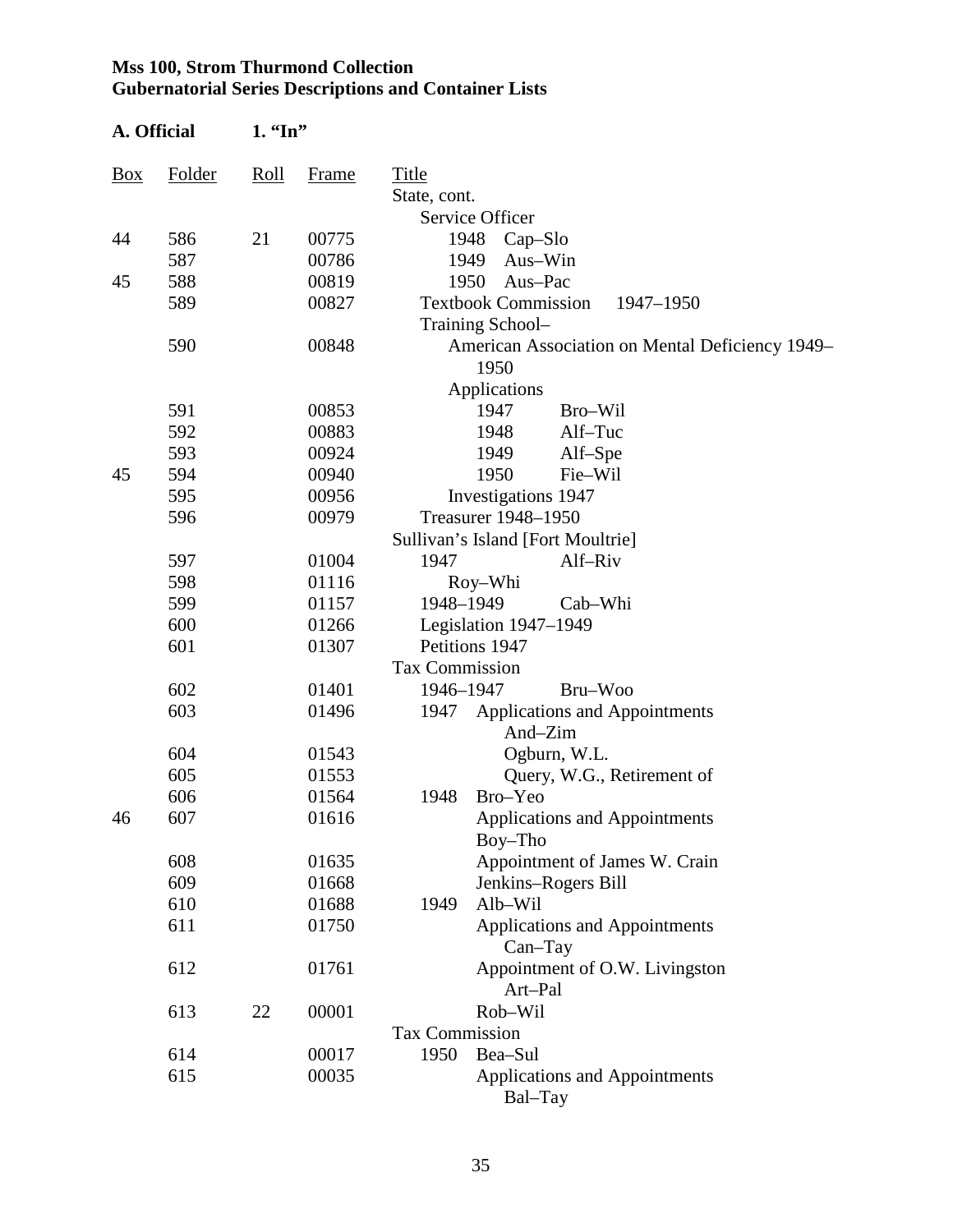| A. Official |        | $1.$ "In" |              |                                               |  |  |  |
|-------------|--------|-----------|--------------|-----------------------------------------------|--|--|--|
| <u>Box</u>  | Folder | Roll      | <b>Frame</b> | Title                                         |  |  |  |
| 46          | 616    | 22        | 00050        | Telephone Strike 1947                         |  |  |  |
|             | 617    |           | 00070        | Temperance 1946-1949 Chu-Woo                  |  |  |  |
|             | 618    |           | 00133        | Textbooks 1947 Ber-Yea                        |  |  |  |
|             | 619    |           | 00177        | Tidelands Legislation 1947–1948 Bry–Ril       |  |  |  |
|             | 620    |           | 00216        | Todd, J.C. 1950                               |  |  |  |
|             | 621    |           | 00222        | Travel Expenses (Governor) 1947-1951          |  |  |  |
|             | 622    |           | 00240        | <b>Uniform Legislation 1947</b>               |  |  |  |
|             | 623    |           | 00244        | United Daughters of the Confederacy 1947-1948 |  |  |  |
|             | 624    |           | 00252        | Universal Military Training 1947-1948         |  |  |  |
|             |        |           |              | Veterans                                      |  |  |  |
|             | 625    |           | 00272        | And-Woo<br>1947                               |  |  |  |
|             | 626    |           | 00354        | Bay-Woh<br>1948                               |  |  |  |
|             | 627    |           | 00446        | 1949<br>Bis-Wil                               |  |  |  |
| 47          | 628    |           | 00495        | Vice President Barkley's Visit                |  |  |  |
|             |        |           |              | 1949<br>Arc-You                               |  |  |  |
|             | 629    |           | 00571        | Wallace, O.T. 1948-1949                       |  |  |  |
|             |        |           |              | <b>War Assets Administration</b>              |  |  |  |
|             | 630    |           | 00576        | 1946-1947<br>And-Whi                          |  |  |  |
|             | 631    |           | 00701        | 1948-1949<br>Abb-War                          |  |  |  |
|             |        |           |              | War Department                                |  |  |  |
|             | 632    |           | 00722        | 1946-1947                                     |  |  |  |
|             | 633    |           | 00776        | 1948-1950                                     |  |  |  |
|             |        |           |              | Willie Earle Lynching                         |  |  |  |
|             | 634    |           | 00796        | 1947<br>Abe-Gru                               |  |  |  |
|             | 635    |           | 00884        | Har-Mun                                       |  |  |  |
|             | 636    |           | 00948        | $Neg-Wyk$                                     |  |  |  |
|             | 637    |           | 01042        | <b>York County Petition 1949</b>              |  |  |  |
|             | 638    |           | 01045        | Youth 1946-1948 Fed-You                       |  |  |  |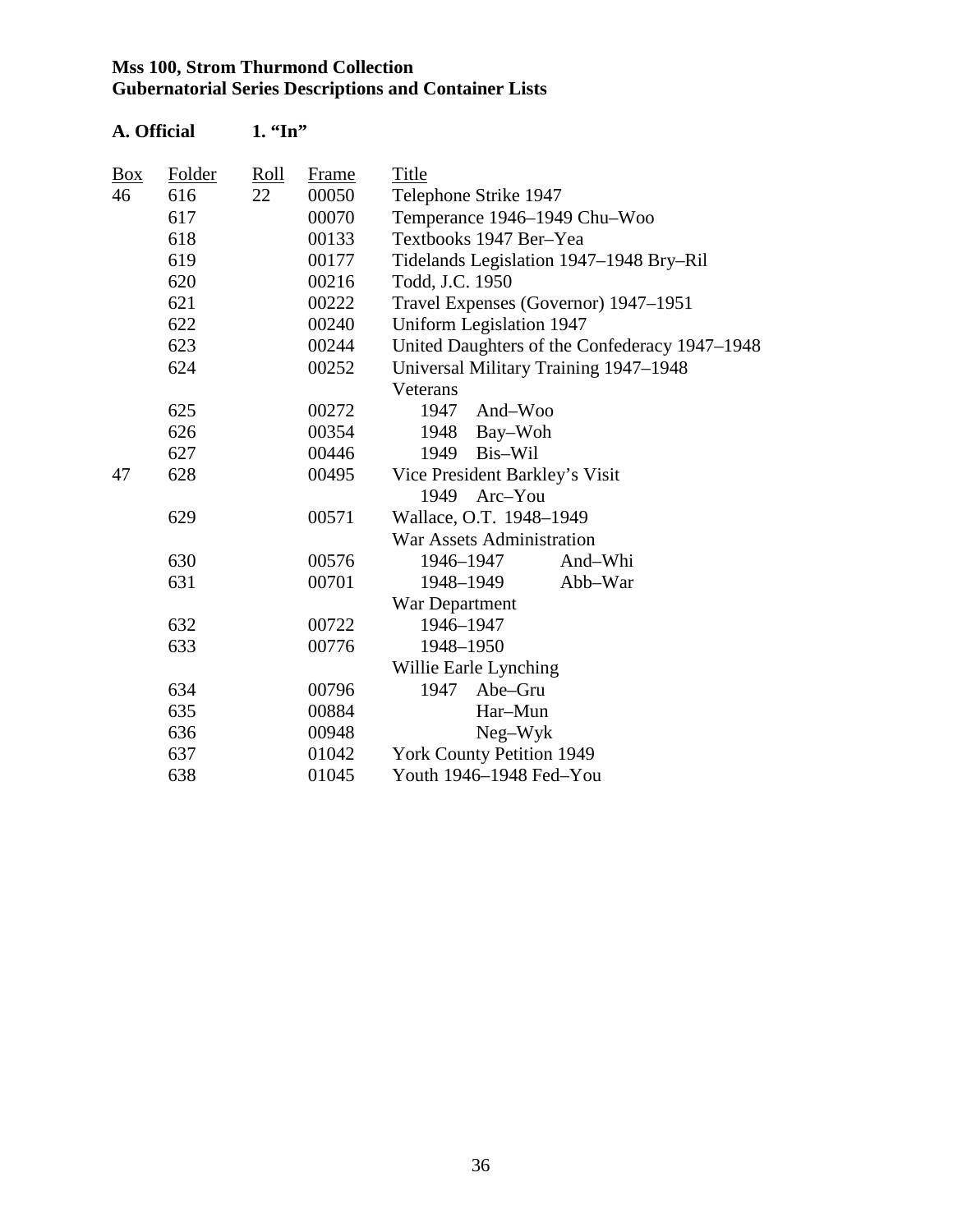| A. Official    |               | $2.$ "Out" |       |                                                       |
|----------------|---------------|------------|-------|-------------------------------------------------------|
| $\frac{Box}{}$ | <b>Folder</b> | Roll       | Frame | Title                                                 |
|                |               |            |       | <b>Adjutant General</b>                               |
| 48             | 639           | 22         | 01070 | 1947-1948                                             |
|                | 640           |            | 01110 | 1949-1950                                             |
|                | 641           |            | 01160 | Advisory Hospital Council 1947–1948                   |
|                |               |            |       | <b>Aeronautics Commission</b>                         |
|                | 642           |            | 01167 | 1946-1948                                             |
|                | 643           |            | 01209 | 1949-1950                                             |
|                | 644           |            | 01261 | Agriculture 1947-1950                                 |
|                | 645           |            | 01326 | Alabama Speech [to Alabama Bar Association] 1949–1950 |
|                |               |            |       | American Legion                                       |
|                | 646           |            | 01353 | 1947                                                  |
|                | 647           |            | 01399 | 1948-1950                                             |
|                | 648           |            | 01449 | <b>Amusement Bill 1947</b>                            |
|                |               |            |       | <b>Anti-Closed Shop</b>                               |
|                | 649           |            | 01490 | April 16-21, 1947                                     |
|                | 650           |            | 01544 | April 22-May 6, 1947                                  |
|                |               |            |       | Appointments                                          |
|                | 651           |            | 01576 | 1949<br>Aiken–Hampton Counties                        |
|                | 652           |            | 01651 | Horry-York Counties                                   |
|                | 653           |            | 01736 | 1950<br>Aiken-Anderson Counties                       |
|                | 654           |            | 01785 | <b>Bamberg-Greenville Counties</b>                    |
| 49             | 655           | 23         | 00001 | Greenwood-Williamsburg Counties                       |
|                | 656           |            | 00039 | (Miscellaneous) 1949–1950                             |
|                |               |            |       | (State)                                               |
|                | 657           |            | 00071 | July 6–August 27, 1949                                |
|                | 658           |            | 00126 | September 12–December 8, 1949                         |
|                | 659           |            | 00165 | 1950                                                  |
|                | 660           |            | 00210 | Appropriations 1947                                   |
|                | 661           |            | 00255 | Architectural Examiners 1947-1950                     |
|                | 662           |            | 00264 | Area Trade School 1947–1950                           |
|                |               |            |       | <b>Attorney General</b>                               |
|                | 663           |            | 00304 | 1947                                                  |
|                | 664           |            | 00370 | 1948                                                  |
|                | 665           |            | 00411 | 1949-1950                                             |
|                | 666           |            | 00449 | Auditor 1947-1951                                     |
|                | 667           |            | 00474 | Azalea Festival 1947-1950                             |
|                | 668           |            | 00518 | Barber Board 1947–1950                                |
|                | 669           |            | 00532 | Biography 1946-1950                                   |
|                |               |            |       | <b>Board of Fisheries</b>                             |
|                | 670           |            | 00606 | 1947                                                  |
|                | 671           |            | 00626 | 1948                                                  |
|                | 672           |            | 00675 | 1949-1950                                             |
|                | 673           |            | 00688 | Bricman, Mrs. L.D. 1950-1951                          |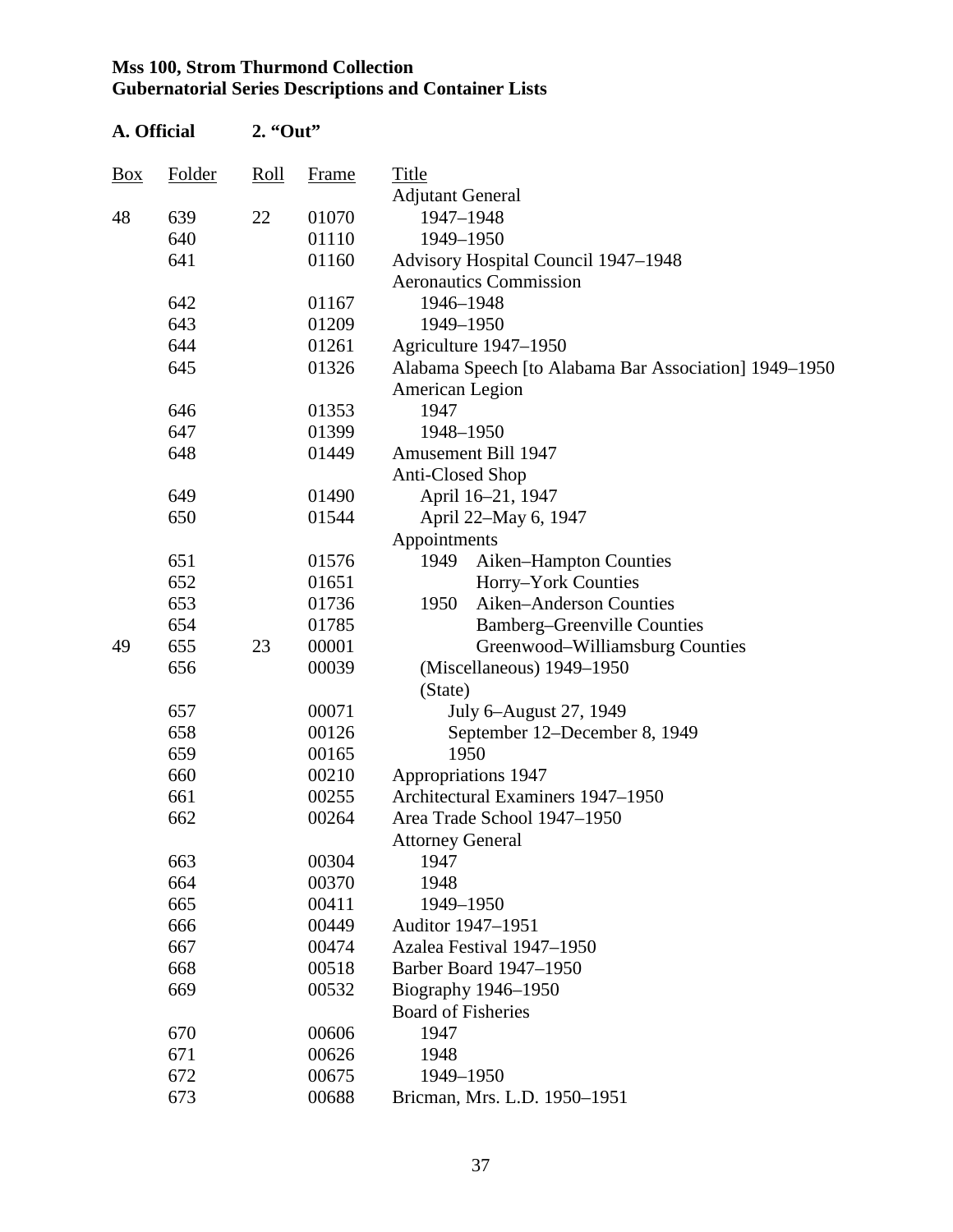| A. Official |        | $2.$ "Out" |              |                                                           |
|-------------|--------|------------|--------------|-----------------------------------------------------------|
| Box         | Folder | Roll       | <b>Frame</b> | Title                                                     |
| 49          | 674    | 23         | 00693        | Brown, Walter 1947–1950                                   |
|             | 675    |            | 00728        | Bryson, J.R. 1947-1950                                    |
|             | 676    |            | 00746        | Budget and Control Board 1950                             |
| 50          | 677    |            | 00760        | Budget Commission 1946-1950                               |
|             | 678    |            | 00778        | Building Code (Fire Prevention) 1947<br>Children's Bureau |
|             | 679    |            | 00791        | 1948                                                      |
|             | 680    |            | 00830        | 1949-1950                                                 |
|             | 681    |            | 00878        | Chiropractic Examination 1947-1949<br>Clark's Hill        |
|             | 682    |            | 00888        | 1946-1948                                                 |
|             | 683    |            | 00948        | 1949-1950                                                 |
|             | 684    |            | 00981        | Coal Shortage 1950                                        |
|             |        |            |              | Colleges                                                  |
|             | 685    |            | 00983        | Bob Jones University 1948-1950                            |
|             | 686    |            | 01012        | The Citadel 1947-1950                                     |
|             |        |            |              | Clemson                                                   |
|             | 687    |            | 01066        | 1946-1947                                                 |
|             | 688    |            | 01114        | 1948                                                      |
|             | 689    |            | 01161        | 1949-1951                                                 |
|             |        |            |              | Medical College of South Carolina                         |
|             | 690    |            | 01223        | 1947                                                      |
|             | 691    |            | 01301        | January-June, 1948                                        |
|             | 692    |            | 01380        | July-December, 1948                                       |
|             | 693    |            | 01405        | January-May, 1949                                         |
|             | 694    |            | 01482        | June-December, 1949                                       |
| 51          | 695    |            | 01532        | January-March, 1950                                       |
|             | 696    |            | 01572        | April, 1950–January, 1951                                 |
|             |        |            |              | <b>Bill for Expansion</b>                                 |
|             | 697    |            | 01615        | December 4–9 (A–L), 1947                                  |
|             | 698    |            | 01666        | December 9 (M-Z)-30, 1947                                 |
|             | 699    |            | 01717        | Cancer Bill 1947                                          |
|             |        |            |              | <b>State Agricultural and Mechanical College</b>          |
|             | 700    |            | 01727        | 1947-1948                                                 |
|             | 701    |            | 01766        | 1949-1950                                                 |
|             |        |            |              | Presidency                                                |
|             | 702    |            | 01800        | November 18–December 8, 1949                              |
|             | 703    |            | 01850        | December 9, 1949–August 2, 1950                           |
|             |        |            |              | University of South Carolina                              |
|             | 704    | 24         | 00001        | 1946-1947                                                 |
|             | 705    |            | 00048        | 1948-1950                                                 |
|             | 706    |            | 00102        | University of South Carolina Law School<br>1947-1948      |

38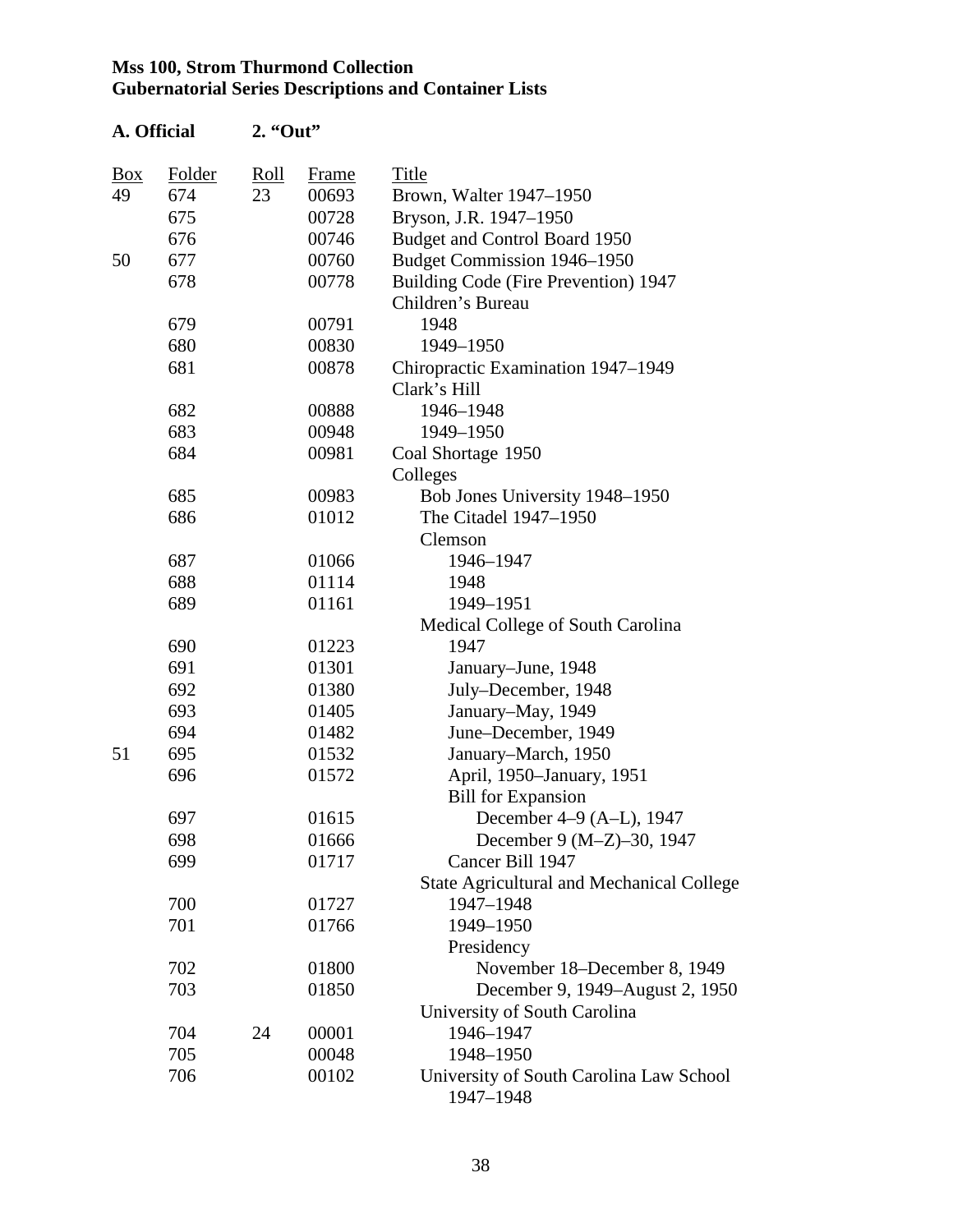| A. Official |        | $2.$ "Out" |       |                               |                                       |
|-------------|--------|------------|-------|-------------------------------|---------------------------------------|
| Box         | Folder | Roll       | Frame | Title                         |                                       |
|             |        |            |       | Colleges, cont.               |                                       |
|             |        |            |       | Winthrop                      |                                       |
| 51          | 707    | 24         | 00124 | 1947-1948                     |                                       |
|             | 708    |            | 00160 | 1949-1950                     |                                       |
|             | 709    |            | 00211 | Comptroller General 1947–1950 |                                       |
|             | 710    |            | 00231 | Confederate Home 1949-1950    |                                       |
|             |        |            |       | Conferences                   |                                       |
|             |        |            |       |                               | <b>National Governors' Conference</b> |
|             | 711    |            | 00271 |                               | January 30-July 24, 1947              |
|             | 712    |            | 00319 |                               | July 25–December 31, 1947             |
|             | 713    |            | 00356 | 1946-1947                     | H-S (Southern Governors'              |
|             |        |            |       |                               | Conference)                           |
|             | 714    |            | 00424 | 1947                          | $T-W$                                 |
|             | 715    |            | 00434 | 1948                          | A-G (Governors' Conference)           |
|             | 716    |            | 00505 | $H-Sm$                        |                                       |
| 52          | 717    |            | 00540 |                               | So (Southern Governors'               |
|             |        |            |       |                               | Conference)-T                         |
|             | 718    |            | 00621 | 1949                          | Ai-Am                                 |
|             | 719    |            | 00680 | $An-D$                        |                                       |
|             | 720    |            | 00718 |                               | G (Governors' Conference)             |
|             | 721    |            | 00741 | Mi-So                         |                                       |
|             | 722    |            | 00766 |                               | (Southern Governors'<br>So G          |
|             |        |            |       |                               | Conference)                           |
|             | 723    |            | 00832 | So W-Wh                       |                                       |
|             | 724    |            | 00868 | 1950                          | $A-F$                                 |
|             | 725    |            | 00896 |                               | G (Governors' Conference)             |
|             | 726    |            | 00916 | 1950-1951                     | $I-SoF$                               |
|             |        |            |       |                               | So G (Southern Governors' Conference) |
|             | 727    |            | 00952 |                               | January-August, 1950                  |
|             | 728    |            | 00996 |                               | September-October, 1950               |
|             | 729    |            | 01051 |                               | November, 1950                        |
|             | 730    |            | 01097 |                               | December, 1950                        |
|             | 731    |            | 01168 | So R-W                        |                                       |
| 53          | 732    |            | 01247 |                               | Congressmen-Other States 1948-1950    |
|             |        |            |       | Constabulary                  |                                       |
|             | 733    |            | 01278 | January-February, 1947        |                                       |
|             | 734    |            | 01356 | March-April, 1947             |                                       |
|             | 735    |            | 01418 | May-June, 1947                |                                       |
|             | 736    |            | 01477 | July, 1947                    |                                       |
|             | 737    |            | 01522 | August, 1947                  |                                       |
|             | 738    |            | 01605 | September, 1947               |                                       |
|             | 739    |            | 01658 | October, 1947                 |                                       |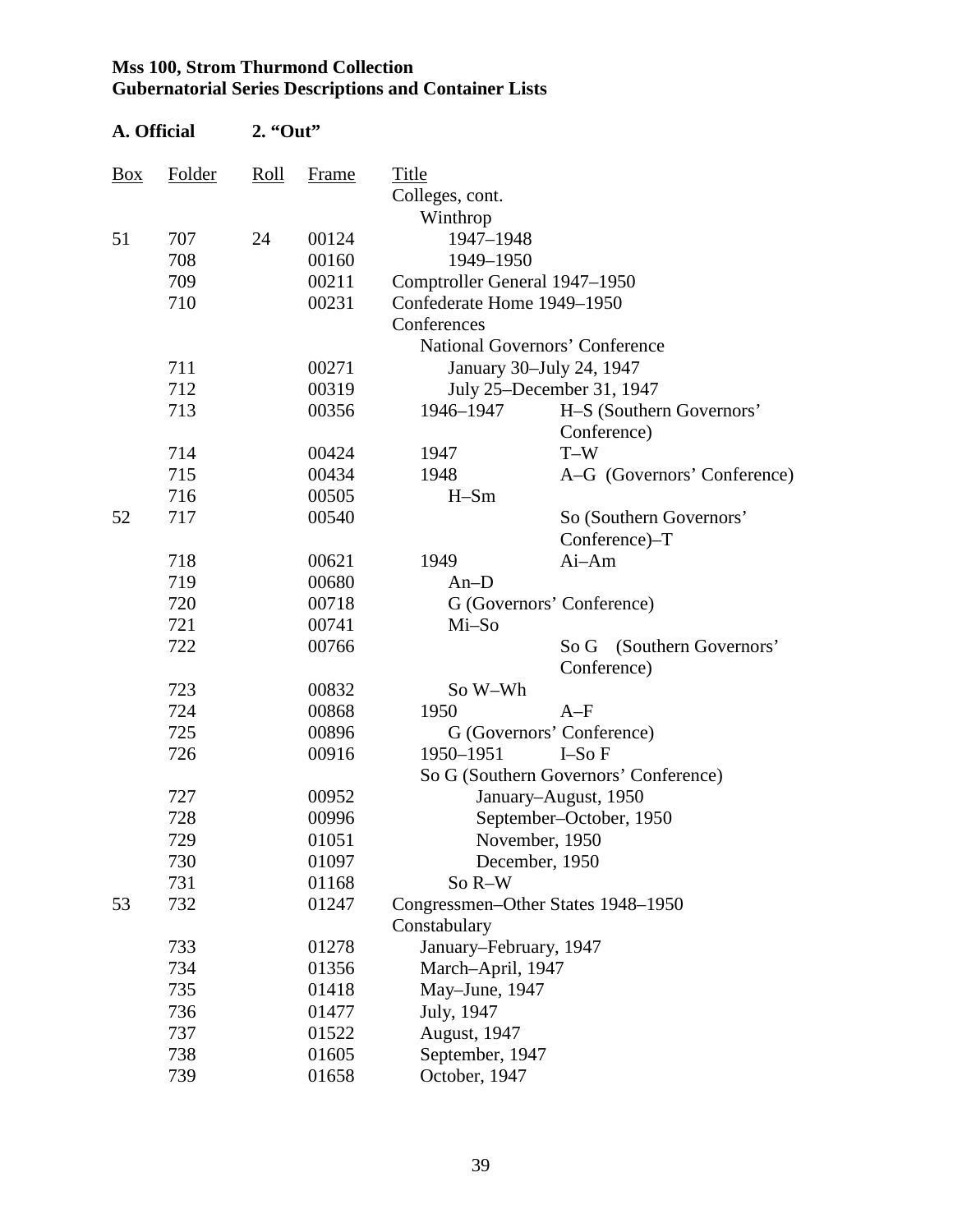| A. Official |        | $2.$ "Out" |       |                                         |
|-------------|--------|------------|-------|-----------------------------------------|
| <b>Box</b>  | Folder | Roll       | Frame | Title                                   |
|             |        |            |       | Constabulary, cont.                     |
| 53          | 740    | 24         | 01694 | November, 1947                          |
|             | 741    |            | 01745 | December, 1947                          |
|             | 742    |            | 01798 | January–February, 1948                  |
|             | 743    |            | 01866 | March-April, 1948                       |
|             | 744    | 25         | 00001 | May-June, 1948                          |
|             | 745    |            | 00070 | July-August 1948                        |
| 54          | 746    |            | 00114 | September-October, 1948                 |
|             | 747    |            | 00174 | November-December, 1948                 |
|             | 748    |            | 00237 | January–February, 1949                  |
|             | 749    |            | 00313 | March-May, 1949                         |
|             | 750    |            | 00390 | June, 1949                              |
|             | 751    |            | 00455 | July–September, 1949                    |
|             | 752    |            | 00531 | October-December, 1949                  |
|             | 753    |            | 00604 | January–February, 1950                  |
|             | 754    |            | 00651 | March-May, 1950                         |
|             | 755    |            | 00720 | June-July, 1950                         |
|             | 756    |            | 00760 | August-September, 1950                  |
|             | 757    |            | 00801 | October, 1950–January, 1951             |
|             | 758    |            | 00850 | <b>Constitution Committee 1948–1950</b> |
|             | 759    |            | 00889 | Contractor's Licensing Board 1947–1948  |
| 55          | 760    |            | 00893 | Contributions 1948-1950                 |
|             | 761    |            | 00950 | Corps of Engineers 1947–1950            |
|             |        |            |       | <b>Cosmetic Arts</b>                    |
|             | 762    |            | 00974 | 1947-1948                               |
|             | 763    |            | 01028 | 1949-1950                               |
|             | 764    |            | 01065 | Council of State Governments 1947–1950  |
|             | 765    |            | 01097 | County Annexations 1948-1950            |
|             | 766    |            | 01130 | <b>Cowpens National Memorial 1947</b>   |
|             | 767    |            | 01134 | Divorce 1947–1950                       |
|             | 768    |            | 01152 | Dorn, William Jennings Bryan 1947-1948  |
|             |        |            |       | <b>Education Department</b>             |
|             | 769    |            | 01176 | September, 1946–June, 1947              |
|             | 770    |            | 01244 | July-December, 1947                     |
|             | 771    |            | 01304 | January-April, 1948                     |
|             | 772    |            | 01357 | May-December, 1948                      |
|             | 773    |            | 01403 | January-April, 1949                     |
|             | 774    |            | 01457 | May-December, 1949                      |
|             | 775    |            | 01512 | January 1950–January, 1951              |
|             | 776    |            | 01590 | Election–Town of Blenheim [c. 1947]     |
|             | 777    |            | 01593 | Embalmers' Board 1947                   |
|             | 778    |            | 01607 | Employee's Association 1949–1950        |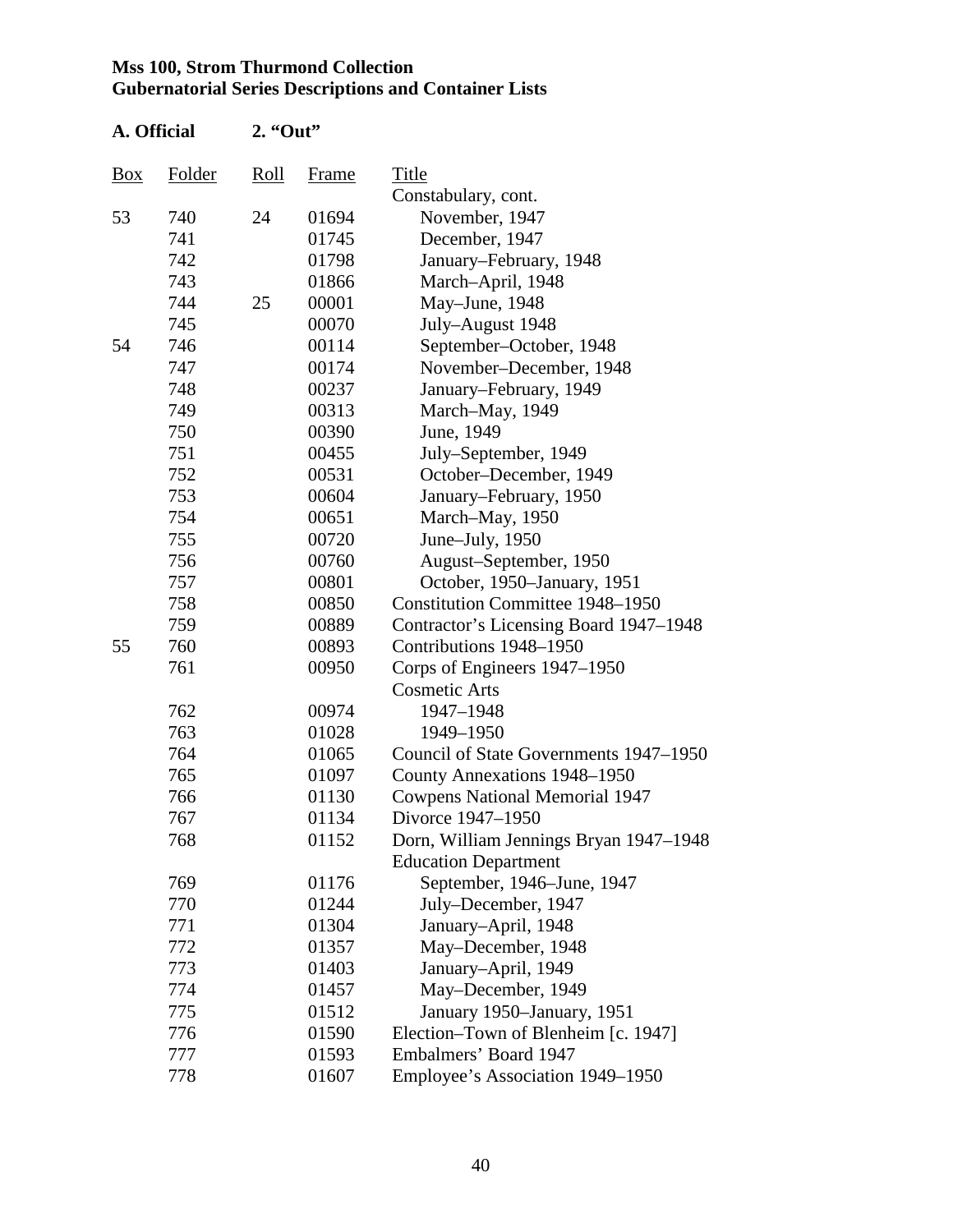| A. Official |        | $2.$ "Out" |       |                                            |  |
|-------------|--------|------------|-------|--------------------------------------------|--|
| Box         | Folder | Roll       | Frame | Title                                      |  |
|             |        |            |       | <b>Employment Security Commission</b>      |  |
| 55          | 779    | 25         | 01611 | 1947                                       |  |
|             | 780    |            | 01636 | 1948                                       |  |
|             | 781    |            | 01670 | 1949                                       |  |
| 56          | 782    |            | 01716 | 1950                                       |  |
|             | 783    |            | 01746 | Engineering Examiners 1947-1949            |  |
|             | 784    |            | 01754 | Fertilizer Shortage 1947                   |  |
|             | 785    |            | 01762 | Figg, Robert 1947-1950                     |  |
|             | 786    |            | 01822 | Fish and Game [Commission] 1947–1950       |  |
|             | 787    |            | 01880 | Food Conservation 1947–1948                |  |
|             |        |            |       | <b>Forestry Commission</b>                 |  |
|             | 788    |            | 00788 | 1946-1947                                  |  |
|             | 789    | 26         | 00001 | January-July, 1948                         |  |
|             | 790    |            | 00065 | August-November, 1948                      |  |
| 56          | 791    |            | 00117 | 1949-1950                                  |  |
|             |        |            |       | <b>Freight Rates</b>                       |  |
|             | 792    |            | 00171 | 1947                                       |  |
|             | 793    |            | 00251 | 1948                                       |  |
|             | 794    |            | 00318 | 1949                                       |  |
|             | 795    |            | 00447 | 1950                                       |  |
|             | 796    |            | 00461 | French "Thank You" (Merci) Train 1948–1950 |  |
|             | 797    |            | 00476 | Fuel Oil 1947-1948                         |  |
|             | 798    |            | 00491 | Game Warden 1947-1950                      |  |
|             | 799    |            | 00531 | General Assembly [Speeches] 1949–1950      |  |
| 57          | 800    |            | 00631 | Goose-Pulling 1947                         |  |
|             |        |            |       | <b>Governors-United States</b>             |  |
|             | 801    |            | 00635 | 1947                                       |  |
|             | 802    |            | 00704 | 1948                                       |  |
|             | 803    |            | 00767 | 1949                                       |  |
|             | 804    |            | 00837 | 1950                                       |  |
|             | 805    |            | 00863 | Hare, James B. 1948-1950                   |  |
|             |        |            |       | <b>Health Department</b>                   |  |
|             | 806    |            | 00904 | 1946-1947                                  |  |
|             | 807    |            | 00967 | 1948                                       |  |
|             | 808    |            | 01013 | 1949                                       |  |
|             | 809    |            | 01079 | 1950-1951                                  |  |
|             |        |            |       | <b>Highway Department</b>                  |  |
|             | 810    |            | 01102 | February–June, 1947                        |  |
|             | 811    |            | 01168 | July-August, 1947                          |  |
|             | 812    |            | 01204 | September-December, 1947                   |  |
|             | 813    |            | 01252 | January-April, 1948                        |  |
|             | 814    |            | 01316 | May-December, 1948                         |  |
|             | 815    |            | 01390 | January-May, 1949                          |  |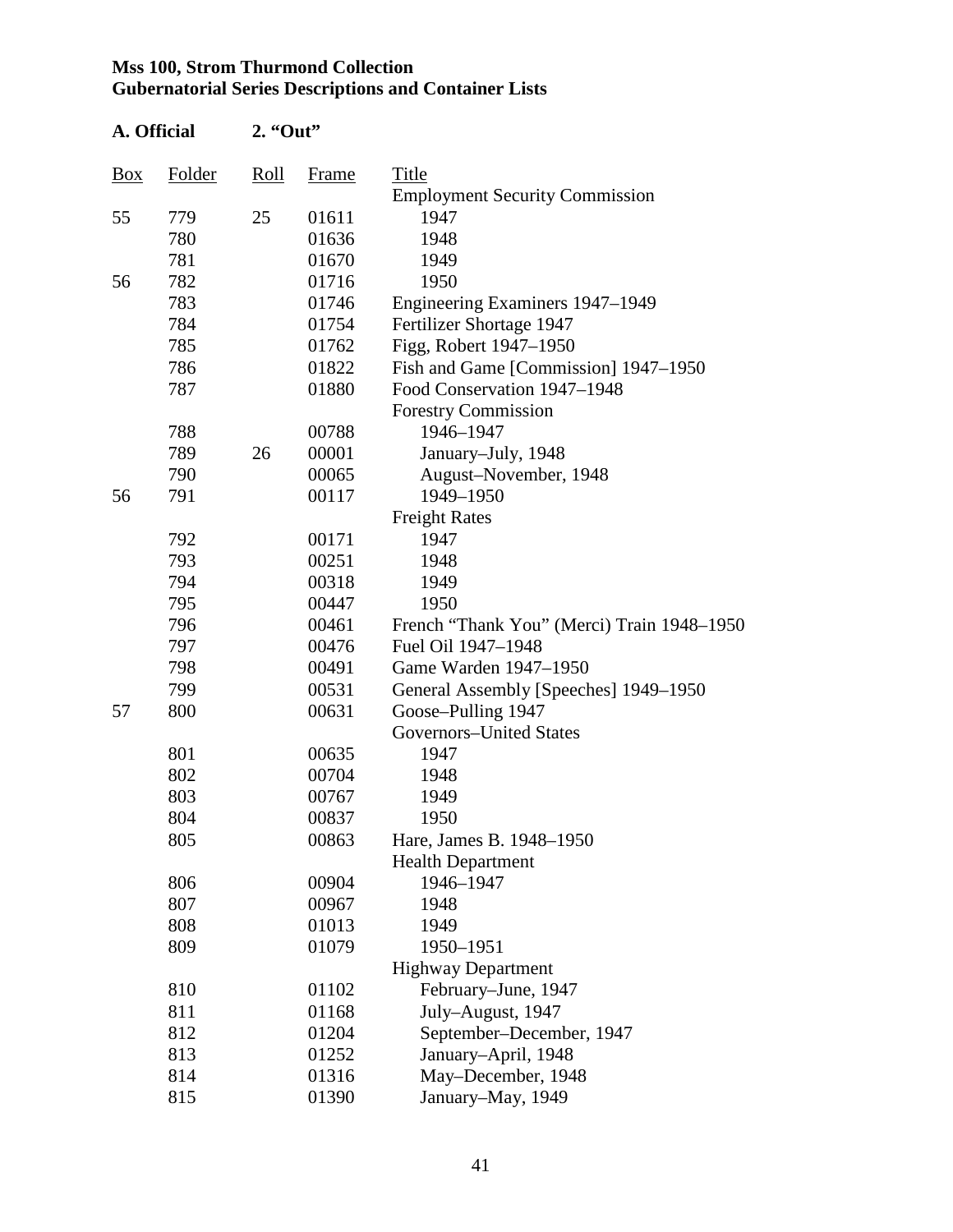| A. Official    |        | $2.$ "Out" |       |                                          |
|----------------|--------|------------|-------|------------------------------------------|
| $\frac{Box}{}$ | Folder | Roll       | Frame | Title                                    |
|                |        |            |       | Highway Department, cont.                |
| 58             | 816    | 26         | 01450 | June-December, 1949                      |
|                | 817    |            | 01523 | January-July, 1950                       |
|                | 818    |            | 01572 | August, 1950–January, 1951               |
|                | 819    |            | 01613 | Historical Commission 1947-1950          |
|                | 820    |            | 01678 | Honorary Memberships 1947–1948           |
|                | 821    |            | 01687 | Inaugural Address 1946-1947              |
|                |        |            |       | <b>Industrial Commission</b>             |
|                | 822    |            | 01780 | 1946-1948                                |
|                | 823    |            | 01830 | January, 1949                            |
|                | 824    | 27         | 00001 | February–May, 1949                       |
|                | 825    |            | 00085 | June, 1949–November, 1950                |
|                |        |            |       | <b>Industrial School</b>                 |
|                | 826    |            | 00151 | Board 1947-1948                          |
|                | 827    |            | 00183 | for Boys 1947                            |
|                | 828    |            | 00185 | for Girls 1947-1951                      |
|                | 829    |            | 00222 | J.G. Richards 1946-1950                  |
|                | 830    |            | 00302 | <b>Institutions Building Bill 1947</b>   |
|                | 831    |            | 00323 | <b>Insurance Commissioners 1947–1950</b> |
| 59             | 832    |            | 00338 | Interstate Commerce Commission 1947–1949 |
|                | 833    |            | 00349 | <b>Invitations Lists 1949</b>            |
|                |        |            |       | Invitations                              |
|                |        |            |       | Accepted                                 |
|                | 834    |            | 00382 | December, 1946-May, 1947                 |
|                | 835    |            | 00504 | June–December, 1947                      |
|                | 836    |            | 00544 | 1948                                     |
|                | 837    |            | 00616 | 1949                                     |
|                | 838    |            | 00678 | 1950-1951                                |
|                | 839    |            | 00733 | Pending 1947-1948                        |
|                |        |            |       | <b>Job Applications</b>                  |
|                | 840    |            | 00788 | January–October, 1946                    |
|                | 841    |            | 00830 | November-December, 1946                  |
|                | 842    |            | 00873 | 1947                                     |
|                | 843    |            | 00934 | 1948-1949                                |
|                | 844    |            | 00980 | 1950                                     |
|                | 845    |            | 01030 | John De La Howe School 1950              |
|                | 846    |            | 01034 | Johnson, Ben 1948                        |
|                | 847    |            | 01046 | Krug, J.C. 1947                          |
|                |        |            |       | Labor                                    |
|                | 848    |            | 01048 | 1947                                     |
|                | 849    |            | 01092 | 1948                                     |
| 60             | 850    |            | 01144 | 1949-1950                                |
|                | 851    |            | 01192 | Leevy Case 1947                          |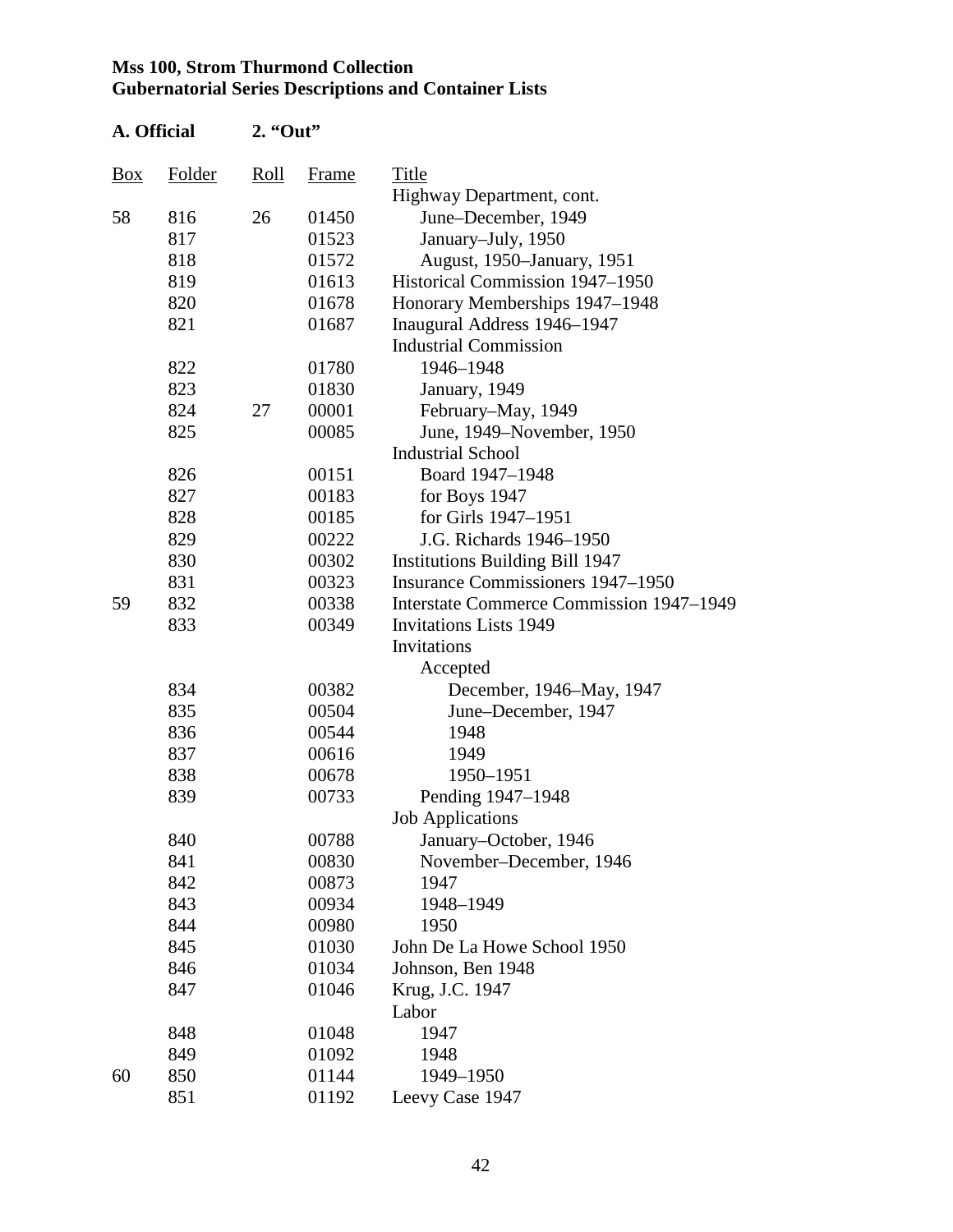| A. Official       |        | $2.$ "Out" |       |                                                                                 |  |  |  |
|-------------------|--------|------------|-------|---------------------------------------------------------------------------------|--|--|--|
| $\underline{Box}$ | Folder | Roll       | Frame | Title                                                                           |  |  |  |
|                   |        |            |       | Legislative Suggestions                                                         |  |  |  |
| 60                | 852    | 27         | 01196 | 1946-1947                                                                       |  |  |  |
|                   | 853    |            | 01241 | January-March, 1948                                                             |  |  |  |
|                   | 854    |            | 01328 | April–December, 1948                                                            |  |  |  |
|                   | 855    |            | 01362 | 1949                                                                            |  |  |  |
|                   | 856    |            | 01435 | 1950                                                                            |  |  |  |
|                   | 857    |            | 01471 | Lions Club 1948-1950                                                            |  |  |  |
|                   | 858    |            | 01478 | Liquor 1946-1947                                                                |  |  |  |
|                   | 859    |            | 01498 | Lyles Ford 1948-1949                                                            |  |  |  |
|                   |        |            |       | <b>Mansion Invitations</b>                                                      |  |  |  |
|                   | 860    |            | 01506 | 1948                                                                            |  |  |  |
|                   | 861    |            | 01539 | 1949<br>Aye-Rob                                                                 |  |  |  |
|                   | 862    |            | 01591 | Rou-Wis                                                                         |  |  |  |
|                   | 863    |            | 01620 | 1950                                                                            |  |  |  |
|                   |        |            |       | Maybank, Burnet R.                                                              |  |  |  |
|                   | 864    |            | 01699 | 1947                                                                            |  |  |  |
|                   | 865    |            | 01796 | 1948-1950                                                                       |  |  |  |
|                   | 866    |            | 01870 | McGowan, William B. [Appointment as Greenville County<br>Judge] 1947            |  |  |  |
| 61                | 867    | 28         | 00001 | McMillan, John L. 1947-1950                                                     |  |  |  |
|                   | 868    |            | 00033 | <b>Medical Examiners 1949</b>                                                   |  |  |  |
|                   | 869    |            | 00046 | Miscellaneous 1948                                                              |  |  |  |
|                   | 870    |            | 00049 | Motor Vehicle Inspection 1947                                                   |  |  |  |
|                   | 871    |            | 00059 | Murdaugh, Randolph [case] 1949                                                  |  |  |  |
|                   |        |            |       | Myrtle Beach Speech [to National Association of Real                            |  |  |  |
|                   |        |            |       | <b>Estate Boards</b> ]                                                          |  |  |  |
|                   | 872    |            | 00063 | September 16-20, 1947                                                           |  |  |  |
|                   | 873    |            | 00106 | September 22, 1947–January 9, 1948                                              |  |  |  |
|                   | 874    |            | 00163 | N.A.A.C.P. [National Association for the Advancement of<br>Colored People] 1948 |  |  |  |
|                   | 875    |            | 00165 | Naturopathic Board<br>1949                                                      |  |  |  |
|                   |        |            |       | <b>Office Appointments</b>                                                      |  |  |  |
|                   | 876    |            | 00167 | 1947<br>$A-L$                                                                   |  |  |  |
|                   | 877    |            | 00278 | $M-Y$                                                                           |  |  |  |
|                   | 878    |            | 00369 | 1948<br>$A-H$                                                                   |  |  |  |
|                   | 879    |            | 00445 | $J-Z$                                                                           |  |  |  |
|                   | 880    |            | 00533 | 1949<br>$A-H$                                                                   |  |  |  |
|                   | 881    |            | 00587 | $J-S$                                                                           |  |  |  |
|                   | 882    |            | 00636 | $T-W$                                                                           |  |  |  |
|                   | 883    |            | 00667 | 1950<br>$A-K$                                                                   |  |  |  |
|                   | 884    |            | 00720 | $L-W$                                                                           |  |  |  |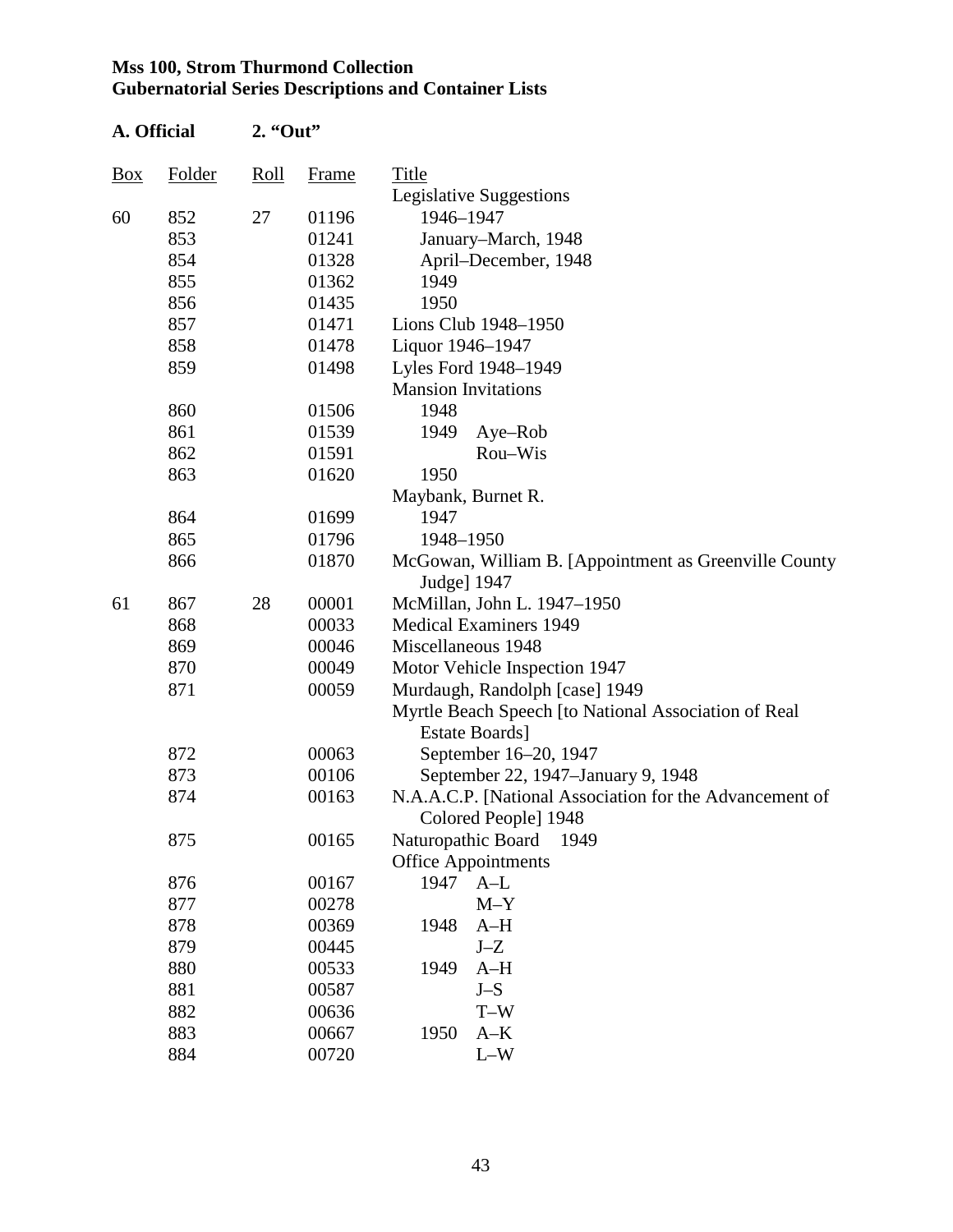| A. Official    |        | 2. "Out" |       |                                    |  |  |
|----------------|--------|----------|-------|------------------------------------|--|--|
| $\frac{Box}{}$ | Folder | Roll     | Frame | Title                              |  |  |
|                |        |          |       | Opportunity                        |  |  |
| 62             | 885    | 28       | 00774 | Bond Drive [Savings Bonds] 1949    |  |  |
|                | 886    |          | 00776 | School 1947-1948                   |  |  |
|                | 887    |          | 00783 | Overseas Aid 1948                  |  |  |
|                |        |          |       | Pari–Mutual Betting                |  |  |
|                | 888    |          | 00785 | March 29-April 12, 1947            |  |  |
|                | 889    |          | 00835 | April 14-22, 1947                  |  |  |
|                | 890    |          | 00891 | April 23, 1947–January 22, 1948    |  |  |
|                | 891    |          | 00933 | Penal Board<br>1949-1950           |  |  |
|                |        |          |       | Penitentiary                       |  |  |
|                | 892    |          | 00940 | January–March, 1947                |  |  |
|                | 893    |          | 01001 | April-May, 1947                    |  |  |
|                | 894    |          | 01076 | June-July, 1947                    |  |  |
|                | 895    |          | 01144 | August-September, 1947             |  |  |
|                | 896    |          | 01203 | October, 1947                      |  |  |
|                | 897    |          | 01248 | November-December, 1947            |  |  |
|                | 898    |          | 01332 | January, 1948                      |  |  |
|                | 899    |          | 01388 | February–March, 1948               |  |  |
|                | 900    |          | 01460 | April-May, 1948                    |  |  |
|                | 901    |          | 01539 | June-August, 1948                  |  |  |
| 63             | 902    |          | 01599 | September-November, 1948           |  |  |
|                | 903    |          | 01665 | December, 1948                     |  |  |
|                | 904    |          | 01747 | January–February, 1949             |  |  |
|                | 905    |          | 01796 | March-April, 1949                  |  |  |
|                | 906    |          | 01870 | May-June, 1949                     |  |  |
|                | 907    | 29       | 00001 | July-August, 1949                  |  |  |
|                | 908    |          | 00080 | September-October, 1949            |  |  |
|                | 909    |          | 00160 | November-December, 1949            |  |  |
|                | 910    |          | 00240 | January–February, 1950             |  |  |
|                | 911    |          | 00303 | March-April, 1950                  |  |  |
|                | 912    |          | 00370 | May, 1950                          |  |  |
|                | 913    |          | 00414 | June-July, 1950                    |  |  |
| 64             | 914    |          | 00479 | August-September, 1950             |  |  |
|                | 915    |          | 00534 | October, 1950                      |  |  |
|                | 916    |          | 00565 | November, 1950–January, 1951       |  |  |
|                | 917    |          | 00616 | Pharmaceutical Board 1947–1949     |  |  |
|                | 918    |          | 00622 | Ports Authority 1947-1950          |  |  |
|                |        |          |       | Probation, Pardon and Parole Board |  |  |
|                | 919    |          | 00672 | August, 1946–April, 1947           |  |  |
|                | 920    |          | 00722 | May-June, 1947                     |  |  |
|                | 921    |          | 00776 | July-August, 1947                  |  |  |
|                | 922    |          | 00861 | September-October, 1947            |  |  |
|                | 923    |          | 00915 | November-December, 1947            |  |  |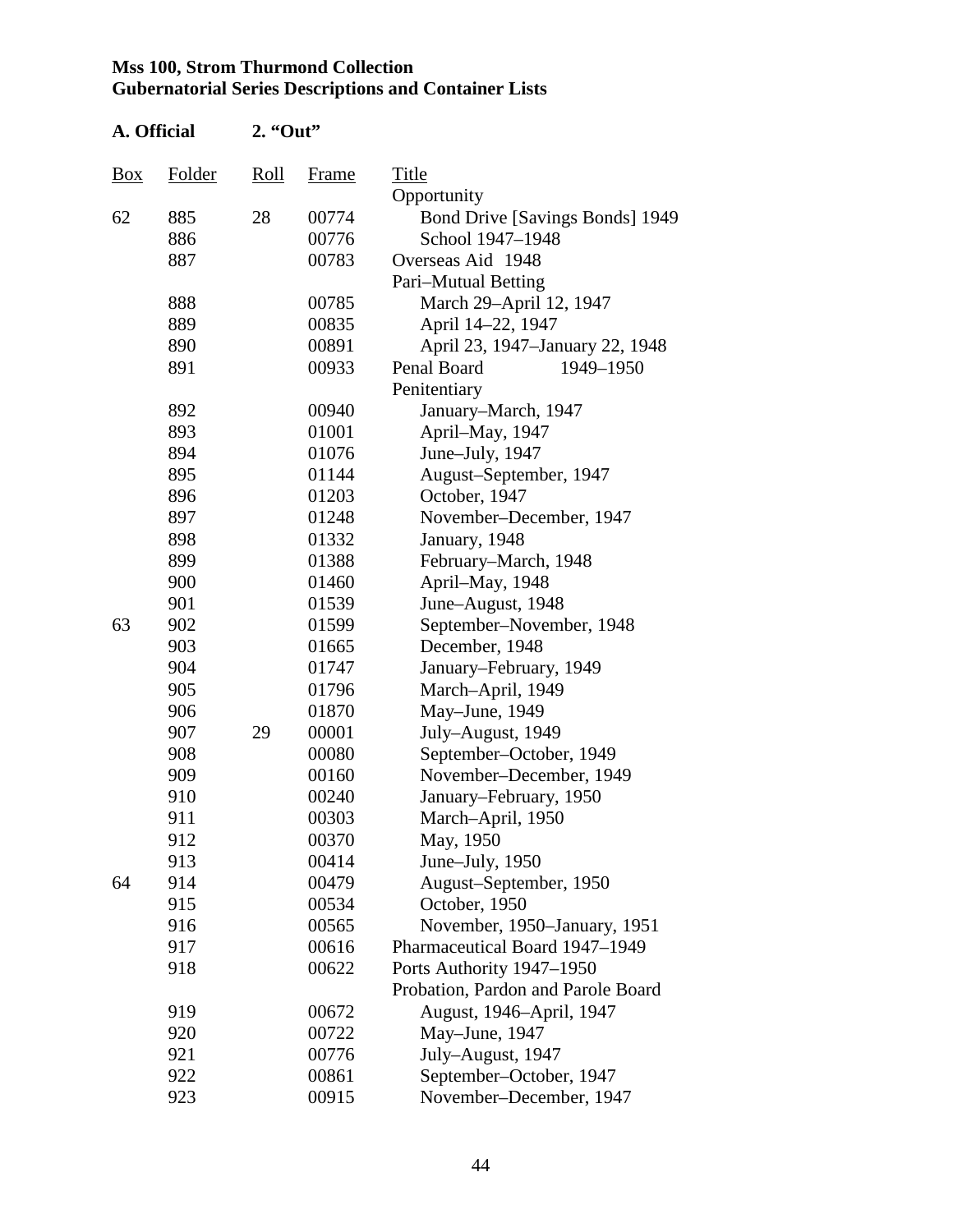| A. Official |        | $2.$ "Out" |       |                                           |
|-------------|--------|------------|-------|-------------------------------------------|
| <b>Box</b>  | Folder | Roll       | Frame | Title                                     |
|             |        |            |       | Probation, Pardon and Parole Board, cont. |
| 64          | 924    | 29         | 00980 | January-March, 1948                       |
|             | 925    |            | 01035 | April-May, 1948                           |
|             | 926    |            | 01084 | June-August, 1948                         |
|             | 927    |            | 01137 | September-October, 1948                   |
|             | 928    |            | 01171 | November-December, 1948                   |
|             | 929    |            | 01240 | January–February, 1949                    |
|             | 930    |            | 01279 | March-July, 1949                          |
|             | 931    |            | 01336 | August-December, 1949                     |
|             | 932    |            | 01382 | January–June, 1950                        |
|             | 933    |            | 01436 | July, 1950–January, 1951                  |
|             |        |            |       | Proclamations                             |
| 65          | 934    |            | 01495 | 1947                                      |
|             | 935    |            | 01561 | 1948                                      |
|             | 936    |            | 01648 | 1949                                      |
|             | 937    |            | 01752 | 1950                                      |
|             |        |            |       | Correspondence                            |
|             | 938    |            | 01847 | January-April, 1947                       |
|             | 939    |            | 01891 | May-December, 1947                        |
|             | 940    |            | 01932 | January-August, 1948                      |
|             | 941    | 30         | 00001 | September-December, 1948                  |
|             | 942    |            | 00053 | January-May, 1949                         |
| 66          | 943    |            | 00103 | June-December, 1949                       |
|             | 944    |            | 00155 | January–June, 1950                        |
|             | 945    |            | 00205 | July-December, 1950                       |
|             |        |            |       | <b>Public Service Commission</b>          |
|             | 946    |            | 00230 | 1946-1947                                 |
|             | 947    |            | 00287 | 1948                                      |
|             | 948    |            | 00327 | January-June, 1949                        |
|             | 949    |            | 00375 | July–December, 1949                       |
|             | 950    |            | 00399 | 1950                                      |
|             |        |            |       | Public Welfare                            |
|             | 951    |            | 00433 | January-April, 1947                       |
|             | 952    |            | 00479 | May-August, 1947                          |
|             | 953    |            | 00531 | September-December, 1947                  |
|             | 954    |            | 00596 | January-March, 1948                       |
|             | 955    |            | 00647 | April-June, 1948                          |
|             | 956    |            | 00703 | July-September, 1948                      |
|             | 957    |            | 00752 | October-December, 1948                    |
|             | 958    |            | 00800 | January–February, 1949                    |
|             | 959    |            | 00848 | March-May, 1949                           |
| 67          | 960    |            | 00913 | June-August, 1949                         |
|             | 961    |            | 00963 | September-December, 1949                  |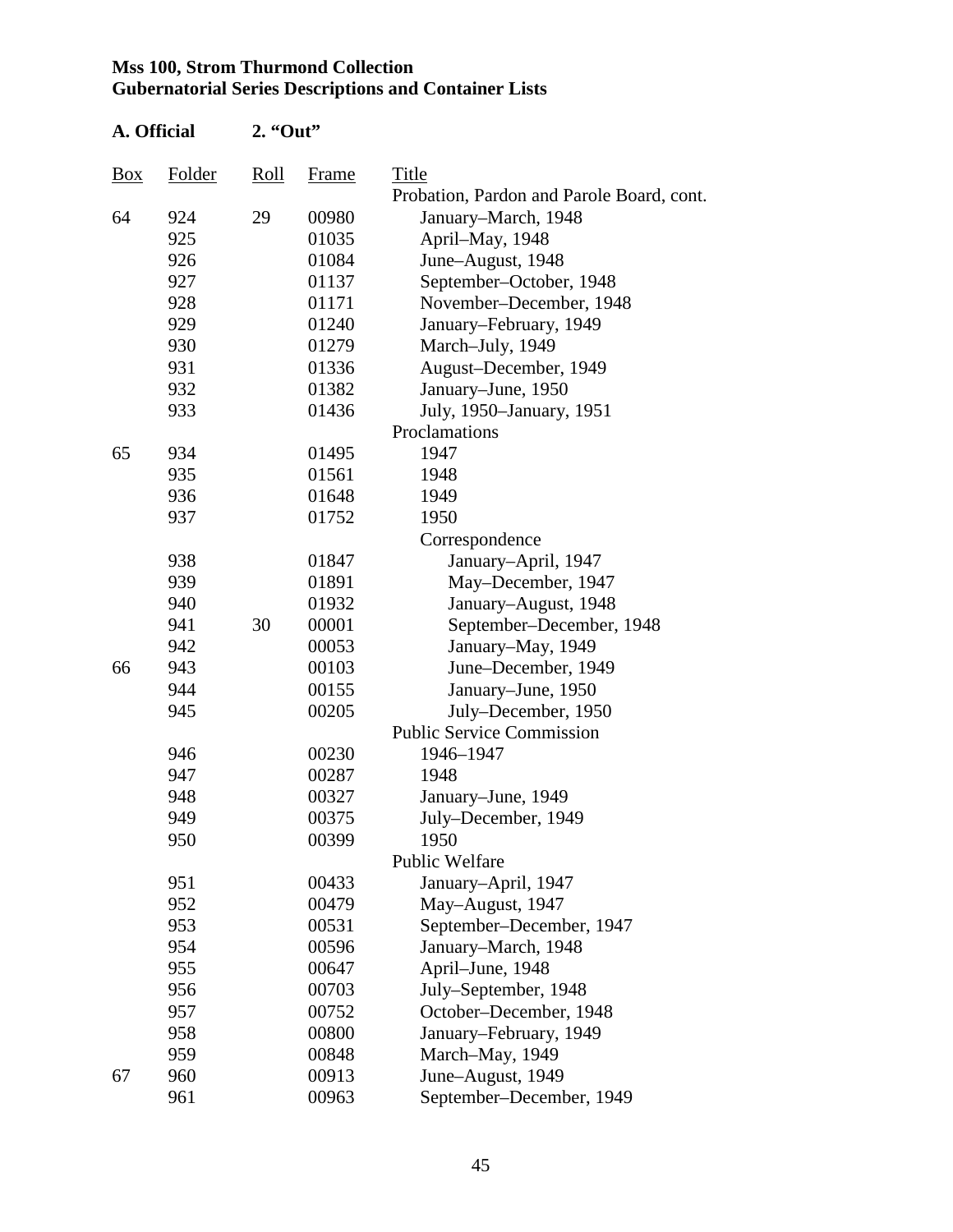| A. Official    |               | $2.$ "Out" |              |                                                                          |
|----------------|---------------|------------|--------------|--------------------------------------------------------------------------|
| $\frac{Box}{}$ | <b>Folder</b> | Roll       | <b>Frame</b> | Title                                                                    |
|                |               |            |              | Public Welfare, cont.                                                    |
| 67             | 962           | 30         | 01017        | January-April, 1950                                                      |
|                | 963           |            | 01062        | May-June, 1950                                                           |
|                | 964           |            | 01108        | July-September, 1950                                                     |
|                | 965           |            | 01161        | October-December, 1950                                                   |
|                | 966           |            | 01195        | Reception [for volunteer leaders of local Savings Bond<br>programs] 1949 |
|                |               |            |              | Recommendations                                                          |
|                | 967           |            | 01208        | 1946-1947                                                                |
|                | 968           |            | 01251        | Sheriff of Edgefield County 1949                                         |
|                |               |            |              | <b>Regional Education</b>                                                |
|                | 969           |            | 01256        | 1948                                                                     |
|                | 970           |            | 01322        | 1949                                                                     |
|                | 971           |            | 01371        | 1950                                                                     |
|                | 972           |            | 01402        | Rehabilitation Program 1947-1948                                         |
|                | 973           |            | 01405        | Rent Advisory Boards 1947-1949                                           |
|                | 974           |            | 01450        | Reorganization Commission 1947-1950                                      |
|                |               |            |              | Research, Planning and Development Board                                 |
|                | 975           |            | 01514        | January-May, 1947                                                        |
|                | 976           |            | 01565        | June-December, 1947                                                      |
|                | 977           |            | 01632        | January-March, 1948                                                      |
|                | 978           |            | 01661        | April-July, 1948                                                         |
| 68             | 979           |            | 01713        | August-December, 1948                                                    |
|                | 980           |            | 01788        | 1949<br>$All-Jos$                                                        |
|                | 981           |            | 01843        | Ken-Rut                                                                  |
|                | 982           | 31         | 00001        | Sac-Wym                                                                  |
|                | 983           |            | 00040        | 1950 - 1951                                                              |
|                |               |            |              | Resolutions                                                              |
|                | 984           |            | 00110        | 1947-1950                                                                |
|                | 985           |            | 00125        | Commendatory 1948-1950                                                   |
|                |               |            |              | <b>Retirement System</b>                                                 |
|                | 986           |            | 00139        | 1947-1949                                                                |
|                | 987           |            | 00213        | 1950                                                                     |
|                | 988           |            | 00266        | Richards, J.P. 1947-1949                                                 |
|                | 989           |            | 00274        | Riley, John J. 1947-1948                                                 |
|                | 990           |            | 00312        | Rivers, L. Mendel 1947-1951                                              |
|                | 991           |            | 00351        | Rivers and Harbors 1947–1949                                             |
|                | 992           |            | 00362        | Santee-Cooper 1947-1950                                                  |
|                | 993           |            | 00377        | School for Training Peace Officers 1948                                  |
|                | 994           |            | 00392        | Secretary of State 1947–1950                                             |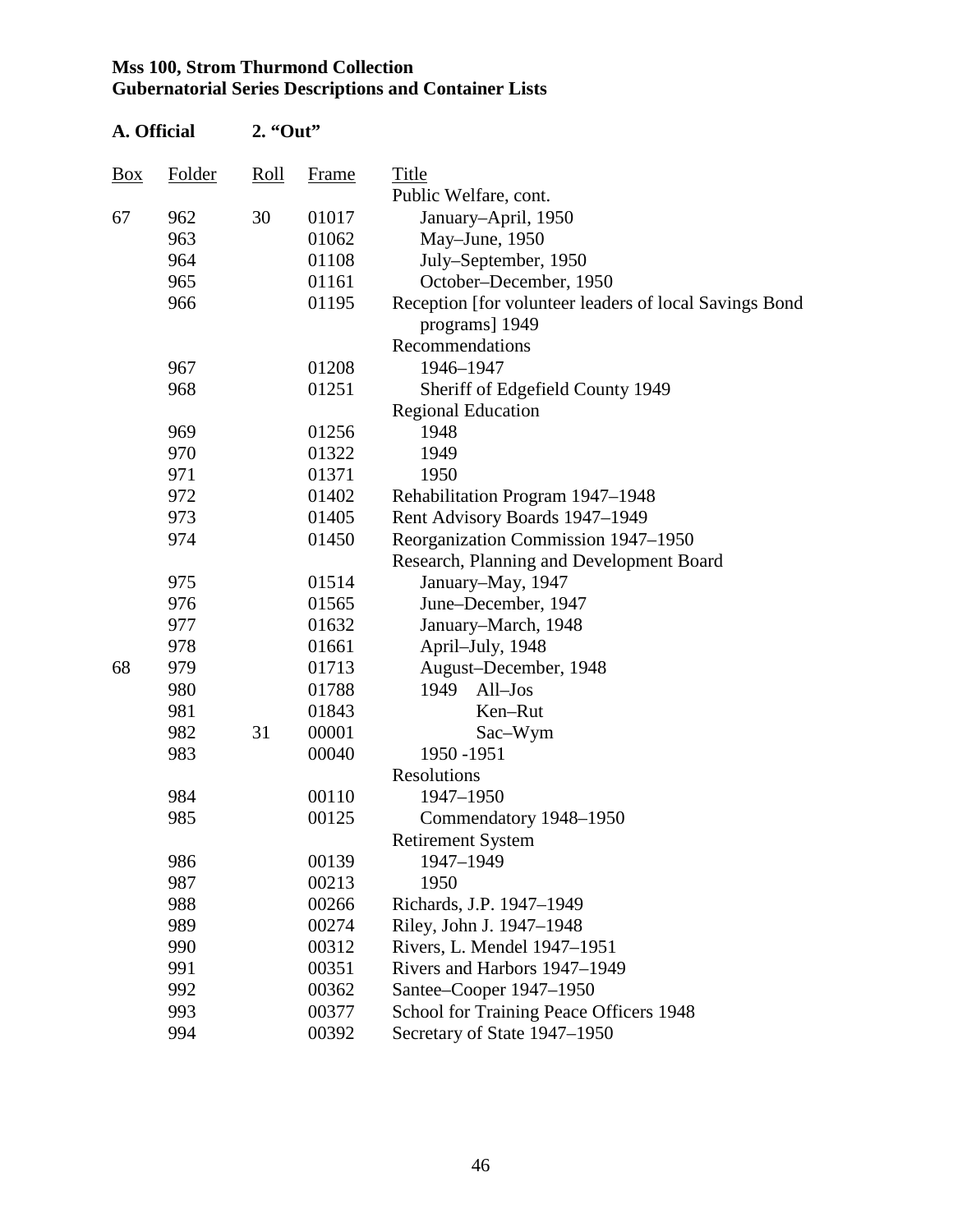| A. Official |        | 2. "Out" |       |                                                |  |  |
|-------------|--------|----------|-------|------------------------------------------------|--|--|
| <u>Box</u>  | Folder | Roll     | Frame | Title                                          |  |  |
|             |        |          |       | <b>Selective Service</b>                       |  |  |
| 68          | 995    | 31       | 00472 | March, 1947–June, 1948                         |  |  |
| 69          | 996    |          | 00538 | July–December, 1948                            |  |  |
|             | 997    |          | 00624 | 1949-1950                                      |  |  |
|             | 998    |          | 00644 | Sims, Hugo 1949                                |  |  |
|             | 999    |          | 00655 | Sinking Fund Commission 1946-1950              |  |  |
|             | 1000   |          | 00683 | Soil Conservation 1948-1950                    |  |  |
|             | 1001   |          | 00733 | Sons of Confederate Veterans 1949-1950         |  |  |
|             | 1002   |          | 00746 | Speakership [Bruce Littlejohn] 1946–1947       |  |  |
|             | 1003   |          | 00779 | Special Session [of State Legislature] 1948    |  |  |
|             | 1004   |          | 00792 | Staley, Laird 1950<br><b>State</b>             |  |  |
|             |        |          |       | Hospital                                       |  |  |
|             | 1005   |          | 00798 | 1947                                           |  |  |
|             | 1006   |          | 00882 | 1948-1949                                      |  |  |
|             | 1007   |          | 00943 | 1950                                           |  |  |
|             | 1008   |          | 00997 | Library Board 1947-1948                        |  |  |
|             | 1009   |          | 01029 | <b>Nutrition Committee 1947</b>                |  |  |
|             | 1010   |          | 01046 | Park Sanitarium 1947-1950                      |  |  |
|             | 1011   |          | 01065 | Purchasing 1950                                |  |  |
|             |        |          |       | Service Officer                                |  |  |
|             | 1012   |          | 01069 | 1947-1948                                      |  |  |
|             | 1013   |          | 01099 | 1949                                           |  |  |
|             | 1014   |          | 01137 | 1950                                           |  |  |
|             | 1015   |          | 01161 | <b>Textbook Committee 1947</b>                 |  |  |
|             |        |          |       | <b>Training Schools</b>                        |  |  |
|             | 1016   |          | 01163 | American Association on Mental Deficiency 1949 |  |  |
|             |        |          |       | Applications                                   |  |  |
|             | 1017   |          | 01167 | 1947                                           |  |  |
|             | 1018   |          | 01187 | 1948-1950 Alf-Wil                              |  |  |
|             | 1019   |          | 01261 | Investigation 1947                             |  |  |
|             | 1020   |          | 01267 | Treasurer 1948-1949                            |  |  |
|             |        |          |       | Sullivan's Island [Fort Moultrie]              |  |  |
| 70          | 1021   |          | 01278 | 1947                                           |  |  |
|             | 1022   |          | 01378 | 1948-1949                                      |  |  |
|             | 1023   |          | 01426 | Petitions 1947                                 |  |  |
|             |        |          |       | <b>Tax Commission</b>                          |  |  |
|             | 1024   |          | 01428 | 1946<br>Bow-Smi                                |  |  |
|             | 1025   |          | 01433 | Bay-Win<br>1947                                |  |  |
|             | 1026   |          | 01469 | Appointments and Applicaons                    |  |  |
|             | 1027   |          | 01501 | W.L. Ogburn                                    |  |  |
|             |        |          |       |                                                |  |  |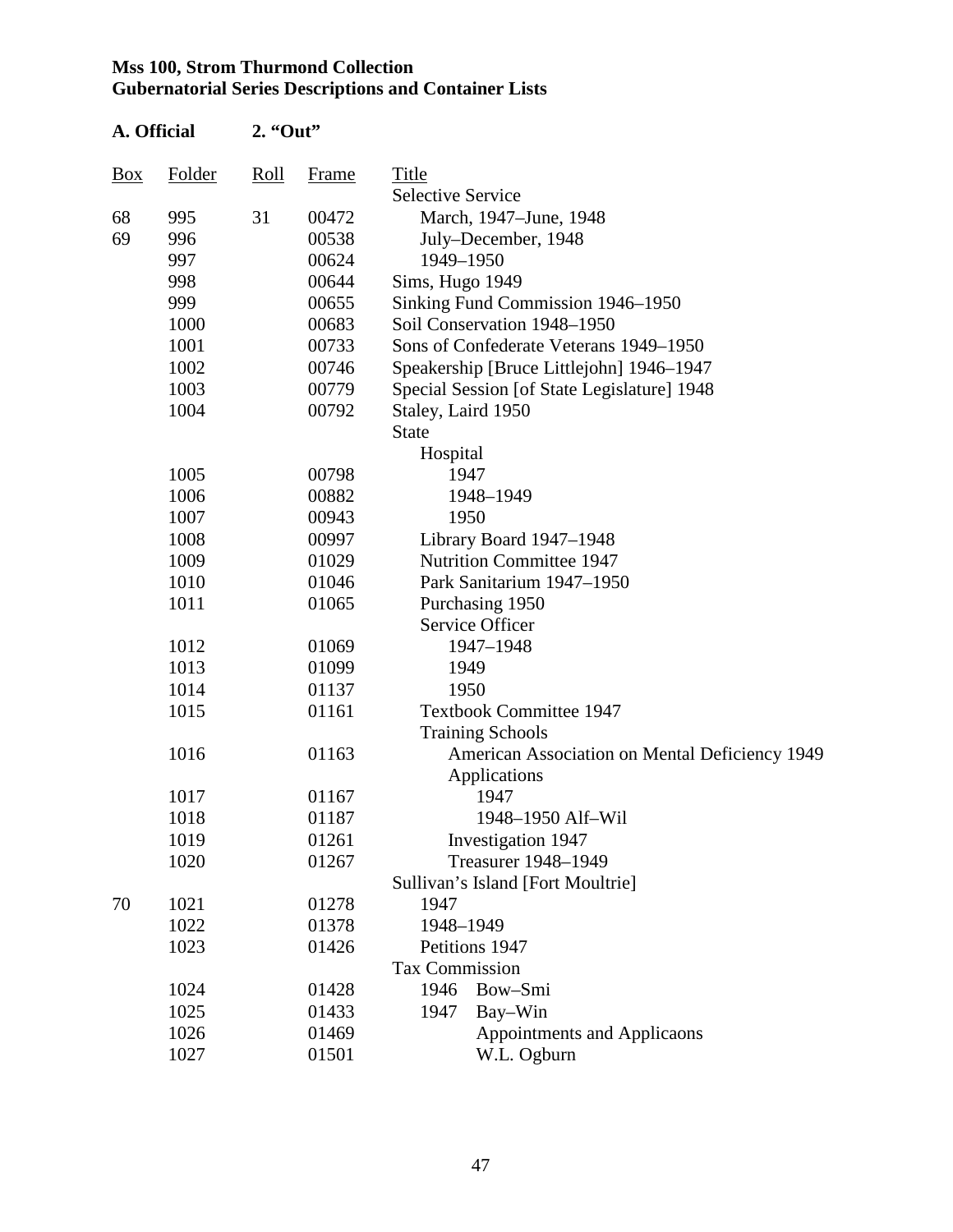| A. Official    |               | $2.$ "Out"  |              |                                               |
|----------------|---------------|-------------|--------------|-----------------------------------------------|
| $\frac{Box}{}$ | <b>Folder</b> | <u>Roll</u> | <b>Frame</b> | Title                                         |
|                |               |             |              | Tax Commission, cont.                         |
| 70             | 1028          | 31          | 01507        | 1948<br>Bay-Yeo                               |
|                | 1029          |             | 01533        | Appointment of James W. Crain                 |
|                | 1030          |             | 01564        | <b>Appointments and Applications</b>          |
|                | 1031          |             | 01576        | Jenkins-Rogers Bill                           |
|                | 1032          |             | 01613        | 1949<br>Alb-Wof                               |
|                |               |             |              | Appointment of O.W. Livingston                |
|                | 1033          |             | 01656        | And-Lyl                                       |
|                | 1034          |             | 01705        | Mac-Wor                                       |
|                | 1035          |             | 01749        | <b>Appointments and Applications</b>          |
|                | 1036          |             | 01759        | Bre-Sul<br>1950                               |
|                | 1037          |             | 01776        | Appointments and Applications                 |
|                | 1038          |             | 01786        | Telephone Strike 1947                         |
|                | 1039          |             | 01788        | Temperance 1946-1948                          |
|                | 1040          |             | 01820        | Textbooks 1947                                |
|                | 1041          |             | 01845        | Tidelands Legislation 1947-1948               |
|                | 1042          |             | 01865        | <b>Uniform Legislation 1948</b>               |
|                | 1043          |             | 01867        | United Daughters of the Confederacy 1947-1948 |
|                | 1044          |             | 01872        | Universal Military Training 1947–1948         |
|                |               |             |              | Veterans                                      |
|                | 1045          | 32          | 00001        | 1947                                          |
|                | 1046          |             | 00040        | 1948                                          |
|                | 1047          |             | 00101        | 1949                                          |
| 71             | 1048          |             | 00122        | Vice President Barkley's Visit 1949           |
|                | 1049          |             | 00176        | War Assets Administration 1946-1948           |
|                | 1050          |             | 00232        | War Department 1946–1949                      |
|                |               |             |              | Willie Earle Lynching                         |
|                | 1051          |             | 00273        | February, 1947                                |
|                | 1052          |             | 00316        | March-July, 1947                              |
|                | 1053          |             | 00361        | <b>York County Petition 1950</b>              |
|                | 1054          |             | 00388        | Youth Work 1947-1948                          |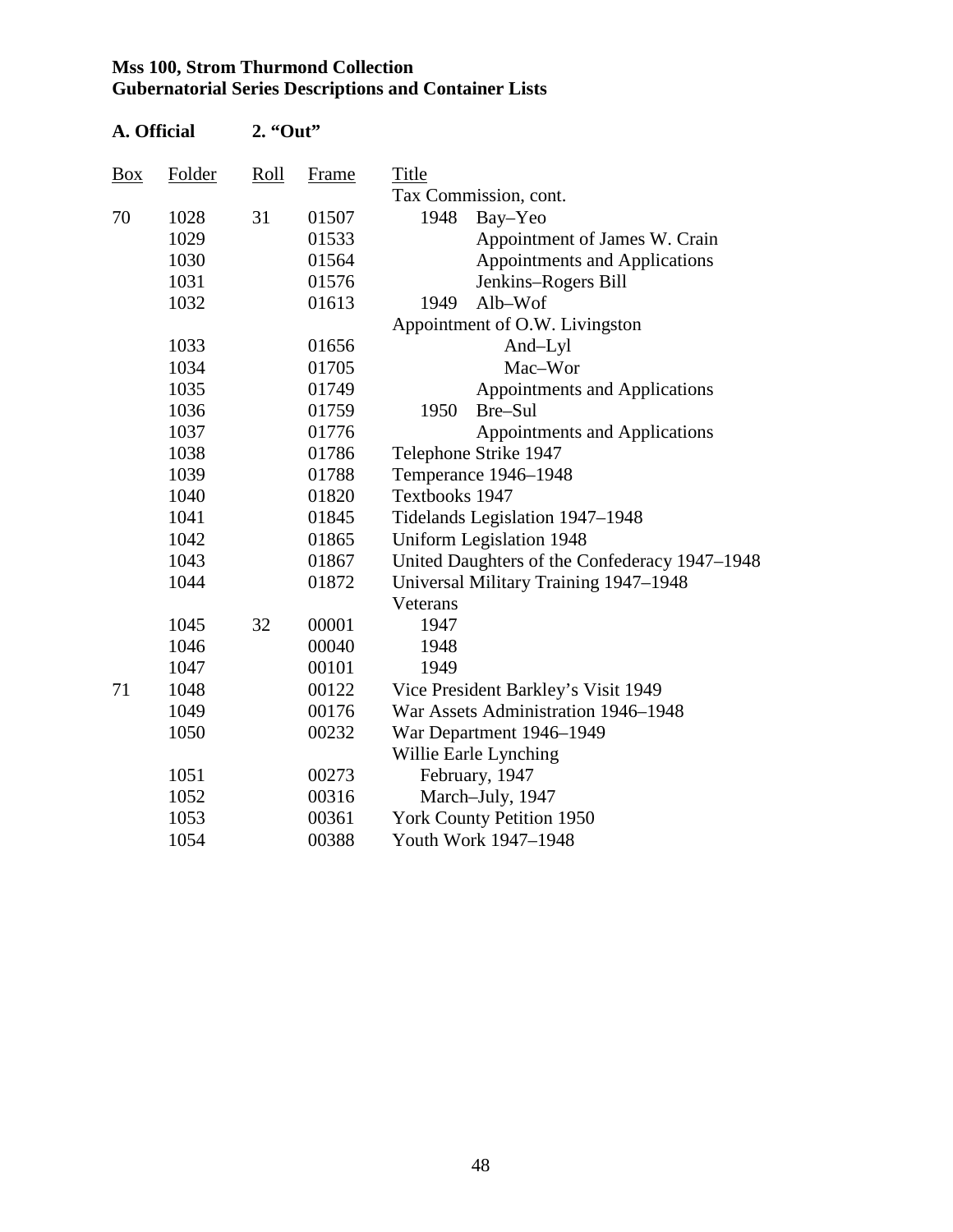| Box | Folder | Roll | Frame | <b>Title</b>                |
|-----|--------|------|-------|-----------------------------|
|     |        |      |       | <b>County Appointments:</b> |
| 72  | 1055   | 32   | 00393 | Abbeville 1947-1950         |
|     | 1056   |      | 00464 | Aiken 1946-1950             |
|     | 1057   |      | 00628 | Allendale 1947-1950         |
|     | 1058   |      | 00708 | Anderson 1947-1950          |
|     | 1059   |      | 00847 | Bamberg 1947-1949           |
|     | 1060   |      | 00876 | Barnwell 1947-1950          |
|     | 1061   |      | 00940 | Beaufort 1947-1950          |
|     | 1062   |      | 01061 | Berkeley<br>1947-1948       |
| 73  | 1063   |      | 01192 | 1948-1950                   |
|     | 1064   |      | 01642 | 1950-1951                   |
|     | 1065   |      | 01407 | Calhoun 1947-1950           |
|     | 1066   |      | 01475 | <b>Charleston 1946-1947</b> |
|     | 1067   |      | 01573 | 1948                        |
|     | 1068   |      | 01694 | 1949-1951                   |
|     | 1069   |      | 01838 | Cherokee 1947-1951          |
|     | 1070   | 33   | 00001 | Chester 1947-1951           |
| 74  | 1071   |      | 00169 | Chesterfield 1947-1950      |
|     | 1072   |      | 00275 | Clarendon 1946-1950         |
|     | 1073   |      | 00373 | Colleton<br>1947-1949       |
|     | 1074   |      | 00501 | 1950-1951                   |
|     | 1075   |      | 00526 | Darlington 1948-1950        |
|     |        |      |       | Darlington-Sheriff Position |
|     | 1076   |      | 00545 | 1950                        |
|     | 1077   |      | 00672 | 1950                        |
|     | 1078   |      | 00812 | 1950                        |
|     | 1079   |      | 00861 | Dillon 1947-1951            |
|     | 1080   |      | 00919 | Dorchester 1948-1949        |
|     | 1081   |      | 00944 | Edgefield 1947-1950         |
| 75  | 1082   |      | 01054 | Fairfield 1946-1951         |
|     | 1083   |      | 01183 | Florence 1947-1950          |
|     | 1084   |      | 01212 | Georgetown<br>1947–1949     |
|     | 1085   |      | 01359 | 1949-1950                   |
|     | 1086   |      | 01420 | Greenville<br>1947-1949     |
|     | 1087   |      | 01574 | 1949-1950                   |
|     | 1088   |      | 01678 | Greenwood 1947-1951         |
|     | 1089   | 34   | 00001 | Hampton 1947-1950           |
| 76  | 1090   |      | 00132 | Horry 1947-1952             |
|     | 1091   |      | 00271 | Jasper 1947-1950            |
|     | 1092   |      | 00341 | Kershaw<br>1947-1950        |
|     | 1093   |      | 00456 | Lancaster 1947-1951         |
|     | 1094   |      | 00556 | Laurens 1947-1950           |
|     |        |      |       |                             |

# **A. Official 3. "Appointments"**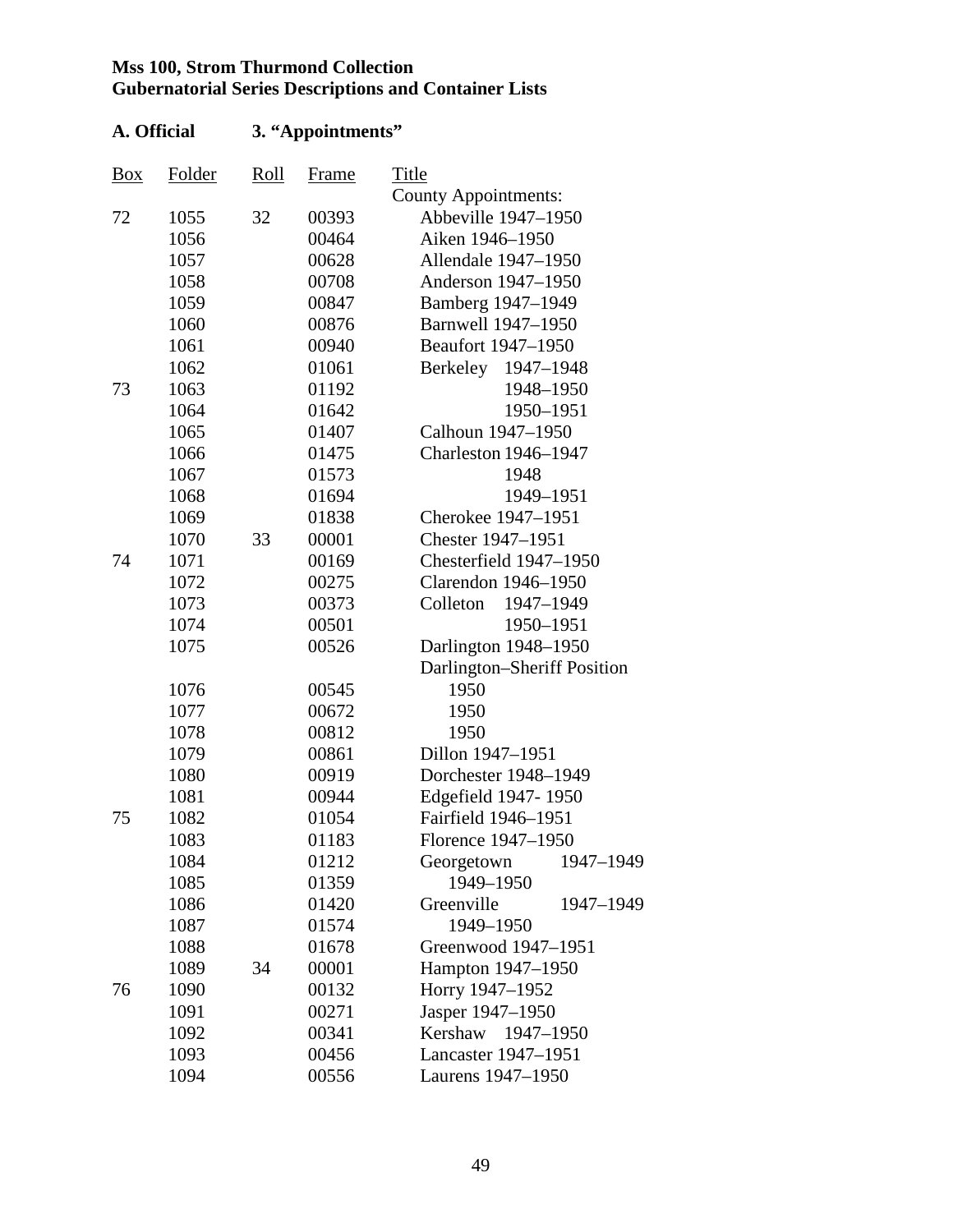# **A. Official 3. "Appointments"**

| <b>Box</b> | Folder | Roll | Frame | Title                                                                        |
|------------|--------|------|-------|------------------------------------------------------------------------------|
|            |        |      |       | County Appointments, cont.                                                   |
| 76         | 1095   | 34   | 00656 | Lee<br>1947-1949                                                             |
|            | 1096   |      | 00800 | 1950                                                                         |
|            | 1097   |      | 00832 | Lexington $1947-1950$                                                        |
|            | 1098   |      | 00950 | 1950                                                                         |
| 77         | 1099   |      | 01044 | Marion<br>1947-1949                                                          |
|            | 1100   |      | 01178 | 1949-1950                                                                    |
|            | 1101   |      | 01245 | Marlboro 1947-1951                                                           |
|            | 1102   |      | 01386 | McCormick 1947-1951                                                          |
|            | 1103   |      | 01452 | Newberry 1947-1951                                                           |
|            | 1104   |      | 01565 | Oconee 1947-1950                                                             |
|            | 1105   |      | 01671 | Orangeburg 1947-1950                                                         |
|            | 1106   |      | 01793 | Pickens 1947–1951                                                            |
| 78         | 1107   | 35   | 00001 | Richland 1947-1950                                                           |
|            | 1108   |      | 00161 | Saluda 1947-1950                                                             |
|            | 1109   |      | 00211 | <b>Spartanburg</b><br>1946-1948                                              |
|            | 1110   |      | 00334 | 1948                                                                         |
|            | 1111   |      | 00448 | 1949-1950                                                                    |
|            | 1112   |      | 00577 | Sumter 1946-1951                                                             |
|            | 1113   |      | 00710 | Union 1947-1948                                                              |
| 79         | 1114   |      | 00846 | 1949-1950                                                                    |
|            | 1115   |      | 00893 | Williamsburg 1947-1949                                                       |
|            | 1116   |      | 00926 | York 1946-1950                                                               |
|            |        |      |       | <b>State Appointments:</b>                                                   |
|            | 1117   |      | 01044 | Advisory Council for the Blind; 1948                                         |
|            | 1118   |      | 01047 | Aeronautics Commission; 1949-1951                                            |
|            | 1119   |      | 01066 | Agricultural Marketing Commission; 1948-1950                                 |
|            | 1120   |      | 01106 | Architectural Examiners, Board of; 1947-1950                                 |
|            | 1121   |      | 01157 | Atlantic States Marine Fisheries Commission; 1948–                           |
|            |        |      |       | 1949                                                                         |
|            | 1122   |      | 01171 | Bank Control, Board of; 1947-1950                                            |
|            | 1123   |      | 01185 | Barber Examiners, Board of; 1948-1950                                        |
|            | 1124   |      | 01204 | Chief Drug Inspector; 1948                                                   |
|            | 1125   |      | 01206 | Chiropractic Examiners, Board of; 1946–1950                                  |
|            | 1126   |      | 01325 | Citadel Board of Visitors; 1947                                              |
|            | 1127   |      | 01328 | Clark's Hill Authority; 1947-1949                                            |
|            | 1128   |      | 01337 | Clemson College, Recorder for; 1948                                          |
|            | 1129   |      | 01339 | Colored Normal, Industrial, Agricultural and                                 |
|            |        |      |       | Mechanical College of South Carolina, Board of<br>Trustees of the; 1947–1948 |
|            | 1130   |      | 01345 | Confederate Home Commission; 1947-1951                                       |
|            | 1131   |      | 01382 | Constitutional Revision, Committee on; 1948-1949                             |
|            | 1132   |      | 01404 | Contractor's Licensing Board; 1947-1950                                      |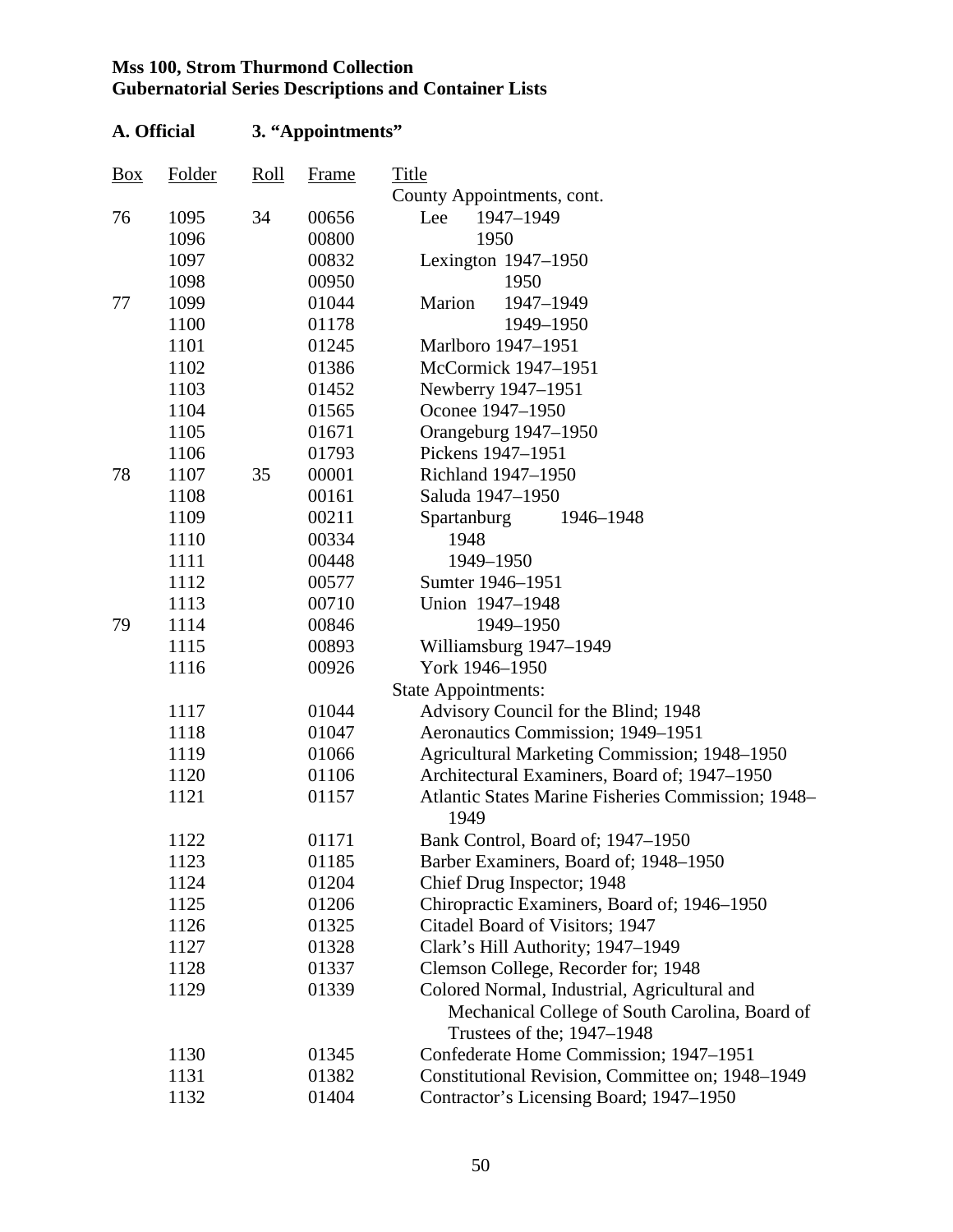| A. Official |        |      | 3. "Appointments" |                                                                |
|-------------|--------|------|-------------------|----------------------------------------------------------------|
| <b>Box</b>  | Folder | Roll | Frame             | Title                                                          |
|             |        |      |                   | State Appointments, cont.                                      |
| 79          | 1133   | 35   | 01419             | Cosmetic Art Examiners, State Board of; 1947–1950              |
|             | 1134   | 36   | 00001             | Deeds, Commissioner of; 1948–1950                              |
|             | 1135   |      | 00035             | Dental Examiners, Board of; 1947–1951                          |
|             | 1136   |      | 00070             | Distribution of Dead Bodies, Board of; 1948                    |
|             | 1137   |      | 00074             | Education, State Board of; 1947-1950                           |
|             | 1138   |      | 00084             | Embalmers, Board of; 1947-1950                                 |
| 80          | 1139   |      | 00107             | Engineering Examiners, State Board of; 1947–1950               |
|             | 1140   |      | 00178             | Fisheries, Board of; 1947-1951                                 |
|             | 1141   |      | 00231             | Forestry, Commission of; 1947–1949                             |
|             | 1142   |      | 00258             | Game and Fish Commission; 1947–1951                            |
|             |        |      |                   | Governor's Officers                                            |
|             | 1143   |      | 00280             | 1947-1949                                                      |
|             | 1144   |      | 00434             | 1949-1951                                                      |
|             | 1145   |      | 00522             | Governor's Officers with Compensation–Revocations;             |
|             |        |      |                   | 1947-1950                                                      |
|             | 1146   |      | 00542             | Health, Board of; 1947-1950                                    |
|             | 1147   |      | 00593             | Highway Condemnation Board; 1947-1950                          |
|             | 1148   |      | 00623             | <b>Historical Commission</b> ; 1948                            |
|             | 1149   |      | 00625             | Hospital Advisory Council; 1947-1951                           |
|             | 1150   |      | 00771             | Insurance Laws, Committee on; 1948-1950                        |
|             | 1151   |      | 00797             | John De La Howe School, Board of Trustees of the;              |
|             |        |      |                   | 1946-1951                                                      |
|             | 1152   |      | 00816             | Judges for the Judicial Circuits; 1949                         |
|             | 1153   |      | 00820             | Labor Commissioner; 1948–1950                                  |
|             | 1154   |      | 00828             | Lyles Ford Tri-County Power Authority; 1948-1951               |
|             | 1155   |      | 00845             | Marketing Commission; 1948-1949                                |
|             | 1156   |      | 00850             | Medical Examiners, Board of; 1948                              |
|             | 1157   |      | 00857             | Memorial Commission; 1947-1948                                 |
|             | 1158   |      | 00871             | National Guard; 1947-1949                                      |
|             | 1159   |      | 00876             | Naturopatic Examiners, Board of; 1948–1949                     |
|             | 1160   |      | 00888             | Nurses, Board of Examination and Registration of;<br>1947-1951 |
|             | 1161   |      | 00908             | Optometry, Board of Examiners in; 1947–1950                    |
|             | 1162   |      | 00926             | Osteopathic Examiners, Board of; 1947-1949                     |
| 81          | 1163   |      | 00935             | Penal Board; 1946                                              |
|             | 1164   |      | 00938             | Pharmaceutical Examiners, Board of; 1947-1950                  |
|             | 1165   |      | 00953             | Police Insurance and Annuity Fund, Board of                    |
|             |        |      |                   | Commissioners of the; 1947–1948                                |
|             | 1166   |      | 00961             | Presidential Electors; 1948                                    |
|             | 1167   |      | 00970             | Probation, Parole, and Pardon Board; 1947-1949                 |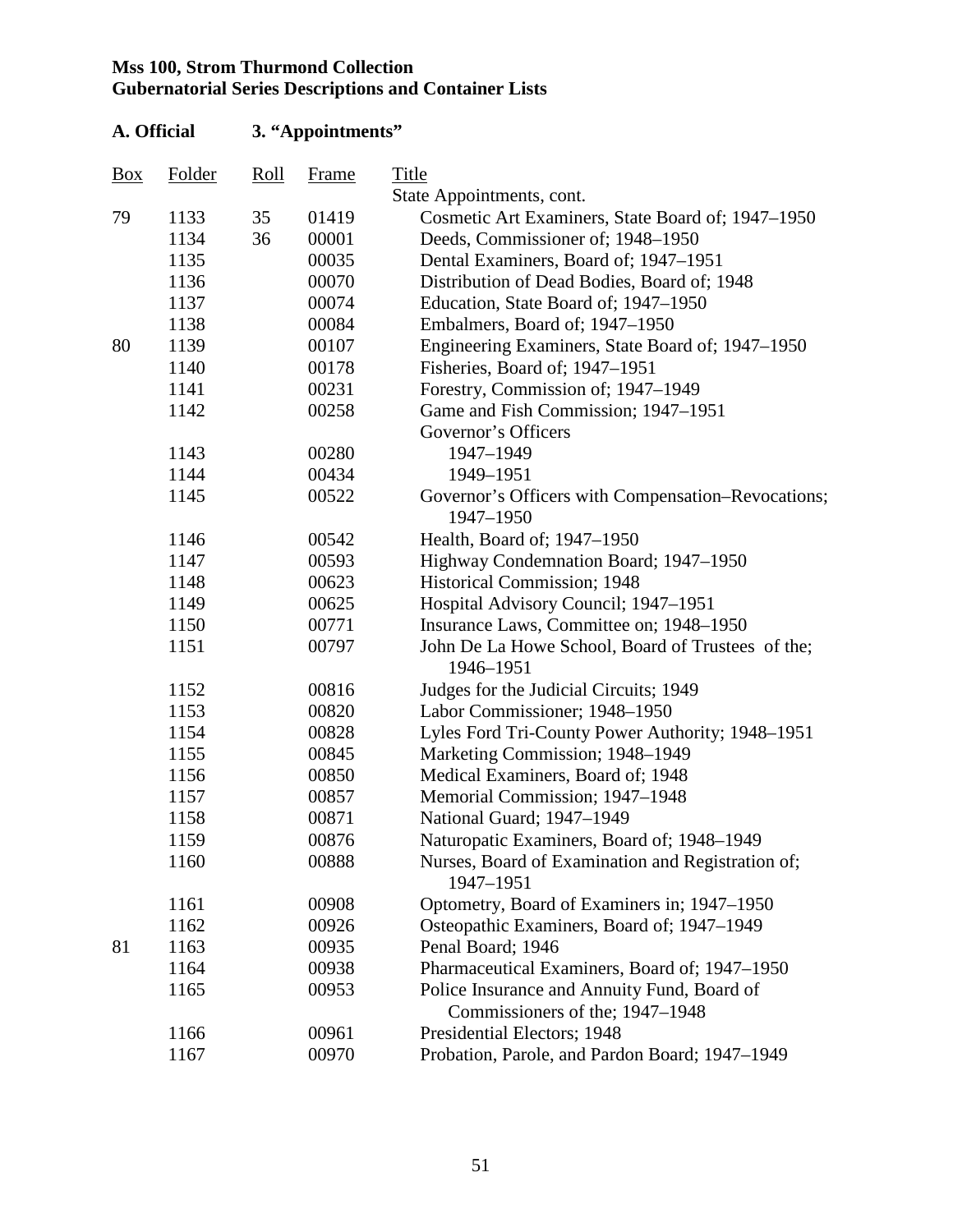| A. Official         |        |      | 3. "Appointments" |                                                                                                        |  |  |  |
|---------------------|--------|------|-------------------|--------------------------------------------------------------------------------------------------------|--|--|--|
| $\frac{Box}{angle}$ | Folder | Roll | <b>Frame</b>      | <b>Title</b>                                                                                           |  |  |  |
|                     |        |      |                   | State Appointments, cont.                                                                              |  |  |  |
| 81                  | 1168   | 36   | 00987             | Promotion of Uniformity of Legislation the United<br>States, Board of Commissioners for the; 1947–1949 |  |  |  |
|                     | 1169   |      | 01002             | Public Accountants, Board of Examiners of; 1948–1950                                                   |  |  |  |
|                     | 1170   |      | 01021             | Public School Survey Committee; 1947                                                                   |  |  |  |
|                     | 1171   |      | 01034             | Public Service Commissioner (Fourth Public Service<br>District of South Carolina); 1948                |  |  |  |
|                     | 1172   |      | 01038             | Public Welfare, Department of; 1948-1950                                                               |  |  |  |
|                     | 1173   |      | 01047             | Reorganization Commission; 1948                                                                        |  |  |  |
|                     | 1174   |      | 01051             | Research, Planning and Development Board; 1947–<br>1948                                                |  |  |  |
|                     | 1175   |      | 01055             | Secretary of State; 1949                                                                               |  |  |  |
|                     | 1176   |      | 01058             | Solicitors for Judicial Circuits; 1948-1951<br>South Carolina                                          |  |  |  |
|                     | 1177   |      | 01071             | Area Trade Schools, Advisory Council of the; 1948                                                      |  |  |  |
|                     | 1178   |      | 01079             | Institution for the Deaf, Dumb and Blind, Board of<br>Commissioners; 1948-1950                         |  |  |  |
|                     | 1179   |      | 01088             | Penitentiary, Board of Directors of; 1947–1948                                                         |  |  |  |
|                     | 1180   |      | 01093             | Public Service Authority; 1939, 1947–1950                                                              |  |  |  |
|                     | 1181   |      | 01124             | State Ports Authority; 1949-1950                                                                       |  |  |  |
|                     | 1182   |      | 01138             | Southern Regional Education, Board of Control for;<br>1948-1950                                        |  |  |  |
|                     |        |      |                   | <b>State</b>                                                                                           |  |  |  |
|                     | 1183   |      | 01199             | Constables; 1947-1949                                                                                  |  |  |  |
|                     | 1184   |      | 01202             | Constables Without Compensation-Revocations;<br>1947-1951                                              |  |  |  |
|                     | 1185   |      | 01300             | Crop Pest Commission; 1948                                                                             |  |  |  |
|                     | 1186   |      | 01303             | Game Wardens; 1947-1949                                                                                |  |  |  |
|                     | 1187   |      | 01311             | Hospital, Board of Regents of the; 1947–1950                                                           |  |  |  |
|                     | 1188   |      | 01340             | Industrial Schools, Board of; 1948                                                                     |  |  |  |
|                     | 1189   |      | 01343             | <b>Nutrition Committee; 1949</b>                                                                       |  |  |  |
|                     | 1190   |      | 01355             | Public Library Association, Director; 1947–1951                                                        |  |  |  |
|                     | 1191   |      | 01397             | Radio Council; 1948                                                                                    |  |  |  |
|                     | 1192   |      | 01400             | <b>Waters Resources Committee; 1948</b>                                                                |  |  |  |
|                     | 1193   |      | 01413             | Tax Board of Review; 1947-1950                                                                         |  |  |  |
|                     | 1194   |      | 01428             | Tax Commission; 1947-1950                                                                              |  |  |  |
|                     | 1195   |      | 01433             | University of South Carolina, Board of Trustees of the;<br>1947-1950                                   |  |  |  |
|                     | 1196   |      | 01448             | U.S.O. (United Service Organizations) Council; 1948                                                    |  |  |  |
|                     | 1197   |      | 01451             | Veterinary Examiners, Board of; 1946-1950                                                              |  |  |  |
|                     | 1198   |      | 01471             | Water Pollution Control Authority; 1950                                                                |  |  |  |
|                     | 1199   |      | 01501             | Winthrop College, Board of Trustees of; 1950                                                           |  |  |  |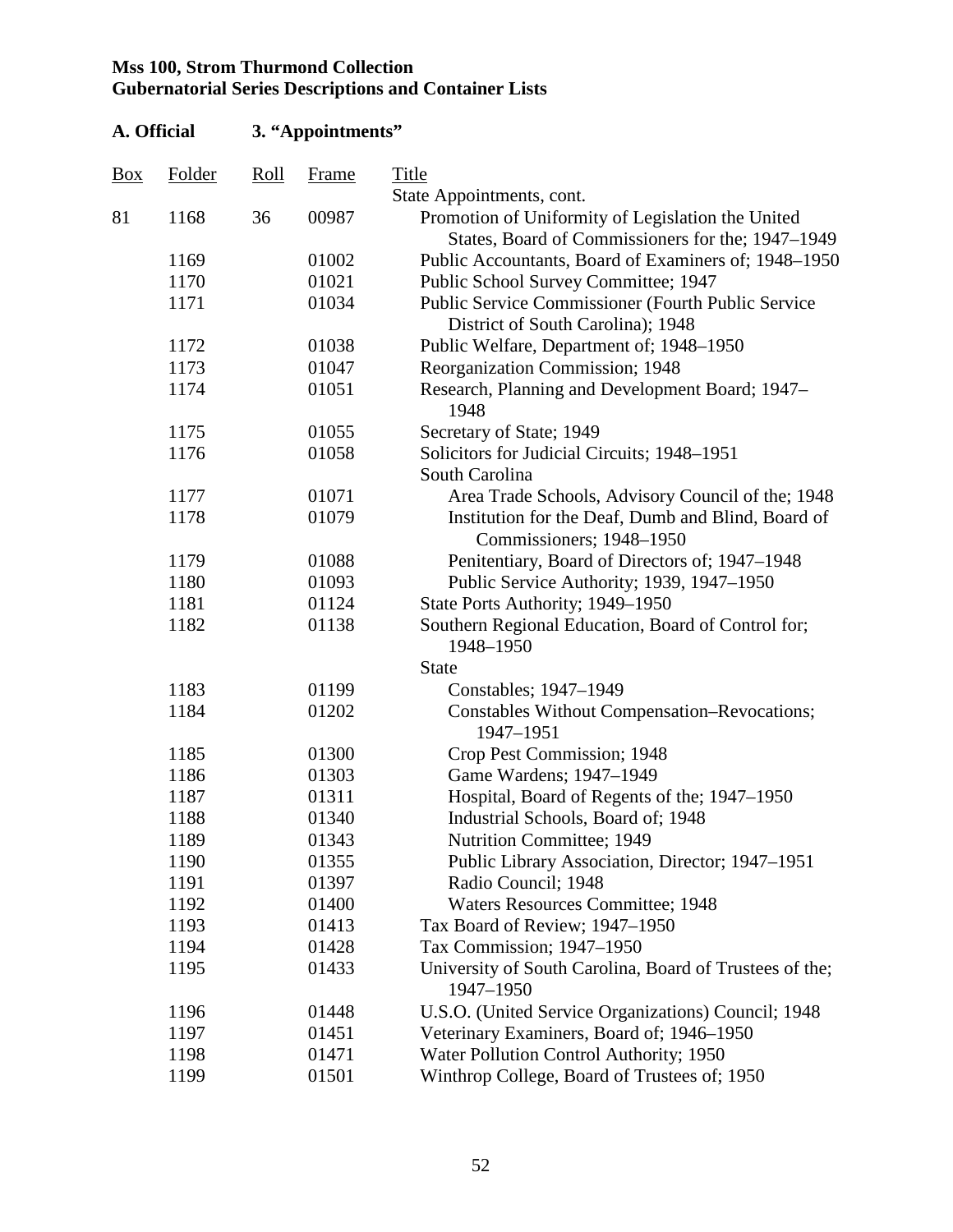| $\frac{Box}{angle}$ | <b>Folder</b> | <u>Roll</u> | <b>Frame</b> | Title                                          |
|---------------------|---------------|-------------|--------------|------------------------------------------------|
| 82                  | 1200          | 36          | 01507        | Abee, Floyd; 1949                              |
|                     | 1201          |             | 01524        | Aiken, Norman, Alias Junior Aiken; 1949        |
|                     | 1202          |             | 01527        | Anderson, Garland; 1948                        |
|                     | 1203          |             | 01548        | Anderson, Rowland Tiggie; 1948                 |
|                     | 1204          |             | 01564        | Arnold, Harold B.; 1949                        |
|                     | 1205          |             | 01584        | Austin, Melvin; 1947                           |
|                     | 1206          |             | 01590        | Avery, Lawrence; 1949                          |
|                     | 1207          |             | 01598        | Bacon, William Henry; 1949                     |
|                     | 1208          |             | 01606        | Bagwell, Glenn H.; 1950                        |
|                     | 1209          |             | 01615        | Baker, John; 1948                              |
|                     | 1210          |             | 01622        | Baker, L.A.; 1947                              |
|                     | 1211          |             | 01641        | Baldwin, Douglas, Alias Leslie Haywood; 1948   |
|                     | 1212          |             | 01652        | Barnes, Carl Roscoe; 1947                      |
|                     | 1213          |             | 01670        | Barnes, N.T.; 1947                             |
|                     | 1214          |             | 01682        | Barnes, Pertell; 1948                          |
|                     | 1215          |             | 01695        | Barnes, Willie; 1947                           |
|                     | 1216          |             | 01705        | Bass, Charles, T.A. Bass, and James Bass; 1947 |
|                     | 1217          |             | 01717        | Beacham, H.J., Jr.; 1948-1949                  |
|                     | 1218          |             | 01731        | Binger, Richard Frank; 1950–1951               |
|                     | 1219          |             | 01757        | Blackman, Willis; 1949                         |
|                     | 1220          | 37          | 00001        | Blume, B.J.; 1949                              |
|                     | 1221          |             | 00013        | Bond, C.D.; 1947                               |
|                     | 1222          |             | 00031        | Bonds, Worley, Jr.; 1947                       |
|                     | 1223          |             | 00039        | Boon, Alexander; 1949                          |
|                     | 1224          |             | 00050        | Bouronich, Harry; 1947–1948                    |
|                     | 1225          |             | 00077        | Bowden, Charles W.; 1947                       |
|                     | 1226          |             | 00105        | Bowden, E.A.; 1948                             |
|                     | 1227          |             | 00133        | Bowie, John H.; 1949                           |
|                     | 1228          |             | 00146        | Brandt, William Francis; 1949                  |
|                     | 1229          |             | 00170        | Brantley, Ted; 1950                            |
|                     | 1230          |             | 00183        | Brewington, Leroy; 1949                        |
|                     | 1231          |             | 00214        | Bright, Jack L.; 1948                          |
|                     | 1232          |             | 00234        | Brooker, Thomas; 1947                          |
|                     | 1233          |             | 00240        | Brooks, Joe; 1947                              |
| 83                  | 1234          |             | 00243        | Brown, Floyd Edgar, Jr.; 1949                  |
|                     | 1235          |             | 00250        | Brown, Fred S.; 1947                           |
|                     | 1236          |             | 00265        | Brown, Oscar Harold; 1947                      |
|                     | 1237          |             | 00333        | Brown, Vernon S.; 1950                         |
|                     | 1238          |             | 00346        | Browning, Orvis; 1947                          |
|                     | 1239          |             | 00358        | Burke, Robert A., Jr.; 1949                    |
|                     | 1240          |             | 00374        | Burns, Robert; 1949                            |
|                     | 1241          |             | 00379        | Burrell, Briscoe; 1949                         |
|                     | 1242          |             | 00386        | Burrows, John W.; 1950                         |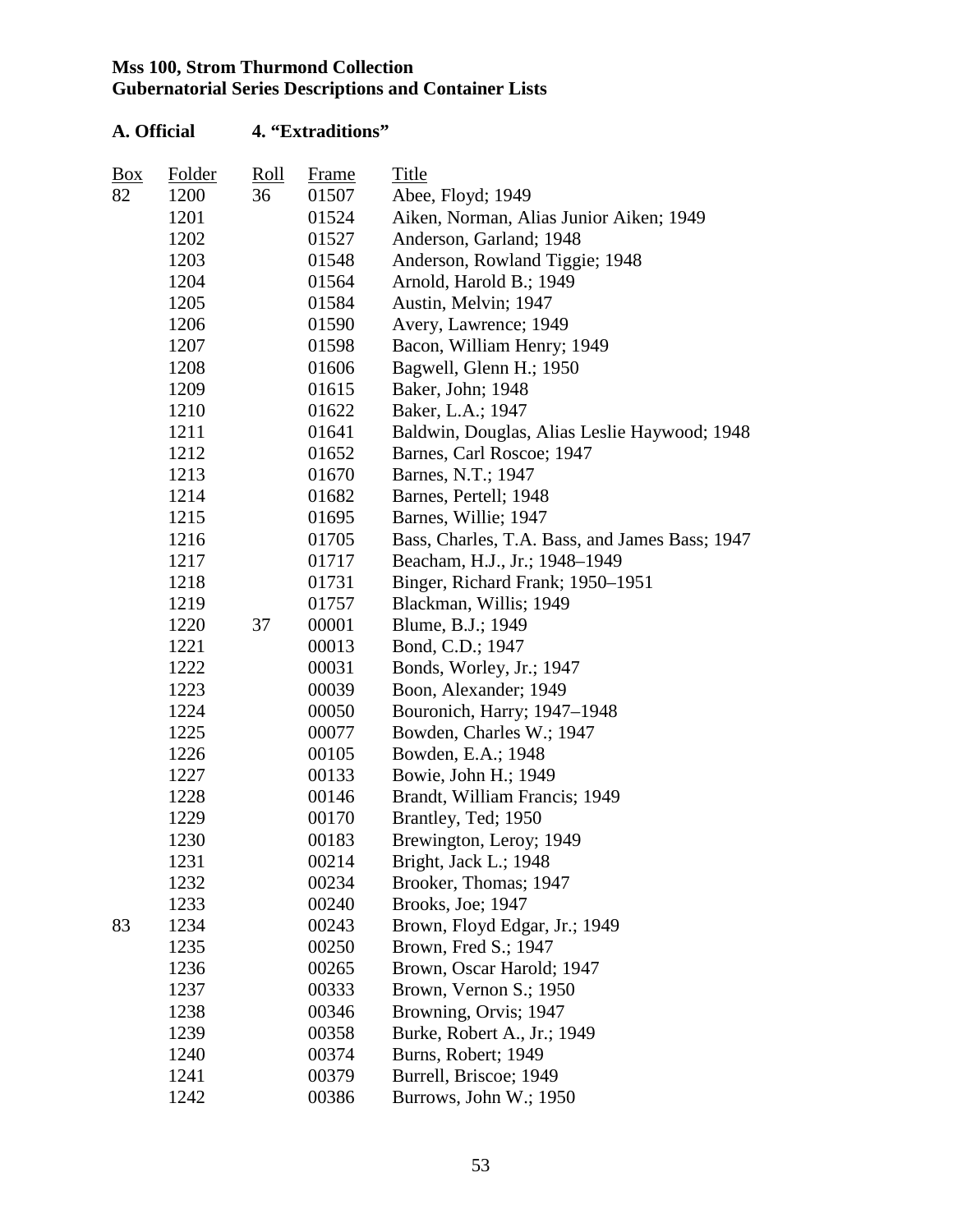# **A. Official 4. "Extraditions"**  Box Folder Roll Frame Title 83 1243 37 00403 Burton, O'Dell; 1947 1244 00411 Butler, Martin D.; 1950 1245 00418 Butts, J.C.; 1948 1246 00425 Caldwell, Donald Leroy; 1950–1951 1247 00434 Califf, Frank T.; 1950 1248 00440 Campbell, Charles Cotton, Manley Louis Edwards, and Billy Joe Dyar; 1950 1249 00453 Campbell, Clinton Allen; 1948 1250 00468 Campbell, G.W.; 1947 1251 00475 Cannon, David C.; 1949 1252 00495 Canty, Willie; 1947 1253 00502 Carroll, J.W.; 1949 1254 00513 Carrouth, Henry N.; 1948 1255 00516 Carter, C.G.; 1949 1256 00526 Casey, Gilbert, Jr.; 1947 1257 00540 Cassidy, John A.; 1948 1258 00558 Charette, Raymond; 1948 1259 00578 Chavis, Boyd, Jr.; 1949 1260 00581 Chavis, George W.; 1948 1261 00587 Chichester, Emma; 1949 1262 00606 Chisholm, Edward; 1947 1263 00621 Cisson, Benjamin F.; 1948 1264 00634 Clark, Donald Gene; 1950 1265 00639 Clinkscales, Samuel Roger; 1948 1266 00650 Collier, John; 1948 1267 00653 Connell, H.T.; 1948 1268 00659 Connell, H.T.; 1950 1269 00673 Cook, C.T.; 1948 1270 00687 Cook, Thomas M.; 1950 1271 00697 Cooper, Herbert; 1949 1272 00709 Corbin, Fred; 1950 1273 00717 Cornwell, Ward B.; 1949 1274 00732 Cramer, Emory Peter, Eva J. Cramer, and Kenneth Keith Smith; 1948 1275 00738 Crawford, John, Jr.; 1948 1276 00748 Crawford, Robert; 1948 84 1277 00761 Crosland, Zanie; 1945, 1949 1278 00777 Culhane, William A.; 1950 1279 00807 Curry, Robert, Alias Bill Evans; 1948 1280 00816 Curtis, David; 1948 1281 00836 Dandy, George, and Henry W. Dandy; 1948 1282 00842 Daniels, Willie Marion; 1947 1283 00857 Davenport, W.R.; 1948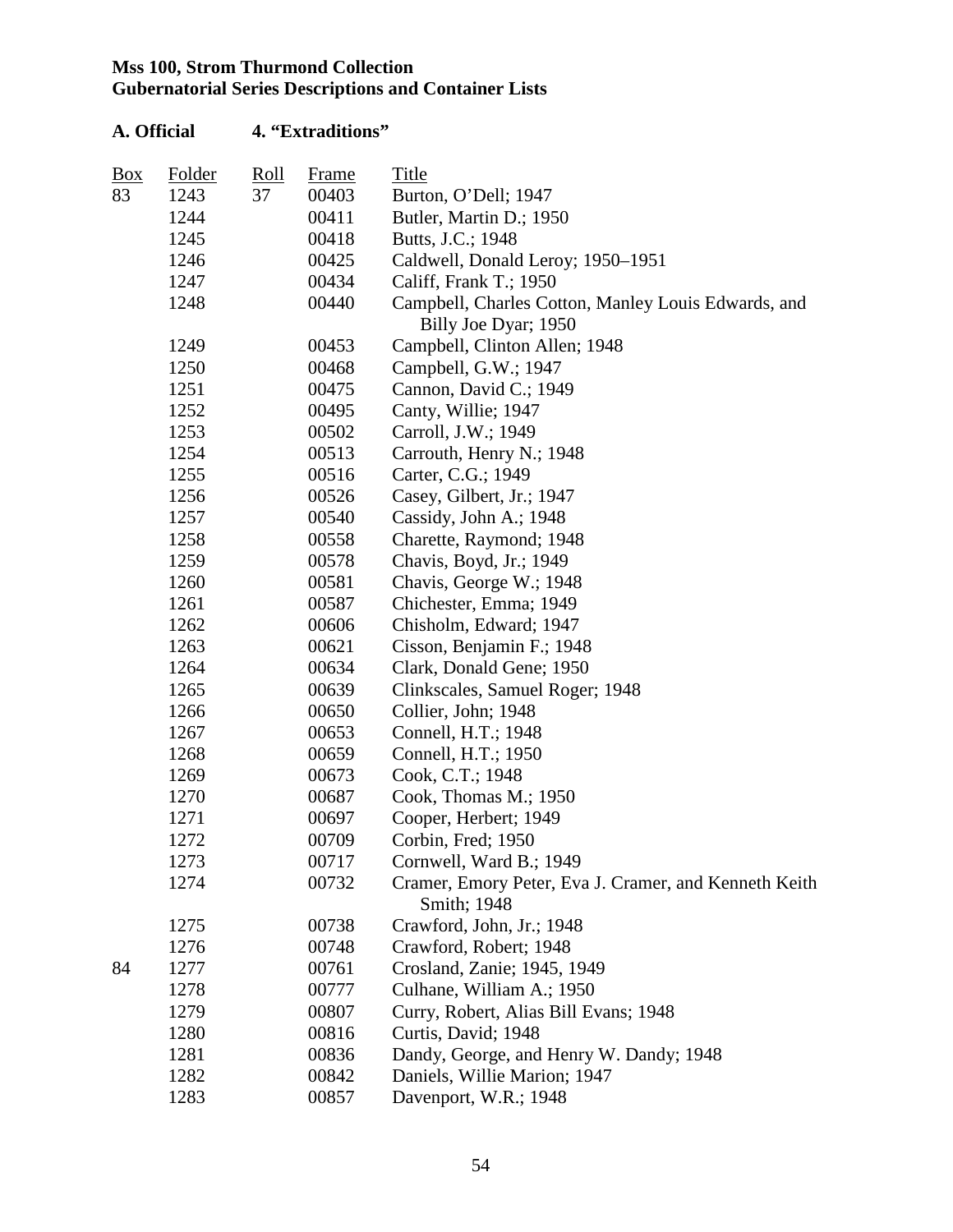| A. Official |               |             | 4. "Extraditions" |                                                                                               |
|-------------|---------------|-------------|-------------------|-----------------------------------------------------------------------------------------------|
| Box         | <b>Folder</b> | <u>Roll</u> | <b>Frame</b>      | Title                                                                                         |
| 84          | 1284          | 37          | 00864             | Davis, Lawrence, Alias William Nelson, Charles Walter<br>Butler, and Johnnie Strickland; 1949 |
|             | 1285          |             | 00875             | Davis, Nathaniel, Alias Daniel Deas Alias Davie Dase;<br>1949                                 |
|             | 1286          |             | 00893             | Deas, Charles, Jr.; 1948                                                                      |
|             | 1287          |             | 00900             | DeHart, Paul; 1948                                                                            |
|             | 1288          |             | 00916             | Delaney, Carlyle; 1947–1948                                                                   |
|             | 1289          |             | 00977             | Develin, Sampson Levi; 1948                                                                   |
|             | 1290          |             | 00994             | Dill, Perry Coleman; 1950                                                                     |
|             | 1291          |             | 01021             | Dillon, Geary; 1949                                                                           |
|             | 1292          |             | 01047             | Dockery, Herbert H.; 1950                                                                     |
|             | 1293          |             | 01073             | Drayton, Henry; 1949                                                                          |
|             | 1294          |             | 01087             | Dressler, Sherman P.; 1949                                                                    |
|             | 1295          |             | 01104             | Dublin, Leon; 1948                                                                            |
|             | 1296          |             | 01108             | Durrence, Melton Henry; 1949                                                                  |
|             | 1297          |             | 01117             | Duvall, E.W.; 1948                                                                            |
|             | 1298          |             | 01132             | Easley, R.L.; 1949                                                                            |
|             | 1299          |             | 01174             | Ennis, Charles L.; 1950                                                                       |
|             | 1300          |             | 01186             | Evans, Bradley; 1948                                                                          |
|             | 1301          |             | 01194             | Evans, Marshall; 1947–1948                                                                    |
|             | 1302          |             | 01247             | Fain, William Harold; 1949                                                                    |
|             | 1303          |             | 01259             | Fennell, Thomas W., Sr.; 1950                                                                 |
|             | 1304          |             | 01265             | Finch, Blease; 1947                                                                           |
|             | 1305          |             | 01273             | Flake, Festus; 1949                                                                           |
|             | 1306          |             | 01278             | Flowe, J.F.; 1948                                                                             |
|             | 1307          |             | 01284             | Flynn, Roy; 1950                                                                              |
| 85          | 1308          |             | 01308             | Ford, Harry B.; 1947                                                                          |
|             | 1309          |             | 01330             | Foreman, Melvin; 1949                                                                         |
|             | 1310          |             | 01340             | Fortner, J.B.; 1949                                                                           |
|             | 1311          |             | 01344             | Foulk, John; 1947                                                                             |
|             | 1312          |             | 01348             | Free, William Bluford; 1950                                                                   |
|             | 1313          |             | 01376             | Free, William D.; 1947                                                                        |
|             | 1314          |             | 01386             | Frost, Chester V.; 1950–1951                                                                  |
|             | 1315          |             | 01401             | Gaines, Stana; 1948                                                                           |
|             | 1316          |             | 01419             | Garland, Dan; 1947                                                                            |
|             | 1317          |             | 01429             | Gause, M.R.; 1949                                                                             |
|             | 1318          |             | 01440             | Gentry, E.E.; 1947                                                                            |
|             | 1319          |             | 01471             | George, James A.; 1947                                                                        |
|             | 1320          |             | 01478             | Gesell, Ernest Emil, Jr.; 1948                                                                |
|             | 1321          |             | 01486             | Glover, James B.; 1949                                                                        |
|             | 1322          |             | 01526             | Goodman, Clarence; 1949                                                                       |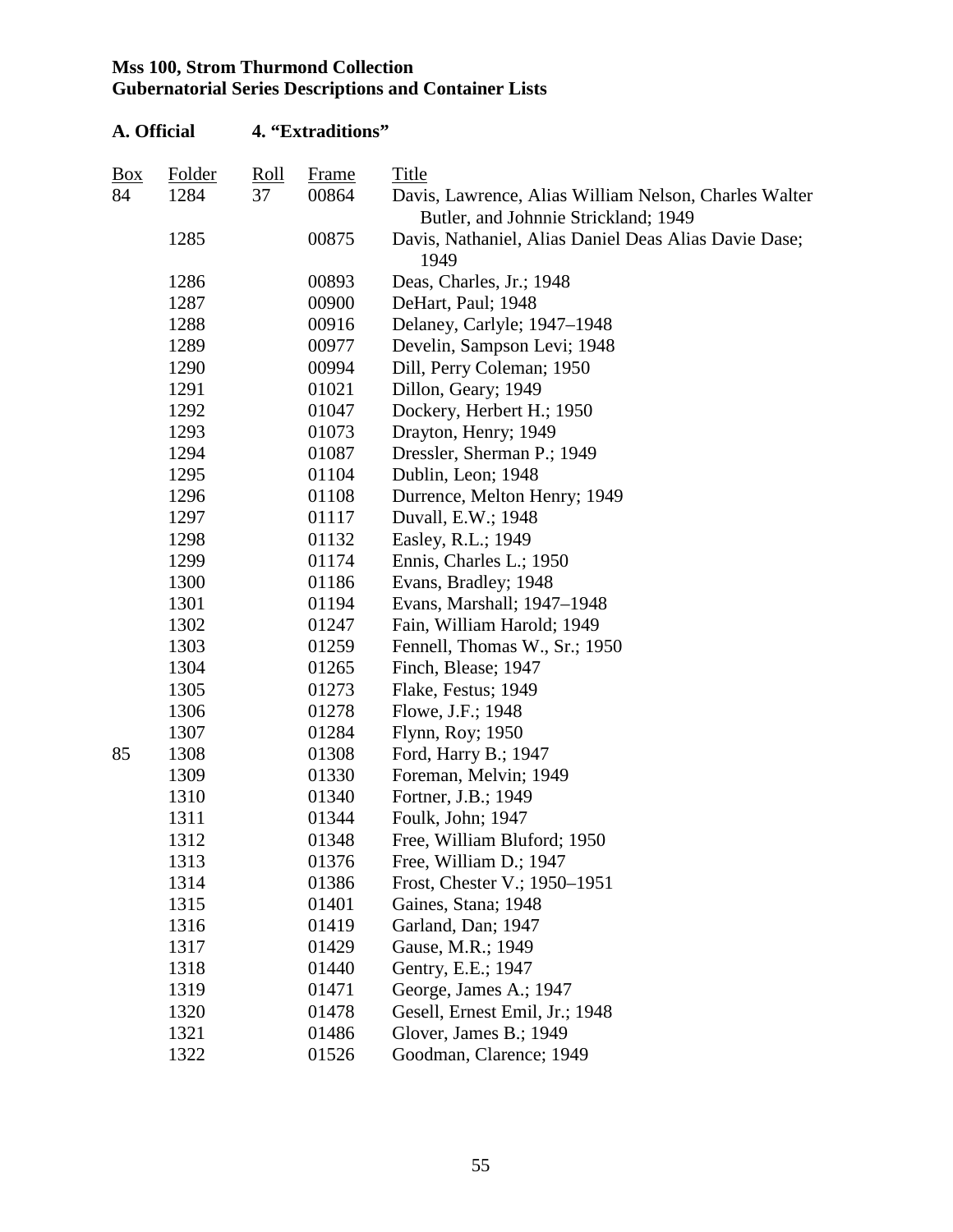|            | A. Official   |             | 4. "Extraditions" |                                                                                                                              |
|------------|---------------|-------------|-------------------|------------------------------------------------------------------------------------------------------------------------------|
| <b>Box</b> | <b>Folder</b> | <u>Roll</u> | <b>Frame</b>      | Title                                                                                                                        |
| 85         | 1323          | 37          | 01533             | Goodman, Isador, Alias Heter Marks, Emanuel Hoffman<br>Alias Henry Kaufman, and Herbert Prince Alias Joe<br>Saxon; 1947–1948 |
|            | 1324          |             | 01557             | Graham, Thomas; 1947                                                                                                         |
|            | 1325          |             | 01574             | Grantham, Henry Coleman; 1948                                                                                                |
|            | 1326          |             | 01611             | Gray, Joseph Marion; 1947                                                                                                    |
|            | 1327          |             | 01627             | Green, Estella W., Alias Essie Green; 1949                                                                                   |
|            | 1328          |             | 01634             | Green, Paul; 1948                                                                                                            |
|            | 1329          | 38          | 00001             | Grose, Richard Eugene; 1949                                                                                                  |
|            | 1330          |             | 00024             | Guffin, Charles, Jr.; 1949–1950                                                                                              |
|            | 1331          |             | 00074             | Hall, William B.; 1948                                                                                                       |
|            | 1332          |             | 00078             | Hamby, Ernest C.; 1948                                                                                                       |
|            | 1333          |             | 00088             | Hamilton, Emory; 1948-1949                                                                                                   |
|            | 1334          |             | 00109             | Hamilton, J.A.; 1948                                                                                                         |
|            | 1335          |             | 00115             | Hamrick, Fred; 1949                                                                                                          |
|            | 1336          |             | 00134             | Harkins, John G.; 1949                                                                                                       |
|            | 1337          |             | 00140             | Harling, Fred; 1948                                                                                                          |
|            | 1338          |             | 00144             | Harrell, J.M.; 1947                                                                                                          |
|            | 1339          |             | 00169             | Harris, William Andrew; 1950                                                                                                 |
|            | 1340          |             | 00198             | Harris, George A.; 1949                                                                                                      |
|            | 1341          |             | 00207             | Harrison, Blease; 1949                                                                                                       |
|            | 1342          |             | 00216             | Harrison, Jake; 1945, 1947                                                                                                   |
|            | 1343          |             | 00253             | Hassie, George R.; 1949                                                                                                      |
|            | 1344          |             | 00260             | Hayes, Allen B.; 1948                                                                                                        |
|            | 1345          |             | 00285             | Heffner, Thomas Earl; 1947                                                                                                   |
| 86         | 1346          |             | 00295             | Helms, Floyd J.; 1949                                                                                                        |
|            | 1347          |             | 00305             | Hendley, General Edward; 1948                                                                                                |
|            | 1348          |             | 00321             | Hendrix, Vance E.; 1947                                                                                                      |
|            | 1349          |             | 00329             | Hicks, Frank B.; 1948                                                                                                        |
|            | 1350          |             | 00341             | Hinnant, Carl Randolph, Jr.; 1949                                                                                            |
|            | 1351          |             | 00349             | Howle, Laurie W.; 1946-1947                                                                                                  |
|            | 1352          |             | 00361             | Holiday, Son; 1948                                                                                                           |
|            | 1353          |             | 00367             | Holtzclaw, Grady; 1949                                                                                                       |
|            | 1354          |             | 00377             | Horry, Philip, Richard Winley, and Herman Manivault;<br>1948                                                                 |
|            | 1355          |             | 00382             | Hudgins, E.M.; 1947                                                                                                          |
|            | 1356          |             | 00389             | Huff, Oliver R.; 1948                                                                                                        |
|            | 1357          |             | 00384             | Huffman, Paul; 1947                                                                                                          |
|            | 1358          |             | 00407             | Hughes, A.T.; 1947                                                                                                           |
|            | 1359          |             | 00417             | Hyatt, George; 1947                                                                                                          |
|            | 1360          |             | 00437             | Inskeep, W.L.; 1948                                                                                                          |
|            | 1361          |             | 00441             | Jackson, James A.; 1950                                                                                                      |
|            | 1362          |             | 00447             | Jackson, John, Alias James Templeton; 1948                                                                                   |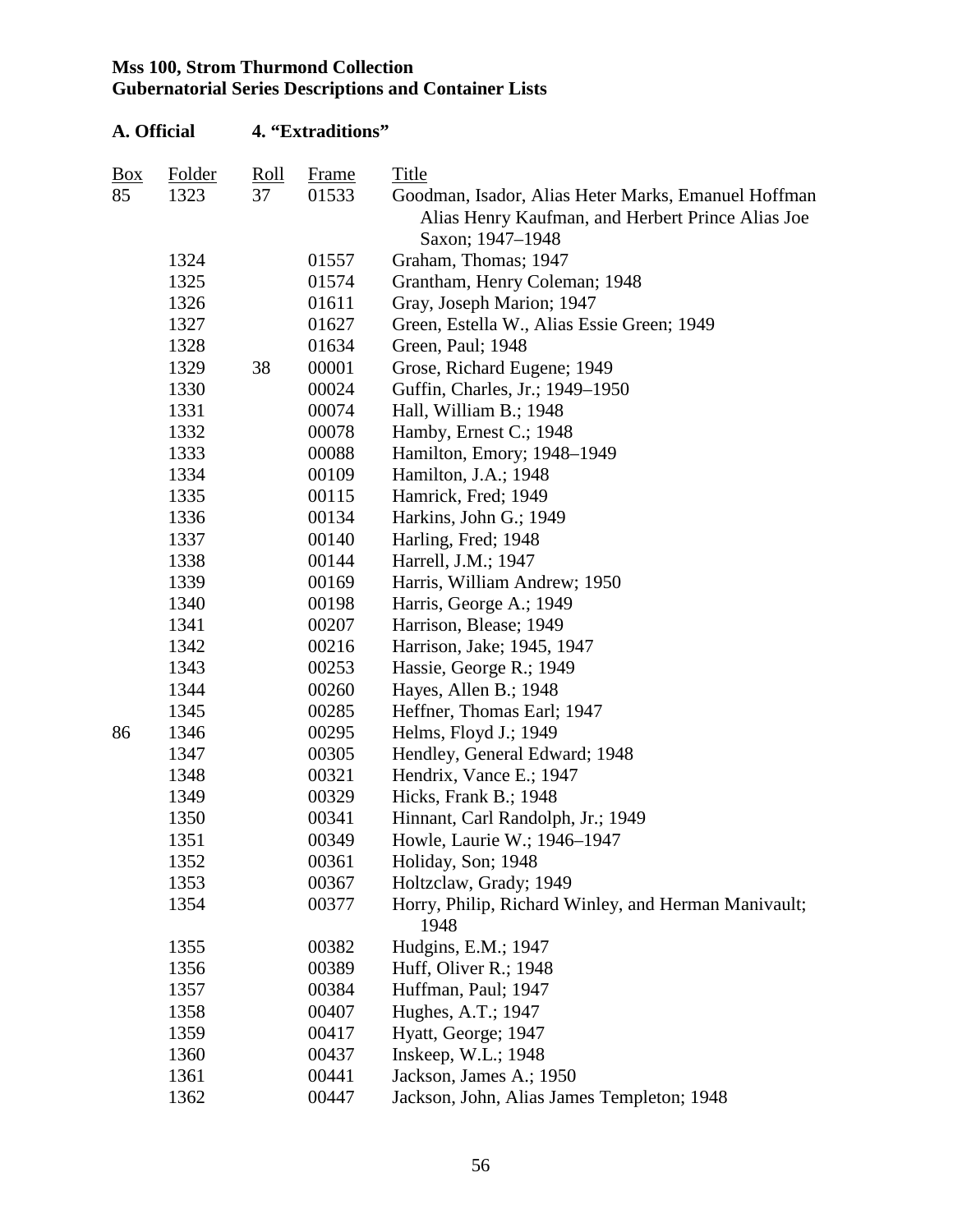| Box | <b>Folder</b> | <u>Roll</u> | Frame | Title                                             |
|-----|---------------|-------------|-------|---------------------------------------------------|
| 86  | 1363          | 38          | 00454 | Jefferson, Frank; 1947                            |
|     | 1364          |             | 00465 | Jenkins, Lillian, and Crayton C. Rogers; 1948     |
|     | 1365          |             | 00473 | Jernigan, James K.; 1948-1949                     |
|     | 1366          |             | 00489 | Johnson, Jesse; 1948                              |
|     | 1367          |             | 00496 | Johnson, Julius Clarence; 1950                    |
|     | 1368          |             | 00503 | Johnson, Mack C.; 1947                            |
|     | 1369          |             | 00508 | Johnson, Sylvester; 1948                          |
|     | 1370          |             | 00513 | Jones, Joe; 1948                                  |
|     | 1371          |             | 00521 | Jones, Ray; 1947                                  |
|     | 1372          |             | 00532 | Jones, Walter H.; 1950                            |
|     | 1373          |             | 00548 | Kaminska, Marvin; 1949                            |
|     | 1374          |             | 00556 | Kennon, Henry M.; 1947–1948                       |
|     | 1375          |             | 00630 | Kestner, Paul Willard; 1950                       |
|     | 1376          |             | 00676 | King, Lucille Rebecca; 1947                       |
|     | 1377          |             | 00679 | King, Sidney Franklin; 1947                       |
|     | 1378          |             | 00702 | Kinzy, C.M.; 1947                                 |
|     | 1379          |             | 00710 | Kiplinger, George W.; 1949                        |
|     | 1380          |             | 00718 | Kirkland, Alexander; 1949                         |
|     | 1381          |             | 00723 | Kitonis, Dorothy M.; 1947                         |
|     | 1382          |             | 00748 | Kling-Mueller, Eugene; 1948                       |
|     | 1383          |             | 00777 | Kornegay, William H.; 1948                        |
|     | 1384          |             | 00799 | La Borde, Lee J.; 1948                            |
|     | 1385          |             | 00824 | Laconte, Felton (Felton Lacount); 1947            |
|     | 1386          |             | 00835 | Lancaster, James Marshall; 1947                   |
|     | 1387          |             | 00842 | Laurie, Victor Hugo; 1947                         |
|     | 1388          |             | 00853 | Lawton, E.J.; 1947                                |
|     | 1389          |             | 00864 | Ledbetter, Oscar; 1948                            |
|     | 1390          |             | 00886 | Lewis, Fred K.; 1947                              |
|     | 1391          |             | 00904 | Lewis, Larry, Alias Robert Sheriff; 1947          |
|     | 1392          |             | 00920 | Lisenby, Gerald; 1949                             |
| 87  | 1393          |             | 00938 | Lockwood, Howard Henry, Alias Paul Lockwood; 1949 |
|     | 1394          |             | 00963 | Loftis, Reed; 1948                                |
|     | 1395          |             | 00969 | Long, Bennie L.; 1948                             |
|     | 1396          |             | 00975 | Lovelly, William C.; 1949                         |
|     | 1397          |             | 00993 | Lowe, J.W.; 1949                                  |
|     | 1398          |             | 01004 | Lyons, William W.; 1947                           |
|     | 1399          |             | 01015 | Mabry, Guy; 1947                                  |
|     | 1400          |             | 01030 | Maddox, Francis; 1950                             |
|     | 1401          |             | 01044 | Manis, Claude, Alias Hugh Manis; 1948             |
|     | 1402          |             | 01049 | Martin, Earl Arthur; 1950                         |
|     | 1403          |             | 01061 | Mason, Bernice; 1947                              |
|     | 1404          |             | 01066 | May, John H., Jr.; 1947                           |
|     | 1405          |             | 01086 | Mayfield, Thoro Epting; 1948                      |
|     |               |             |       |                                                   |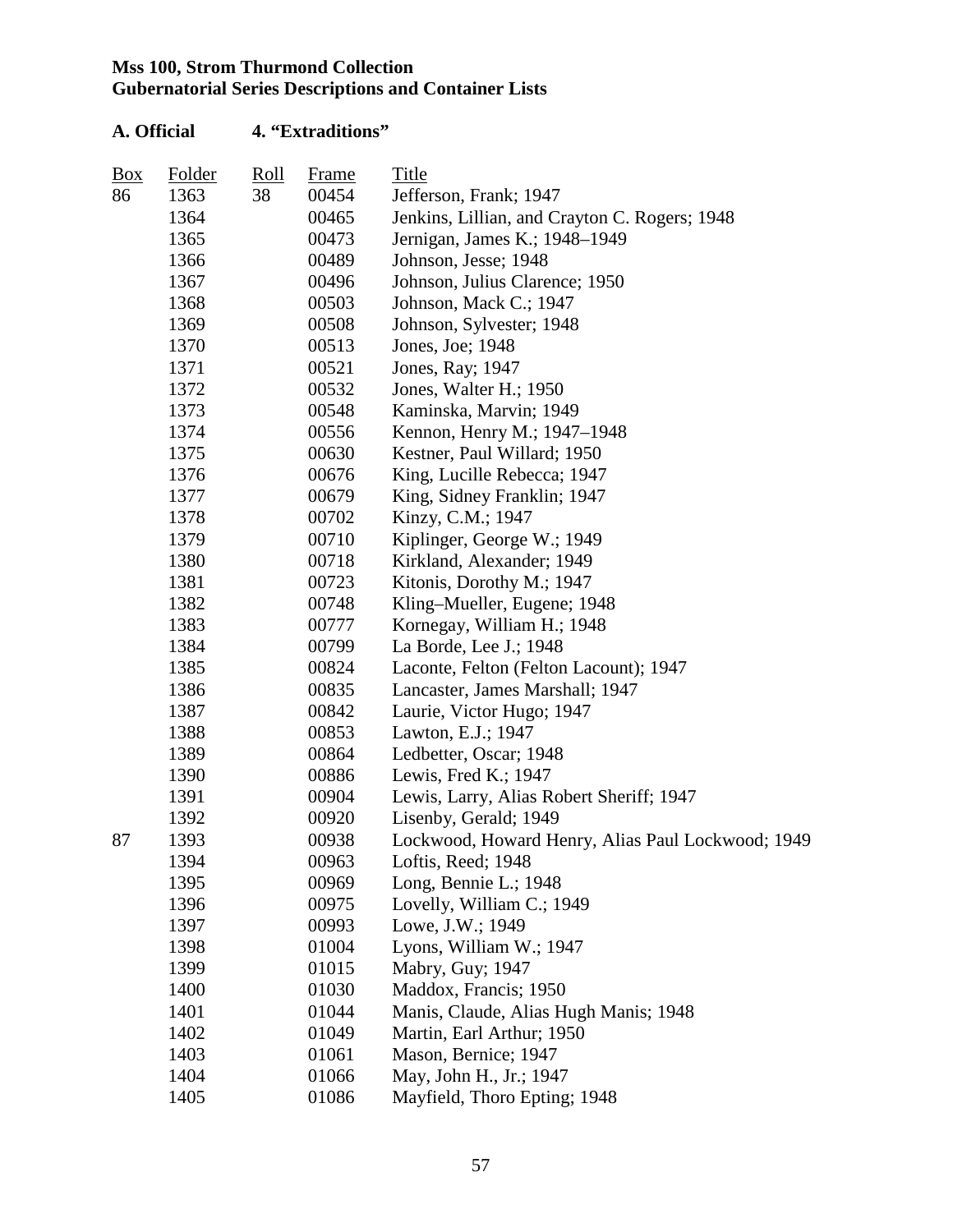| $\underline{Box}$ | Folder | Roll | Frame | Title                                            |
|-------------------|--------|------|-------|--------------------------------------------------|
| 87                | 1406   | 38   | 01105 | McAllister, Charles J.; 1947                     |
|                   | 1407   |      | 01116 | McClain, Bill; 1947                              |
|                   | 1408   |      | 01136 | McClean, W.C.; 1948                              |
|                   | 1409   |      | 01145 | McCloud, Benjamin; 1947                          |
|                   | 1410   |      | 01163 | McCoy, Columbus, Alias Columbus McClinton; 1949  |
|                   | 1411   |      | 01177 | McCraw, Howard; 1948                             |
|                   | 1412   |      | 01186 | McDonald, Carl; 1947                             |
|                   | 1413   |      | 01190 | McDowell, James; 1948                            |
|                   | 1414   |      | 01212 | McGuirt, John; 1947-1949                         |
|                   | 1415   |      | 01245 | McLemore, Nathaniel; 1948                        |
|                   | 1416   |      | 01262 | McMahan, Walter; 1949                            |
|                   | 1417   |      | 01270 | McMillian, James A.; 1946–1947                   |
|                   | 1418   |      | 01285 | McNeal, George E.; 1949                          |
|                   | 1419   |      | 01295 | Mellen, George Alfred; 1947                      |
|                   | 1420   |      | 01304 | Meyer, John Allen; 1947                          |
|                   | 1421   |      | 01326 | Midgett, Earl; 1950                              |
|                   | 1422   |      | 01342 | Miller, David; 1950                              |
|                   | 1423   |      | 01363 | Miller, F.G.; 1947                               |
|                   | 1424   |      | 01367 | Miller, James Guy; 1948                          |
|                   | 1425   |      | 01374 | Mills, Andy, Jr.; 1949                           |
|                   | 1426   |      | 01389 | Millwood, Jack Edward; 1949                      |
|                   | 1427   |      | 01408 | Mitchell, Eddie, Alias Eddie Mitchum Alias Geech |
|                   |        |      |       | Mitchell; 1950                                   |
|                   | 1428   |      | 01425 | Moody, Carlton L.; 1946–1947                     |
|                   | 1429   |      | 01461 | Moore, John Marion, Jr.; 1949                    |
|                   | 1430   |      | 01470 | Morehead, Felix Church, Jr.; 1947                |
|                   | 1431   |      | 01479 | Morgan, Howard E.; 1949                          |
|                   | 1432   |      | 01488 | Morris, Rudolph; 1949                            |
| 88                | 1433   |      | 01508 | Moseley, Benjamin F.; 1950                       |
|                   | 1434   |      | 01514 | Moseley, Jake W.; 1948                           |
|                   | 1435   |      | 01529 | Moser, Wade Hampton; 1948                        |
|                   | 1436   |      | 01544 | Murray, J.G.; 1947                               |
|                   | 1437   |      | 01558 | Nalley, Frank Kennedy; 1950                      |
|                   | 1438   |      | 01579 | Neal, James Duncan, Jr.; 1949                    |
|                   | 1439   |      | 01622 | Nixson, Lloyd, and George Frank Graham; 1950     |
|                   | 1440   |      | 01636 | Norris, Clarence; 1949                           |
|                   | 1441   |      | 01653 | Norris, Henry, and Henry Caldwell; 1950          |
|                   | 1442   |      | 01669 | Nunnally, Delmar Adrian; 1950-1951               |
|                   | 1443   |      | 01677 | Odum, Bertis Dewitt; 1948                        |
|                   | 1444   |      | 01718 | Orr, M.T., Jr.; 1949                             |
|                   | 1445   |      | 01721 | Overstreet, J.A.; 1950                           |
|                   | 1446   |      | 01738 | Owens, Berry Eugene; 1949                        |
|                   | 1447   |      | 01745 | Owens, Carl; 1949                                |
|                   |        |      |       |                                                  |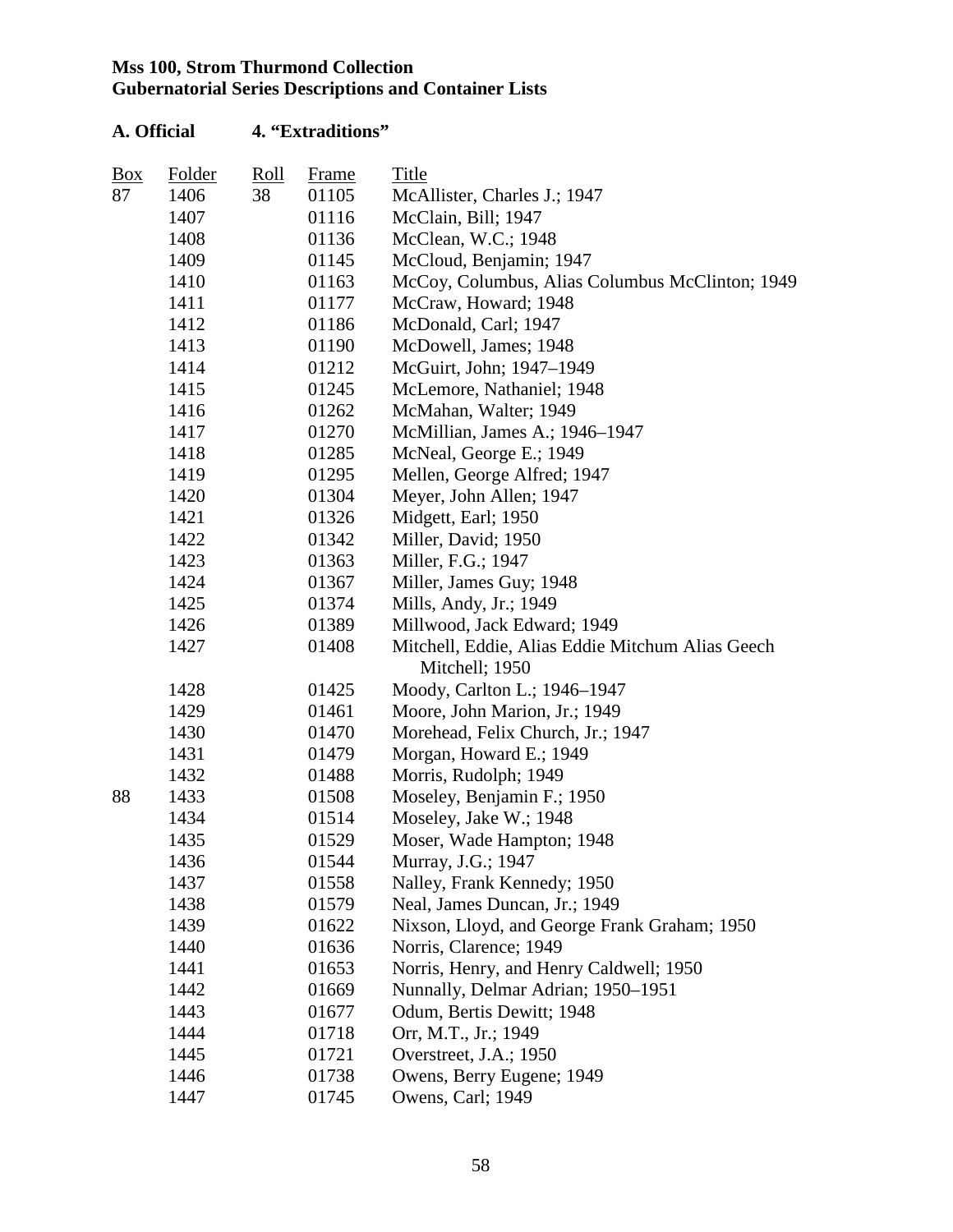| Box | Folder | Roll | Frame | Title                                                |
|-----|--------|------|-------|------------------------------------------------------|
| 88  | 1448   | 39   | 00001 | Padgett, Charles, Alias Boyd Ridings; 1949           |
|     | 1449   |      | 00029 | Parker, Colon Theodore; 1948                         |
|     | 1450   |      | 00034 | Parks, Luther; 1950                                  |
|     | 1451   |      | 00052 | Pearson, John W.; 1949                               |
|     | 1452   |      | 00073 | Peters, Larry A.; 1947                               |
|     | 1453   |      | 00093 | Pitts, James Robert; 1949                            |
|     | 1454   |      | 00098 | Player, Emory Olan; 1947                             |
|     | 1455   |      | 00111 | Pontoon, Reuben; 1947                                |
|     | 1456   |      | 00122 | Poole, Fred W.; 1949                                 |
|     | 1457   |      | 00126 | Poole, Lloyd; 1949                                   |
|     | 1458   |      | 00148 | Porch, Donald Coy, Alias Coy S. Poarch; 1951         |
|     | 1459   |      | 00163 | Porterfield, Charles H.; 1949                        |
|     | 1460   |      | 00182 | Prince, Edward E., Alias Robert W. Wells; 1947       |
|     | 1461   |      | 00203 | Proos, Mrs. P.M.; 1949                               |
|     | 1462   |      | 00209 | Rankin, John; 1949                                   |
|     | 1463   |      | 00214 | Respess, Theodore B.; 1950                           |
|     | 1464   |      | 00229 | Reynolds, William, Alias Bill Reynolds; 1948         |
|     | 1465   |      | 00230 | Rhodes, Wright W.C.; 1949                            |
| 89  | 1466   |      | 00244 | Richardson, Clifford Junior; 1950                    |
|     | 1467   |      | 00254 | Riddle, George; 1947                                 |
|     | 1468   |      | 00273 | Roberts, Jessie Alton; 1947                          |
|     | 1469   |      | 00279 | Roberts, James W., Alias J.M. Rogers; 1949           |
|     | 1470   |      | 00295 | Roberts, William Edward; 1950                        |
|     | 1471   |      | 00303 | Robinson, Archie; 1948                               |
|     | 1472   |      | 00324 | Robinson, E.B., Jr.; 1948                            |
|     | 1473   |      | 00330 | Robinson, Miles E.; 1947                             |
|     | 1474   |      | 00333 | Rodgers, Joe; 1949                                   |
|     | 1475   |      | 00346 | Rogers, Crayton C. (Also See Jenkins, Lillian); 1948 |
|     | 1476   |      | 00350 | Roper, David F.; 1950                                |
|     | 1477   |      | 00360 | Rowland, Clifford; 1948-1949                         |
|     | 1478   |      | 00367 | Russell, E.C.; 1950                                  |
|     | 1479   |      | 00375 | Sanford, H.W.; 1949                                  |
|     | 1480   |      | 00384 | Sargent, Carl R.; 1948                               |
|     | 1481   |      | 00390 | Saunders, J.W., Jr.; 1947                            |
|     | 1482   |      | 00406 | Scott, Thomas; 1949                                  |
|     | 1483   |      | 00417 | Segars, Waldon; 1947                                 |
|     | 1484   |      | 00425 | Seymore, Leona Frances; 1949                         |
|     | 1485   |      | 00442 | Shapiro, Irving; 1948–1949                           |
|     | 1486   |      | 00450 | Sikes, R.V.; 1948                                    |
|     | 1487   |      | 00455 | Singletary, James, Alias James Singleton; 1948       |
|     | 1488   |      | 00470 | Smiley, Johnie; 1948                                 |
|     | 1489   |      | 00479 | Smiling, Lonnie, and Lester Smiling; 1949            |
|     | 1490   |      | 00485 | Smith, Alvin Gordon; 1951                            |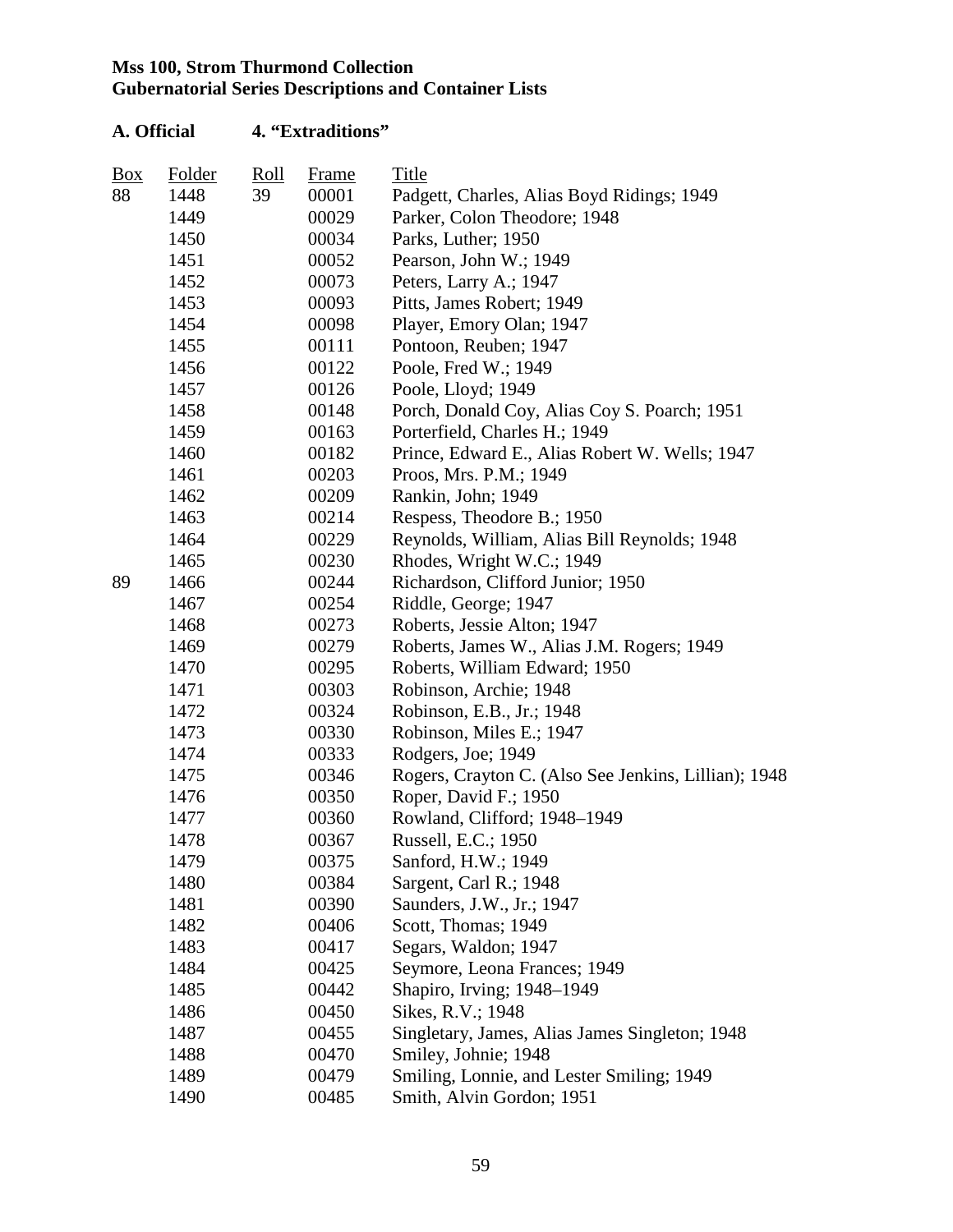| A. Official |        |      | 4. "Extraditions" |                                                                          |  |  |  |
|-------------|--------|------|-------------------|--------------------------------------------------------------------------|--|--|--|
| Box         | Folder | Roll | Frame             | Title                                                                    |  |  |  |
| 89          | 1491   | 39   | 00500             | Smith, Andrew Murray; 1950                                               |  |  |  |
|             | 1492   |      | 00516             | Smith, James A.; 1946–1947                                               |  |  |  |
|             | 1493   |      | 00543             | Smith, McCoy Harrell; 1948                                               |  |  |  |
|             | 1494   |      | 00560             | Smith, N.A.; 1947                                                        |  |  |  |
|             | 1495   |      | 00564             | Smith, Richard Diggle; 1950                                              |  |  |  |
|             | 1496   |      | 00567             | Smith, William R.; 1949                                                  |  |  |  |
|             | 1497   |      | 00571             | Snyder, Edward, and Forest M. Johnson; 1948-1949                         |  |  |  |
|             | 1498   |      | 00582             | Solesby, George Wilbur, Alias George W. Bush, Alias<br>W.E. Forest; 1948 |  |  |  |
|             | 1499   |      | 00622             | Solis, Fred Garcia, Alias George W. Siles; 1948                          |  |  |  |
|             | 1500   |      | 00626             | Spinks, W.L.; 1948-1949                                                  |  |  |  |
|             | 1501   |      | 00633             | Spivey, Al, Alias Roy Rogers; 1949                                       |  |  |  |
|             | 1502   |      | 00640             | Stacey, William Harrison, Jr.; 1949                                      |  |  |  |
|             | 1503   |      | 00653             | Starnes, Clifford F.; 1950                                               |  |  |  |
|             | 1504   |      | 00677             | Statham, George; 1948                                                    |  |  |  |
|             | 1505   |      | 00684             | Staton, Robert L.; 1949                                                  |  |  |  |
|             | 1506   |      | 00698             | Stevenson, Arthur, Jr.; 1947                                             |  |  |  |
|             | 1507   |      | 00706             | Stewart, Allen Eugene; 1947                                              |  |  |  |
|             | 1508   |      | 00719             | Stewart, R.E.; 1946                                                      |  |  |  |
| 90          | 1509   |      | 00738             | Stewart, Robert Wilson; 1948                                             |  |  |  |
|             | 1510   |      | 00754             | Stroman, Frank, Jr., and Rodell Franklin; 1949                           |  |  |  |
|             | 1511   |      | 00762             | Taylor, J.M.; 1948                                                       |  |  |  |
|             | 1512   |      | 00772             | Taylor, Rod W.; 1947                                                     |  |  |  |
|             | 1513   |      | 00829             | Taylor, W.E., Jr.; 1950                                                  |  |  |  |
|             | 1514   |      | 00854             | Taroy, C.W.; 1949                                                        |  |  |  |
|             | 1515   |      | 00861             | Thahar, John; 1947                                                       |  |  |  |
|             | 1516   |      | 00867             | Thomas, John A.; 1947                                                    |  |  |  |
|             | 1517   |      | 00887             | Thompson, Cleve, Alias Cleve Simpson; 1949                               |  |  |  |
|             | 1518   |      | 00895             | Tipton, John; 1947                                                       |  |  |  |
|             | 1519   |      | 00900             | Trotter, Gordon, Alias Al Robinson; 1948                                 |  |  |  |
|             | 1520   |      | 00906             | Vinson, Richard W., Alias Richard W. Vincent; 1947                       |  |  |  |
|             | 1521   |      | 00923             | Wade, Rowell A.; 1950                                                    |  |  |  |
|             | 1522   |      | 00930             | Walker, Julian; 1948                                                     |  |  |  |
|             | 1523   |      | 00935             | Walter, Frank; 1946–1947                                                 |  |  |  |
|             | 1524   |      | 00946             | Washington, Martin; 1948                                                 |  |  |  |
|             | 1525   |      | 00960             | Watkins, G.W., Jr.; 1948                                                 |  |  |  |
|             | 1526   |      | 00973             | Watson, J.M.; 1948                                                       |  |  |  |
|             | 1527   |      | 00976             | Weatherholt, L.V.; 1950                                                  |  |  |  |
|             | 1528   |      | 00996             | Weikle, Joseph V.; 1947                                                  |  |  |  |
|             | 1529   |      | 01005             | Wells, Charles W.; 1948                                                  |  |  |  |
|             | 1530   |      | 01009             | Wharton, Bennie; 1947                                                    |  |  |  |
|             | 1531   |      | 01017             | Whisnant, Paul; 1948                                                     |  |  |  |
|             | 1532   |      | 01026             | White, Y.S.; 1947                                                        |  |  |  |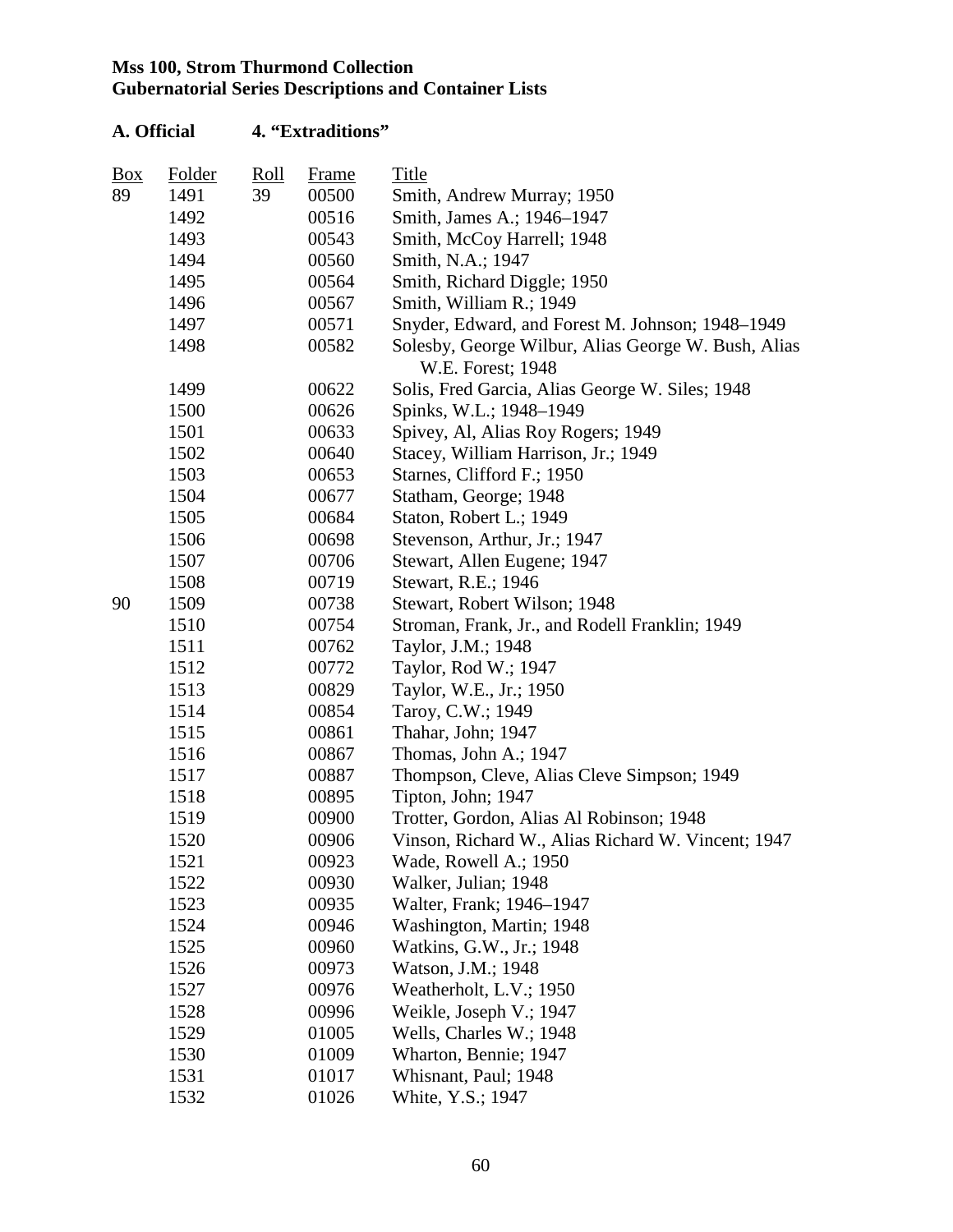| Box | Folder | Roll | Frame | Title                                     |
|-----|--------|------|-------|-------------------------------------------|
| 90  | 1533   | 39   | 01040 | Whiteside, Leonard; 1949                  |
|     | 1534   |      | 01071 | Whittle, Harold C.; 1948                  |
|     | 1535   |      | 01113 | Wideman, Willie; 1950                     |
|     | 1536   |      | 01118 | Wiestling, L.O.; 1949-1950                |
|     | 1537   |      | 01141 | Wilkes, Lawson Albert; 1949               |
|     | 1538   |      | 01153 | Williams, George; 1948                    |
|     | 1539   |      | 01165 | Williams, James; 1948                     |
|     | 1540   |      | 01182 | Williams, Julius; 1947                    |
|     | 1541   |      | 01203 | Williams, Leroy; 1948                     |
|     | 1542   |      | 01209 | Williams, Robert; 1948                    |
|     | 1543   |      | 01221 | Williams, Robert Thomas; 1947             |
|     | 1544   |      | 01229 | Wilson, Alvin L.; 1948                    |
|     | 1545   |      | 01248 | Wilson, Lewis; 1948                       |
|     | 1546   |      | 01263 | Wilson, L.T.; 1947                        |
|     | 1547   |      | 01269 | Winburn, Charles; 1950                    |
|     | 1548   |      | 01272 | Wood, Jack, C.C. Wood, and Ola Wood; 1948 |
|     | 1549   |      | 01278 | Wood, Robert; 1949                        |
|     | 1550   |      | 01289 | Woodard, Andrew J.; 1948                  |
|     | 1551   |      | 01295 | Wright, Eddie; 1949                       |
|     | 1552   |      | 01314 | Wright, Hughey; 1948                      |
|     | 1553   |      | 01321 | Extradition Inquiries; 1948-1950          |
|     | 1554   |      | 01375 | Pending Cases; 1947–1951                  |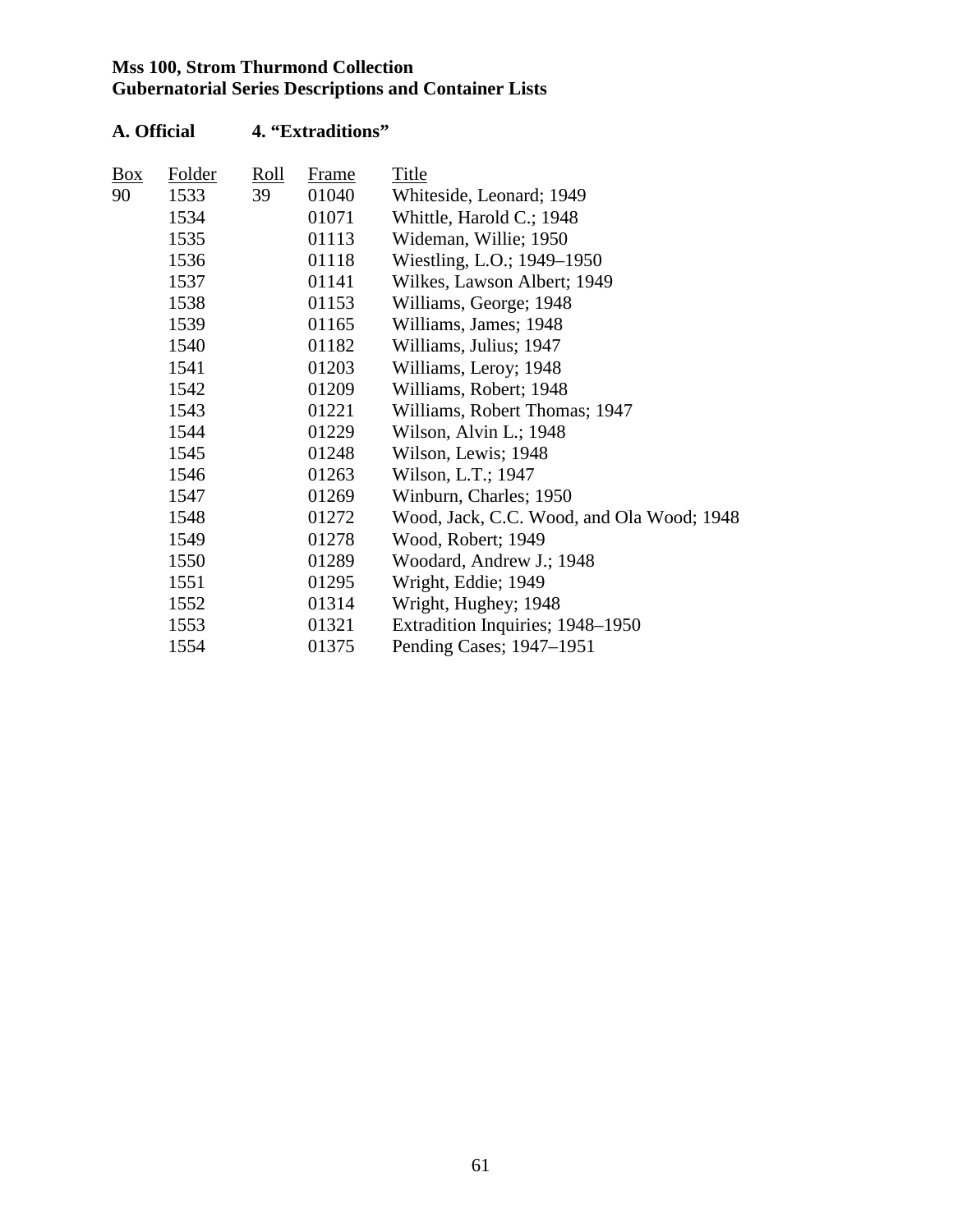| $\frac{Box}{}$ | Folder | Roll | Frame | Title                                           |
|----------------|--------|------|-------|-------------------------------------------------|
| 91             | 1555   | 39   | 01434 | [A: List; $1947-1951$ ]                         |
|                | 1556   |      | 01439 | $[1-A:$ Auten, John F.; 1947–1949]              |
|                | 1557   |      | 01456 | [2-A: Atkinson, R. E.; 1947-1948]               |
|                | 1558   |      | 01464 | [3-A: Arthur, T. B.; 1947]                      |
|                | 1559   |      | 01467 | [4-A: Allen, Chris L.; 1948]                    |
|                | 1560   |      | 01469 | [5-A: Abernathy, W. L., Jr.; 1947]              |
|                | 1561   |      | 01472 | [6-A: Adams, Leo T.; 1948]                      |
|                | 1562   |      | 01475 | [7-A: Akers, W. W.; 1948]                       |
|                | 1563   |      | 01477 | $[8-A: Adams, L. T. (See 1-H: Hayes, Dave L.)]$ |
|                | 1564   |      | 01479 | [9-A: Ashmore, John D.; 1949]                   |
|                | 1565   |      | 01483 | $[10-A: Adams, A. M.; 1949]$                    |
|                | 1566   |      | 01487 | $[11-A: Abbott, E. E.; 1949]$                   |
|                | 1567   |      | 01489 | $[12-A:$ Ables, Grady; 1949]                    |
|                | 1568   |      | 01491 | [13-A: Anderson, R. D.; 1949]                   |
|                | 1569   |      | 01493 | $[14-A:$ Auten, John; 1949]                     |
|                | 1570   |      | 01495 | $[15-A: All, William L.; 1949]$                 |
|                | 1571   |      | 01497 | [16-A: Ashmore, Dr. John D.; 1949]              |
|                | 1572   |      | 01500 | [17-A: Ashmore, Dr. John D.; 1949]              |
|                | 1573   |      | 01502 | $[18-A:$ Auten, John F.; 1949]                  |
|                | 1574   |      | 01504 | [19-A: Allen, Neil R.; 1949]                    |
|                | 1575   |      | 01506 | [20-A: Arant, John Amos; 1949]                  |
|                | 1576   |      | 01508 | [21-A: Anderson, Joe F.; 1950]                  |
|                | 1577   |      | 01511 | [22-A: Arndt, Otto G.; 1949]                    |
|                | 1578   |      | 01516 | [23-A: Ayers, Judson F.; 1950]                  |
|                | 1579   |      | 01518 | [24-A: Arant, Thomas D.; 1950]                  |
|                | 1580   |      | 01520 | $[25-A:$ Agnew, E. Hugh; 1950]                  |
|                | 1581   |      | 01523 | [26-A: Abrams, E. C.; 1950]                     |
|                | 1582   |      | 01526 | [27-A: Abrams, Marvin E.; 1950]                 |
|                | 1583   |      | 01529 | [28-A: Alderman, Ben; 1949–1951]                |
|                | 1584   |      | 01533 | [29-A: Acker, W. G.; 1950]                      |
|                | 1585   |      | 01535 | [30-A: Anderson, Sallie K.; 1950]               |
|                | 1586   |      | 01538 | [31-A: Aull, J. Luther; 1950]                   |
|                | 1587   |      | 01540 | [32-A: Arnett, V. G.; 1951]                     |
|                | 1588   | 39   | 01542 | [33-A: Aycock, R. J.; 1951]                     |
|                | 1589   |      | 01544 | [34-A: Arrowsmith, Philip H.; 1950–1951]        |
|                | 1590   |      | 01548 | [35-A: Arant, Paul M.; 1951]                    |
|                | 1591   |      | 01550 | [B: List; $1947-1951$ ]                         |
|                | 1592   |      | 01556 | [1-B: Buzhardt, J. Fred; 1947-1948]             |
|                | 1593   |      | 01563 | [2-B: Bowen, T. A.; $1947-1948$ ]               |
|                | 1594   |      | 01573 | $[3-B: Brooks, J. L.; 1947-1948]$               |
|                | 1595   |      | 01577 | [4-B: Byrd, Wm. (William) A.; 1947-1948]        |
|                | 1596   |      | 01582 | [5-B: Byrd, Wm. (William) A.; 1948]             |
|                | 1597   |      | 01587 | [6-B: Busbee, Carl L.; 1947–1948]               |
|                |        |      |       |                                                 |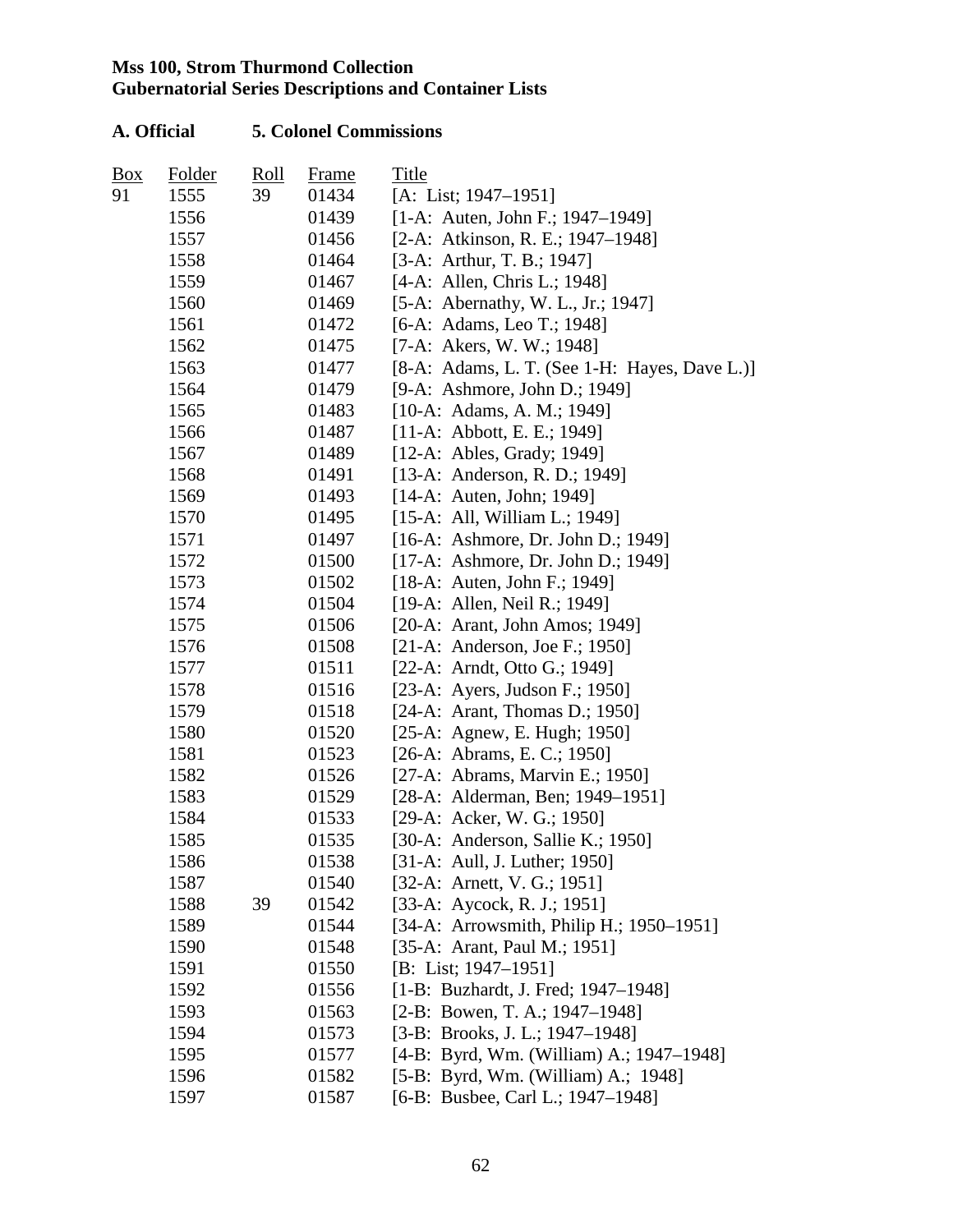| Box | <b>Folder</b> | Roll | <b>Frame</b> | Title                                        |
|-----|---------------|------|--------------|----------------------------------------------|
| 91  | 1598          | 39   | 01500        | [7-B: Bradham, P. T.; 1947]                  |
|     | 1599          |      | 01602        | [8-B: Bonner, J. C.; 1947–1950]              |
|     | 1600          |      | 01606        | [9-B: Billings, K. C.; 1947–1948]            |
|     | 1601          |      | 01613        | [10-B: Brown, Walter; 1947-1950]             |
|     | 1602          |      | 01623        | [11-B: Byrd, Norman E.; 1947]                |
|     | 1603          |      | 01625        | [12-B: Brady, O. L.; 1947]                   |
|     | 1604          |      | 01627        | [13-B: Bailey, W. E.; 1947]                  |
|     | 1605          |      | 01629        | [14-B: Bull, Louise G. (Mrs.); 1947–1948]    |
|     | 1606          |      | 01635        | [15-B: Busbee, Henry; 1947–1948]             |
|     | 1607          |      | 01642        | $[16-B: Broom, R. E.; 1947]$                 |
|     | 1608          |      | 01644        | [17-B: Bishop, W. Claude; 1947]              |
|     | 1609          |      | 01647        | [18-B: Bennett, Frances S.; 1947]            |
|     | 1610          |      | 01649        | [19-B: Barron, Jimmie; 1947]                 |
|     | 1611          |      |              | 01652 [20-B: Bishop, Ira; 1947]              |
|     | 1612          | 40   | 00001        | [21-B: Benton, Clyde L.; 1947]               |
|     | 1613          |      | 00003        | [22-B: Beasley, J. Wesley; 1947]             |
|     | 1614          |      | 00005        | [23-B: Brown, Carroll (and Mrs.); 1947–1948] |
|     | 1615          |      | 00013        | [24-B: Brice, John E.; 1947]                 |
|     | 1616          |      | 00016        | [25-B: Byrnes, James F.; 1947]               |
|     | 1617          |      | 00019        | [26-B: Burriss, James F.; 1947–1948]         |
|     | 1618          |      | 00026        | [27-B: Benton, Clyde L.; 1947–1948]          |
|     | 1619          |      | 00029        | [28-B: Byrd, W. G.; 1948]                    |
|     | 1620          |      | 00032        | [29-B: Barnes, A. D.; 1948]                  |
|     | 1621          |      | 00036        | [30-B: Bane, Frank; 1948]                    |
|     | 1622          |      | 00039        | [31-B: Baxter, Clifford L.; 1948]            |
|     | 1623          |      | 00041        | [32-B: Barr, Weedon W.; 1948]                |
|     | 1624          |      | 00044        | [33-B: Byrd, R. M.; 1948]                    |
|     | 1625          |      | 00047        | [33-B (A): Bellune, T. Walter; 1948]         |
|     | 1626          |      | 00052        | [34-B: Bussey, T. P.; 1948]                  |
|     | 1627          |      | 00054        | $[35-B: Byrd, W. B.; 1948]$                  |
|     | 1628          |      | 00056        | [36-B: Breazeale, John; 1948]                |
|     | 1629          |      | 00059        | [37-B: Bates, Lester; 1948]                  |
|     | 1630          | 40   | 00062        | [38-B: Banks, D. H.; 1948]                   |
|     | 1631          |      | 00064        | [39-B: Boyd, Thurman W.; 1948]               |
|     | 1632          |      | 00066        | [40-B: Bowie, John R.; 1948]                 |
|     | 1633          |      | 00068        | [41-B: Brooks, Woody; 1948]                  |
|     | 1634          |      | 00070        | [42-B: Baker, L. O.; 1948]                   |
|     | 1635          |      | 00073        | [43-B: Bishop, W. G., and Martha; 1948]      |
|     | 1636          |      | 00080        | [44-B: Berry, Lemuel C.; 1948]               |
|     | 1637          |      | 00082        | [45-B: Buckelew, J. E.; 1948]                |
|     | 1638          |      | 00084        | [46-B: Buckingham, P. Harold; 1948]          |
|     | 1639          |      | 00087        | [47-B: Breeden, John L.; 1948]               |
|     | 1640          |      | 00089        | [48-B: Bennett, W. E.; 1949]                 |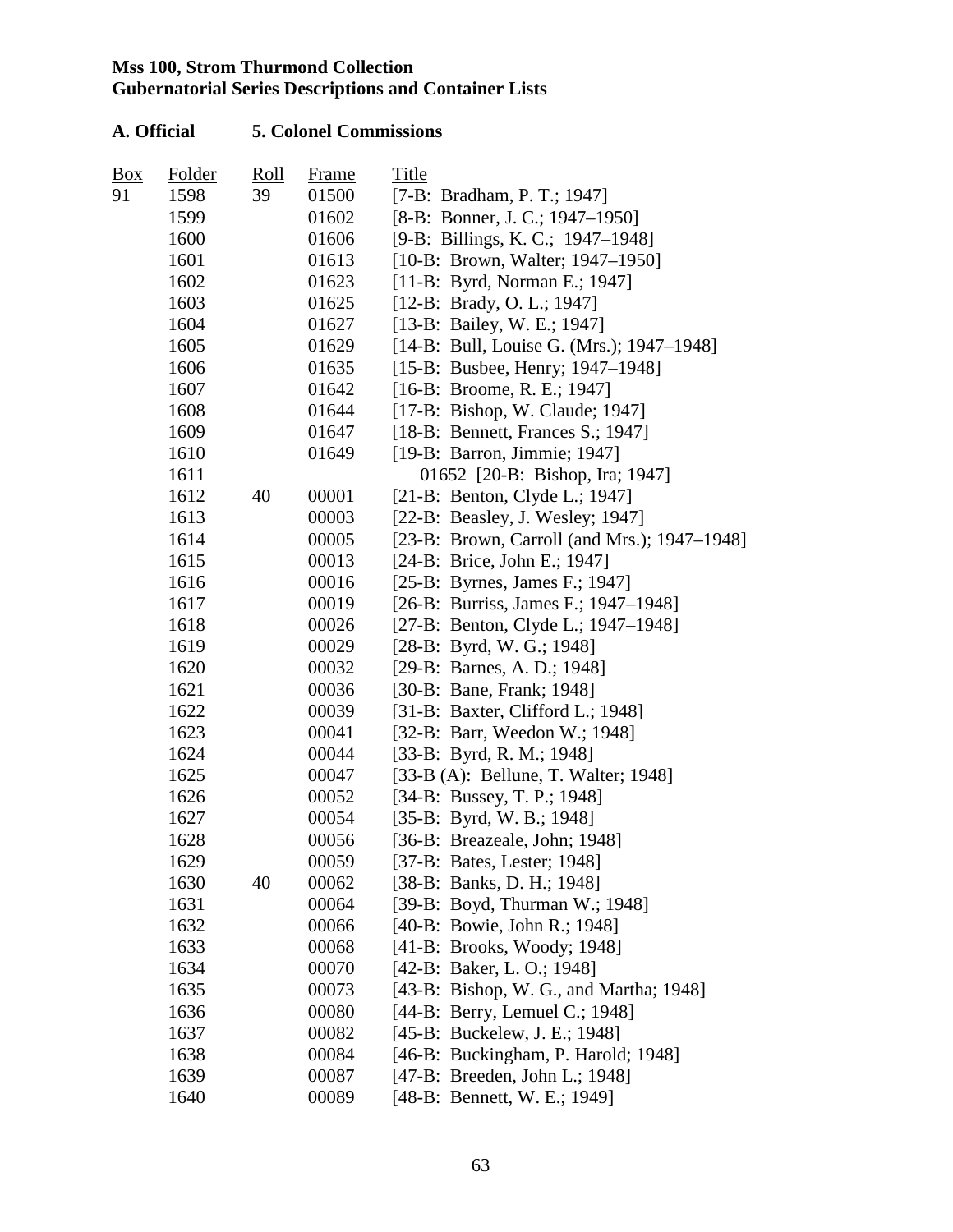| Box | Folder | Roll | <u>Frame</u> | Title |                                        |
|-----|--------|------|--------------|-------|----------------------------------------|
| 91  | 1641   | 40   | 00093        |       | [49-B: Bethea, W. C.; 1949]            |
|     | 1642   |      | 00095        |       | [50-B: Breazeale, Enoch D.; 1949–1950] |
|     | 1643   |      | 00099        |       | [51-B: Bishop, L. W.; 1949]            |
|     | 1644   |      | 00103        |       | [52-B: Barnes, George S.; 1949]        |
|     | 1645   |      | 00109        |       | [53-B: Bryant, James S.; 1949]         |
|     | 1646   |      | 00113        |       | [54-B: Bethea, W. M.; 1949]            |
|     | 1647   |      | 00116        |       | [55-B: Barnes, A. D.; 1949]            |
|     | 1648   |      | 00119        |       | [56-B: Bethea, D. W.; 1949]            |
|     | 1649   |      | 00121        |       | [57-B: Boone, L. C.; 1949]             |
|     | 1650   |      | 00126        |       | [58-B: Blackwell, Edward L.; 1949]     |
|     | 1651   |      | 00125        |       | [59-B: Barnes, Clyde; 1949]            |
|     | 1652   |      | 00127        |       | [60-B: Boylston, Harry G.; 1950]       |
|     | 1653   |      | 00129        |       | [61-B: Bailey, R. W.; 1950]            |
|     | 1654   |      | 00131        |       | [62-B: Buffkin, E. L.; 1950]           |
|     | 1655   |      | 00133        |       | [63-B: Bryant, William L.; 1950]       |
|     | 1656   |      | 00135        |       | [64-B: Bollin, Mrs. Mary B.; 1950]     |
|     | 1657   |      | 00137        |       | [65-B: Bradley, John W.; 1950]         |
|     | 1658   |      | 00140        |       | [66-B: Bradley, A. L. (Buck); 1950]    |
|     | 1659   |      | 00142        |       | [67-B: Birt, Harry G.; 1950]           |
|     | 1660   |      | 00146        |       | [68-B: Boliek, Dr. Wynne C.; 1950]     |
|     | 1661   |      | 00148        |       | [69-B: Burns, J. LeRoy : 1949]         |
|     | 1662   |      | 00150        |       | [70-B: Brown, David M.: 1950]          |
|     | 1663   |      | 00152        |       | [71-B: Bolt, Reverend Lloyd D.; 1950]  |
|     | 1664   |      | 00154        |       | [72-B: Brown, Walter W.; 1950]         |
|     | 1665   |      | 00157        |       | [73-B: Bardin, Peter T.; 1950]         |
|     | 1666   |      | 00159        |       | [74-B: Brown, Thomas Watson; 1950]     |
|     | 1667   |      | 00162        |       | [75-B: Barton, Frank L.; 1950]         |
|     | 1668   |      | 00164        |       | [76-B: Batson, John P.; 1950-1951]     |
|     | 1669   |      | 00168        |       | [77-B: Baker, B. W.; 1950]             |
|     | 1670   |      | 00170        |       | [78-B: Booker, Harold C.; 1950]        |
|     | 1671   |      | 00173        |       | [79-B: Brinson, Fred A.; 1950]         |
|     | 1672   |      | 00176        |       | [80-B: Byrd, William B.; 1948–1950]    |
|     | 1673   |      | 00180        |       | [81-B: Bullock, R. M.; 1949]           |
|     | 1674   |      | 00182        |       | [82-B: Bryan, G. W.; 1951]             |
|     | 1675   |      | 00185        |       | [83-B: Ball, W. W.; 1951]              |
|     | 1676   |      | 00188        |       | [84-B: Blalock, Mrs. Stella W.; 1951]  |
|     | 1677   |      | 00194        |       | [85-B: Brabham, P. Eugene; 1951]       |
| 92  | 1678   |      | 00197        |       | [86-B: Bryant, Maude; 1951]            |
|     | 1679   |      | 00199        |       | [87-B: Barnwell, E. H.; 1951]          |
|     | 1680   |      | 00201        |       | [88-B: Benjamin, S. H.; 1951]          |
|     | 1681   |      | 00203        |       | [89-B: Blease, Thomas W.; 1951]        |
|     | 1682   |      | 00205        |       | [90-B: Bradshaw, R. M.; 1951]          |
|     | 1683   |      | 00207        |       | [91-B: Bryan, Werber; 1951]            |
|     |        |      |              |       |                                        |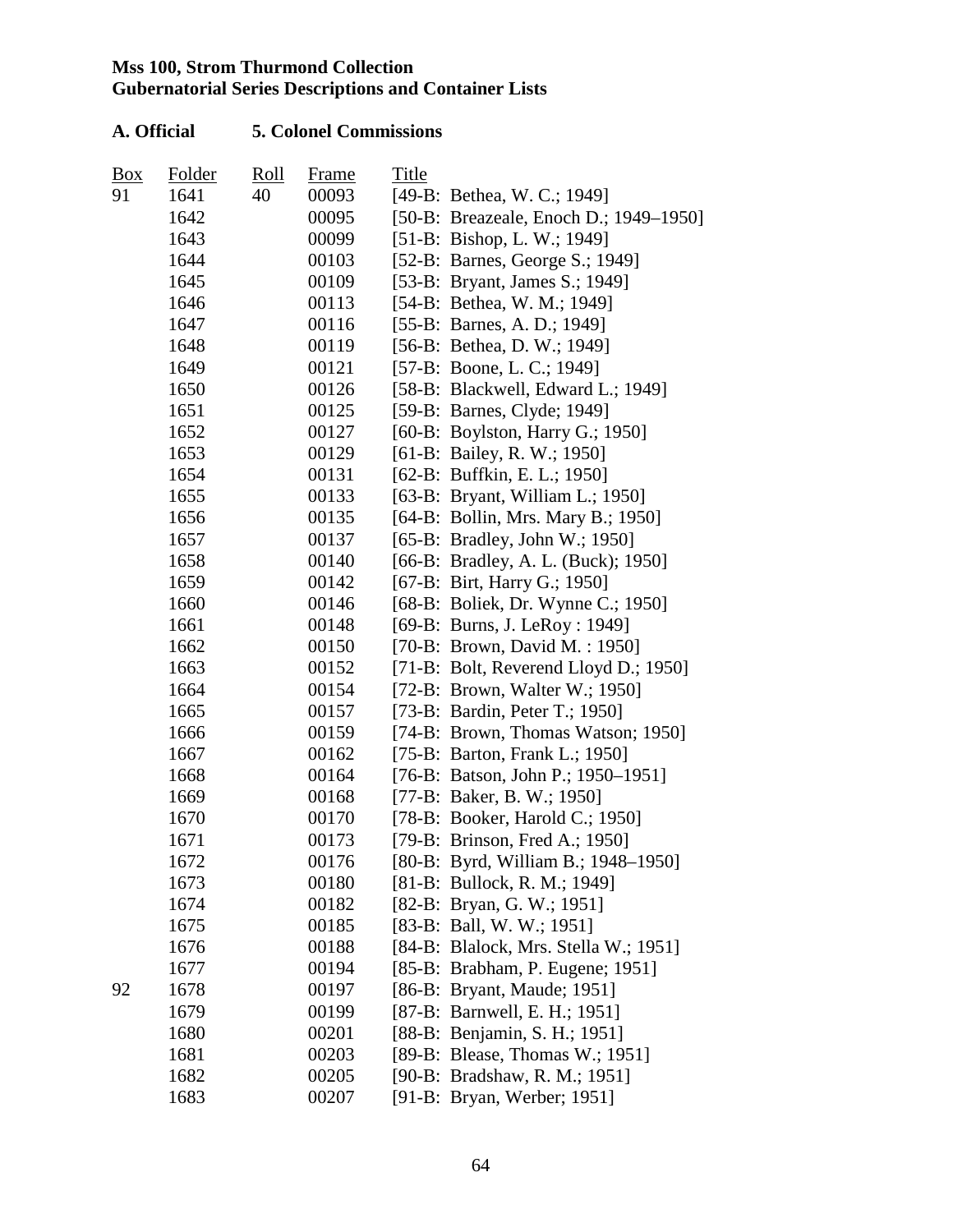| Box | Folder | Roll | Frame | Title                                             |
|-----|--------|------|-------|---------------------------------------------------|
| 92  | 1684   |      | 00209 | [92-B: Barron, Gladys T.; 1951]                   |
|     | 1685   |      | 00211 | [93-B: Bland, Snow J. (Mrs.); 1951]               |
|     | 1686   |      | 00213 | [94-B: Beall, A. J.; 1950]                        |
|     | 1687   |      | 00216 | [95-B: Bell, G. D.; 1949–1950]                    |
|     | 1688   |      | 00222 | [96-B: Bowen, James J.; 1950]                     |
|     | 1689   |      | 00224 | [97-B: Buyck, David D.; 1951]                     |
|     | 1690   |      | 00226 | [98-B: Bryant, T. B., Jr.; 1950]                  |
|     | 1691   |      | 00228 | [99-B: Bishop, Horace; 1950]                      |
|     | 1692   |      | 00231 | $[100-B: Bishop, Robert L.; 1950]$                |
|     | 1693   |      | 00234 | [101-B: Bishop, Woodrow W.; 1950–1951]            |
|     | 1694   |      | 00237 | $[102-B: Buyck, R. L.; 1950]$                     |
|     | 1695   |      | 00241 | [103-B: Bowen, James J.; 1950]                    |
|     | 1696   |      | 00243 | [C: List; $1947-1951$ ]                           |
|     | 1697   |      | 00249 | [1-C: Crawford, H. B.; 1947-1948]                 |
|     | 1698   |      | 00253 | [2-C: Coleman, J. H.; 1948]                       |
|     | 1699   |      | 00257 | [3-C: Carmichael, R. M.; 1947–1948]               |
|     | 1700   |      | 00265 | [4-C: Cheatham, O. R.; 1948]                      |
|     | 1701   |      | 00269 | [5-C: Crouch, H. J., Jr.; 1948]                   |
|     | 1702   |      | 00273 | [6-C: Cassels, W. B.; 1948]                       |
|     | 1703   |      | 00275 | [7-C: Campbell, F. W.; 1947–1948]                 |
|     | 1704   |      | 00280 | [8-C: Creech, Fulton; 1947–1948]                  |
|     | 1705   |      | 00285 | [9-C: Colvin, W. J.; 1947]                        |
|     | 1706   |      | 00289 | [10-C: Clyburn, T. H.; 1947]                      |
|     | 1707   |      | 00291 | [11-C: Coleman, B. C.; 1947]                      |
|     | 1708   |      | 00293 | [12-C: Crandon, C. H.; 1947]                      |
|     | 1709   |      | 00295 | [13-C: Cushman, H. G.; 1947-1948]                 |
|     | 1710   |      | 00298 | $[14-C: Colvin, W. J.; 1948]$                     |
|     | 1711   |      | 00300 | [15-C: Clary, B. G.; 1948]                        |
|     | 1712   |      | 00302 | $[16-C:$ Culler, C. L.; 1948]                     |
|     | 1713   |      | 00304 | [17-C: Crawford, W. W.; 1947]                     |
|     | 1714   |      | 00308 | [18-C: Crawford, J. R.; 1947]                     |
|     | 1715   |      | 00310 | [19-C: Connelly, E. G.; 1947]                     |
|     | 1716   |      | 00312 | [20-C: Cleckley, W. A.; 1947]                     |
|     | 1717   |      | 00314 | [21-C: Calhoun, J. A., Jr.; 1947]                 |
|     | 1718   |      | 00316 | [22-C: Craig, O. L.; 1947]                        |
|     | 1719   |      | 00318 | [23-C: Cox, T. W.; 1947]                          |
|     | 1720   |      | 00322 | [24-C: Chandler, J. T.; 1947]                     |
|     | 1721   |      | 00325 | [25-C: Crenshaw, T.; 1947]                        |
|     | 1722   |      | 00327 | [26-C: Carlin, C. C.; 1948]                       |
|     | 1723   |      | 00330 | [27-C: Campbell, Leon; $1948$ ]                   |
|     | 1724   |      | 00332 | [28-C: Chaplin, Ellen P. (Miss) (See 32-C); 1949] |
|     | 1725   |      | 00335 | [29-C: Crosland, Thomas M.; 1949]                 |
|     | 1726   |      | 00337 | [30-C: Carmichael, J. M.; 1949]                   |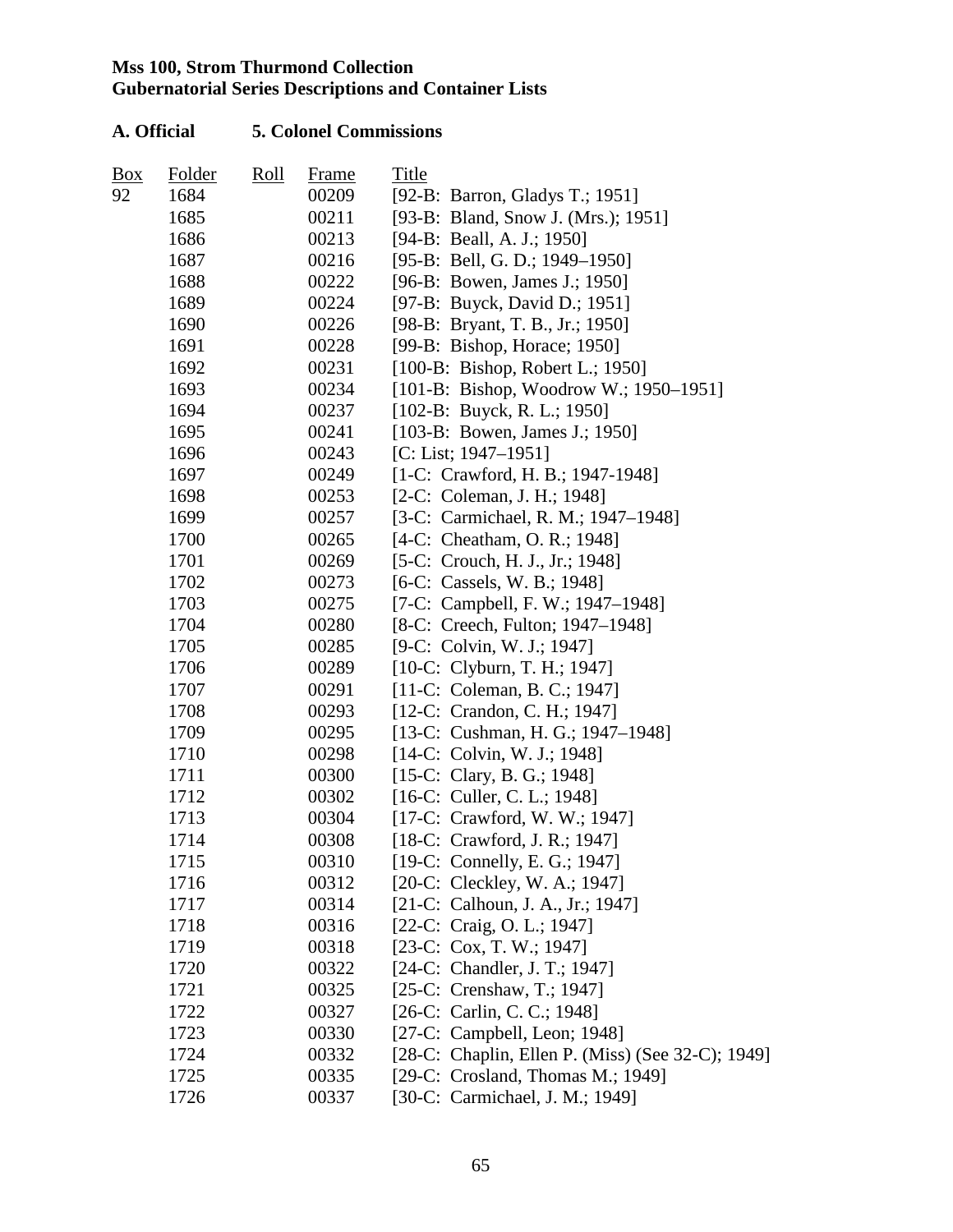| Box | Folder | Roll | <b>Frame</b> | Title |                                                |
|-----|--------|------|--------------|-------|------------------------------------------------|
| 92  | 1727   |      | 00339        |       | [31-C: Carter, J. Robert; 1949]                |
|     | 1728   |      | 00341        |       | [32-C: Chaplin, Ellen (Miss) (See 28-C); 1949] |
|     | 1729   |      | 00343        |       | [33-C: Conley, F. G.; 1949]                    |
|     | 1730   |      | 00345        |       | [34-C: Canada, C. C.; 1949]                    |
|     | 1731   |      | 00347        |       | [35-C: Clarke, W. A.; 1949]                    |
|     | 1732   |      | 00349        |       | [36-C: Clayton, Leon O.; 1949]                 |
|     | 1733   |      | 00352        |       | [37-C: Creamer, A. E.; 1949]                   |
|     | 1734   |      | 00354        |       | [38-C: Cushman, C. G.; 1949-1950]              |
|     | 1735   |      | 00359        |       | [39-C: Cherry, Jim M.; 1950]                   |
|     | 1736   |      | 00361        |       | [40-C: Carmichael, R. M.; 1950]                |
|     | 1737   |      | 00365        |       | [41-C: Canada, C. C.; 1949-1950]               |
|     | 1738   |      | 00368        |       | [42-C: Clarkson, A. C., Jr.; 1950]             |
|     | 1739   |      | 00370        |       | [43-C: Caston, Hugh R.; 1950]                  |
|     | 1740   |      | 00372        |       | [44-C: Crum, H. Hayne; 1950]                   |
|     | 1741   |      | 00374        |       | [45-C: Copeland, Beaufort B. (Miss); 1950]     |
|     | 1742   |      | 00377        |       | [46-C: Cooper, T. Russell; 1950]               |
|     | 1743   |      | 00379        |       | [47-C: Carter, W. R.; 1950]                    |
|     | 1744   |      | 00381        |       | [48-C: Cothran, James W.; 1950]                |
|     | 1745   |      | 00383        |       | [49-C: Cuttino, C. L.; 1950]                   |
|     | 1746   |      | 00385        |       | [50-C: Connelly, E. G.; 1950]                  |
|     | 1747   |      | 00387        |       | [51-C: Chastain, Paul G.; 1950]                |
|     | 1748   |      | 00390        |       | [52-C: Cator, John S.; 1951]                   |
|     | 1749   |      | 00393        |       | [53-C: Camp, W. B.; 1950]                      |
|     | 1750   |      | 00396        |       | [54-C: Corbett, A. L.; 1950]                   |
|     | 1751   |      | 00399        |       | [55-C: Cocke, Erle, Jr.; 1950]                 |
|     | 1752   |      | 00404        |       | [56-C: Clinkscales, Captain Frank H.; 1949]    |
|     | 1753   |      | 00407        |       | [57-C: Creech, Fulton B.; 1950]                |
|     | 1754   |      | 00411        |       | [58-C: Carnes, Ernest; 1950]                   |
|     | 1755   |      | 00413        |       | [59-C: Carter, R. E.; 1949–1950]               |
|     | 1756   |      | 00416        |       | [60-C: Cannon, C. B.; 1950]                    |
|     | 1757   |      | 00418        |       | [61-C: Crosland, Thomas M.; 1949–1950]         |
|     | 1758   |      | 00422        |       | [62-C: Copeland, Boyd; 1949–1950]              |
|     | 1759   |      | 00425        |       | [63-C: Chatham, Thurmond; 1950-1951]           |
|     | 1760   |      | 00428        |       | [64-C: Chapman, Judson; 1951]                  |
|     | 1761   |      | 00430        |       | [65-C: Cloniger, J. C.; 1951]                  |
|     | 1762   |      | 00432        |       | [66-C: Coward, Glenn; 1951]                    |
|     | 1763   |      | 00434        |       | [67-C: Chandler, Samuel Butler; 1951]          |
|     | 1764   |      | 00436        |       | [68-C: Cabel, Nathaniel W.; 1951]              |
|     | 1765   |      | 00439        |       | [69-C: Callison, George P.; 1951]              |
|     | 1766   |      | 00441        |       | [70-C: Carter, Benjamin S.; 1951]              |
|     | 1767   |      | 00443        |       | [71-C: Clements, Joseph B., Jr.; 1951]         |
|     | 1768   |      | 00445        |       | [72-C: Carver, Lloyd F.; 1951]                 |
|     | 1769   |      | 00447        |       | [73-C: Colclough, Hugh R.; 1951]               |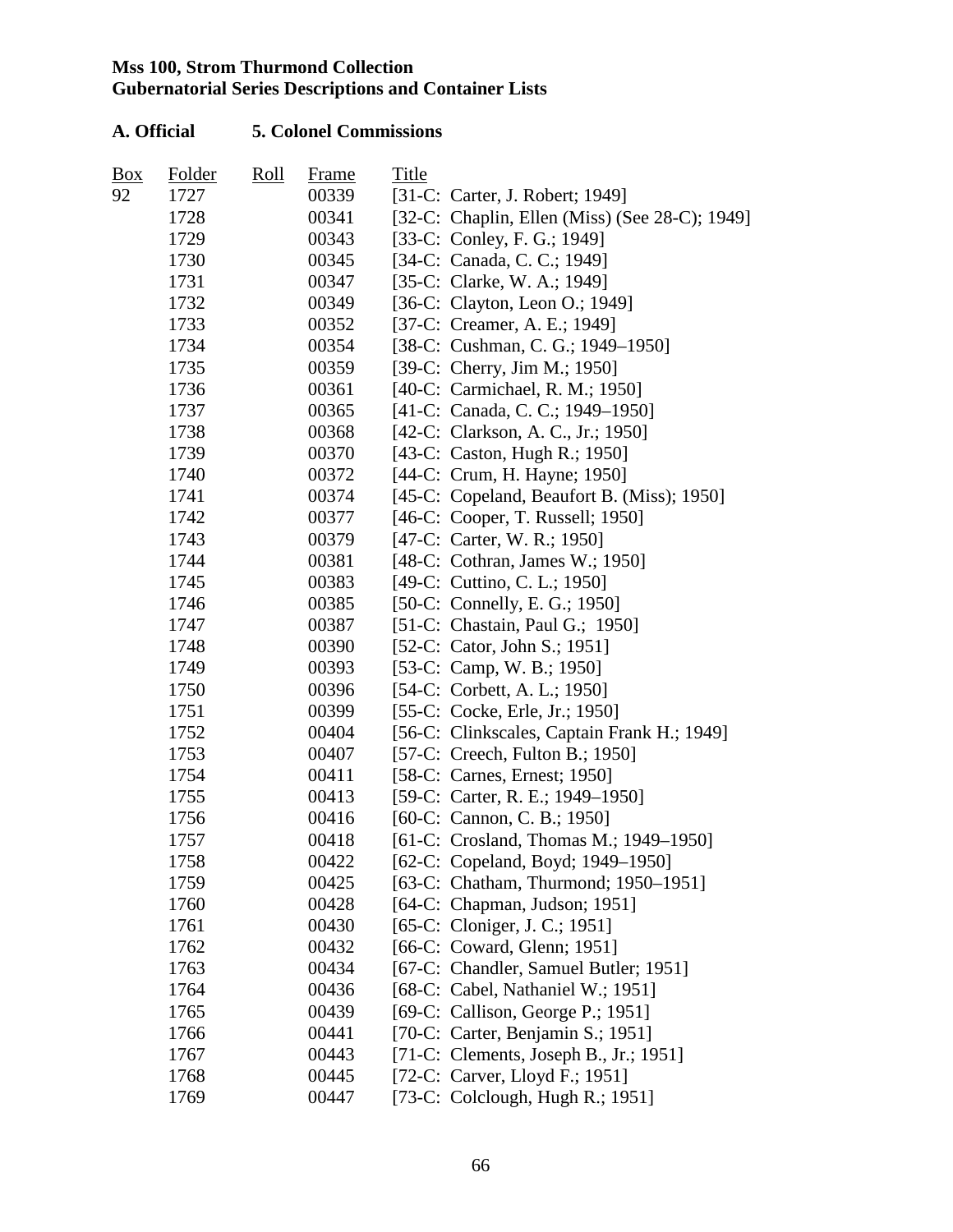| A. Official |              | <b>5. Colonel Commissions</b>     |                |                                                                |  |  |
|-------------|--------------|-----------------------------------|----------------|----------------------------------------------------------------|--|--|
| <u>Box</u>  | Folder       | $\frac{\text{Roll}}{\text{Roll}}$ | Frame          | Title                                                          |  |  |
| 92          | 1770         | 40                                | 00449          | [74-C: 1950 Clemson (Orange Bowl) Football                     |  |  |
|             |              |                                   |                | Team/Walter Cox; 1951]                                         |  |  |
|             | 1771         |                                   | 00456          | [75-C: Cooley, V. F.; 1949–1951]                               |  |  |
|             | 1772         |                                   | 00456          | [D: List; 1947–1951]                                           |  |  |
|             | 1773         |                                   | 00459          | [1-D: DeLoach, B. T.; 1947]                                    |  |  |
|             | 1774         |                                   | 00461          | $[2-D:$ Dawes, L. B.; 1947]                                    |  |  |
|             | 1775         |                                   | 00463          | [3-D: Daniel, D. W.; 1947]                                     |  |  |
|             | 1776         |                                   | 00466          | [4-D: Douglas, F. S.; 1947]                                    |  |  |
|             | 1777         |                                   | 00469          | [5-D: Durham, R. A.; 1947]                                     |  |  |
|             | 1778         |                                   | 00472          | [6-D: Davis, J. H.; 1947]                                      |  |  |
|             | 1779         |                                   | 00475          | [7-D: Dickert, J. C.; 1947–1948]                               |  |  |
|             | 1780         |                                   | 00479          | [8-D: Dozier, J. C.; 1947]                                     |  |  |
|             | 1781         |                                   | 00481          | [9-D: Dawes, L. B.; 1948]                                      |  |  |
|             | 1782         |                                   | 00484          | [10-D: Drake, John F.; 1948]                                   |  |  |
|             | 1783         |                                   | 00489          | [11-D: Daniel, Wm. (William) L., Jr.; 1948]                    |  |  |
|             | 1784         |                                   | 00491          | $[12-D: Dunlap, J. M.; 1948]$                                  |  |  |
|             | 1785         |                                   | 00494          | [13-D: Drawdy, Sherman; 1948]                                  |  |  |
|             | 1786         |                                   | 00497          | [14-D: DesChamps, W. G., Jr.; 1949]                            |  |  |
|             | 1787         |                                   | 00499          | [15-D: Drake, Rogers; 1949-1951]                               |  |  |
|             | 1788         |                                   | 00504          | [16-D: Dean, Paul L.; 1949]                                    |  |  |
|             | 1789         |                                   | 00506          | [17-D: Dennis, J. Roland, Sr.; 1949]                           |  |  |
|             | 1790         |                                   | 00508          | [18-D: Dobson, Alvin C.; 1949]                                 |  |  |
|             | 1791         |                                   | 00510          | [19-D: Drake, John F.; 1949]                                   |  |  |
|             | 1792         |                                   | 00513          | [20-D: Davis, Elmer H.; 1949]                                  |  |  |
|             | 1793         |                                   | 00516          | [21-D: Douthit, Joe B.; 1949]                                  |  |  |
|             | 1794         |                                   | 00518          | [22-D: DuBose, F. E.; 1949]                                    |  |  |
| 93          | 1795         |                                   | 00521          | [23-D: Dickens, Phil; 1950]                                    |  |  |
|             | 1796         |                                   | 00529          | [24-D: Daniel, James F., Jr.; 1949]                            |  |  |
|             | 1797         |                                   | 00533          | [25-D: Dyer, Ralph N.; 1950]                                   |  |  |
|             | 1798         |                                   | 00535          | [26-D: Drummond, J. W.; 1950]                                  |  |  |
|             | 1799         |                                   | 00537          | $[27-D:$ Dowis, H. M.; 1950]                                   |  |  |
|             | 1800         |                                   | 00539          | [28-D: Duncan, Lloyd T.; 1950]                                 |  |  |
|             | 1801         |                                   | 00542          | [29-D: Dennis, Rembert C.; 1950]                               |  |  |
|             | 1802         |                                   | 00544          | [30-D: DeLoach, Dr. E. K.; 1950]                               |  |  |
|             | 1803         |                                   | 00546          | $[31-D: Dreher, J. B.; 1950]$                                  |  |  |
|             | 1804         |                                   | 00548          | $[32-D: Dorn, L. F.; 1950]$<br>[33-D: DuRant, Robert N.; 1950] |  |  |
|             | 1805<br>1806 |                                   | 00551<br>00555 | [34-D: Dusenberry, Julian D.; 1951]                            |  |  |
|             |              |                                   | 00558          | [35-D: Dennis, Edward C., Jr.; 1951]                           |  |  |
|             | 1807<br>1808 |                                   | 00560          | [36-D: Dennis, Rembert (Mrs.); 1951]                           |  |  |
|             | 1809         |                                   | 00562          | [37-D: Daniel, Charles E.; 1951]                               |  |  |
|             | 1810         |                                   | 00564          | [38-D: DeLoach, John K.; 1951]                                 |  |  |
|             |              |                                   |                |                                                                |  |  |
|             | 1811         |                                   | 00566          | [39-D: Drake, H. Rogers; 1950]                                 |  |  |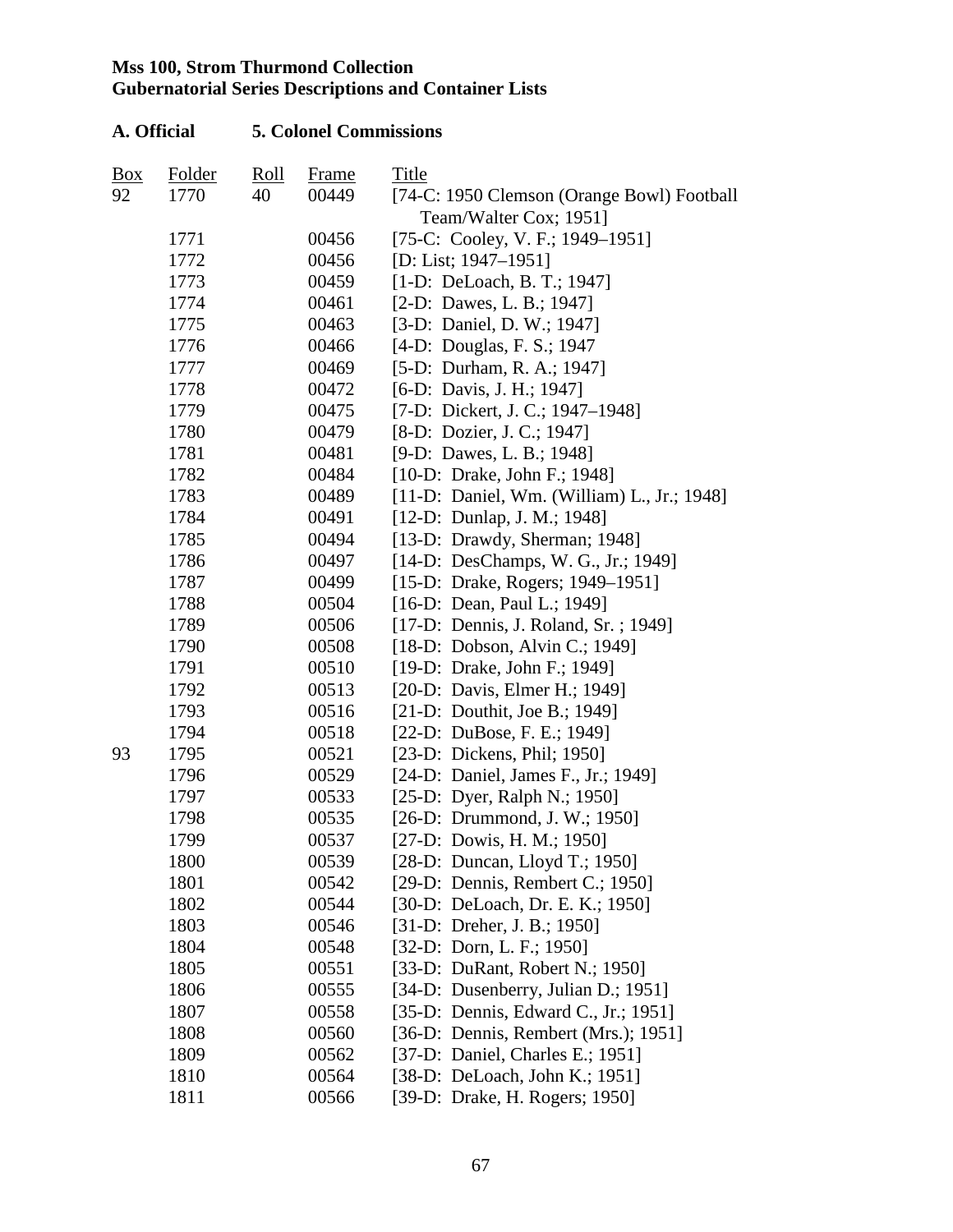| <b>Box</b> | Folder | Roll | <b>Frame</b> | Title                                        |
|------------|--------|------|--------------|----------------------------------------------|
| 93         | 1812   | 40   | 00568        | [40-D: DuBose, J. Rembert; 1951]             |
|            | 1813   |      | 00570        | [41-D: Dorman, J. Kelley; 1950-1951]         |
|            | 1814   |      | 00574        | [42-D: Derrick, R. O.; 1950–1951]            |
|            | 1815   |      | 00577        | [43-D: Douglas, Henry; 1949–1950]            |
|            | 1816   |      | 00580        | [44-D: Dowling, G. G.; 1950–1951]            |
|            | 1817   |      | 00584        | [E: List; 1947–1951]                         |
|            | 1818   |      | 00588        | [1-E: Edmunds, J. S.; 1947]                  |
|            | 1819   |      | 00590        | [2-E: Evans, W.B.; 1947]                     |
|            | 1820   |      | 00592        | [3-E: Edwards, Mary (Mrs. C. R.); 1947–1948] |
|            | 1821   |      | 00597        | [4-E: Erwin, Luther L.; 1949]                |
|            | 1822   |      | 00599        | [5-E: Ehrhardt, William C.; 1949]            |
|            | 1823   |      | 00601        | [6-E: Estes, Arthur A.; 1949]                |
|            | 1824   |      | 00603        | [7-E: Eubanks, Charlie; 1949]                |
|            | 1825   |      | 00605        | [8-E: Epps, David; 1949]                     |
|            | 1826   |      | 00607        | [9-E: Ezell, J. Furman; 1949]                |
|            | 1827   |      | 00609        | [10-E: Edwards, Reverend Leslie W.; 1950]    |
|            | 1828   |      | 00613        | [11-E: Edwards, John O.; 1950]               |
|            | 1829   |      | 00616        | [12-E: Ellison, Roy J.; 1951]                |
|            | 1830   |      | 00619        | [13-E: Edens, Henry C.; 1951]                |
|            | 1831   |      | 00622        | $[14-E: Edwards, R. C.; 1951]$               |
|            | 1832   |      | 00624        | [15-E: Eidson, V. Roland; 1951]              |
|            | 1833   |      | 00626        | $[16-E: Edwards, Lacey L.; 1951]$            |
|            | 1834   |      | 00628        | [17-E: Erwin, Rogert M.; 1950]               |
|            | 1835   |      | 00630        | $[F: List; 1947-1951]$                       |
|            | 1836   |      | 00634        | $[1-F: Fleming, V. R.; 1947]$                |
|            | 1837   |      | 00637        | [2-F: Freeman, O. D.; 1947–1948]             |
|            | 1838   |      | 00644        | [3-F: Fountain, E. W.; 1947]                 |
|            | 1839   |      | 00646        | [4-F: Fleming, Chester; 1947-1948]           |
|            | 1840   |      | 00650        | [5-F: Faulkner, R. L.; 1947]                 |
|            | 1841   |      | 00652        | [6-F: Fulmer, T. D.; $1947-1948$ ]           |
|            | 1842   |      | 00656        | [7-F: Freeman, Wayne; 1947-1948]             |
|            | 1843   |      | 00660        | [8-F: Folk, J. C.; 1948]                     |
|            | 1844   |      | 00662        | [9-F: Frink, Herbert A.; 1948]               |
|            | 1845   |      | 00664        | [10-F: Frampton, G. C.; 1948]                |
|            | 1846   |      | 00667        | $[11-F: Ford, W. J.; 1948]$                  |
|            | 1847   |      | 00669        | $[12-F: Figg, R. M.; 1948]$                  |
|            | 1848   |      | 00673        | [13-F: Fellers, J. P.; 1947–1948]            |
|            | 1849   |      | 00682        | [14-F: Fields, E. D.; 1948]                  |
|            | 1850   |      | 00685        | [15-F: Foster, Cedric; 1948]                 |
|            | 1851   |      | 00687        | [16-F: Frier, J. J.; 1949]                   |
|            | 1852   |      | 00692        | [17-F: Freeman, J. M.; 1949]                 |
|            | 1853   |      | 00694        | $[18-F: Figg, E. C.; 1949]$                  |
|            | 1854   |      | 00696        | [19-F: Feild, Talbot, Jr.; 1949]             |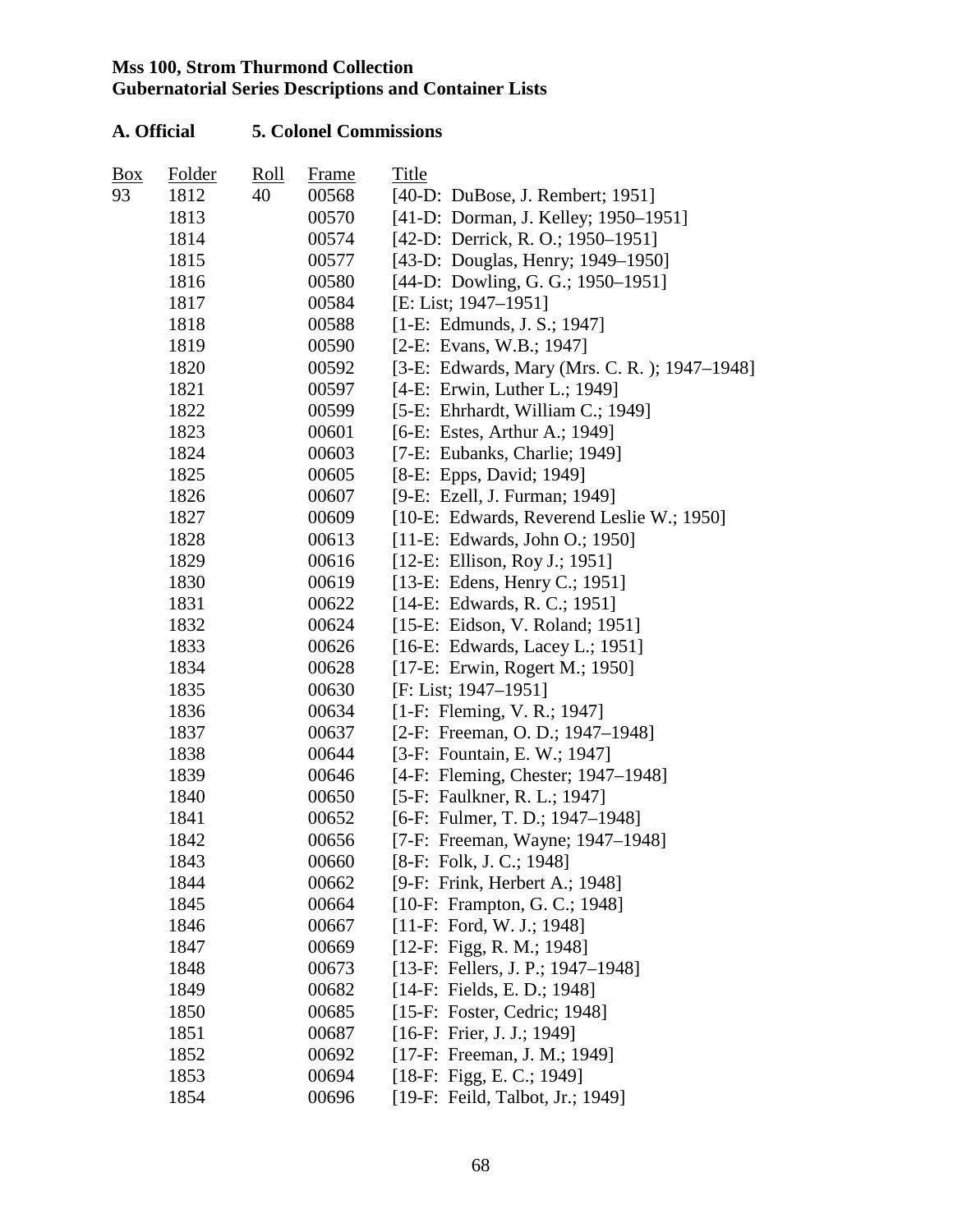| Box | Folder | <u>Roll</u> | Frame | Title                                        |
|-----|--------|-------------|-------|----------------------------------------------|
| 93  | 1855   | 40          | 00698 | [20-F: Feild, Talbot, Jr.; 1949]             |
|     | 1856   |             | 00700 | [21-F: Feild, Talbot, Jr.; 1949]             |
|     | 1857   |             | 00703 | $[22-F: Fields, Mrs. Luther; 1949]$          |
|     | 1858   |             | 00706 | [23-F: Fields, Annie Mae Strom; 1949]        |
|     | 1859   |             | 00709 | [24-F: Foster, R. M.; 1949]                  |
|     | 1860   |             | 00711 | [25-F: Funderburk, M. Stewart; 1949]         |
|     | 1861   |             | 00715 | [26-F: Fairey, J. R.; 1949                   |
|     | 1862   |             | 00723 | [27-F: Fulton, Reverend T. Robert; 1949]     |
|     | 1863   |             | 00727 | [28-F: Fricks, George W.; 1950]              |
|     | 1864   |             | 00729 | [29-F: Faircloth, Reverend William L.; 1950] |
|     | 1865   |             | 00731 | [30-F: Folk, J. Raymond; 1950]               |
|     | 1866   |             | 00735 | [31-F: Fickling, Robert B.; 1950]            |
|     | 1867   |             | 00738 | [32-F: Ford, Ralph M.; 1950]                 |
|     | 1868   |             | 00742 | [33-F: Figg, Emily T. 1950]                  |
|     | 1869   |             | 00744 | [34-F: Fallaw, William; $1950$ ]             |
|     | 1870   |             | 00747 | [35-F: Fallaw, W. Price; 1950]               |
|     | 1871   |             | 00749 | [36-F: Ford, H. G.; 1950]                    |
|     | 1872   |             | 00751 | [37-F: Flynn, J. Raymond; 1950]              |
|     | 1873   |             | 00753 | [38-F: Funderburk, Harold; 1950]             |
|     | 1874   |             | 00755 | [39-F: Freeman, John M.; 1949 -1950]         |
|     | 1875   |             | 00758 | [40-F: Foster, Miller C., Jr.; 1949–1950]    |
|     | 1876   |             | 00761 | [41-F: Finley, C. R.; c. 1950–1951]          |
|     | 1877   |             | 00766 | [42-F: Feltham, Curran Hartley; 1951]        |
|     | 1878   |             | 00769 | [43-F: Feltham, Mrs. P. M.; 1951]            |
|     | 1879   |             | 00771 | [44-F: Finklea, G. I.; 1951]                 |
|     | 1880   |             | 00773 | [G: List; 1947-1951]                         |
|     | 1881   |             | 00777 | [1-G: Gault, Joe; 1947]                      |
|     | 1882   |             | 00780 | [2-G: Greneker, T. B.; 1947–1948]            |
|     | 1883   |             | 00784 | [3-G: Gasque, J. Leon; 1947]                 |
|     | 1884   |             | 00783 | [4-G: Gallimore, J. A.; 1947–1948]           |
|     | 1885   |             | 00795 | [5-G: Gunn, M. Walker; 1947]                 |
|     | 1886   |             | 00797 | [6-G: Grier, R. C.; 1947]                    |
|     | 1887   |             | 00806 | [7-G: Granberry, R.C.; 1947–1948]            |
|     | 1888   |             | 00818 | [8-G: Glymph, J. S.; 1947]                   |
|     | 1889   |             | 00820 | [9-G: Gentry, R. B.; 1947]                   |
|     | 1890   |             | 00822 | [10-G: Gladden, Hall; 1947]                  |
|     | 1891   |             | 00824 | [11-G: Gasque, T. J.; 1947–1948]             |
|     | 1892   |             | 00830 | [12-G: Gray, W. L.; 1948]                    |
|     | 1893   |             | 00832 | [13-G: Graham, F. G.; 1948]                  |
|     | 1894   |             | 00834 | [14-G: Griffith, A. D.; 1948]                |
|     | 1895   |             | 00837 | $[15-G: Gunn, D. M.; 1948]$                  |
|     | 1896   |             | 00839 | [16-G: Glenn, L. Mell; 1948]                 |
|     | 1897   |             | 00844 | [17-G: Goldstein, L. S.; 1948]               |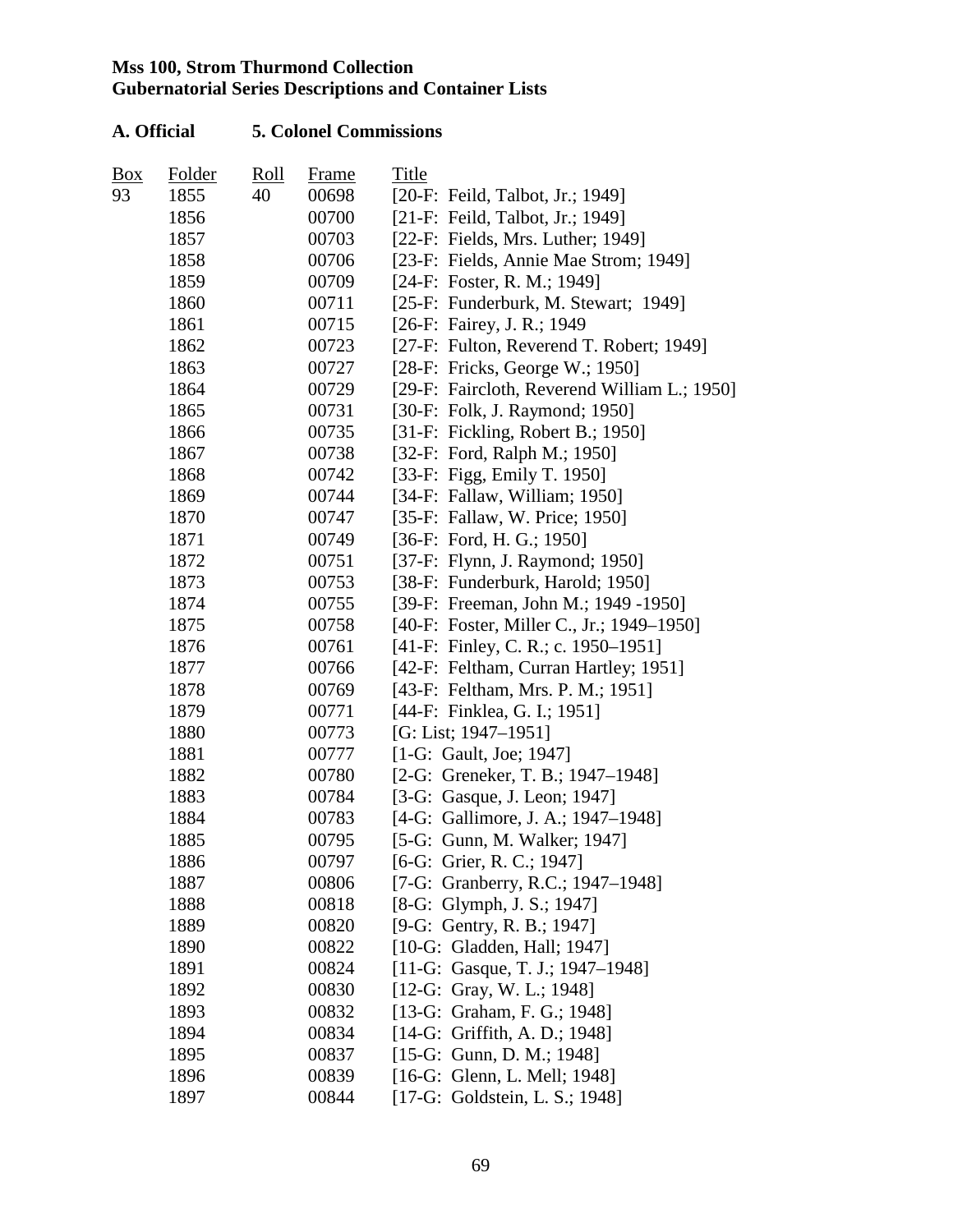| Box | Folder | $\frac{\text{Roll}}{\text{Roll}}$ | Frame | Title                                           |
|-----|--------|-----------------------------------|-------|-------------------------------------------------|
| 93  | 1898   | 40                                | 00848 | [18-G: Green, H. D.; 1948]                      |
|     | 1899   |                                   | 00850 | [19-G: Garrison, C. H.; 1949]                   |
|     | 1900   |                                   | 00852 | [20-G: Grier, William H.; 1949–1950]            |
|     | 1901   |                                   | 00856 | $[21-G: Gooding, P. H.; 1949]$                  |
|     | 1902   |                                   | 00859 | [22-G: Glaze, William M.; 1949-1951]            |
|     | 1903   |                                   | 00865 | [23-G: Giles, H. Clyde; 1949]                   |
|     | 1904   |                                   | 00867 | [24-G: Gee, Christine S.; 1949]                 |
|     | 1905   |                                   | 00871 | [25-G: Graves, Doctor John Temple; 1949]        |
| 94  | 1906   |                                   | 00874 | [26-G: Gaffney, D. K.; 1949]                    |
|     | 1907   |                                   | 00876 | [27-G: Gramling, Henry T.; 1949]                |
|     | 1908   |                                   | 00879 | [28-G: Griggs, Dr. D. C.; 1949]                 |
|     | 1909   |                                   | 00881 | [ $29-G:$ Guthridge, Amis; 1949]                |
|     | 1910   |                                   | 00885 | [30-G: Griffin, Frank; 1949]                    |
|     | 1911   |                                   | 00888 | [31-G: Goldsmith, George W.; 1950]              |
|     | 1912   |                                   | 00891 | [32-G: Gentry, O. E.; 1949]                     |
|     | 1913   |                                   | 00893 | [33-G: Gattis, Louie S., Jr.; 1950]             |
|     | 1914   |                                   | 00895 | [34-G: Griffin, Robert P.; 1950]                |
|     | 1915   |                                   | 00899 | [35-G: Gaines, F. O.; 1950]                     |
|     | 1916   |                                   | 00901 | [36-G: Gray, Robert L.; 1950]                   |
|     | 1917   |                                   | 00903 | [37-G: Gibson, F. E.; 1950]                     |
|     | 1918   |                                   | 00907 | [38-G: Goodale, B. E.; 1950]                    |
|     | 1919   |                                   | 00909 | [39-G: Gray, William L.; 1950]                  |
|     | 1920   |                                   | 00911 | [40-G: Garvin, Barney W.; 1950]                 |
|     | 1921   | 41                                | 00001 | [41-G: Griffith, Jeff D.; 1950]                 |
|     | 1922   |                                   | 00003 | [42-G: Guess, Dr. J. Decherd; 1951]             |
|     | 1923   |                                   | 00006 | [43-G: Grier, F. E.; 1951]                      |
|     | 1924   |                                   | 00008 | [44-G: Goldberg, W.C.; 1951]                    |
|     | 1925   |                                   | 00010 | [45-G: Gwathmey, Edward M., Dr.; 1951]          |
|     | 1926   |                                   | 00012 | [46-G: Gresham, W. M.; 1951]                    |
|     | 1927   |                                   | 00014 | [47-G: Garner, Turner F.; 1951]                 |
|     | 1928   |                                   | 00017 | [48-G: Guerry, Henderson, Sr.; 1951]            |
|     | 1929   |                                   | 00019 | [49-G: Galloway, Robert S.; 1951]               |
|     | 1930   |                                   | 00021 | [50-G: Grier, B. M., Dr.; 1951]                 |
|     | 1931   |                                   | 00023 | [51-G: Garner, Turner F.; 1951]                 |
|     | 1932   |                                   | 00025 | [52-G: Garner, Emmett; 1951]                    |
|     | 1933   |                                   | 00027 | [53-G: Gramling, Z. W.; 1950]                   |
|     | 1934   |                                   | 00030 | $[54-G: Gregory, George; 1950]$                 |
|     | 1935   |                                   | 00033 | [55-G: Gault, T. B.; 1950]                      |
|     | 1936   |                                   | 00035 | [H: List; 1947-1951]                            |
|     | 1937   |                                   | 00041 | [1-H: Hayes, Dave L.; 1947–1949 (See 6-A; Adam, |
|     |        |                                   |       | Leo $T$ .)                                      |
|     | 1938   |                                   | 00054 | [2-H: Hazel, W. G.; 1947 -1948]                 |
|     | 1939   |                                   | 00061 | [3-H: Hughes, W. T.; 1947]                      |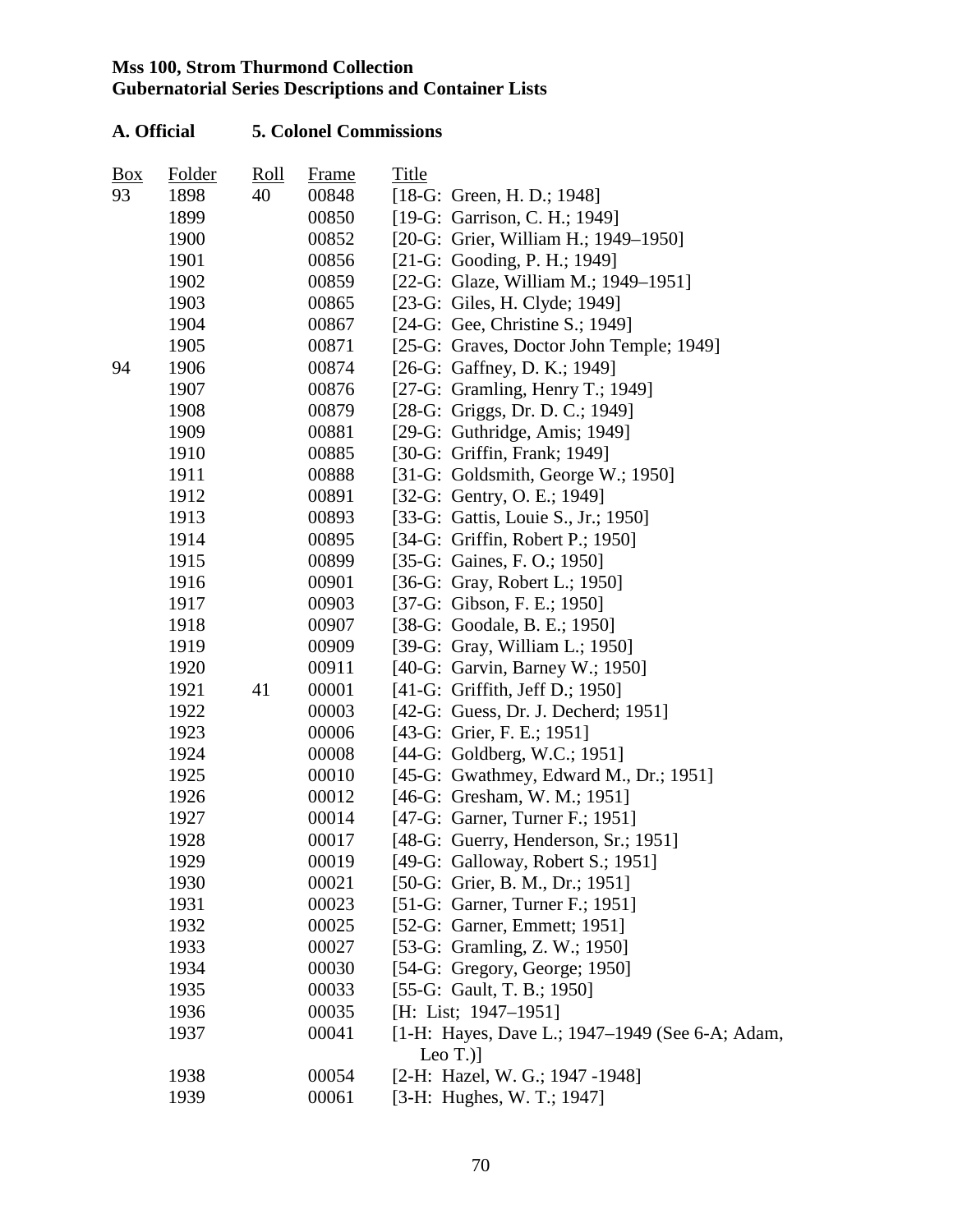| <b>Box</b> | Folder | Roll | <b>Frame</b> | Title                                                    |
|------------|--------|------|--------------|----------------------------------------------------------|
| 94         | 1940   | 41   | 00063        | [4-H: Horne, J. C.; 1947–1948]                           |
|            | 1941   |      | 00068        | [5-H: Hitt, W. S.; 1947 -1948]                           |
|            | 1942   |      | 00075        | [6-H: Hill, John W.; 1947]                               |
|            | 1943   |      | 00077        | [7-H: Herlong, R. M.; 1947]                              |
|            | 1944   |      | 00080        | [8-H: Hartley, Carlee; 1947]                             |
|            | 1945   |      | 00082        | [9-H: Harrison, E. F.; 1947]                             |
|            | 1946   |      | 00084        | [10-H: Hartness, T. P.; 1947–1948]                       |
|            | 1947   |      | 00090        | [11-H: Harvey, E.D.; 1947]                               |
|            | 1948   |      | 00093        | [12-H: Hall, M. P.; 1947 -1948]                          |
|            | 1949   |      | 00097        | [13-H: Hough, M. J.; 1947 -1948]                         |
|            | 1950   |      | 00101        | [14-H: Hatfield, A. J.; 1947]                            |
|            | 1951   |      | 00104        | [15-H: Herndon, J. T., Sr.; 1947–1948]                   |
|            | 1952   |      | 00110        | [16-H: Harrison, J. W.; 1947-1948]                       |
|            | 1953   |      | 00113        | [17-H: Hildebrand, B. B.; 1948]                          |
|            | 1954   |      | 00115        | [18-H: Harvey, J. H.; 1948]                              |
|            | 1955   |      | 00117        | [19-H: Hamilton, Davis; 1948]                            |
|            | 1956   |      | 00119        | $[20-H: Holt, John; 1948]$                               |
|            | 1957   |      | 00122        | [21-H: Howard, Beverly; 1948]                            |
|            | 1958   |      | 00125        | [22-H: Harman, H. O.; 1948]                              |
|            | 1959   |      | 00128        | [ $23-H:$ Hollings, Robert M.; 1948]                     |
|            | 1960   |      | 00130        | [24-H: Hughes, H. Clay; 1948]                            |
|            | 1961   |      | 00132        | [25-H: Huffman, Waldo C.; 1948]                          |
|            | 1962   |      | 00133B       | [26-H: Hykil, G. M.; 1948 (See 19-G: Green, H. D.)]      |
|            | 1963   |      | 00141        | [27-H: Hardwick, H. B.; No Dates (See 38-S:              |
|            |        |      |              | Sasser, $C. E.)$ ]                                       |
|            | 1964   |      | 00143        | [28-H: Hamer, E. B.; No Dates (See 11-G: Gasque, T. J.)] |
|            | 1965   |      | 00145        | [29-H: Heyward, A. C., Sr.; 1948]                        |
|            | 1966   |      | 00147        | [30-H: Hood, Joe F.; 1949]                               |
|            | 1967   |      | 00149        | [31-H: Hoyle, Walter; 1949]                              |
|            | 1968   |      | 00152        | [32-H: Harmon, Hodges T.; 1949]                          |
|            | 1969   |      | 00154        | [33-H: Harman, Holley; 1949]                             |
|            | 1970   |      | 00156        | [34-H: Hauck, J. Kenneth; 1949]                          |
|            | 1971   |      | 00160        | $[35-H: Hurt, A. J.; 1949]$                              |
|            | 1972   |      | 00162        | [36-H: Hamm, D. H., Sr.; 1949]                           |
|            | 1973   |      | 00164        | [37-H: Herlihy, Fred W.; 1949]                           |
|            | 1974   |      | 00167        | [38-H: Hawkins, Marion D.; 1949]                         |
|            | 1975   |      | 00169        | [39-H: Hopkins, H. T.; 1949]                             |
|            | 1976   |      | 00171        | [40-H: Huggins, O. G.; 1949]                             |
|            | 1977   |      | 00173        | [41-H: Hayes, Dave L.; 1949]                             |
|            | 1978   |      | 00176        | [42-H: Hazel, W. G.; 1949]                               |
|            | 1979   |      | 00181        | [43-H: Herndon, J. T.; 1949]                             |
|            | 1980   |      | 00183        | [44-H: Houston, Dr. R.E.; 1948]                          |
|            | 1981   |      | 00185        | [45-H: Hane, J. Tenant; 1949]                            |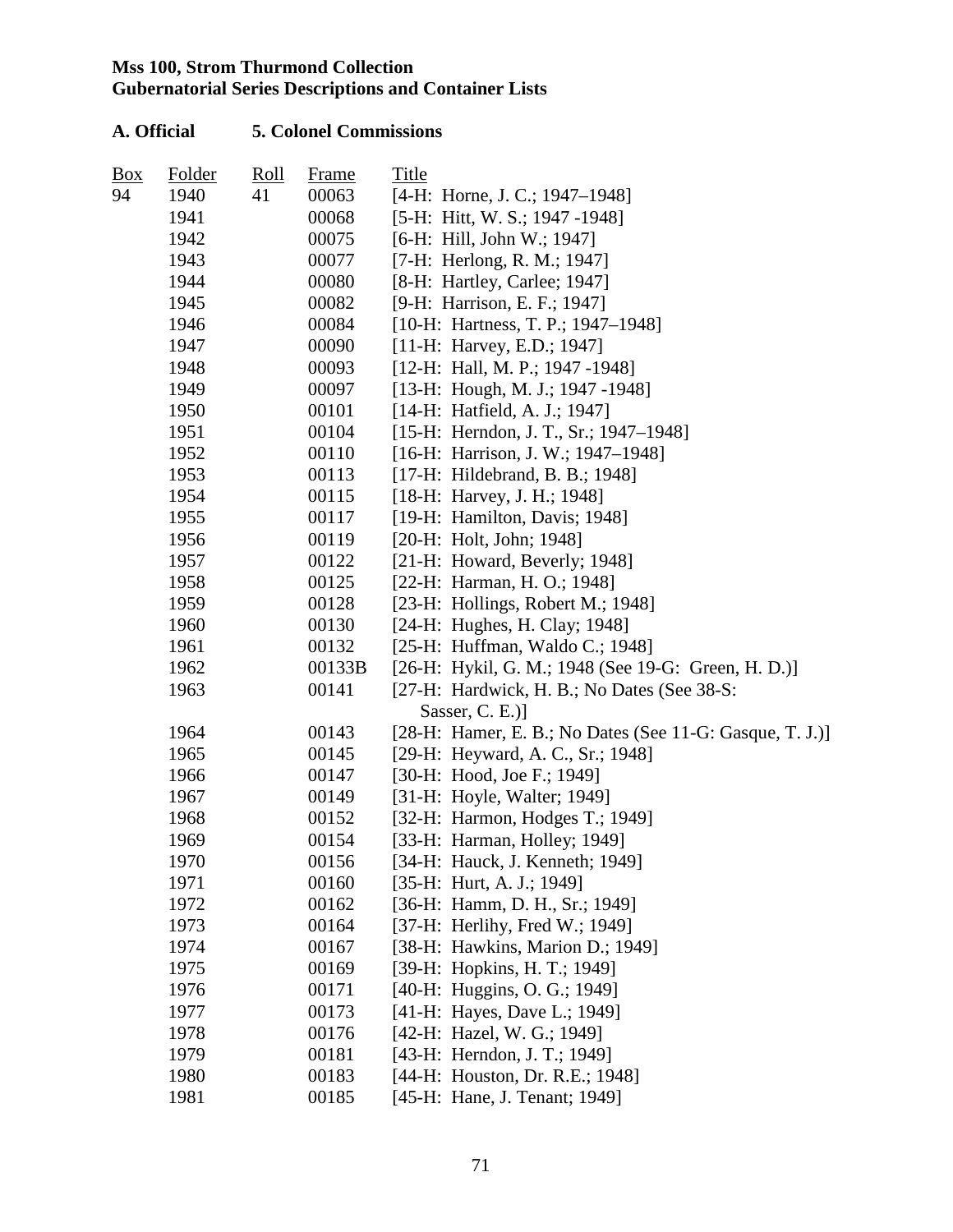| Box | Folder | Roll | Frame | Title |                                              |
|-----|--------|------|-------|-------|----------------------------------------------|
| 94  | 1982   | 41   | 00187 |       | [46-H: Hayes, Dave L.; 1949]                 |
|     | 1983   |      | 00190 |       | [47-H: Head, John S.; 1949]                  |
|     | 1984   |      | 00192 |       | [48-H: Harrison, Nell B. (Mrs. P. B.); 1949] |
|     | 1985   |      | 00195 |       | [49-H: Hollis, Dr. L. P.; 1949]              |
|     | 1986   |      | 00197 |       | [50-H: Harris, Dr. John W.; 1949]            |
|     | 1987   |      | 00199 |       | [51-H: Hanna, John; 1949]                    |
|     | 1988   |      | 00201 |       | [52-H: Hendricks, Lloyd; 1950]               |
|     | 1989   |      | 00203 |       | [53-H: Hicks, J. Wilbur; 1949]               |
|     | 1990   |      | 00209 |       | [54-H: Hinson, T. Eddie; 1949–1950]          |
|     | 1991   |      | 00214 |       | [55-H: Howey, James H.; 1949]                |
|     | 1992   |      | 00216 |       | [56-H: Howard, James A.; 1950]               |
|     | 1993   |      | 00218 |       | [57-H: Hiers, Mrs. Irene S.; 1950]           |
|     | 1994   |      | 00223 |       | [58-H: Hayes, Dave L.; 1950]                 |
|     | 1995   |      | 00225 |       | [59-H: Hiers, Mrs. Irene S.; 1950]           |
|     | 1996   |      | 00229 |       | [60-H: Hentz, Henry M.; 1950]                |
|     | 1997   |      | 00233 |       | [61-H: Hayes, Dave; 1950]                    |
|     | 1998   |      | 00236 |       | [62-H: Hart, J. Blondell; 1950]              |
|     | 1999   |      | 00238 |       | [63-H: Hayes, Dave L.; 1950]                 |
|     | 2000   |      | 00241 |       | [64-H: Hunnicut, W. N.; 1950]                |
|     | 2001   |      | 00243 |       | [65-H: Humphries, B. W.; 1950]               |
|     | 2002   |      | 00245 |       | [66-H: Hussey, Judge S. E.; 1950]            |
|     | 2003   |      | 00248 |       | [67-H: Herrman, R. G.; 1950]                 |
|     | 2004   |      | 00251 |       | [68-H: Hollingbery, George P.; 1950]         |
|     | 2005   |      | 00254 |       | [69-H: Hamer, Edward R.; 1950]               |
|     | 2006   |      | 00256 |       | [70-H: Harris, W. M.; 1950]                  |
|     | 2007   |      | 00258 |       | [71-H: Hutto, U. E.; 1950]                   |
|     | 2008   |      | 00260 |       | [72-H: Hayes, J. R.; 1950]                   |
|     | 2009   |      | 00262 |       | [73-H: Heafner, D. Yates; 1950]              |
|     | 2010   |      | 00264 |       | [74-H: Harrison, W. H.; 1950]                |
|     | 2011   |      | 00267 |       | [75-H: Herrington, W. E.; 1950]              |
|     | 2012   |      | 00269 |       | [76-H: Hussey, S. E.; 1950]                  |
|     | 2013   |      | 00274 |       | [77-H: Holmes, Dr. A. G.; 1950]              |
|     | 2014   |      | 00278 |       | [78-H: Harbeson, A. L.; 1950–1951]           |
|     | 2015   |      | 00284 |       | [79-H: Hinson, B. R.; 1949-1950]             |
|     | 2016   |      | 00290 |       | [80-H: Haselden, Samuel J., Jr.; 1949–1950]  |
|     | 2017   |      | 00293 |       | [81-H: Hopkins, H. T.; 1949 -1950]           |
|     | 2018   |      | 00297 |       | [82-H: Hawkins, Marvin D.; 1949-1950]        |
| 95  | 2019   |      | 00302 |       | [83-H: Hodges, Sam C.; 1951]                 |
|     | 2020   |      | 00304 |       | [84-H: Hildebrand, R. B.; 1951]              |
|     | 2021   |      | 00307 |       | [85-H: Hiott, D. W.; 1951]                   |
|     | 2022   |      | 00309 |       | [86-H: Hiott, Gary, Jr.; 1951]               |
|     | 2023   |      | 00311 |       | [87-H: Hucks, Herbert; 1951]                 |
|     | 2024   |      | 00313 |       | [88-H: Huggins, Mrs. F. H.; 1951]            |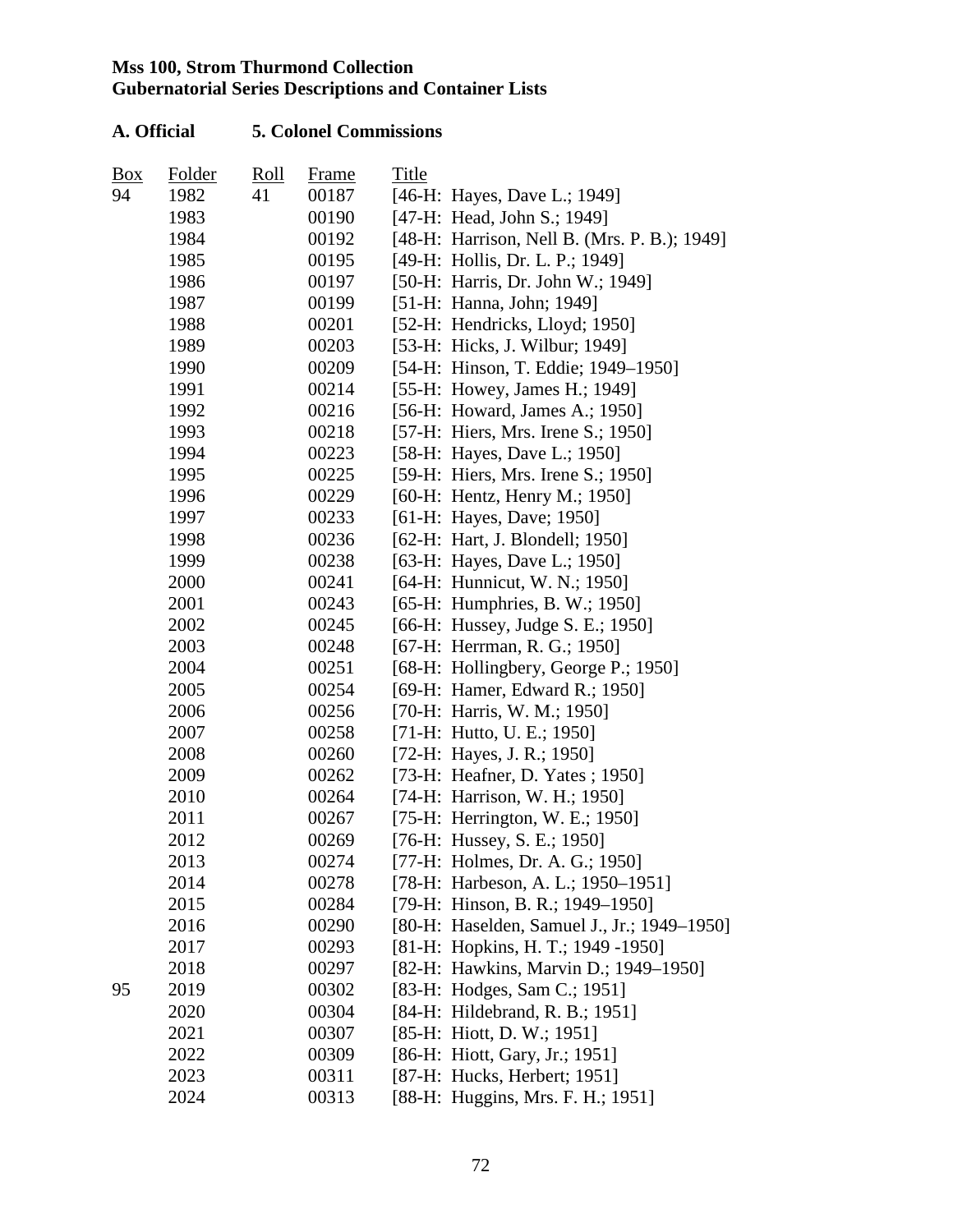| Box | Folder | Roll | Frame | Title                                                    |
|-----|--------|------|-------|----------------------------------------------------------|
| 95  | 2025   | 41   | 00315 | [89-H: Hanberry, James L.; 1951]                         |
|     | 2026   |      | 00320 | [90-H: Henry, John A.; 1951]                             |
|     | 2027   |      | 00322 | [91-H: Hudson, T. Manly; 1951]                           |
|     | 2028   |      | 00324 | [92-H: Huiet, Ben T.; 1951]                              |
|     | 2029   |      | 00327 | [93-H: Hunter, Sam W.; 1951]                             |
|     | 2030   |      | 00329 | [94-H: Haynesworth, Dr. C. H.; 1951]                     |
|     | 2031   |      | 00331 | [I: List; 1949–1950]                                     |
|     | 2032   |      | 00334 | $[1-I: Ivey, Joe C.; 1950]$                              |
|     | 2033   |      | 00336 | [2-I: Inabinet, John Gary; 1950]                         |
|     | 2034   |      | 00341 | [3-I: Isenhower, E. L.; 1949–1950]                       |
|     | 2035   |      | 00345 | [J: List; $1947-1951$ ]                                  |
|     | 2036   |      | 00349 | $[1-J: Johnson, A. O.; 1947]$                            |
|     | 2037   |      | 00357 | [2-J: Jordan, A. Brice; 1947]                            |
|     | 2038   |      | 00360 | [3-J: Jones, Ernest; 1947                                |
|     | 2039   |      | 00363 | [4-J: Jenkins, George H.; 1947]                          |
|     | 2040   |      | 00366 | [5-J: Jackson, Niles R.; 1947]                           |
|     | 2041   |      | 00368 | [6-J: Johnson, Walter A.; 1947-1948]                     |
|     | 2042   |      | 00372 | [7-J: Jones, M. Lee; 1948]                               |
|     | 2043   |      | 00375 | [8-J: Jones, Melvin; 1948]                               |
|     | 2044   |      | 00379 | [9-J: Jordan, Carroll (See 1-H: Huten, J. F.); No Dates] |
|     | 2045   |      | 00381 | $[10-J: Jordan, H. L.; 1949]$                            |
|     | 2046   |      | 00383 | $[11-$ J: Johnson, G. W.; 1949]                          |
|     | 2047   |      | 00387 | [12-J: Johnson, Kenneth M.; 1949]                        |
|     | 2048   |      | 00389 | [13-J: Jordan, Fred P.; 1949]                            |
|     | 2049   |      | 00392 | [14-J: Joyner, Charles D.; 1949–1950]                    |
|     | 2050   |      | 00396 | [15-J: Jester, Doctor John R.; 1950]                     |
|     | 2051   |      | 00398 | $[16-J: Jesus, H.H.; 1950]$                              |
|     | 2052   |      | 00400 | [17-J: Jones, Dr. Bob, Jr.; 1950]                        |
|     | 2053   |      | 00403 | $[18-J: Jones, Dr. Bob, Sr.; 1950]$                      |
|     | 2054   |      | 00406 | $[19-J: Jones, W. H.; 1950]$                             |
|     | 2055   |      | 00409 | [20-J: Johns, Willie T.; 1950]                           |
|     | 2056   |      | 00413 | [21-J: Johnston, Strom Thurmond; 1950]                   |
|     | 2057   |      | 00419 | $[22-J: Jones, W. H.: 1950]$                             |
|     | 2058   |      | 00421 | [23-J: Jordan, Carroll (Deceased); 1950]                 |
|     | 2059   |      | 00423 | $[24-J: Jordan, A. B.; 1951]$                            |
|     | 2060   |      | 00426 | [25-J: Jones, Arthur L.; 1951]                           |
|     | 2061   |      | 00428 | [26-J: Jones, William T., Jr.; 1951]                     |
|     | 2062   |      | 00430 | [27-J: Johnston, Nathan J.; 1951]                        |
|     | 2063   |      | 00432 | [28-J: Joslin, Archie O.; 1950–1951]                     |
|     | 2064   |      | 00435 | [29-J: Jessen, F. W.; 1950]                              |
|     | 2065   |      | 00440 | $[30-J: Jones, A. Lee, Sr.; 1950]$                       |
|     | 2066   |      | 00443 | [K: List; $1947-1951$ ]                                  |
|     | 2067   |      | 00447 | [1-K: Kearse, R. L.; 1947]                               |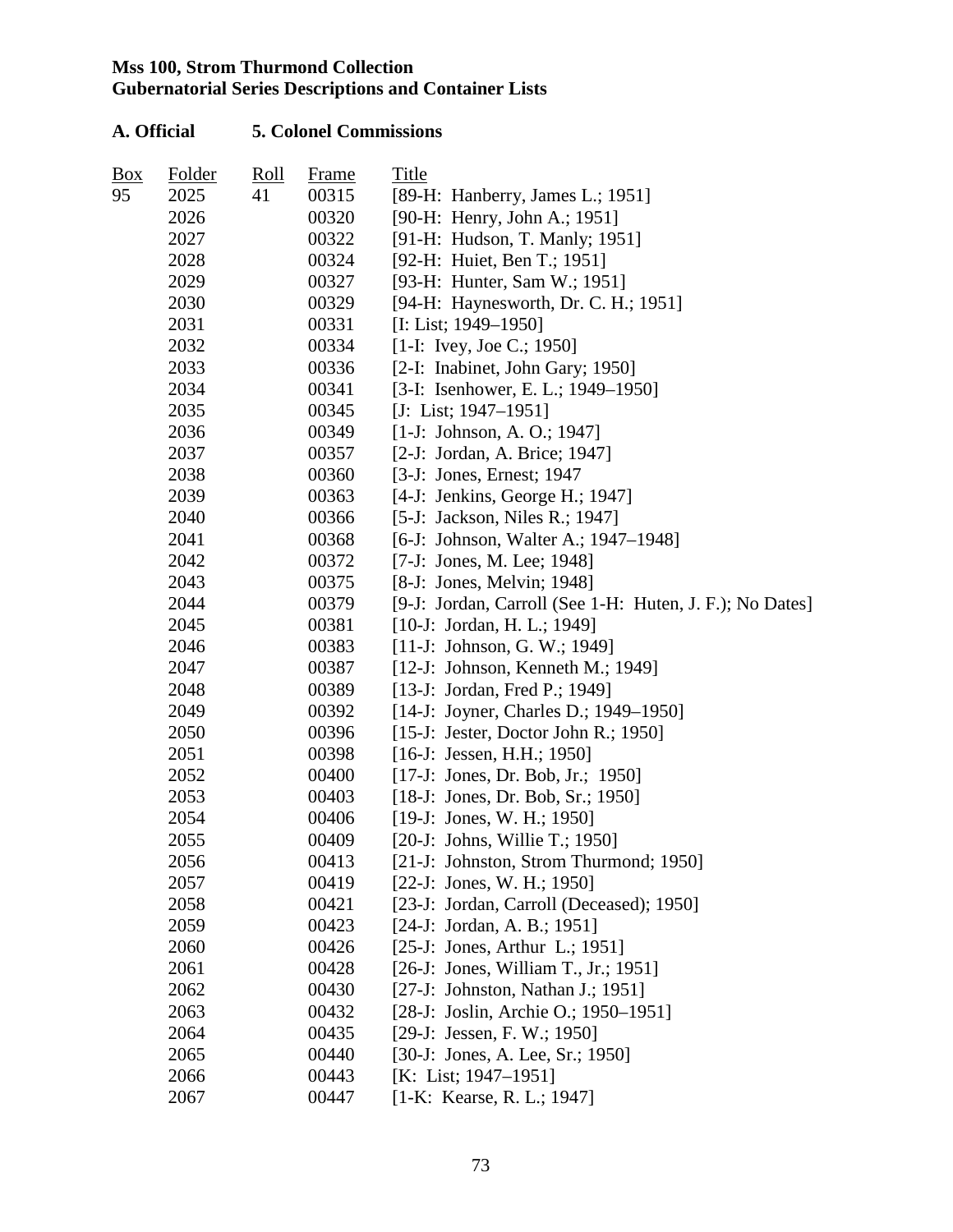| $B_{0X}$ | Folder | <u>Roll</u> | Frame | Title                                       |
|----------|--------|-------------|-------|---------------------------------------------|
| 95       | 2068   | 41          | 00452 | $[2-K:$ Keller, T. J.; 1947]                |
|          | 2069   |             | 00456 | [3-K: Kemp, J. D.; 1947]                    |
|          | 2070   |             | 00458 | [4-K: Kinard, J. C.; 1947]                  |
|          | 2071   |             | 00462 | [5-K: Kearse, H. H., Sr.; 1947–1948]        |
|          | 2072   |             | 00465 | [6-K: Kirkpatrick, Frank; 1947]             |
|          | 2073   |             | 00467 | [7-K: Kirven, Jack; 1948]                   |
|          | 2074   |             | 00470 | [8-K: Kennedy, Pearl B. (Mrs. J. E.); 1949] |
|          | 2075   |             | 00473 | [9-K: Knott, Chas.; 1949]                   |
|          | 2076   |             | 00475 | [10-K: Knecht, John J.; 1949]               |
|          | 2077   |             | 00477 | [11-K: Katz, Herbert; 1950]                 |
|          | 2078   |             | 00481 | $[12-K: Kelly, Theron P.; 1950]$            |
|          | 2079   |             | 00485 | [13-K: Kendrick, C. B. (Jack); 1950]        |
|          | 2080   |             | 00487 | $[14-K:$ Kirby, Joseph A.; 1950]            |
|          | 2081   |             | 00489 | [15-K: Kirby, Mrs. Edna Earl; 1950]         |
|          | 2082   |             | 00491 | [16-K: Koon, O.R.; 1950]                    |
|          | 2083   |             | 00493 | [17-K: Kearse, J. Carl; 1950]               |
|          | 2084   |             | 00496 | [18-K: Kramer, R. C.; 1950]                 |
|          | 2085   |             | 00498 | $[19-K: King, R. H.; 1950]$                 |
|          | 2086   |             | 00500 | $[20-K: Key, C. P.; 1950]$                  |
|          | 2087   |             | 00502 | [21-K: Killian, Ware L.; 1949]              |
|          | 2088   |             | 00506 | [22-K: Kinlaw, H. M.; 1951]                 |
|          | 2089   |             | 00509 | [23-K: Kinney, W. L.; 1951]                 |
|          | 2090   |             | 00511 | [24-K: Kent, Everett L.; 1951]              |
|          | 2091   |             | 00515 | [L: List; $1947-1951$ ]                     |
|          | 2092   |             | 00519 | $[1-L: Littlejohn, Bruce; 1947]$            |
|          | 2093   |             | 00523 | [2-L: Littlejohn, Broadus R.; 1947–1948]    |
|          | 2094   |             | 00532 | [3-L: Libater, Samuel A.; 1948]             |
|          | 2095   |             | 00546 | [4-L: Langford, Cliff; 1947-1949]           |
|          | 2096   |             | 00559 | [5-L: Leventis, P. P.; 1948]                |
|          | 2097   |             | 00563 | [6-L: Laney, George K; 1947]                |
|          | 2098   |             | 00565 | [7-L: Ludlam, T. B.; 1948]                  |
|          | 2099   |             | 00567 | $[8-L: Long, E. L.; 1948]$                  |
|          | 2100   |             | 00570 | [9-L: Luther, R. P.; 1948]                  |
|          | 2101   |             | 00572 | [10-L: Lominack, R. M.; 1948]               |
|          | 2102   |             | 00574 | $[11-L: Lytle, Thomas F.; 1949]$            |
|          | 2103   |             | 00577 | [12-L: Langford, Thomas C., Jr.; 1949]      |
|          | 2104   |             | 00581 | [13-L: Lipscomb, P. H.; 1949]               |
|          | 2105   |             | 00583 | [14-L: Lazar, J. T.; 1949]                  |
|          | 2106   |             | 00585 | [15-L: Langford, Cliff; 1949]               |
|          | 2107   |             | 00588 | [16-L: Lange, H. F. A.; 1949]               |
|          | 2108   |             | 00590 | [17-L: Langford, Cliff; 1949]               |
|          | 2109   |             | 00592 | [18-L: Langford, Cliff; 1949]               |
|          | 2110   |             | 00596 | [19-L: Lowry, Sumter L., Jr.; 1949]         |
|          |        |             |       |                                             |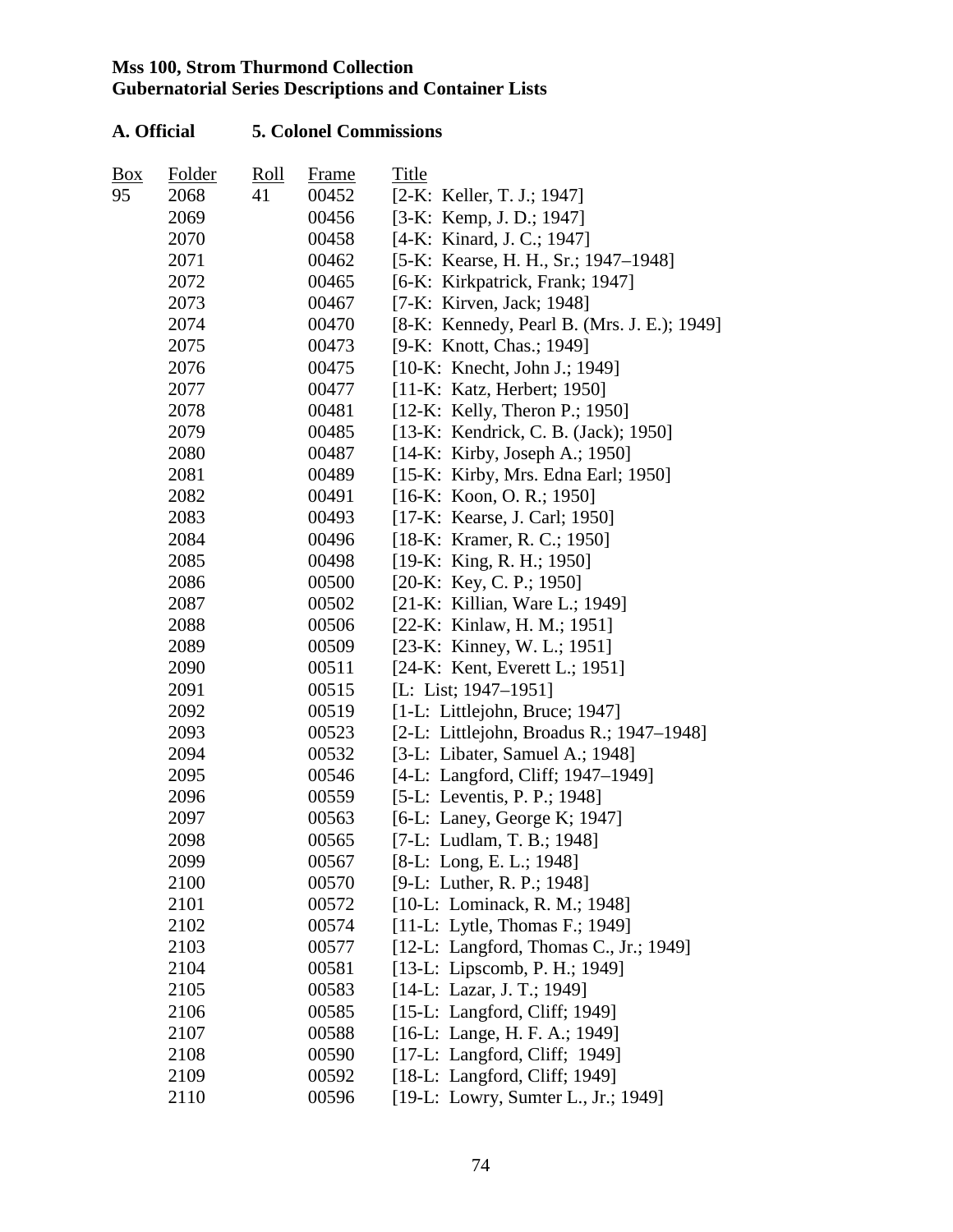| Box | <b>Folder</b> | <u>Roll</u> | <b>Frame</b> | Title                                    |
|-----|---------------|-------------|--------------|------------------------------------------|
| 95  | 2111          | 41          | 00601        | $[20-L: Love, M. L.; 1949]$              |
|     | 2112          |             | 00604        | [21-L: Leonard, William J.; 1949–1950]   |
|     | 2113          |             | 00607        | $[22-L: Long, Henry O.; 1950]$           |
|     | 2114          |             | 00610        | [23-L: Layton, Ernest H.; 1950]          |
|     | 2115          |             | 00613        | [24-L: Logan, S. Frank; 1950]            |
|     | 2116          |             | 00616        | $[25-L: Lewis, Clyde A.; 1950]$          |
|     | 2117          |             | 00618        | [26-L: Lazar, J. T.; 1949-1950]          |
|     | 2118          |             | 00622        | [27-L: LeMaster, George; 1950]           |
|     | 2119          |             | 00626        | [28-L: Lever, Dr. Oscar W.; 1950]        |
|     | 2120          |             | 00629        | [29-L: Lightsey, J. Herman; 1950]        |
|     | 2121          |             | 00631        | [30-L: Lipscomb, Dr. J. N.; 1950]        |
|     | 2122          |             | 00633        | [31-L: Long, E. L.; 1950]                |
|     | 2123          |             | 00638        | $[32-L:$ Lott, W. C.; 1950]              |
|     | 2124          |             | 00640        | [33-L: Leverette, Lewis; $1950$ ]        |
|     | 2125          |             | 00642        | [34-L: Lawrimore, Itly W.; 1950]         |
|     | 2126          |             | 00650        | $[35-L:$ Limehouse, Just D.; 1950]       |
|     | 2127          |             | 00653        | [36-L: Lyles, Thomas M.; 1951]           |
|     | 2128          |             | 00656        | [37-L: Little, Royal; 1951]              |
|     | 2129          |             | 00659        | [38-L: Latimer, R. S., Jr.; 1951]        |
|     | 2130          |             | 00661        | [39-L: Latimer, S. L., Jr.; 1951]        |
|     | 2131          |             | 00663        | $[40-L: Lyons, Joseph; 1951]$            |
|     | 2132          |             | 00665        | [41-L: Legare, T. Allen, Jr.; 1951]      |
|     | 2133          |             | 00668        | [42-L: Littlejohn, Thomas C., Jr.; 1951] |
|     | 2134          |             | 00671        | [43-L: Long, Homer R.; 1951]             |
|     | 2135          |             | 00673        | [44-L: Lunz, Clarence F.; 1951]          |
|     | 2136          |             | 00675        | [M: List; $1947-1951$ ]                  |
|     | 2137          |             | 06684        | [1-M: Mozingo, James P., III; 1947]      |
| 96  | 2138          |             | 00695        | [2-M: Magillk H. Boyd; 1947–1948]        |
|     | 2139          |             | 00699        | [3-M: McKenzie, Delos D.; 1947-1948]     |
|     | 2140          |             | 00704        | [4-M: McCutchen, W. Johnson; 1947–1948]  |
|     | 2141          |             | 00706        | [5-M: Morris, Earle E.; 1947]            |
|     | 2142          |             | 00710        | [6-M: Moore, B. A.; 1947]                |
|     | 2143          |             | 00715        | [7-M: Merck, W. L.; 1947–1948]           |
|     | 2144          |             | 00717        | [8-M: Mellette, Miller H.; 1947]         |
|     | 2145          |             | 00719        | [9-M: McMillian, Marion L.; 1947]        |
|     | 2146          |             | 00726        | $[10-M: Morgan, J. L.; 1947-1948]$       |
|     | 2147          |             | 00731        | [11-M: Moore, Lula Russell; 1947]        |
|     | 2148          |             | 00733        | [12-M: Merritt, Lewis G.; 1947]          |
|     | 2149          |             | 00738        | [13-M: McLaurin, J. F.; 1947-1949]       |
|     | 2150          |             | 00741        | [14-M: Manus, Plyler H.; 1947–1948]      |
|     | 2151          |             | 00744        | [15-M: Martin, Sarah Dunlap; 1947]       |
|     | 2152          |             | 00747        | [16-M: McTeer, J. E.; 1947]              |
|     | 2153          |             | 00751        | [17-M: McGee, H. A.; 1947]               |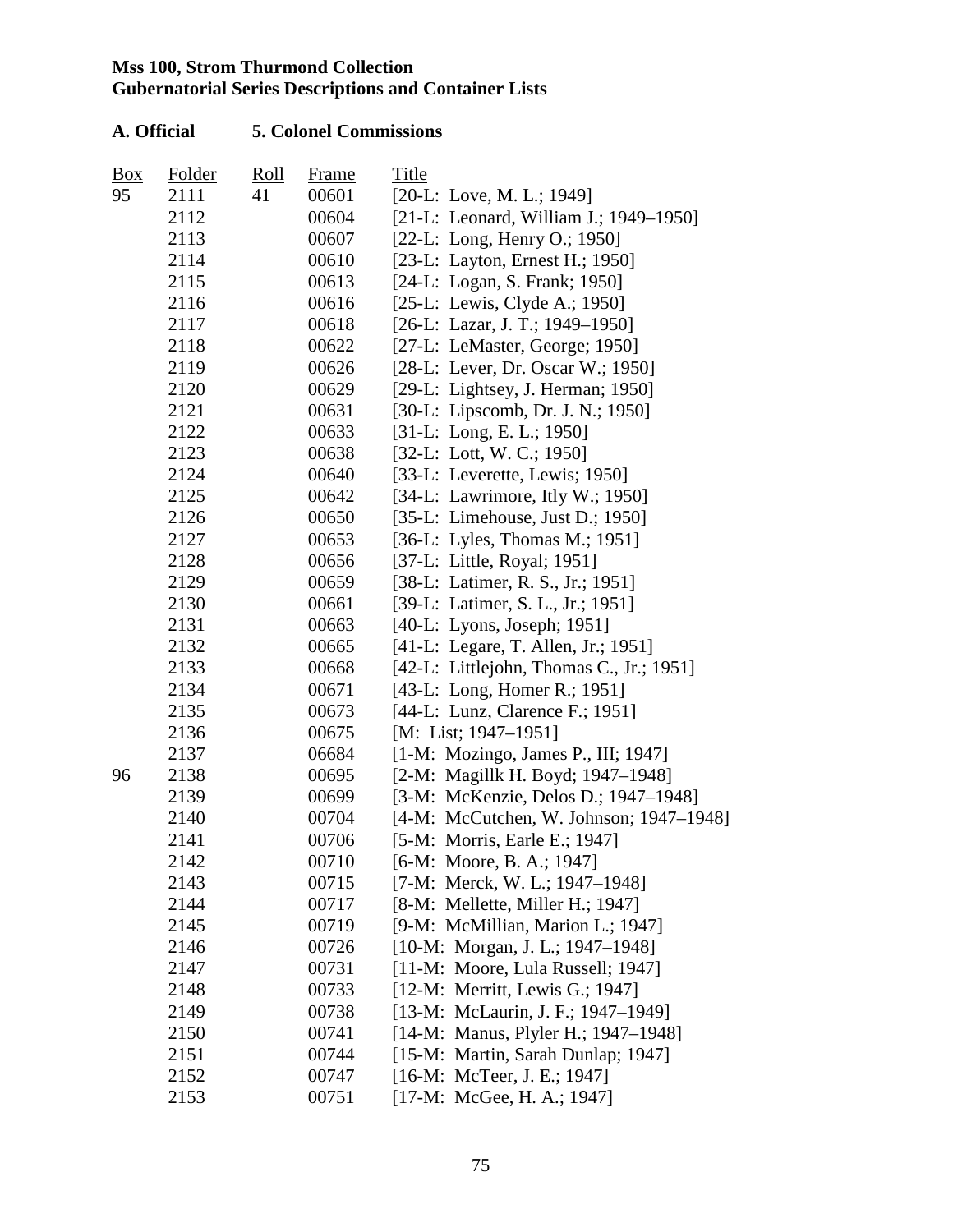| $B_{0X}$ | Folder | <u>Roll</u> | <b>Frame</b> | Title |                                            |
|----------|--------|-------------|--------------|-------|--------------------------------------------|
| 96       | 2154   | 41          | 00753        |       | [18-M: McDonald, Walter R.; 1948]          |
|          | 2155   |             | 00755        |       | [19-M: Mathis, W. H.; 1948]                |
|          | 2156   |             | 00755        |       | [20-M: Mitchell, Cy; 1948]                 |
|          | 2157   |             | 00757        |       | [21-M: Maxwell, Grover C.; 1948]           |
|          | 2158   |             | 00760        |       | [22-M: McCracken, H. E.; 1948]             |
|          | 2159   |             | 00762        |       | [23-M: Mazo, Earl; 1948]                   |
|          | 2160   |             | 00765        |       | [24-M: McConnell, J. Edgar; 1948]          |
|          | 2161   |             | 00767        |       | [25-M: Marshall, T. B.; 1948]              |
|          | 2162   |             | 00769        |       | [26-M: McClure, W. T.; 1948]               |
|          | 2163   |             | 00773        |       | [27-M: McDonald, Douglas C.; 1948]         |
|          | 2164   |             | 00776        |       | [28-M: Moon, Dr. David; 1948]              |
|          | 2165   |             | 00778        |       | [29-M: Morrison, James B.; 1948 (See 53-B: |
|          |        |             |              |       | Bellune, T. Walter)]                       |
|          | 2166   |             | 00785        |       | [30-M: Martin, Horace C., Sr.; 1948]       |
|          | 2167   |             | 00788        |       | [31-M: Minick, Rubin M.; 1948]             |
|          | 2168   |             | 00790        |       | [32-M: McFaddin, Hugh R.; 1947]            |
|          | 2169   |             | 00792        |       | [33-M: Mishoe, L. G.; 1948]                |
|          | 2170   |             | 00794        |       | [34-M: Miller, Thomas R.; 1949]            |
|          | 2171   |             | 00797        |       | [35-M: McColl, D. K.; 1949]                |
|          | 2172   |             | 00799        |       | [36-M: Munnerlyn, H. J.; 1949]             |
|          | 2173   |             | 00801        |       | [37-M: McIntyre, D. H.; 1949]              |
|          | 2174   |             | 00803        |       | [38-M: McLaurin, L. L.; 1949]              |
|          | 2175   |             | 00806        |       | [39-M: Mason, Joe; 1949]                   |
|          | 2176   |             | 00809        |       | [40-M: McLees, G. T.; 1949]                |
|          | 2177   |             | 00815        |       | [41-M: McGehee, M. C., Jr.; 1949]          |
|          | 2178   |             | 00817        |       | [42-M: Maddin, Z. L.; 1949]                |
|          | 2179   |             | 00819        |       | [43-M: McElveen, James Henry; 1949]        |
|          | 2180   |             | 00824        |       | [44-M: McCraw, D. D.; 1949]                |
|          | 2181   |             | 00827        |       | [45-M: Moore, C. M.; 1949]                 |
|          | 2182   |             | 00829        |       | [46-M: Moore, C. V.; 1949]                 |
|          | 2183   |             | 00832        |       | [47-M: McIntosh, S. R., Sr.; 1949]         |
|          | 2184   |             | 00834        |       | [48-M: Miller, Thomas W.; 1949]            |
|          | 2185   |             | 00836        |       | [49-M: McTeer, Charles W.; 1949]           |
|          | 2186   |             | 00838        |       | [50-M: Manning, Houston; 1949]             |
|          | 2187   |             | 00840        |       | [51-M: Maynard, Judge B. H.; 1950]         |
|          | 2188   |             | 00842        |       | [52-M: Moseley, Mrs. George W.; 1949]      |
|          | 2189   |             | 00844        |       | [53-M: Magrath, L. D.; 1950]               |
|          | 2190   |             | 00846        |       | [54-M: Mahaffey, Mrs. Maisie G.; 1950]     |
|          | 2191   |             | 00848        |       | [55-M: McPherson, John A., Sr.; 1950]      |
|          | 2192   |             | 00852        |       | [56-M: Moody, Henry A.; 1950]              |
|          | 2193   |             | 00854        |       | [57-M: McComb, J. C.; 1950]                |
|          | 2194   |             | 00856        |       | [58-M: Muller, Philip H.; 1950]            |
|          | 2195   |             | 00858        |       | [59-M: Morrison, T. R.; 1950]              |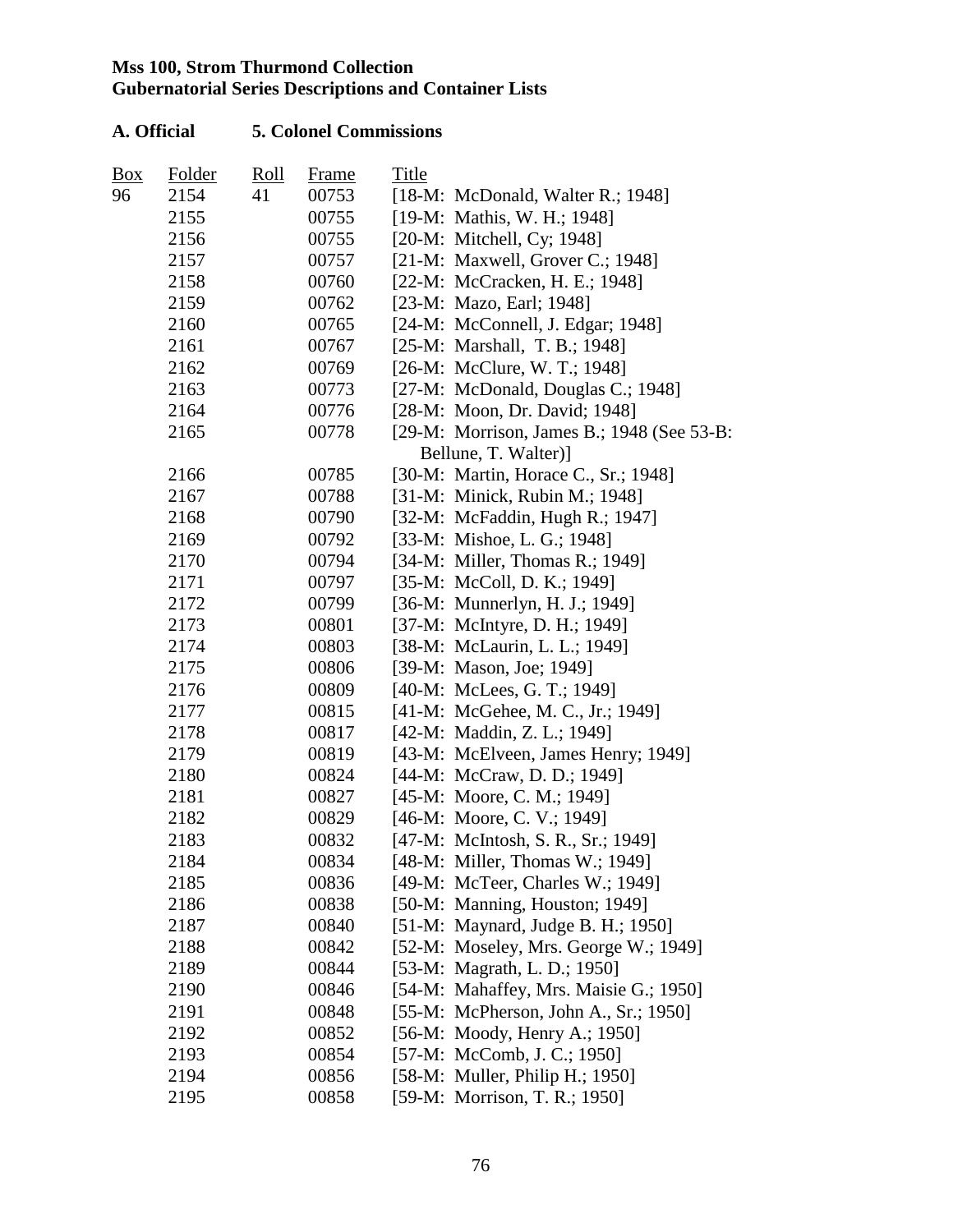| <b>Box</b> | Folder | Roll | Frame | Title |                                                   |
|------------|--------|------|-------|-------|---------------------------------------------------|
| 96         | 2196   | 41   | 00861 |       | [60-M: McKinney, Dr. Robert B.; 1950]             |
|            | 2197   |      | 00865 |       | [61-M: Martin, Henry; 1950]                       |
|            | 2198   |      | 00868 |       | [62-M: Moore, William G.; 1950]                   |
|            | 2199   |      | 00870 |       | [63-M: McMillan, George R.; 1950]                 |
|            | 2200   |      | 00872 |       | [64-M: Mahony, W. M.; 1950]                       |
|            | 2201   |      | 00874 |       | [65-M: McKnight, John A.; 1950]                   |
|            | 2202   |      | 00876 |       | [66-M: McGee, Elizabeth A.; 1950]                 |
|            | 2203   |      | 00878 |       | [67-M: McLaurin, John Dan; 1950]                  |
|            | 2204   |      | 00880 |       | [68-M: McCormack, Wickman R.; 1950]               |
|            | 2205   |      | 00884 |       | [69-M: Miller, Joseph F.; 1949–1950]              |
|            | 2206   |      | 00887 |       | [70-M: Murphy, S. Ansel; 1950]                    |
|            | 2207   |      | 00891 |       | [71-M: Mills, William H.; 1950]                   |
|            | 2208   |      | 00897 |       | [72-M: Murrah, James P.; 1950]                    |
|            | 2209   |      | 00899 |       | [73-M: Macauley, Angus H., Jr.; 1950–1951]        |
|            | 2210   |      | 00902 |       | [74-M: McCollum, Dr. Pickens L. (Deceased); 1949] |
|            | 2211   |      | 00904 |       | [75-M: Mellette, R. R.; 1950]                     |
|            | 2212   |      | 00908 |       | [76-M: McLees, G. T.; 1950]                       |
|            | 2213   |      | 00911 |       | [77-M: Moore, Roy C.; 1950]                       |
|            | 2214   |      | 00913 |       | [78-M: Moore, Gladys B. (Mrs.); 1950]             |
|            | 2215   |      | 00915 |       | [79-M: Mims, John B.; 1950]                       |
|            | 2216   |      | 00918 |       | [80-M: Medlen, F. W.; 1950]                       |
|            | 2217   |      | 00921 |       | [81-M: Myers, Barney E.; 1950]                    |
|            | 2218   |      | 00924 |       | $[82-M: Mims, S. W.; 1950]$                       |
|            | 2219   |      | 00927 |       | [83-M: McAlhany, Dr. D. J.; 1950]                 |
|            | 2220   |      | 00930 |       | [84-M: McFadden, Banks; 1949-1950]                |
|            | 2221   |      | 00934 |       | [85-M: Mitchell, P. A.; 1950]                     |
|            | 2222   |      | 00937 |       | [86-M: McLaurin, John Franklin, Jr.; 1950]        |
|            | 2223   |      | 00939 |       | [87-M: McColl, Mrs. D. D.; 1950]                  |
|            | 2224   |      | 00941 |       | [88-M: Morris, J. B.; 1949–1950]                  |
|            | 2225   |      | 00945 |       | [89-M: McFadden, J. Means; 1950]                  |
|            | 2226   |      | 00947 |       | [90-M: Mason, C. C.; 1950]                        |
|            | 2227   |      | 00950 |       | [91-M: Mason, Joe F.; 1949–1950]                  |
|            | 2228   |      | 00954 |       | [92-M: McIntyre, G. A.; 1950]                     |
|            | 2229   |      | 00957 |       | [93-M: Means, Cotesworth P.; 1950]                |
|            | 2230   |      | 00959 |       | [94-M: Myers, Samuel L.; 1950]                    |
|            | 2231   |      | 00962 |       | [95-M: Malony, Colonel G. H.; 1951]               |
|            | 2232   |      | 00965 |       | [96-M: Marshall, Ralph T.; 1951]                  |
|            | 2233   |      | 00968 |       | [97-M: Mood, General Orlando C.; 1951]            |
|            | 2234   |      | 00971 |       | [98-M: McMillan, James P.; 1951]                  |
|            | 2235   |      | 00974 |       | [99-M: McKissick, Ellison S.; 1951]               |
|            | 2236   |      | 00977 |       | [100-M: Martin, Frank L., M. D.; 1951]            |
|            | 2237   |      | 00979 |       | $[101-M: McCall, R. C.; 1951]$                    |
|            | 2238   |      | 00981 |       | $[102-M: Mass, C. A.; 1951]$                      |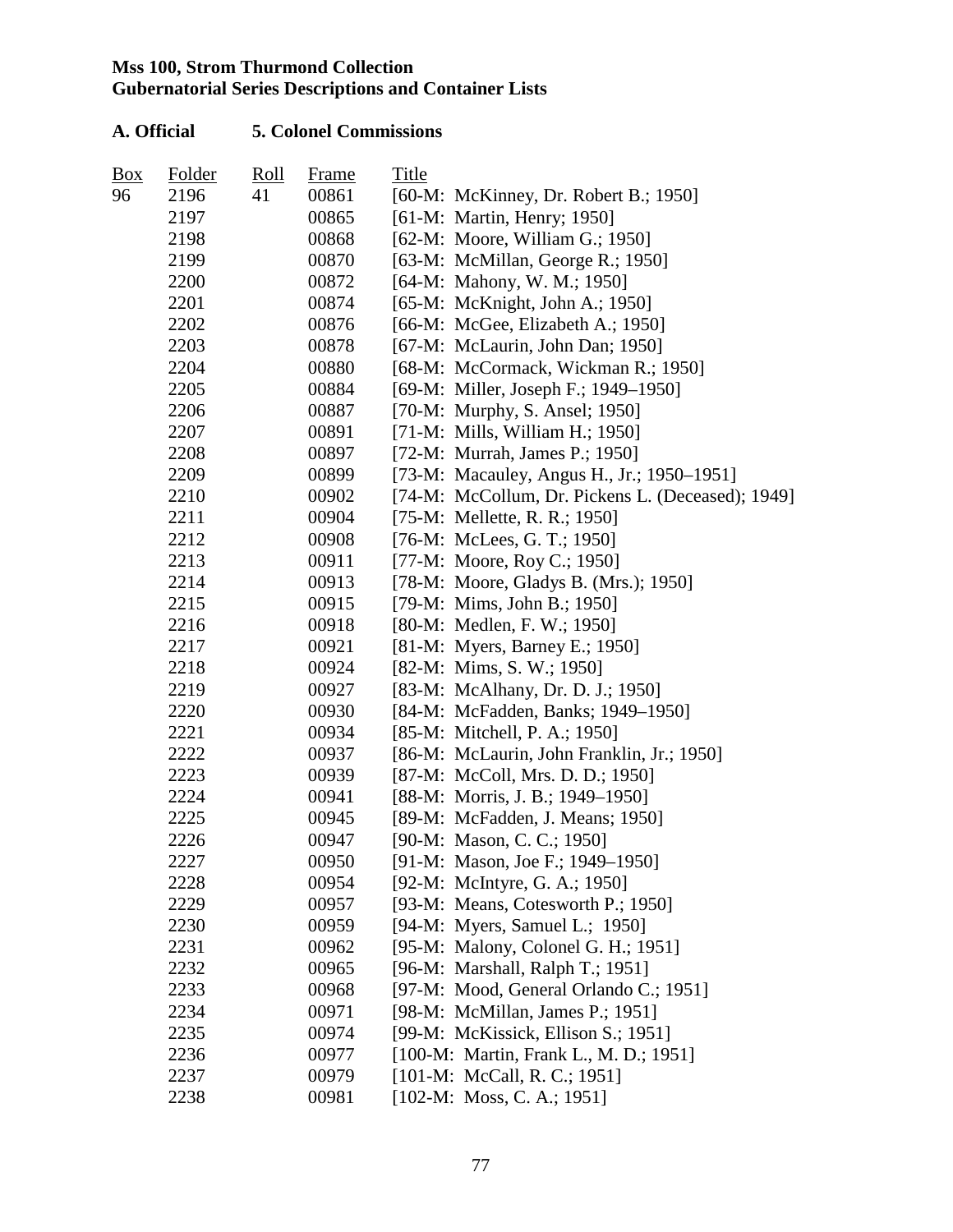| Box | Folder | <u>Roll</u> | Frame | Title                                               |
|-----|--------|-------------|-------|-----------------------------------------------------|
| 96  | 2239   | 41          | 00983 | [103-M: Maddox, Annie Laurie; 1951]                 |
|     | 2240   |             | 00985 | $[104-M: Mann, James R.; 1951]$                     |
|     | 2241   |             | 00987 | [105-M: Mays, Calhoun A.; 1951]                     |
|     | 2242   |             | 00990 | [106-M: McCall, Rhett S.; 1951]                     |
|     | 2243   |             | 00996 | [107-M: Martin, Dr. F. L.; 1951]                    |
|     | 2244   |             | 00998 | [108-M: McGee, Hugh; 1951]                          |
|     | 2245   |             | 01000 | [109-M: Milford, Dr. Lee W.; 1951]                  |
|     | 2246   |             | 01002 | [110-M: Meaney, John E.; 1951]                      |
|     | 2247   |             | 01004 | [111-M: Moore, Neil; 1950]                          |
|     | 2248   |             | 01007 | [112-M: Moore, Anne; c. 1950]                       |
|     | 2249   |             | 01010 | $[113-M: Morris, J. B.; 1950]$                      |
|     | 2250   |             | 01012 | [114-M: McKinnon, William Thomas; 1947]             |
|     | 2251   |             | 01015 | [N: List; 1947–1951]                                |
|     | 2252   |             | 01019 | [1-N: Nalley, G. B.; 1947]                          |
|     | 2253   |             | 01021 | [2-N: Nicholson, W. H., Jr.; 1947–1949]             |
|     | 2254   |             | 01027 | [3-N: Nicholson, Paul L.; 1947–1948]                |
|     | 2255   |             | 01031 | [4-N: Nunnery, Je. E.; 1948]                        |
|     | 2256   |             | 01034 | [5-N: Norton, L. C.; 1949]                          |
|     | 2257   |             | 01036 | [6-N: Nalley, R. F.; 1949]                          |
|     | 2258   |             | 01038 | [7-N: Nesmith, Willard T.; 1949]                    |
|     | 2259   |             | 01040 | [8-N: Neely, W. J.; 1949]                           |
|     | 2260   |             | 01042 | [9-N: Newlin, Joseph S.; 1949]                      |
|     | 2261   |             | 01045 | [10-N: Nicholson, B. E.; 1950]                      |
|     | 2262   |             | 01049 | [11-N: Norton, W. T. "Bill"; 1950]                  |
|     | 2263   |             | 01052 | [12-N: Norris, M. Bowdre; 1950]                     |
|     | 2264   |             | 01054 | [13-N: Nalley, Robert B.; 1950]                     |
|     | 2265   |             | 01056 | $[14-N: Nash, Shepard K.; 1951]$                    |
|     | 2266   |             | 01058 | $[15-N: Nixon, W. D.; 1951]$                        |
|     | 2267   |             | 01060 | [16-N: Nicholson, J. R.; 1950]                      |
|     | 2268   |             | 01063 | [17-N: Nichols, J. LeRoy; 1950]                     |
| 97  | 2269   |             | 01066 | [O: List; $1947-1951$ ]                             |
|     | 2270   |             | 01070 | $[1-O: O'Neal, R. E.; 1947]$                        |
|     | 2271   |             | 01074 | $[2-O: Ogburn, F. M.; 1947–1950]$                   |
|     | 2272   |             | 01079 | [3-O: Ouzts, Byrnes; $1947$ ]                       |
|     | 2273   |             | 01082 | $[4-O: Odom, L. A.; 1947]$                          |
|     | 2274   |             | 01085 | [5-O: O'Dell, Walter; 1947]                         |
|     | 2275   |             | 01087 | [6-O: Osteen, Hubert D.; 1947]                      |
|     | 2276   |             | 01090 | [7-O: O'Bannon, John W.; 1949]                      |
|     | 2277   |             | 01093 | $[8-O: Odom, L. D.; 1949]$                          |
|     | 2278   |             | 01097 | [9-O: Owens, Robert S.; 1949]                       |
|     | 2279   |             | 01099 | [10-O: Orvin, Jesse W., and Orvin, Wilson H.; 1949] |
|     | 2280   |             | 01102 | $[11-O: Ouzts, C. R.; 1950]$                        |
|     | 2281   |             | 01104 | $[12-O: O'Connect, Tom; 1951]$                      |
|     |        |             |       |                                                     |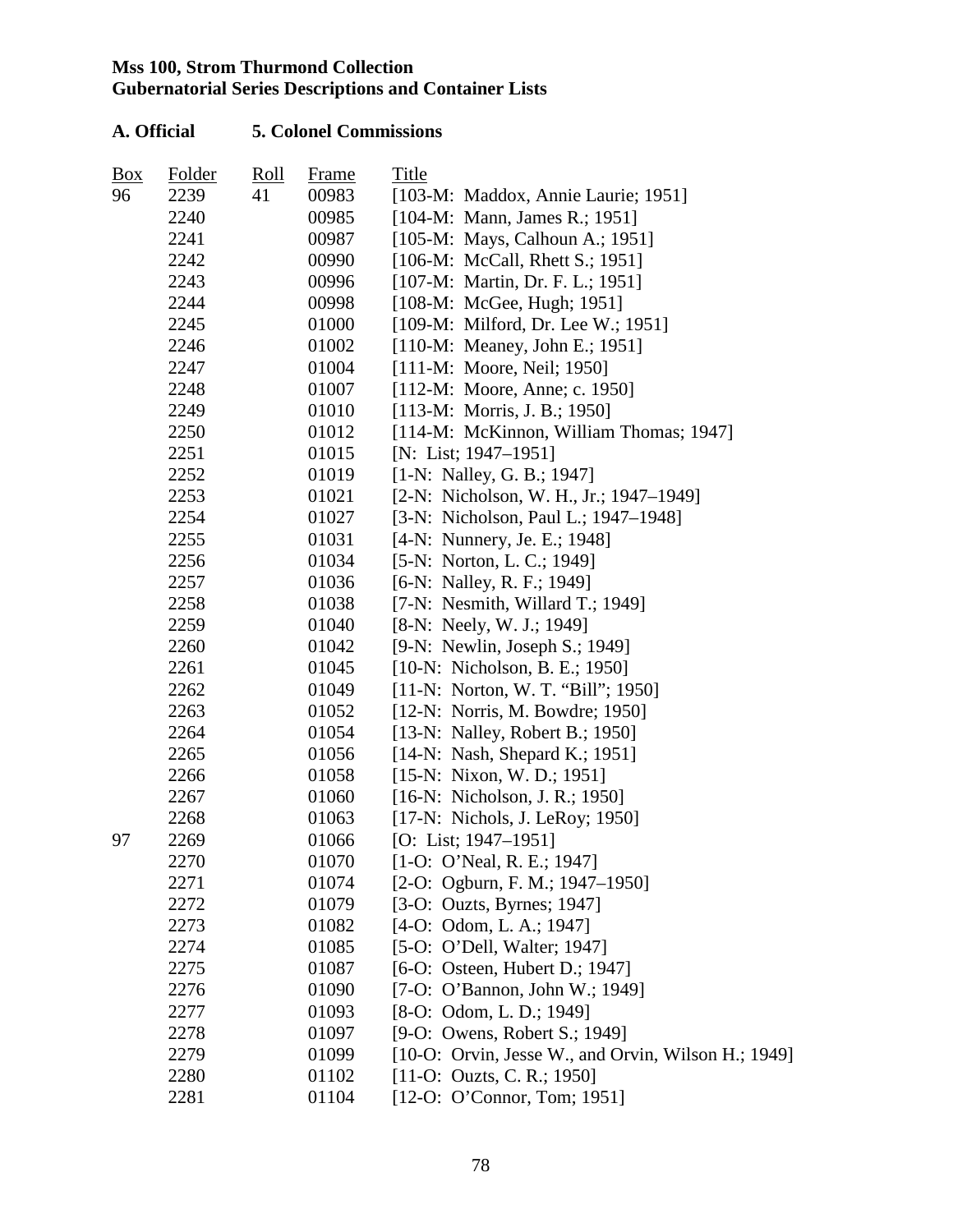| <b>Box</b> | Folder | $\frac{\text{Roll}}{\text{Roll}}$ | Frame | Title                                               |
|------------|--------|-----------------------------------|-------|-----------------------------------------------------|
| 97         | 2282   | 41                                | 01107 | [13-O: Obear, Henry N.; 1951]                       |
|            | 2283   |                                   | 01110 | $[P: List; 1947-1951]$                              |
|            | 2284   |                                   | 01114 | $[1-P: Poole, C. B.: 1947-1948]$                    |
|            | 2285   |                                   | 01120 | [2-P: Platt, James L.; 1947-1948]                   |
|            | 2286   |                                   | 01124 | [3-P: Pettigrew, John Wallace; 1947]                |
|            | 2287   |                                   | 01126 | [4-P: Peter, Albert H.; 1947]                       |
|            | 2288   |                                   | 01128 | [5-P: Patrick, Walter J.; 1947]                     |
|            | 2289   |                                   | 01130 | [6-P: Purcell, Ned; 1947]                           |
|            | 2290   |                                   | 01132 | [7-P: Parker, Clarence L.; 1947]                    |
|            | 2291   |                                   | 01135 | [8-P: Pearce, R. Roy; 1947–1948]                    |
|            | 2292   |                                   | 01140 | [9-P: Patton, M. G.; 1947]                          |
|            | 2293   |                                   | 01142 | [10-P: Parker, D. Fred; 1947]                       |
|            | 2294   |                                   | 01145 | [11-P: Purcell, E. P.; 1947–1949]                   |
|            | 2295   |                                   | 01152 | [12-P: Parrish, A. C.; 1947]                        |
|            | 2296   |                                   | 01154 | [13-P: Page, Bernie L.; 1948]                       |
|            | 2297   |                                   | 01156 | [14-P: Pearman, Fred; 1948-1949]                    |
|            | 2298   |                                   | 01163 | [15-P: Prickett, Furman M.; 1948]                   |
|            | 2299   |                                   | 01165 | [16-P: Parker, James E.; 1948]                      |
|            | 2300   |                                   | 01170 | [17-P: Platt, Dr. Vivian F.; 1949]                  |
|            | 2301   |                                   | 01172 | $[18-P: Powers, J. L.; 1949]$                       |
|            | 2302   |                                   | 01176 | [19-P: Pegues, Victor L.; 1949]                     |
|            | 2303   |                                   | 01178 | [20-P: Pinson, Royall P.; 1949]                     |
|            | 2304   |                                   | 01180 | [21-P: Perry, Chester N.; 1949]                     |
|            | 2305   |                                   | 01182 | [22-P: Patton, Toy; 1949]                           |
|            | 2306   |                                   | 01184 | [23-P: Poole, Dr. R. F. (1948–1949 Clemson Football |
|            |        |                                   |       | Team); 1949]                                        |
|            | 2307   |                                   | 01192 | [24-P: Pratt, Dr. John; 1949]                       |
|            | 2308   |                                   | 01194 | [25-P: Phillips, Hugh P.; 1949]                     |
|            | 2309   |                                   | 01199 | [26-P: Price, Julian A.; 1949]                      |
|            | 2310   |                                   | 01201 | [27-P: Patrick, J. Wilson; 1950]                    |
|            | 2311   |                                   | 01203 | [28-P: Pitts, F. Watson; 1949]                      |
|            | 2312   |                                   | 01205 | [29-P: Payne, Reverend L. G.; 1950]                 |
|            | 2313   |                                   | 01207 | [30-P: Prince, R. Earle; 1949]                      |
|            | 2314   |                                   | 01209 | [31-P: Page, Pearly S.; 1950]                       |
|            | 2315   |                                   | 01211 | [32-P: Prevost, Christie C.; 1950]                  |
|            | 2316   |                                   | 01215 | [33-P: Pinson, A. Tillman: 1950]                    |
|            | 2317   |                                   | 01217 | [34-P: Perrow, Hugh W.; 1950]                       |
|            | 2318   |                                   | 01220 | [35-P: Plunkett, W. C.; 1950]                       |
|            | 2319   |                                   | 01222 | [36-P: Patterson, Ernest; 1950]                     |
|            | 2320   |                                   | 01224 | [37-P: Parker, Dr. Nolan; 1950]                     |
|            | 2321   |                                   | 01227 | [38-P: Patterson, Randolph; 1950]                   |
|            | 2322   |                                   | 01229 | [39-P: Pitts, Fred W.; 1950]                        |
|            | 2323   |                                   | 01231 | [40-P: Parks, Major General Floyd L.; 1950]         |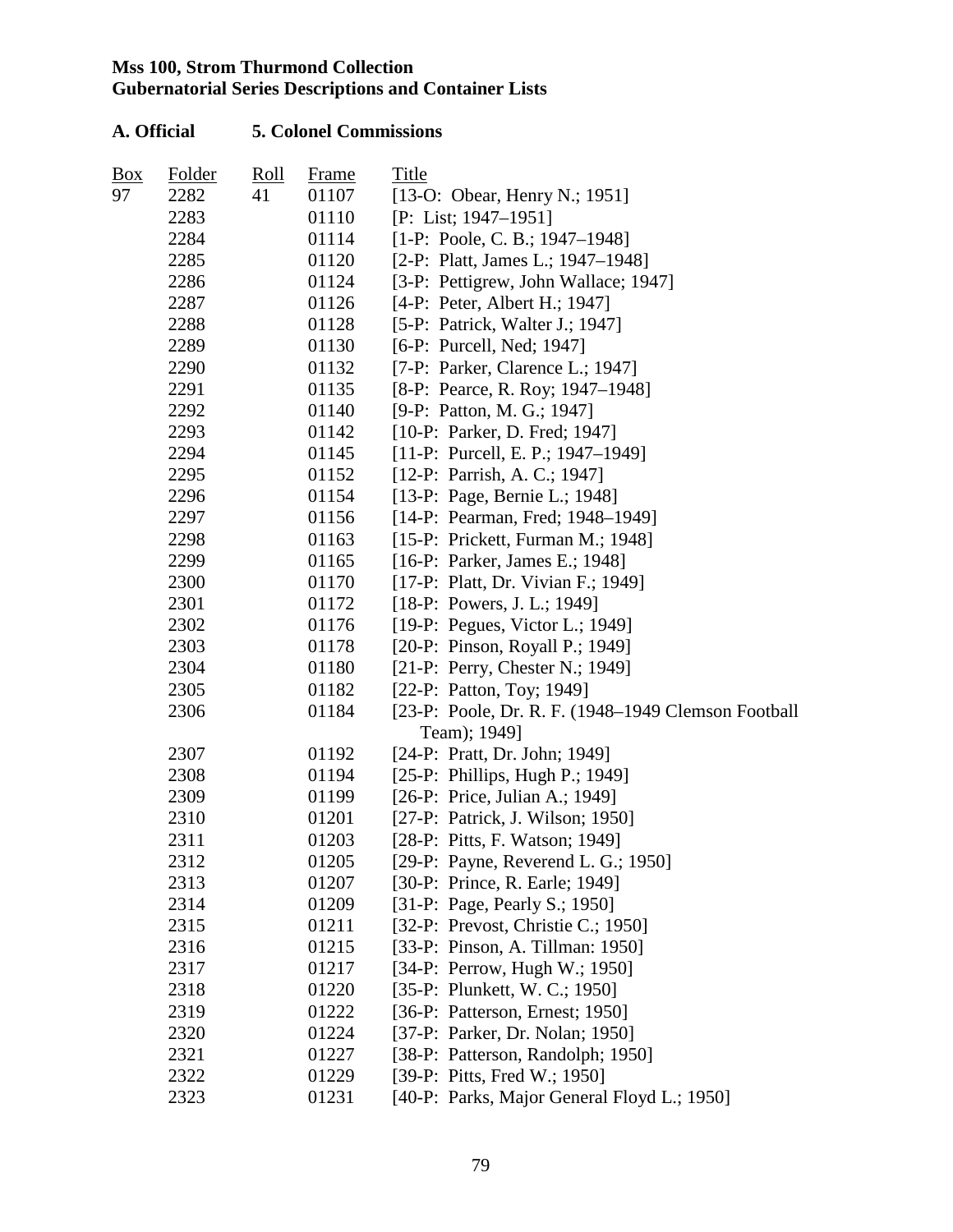| Box | Folder | $\frac{\text{Roll}}{\text{Roll}}$ | <b>Frame</b> | Title                                   |
|-----|--------|-----------------------------------|--------------|-----------------------------------------|
| 97  | 2324   | 41                                | 01235        | [41-P: Pracht, John C.; 1950]           |
|     | 2325   |                                   | 01237        | [42-P: Pierce, L. D.; 1950]             |
|     | 2326   |                                   | 01240        | [43-P: Patrick, J. R.; 1950]            |
|     | 2327   |                                   | 01243        | [44-P: Pendarvis, Allen H.; 1950]       |
|     | 2328   |                                   | 01246        | [45-P: Pendarvis, Ben C.; 1950]         |
|     | 2329   |                                   | 01251        | [46-P: Player, C. B. 1950]              |
|     | 2330   |                                   | 01254        | [47-P: Peace, Roger C.; 1951]           |
|     | 2331   |                                   | 01257        | [48-P: Pridgen, Reverend Paul M.; 1951] |
|     | 2332   |                                   | 01259        | [49-P: Pridgen, S. Raymond; 1951]       |
|     | 2333   |                                   | 01261        | [50-P: Pruitt, J.B.; 1951]              |
|     | 2334   |                                   | 01263        | [51-P: Plyler, Dr. John L.; 1951]       |
|     | 2335   |                                   | 01265        | [52-P: Plyler, Joe C.; 1951]            |
|     | 2336   |                                   | 01267        | [53-P: Peterkin, Mrs. Julia Mood; 1950] |
|     | 2337   |                                   | 01269        | [Q: List; 1948, 1950]                   |
|     | 2338   |                                   | 01272        | [1-Q: Quarles, H. E., Jr.; 1948]        |
|     | 2339   |                                   | 01274        | [2-Q: Quattlebaum, Paul, Jr.; 1948]     |
|     | 2340   |                                   | 01277        | [3-Q: Queen, Guy; 1950]                 |
|     | 2341   |                                   | 01279        | [4-Q: Quarles, H. E., Sr.; 1950]        |
|     | 2342   |                                   | 01281        | [5-Q: Quarles, J. W.; 1950]             |
|     | 2343   |                                   | 01283        | $[R: List; 1947-1951]$                  |
|     | 2344   |                                   | 01287        | $[1-R: Rhodes, W. L., Jr.; 1947-1948]$  |
|     | 2345   |                                   | 01294        | $[2-R: Rush, J. F.; 1947-1948]$         |
|     | 2346   |                                   | 01297        | [3-R: Rose, J. Claude; 1947]            |
|     | 2347   |                                   | 01299        | [4-R: Risher, J. F.; 1947]              |
|     | 2348   |                                   | 01304        | [5-R: Rhem, D. D.; 1947]                |
|     | 2349   |                                   | 01306        | $[6-R: Rogers, S. E.; 1947]$            |
|     | 2350   |                                   | 01309        | [7-R: Riddle, W. E.; 1947]              |
|     | 2351   | 42                                | 00001        | [8-R: Rivers, J. Calvin; 1947–1948]     |
|     | 2352   |                                   | 00005        | [9-R: Rice, Leon L.; 1947-1948]         |
|     | 2353   |                                   | 00009        | $[10-R: Rhodes, Osborne H.; 1947]$      |
|     | 2354   |                                   | 00012        | [11-R: Richardson, W. L.; 1948]         |
|     | 2355   |                                   | 00016        | $[12-R: Real, J. B.; 1948]$             |
|     | 2356   |                                   | 00019        | [13-R: Rast, L. O.; 1948]               |
|     | 2357   |                                   | 00023        | [14-R: Rouse, George D.; 1948]          |
|     | 2358   |                                   | 00026        | [15-R: Rogers, E. H.; 1949-1950]        |
|     | 2359   |                                   | 00030        | $[16-R: Rogers, J. Ben; 1949-1951]$     |
|     | 2360   |                                   | 00037        | [17-R: Rush, Tillman R.; 1949]          |
|     | 2361   |                                   | 00038B       | [18-R: Reed, George L.; 1949–1950]      |
|     | 2362   |                                   | 00039        | [19-R: Ray, Cecil; 1949-1950]           |
|     | 2363   |                                   | 00043        | [20-R: Rhem, L. F.; 1949]               |
|     | 2364   |                                   | 00045        | [21-R: Rivers, I. Noel; 1949]           |
|     | 2365   |                                   | 00047        | [22-R: Redfearn, Ed; 1949]              |
|     | 2366   |                                   | 00050        | [23-R: Reid, Rodgers M.; 1949]          |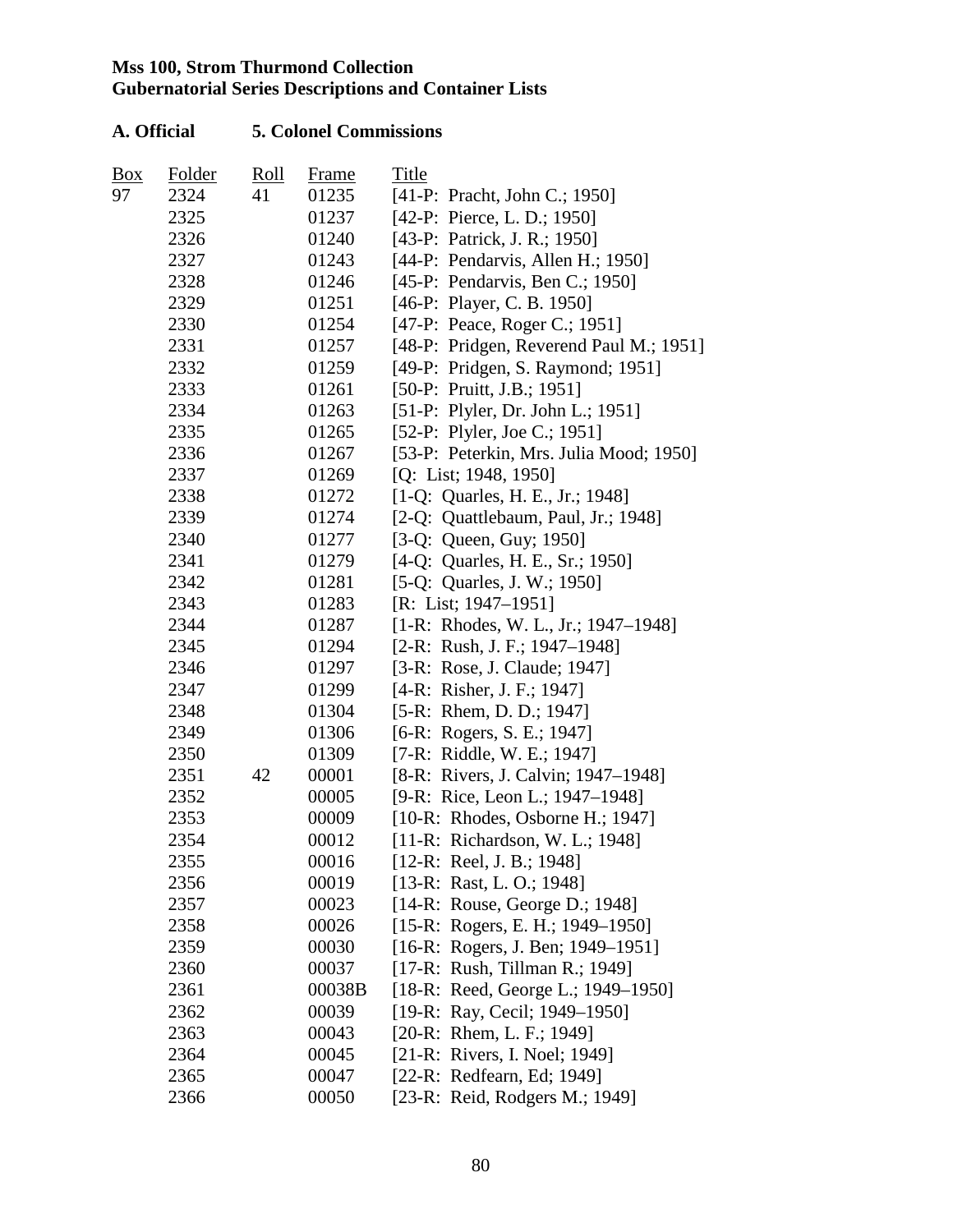| $\frac{Box}{}$ | <b>Folder</b> | Roll | <b>Frame</b> | Title                                           |
|----------------|---------------|------|--------------|-------------------------------------------------|
| 97             | 2367          | 42   | 00052        | [24-R: Read, G. M.; 1950]                       |
|                | 2368          |      | 00054        | [25-R: Redfearn, Sam A.; 1950]                  |
|                | 2369          |      | 00057        | [26-R: Rush, Tillman D.; 1949]                  |
|                | 2370          |      | 00059        | $[27-R: Reynolds, G. W.; 1950]$                 |
|                | 2371          |      | 00061        | [28-R: Rabon, John; 1950]                       |
|                | 2372          |      | 00063        | [29-R: Ralls, Charles C.; 1950]                 |
|                | 2373          |      | 00068        | $[30-R: Rogers, S. E.; 1950]$                   |
|                | 2374          |      | 00071        | [31-R: Ram, H. B.; 1950]                        |
|                | 2375          |      | 00073        | [32-R: Rawl, Francis L.; 1951]                  |
|                | 2376          |      | 00075        | [33-R: Reeves, R. H.; 1951]                     |
|                | 2377          |      | 00078        | [34-R: Rogerson, Laurie S.; 1951]               |
|                | 2378          |      | 00080        | [35-R: Richardson, Sarah; 1951]                 |
|                | 2379          |      | 00082        | [36-R: Rowland, James L.; 1951]                 |
|                | 2380          |      | 00084        | $[37-R: Rogers, B. W.; 1950]$                   |
|                | 2381          |      | 00087        | [38-R: Roper, Cecil P.; 1949–1950]              |
|                | 2382          |      | 00092        | $[S: List; 1947-1951]$                          |
|                | 2383          |      | 00098        | [1-S: Smith, W. Herbert, and Smith, William H.; |
|                |               |      |              | 1947-1948]                                      |
|                | 2384          |      | 00106        | $[2-S: Spratt, John; 1947–1948]$                |
|                | 2385          |      | 00118        | [3-S: Salisbury, T. W., Jr.; 1948]              |
|                | 2386          |      | 00121        | $[4-S: Suber, J. R.; 1947-1948]$                |
|                | 2387          |      | 00126        | [5-S: Strom, Thomas K.; 1947]                   |
|                | 2388          |      | 00128        | [6-S: Snelling, J. J.; 1947–1948]               |
|                | 2389          |      | 00133        | [7-S: Smith, J. Foster; 1947]                   |
|                | 2390          |      | 00135        | $[8-S: Sanders, G. J.; 1947]$                   |
|                | 2391          |      | 00137        | [9-S: St. Amand, Emile C.; 1947–1948]           |
|                | 2392          |      | 00148        | $[10-S: Sims, Henry R.; 1947]$                  |
|                | 2393          |      | 00150        | [11-S: Singletary, W. Wesley; 1947]             |
|                | 2394          |      | 00153        | $[12-S: Shuler, M. A.; 1947]$                   |
| 98             | 2395          |      | 00157        | [13-S: Stribling, D. W.; 1947–1949]             |
|                | 2396          |      | 00168        | $[14-S: Symmes, W. Rene; 1947-1948]$            |
|                | 2397          |      | 00176        | [15-S: Sawyer, Olin; 1947]                      |
|                | 2398          |      | 00179        | [16-S: Sharpe, Robert G.; 1947]                 |
|                | 2399          |      | 00183        | [17-S: Smoak, Ethel B.; 1947–1948]              |
|                | 2400          |      | 00189        | $[18-S: Summers, N. H.; 1947]$                  |
|                | 2401          |      | 00192        | [19-S: Stoddard, Robert L.; 1947–1948]          |
|                | 2402          |      | 00204        | [20-S: Spivey, Collins A.; 1947–1948]           |
|                | 2403          |      | 00211        | [21-S: Sompayrac, E. A.; 1948]                  |
|                | 2404          |      | 00213        | [22-S: Scheper, W. F., Jr.; 1948]               |
|                | 2405          |      | 00216        | [23-S: Sancken, George A.; 1948]                |
|                | 2406          |      | 00219        | [24-S: Sessions, W. E.; 1948]                   |
|                | 2407          |      | 00223        | [25-S: Sires, N. Gruber; 1948]                  |
|                | 2408          |      | 00226        | $[26-S: Smith, John Jones; 1948]$               |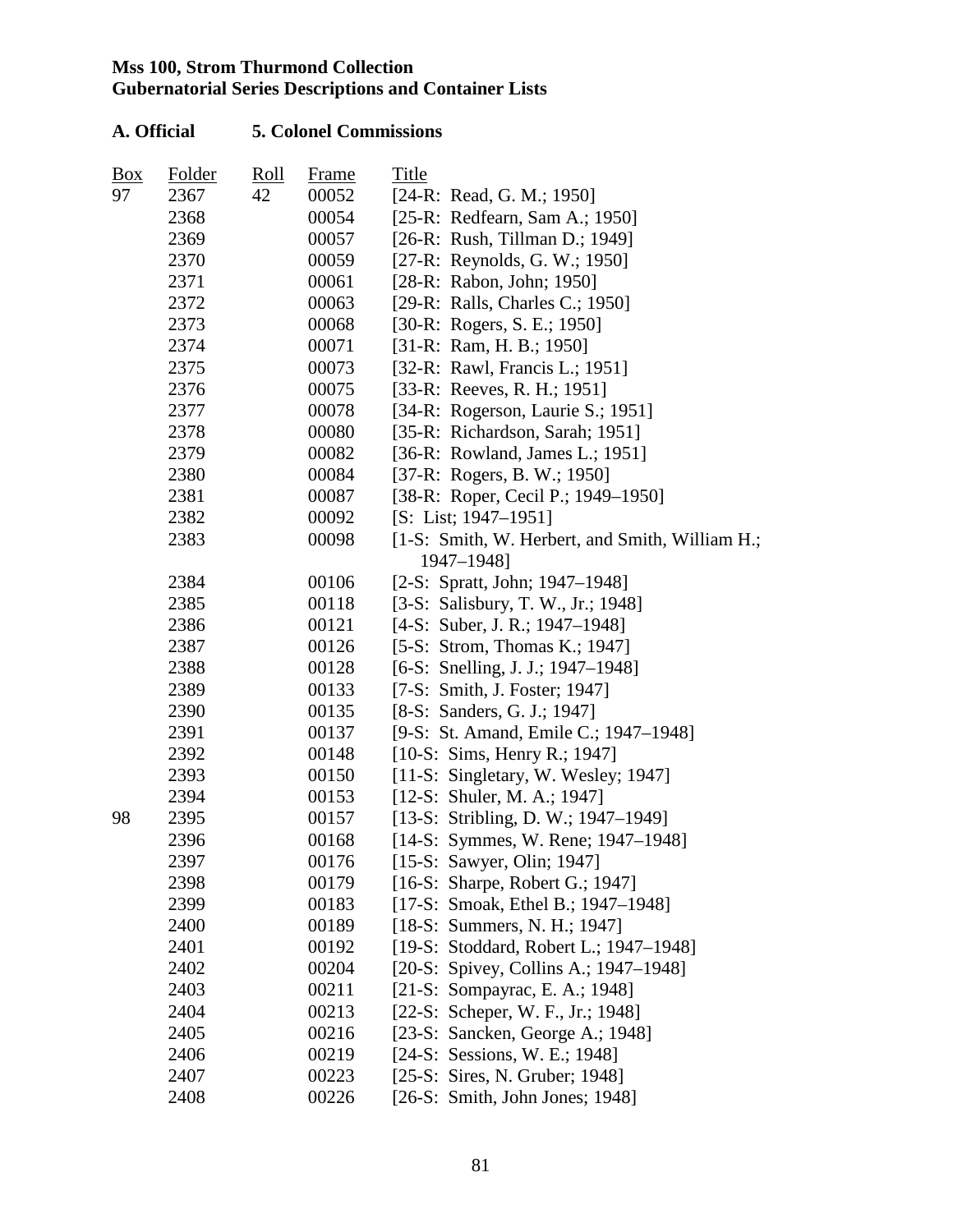| Box | Folder | <u>Roll</u> | Frame | Title |                                      |
|-----|--------|-------------|-------|-------|--------------------------------------|
| 98  | 2409   | 42          | 00229 |       | [27-S: Stansfield, John E.; 1948]    |
|     | 2410   |             | 00231 |       | [ $28-S$ : Smith, Clifford T.; 1948] |
|     | 2411   |             | 00233 |       | [29-S: Suggs, J. Robert; 1948]       |
|     | 2412   |             | 00235 |       | [30-S: Stackhouse, M. Steed; 1948]   |
|     | 2413   |             | 00242 |       | [31-S: Sasser, C. E.; 1948]          |
|     | 2414   |             | 00245 |       | [32-S: Stewart, Dr. J. L.; 1948]     |
|     | 2415   |             | 00247 |       | [33-S: Salisbury, Meders M.; 1949]   |
|     | 2416   |             | 00249 |       | [34-S: Stockman, Abner P.; 1949]     |
|     | 2417   |             | 00253 |       | [35-S: Saunders, T. J., Jr.; 1949]   |
|     | 2418   |             | 00255 |       | $[36-S: Stone, J. C.; 1949]$         |
|     | 2419   |             | 00257 |       | [37-S: Salley, J. R.; 1949]          |
|     | 2420   |             | 00259 |       | [38-S: Sasser, C. E.; 1949]          |
|     | 2421   |             | 00261 |       | [39-S: Sloan, John B.; 1949]         |
|     | 2422   |             | 00263 |       | [40-S: Smith, Bill; 1940]            |
|     | 2423   |             | 00265 |       | [41-S: Seigler, E. W.; 1949]         |
|     | 2424   |             | 00267 |       | $[42-S: Suber, Tom; 1949]$           |
|     | 2425   |             | 00269 |       | [43-S: Smith, Thomas R.; 1949]       |
|     | 2426   |             | 00271 |       | [44-S: Smith, Thomas R.; 1949]       |
|     | 2427   |             | 00273 |       | [45-S: Smith, William H.; 1948–1948] |
|     | 2428   |             | 00277 |       | [46-S: Smith, Thomas R.; 1949]       |
|     | 2429   |             | 00279 |       | [47-S: Saint-Amand, C. E.; 1949]     |
|     | 2430   |             | 00282 |       | $[48-S: Symmes, W. R.; 1949]$        |
|     | 2431   |             | 00285 |       | [49-S: Simmons, Roger L.; 1949]      |
|     | 2432   |             | 00287 |       | [50-S: Summers, Dr. S. J.; 1949]     |
|     | 2433   |             | 00289 |       | [51-S: Sanders, Walter; 1949]        |
|     | 2434   |             | 00291 |       | $[52-S: Still, H. V.; 1949]$         |
|     | 2435   |             | 00295 |       | [53-S: Stallworth, T. A.; 1949]      |
|     | 2436   |             | 00297 |       | [54-S: Shull, T. Haskell; 1949]      |
|     | 2437   |             | 00299 |       | [55-S: Summer, Dr. Maime S.; 1949]   |
|     | 2438   |             | 00301 |       | [56-S: Scott, Lawson; 1949]          |
|     | 2439   |             | 00303 |       | [57-S: Sloan, John B.; 1949]         |
|     | 2440   |             | 00305 |       | [58-S: Shelton, W. M.; 1949–1950]    |
|     | 2441   |             | 00308 |       | [59-S: Swink, H.R.; 1949]            |
|     | 2442   |             | 00310 |       | [60-S: Schipman, Fred H., 1950]      |
|     | 2443   |             | 00312 |       | [61-S: Strain, Sam J.; 1950]         |
|     | 2444   |             | 00316 |       | [62-S: Schipman, J. R.; 1950]        |
|     | 2445   |             | 00319 |       | [63-S: Smith, H. L.; 1950]           |
|     | 2446   |             | 00321 |       | [64-S: Snyder, Reverend T. A.; 1950] |
|     | 2447   |             | 00323 |       | [65-S: Shaw, William J.; 1950]       |
|     | 2448   |             | 00325 |       | [66-S: Schwartz, Raymon, Jr.; 1950]  |
|     | 2449   |             | 00327 |       | [67-S: Strohecker, Henry O.; 1950]   |
|     | 2450   |             | 00329 |       | [68-S: Stroble, J. Lloyd; 1950]      |
|     | 2451   |             | 00331 |       | [69-S: Sturkie, Dr. D. R.; 1950]     |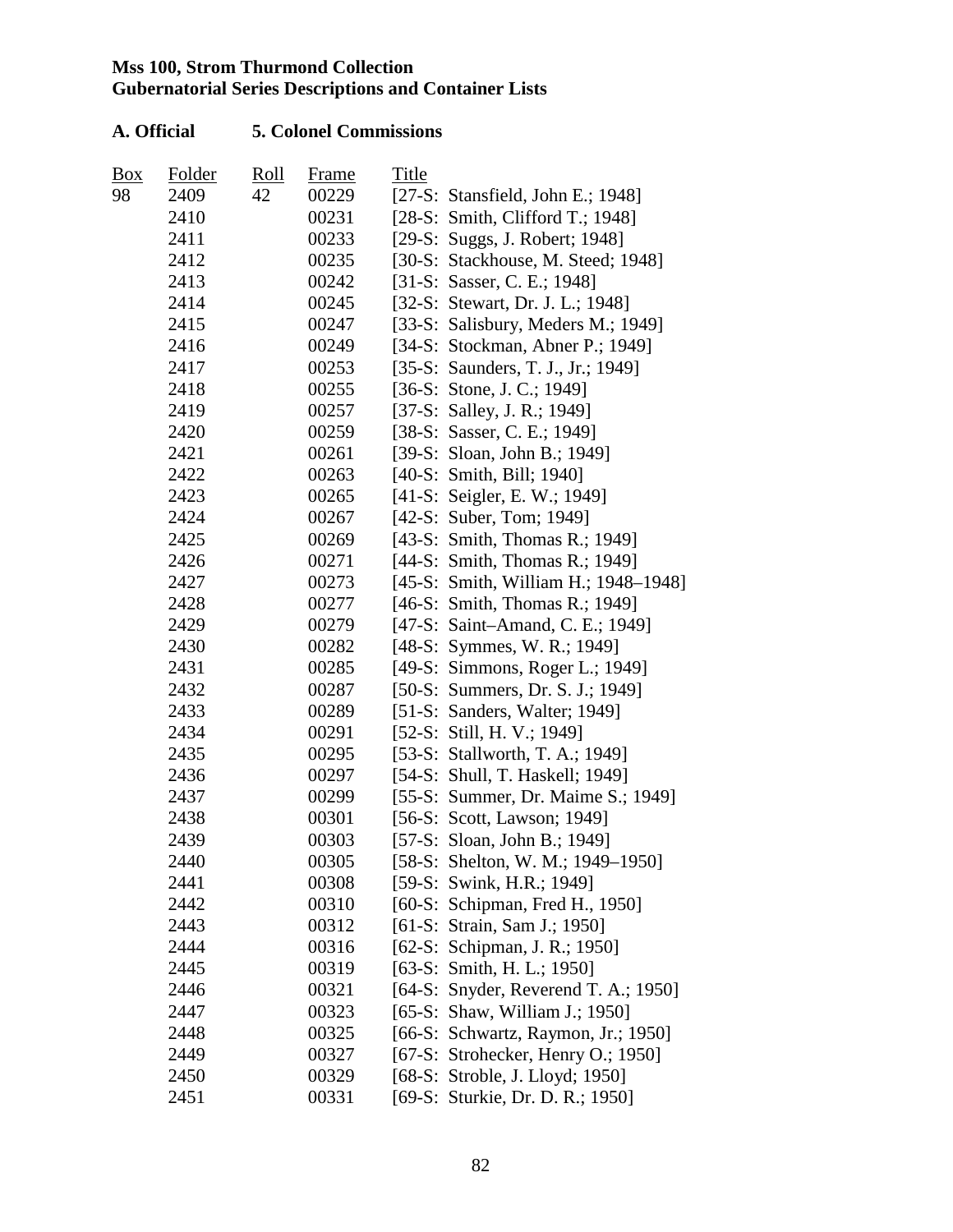| Box | Folder | <u>Roll</u> | <b>Frame</b> | Title                                  |
|-----|--------|-------------|--------------|----------------------------------------|
| 98  | 2452   | 42          | 00333        | [70-S: Stubbs, Julius A.; 1950]        |
|     | 2453   |             | 00335        | [71-S: Stallworth, M. C.; 1950]        |
|     | 2454   |             | 00338        | [72-S: Stroman, E. C.; 1950]           |
|     | 2455   |             | 00340        | [73-S: Swint, Samuel H.; 1950]         |
|     | 2456   |             | 00343        | [74-S: Shealy, Joseph L.; 1950]        |
|     | 2457   |             | 00345        | [75-S: Simons, Charles E., Jr.; 1950]  |
|     | 2458   |             | 00350        | [76-S: Scott, Fred W.; 1950]           |
|     | 2459   |             | 00352        | [77-S: Slade, A. Leland, Jr.; 1950]    |
|     | 2460   |             | 00354        | [78-S: Stack, Martha C.; 1950]         |
|     | 2461   |             | 00356        | [79-S: Simmons, Harold W.; 1950]       |
|     | 2462   |             | 00363        | [80-S: Stahman, James G.; 1950]        |
|     | 2463   |             | 00366        | $[81-S: Springs, Elliott W.; 1950]$    |
|     | 2464   |             | 00368        | [82-S: Summerall, Charles P.; 1950]    |
|     | 2465   |             | 00371        | [83-S: Salley, J. R. (Deceased); 1949] |
|     | 2466   |             | 00373        | [84-S: Sutton, Lacey; 1949]            |
|     | 2467   |             | 00375        | [85-S: Symmes, W. R.; 1950]            |
|     | 2468   |             | 00378        | [86-S: Senn, Fletcher; 1950]           |
|     | 2469   |             | 00383        | [87-S: Stukes S. G.; 1950]             |
|     | 2470   |             | 00382        | [88-S: Shieder, J. M.; 1950-1951]      |
|     | 2471   |             | 00391        | [89-S: Stilley, Walter A.; 1950]       |
|     | 2472   |             | 00394        | [90-S: Solomon, Louis; 1950–1951]      |
|     | 2473   |             | 00398        | [91-S: Stuckey, Dr. Henry J.; 1950]    |
|     | 2474   |             | 00401        | [92-S: Strom, S. T.; 1950-1951]        |
|     | 2475   |             | 00404        | [93-S: Stack, John G.; 1950–1951]      |
|     | 2476   |             | 00409        | [94-S: Sires, Mrs. N. G.; 1951]        |
|     | 2477   |             | 00411        | [95-S: Sanders, C. Cooper, Jr.; 1951]  |
|     | 2478   |             | 00414        | [96-S: Stephens, John P., Jr.; 1951]   |
|     | 2479   |             | 00417        | [97-S: Schwab, J. W.; 1951]            |
|     | 2480   |             | 00419        | [98-S: Smith, T. A.; 1951]             |
|     | 2481   |             | 00421        | [99-S: Stephens, Robert T.; 1951]      |
|     | 2482   |             | 00423        | [100-S: Scarborough, Alfred; 1951]     |
|     | 2483   |             | 00426        | [101-S: Scarborough, Y. Wilcox; 1951]  |
|     | 2484   |             | 00429        | [102-S: Spratt, James Lee; 1951]       |
|     | 2485   |             | 00431        | [103-S: Syfan, Ralph J.; 1951]         |
|     | 2486   |             | 00434        | $[104-S: Simrill, F. M.; 1951]$        |
|     | 2487   |             | 00436        | $[105-S: Spruill, J. A., Jr.; 1951]$   |
|     | 2488   |             | 00438        | $[106-S: Stevenson, W. T.; 1951]$      |
|     | 2489   |             | 00440        | [107-S: Springs, St. Julian; 1951]     |
|     | 2490   |             | 00443        | [108-S: Shealy, J. W.; 1951]           |
|     | 2491   |             | 00445        | $[T: List; 1947-1951]$                 |
|     | 2492   |             | 00449        | $[1-T:$ Talbert, A. D.; 1947]          |
|     | 2493   |             | 00453        | [2-T: Traxler, Hollis C.; 1947]        |
|     | 2494   |             | 00456        | [3-T: Timmerman, J. A.; 1947]          |
|     |        |             |              |                                        |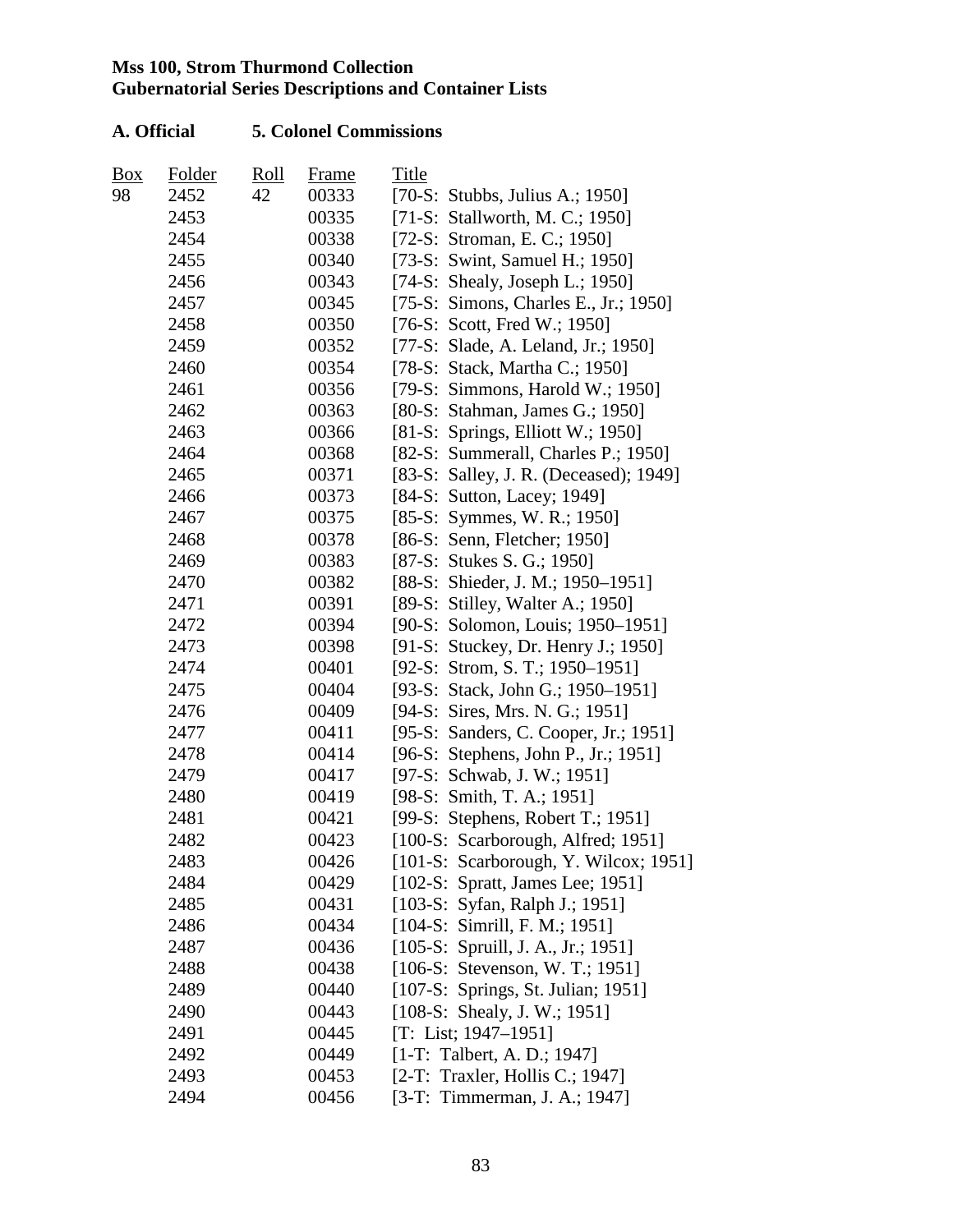| Box | Folder | Roll | Frame | Title                                     |
|-----|--------|------|-------|-------------------------------------------|
| 98  | 2495   | 42   | 00458 | [4-T: Tillotman, W. E.; 1947]             |
|     | 2496   |      | 00461 | [5-T: Thurman, Willys; $1947$ ]           |
|     | 2497   |      | 00463 | [6-T: Tompkins, Frank G.; 1947]           |
|     | 2498   |      | 00466 | [7-T: Timmerman, F. E.; 1947]             |
|     | 2499   |      | 00469 | [8-T: Temples, A. K.; 1947–1948]          |
|     | 2500   |      | 00472 | [9-T: Tarver, T. G.; 1948]                |
|     | 2501   |      | 00474 | $[10-T: Thurmond, J. W.; 1948]$           |
|     | 2502   |      | 00478 | [11-T: Thomason, B. W.; 1948]             |
|     | 2503   |      | 00481 | [12-T: Timmons, Manly B.; 1948]           |
|     | 2504   |      | 00488 | [13-T: Temple, Dr. Wade; 1948]            |
|     | 2505   |      | 00494 | [14-T: Tompkins, Mary T.; 1948]           |
|     | 2506   |      | 00499 | [15-T: Traxler, David G.; 1949]           |
|     | 2507   |      | 00501 | [16-T: Trammell, Harold C.; 1949]         |
|     | 2508   |      | 00503 | [17-T: Thomas, Reverend L. E.; 1949]      |
|     | 2509   |      | 00505 | $[18-T: Turner, B. R.; 1950]$             |
|     | 2510   |      | 00507 | [19-T: Thompson, C. O., Jr.; 1950]        |
|     | 2511   |      | 00511 | [20-T: Tucker, C. Millon, Jr.; 1950]      |
|     | 2512   |      | 00516 | [21-T: Thompson, Lewis W.; 1950]          |
|     | 2513   |      | 00522 | $[22-T: Theodore, Henry; 1950]$           |
|     | 2514   |      | 00524 | [23-T: Taylor, John R.; 1950]             |
|     | 2515   |      | 00526 | [24-T: Teasley, Edgar W.; 1950]           |
|     | 2516   |      | 00528 | $[25-T: Terry, Joe; 1950]$                |
|     | 2517   |      | 00530 | [26-T: Turner, Edward; 1950]              |
| 99  | 2518   |      | 00532 | [27-T: Taylor, Judge L. W.; 1950]         |
|     | 2519   |      | 00534 | [ $28-T$ : Timmerman, Dr. Dixon P.; 1950] |
|     | 2520   |      | 00537 | [29-T: Turner, John W., Jr.; 1949]        |
|     | 2521   |      | 00539 | [30-T: Templeton, C. H.; 1950]            |
|     | 2522   |      | 00542 | [31-T: Turner, C. M., Jr.; 1950]          |
|     | 2523   |      | 00547 | [32-T: Thomas, Carl; 1950]                |
|     | 2524   |      | 00550 | [33-T: Thompkins, David; $1950$ ]         |
|     | 2525   |      | 00553 | [34-T: Taylor, Thomas T.; 1950]           |
|     | 2526   |      | 00556 | [35-T: Taylor, Fred W.; 1950]             |
|     | 2527   |      | 00558 | [36-T: Thompson, Harry M., Jr.; 1950]     |
|     | 2528   |      | 00560 | [37-T: Thackston, Dr. Lawrence P.; 1951]  |
|     | 2529   |      | 00563 | [38-T: Thompson, J. Erskine; 1951]        |
|     | 2530   |      | 00566 | [39-T: Tillman, Mrs. Mamie N.; 1951]      |
|     | 2531   |      | 00569 | [40-T: Talmadge, Mrs. Eugene; 1951]       |
|     | 2532   |      | 00571 | [U: List; 1948-1950]                      |
|     | 2533   |      | 00574 | $[1-U: Utsey, Willis K.; 1948]$           |
|     | 2534   |      | 00576 | [2-U: Usher, Peter; 1949–1950]            |
|     | 2535   |      | 00579 | [3-U: Utsey, Earl O.; 1949]               |
|     | 2536   |      | 00581 | [V: List; 1947–1951]                      |
|     | 2537   |      | 00585 | $[1-V: Vincent, C. E.; 1947-1949]$        |
|     |        |      |       |                                           |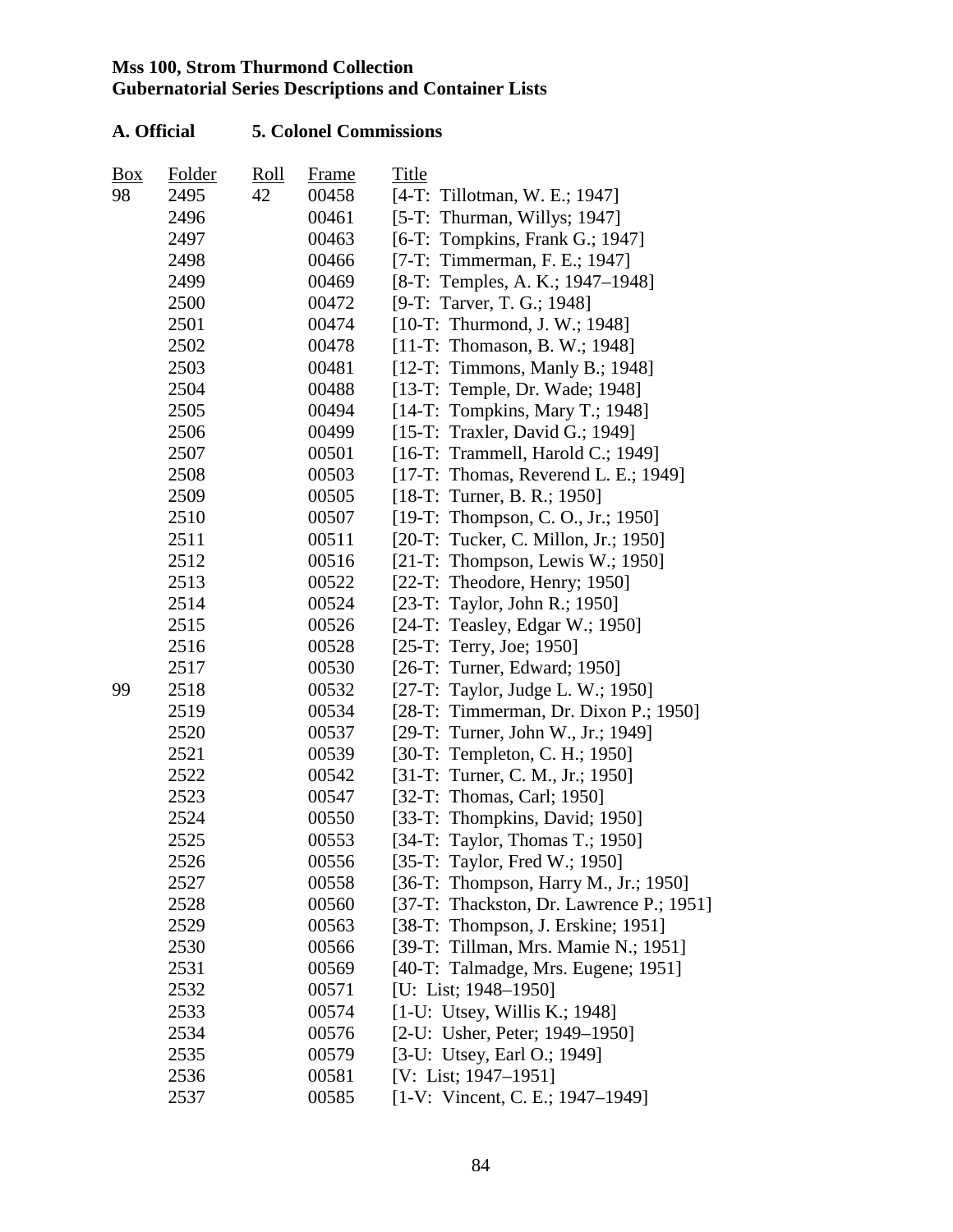| Box | Folder | Roll | Frame | Title                                                     |
|-----|--------|------|-------|-----------------------------------------------------------|
| 99  | 2538   | 42   | 00591 | [2-V: Varn, Rivers L.; 1948]                              |
|     | 2539   |      | 00595 | [3-V: Verner, S. L., Jr.; 1949]                           |
|     | 2540   |      | 00597 | [4-V: Vaughan, E. Steuart; 1949]                          |
|     | 2541   |      | 00599 | [5-V: Vincent, Willie; 1949]                              |
|     | 2542   |      | 00601 | [6-V: Vassy, Mrs. Eula H.; 1950]                          |
|     | 2543   |      | 00605 | [7-V: Vandiver, Thomas C.; 1951]                          |
|     | 2544   |      | 00608 | [W: List; 1947–1951]                                      |
|     | 2545   |      | 00614 | $[1-W: Wyche, C. C.; 1947]$                               |
|     | 2546   |      | 00616 | [2-W: Woodle, Alex; 1947–1948]                            |
|     | 2547   |      | 00625 | [3-W: Wright, Watson; 1947]                               |
|     | 2548   |      | 00627 | [4-W: Wooten, Roland F.; 1947–1948]                       |
|     | 2549   |      | 00632 | [5-W: Woods, Homer; 1947]                                 |
|     | 2550   |      | 00634 | [6-W: Winesett, Lem; 1947]                                |
|     | 2551   |      | 00636 | [7-W: Wessinger, Murray S.; 1947-1948]                    |
|     | 2552   |      | 00640 | [8-W: Ward, Audley H.; 1947]                              |
|     | 2553   |      | 00642 | $[9-W:$ Williams, Ruth; 1947]                             |
|     | 2554   |      | 00644 | $[10-W:$ Williams, Harris; 1947]                          |
|     | 2555   |      | 00646 | [11-W: Wilson, Clyburn; 1947-1948]                        |
|     | 2556   |      | 00652 | [12-W: Wade, Grady L.; 1947–1949]                         |
|     | 2557   |      | 00656 | $[13-W: Witherspoon, S. M.; 1947]$                        |
|     | 2558   |      | 00666 | [14-W: Williams, J. W.; 1947–1948]                        |
|     | 2559   |      | 00671 | [15-W: Wylie, John D.; 1947]                              |
|     | 2560   |      | 00676 | $[16-W: Willard, F. M.; 1947-1948]$                       |
|     | 2561   |      | 00682 | [17-W: Wade, Grady; 1948]                                 |
|     | 2562   |      | 00686 | $[18-W: Winn, E. P.; 1948]$                               |
|     | 2563   |      | 00689 | [19-W: Walton, Robert, Jr.; 1948]                         |
|     | 2564   |      | 00692 | [20-W: Williams, J. A., Sr. (9-B: Billings, K. C.); 1948] |
|     | 2565   |      | 00697 | [21-W: Wright, Dr. Peter B.; 1948]                        |
|     | 2566   |      | 00699 | [22-W: Wood, Lew (Also see 10-B: Brown,                   |
|     |        |      |       | N. Walter); 1948]                                         |
|     | 2567   |      | 00704 | [ $23-W$ : Wilson, Leland S.; 1948]                       |
|     | 2568   |      | 00706 | [24-W: Wilson, J. Peary (See 11-G: Gasfque, T. J. and 45- |
|     |        |      |       | S: Smith, William H.); No Dates]                          |
|     | 2569   |      | 00708 | [25-W: Willingham, Ed. L., Jr.; 1949]                     |
|     | 2570   |      | 00710 | $[26-W: Wilson, O. K.; 1949]$                             |
|     | 2571   |      | 00712 | [27-W: Wiggins, Tom J.; 1949]                             |
|     | 2572   |      | 00714 | [28-W: Wilcox, Dr. J. M.; 1949]                           |
|     | 2573   |      | 00716 | [29-W: Wheeler, C. H.; 1949]                              |
|     | 2574   |      | 00718 | [30-W: Wise, Jake; 1949–1950]                             |
|     | 2575   |      | 00723 | [31-W: Wooten, Roland; 1949]                              |
|     | 2576   |      | 00728 | [32-W: Wise, Jake; 1949]                                  |
|     | 2577   |      | 00730 | [33-W: Wheeler, F. W.; 1949]                              |
|     | 2578   |      | 00732 | [34-W: Wofford, Thomas A.; 1949]                          |
|     |        |      |       |                                                           |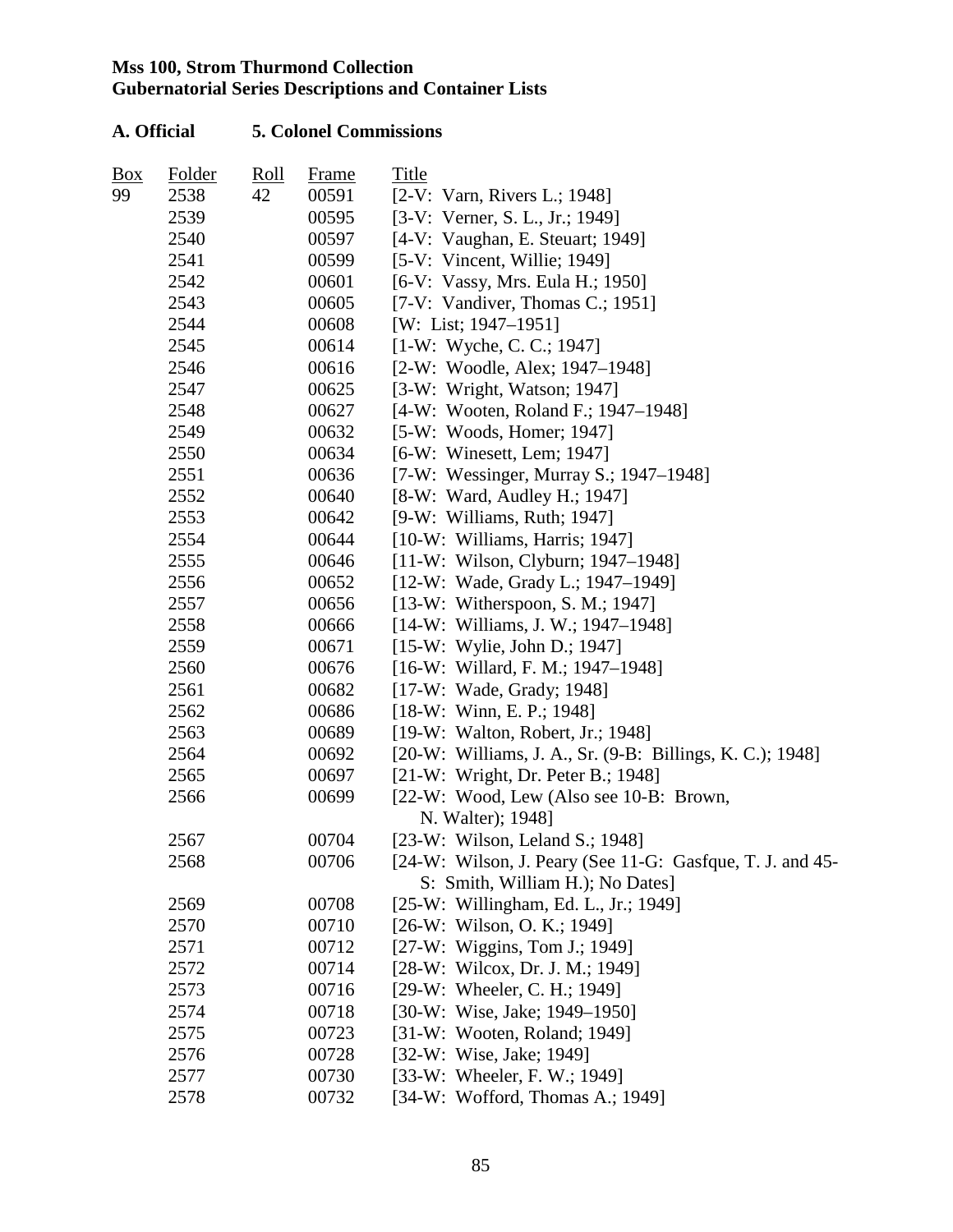| Box | Folder | <u>Roll</u> | Frame | Title |                                           |
|-----|--------|-------------|-------|-------|-------------------------------------------|
| 99  | 2579   | 42          | 00734 |       | [35-W: Walker, Judge H. C.; 1949]         |
|     | 2580   |             | 00736 |       | [36-W: Watts, Judge H. V.; 1949]          |
|     | 2581   |             | 00738 |       | [37-W: Wade, Grady L.; 1949]              |
|     | 2582   |             | 00740 |       | [38-W: Womack, Charlie; 1949]             |
|     | 2583   |             | 00743 |       | [39-W: Womack, Charlie; 1949]             |
|     | 2584   |             | 00746 |       | [40-W: Whatley, James F.; 1949]           |
|     | 2585   |             | 00748 |       | [41-W: Watts, Judge J. U.; 1949]          |
|     | 2586   |             | 00750 |       | [42-W: Williams, H. J.; 1950]             |
|     | 2587   |             | 00754 |       | [43-W: Watkins, Dr. D. W.; 1950]          |
|     | 2588   |             | 00757 |       | [44-W: Williams, J. Strom; 1950]          |
|     | 2589   |             | 00763 |       | [45-W: Williams, Paul G.; 1950]           |
|     | 2590   |             | 00766 |       | [46-W: Whelchel, Zeb V.; 1950]            |
|     | 2591   |             | 00769 |       | [47-W: Watson, Hoyt; 1950]                |
|     | 2592   |             | 00772 |       | [48-W: Walters, H. A.; 1950]              |
|     | 2593   |             | 00774 |       | [49-W: Werts, J. Rufus; 1950]             |
|     | 2594   |             | 00777 |       | $[50-W: Wilson, J. D.; 1950]$             |
|     | 2595   |             | 00779 |       | [51-W: Whitmire, Rufus Melvin, Jr.; 1950] |
|     | 2596   |             | 00781 |       | [52-W: Wallace, S. S., Jr.; 1950]         |
|     | 2597   |             | 00783 |       | [53-W: Wheeler, J. J.; 1947–1950]         |
|     | 2598   |             | 00788 |       | [54-W: Walker, Henry; 1950]               |
|     | 2599   |             | 00790 |       | [55-W: Wannameker, Frank M.; 1950]        |
|     | 2600   |             | 00792 |       | [56-W: Williams, L. J.; 1950]             |
|     | 2601   |             | 00795 |       | [57-W: Walker, Dr. W. H.; 1950]           |
|     | 2602   |             | 00979 |       | [58-W: Wannamaker, L. Banks; 1950]        |
|     | 2603   |             | 00799 |       | [59-W: Warren, George; 1950]              |
|     | 2604   |             | 00803 |       | $[60-W:$ Willis, E. Glenn; 1950]          |
|     | 2605   |             | 00805 |       | [61-W: Warner, Raymond; 1950]             |
|     | 2606   |             | 00807 |       | [62-W: Warner, M. R.; 1950]               |
|     | 2607   |             | 00809 |       | [63-W: Wolfe, Julian S.; 1950]            |
|     | 2608   |             | 00816 |       | [64-W: Witsell, Edward F.; 1950–1951]     |
|     | 2609   |             | 00819 |       | [65-W: Whisonant, Mrs. Katherine; 1949]   |
|     | 2610   |             | 00821 |       | [66-W: Whetstone, Hugh E.; 1950]          |
|     | 2611   |             | 00823 |       | [67-W: Williams, Ray R.; 1951]            |
|     | 2612   |             | 00826 |       | [68-W: Weimar, Carl; 1951]                |
|     | 2613   |             | 00828 |       | [69-W: Woodson, Miss Hortense; 1951]      |
|     | 2614   |             | 00830 |       | [70-W: White, Bruce W.; 1951]             |
|     | 2615   |             | 00832 |       | [71-W: Walker, William W.; 1971]          |
|     | 2616   |             | 00834 |       | [72-W: Woodruff, Dr. W. A.; 1951]         |
|     | 2617   |             | 00836 |       | [73-W: Whetstone, E. D.; 1949–1951]       |
|     | 2618   |             | 00840 |       | [74-W: Wallenburg, Walter G.; 1951]       |
|     | 2619   |             | 00842 |       | [75-W: Weatherly, William J.; 1950]       |
|     | 2620   |             | 00844 |       | [76-W: Wienges, Othniel H., Jr.; 1950]    |
|     | 2621   |             | 00847 |       | [77-W: Wolfe, James W.; 1950]             |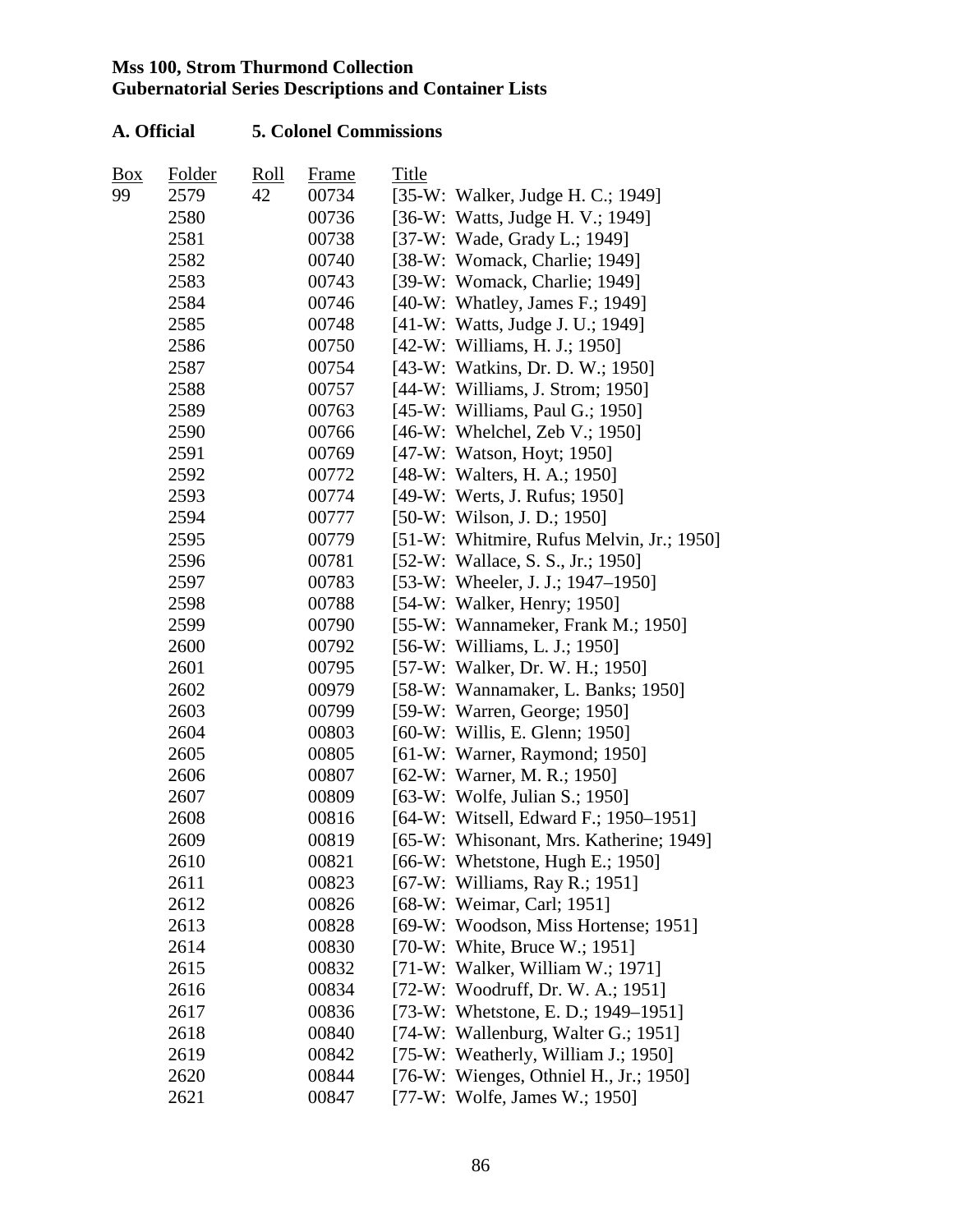| <b>Box</b> | Folder | Roll | Frame | Title                                  |
|------------|--------|------|-------|----------------------------------------|
| 99         | 2622   | 42   | 00850 | [78-W: Wright, Lloyd; 1949–1950]       |
|            | 2623   |      | 00853 | [X-Z: List; $1947-1950$ ]              |
|            | 2624   |      | 00855 | $[1-X-Z: Young, T. B., Sr.; 1947]$     |
|            | 2625   |      | 00857 | $[2-X-Z: Young, J. T., Jr.; 1947]$     |
|            | 2626   |      | 00859 | $[3-X-Z: Zipperer, R. E.; 1948]$       |
|            | 2627   |      | 00865 | $[4-X-Z: Zerbst, J. Wilfred D.; 1949]$ |
| 100        | 2628   |      | 00867 | [5-X–Z: Zimmerman, C. G.; 1950]        |
|            | 2629   |      | 00869 | $[6-X-Z: Young blood, T. D.; 1950]$    |
|            | 2630   |      | 00871 | [Suspense File; 1949–1950]             |
|            |        |      |       | [Commissions File]:                    |
|            | 2631   |      | 00932 | $[A-Fu; 1947-1951]$                    |
|            | 2632   |      | 01093 | [Fu-Od; $1947-1951$ ]                  |
|            | 2633   |      | 01271 | [Od-Z; 1947-1951]                      |
|            | 2634   |      | 01432 | [c. $1947 - 1951$ ]                    |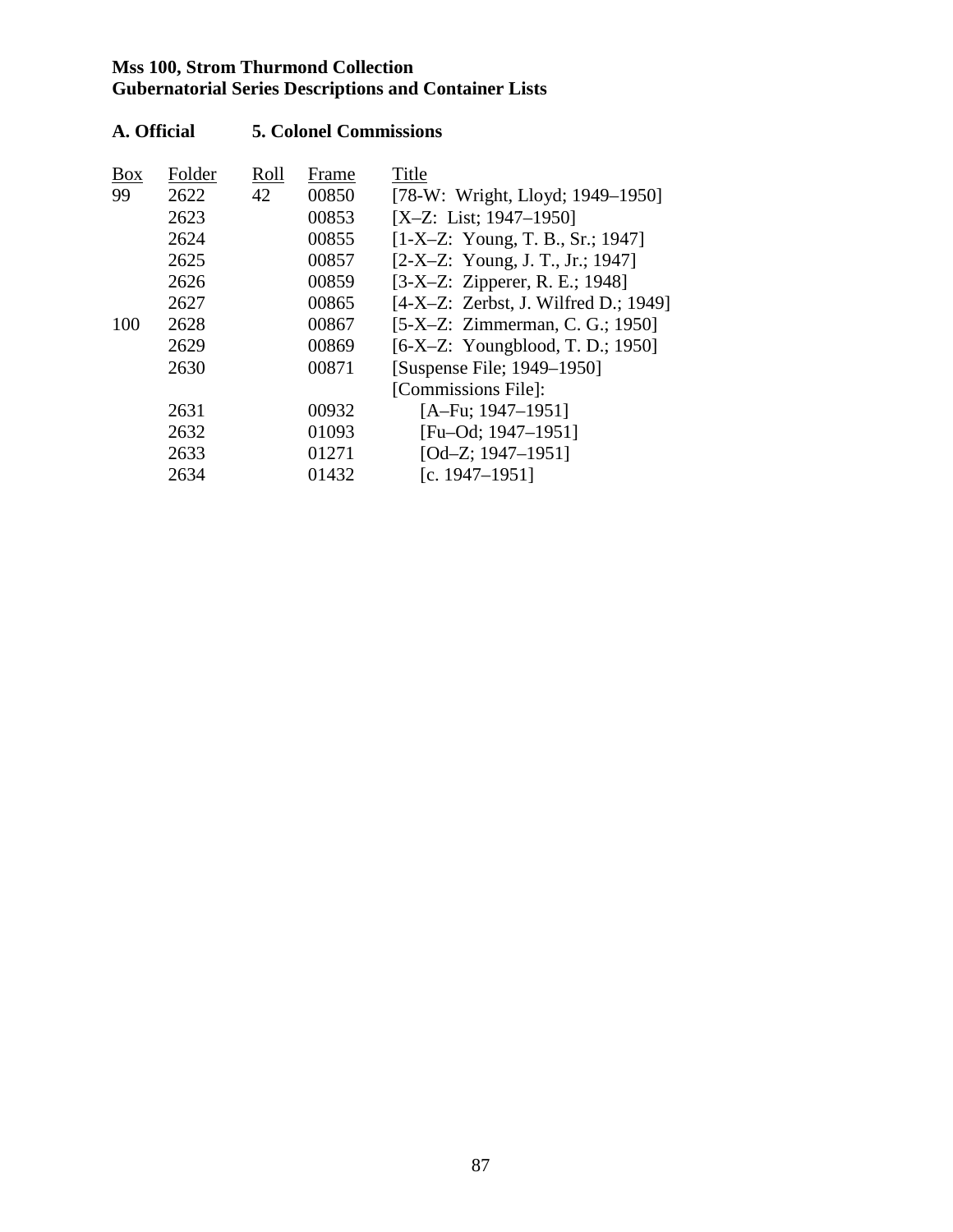### **Personal** (Subseries B, 1946–1951; 13.5 cu. ft. /13 microfilm rolls)

Personal is divided into two sub-subseries, "In" and "Out"; again, it is likely that this arrangement was created at the University of South Carolina. The "In" sub-subseries (1946– 1951) is a mixture of true personal and uncategorized official correspondence, mainly to Thurmond, but there are also letters to William Lowndes Daniel, Jr. and Jean Crouch Thurmond. Material contained in this subseries includes articles, clippings, correspondence, memos, petitions, photographs, postcards, promotional materials, reports, copies of speeches and statements and telegrams. Because some "official" correspondence is included in this subseries, the researcher should also check the Official subseries for related material. Related material may also be found in the Campaigns subseries and Speeches as well.

The material is arranged alphabetically by name or subject. The name may be that of the individual writing the letter, the organization to which he/she belongs or that of an individual referred to in the letter; related letters to different individuals may be filed under one name.

Announcements of law firm openings, weddings and high school graduations were removed from "In" before filming, unless there was an indication that Governor Thurmond attended the event or had a close relationship with the individual(s) involved. Declined invitations were also removed. A sample of letters requesting appointment as a notary public was retained; other routine requests (e.g., for South Carolina tourist information) were removed. Many enclosures are missing–clippings and articles are probably part of the Scrapbooks, while other material was sent to the "Research Department."

Some of the topics in this sub-subseries include agriculture, African-Americans and voting, airports, Clemson University, displaced persons (refugees), education, election reform, gambling, legislation, liquor and temperance, oil, race relations, railroad freight transportation rates, rural electrification, state and national politics, the 1948 States' Rights campaign and Thurmond's World War II service. A 1948 letter from the Woman's International Exposition has attachments that list Governor Thurmond's female appointees.

Also included in this sub-subseries are two files of memos (1947–1948) to Governor Thurmond from William Lowndes Daniel, Jr., files on his inauguration and another on his 1947 wedding to Jean Crouch which contains congratulatory correspondence, cards, telegrams, a list of wedding guests and "prominent congratulators."

Correspondents in this sub-subseries include William P. Baskin, Mary Thurmond Bishop, Edgar Brown, Walter Brown, James F. Byrnes, Cedric Foster, Billy Graham, W. G. ("Grady") Hazel, P. B. Holtzendorff, Jr., J. Edgar Hoover, Beverly Howard, Robert M. Kennedy, Jr., C. P. Key, William A. Kimbel, Calhoun Lemon, Bruce Littlejohn, J. C. Littlejohn, Thomas R. Miller, E. W. Montgomery, Robert F. Poole, David W. Robinson, Ruth Roettinger, C. E. Sasser, Aaron Schwartz, Norma F. Shannonhouse, Alex S. Sharpton, Nell Simpson, William G. Sirrine, D. A. Skinner, Herman Talmadge, L. Marie Taylor, Robert and Mary Tompkins, Frank A. Tompkins, Allan George Thurmond, John William and Elizabeth Thurmond, Jr., Eleanor Gertrude Thurmond, Mamie Norris Tillman, George Bell Timmerman, Jr., Sidney S. Tison, Harry Truman, Cornelia Dabney Tucker, Grady L. Wade, Sam T. Watkins, Bob Weeks, Rev. John S.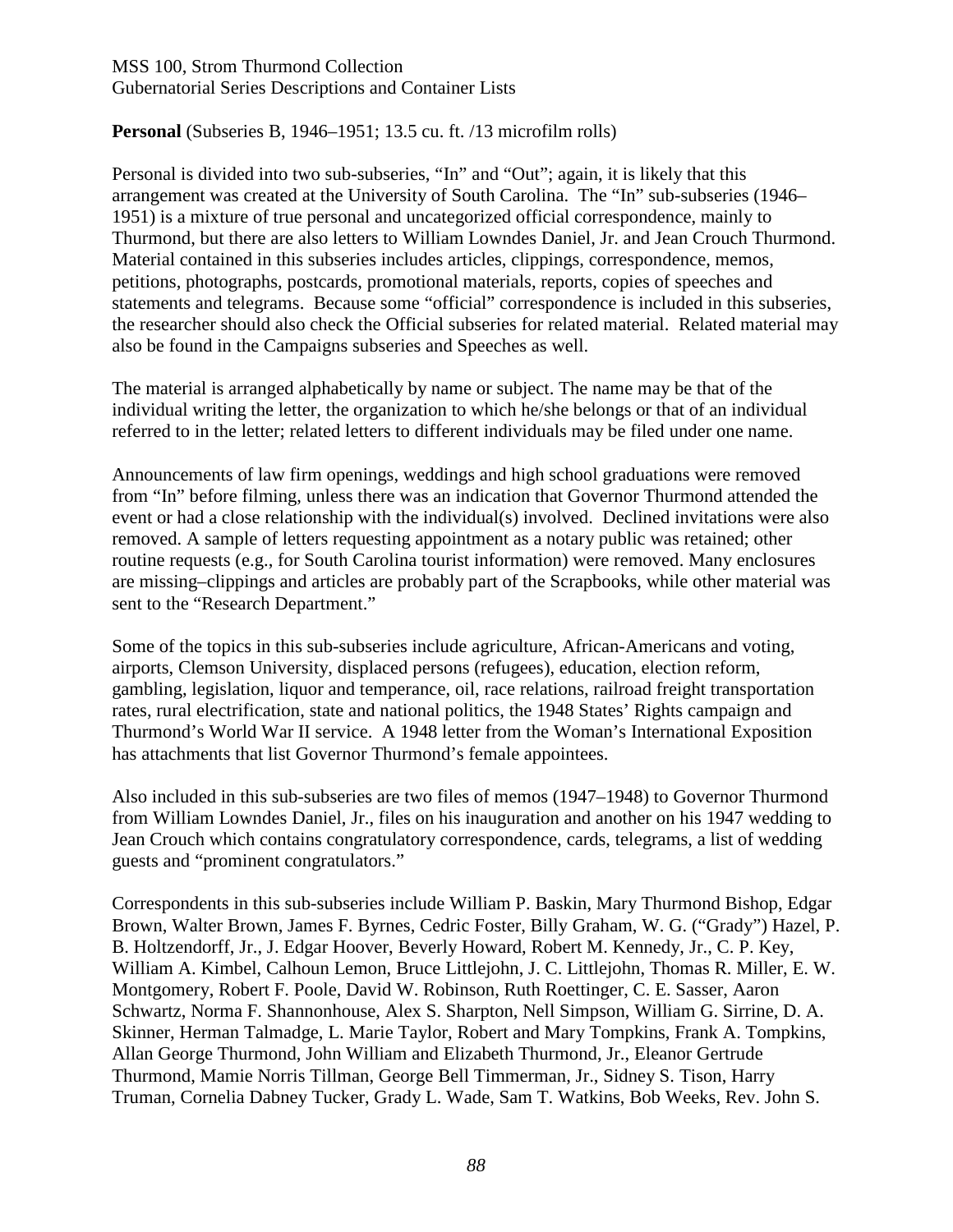Wimbish, J. M. Wise, Caldwell Withers, Major General Edward F. Witsell, Julian S. Wolfe, Roland F. Wooton and Jessie W. Wylie.

"Out" (1946–1951) is similar to Official "Out" in that it consists mainly of replies to correspondence in Personal "In" prepared by the Governor and his staff, has many of the same staff members frequently appearing (except for Mary B. Williams), may contain some incoming correspondence filed with the related outgoing material and includes drafts and telegrams. Material is filed the same way as Personal "In". Some outgoing letters from Jean Crouch Thurmond appear here.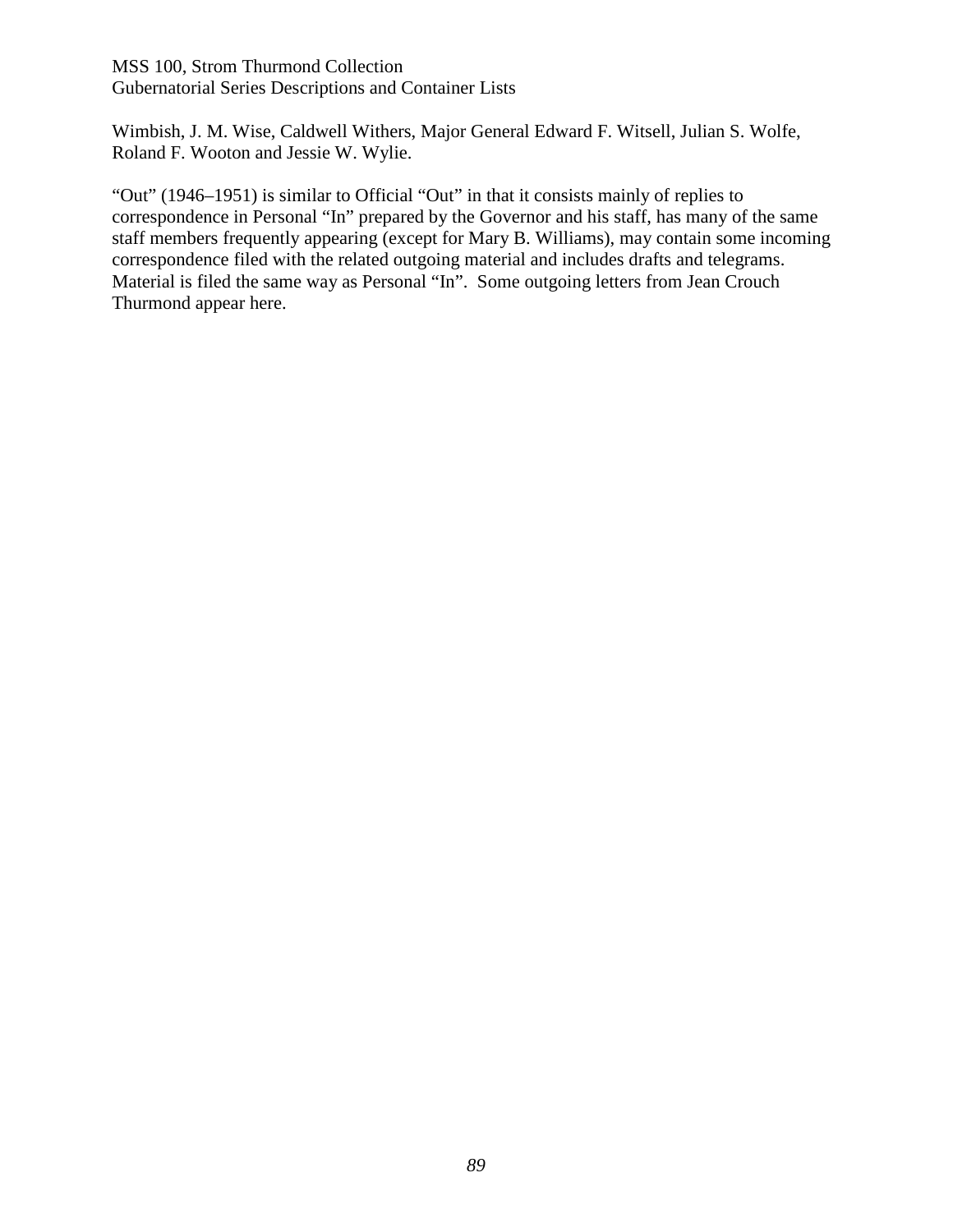| <b>B.</b> Personal |               | $1.$ "In"    |              |                             |           |
|--------------------|---------------|--------------|--------------|-----------------------------|-----------|
| $\frac{Box}{}$     | <b>Folder</b> | <u>Roll</u>  | <b>Frame</b> | <u>Title</u>                |           |
| 101                | 2635          | $\mathbf{1}$ | 00017        | Abb-Ada                     | 1947-1950 |
|                    | 2636          |              | 00074        | Ada-Alf                     | 1947-1950 |
|                    | 2637          |              | 00147        | Alf-Amb                     | 1947-1950 |
|                    | 2638          |              | 00227        | Ame                         | 1947-1950 |
|                    | 2639          |              | 00269        | Ame-And                     | 1947-1950 |
|                    | 2640          |              | 00336        | And-Ant                     | 1947-1950 |
|                    | 2641          |              | 00387        | Ant-Asb                     | 1947-1951 |
|                    | 2642          |              | 00449        | $Ash-Aye$                   | 1947-1950 |
|                    | 2643          |              | 00528        | Baa-Bai                     | 1947-1950 |
|                    | 2644          |              | 00586        | Bai-Bal                     | 1947-1950 |
|                    | 2645          |              | 00644        | Bal-Bar                     | 1947-1950 |
|                    | 2646          |              | 00692        | Bar                         | 1947-1950 |
| 102                | 2647          |              | 00747        | Bas-Bau                     | 1947-1949 |
|                    | 2648          |              | 00797        | Bau-Bea                     | 1947-1950 |
|                    | 2649          |              | 00848        | Bec-Bel                     | 1947-1950 |
|                    | 2650          |              | 00906        | Ben-Ber                     | 1947-1950 |
|                    | 2651          |              | 00960        | Bes-Bif                     | 1947-1950 |
|                    | 2652          |              | 01015        | Big-Bis                     | 1947-1950 |
|                    | 2653          |              | 01074        | Bla                         | 1947-1950 |
|                    | 2654          |              | 01125        | Bla-Ble                     | 1947-1950 |
|                    | 2655          |              | 01190        | Blo-Bon                     | 1947-1950 |
|                    | 2656          |              | 01259        | Boo-Bos                     | 1947-1950 |
|                    | 2657          |              | 01289        | <b>Bos-Bow</b>              | 1947-1950 |
|                    | 2658          |              | 01361        | Bow-Boz                     | 1947-1950 |
|                    | 2659          |              | 01431        | <b>Bra</b>                  | 1947-1950 |
|                    | 2660          |              | 01482        | Bra-Bri                     | 1947-1950 |
| 103                | 2661          |              | 01530        | Bri-Bro                     | 1946-1951 |
|                    | 2662          |              | 01581        | <b>Bro</b>                  | 1946-1950 |
|                    | 2663          |              | 01619        | Brown, A-N                  | 1947-1950 |
|                    | 2664          |              | 01696        | Brown, O-Brownlee 1947-1950 |           |
|                    | 2665          |              | 01786        | Bru-Bry                     | 1947-1950 |
|                    | 2666          |              | 01835        | Buc-Bur                     | 1947-1950 |
|                    | 2667          |              | 00001        | Bur-Bus                     | 1946-1950 |
|                    | 2668          |              | 00053        | Bus-Byr                     | 1947-1950 |
|                    | 2669          |              | 00112        | <b>Byr</b>                  | 1947-1950 |
|                    | 2670          |              | 00161        | Caa-Cam                     | 1946-1950 |
|                    | 2671          |              | 00215        | Cam-Can                     | 1947-1950 |
|                    | 2672          |              | 00265        | Can-Car                     | 1947-1950 |
|                    | 2673          |              | 00327        | Car                         | 1947-1950 |
| 104                | 2674          |              | 00379        | $Car-Caw$                   | 1947-1951 |
|                    | 2675          |              | 00425        | Cea–Cha                     | 1947-1950 |
|                    | 2676          |              | 00482        | Cha-Chi                     | 1947-1950 |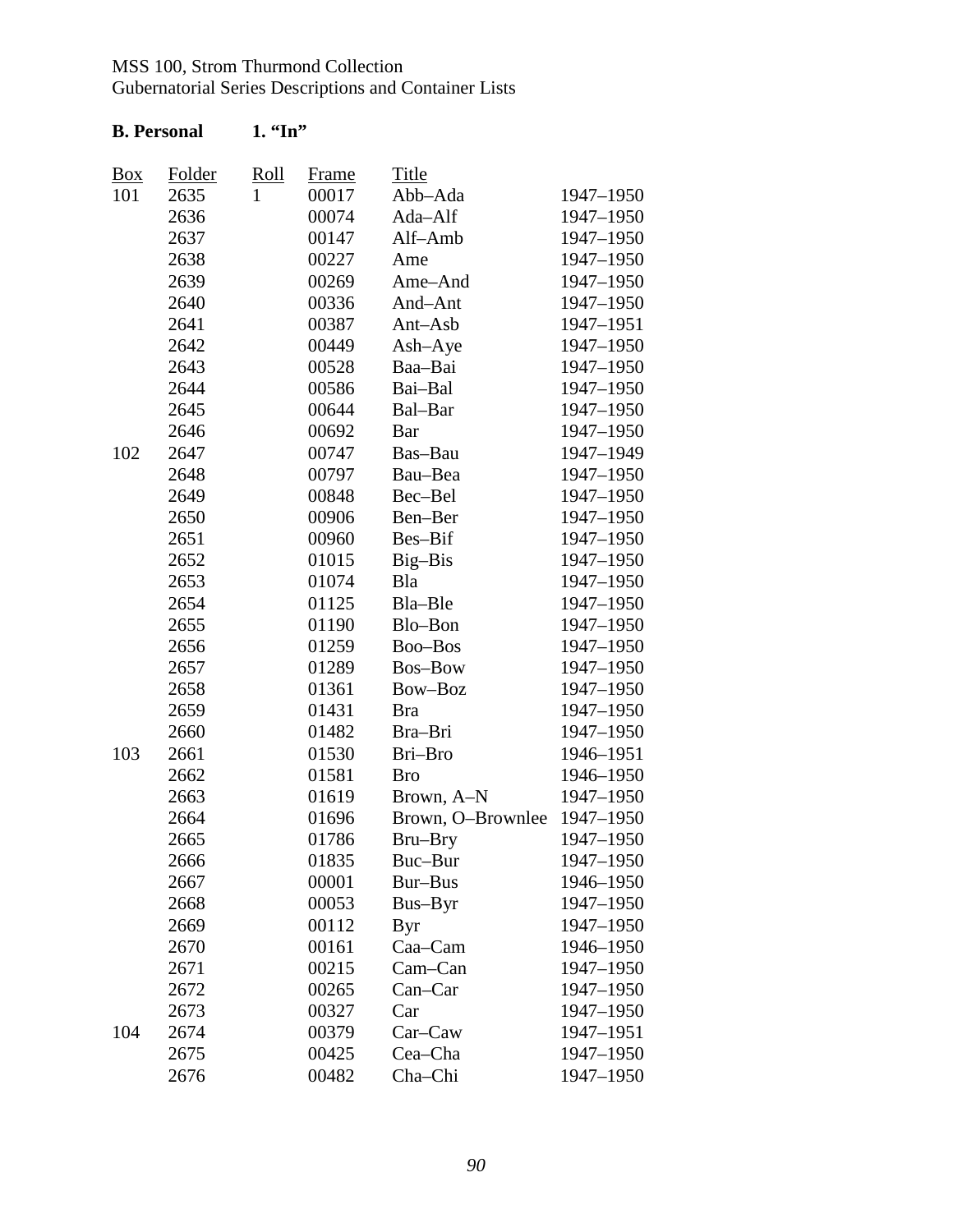| $\underline{Box}$ | Folder | <u>Roll</u>    | <b>Frame</b> | Title     |           |
|-------------------|--------|----------------|--------------|-----------|-----------|
| 104               | 2677   | $\overline{2}$ | 00521        | Chi-Cla   | 1947-1950 |
|                   | 2678   |                | 00575        | Cla-Cle   | 1947-1950 |
|                   | 2679   |                | 00627        | Cle-Coc   | 1947-1950 |
|                   | 2680   |                | 00673        | Coc-Col   | 1947-1951 |
|                   | 2681   |                | 00733        | Col-Com   | 1947-1950 |
|                   | 2682   |                | 00783        | Com-Con   | 1947-1950 |
|                   | 2683   |                | 00818        | $Con-Coo$ | 1947-1950 |
|                   | 2684   |                | 00870        | Coo-Cou   | 1947-1951 |
|                   | 2685   |                | 00929        | Cov-Cra   | 1947-1950 |
|                   | 2686   |                | 00982        | Cra-Cro   | 1947-1951 |
|                   | 2687   |                | 01038        | Cro-Cul   | 1947-1950 |
|                   | 2688   |                | 01093        | Cul-Cza   | 1947-1950 |
| 105               | 2689   |                | 01150        | Dab-Dan   | 1947-1950 |
|                   | 2690   |                | 01215        | Dan-Dav   | 1947-1950 |
|                   | 2691   |                | 01292        | Dav-Dea   | 1947-1950 |
|                   | 2692   |                | 01375        | Dea-Den   | 1947-1950 |
|                   | 2693   |                | 01448        | Dren-Dic  | 1947-1950 |
|                   | 2694   |                | 01512        | Dic-Dob   | 1947-1950 |
|                   | 2695   |                | 01585        | Dob-Dor   | 1947-1949 |
|                   | 2696   |                | 01627        | Dor-Dow   | 1947-1950 |
|                   | 2697   |                | 01656        | Dow-Doz   | 1947-1950 |
|                   | 2698   |                | 01702        | Dra-Duc   | 1947-1950 |
|                   | 2699   |                | 01775        | Duc-Dys   | 1946-1950 |
|                   | 2700   |                | 01865        | Ead-Edw   | 1947-1950 |
|                   | 2701   | 3              | 00001        | Edw-Ell   | 1947-1950 |
| 106               | 2702   |                | 00076        | Ell-Eym   | 1947-1950 |
|                   | 2703   |                | 00150        | Fab-Fed   | 1947-1950 |
|                   | 2704   |                | 00222        | Fed-Fig   | 1947-1950 |
|                   | 2705   |                | 00305        | Fin-Fla   | 1947-1950 |
|                   | 2706   |                | 00415        | Fla-For   | 1947-1950 |
|                   | 2707   |                | 00485        | For-Fow   | 1947-1951 |
|                   | 2708   |                | 00552        | Fow-Fre   | 1947-1951 |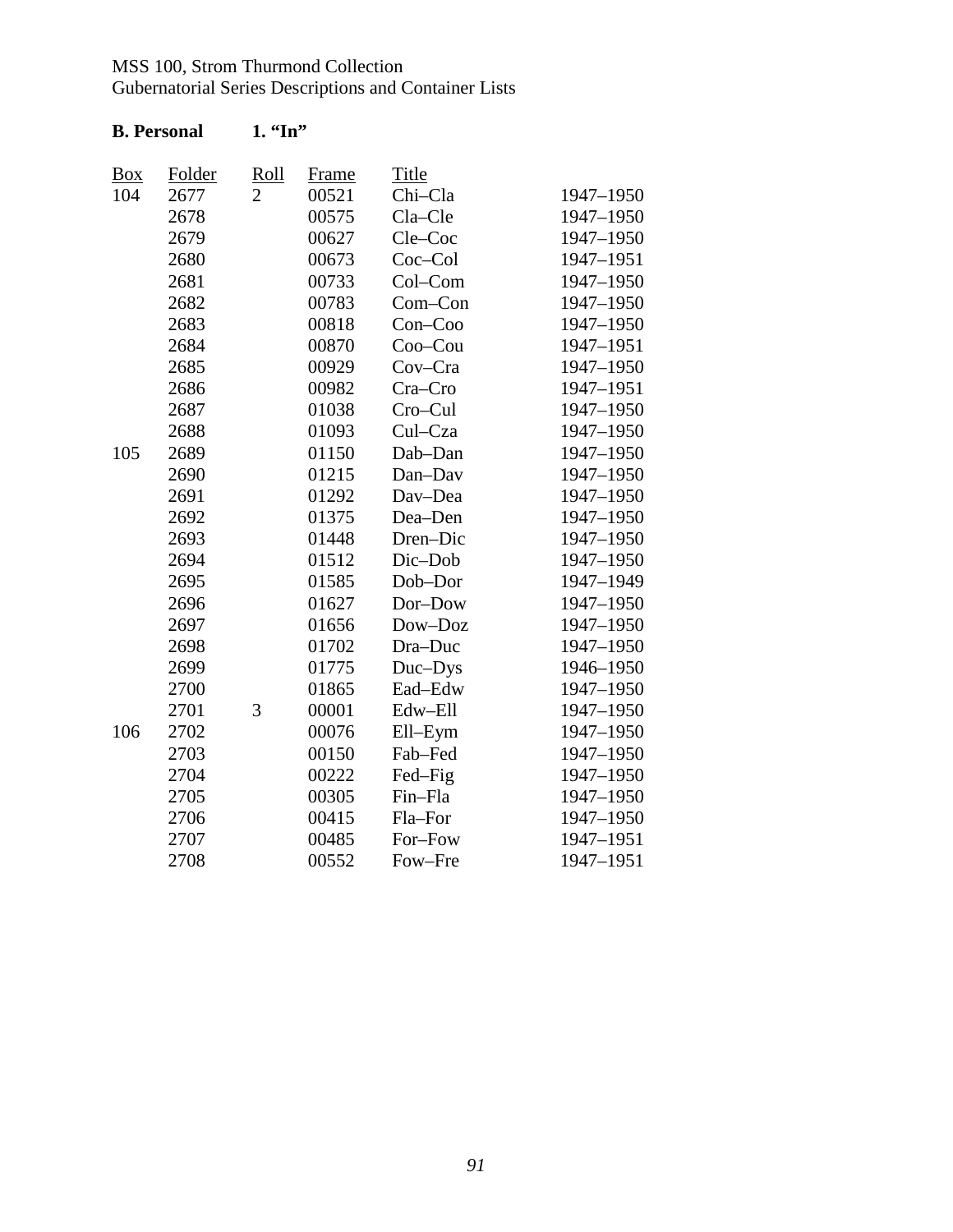| <b>B.</b> Personal |               | $1.$ "In"      |              |                                 |           |
|--------------------|---------------|----------------|--------------|---------------------------------|-----------|
| $\frac{Box}{}$     | <b>Folder</b> | Roll           | <u>Frame</u> | <b>Title</b>                    |           |
| 106                | 2709          | 3              | 00636        | Fre-Fut                         | 1946-1950 |
|                    | 2710          |                | 00729        | Gab-Gar                         | 1947-1950 |
|                    | 2711          |                | 00794        | Gar-Geg                         | 1947-1950 |
|                    | 2712          |                | 00852        | Gei-Ger                         | 1947-1950 |
|                    | 2713          |                | 00901        | Get-Gil                         | 1947-1950 |
| 107                | 2714          |                | 00960        | Gil-Gla                         | 1947-1950 |
|                    | 2715          |                | 01016        | Gla-Goo                         | 1947-1950 |
|                    | 2716          |                | 01078        | Goo-Gra                         | 1947-1950 |
|                    | 2717          |                | 01139        | Gra-Gre                         | 1947-1950 |
|                    | 2718          |                | 01202        | Gre                             | 1947-1950 |
|                    | 2719          |                | 01247        | Gre-Gri                         | 1947-1950 |
|                    | 2720          |                | 01310        | Gri-Gwa                         | 1947-1950 |
|                    | 2721          |                | 01385        | Haa-Hal                         | 1946-1950 |
|                    | 2722          |                | 01453        | Hal-Ham                         | 1947-1950 |
|                    | 2723          |                | 01515        | Ham-Har                         | 1947-1951 |
|                    | 2724          |                | 01590        | Har                             | 1947-1950 |
|                    | 2725          |                | 01680        | Har-Has                         | 1947-1950 |
|                    | 2726          |                | 01744        | Hat-Haz                         | 1947-1950 |
| 108                | 2727          |                | 01822        | Haz-Hei                         | 1947-1950 |
|                    | 2728          |                | 01850        | Hei-Her                         | 1947-1950 |
|                    | 2729          | $\overline{4}$ | 00001        | Her-Hic                         | 1947-1950 |
|                    | 2730          |                | 00078        | Hic-Hil                         | 1946-1950 |
|                    | 2731          |                | 00140        | Hil-Hob                         | 1947-1951 |
|                    | 2732          |                | 00234        | Hod-Hol                         | 1947-1950 |
|                    | 2733          |                | 00297        | Hol                             | 1947-1950 |
|                    | 2734          |                | 00366        | Hoo-Hos                         | 1947-1950 |
| 108                | 2735          |                | 00423        | <b>Horry County Petition</b>    |           |
|                    |               |                |              | [Tobacco buyers] [c. 1947–1950] |           |
|                    | 2736          |                | 00448        | Hou-How                         | 1947-1950 |
|                    | 2737          |                | 00503        | How-Hug                         | 1947-1950 |
|                    | 2738          |                | 00564        | Hug-Hun                         | 1947-1950 |
|                    | 2739          |                | 00616        | Hun-Hyd                         | 1947-1951 |
|                    |               |                |              | Inauguration as Governor,       |           |
|                    | 2740          |                | 00659        | $A-H$                           | 1947      |
|                    | 2741          |                | 00709        | $H-Q$                           | 1947      |
| 109                | 2742          |                | 00773        | $R-Z$                           | 1947      |
|                    | 2743          |                | 00813        | Ind-Izl                         | 1947-1950 |
|                    | 2744          |                | 00850        | Jac-Jam                         | 1947-1950 |
|                    | 2745          |                | 00919        | Jan-Jet                         | 1947-1950 |
|                    | 2746          |                | 01020        | Joe-Joh                         | 1946-1950 |
|                    | 2747          |                | 01109        | Joh-Jon                         | 1947-1950 |
|                    | 2748          |                | 01180        | Jon                             | 1947-1951 |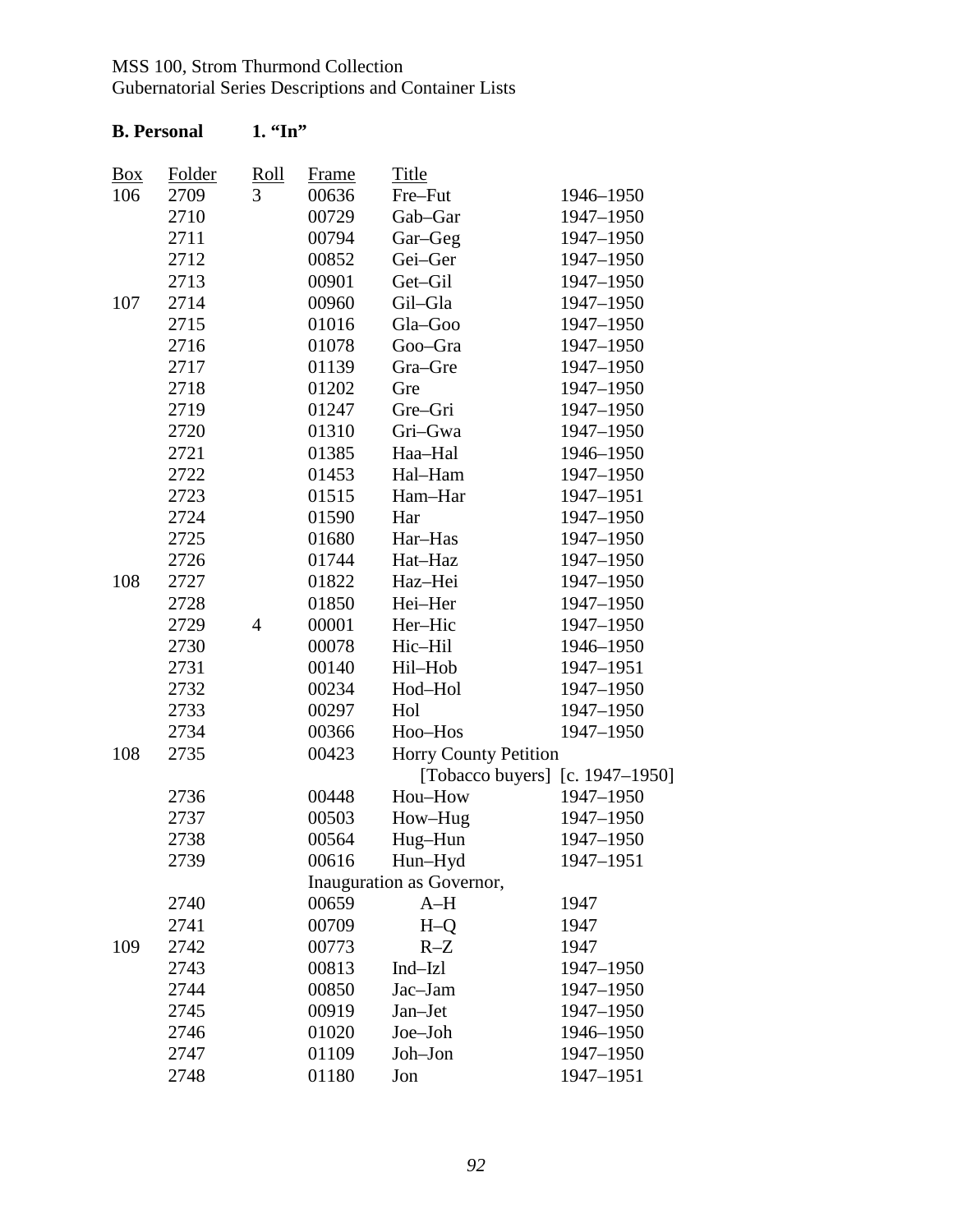| <b>B.</b> Personal |               | $1.$ "In"      |              |             |           |
|--------------------|---------------|----------------|--------------|-------------|-----------|
| <b>Box</b>         | <b>Folder</b> | Roll           | <b>Frame</b> | Title       |           |
| 109                | 2749          | $\overline{4}$ | 01272        | Jon-Jun     | 1947-1950 |
|                    | 2750          |                | 01353        | Kad-Kel     | 1947-1950 |
|                    | 2751          |                | 01404        | Kel-Ken     | 1947-1950 |
|                    | 2752          |                | 01471        | Keo-Kim     | 1947-1950 |
|                    | 2753          |                | 01546        | Kin-Kir     | 1947-1950 |
| 110                | 2754          |                | 01626        | Kir-Koh     | 1947-1950 |
|                    | 2755          |                | 01694        | Kol-Kut     | 1947-1950 |
|                    | 2756          |                | 01764        | Lab-Lan     | 1946-1950 |
|                    | 2757          |                | 01817        | Lan-Law     | 1947-1950 |
|                    | 2758          |                | 01877        | Law-Lee     | 1947-1950 |
|                    | 2759          |                | 01934        | Lee, R.E.   | 1948      |
|                    | 2760          | 5              | 00001        | Lee-Leo     | 1947-1950 |
|                    | 2761          |                | 00068        | Leo-Lew     | 1947-1950 |
|                    | 2762          |                | 00132        | Lew-Lic     | 1947-1950 |
|                    | 2763          |                | 00203        | Lid-Lit     | 1947-1950 |
|                    | 2764          |                | 00271        | Lit         | 1947-1950 |
|                    | 2765          |                | 00345        | Liu-Lon     | 1947-1951 |
|                    | 2766          |                | 00423        | Lon-Lov     | 1947-1950 |
|                    | 2767          |                | 00480        | $Lov-Lup$   | 1947-1950 |
| 111                | 2768          |                | 00547        | Lut-Lyt     | 1947-1950 |
|                    | 2769          |                | 00589        | Mab-Mag     | 1947-1950 |
|                    | 2770          |                | 00641        | Mag-Man     | 1947-1950 |
|                    | 2771          |                | 00699        | Man-Mar     | 1946-1950 |
|                    | 2772          |                | 00757        | Mar-Mau     | 1947-1950 |
|                    | 2773          |                | 00850        | Max-Maz     | 1947-1950 |
|                    | 2774          |                | 00910        | McAda-McCau | 1947-1950 |
|                    | 2775          |                | 00978        | McCau-McCoy | 1947-1950 |
|                    | 2776          |                | 01032        | McCoy-McEac | 1947-1951 |
|                    | 2777          |                | 01105        | McElv-McKay | 1947-1950 |
|                    | 2778          |                | 01164        | McKee-McLeo | 1947-1950 |
|                    | 2779          |                | 01218        | McLeo-McNut | 1947-1950 |
|                    | 2780          |                | 01280        | McPhe-McWhi | 1947-1950 |
|                    | 2781          |                | 01324        | Mea-Mer     | 1947-1951 |
| 112                | 2782          |                | 01384        | Mer-Mez     | 1947-1951 |
|                    | 2783          |                | 01422        | Mia-Mil     | 1947-1950 |
|                    | 2784          |                | 01498        | Mil-Mim     | 1947-1950 |
|                    | 2785          |                | 01566        | Mim-Miz     | 1947-1950 |
|                    | 2786          |                | 01630        | Mob-Mon     | 1947-1950 |
|                    | 2787          |                | 01710        | Mon-Moo     | 1946-1950 |
|                    | 2788          |                | 01761        | Moo-Mor     | 1947-1950 |
|                    | 2789          |                | 01820        | Mor-Mos     | 1946-1950 |
|                    | 2790          |                | 01882        | Mos-Mur     | 1947-1950 |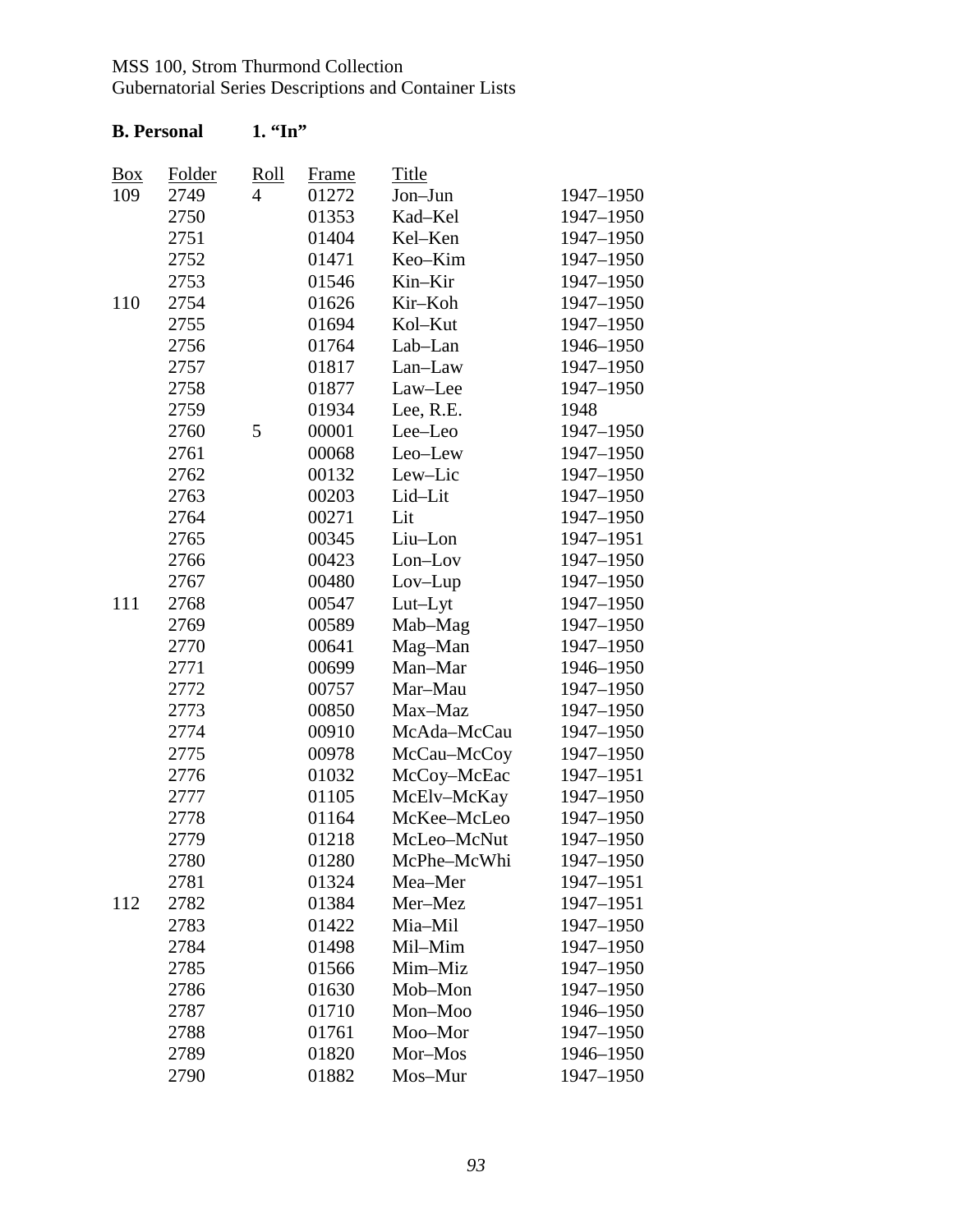|                   | <b>B.</b> Personal | $1.$ "In" |              |                        |                                    |
|-------------------|--------------------|-----------|--------------|------------------------|------------------------------------|
| $\underline{Box}$ | <b>Folder</b>      | Roll      | <b>Frame</b> | <b>Title</b>           |                                    |
| 112               | 2791               | 5         | 01952        | Mur-Mye                | 1947-1950                          |
|                   |                    |           |              | Memos for the Governor |                                    |
|                   |                    |           |              |                        | [from William Lowndes Daniel, Jr.] |
|                   | 2792               | 6         | 00001        |                        | July 30, 1947–March 3, 1948; n.d.  |
|                   | 2793               |           | 00071        |                        | April 2-August, 1948               |
|                   | 2794               |           | 00123        | Nal-Nay                | 1947-1950                          |
|                   | 2795               |           | 00188        | Nea-New                | 1946-1950                          |
| 113               | 2796               |           | 00239        | Nic-Nor                | 1947-1951                          |
|                   | 2797               |           | 00303        | Nor-Nur                | 1947-1950                          |
|                   | 2798               |           | 00347        | Oba-Oli                | 1947-1950                          |
|                   | 2799               |           | 00419        | Oli-Ouz                | 1947-1950                          |
|                   | 2800               |           | 00507        | $Ouz-Oxn$              | 1947-1950                          |
|                   | 2801               |           | 00571        | Pab-Par                | 1947-1950                          |
|                   | 2802               |           | 00636        | Par-Pat                | 1947-1950                          |
|                   | 2803               |           | 00687        | Pat-Pea                | 1947-1950                          |
|                   | 2804               |           | 00752        | Pea-Per                | 1947-1951                          |
|                   | 2805               |           | 00808        | Per-Phi                | 1946-1950                          |
|                   | 2806               |           | 00884        | Phi-Pit                | 1947-1950                          |
|                   | 2807               |           | 00973        | Pit-Pol                | 1947-1950                          |
|                   | 2808               |           | 01051        | Pol-Pot                | 1947-1950                          |
| 114               | 2809               |           | 01113        | Pou-Pre                | 1947-1950                          |
|                   | 2810               |           | 01172        | Pre-Pry                | 1947-1950                          |
|                   | 2811               |           | 01252        | Psi-Qui                | 1947-1949                          |
|                   | 2812               |           | 01287        | Raa-Ray                | 1947-1950                          |
|                   | 2813               |           | 01349        | Rea-Rem                | 1947-1950                          |
|                   | 2814               |           | 01410        | Ren-Ric                | 1947-1950                          |
| 114               | 2815               |           | 01468        | Ric-Rie                | 1947-1950                          |
|                   | 2816               |           | 01527        | Rif-Rob                | 1947-1951                          |
|                   | 2817               |           | 01592        | Rob-Rod                | 1947-1950                          |
|                   | 2818               |           | 01648        | Roe-Rop                | 1947-1950                          |
|                   | 2819               |           | 01711        | Ros-Roz                | 1947-1950                          |
|                   | 2820               |           | 01774        | Rub-Rya                | 1947-1950                          |
|                   | 2821               |           | 01825        | Saf-San                | 1947-1951                          |
|                   | 2822               |           | 01886        | San-Saw                | 1947-1950                          |
| 115               | 2823               | 7         | 00001        | Saw-Sch                | 1947-1950                          |
|                   | 2824               |           | 00047        | Sch-Scr                | 1945-1951                          |
|                   | 2825               |           | 00109        | Scy–Ser                | 1947-1950                          |
|                   | 2826               |           | 00164        | Ses-Sha                | 1947-1950                          |
|                   | 2827               |           | 00215        | Sha-She                | 1947-1950                          |
|                   | 2828               |           | 00277        | Shi-Shu                | 1947-1950                          |
|                   | 2829               |           | 00352        | Sib-Sim                | 1947-1950                          |
|                   | 2830               |           | 00424        | Sim-Ska                | 1947-1950                          |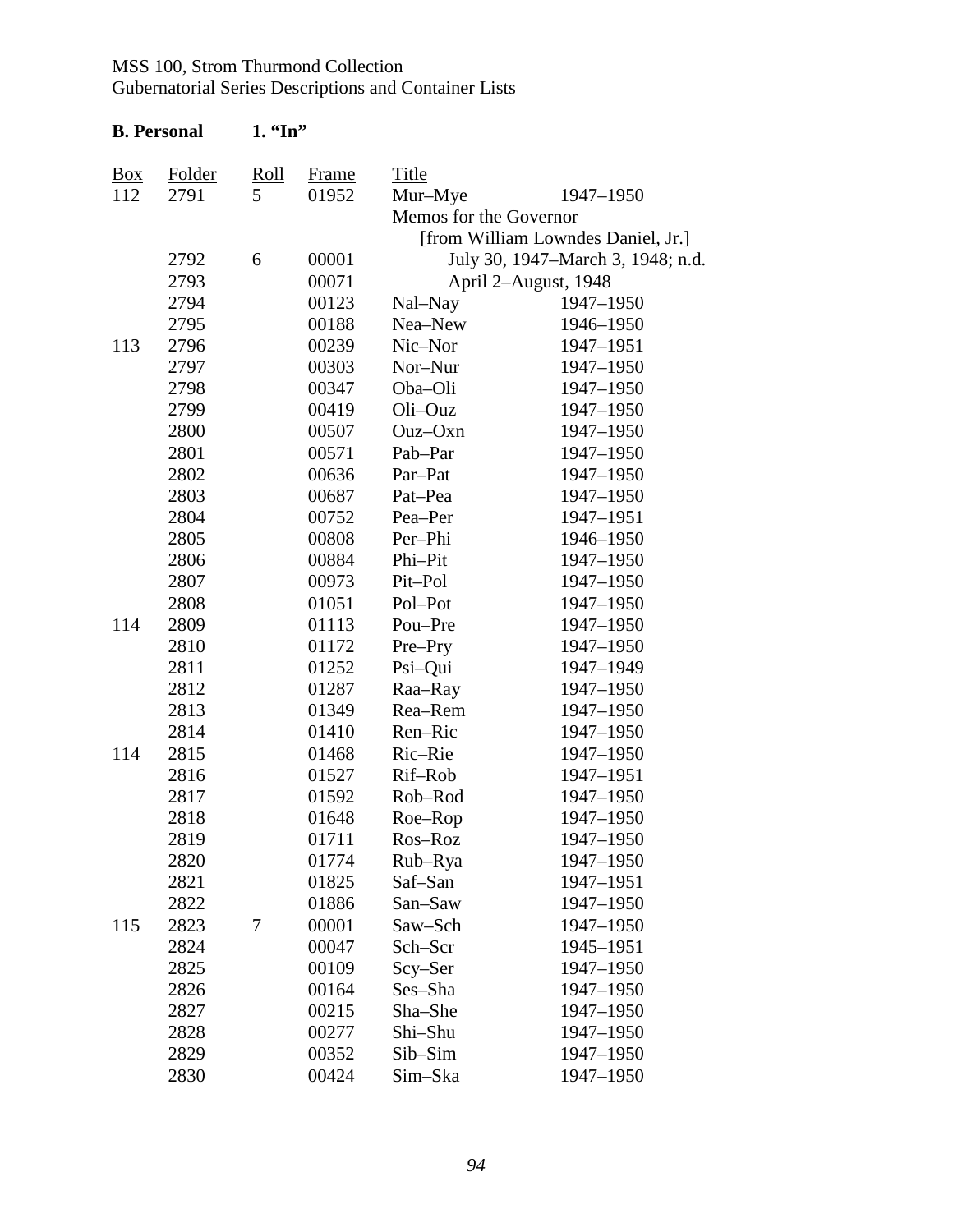| <b>B.</b> Personal |        | $1.$ "In" |              |                    |           |
|--------------------|--------|-----------|--------------|--------------------|-----------|
| $\underline{Box}$  | Folder | Roll      | <u>Frame</u> | <b>Title</b>       |           |
| 115                | 2831   | 7         | 00500        | Ski-Smith, A       | 1947-1951 |
|                    | 2832   |           | 00562        | Smith, B-J         | 1947-1950 |
|                    | 2833   |           | 00628        | Smith, J-S         | 1947-1950 |
|                    | 2834   |           | 00686        | Smith, T-Sna       | 1947-1950 |
|                    | 2835   |           | 00758        | Sne–Sou            | 1947-1950 |
| 116                | 2836   |           | 00828        | Sou-Spe            | 1947-1950 |
|                    | 2837   |           | 00876        | Spe-Spr            | 1947-1950 |
|                    | 2838   |           | 00922        | Sta-Ste            | 1947-1950 |
|                    | 2839   |           | 00977        | Ste-Sto            | 1947-1951 |
|                    | 2840   |           | 01037        | Sto-Str            | 1947-1950 |
|                    | 2841   |           | 01098        | Str-Sul            | 1947-1950 |
|                    | 2842   |           | 01151        | Sul-Sut            | 1947-1950 |
|                    | 2843   |           | 01224        | $Sut-Syn$          | 1947-1950 |
|                    | 2844   |           | 01267        | Tab-Tax            | 1946-1950 |
|                    | 2845   |           | 01320        | Tay                | 1947-1951 |
|                    | 2846   |           | 01393        | Tea-Tho            | 1947-1950 |
|                    | 2847   |           | 01456        | Tho                | 1947-1950 |
|                    | 2848   |           | 01517        | Thu                | 1947-1950 |
|                    | 2849   |           | 01586        | Thu-Tis            | 1947-1951 |
|                    | 2850   |           | 01674        | Tob-Tra            | 1947-1950 |
| 117                | 2851   |           | 01760        | Tre-Tuc            | 1946-1950 |
|                    | 2852   |           | 01831        | Tue-Typ            | 1947-1950 |
|                    | 2853   |           | 01881        | Uch-Uts            | 1947-1951 |
|                    | 2854   |           | 01921        | Val-Vre            | 1947-1950 |
|                    | 2855   | 8         | 00001        | Wad-Wal            | 1947-1950 |
|                    | 2856   |           | 00073        | Wal                | 1947-1950 |
|                    | 2857   |           | 00129        | Wal-Was            | 1947-1950 |
|                    | 2858   |           | 00183        | Wat                | 1947-1950 |
|                    | 2859   |           | 00228        | Wat-Wee            | 1947-1951 |
|                    | 2860   |           | 00301        | Wei-Wha            | 1947-1950 |
|                    | 2861   |           | 00359        | Whe-Whi            | 1947-1950 |
|                    | 2862   |           | 00401        | Whi                | 1947-1950 |
|                    | 2863   |           | 00460        | Whi-Wig            | 1947-1950 |
|                    | 2864   |           | 00538        | Wilcox-Williams, G | 1947-1951 |
| 118                | 2865   |           | 00580        | Williams, H-P      | 1947-1951 |
|                    | 2866   |           | 00636        | Williams, R.–Wills | 1946-1950 |
|                    | 2867   |           | 00687        | Wilson, A-J        | 1947-1950 |
|                    | 2868   |           | 00770        | Wilson, L.–Win     | 1947–1951 |
|                    | 2869   |           | 00826        | Win–Wit            | 1947-1950 |
|                    | 2870   |           | 00877        | Wit-Wol            | 1946-1950 |
|                    | 2871   |           | 00928        | Wol–Woo            | 1946-1950 |
|                    | 2872   |           | 00976        | Woo–Wre            | 1947–1950 |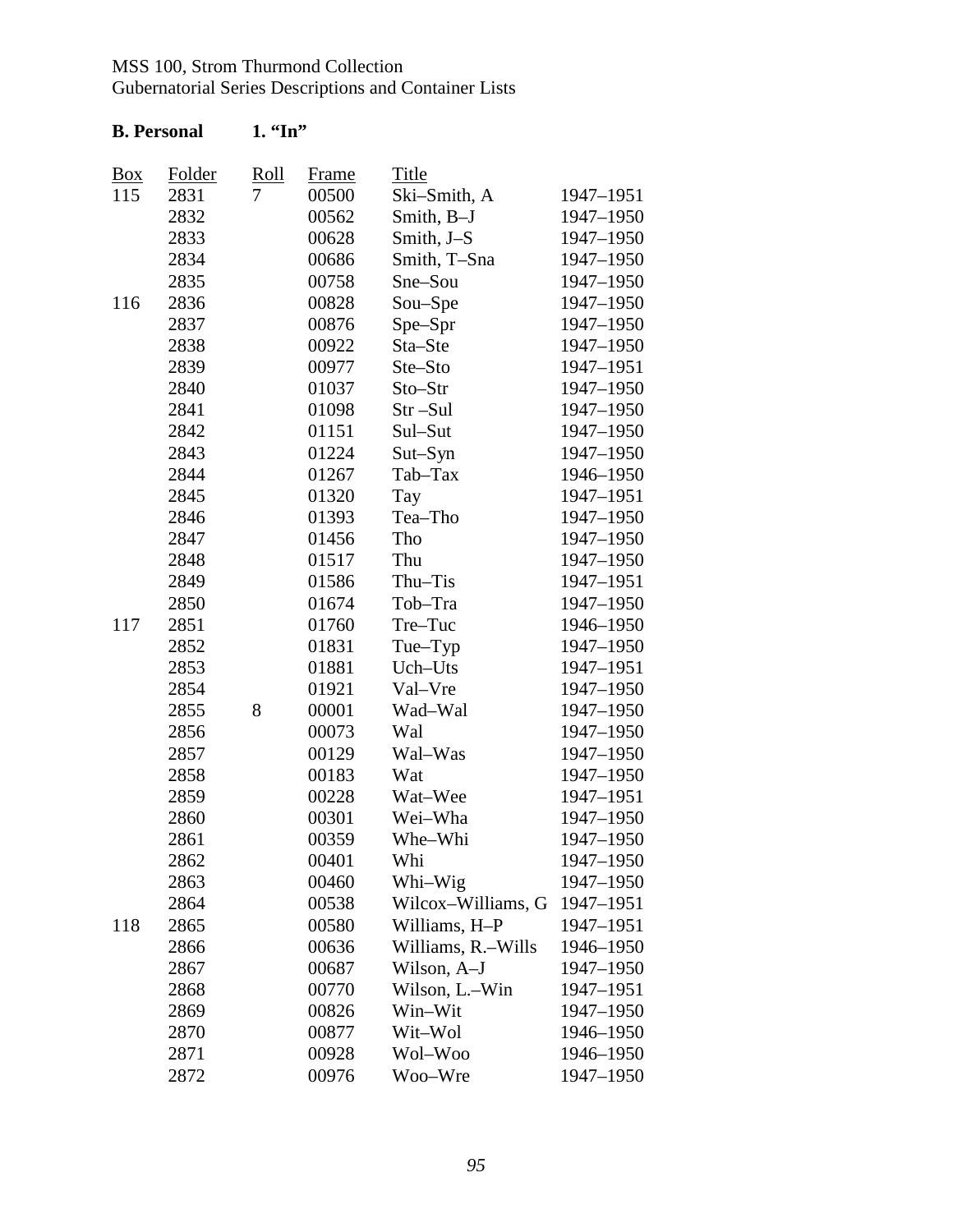| <b>B.</b> Personal    |                                                                                                                                                |                  | $1.$ "In"                                                                                                                                                      |                                                                                                                                                                                                  |                                                                                                                                                                                                                           |  |  |  |
|-----------------------|------------------------------------------------------------------------------------------------------------------------------------------------|------------------|----------------------------------------------------------------------------------------------------------------------------------------------------------------|--------------------------------------------------------------------------------------------------------------------------------------------------------------------------------------------------|---------------------------------------------------------------------------------------------------------------------------------------------------------------------------------------------------------------------------|--|--|--|
| $\frac{Box}{}$<br>118 | Folder<br>2873<br>2874<br>2875                                                                                                                 | <u>Roll</u><br>8 | Frame<br>01013<br>01060<br>01171                                                                                                                               | <b>Title</b><br>Wri-Wys<br>Wedding<br>Xen-Zuc                                                                                                                                                    | 1947-1950<br>1947<br>1947-1951                                                                                                                                                                                            |  |  |  |
|                       | <b>B.</b> Personal                                                                                                                             | $2.$ "Out"       |                                                                                                                                                                |                                                                                                                                                                                                  |                                                                                                                                                                                                                           |  |  |  |
| <u>Box</u><br>119     | Folder<br>2876<br>2877<br>2878<br>2879<br>2880<br>2881<br>2882<br>2883<br>2884<br>2885<br>2886<br>2887<br>2888<br>2889<br>2890<br>2891<br>2892 | Roll<br>9        | Frame<br>01236<br>01288<br>01338<br>01393<br>01446<br>01505<br>01551<br>01593<br>01645<br>01693<br>01754<br>01796<br>01844<br>00001<br>00058<br>00105<br>00151 | Title<br>Aar-Ada<br>Ada-Alc<br>Alc-Alt<br>Alv-And<br>And-Arm<br>Arm-Atk<br>Atk-Aye<br>Bab-Bal<br>Bal-Bar<br>Bar-Bas<br>Bas-Bea<br>Bea-Ben<br>Ben-Bid<br>Bid-Bla<br>Bla-Blo<br>Blu-Boo<br>Boo-Bow | 1947-1950<br>1947-1950<br>1947-1951<br>1947-1950<br>1947-1950<br>1947-1950<br>1947-1950<br>1947-1950<br>1947-1951<br>1946-1951<br>1946-1950<br>1947-1950<br>1947-1950<br>1947-1950<br>1947-1950<br>1947-1950<br>1947-1950 |  |  |  |
| 120                   | 2893<br>2894<br>2895<br>2896<br>2897<br>2898<br>2899<br>2900<br>2901<br>2902<br>2903<br>2904<br>2905<br>2906<br>2907                           |                  | 00195<br>00247<br>00296<br>00355<br>00480<br>00512<br>00558<br>00605<br>00662<br>00710<br>00758<br>00809<br>00860<br>00911<br>00956                            | Bow-Bra<br>Bra-Bri<br>Bri-Bro<br><b>Bro</b><br>Bru–Bry<br>Buc-Bur<br>Bur-Bux<br>Buz-Byr<br>Cab–Cam<br>Cam–Can<br>$Can-Car$<br>$Car-Cas$<br>Cat-Cha<br>Cha<br>Cha-Cla                             | 1947-1950<br>1946-1950<br>1946-1951<br>1947-1951<br>1947-1950<br>1947-1950<br>1946-1950<br>1946-1950<br>1946-1950<br>1947-1951<br>1946-1950<br>1947-1950<br>1947-1950<br>1947-1950<br>1947-1951                           |  |  |  |
| 121                   | 2908<br>2909<br>2910                                                                                                                           |                  | 01003<br>01052<br>01101                                                                                                                                        | Cla<br>Cle-Cok<br>Col-Com                                                                                                                                                                        | 1947-1951<br>1947-1951<br>1947-1951                                                                                                                                                                                       |  |  |  |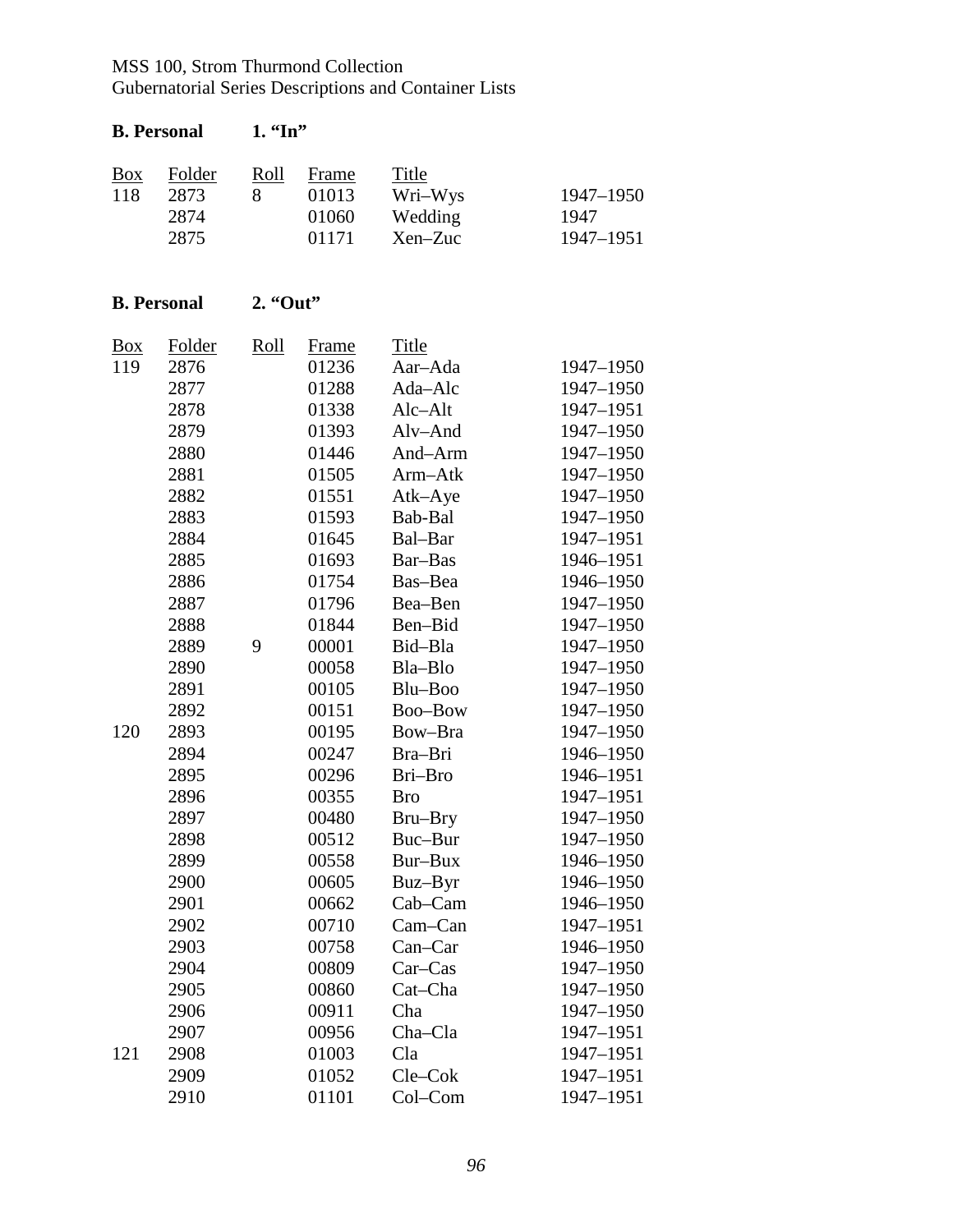Gubernatorial Series Descriptions and Container Lists

| Box | Folder | Roll | Frame | <b>Title</b>   |           |
|-----|--------|------|-------|----------------|-----------|
|     | 2911   |      | 01149 | $Com-Coo$      | 1947-1950 |
|     | 2912   |      | 01192 | $Coo$ -Cou     | 1947-1951 |
|     | 2913   |      | 01235 | Cov-Cra        | 1947-1951 |
|     | 2914   |      | 01283 | Cra-Cro        | 1947-1950 |
|     | 2915   |      | 01329 | Cro-Cut        | 1947-1951 |
|     | 2916   |      | 01403 | Dab-Dan        | 1947-1951 |
|     | 2917   |      | 01456 | Dan-Dav        | 1946-1950 |
| 121 | 2918   | 9    | 01512 | Dav-Del        | 1947-1951 |
|     | 2919   |      | 01563 | Del-Der        | 1947-1950 |
|     | 2920   |      | 01610 | Deu-Dix        | 1947-1950 |
|     | 2921   |      | 01678 | Doa-Doz        | 1947-1951 |
| 122 | 2922   |      | 01747 | Dra-Dun        | 1947-1951 |
|     | 2923   |      | 01825 | Dun-Dys        | 1947-1950 |
|     | 2924   |      | 01858 | Ead-Edw        | 1947-1950 |
|     | 2925   | 10   | 00001 | Edw-Ell        | 1947-1950 |
|     | 2926   |      | 00048 | Ell-Eym        | 1947-1950 |
|     | 2927   |      | 00102 | Fai-Fel        | 1947-1950 |
|     | 2928   |      | 00151 | Fel-Fig        | 1947-1950 |
|     | 2929   |      | 00202 | Fin-Flo        | 1946-1950 |
|     | 2930   |      | 00257 | Flo-Fos        | 1947-1950 |
|     | 2931   |      | 00315 | Fos-Fre        | 1947-1951 |
|     | 2932   |      | 00368 | Fre-Ful        | 1947-1950 |
|     | 2933   |      | 00417 | Fun-Gar        | 1947-1951 |
|     | 2934   |      | 00483 | Gar-Geo        | 1947-1950 |
|     | 2935   |      | 00537 | Gep-Gil        | 1947-1950 |
|     | 2936   |      | 00584 | Gil-God        | 1946-1951 |
| 123 | 2937   |      | 00634 | God-Gos        | 1947-1950 |
|     | 2938   |      | 00683 | Gou-Gra        | 1947-1951 |
|     | 2939   |      | 00737 | Governors File | 1949-1950 |
|     | 2940   |      | 00767 | Gra-Gre        | 1947-1951 |
|     | 2941   |      | 00816 | Gre-Gri        | 1947-1951 |
|     | 2942   |      | 00861 | Gri-Gyl        | 1947-1950 |
|     | 2943   |      | 00918 | Haa-Ham        | 1947-1950 |
|     | 2944   |      | 00966 | Ham-Han        | 1947-1951 |
|     | 2945   |      | 01012 | Han-Har        | 1947-1951 |
|     | 2946   |      | 01063 | Har            | 1947-1951 |
|     | 2947   |      | 01113 | Har-Haw        | 1947-1950 |
|     | 2948   |      | 01160 | Haw-Hec        | 1947-1950 |
|     | 2949   |      | 01212 | Hed-Her        | 1947-1950 |
|     | 2950   |      | 01259 | Her-Hic        | 1947-1950 |
|     | 2951   |      | 01330 | Hie-Hin        | 1947-1951 |
|     | 2952   |      | 01378 | Hin-Hol        | 1947-1951 |
|     | 2953   |      | 01427 | Hol-Hoo        | 1946-1950 |
|     |        |      |       |                |           |

### **B. Personal 2. "Out"**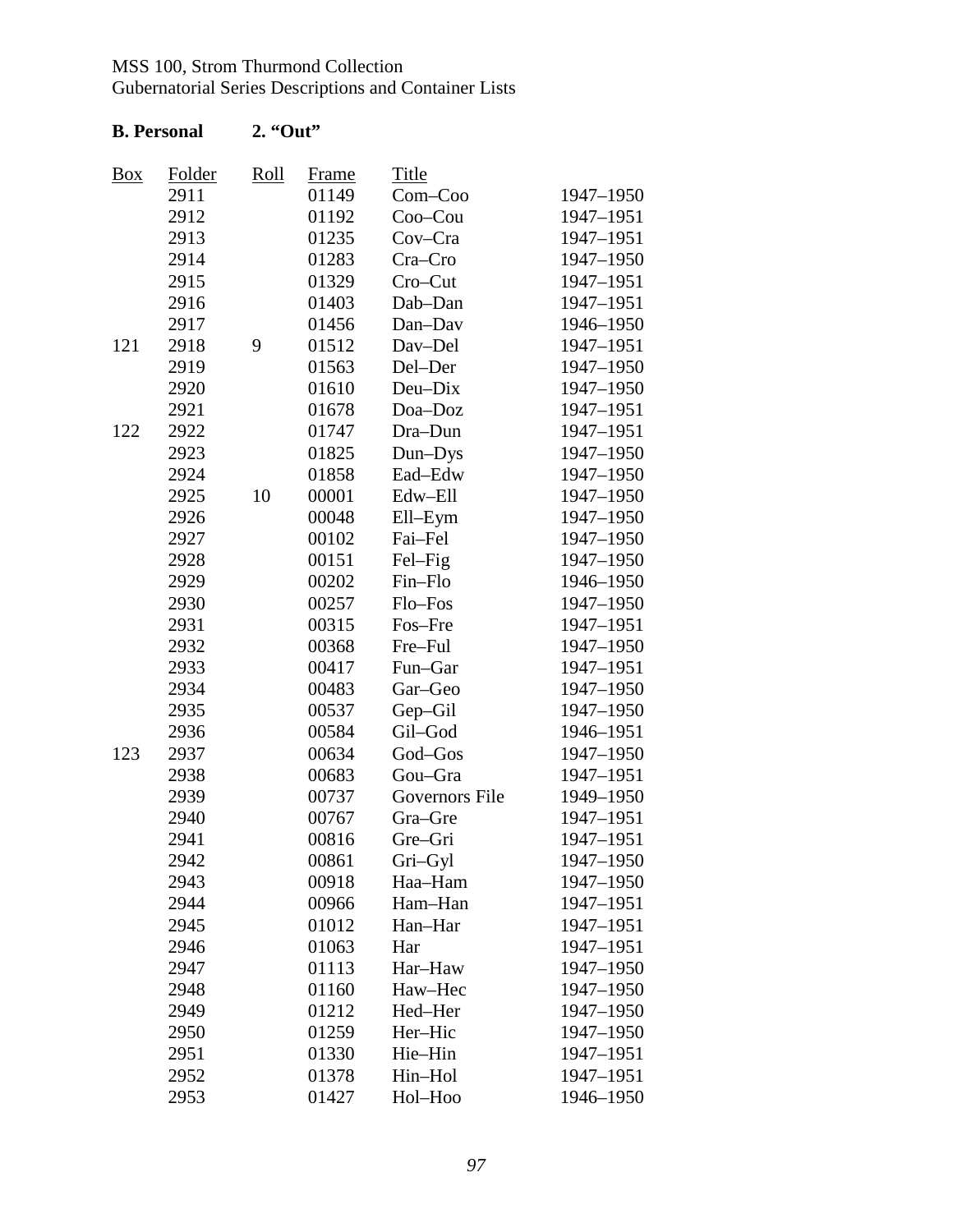| <b>B.</b> Personal |               | $2.$ "Out"  |              |                           |           |
|--------------------|---------------|-------------|--------------|---------------------------|-----------|
| <u>Box</u>         | <b>Folder</b> | <u>Roll</u> | <b>Frame</b> | <b>Title</b>              |           |
| 124                | 2954          | 10          | 01485        | Hop-How                   | 1947-1950 |
|                    | 2955          | 11          | 00001        | How-Hug                   | 1947-1950 |
|                    | 2956          |             | 00051        | Hug-Hun                   | 1947-1950 |
|                    | 2957          |             | 00097        | Hur-Izl                   | 1947-1951 |
|                    |               |             |              | Inauguration as Governor, |           |
|                    | 2958          |             | 00136        | $A-J$                     | 1947      |
|                    | 2959          |             | 00199        | $J-Z$                     | 1947      |
|                    | 2960          |             | 00266        | Jac-Jef                   | 1947-1950 |
|                    | 2961          |             | 00318        | Jef-Jet                   | 1946-1950 |
|                    | 2962          |             | 00360        | Job-Joh                   | 1947-1950 |
|                    | 2963          |             | 00405        | Joh-Jon                   | 1947-1950 |
|                    | 2964          |             | 00449        | Jon-Jus                   | 1947-1951 |
|                    | 2965          |             | 00508        | Kal-Kel                   | 1947-1950 |
|                    | 2966          |             | 00556        | Kel-Key                   | 1947-1950 |
|                    | 2967          |             | 00612        | Key–Kin                   | 1947-1950 |
|                    | 2968          |             | 00663        | Kin-Kno                   | 1947-1951 |
|                    | 2969          |             | 00710        | Kno-Kuy                   | 1947-1950 |
|                    | 2970          |             | 00764        | Lac-Lan                   | 1947-1950 |
| 125                | 2971          |             | 00812        | Lan-Lee                   | 1947-1950 |
|                    | 2972          |             | 00862        | Lee-Lep                   | 1947-1950 |
|                    | 2973          |             | 00910        | Lep-Lew                   | 1947-1950 |
|                    | 2974          |             | 00964        | Lew-Lin                   | 1947-1950 |
|                    | 2975          |             | 01000        | Lin-Lit                   | 1947-1950 |
|                    | 2976          |             | 01046        | Lit-Lon                   | 1947-1951 |
|                    | 2977          |             | 01099        | Lon-Lov                   | 1947-1951 |
|                    | 2978          |             | 01147        | Lov-Lux                   | 1947-1950 |
|                    | 2979          |             | 01188        | Lyb-Lyt                   | 1947-1950 |
|                    | 2980          |             | 02980        | Mab-Man                   | 1947-1950 |
|                    | 2981          |             | 01284        | Man-Mar                   | 1947-1950 |
|                    | 2982          |             | 01331        | Mar-Mat                   | 1947-1950 |
|                    | 2983          |             | 01383        | Mat-Maz                   | 1946-1950 |
|                    | 2984          |             | 01432        | McAda-McCor               | 1947-1950 |
|                    | 2985          |             | 01474        | McCor-McDan               | 1947-1950 |
|                    | 2986          |             | 01519        | McDav-McFar               | 1947-1950 |
| 126                | 2987          |             | 01566        | McGar-McKee               | 1947-1950 |
|                    | 2988          |             | 01606        | McKee-McLeo               | 1947-1950 |
|                    | 2989          |             | 01656        | McLeo-McRey               | 1947-1950 |
|                    | 2990          |             | 01712        | McSte-McWho               | 1947-1950 |
|                    | 2991          |             | 01741        | Mea-Mer                   | 1946-1951 |
|                    | 2992          |             | 01785        | Mer-Mil                   | 1947-1950 |
|                    | 2993          | 12          | 00001        | Mil-Mit                   | 1947-1950 |
|                    | 2994          |             | 00051        | Mit-Mon                   | 1947-1950 |
|                    | 2995          |             | 00102        | Moo                       | 1946-1950 |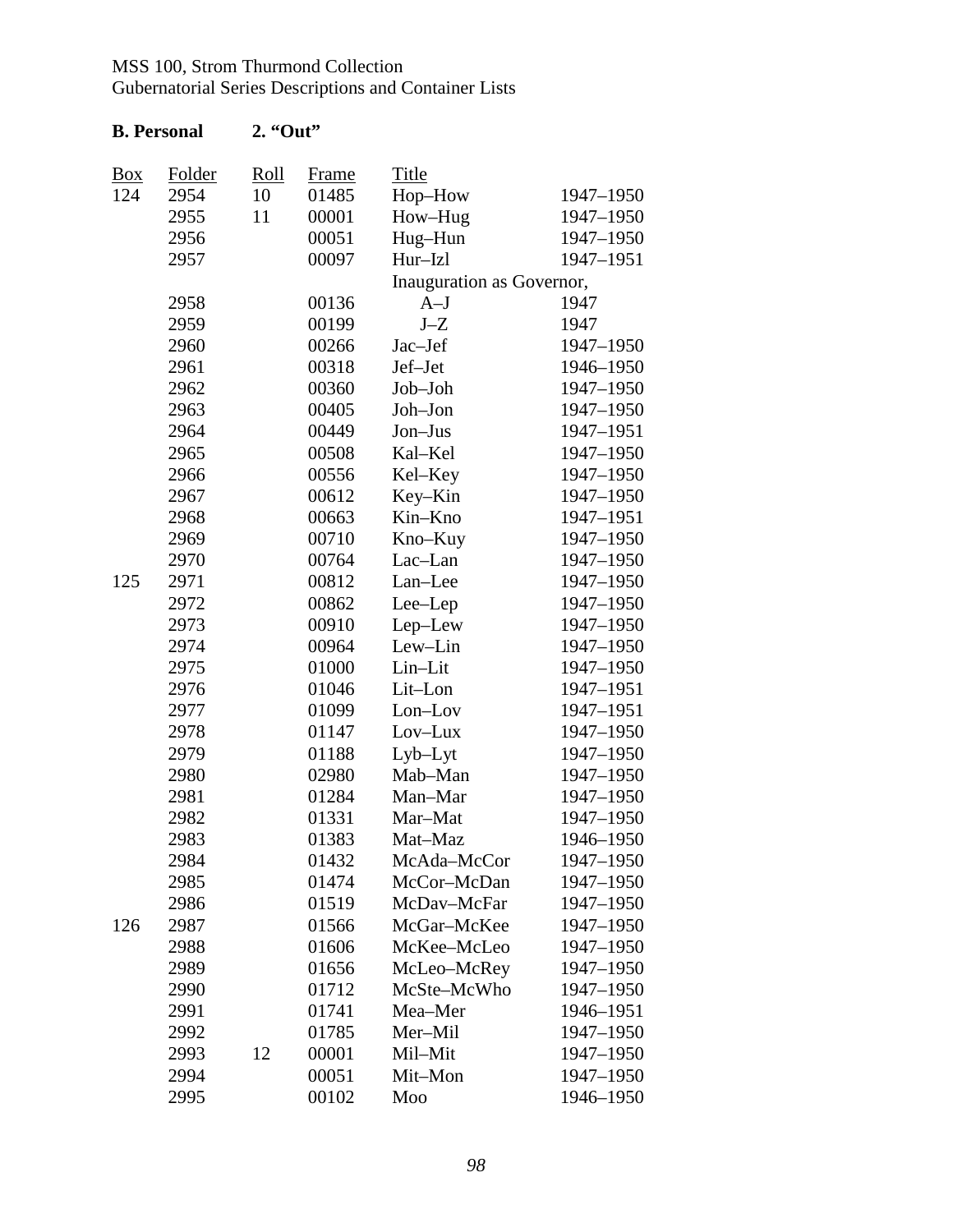Gubernatorial Series Descriptions and Container Lists

|            | Folder | <u>Roll</u> |                       | <b>Title</b> |           |
|------------|--------|-------------|-----------------------|--------------|-----------|
| Box<br>126 | 2996   | 12          | <b>Frame</b><br>00146 | Moo-Mor      | 1947-1950 |
|            | 2997   |             | 00199                 | Mor-Moz      | 1947-1950 |
|            | 2998   |             | 00243                 | Mui-Mye      | 1947-1950 |
|            | 2999   |             | 00299                 | Nan-New      | 1947-1951 |
|            | 3000   |             | 00344                 | New-Nob      | 1947-1950 |
|            | 3001   |             | 00391                 | Nof-Nun      | 1947-1951 |
|            | 3002   |             | 00430                 | Obe-Oli      | 1946-1950 |
| 127        | 3003   |             | 00479                 | Ols-Ouz      | 1947-1950 |
|            | 3004   |             | 00527                 | Ove-Oxh      | 1947-1950 |
|            | 3005   |             | 00554                 | Pac-Par      | 1947-1950 |
|            | 3006   |             | 00597                 | Par-Pat      | 1947-1950 |
|            | 3007   |             | 00643                 | Pat-Pea      | 1947-1951 |
|            | 3008   |             | 00690                 | Pee-Pet      | 1947-1950 |
|            | 3009   |             | 00734                 | Pet-Pin      | 1947-1950 |
|            | 3010   |             | 00778                 | Pit-Poe      | 1947-1950 |
|            | 3011   |             | 00828                 | Poe-Pow      | 1947-1950 |
|            | 3012   |             | 00874                 | Pow-Pri      | 1947-1950 |
|            | 3013   |             | 00919                 | Pri-Pyl      | 1947-1950 |
|            | 3014   |             | 00957                 | Qua-Qui      | 1947-1950 |
|            | 3015   |             | 00980                 | Rab-Rea      | 1947-1950 |
|            | 3016   |             | 01026                 | Reb-Res      | 1947-1950 |
|            | 3017   |             | 01071                 | Rey-Ric      | 1947-1950 |
|            | 3018   |             | 01126                 | Rid-Riv      | 1946-1950 |
|            | 3019   |             | 01175                 | Roa-Rob      | 1947-1950 |
| 128        | 3020   |             | 01230                 | Roc-Roo      | 1947-1950 |
|            | 3021   |             | 01269                 | Rop-Rou      | 1947-1950 |
|            | 3022   |             | 01316                 | Row-Ryl      | 1947-1951 |
|            | 3023   | 13          | 00001                 | Saf-San      | 1947-1951 |
|            | 3024   |             | 00050                 | San-Sca      | 1947-1950 |
|            | 3025   |             | 00098                 | Sca-Sch      | 1947-1950 |
|            | 3026   |             | 00150                 | Sch-See      | 1947-1950 |
|            | 3027   |             | 00188                 | Sei-Sha      | 1946-1950 |
|            | 3028   |             | 00235                 | Sha-Sho      | 1947-1950 |
|            | 3029   |             | 00277                 | Shr-Sim      | 1947-1950 |
|            | 3030   |             | 00326                 | Sim-Sip      | 1947-1950 |
|            | 3031   |             | 00373                 | Sir–Smi      | 1947-1950 |
|            | 3032   |             | 00420                 | Smi          | 1946-1950 |
|            | 3033   |             | 00464                 | $Smi-Smy$    | 1947-1950 |
|            | 3034   |             | 00513                 | $S$ my-Sou   | 1947-1950 |
|            | 3035   |             | 00553                 | Sou-Spe      | 1947-1950 |
|            | 3036   |             | 00584                 | Spe-Sta      | 1947-1951 |
|            | 3037   |             | 00631                 | Sta-Ste      | 1946-1950 |

### **B. Personal 2. "Out"**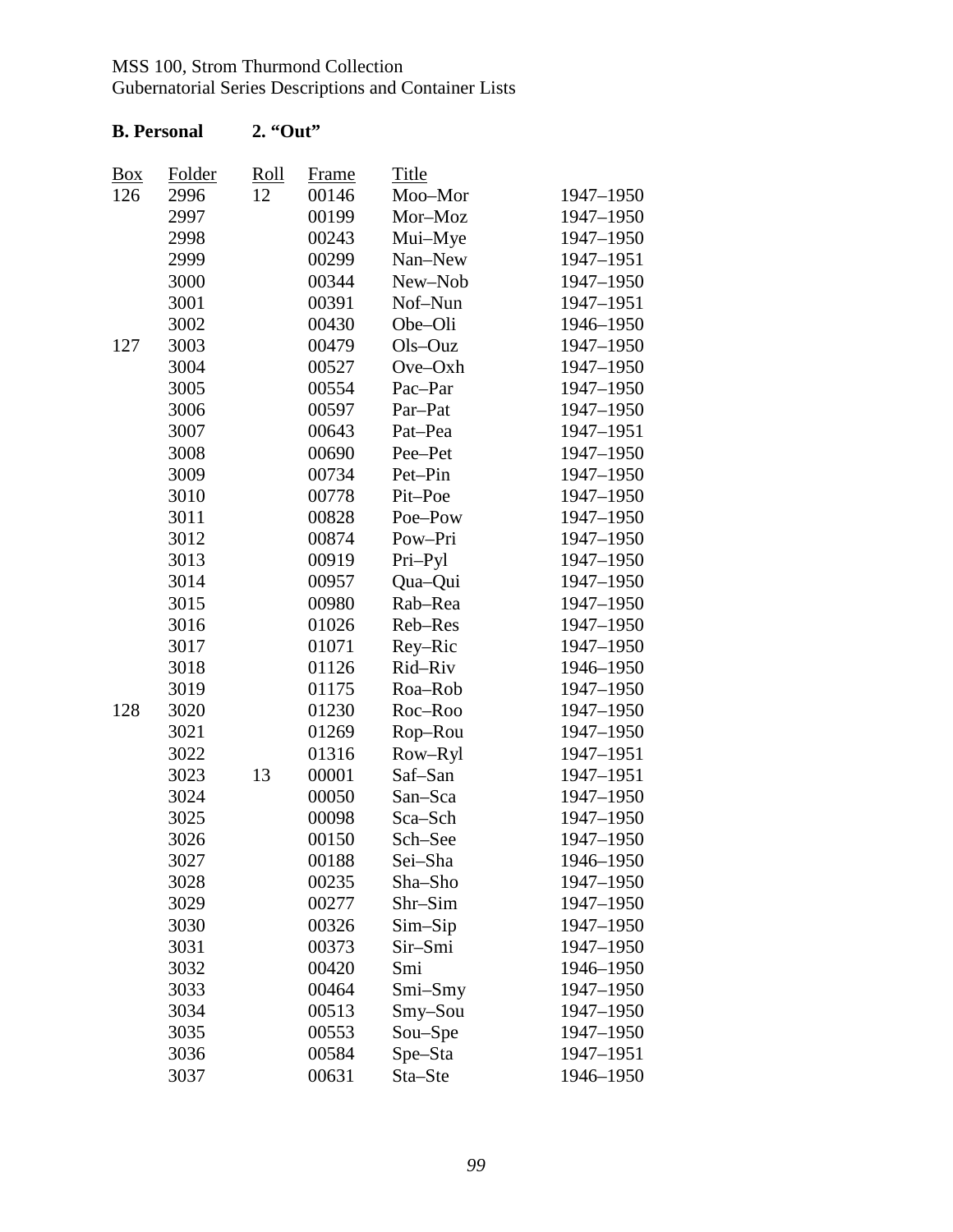Gubernatorial Series Descriptions and Container Lists

| <b>Box</b> | Folder | Roll | <b>Frame</b> | <b>Title</b>                      |           |
|------------|--------|------|--------------|-----------------------------------|-----------|
| 129        | 3038   | 13   | 00676        | Sti-Str<br>1947-1950              |           |
|            | 3039   |      | 00726        | $Str-Sug$                         | 1947-1950 |
|            | 3040   |      | 00770        | Sul-Swa                           | 1947-1950 |
|            | 3041   |      | 00819        | Swe-Syr                           | 1947-1951 |
|            | 3042   |      | 00853        | Taf-Tay                           | 1946-1950 |
|            | 3043   |      | 00906        | Tay-Ter                           | 1947-1950 |
|            | 3044   |      | 00943        | Tex-Tho                           | 1947-1951 |
|            | 3045   |      | 00991        | Tho-Thu                           | 1947-1950 |
|            | 3046   |      | 01045        | Thu                               | 1947-1950 |
|            | 3047   |      | 01104        | Thy-Tip                           | 1947-1951 |
|            | 3048   |      | 01147        | Tis-Tom                           | 1947-1951 |
|            | 3049   |      | 01201        | Ton-Tro                           | 1947-1951 |
|            | 3050   |      | 01240        | Tro-Tur                           | 1947-1950 |
|            | 3051   |      | 01288        | Tur-Uts                           | 1946-1950 |
|            | 3052   |      | 01333        | Val-Von                           | 1947-1950 |
|            | 3053   |      | 01378        | Wad-Wal                           | 1947-1950 |
|            | 3054   |      | 01427        | Wal-War                           | 1947-1950 |
| 130        | 3055   |      | 01473        | War-Wat                           | 1946-1950 |
|            | 3056   |      | 01518        | Wat-Wee                           | 1947-1950 |
|            | 3057   |      | 01562        | Wee-Wes                           | 1947-1950 |
|            | 3058   |      | 01609        | Wes-Whi                           | 1947-1951 |
|            | 3059   |      | 01651        | Whi                               | 1947-1951 |
|            | 3060   |      | 01686        | Wie-Wil                           | 1947-1951 |
|            | 3061   |      | 01727        | Wil [Williams]                    | 1947-1950 |
|            | 3062   |      | 01766        | Wil [Williams]                    | 1947-1951 |
|            | 3063   |      | 01813        | Wil [Williamson-Wilson] 1947-1951 |           |
|            | 3064   |      | 01861        | Wim-Wis                           | 1947-1950 |
|            | 3065   |      | 01917        | Wit-Wol                           | 1947-1950 |
|            | 3066   |      | 01961        | Wol-Woo                           | 1947-1951 |
|            | 3067   |      | 01995        | <b>Woo</b>                        | 1947-1950 |
|            | 3068   |      | 02057        | Woo-Wri                           | 1947-1950 |
|            | 3069   |      | 02117        | Wri-Wys                           | 1947-1950 |
|            | 3070   |      | 02155        | Wedding                           | 1947      |
|            | 3071   |      | 02241        | Xen-Zuc                           | 1947-1950 |

## **B. Personal 2. "Out"**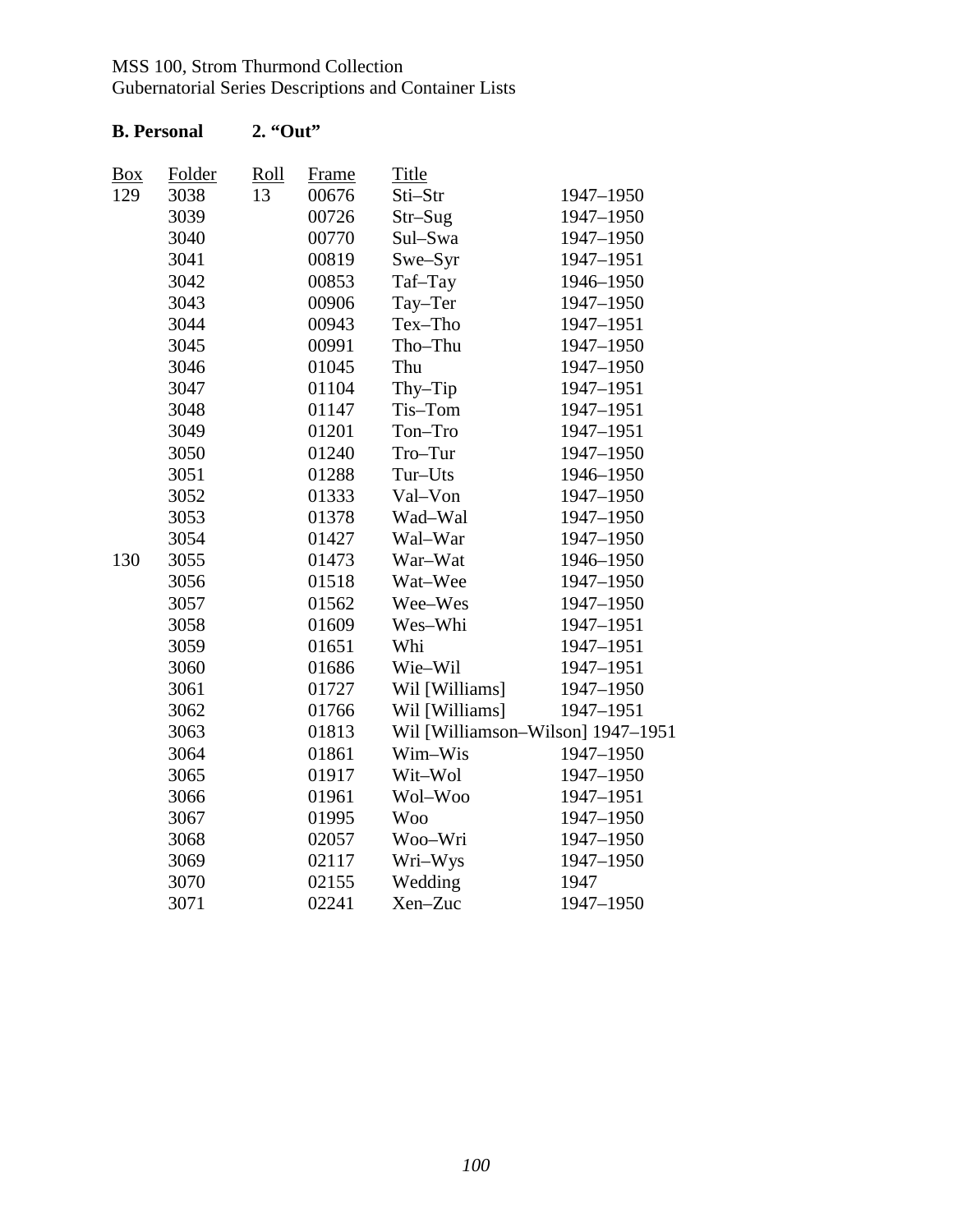**Campaigns** (Subseries C, 1924–1954; 17.1 cu. ft. /22 microfilm rolls)

**Campaigns** documents the political campaigns Strom Thurmond was involved in during the gubernatorial period. Each of the three sub-subseries contains files relating to a particular campaign: the 1946 gubernatorial campaign, where Thurmond survived a primary election with ten other candidates and then won the run-off election against Dr. James C. McLeod; the 1948 States' Rights campaign for President of the United States against Harry S. Truman and Thomas E. Dewey; and the 1950 senatorial campaign against incumbent Olin D. Johnston. Related material can be found in Official, Personal and Speeches.

The **1946 Governor's Race** sub-subseries (1924–1949) consists of correspondence (most enclosures are missing); election returns; expense summaries; form letters to various groups; lists arranged by county and for particular groups; notes on the activities of the "Barnwell Ring"; political advertisements and brochures with examples dating back to 1924 (these include material from James F. Byrnes, Herbert Hoover, Olin D. Johnston, A. Frank Lever, Franklin D. Roosevelt and Benjamin Ryan Tillman); postcards; receipts; speech drafts; and telegrams. They are arranged alphabetically by folder-title, usually a subject or document type.

The Correspondence files are arranged chronologically within each folder, with incoming letters filed first; although there are some out-of-state letters, most are from South Carolina. While most are either to or from Thurmond, there are also letters to and from James J. Reid (Thurmond's campaign manager) and T. K. (Thomas K.) Strom. In addition to congratulatory and thank-you letters, there are letters from Thurmond asking for support; invitations, including those for speaking engagements; reports on political conditions in various towns and counties and on Dr. McLeod's campaign; requests for appointments, information and jobs; and suggestions on contacts and the content of speeches. Some of the correspondence touches on Thurmond's service in World War II.

Correspondents in the Governor's Race sub-subseries include Joe F. Anderson, G. H. Aull, R. E. (Earle) Atkinson, J. Perrin Anderson, Benjamin A. Bolt, John Commins, John Bolt Culbertson, W. W. Dukes, F. M. Easterlin, Annie Mae Fields, Wil Lou Gray, W. G. ("Grady") Hazel, F. Mildred Huggins, J. Carl Kearse, John D. Lane, Cliff Langford, Samuel A. Libater, James J. ("Jimmie") Lever, John R. McCravy, Lester J. Moody, J. F. ("Jess") Ouzts, James P. Nickles, Paul Nicholson, W. H. Nichol-son, Charles M. Pace, Robert F. Poole, Paul Quattlebaum, Paul Quattlebaum, Jr., Leon L. Rice, I. A. Smoaks, John M. Spratt, Herman Talmadge, E. W. Taylor, Allen George Thurmond, John William Thurmond, Grady L. Wade, B. O. Williams, Rosamonde Wimberly, Caldwell Withers and J. H. ("Jake") Woodward.

The **1948 States' Rights Campaign** sub-subseries (1944–1954) contains articles; clippings; correspondence (most enclosures are missing); form letters; invitation; legal documents; pamphlets; petitions; postcards; press releases; resolutions and drafts; speeches and drafts; statements; telegrams; and teletypes. Most of the material in this subsection concerns the South Carolina States' Rights Democratic Party, although there are some items relating to the national States ' Rights Party headquartered in Jackson, Mississippi. This sub-subseries is further subdivided into six subsections: Civil Rights, Subject File, States' Rights Papers, County Correspondence, Out-of-State Correspondence and States' Rights Correspondence.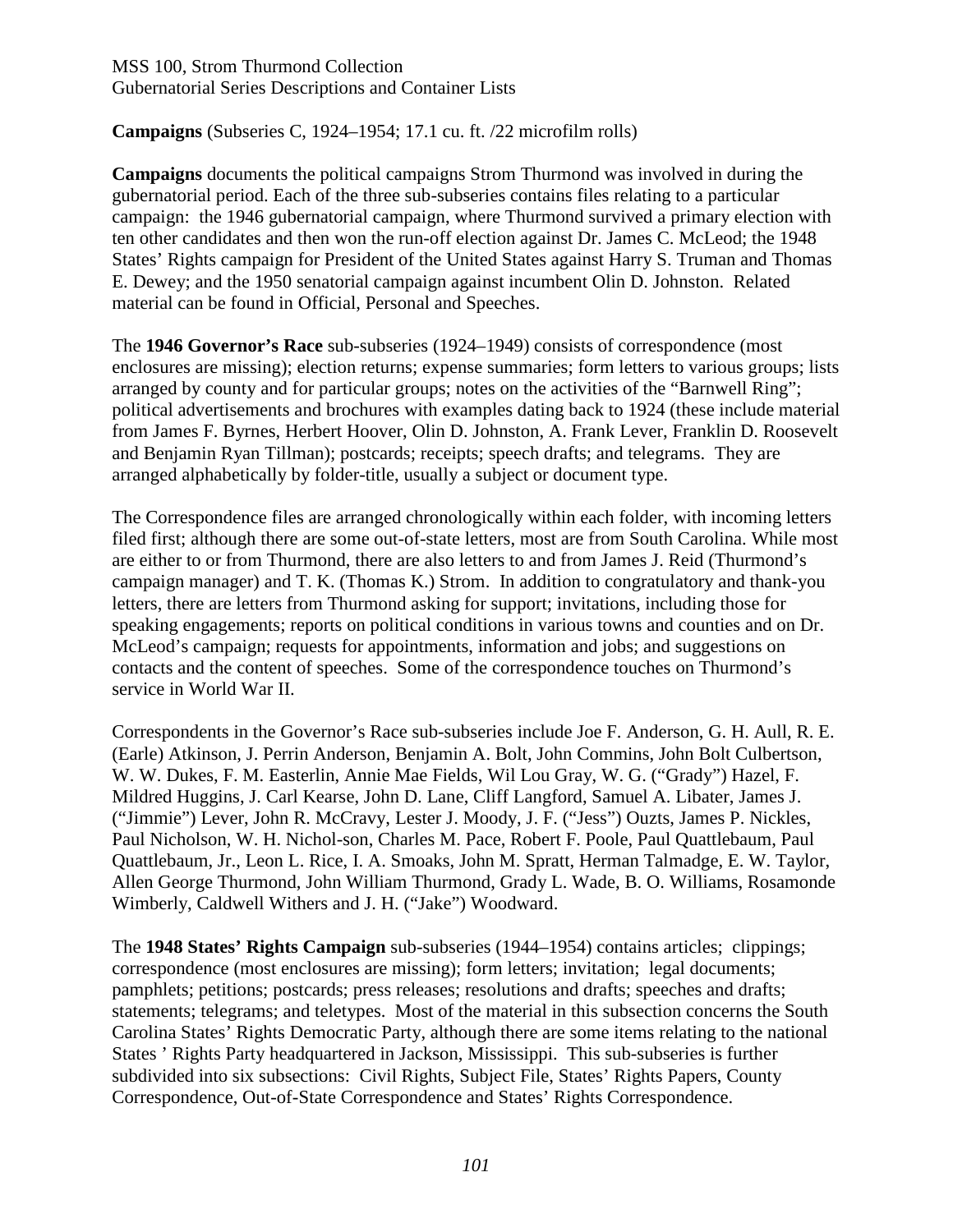The bulk of the *Civil Rights* material (1947–1949) is from the period encompassing the Southern Governor's Conference in February 1948 at Wakulla Springs, Florida to the Democratic National Convention in July 1948 at Philadelphia, Pennsylvania. It is arranged alphabetically by folder title (correspondence alphabetically by name) and chronologically within each folder. Most of these files relate to the southern governors' stand against President Harry S. Truman's civil rights program, his nomination at the Convention and the South Carolina Democratic Party's reaction to these events.

Subjects include African–American voting; anti-communism; anti-lynching legislation; anti-Semitism; civil rights; colonization of African–Americans; attempts to "draft" Harry Byrd, Dwight Eisenhower and Thurmond as the Democratic Party presidential nominee instead of Truman; electoral college reform; the Fair Employment Practices Commission (FEPC); poll taxes; suggestions for southern strategy at the Convention, including bloc voting; states' rights; and third parties. Also included in this subsection are numerous replies from southern congressmen, governors, senators, South Carolina Democratic Party officers and state Democratic Party chairmen to form letters concerning the actions of the Southern Governor's Conference and Thurmond's opposition to Truman's policies.

The *Subject File* (1944–1952) is arranged alphabetically by folder title and chronologically within each folder. There is material concerning finances (including balance sheets, lists of contributions and expenditures), getting Thurmond on the ballot in various states, presidential electors, publicity, the South Carolina Demo-cratic Party (which contains Thurmond's resignation as a national committeeman), the South Carolina States' Rights Democratic Party headquarters, Truman's "snub" of Thurmond at the 1949 presidential inauguration and the establishment of a women's division. Also in this subsection is a file of correspondence and one of teletypes between the South Carolina and national headquarters which includes letters to and from Thurmond, L. Mell Glenn (State Director of the South Carolina campaign), David H. Kennedy (Research Assistant 1947–1948 and Acting Executive Secretary, 1948–1949), George MacNabb (Research Secretary 1948–1951), Merritt H. Gibson (National Campaign Director), Glenn Saunders (Assistant National Campaign Director), George C. Wallace (National Treasurer of the States' Rights Party) and W. W. Wright (National Treasurer).

Four bound volumes of addresses, "questions and answers", speeches and statements comprise the States' Rights Papers (February 7–November 3, 1948). Most of the material in this subsection appears in the Speeches subseries. A list of the contents of these volumes is appended to this description; this list also indicates whether there is a copy in the Speeches. Also appended is a list of states' rights speeches that appear only in the General File of Speeches.

The *County Correspondence* (1948–1950) is arranged alphabetically by county name and chronologically within each folder. It contains correspondence to and from Thurmond, L. Mell Glenn, David H. Kennedy and George MacNabb. In addition to congratulatory, thank-you and request letters, this subsection includes correspondence concerning anti-semitism; civil rights; contributions and fund-raising; future of the states' rights movement; local and national political situations affecting the 1948 election, including the identification of potential opponents and supporters; the 1950 senatorial campaign; the 1948 Democratic National Convention; post-1948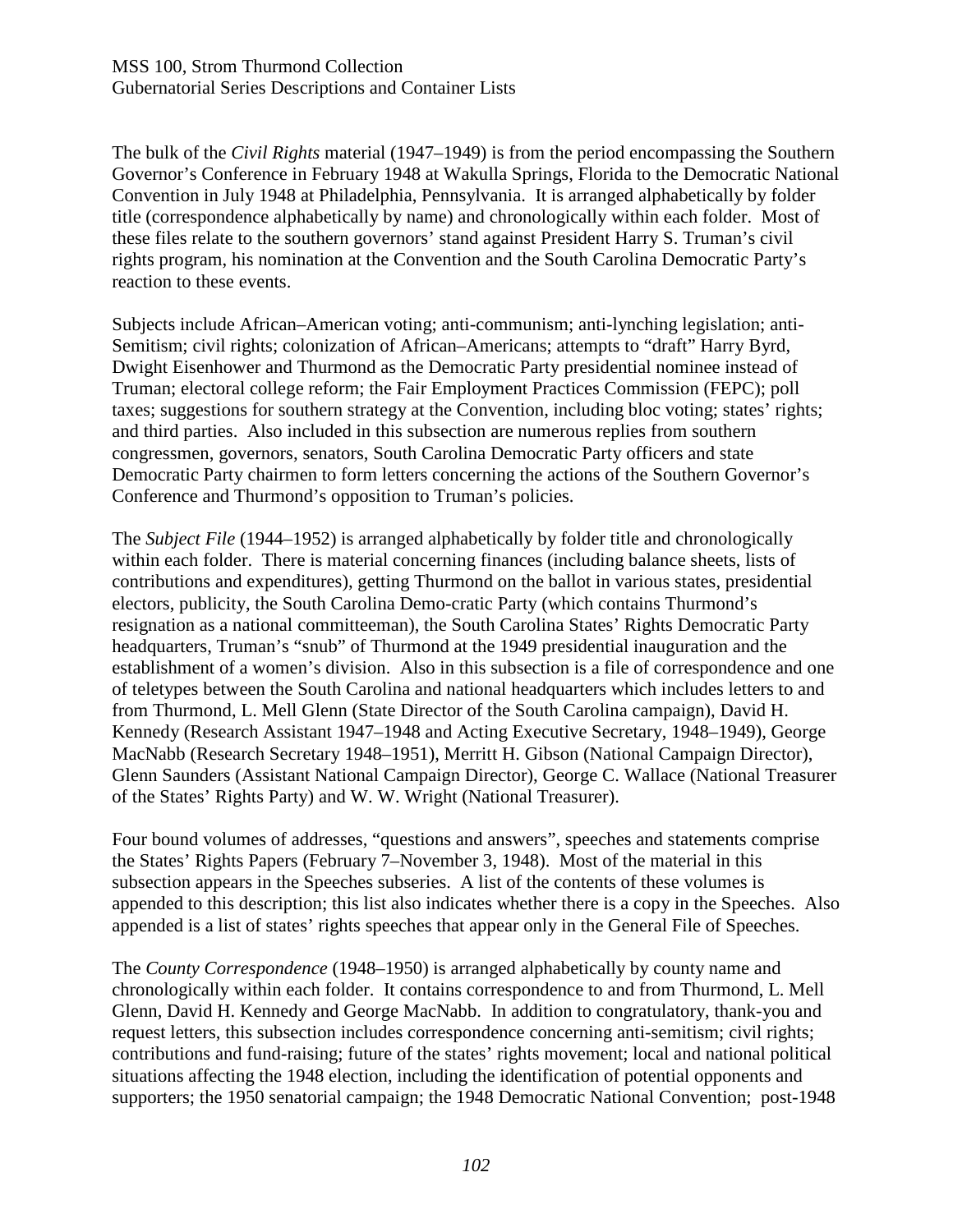politics and need for the South Carolina Democratic Party to "stay the course"; suggestions on conduct of campaign and tactics; Harry S Truman, including his "snub" of Thurmond at the 1949 presidential inauguration; voting rights; and Judge J. Waites Waring. There is correspondence with most of the county campaign chairmen and finance directors.

The *Out-of-State Correspondence* (1948–1951) is arranged alphabetically by state name and chronologically within each folder, preceded by an index to the U.S. correspondence (c. 1949) and with correspondence from other countries filed at the end. There is some correspondence with national party headquarters and the National States' Rights Committee in the Mississippi files. There is also correspondence with states' rights organizations in various states, especially Alabama, Louisiana, North Carolina and Texas. Subjects covered in this subsection are similar to those in County Correspondence. In addition, there is correspondence concerning the FEPC and the Ku Klux Klan; requests to have Thurmond release his electors to Truman or attempts to compel electors to do so; anti–communism; colonization of African–Americans; electoral college reform; the 1952 presidential election; the formation of a new third party; and reactions to campaign appearances.

The *States' Rights Correspondence* (1951–1954) covers the period after Thurmond's term as governor but before his election to the Senate and is arranged chronologically. This material includes reports on the states' rights movement in other states, especially Alabama and Louisiana; possible courses of action for the South in the 1952 Presidential election; a court case in Alabama that would allow the election of presidential electors in the primaries; the possible 1952 presidential candidacy of James F. Byrnes as either a Democratic or States' Rights party nominee, the effect of Richard B. Russell, Jr.'s decision to run on Byrnes' candidacy and the understanding that Russell would "bolt" if Truman were nominated; complaints about federal actions, especially in the area of civil rights; states' rights; attempts to persuade Thurmond to endorse or work for Dwight D. Eisenhower's presidential campaign; and a few letters reacting to the Brown vs. Board of Education decision.

Correspondents in the States' Rights sub-subseries include John U. Barr, William P. Baskin, Orval W. Baylor, Eugene S. Blease, Palmer Bradley, J. K. Breedin, Edgar Brown, Walter Brown, Joseph R. Bryson, J. Fred Buzhardt, James F. Byrnes, William Jennings Bryan Dorn, Robert McC. Figg, Jr., Cedric Foster, Mrs. Nathaniel (Christine) Gist Gee, Merritt H. Gibson, John Temple Graves, James H. Hammond, R. Lea Harris, James M. Hinton, James C. Kinard, R. J. Maclean, James L. Martin, Jr., Gessner T. McCorvey, Thomas R. Miller, E. W. Montgomery, Lloyd E. Price, Paul Quattlebaum, E. H. Ramsey, Nowlin Randolph, J. P. Richards, John J. Riley, Richard B. Russell, Jr., M. L. Sharpley, Hugo S. Sims, E. W. Taylor, Allan George Thurmond, John William Thurmond, William M. Tuck, George Warren and Horace C. Wilkerson.

The **1950 Senatorial Campaign** sub-subseries (1936–1950) is arranged alphabetically by folder title. It consists of affidavits, clippings; county and out-of state correspondence, mainly to and from Thurmond and J. Ernest Craig, Thurmond's campaign manager (most enclosures are missing); financial records, including a check stub book, contracts, a ledger and reports; form letters (including examples from other campaigns); lists; memos; notes; political advertisements; postcards; resolutions; speeches, speech material and drafts; statements; and telegrams. Some of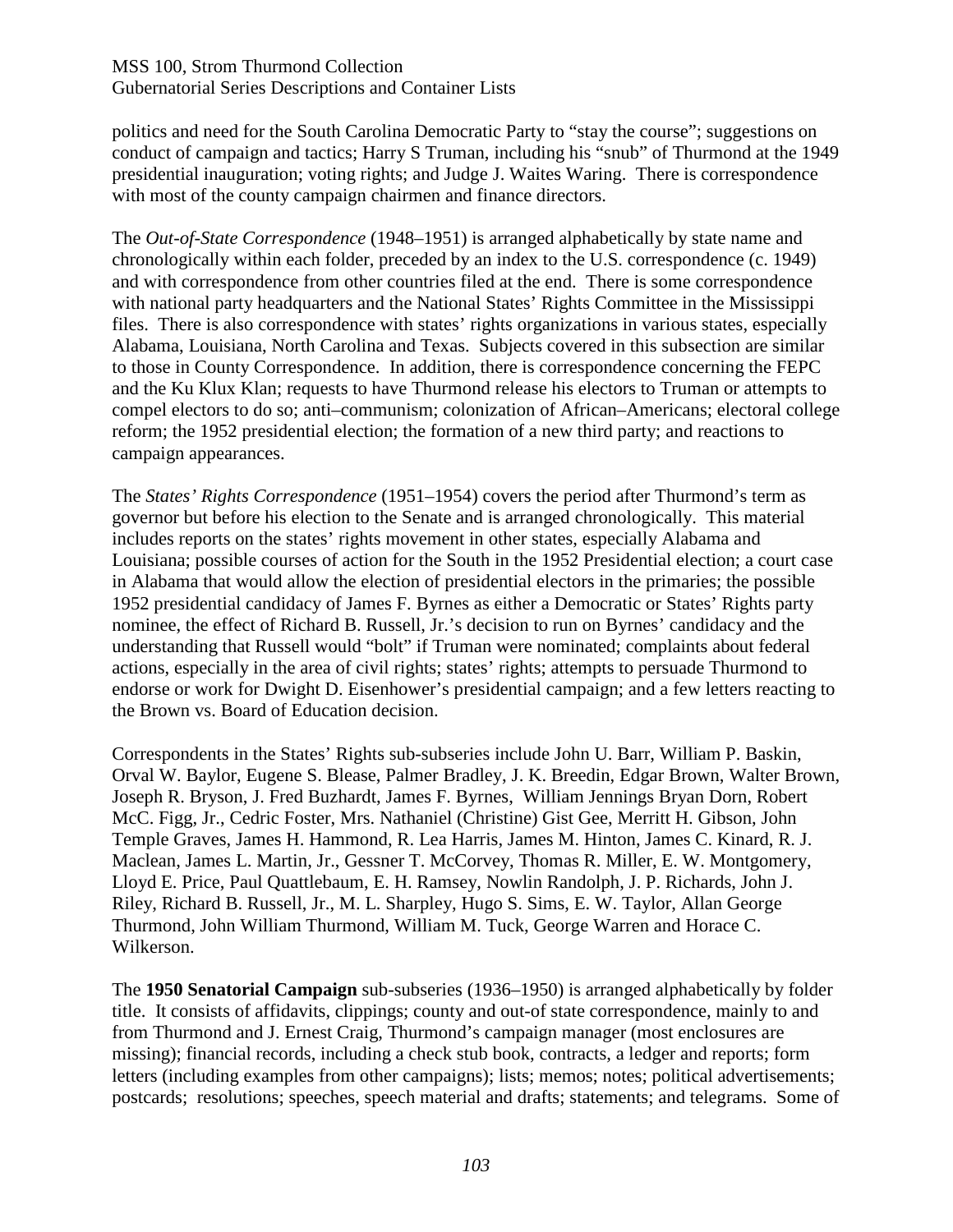the files and letters in this sub-subseries appear to have originally been in the Official subseries but were put here because of political ramifications.

In addition to providing information about the campaign itself, subjects covered by this subsubseries include the African–American vote, federal aid to education, the labor vote, the Taft– Hartley Act, national politics and states' rights. There are a number of files relating to Thurmond's opponent, Olin Johnston, including clippings files that date back to 1935 and a group of files relating to accusations that Johnston was involved in a "pardons for pay" scheme. Also part of this sub-subseries are clippings files on various public figures, such as James F. Byrnes, Burnett R. Maybank and Hugo Sims, Jr.

Correspondents in the 1950 Senatorial Campaign sub-subseries include Joe F. Anderson, J. Fred Buzhardt, Jr., Frank W. Campbell, Charles E. Daniel, John Drake, Sherman Drawdy, Champion McD. Davis, Annie Mae Fields, Robert McC. Figg, Jr., T. J. Gasque, Leon W. Harris, Bob Jones, Bob Jones, Jr., M. L. Love, Charles W. McTeer, Thomas R. Miller, Fred J. Pearman, Paul Quattlebaum, Leon L. Rice, Norma F. Shannonhouse and E. A. Tarver.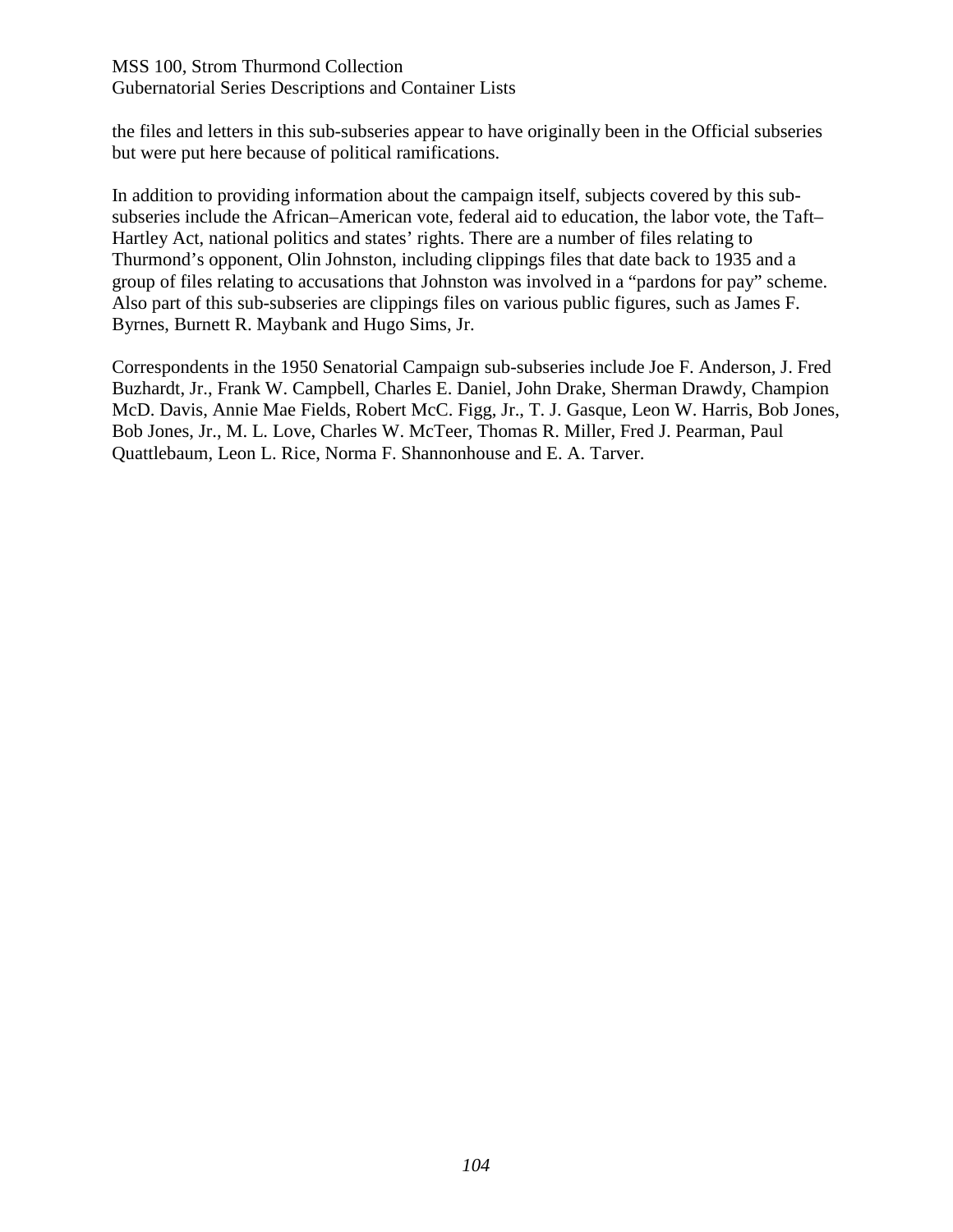# **States' Rights Papers**

| Statement <sup>*</sup> | Motion at Southern Governors' Conference,            |                |
|------------------------|------------------------------------------------------|----------------|
|                        | Wakulla Springs Lodge                                | Feb. 7, 1948   |
| Statement *            | Southern Governors' Conference over Nationwide       |                |
|                        | Hookup by ABC from Florida Hotel                     | Feb. 7, 1948   |
| Statement <sup>*</sup> | Southern Governors' Committee to J. Howard McGrath,  |                |
|                        | <b>Chairman of Democratic National Committee</b>     | Feb. 23, 1948  |
| Statement *            | By Southern Governors' Committee                     | Feb. 23, 1948  |
| Statement *            | Southern Governors Committee Report Adopted by       |                |
|                        | Southern Governors' Conference                       | March 13, 1948 |
| Address <sup>*</sup>   | "President Truman's So-Called Civil Rights Program"  | March 17, 1948 |
| Address <sup>*</sup>   | Before Democratic Party Rally, Jackson, Mississippi  | May 10, 1948   |
| $Q & A *$              | United Press -- Regarding States' Rights             | May 10, 1948   |
| Press Release *        | Round-Table Broadcast from Philadelphia Convention   | July 11, 1948  |
| Statement <sup>*</sup> | <b>Concerning Race</b>                               | July 20, 1948  |
| <b>Statement</b>       | Day letter to John Temple Graves                     | July 26, 1948  |
| Statement              | Newspaper Comments on Thurmond and Press Release     | July 27, 1948  |
| Address *              | At Watermelon Festival, Cherryville, North Carolina  | July 31, 1948  |
| Statement              | Organizational Plans for Campaign                    | [c. Aug. 1948] |
| Statement <sup>*</sup> | Thurmond Won Straw Poll in Macon, Georgia            | Aug. 6, 1948   |
| Address <sup>*</sup>   | Accepting States' Rights Nomination as President,    |                |
|                        | Houston, Texas (2 copies - 1 modified for radio*)    | Aug. 11. 1948  |
| Telegram               | <b>Endorsing Thurmond</b>                            | Aug. 12, 1948  |
| Telegram <sup>*</sup>  | From Pete A. Mitchell                                | Aug. 14, 1948  |
| <b>Statement</b>       | Concerning Communism                                 | Aug. 21, 1948  |
| Address <sup>*</sup>   | At Marianna, Arkansas                                | Aug. 26, 1948  |
| Address                | Recorded to be used in Texas -- loyalty              | Aug. 28, 1948  |
| Q & A                  | <b>From United Press Association</b>                 | Sept. 1, 1948  |
| Statement              | Minutes of Meeting of Presidential Electors of S.C.  |                |
|                        | <b>Democratic Party</b>                              | Sept. 2, 1948  |
| Statement              | S.C. Democratic Presidential Electors Pledge to Vote |                |
|                        | for Thurmond                                         | Sept. 2, 1948  |
| Address <sup>*</sup>   | Florida State Labor Day Celebration                  | Sept. 6, 1948  |
| Address *              | Labor Day Celebration, Fairfield, Alabama            | Sept. 6, 1948  |
| Address *              | States' Rights, KLIF, Dallas, Texas                  | Sept. 7, 1948  |
| Address <sup>*</sup>   | States' Rights, Dallas, Texas                        | Sept. 8, 1948  |
| Address                | States' Rights, Lubbock, Texas                       | Sept. 10, 1948 |
| Address *              | States' Rights Recording for Broadcast in Texas      | Sept. 20, 1948 |
| Address *              | States' Rights in Augusta, Georgia                   | Sept. 23, 1948 |
| Address *              | States' Rights in Augusta, Georgia, 9:00 P.M.        | Sept. 23, 1948 |
| Address *              | States' Rights in Madisonville, Kentucky             | Sept. 25, 1948 |
| Statement              | States' Rights, Washington, D.C.                     | Sept. 30, 1948 |
| Address                | States' Rights, Baltimore, Maryland                  | Oct. 1, 1948   |
| Address *              | States' Rights, Baltimore, Maryland, Radio Interview | Oct. 1, 1948   |
| Address *              | States' Rights, Asheville, North Carolina            | Oct. 4, 1948   |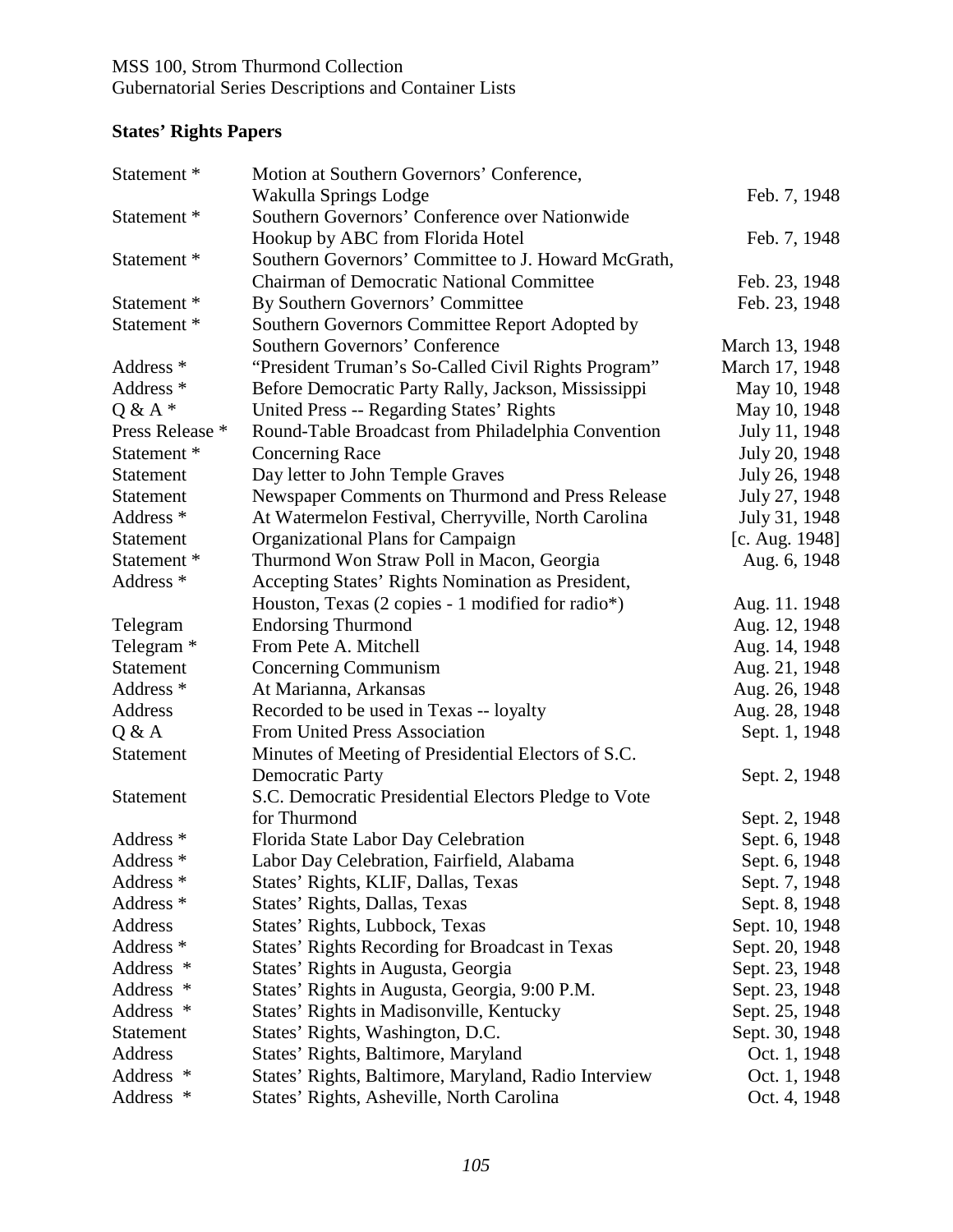### Gubernatorial Series Descriptions and Container Lists

### **States' Rights Papers, cont.**

| Address *   | States' Rights, Raleigh, North Carolina              | Oct. 5, 1948    |
|-------------|------------------------------------------------------|-----------------|
| Address *   | States' Rights, Over Seas Press Club, NYC            | Oct. 6, 1948    |
| Address *   | States' Rights, Roanoke, Virginia                    | Oct. 6, 1948    |
| Address *   | States' Rights, Charlottesville, Virginia            | Oct. 7, 1948    |
| Address *   | States' Rights, Richmond, Virginia                   | Oct. 8, 1948    |
| Address *   | States' Rights, Williamsburg, Virginia               | Oct. 9, 1948    |
| Address *   | The Interstate Fair Broadcast at Spartanburg, S.C.   | Oct. 11, 1948   |
| Address *   | States' Rights, Lynchburg, Virginia                  | Oct. 11, 1948   |
| Address *   | States' Rights, Lexington, Kentucky                  | Oct. 12, 1948   |
| Address *   | States' Rights, Louisville, Kentucky                 | Oct. 13, 1948   |
| Statement * | Thurmond to Make Cincinnati Broadcast                | [Oct. 14, 1948] |
| Address *   | States' Rights, Cincinnati, Ohio                     | Oct. 14, 1948   |
| Address *   | States' Rights, Jacksonville, Florida                | Oct. 16, 1948   |
| Address *   | States' Rights, West Palm Beach, Florida             | Oct. 18, 1948   |
| Address *   | States' Rights, Macon, Georgia                       | Oct. 19, 1948   |
| Address *   | States' Rights, Memphis, Tennessee                   | Oct. 21, 1948   |
| Address *   | States' Rights, Nashville, Tennessee                 | Oct. 22, 1948   |
| Address     | States' Rights, Knoxville, Tennessee                 | Oct. 23, 1948   |
| Address     | States' Rights, Arkansas?                            | [Oct. 25, 1948] |
| Address *   | States' Rights, Little Rock, Arkansas                | Oct. 25, 1948   |
| Address *   | States' Rights, Fayetteville, Arkansas               | Oct. 26, 1948   |
| Address *   | States' Rights, Shreveport, Louisiana                | Oct. 27, 1948   |
| Address *   | States' Rights, Texarkana, Texas                     | Oct. 27, 1948   |
| Address *   | States' Rights, Fort Worth, Texas                    | Oct. 28, 1948   |
| Address *   | States' Rights, Austin, Texas                        | Oct. 29, 1948   |
| Address *   | States' Rights for Broadcast Overseas, Boston, Mass. | Oct. 30, 1948   |
| Address *   | States' Rights, Beaumont, Texas                      | Oct. 30, 1948   |
| Address *   | States' Rights, Radio Broadcast of ABC covering      |                 |
|             | <b>Southern States</b>                               | Nov. 1, 1948    |
| Statement * | On Results of General Election                       | Nov. 3, 1948    |

\* Indicates there is a copy of the speech in the General File subseries of the Speeches series.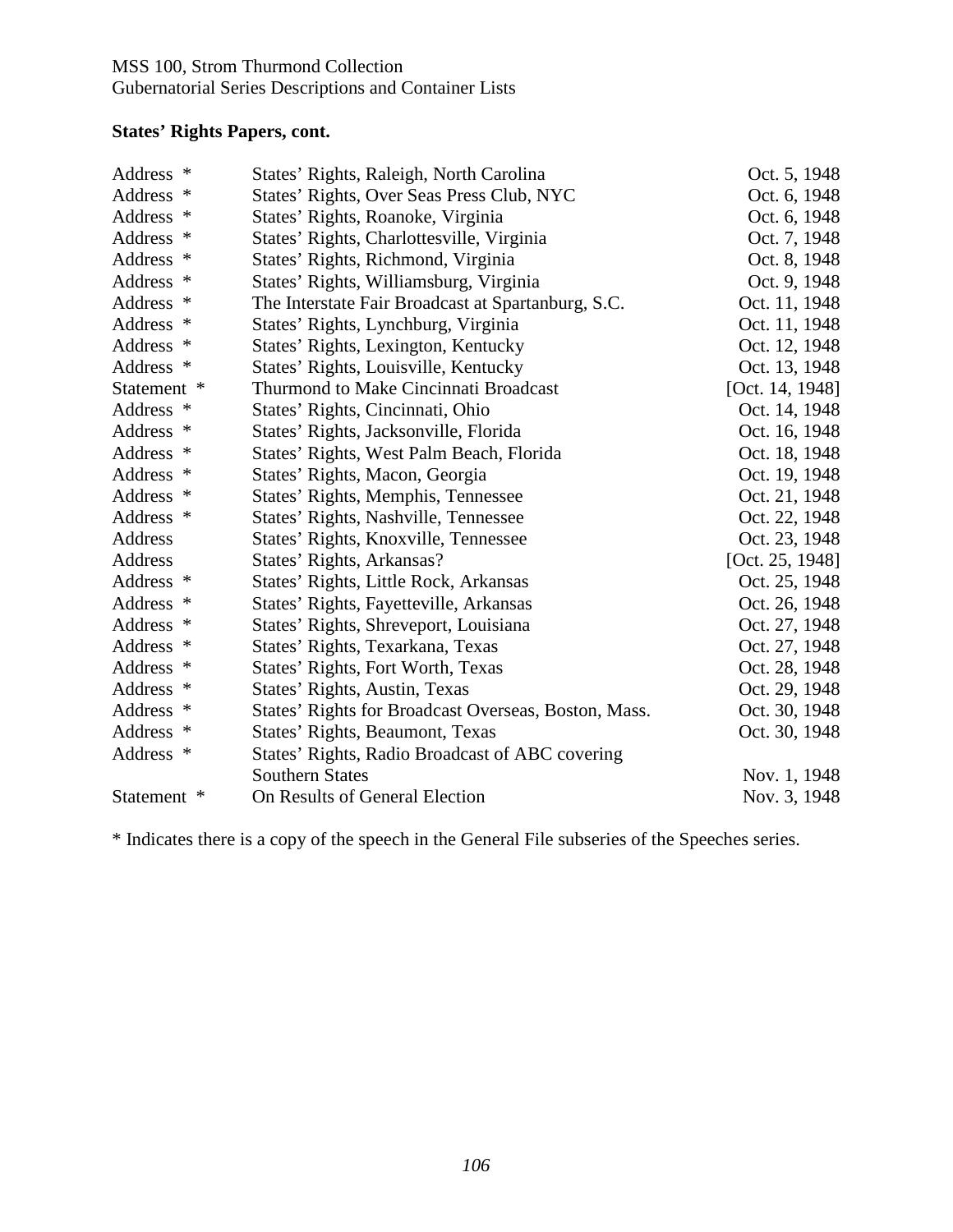# Gubernatorial Series Descriptions and Container Lists

| Address              | Declaration of Principles, States' Rights Democratic Convention, |                   |  |
|----------------------|------------------------------------------------------------------|-------------------|--|
|                      | Birmingham, Alabama                                              | July 17, 1948     |  |
| Address              | States' Rights, Athens, Georgia                                  | Oct. 20, 1948     |  |
| <b>Press Release</b> | <b>Thurmond Veteran Also</b>                                     | [c. 1948]         |  |
| Q & A                | For Future Magazine (Also see Statement, Sept. 8, 1948)          | [c.1948]          |  |
| <b>Statement</b>     | In Reply to McGrath of National Dem. Committee                   | March 14, 1948    |  |
| <b>Statement</b>     | Prepared for the Dixie Democrat, Pell City, Alabama              | March 31, 1948    |  |
| <b>Statement</b>     | <b>States' Rights Info and Speakers Handbook</b>                 | [c. Aug. $1948$ ] |  |
| Statement            | Regarding Plane/Train Facilities to Houston for                  |                   |  |
|                      | <b>Acceptance Speech</b>                                         | Aug. 10, 1948     |  |
| <b>Statement</b>     | In response to engage in debate with Mr. Ashton Williams         |                   |  |
|                      | on States' Rights                                                | Sept. 2, 1948     |  |
| <b>Statement</b>     | For Future Magazine                                              | Sept. 8, 1948     |  |
| Statement            | Summary of Thurmond, States' Rights Democratic                   |                   |  |
|                      | Campaign Convention, Dallas, Texas                               | Sept. 8, 1948     |  |
| Statement            | Regarding Truman not accepting invitation to visit S.C.          | Sept. 28, 1948    |  |
| Statement            | Summary of Speech at States' Rights Democratic                   |                   |  |
|                      | Convention, Baltimore, Maryland                                  | Oct. 1, 1948      |  |
| <b>Statement</b>     | Mission to Moscow prepared by Truman                             | Oct. 10, 1948     |  |
| Statement            | On the Future of States' Rights Dem. Movement                    | Oct. 15, 1948     |  |
| Statement            | To UP on the Future of States' Rights Dem. Movement              | Oct. 15, 1948     |  |
| Statement            | Truman visit to N.C.                                             | Oct. 20, 1948     |  |
| <b>Statement</b>     | With Regard to letter written to William H. Hastie,              |                   |  |
|                      | Governor of Virgin Islands                                       | Oct. 25, 1948     |  |
| Statement            | Concerning letter from John D. Langston                          | Oct. 27, 1948     |  |
| Statement            | On Meet the Press program                                        | Oct. 29, 1948     |  |
| <b>Statement</b>     | Urging Heavy Voter turnout on Election Day                       | Nov. 2, 1948      |  |
| <b>Statement</b>     | <b>Appreciating Support</b>                                      | Nov. 3, 1948      |  |
| Statement            | Commending L. M. Glenn as State Dir. of States' Rights           |                   |  |
|                      | Democratic Campaign                                              | Nov. 10, 1948     |  |
| Statement            | Receiving Telegram from Horace C. Wilkinson, Chairmen            |                   |  |
|                      | Thurmond/Wright Electors Ala.                                    | Nov. 18, 1948     |  |

# **States' Rights speeches in Speeches series, General File subseries** *only*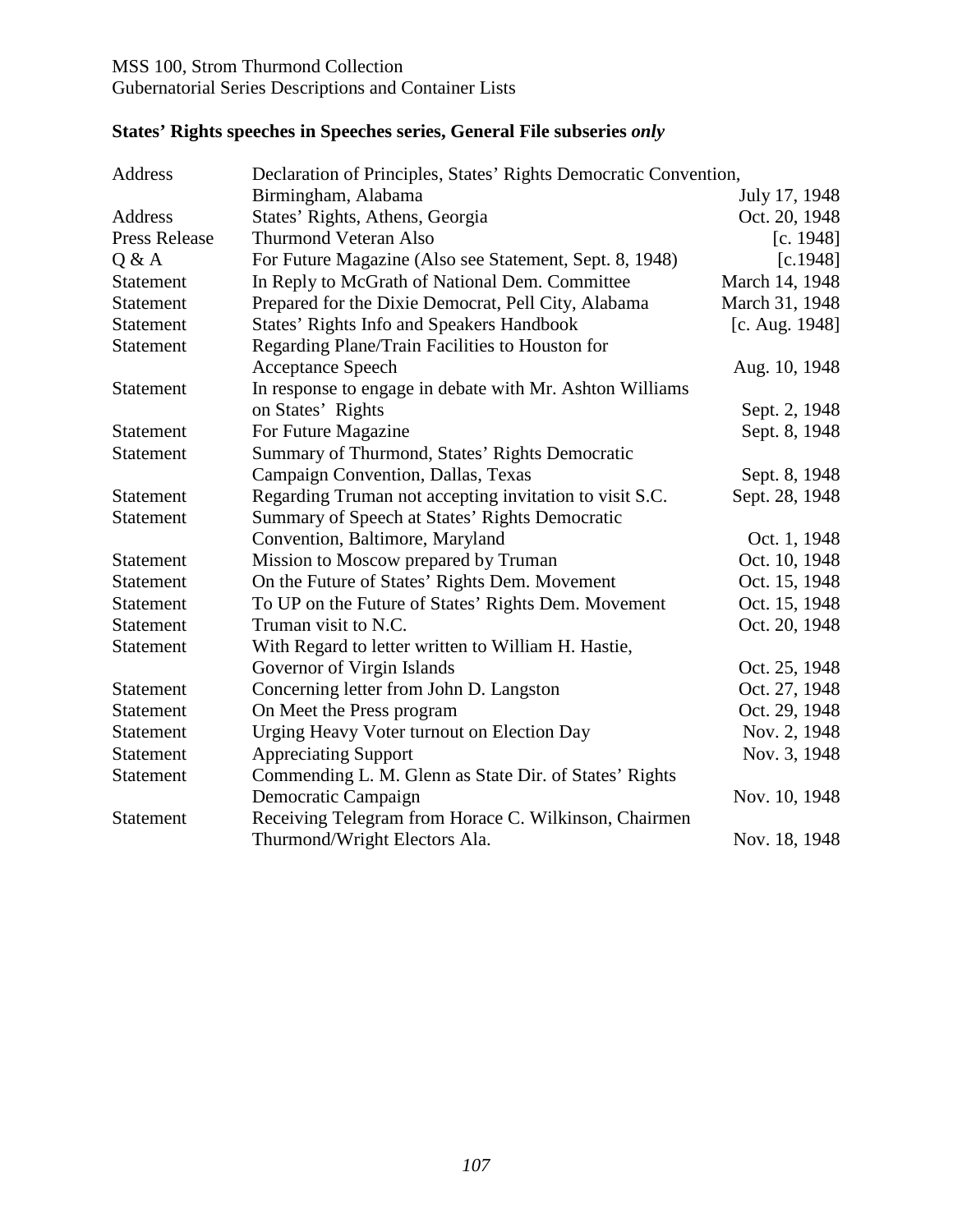Gubernatorial Series Descriptions and Container Lists

| $\frac{\text{Box}}{\text{Box}}$<br>131 | Folder<br>3072 | Roll<br>1      | <b>Frame</b><br>00036 | <b>Title</b> | Barnwell Ring 1946                      |
|----------------------------------------|----------------|----------------|-----------------------|--------------|-----------------------------------------|
|                                        |                |                |                       | A            | Correspondence                          |
|                                        | 3073           |                | 00069                 |              | January-August, 1946                    |
|                                        | 3074           |                | 00202                 |              | September-October, 1946                 |
|                                        | 3075           |                | 00305                 |              | November-December, 1946                 |
|                                        |                |                |                       | B            |                                         |
|                                        | 3076           |                | 00361                 |              | January-June, 1946                      |
|                                        | 3077           |                | 00468                 |              | July, 1946                              |
|                                        | 3078           |                | 00570                 |              | August 1-18, 1946                       |
|                                        | 3079           |                | 00675                 |              | August 19-27, 1946                      |
|                                        | 3080           |                | 00768                 |              | August 28-31, 1946                      |
|                                        | 3081           |                | 00829                 |              | September 1-5, 1946                     |
| 132                                    | 3082           |                | 00930                 |              | September 6-25, 1946                    |
|                                        | 3083           |                | 01045                 |              | October, 1946–January, 1947             |
|                                        |                |                |                       | $\mathsf{C}$ |                                         |
|                                        | 3084           |                | 01081                 |              | November, 1945–June, 1946               |
|                                        | 3085           |                | 01177                 |              | July-August 7, 1946                     |
|                                        | 3086           |                | 01275                 |              | August 8-21, 1946                       |
|                                        | 3087           |                | 01387                 |              | August 22–September 4, 1946             |
|                                        | 3088           | $\overline{2}$ | 00001                 |              | September 5, 1946–January, 1947         |
|                                        |                |                |                       | D            |                                         |
|                                        | 3089           |                | 00129                 |              | January–June, 1946                      |
| 133                                    | 3090           |                | 00186                 |              | July-August 15, 1946                    |
|                                        | 3091           |                | 00268                 |              | August 16-31, 1946                      |
|                                        | 3092           |                | 00349                 |              | September 1, 1946–January, 1947         |
|                                        |                |                |                       | E            |                                         |
|                                        | 3093           |                | 00468                 |              | December, 1945-November, 1946           |
|                                        |                |                |                       | $\mathbf{F}$ |                                         |
|                                        | 3094           |                | 00604                 |              | January-July, 1946                      |
|                                        | 3095           |                | 00693                 |              | August, 1946                            |
|                                        | 3096           |                | 00822                 |              | September, 1946–January, 1947           |
|                                        |                |                |                       | G            |                                         |
|                                        | 3097           |                | 00890                 |              | January-July, 1946                      |
|                                        | 3098           |                | 01028                 |              | August, 1946                            |
| 134                                    | 3099           |                | 01143                 |              | September 1-12, 1946                    |
|                                        | 3100           |                | 01248                 |              | September 13, 1946–January, 1947        |
|                                        |                |                |                       | H            |                                         |
|                                        | 3101           |                | 01309                 |              | January–June, 1946                      |
|                                        | 3102           |                | 01440                 |              | July, 1946                              |
|                                        | 3103<br>3104   | 3              | 01509<br>00001        |              | August 1-21, 1946<br>August 22–31, 1946 |
|                                        | 3105           |                | 00083                 |              | September 1–7, 1946                     |
|                                        |                |                |                       |              |                                         |

### **C. Campaigns 1. 1946 Governor's Race**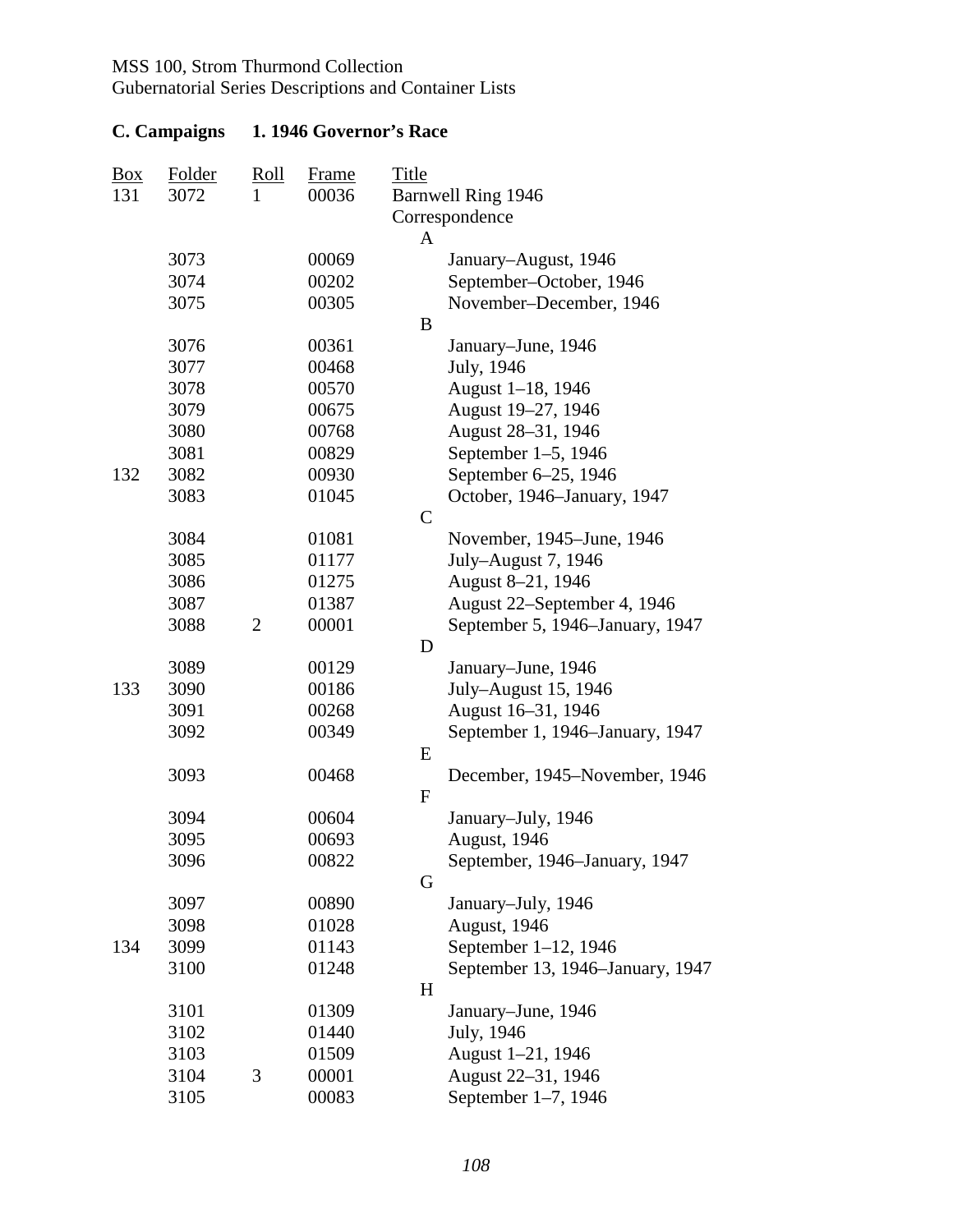Gubernatorial Series Descriptions and Container Lists

| $\frac{Box}{}$ | Folder | <u>Roll</u>    | <b>Frame</b> | <b>Title</b> | Correspondence, cont.                          |
|----------------|--------|----------------|--------------|--------------|------------------------------------------------|
|                |        |                |              |              | H, cont.                                       |
| 134            | 3106   | 3              | 00190        |              | September 9–30, 1946                           |
| 135            | 3107   |                | 00312        |              | October-December, 1946                         |
|                |        |                |              | $\mathbf I$  |                                                |
|                | 3108   |                | 00366        |              | 1946                                           |
|                |        |                |              | $\bf J$      |                                                |
|                | 3109   |                | 00381        |              | January-August, 1946                           |
|                | 3110   |                | 00512        |              | September, 1946–January, 1947                  |
|                |        |                |              | K            |                                                |
|                | 3111   |                | 00608        |              | January-August, 1946                           |
|                | 3112   |                | 00703        |              | September, 1946–January, 1947                  |
|                |        |                |              | L            |                                                |
|                | 3113   |                | 00783        |              | January-June, 1946                             |
|                | 3114   |                | 00886        |              | July, 1946                                     |
|                | 3115   |                | 00930        |              | August, 1946                                   |
| 136            | 3116   |                | 01067        |              | September 1-10, 1946                           |
|                | 3117   |                | 01168        |              | September 11, 1946–January 1947; January, 1949 |
|                |        |                |              | Mc           |                                                |
|                | 3118   |                | 01236        |              | January-July, 1946                             |
|                | 3119   |                | 01335        |              | August, 1946                                   |
|                | 3120   | $\overline{4}$ | 00001        |              | September-November, 1946                       |
|                | 3121   |                | 00114        |              | January-June, 1946                             |
|                | 3122   |                | 00237        |              | July, 1946                                     |
|                | 3123   |                | 00279        |              | August, 1946                                   |
| 137            | 3124   |                | 00415        |              | September 1-13, 1946                           |
|                | 3125   |                | 00529        |              | September 14, 1946–February, 1947              |
|                |        |                |              | ${\bf N}$    |                                                |
|                | 3126   |                | 00675        |              | April-August, 1946                             |
|                | 3127   |                | 00747        |              | September-November, 1946                       |
|                |        |                |              | $\mathbf{O}$ |                                                |
|                | 3128   |                | 00813        |              | February, 1946–January, 1947                   |
|                |        |                |              | $\mathbf{P}$ |                                                |
|                | 3129   |                | 00933        |              | January-July, 1946                             |
|                | 3130   |                | 01020        |              | August 1946                                    |
|                | 3131   |                | 01117        |              | September 1-10, 1946                           |
|                | 3132   |                | 01207        |              | September 11, 1946–January, 1947               |
|                |        |                |              | Q            |                                                |
| 138            | 3133   |                | 01273        |              | April-October, 1946                            |

# **C. Campaigns 1. 1946 Governor's Race**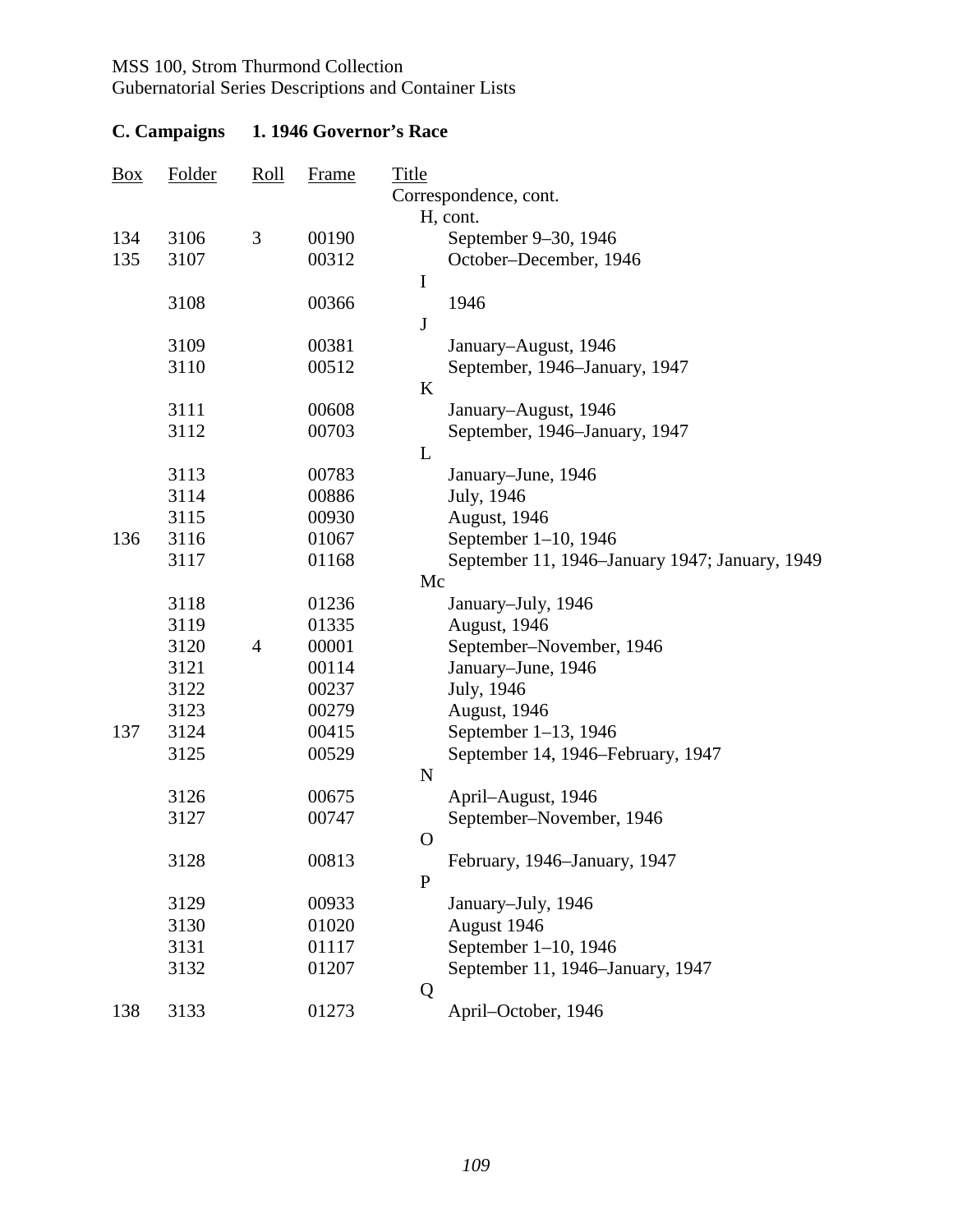## Gubernatorial Series Descriptions and Container Lists

| $\frac{Box}{}$ | Folder | Roll           | <b>Frame</b> | <b>Title</b>                                          |
|----------------|--------|----------------|--------------|-------------------------------------------------------|
|                |        |                |              | Correspondence, cont.<br>$\mathbf R$                  |
| 138            | 3134   | $\overline{4}$ | 01307        | January-July, 1946                                    |
|                | 3135   |                | 01412        | August, 1946                                          |
|                | 3136   |                | 01500        | September, 1946–January, 1947                         |
|                |        |                |              | S                                                     |
|                | 3137   |                | 01597        | January–June 13, 1946                                 |
|                | 3138   | 5              | 00002        | June 17-July, 1946                                    |
|                | 3139   |                | 00127        | August 2-20, 1946                                     |
|                | 3140   |                | 00255        | August 21-31, 1946                                    |
| 139            | 3141   |                | 00357        | September 1–6, 1946                                   |
|                | 3142   |                | 00479        | September 7-10, 1946                                  |
|                | 3143   |                | 00555        | September 11–December, 1946                           |
|                |        |                |              | T                                                     |
|                | 3144   |                | 00653        | January–June, 1946                                    |
|                | 3145   |                | 00729        | July, 1946                                            |
|                | 3146   |                | 00791        | August, 1946                                          |
|                | 3147   |                | 00890        | September, 1946–January, 1947                         |
|                |        |                |              | U                                                     |
|                | 3148   |                | 01023        | 1946                                                  |
|                |        |                |              | V                                                     |
|                | 3149   |                | 01041        | 1946                                                  |
|                |        |                |              | W                                                     |
|                | 3150   |                | 01074        | January-May, 1946                                     |
| 140            | 3151   |                | 01153        | June-July 15, 1946                                    |
|                | 3152   |                | 01277        | July 15-August 15, 1946                               |
|                | 3153   |                | 01395        | August 16-31, 1946                                    |
|                | 3154   | 6              | 00001        | September 1–9, 1946                                   |
|                | 3155   |                | 00141        | September 10, 1946–January, 1947                      |
|                |        |                |              | Y                                                     |
|                | 3156   |                | 00267        | 1946                                                  |
|                |        |                |              | Z                                                     |
|                | 3157   |                | 00293        | 1946                                                  |
|                | 3158   |                | 00322        | <b>Election Returns 1946</b>                          |
| 141            | 3159   |                | 00419        | Expenses 1946-1947                                    |
|                | 3160   |                | 00491        | Form Letters 1946                                     |
|                |        |                |              | Lists                                                 |
|                | 3161   |                | 00523        | Agriculture [soil conservation, vocational education] |
|                |        |                |              | 1946                                                  |
|                | 3162   |                | 00532        | Barbers 1946                                          |
|                | 3163   |                | 00573        | Box Managers 1946                                     |
|                | 3164   |                | 00660        | Business 1945                                         |
|                | 3165   |                | 00667        | Clemson College 1946                                  |

## **C. Campaigns 1. 1946 Governor's Race**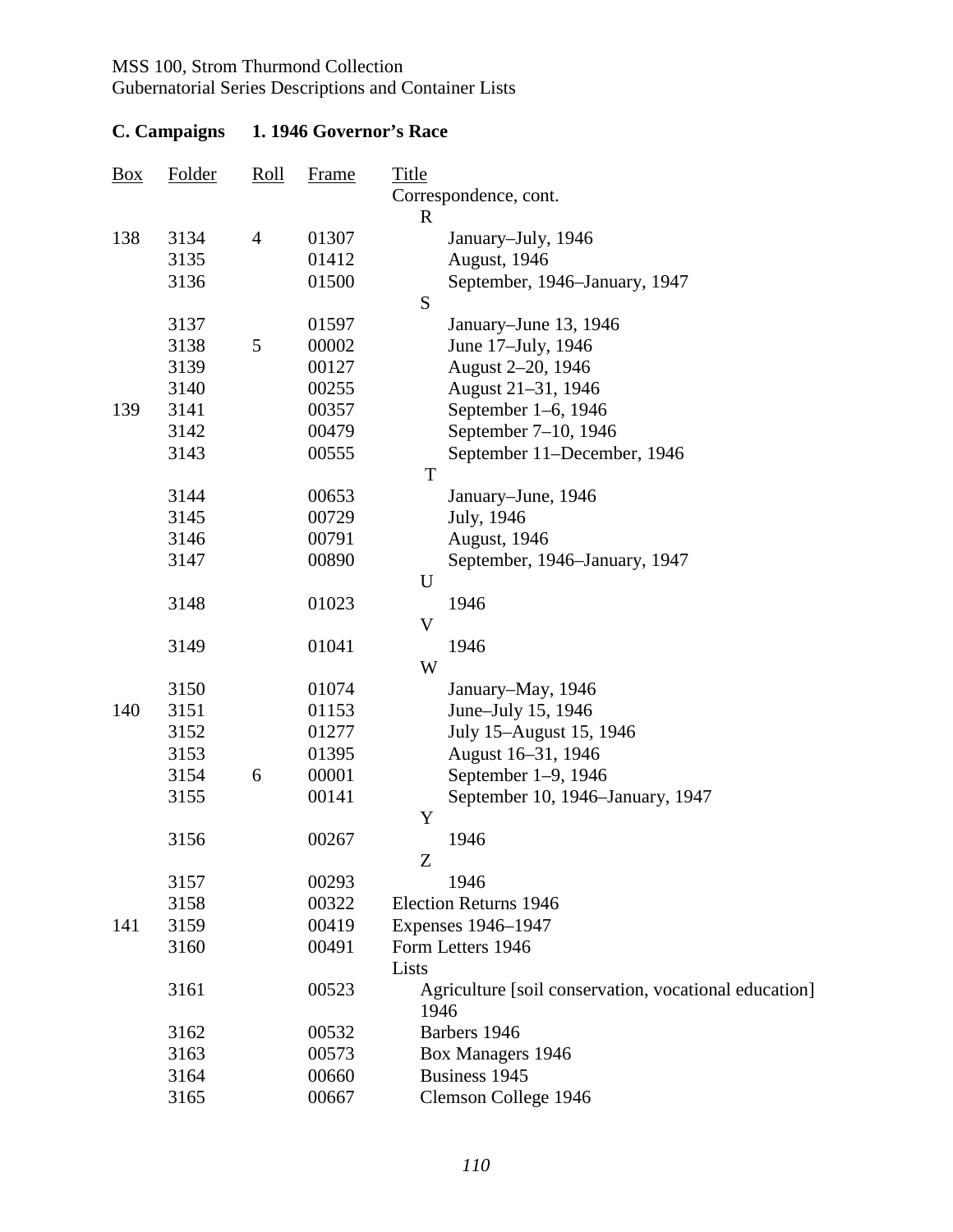## Gubernatorial Series Descriptions and Container Lists

| $\frac{Box}{}$ | <b>Folder</b> | Roll | <b>Frame</b> | <b>Title</b>                                       |
|----------------|---------------|------|--------------|----------------------------------------------------|
|                |               |      |              | Lists, cont.                                       |
| 141            | 3166          | 6    | 00673        | County [Combined] 1946                             |
|                | 3167          |      | 00777        | County [By County] 1945-1946                       |
|                | 3168          |      | 00944        | County Agents and Other Extension Workers 1946     |
|                | 3169          |      | 00952        | County Democratic Executive Committee 1946         |
|                | 3170          |      | 00960        | Dentists 1946                                      |
|                | 3171          |      | 00970        | General Assembly, 1933–1945, 1946                  |
|                | 3172          |      | 00985        | Junior Chamber of Commerce 1946                    |
|                | 3173          |      | 01009        | Jurors Who Served Under Judge Thurmond 1946        |
|                | 3174          |      | 01111        | Labor 1946                                         |
|                | 3175          |      | 01114        | Lawyers 1946                                       |
|                | 3176          |      | 01215        | Lions Club, Abbeville to Greenville 1945–1946      |
| 142            | 3177          | 7    | 00001        | Lions Club, Hampton to Winnsboro 1945–1946         |
|                | 3178          |      | 00044        | Mayors and Police Chiefs 1946                      |
|                | 3179          |      | 00058        | Miscellaneous 1946                                 |
|                | 3180          |      | 00091        | Newspapers 1946                                    |
|                | 3181          |      | 00094        | Old Age Pension Association of South Carolina 1946 |
|                | 3182          |      | 00104        | Requests 1946                                      |
|                | 3183          |      | 00171        | Miscellaneous 1946                                 |
|                |               |      |              | <b>Political Advertisements</b>                    |
|                | 3184          |      | 00175        | [Governor's Race] 1946                             |
|                | 3185          |      | 00206        | [Examples A-K] 1924–1946                           |
|                | 3186          |      | 00296        | [Examples L-W; Cards] 1924–1946                    |

# **C. Campaigns 1. 1946 Governor's Race**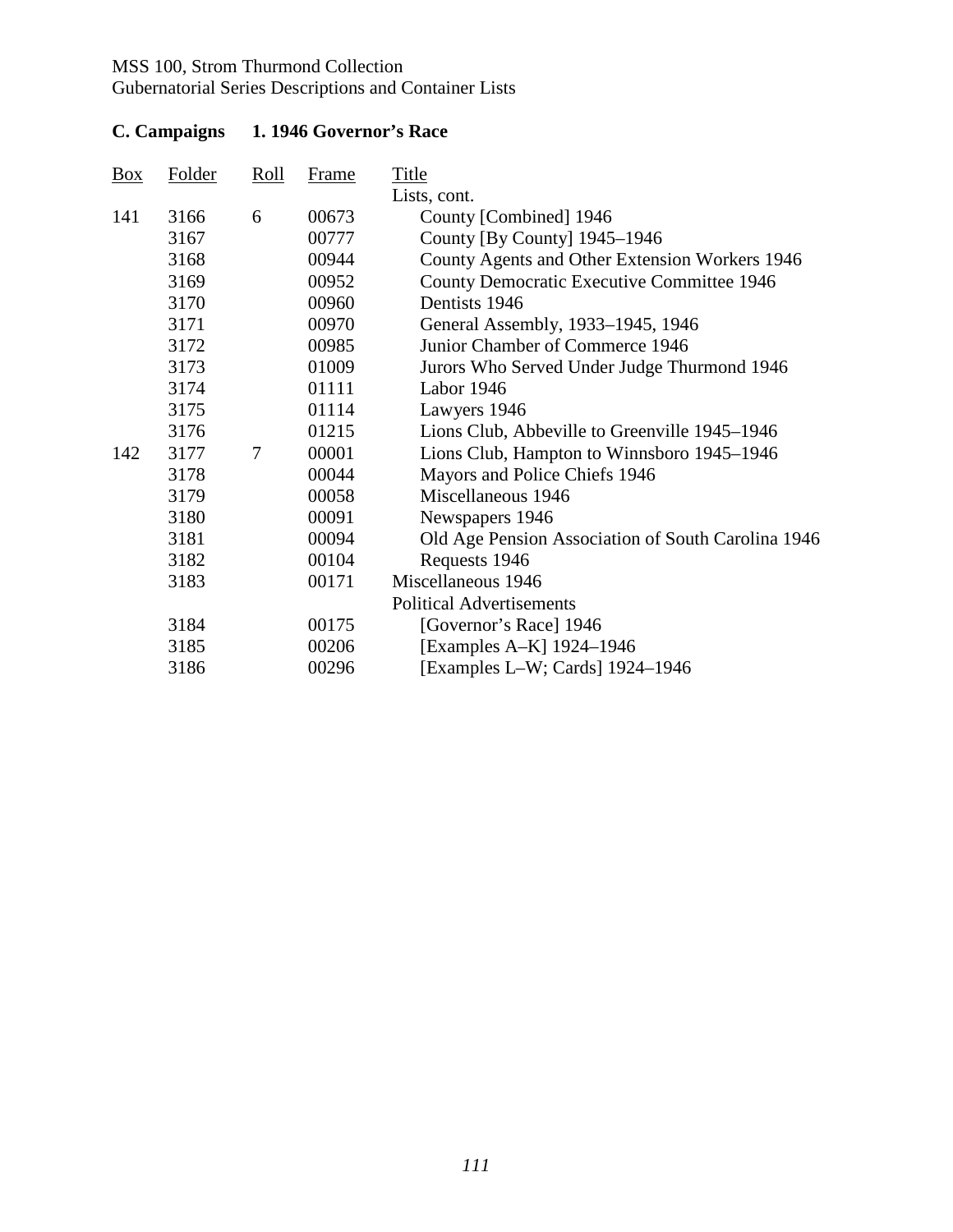Gubernatorial Series Descriptions and Container Lists

| Box | Folder | $\frac{\text{Roll}}{\text{Roll}}$ | <b>Frame</b> | <b>Title</b><br>Civil Rights:       |
|-----|--------|-----------------------------------|--------------|-------------------------------------|
|     |        |                                   |              | Correspondence                      |
| 143 | 3187   | $\tau$                            | 00398        | A                                   |
|     |        |                                   |              | February 16–July 10, 1948           |
|     |        |                                   |              | B                                   |
|     | 3188   |                                   | 00437        | #1 February 9-29, 1948              |
|     | 3189   |                                   | 00500        | #2 March 1-31, 1948                 |
|     | 3190   |                                   | 00587        | #3 April 1-July 13, 1948            |
|     |        |                                   |              | $\mathbf C$                         |
|     | 3191   |                                   | 00667        | #1 February 11-28, 1948             |
|     | 3192   |                                   | 00744        | #2 March 1-June 9, 1948             |
|     |        |                                   |              | D                                   |
|     | 3193   |                                   | 00839        | February 11–June 23, 1948           |
|     |        |                                   |              | E                                   |
|     | 3194   |                                   | 00952        | February 11–June 2, 1948            |
|     |        |                                   |              | $\overline{F}$                      |
|     | 3195   |                                   | 00987        | February 7-July 16, 1948            |
|     |        |                                   |              | G                                   |
|     | 3196   |                                   | 01038        | #1 February 10-28, 1948             |
|     | 3197   |                                   | 01099        | #2 March 1-July 12, 1948            |
|     |        |                                   |              | H                                   |
| 144 | 3198   |                                   | 01194        | #1 February 8-27, 1948              |
|     | 3199   |                                   | 01279        | #2 March 1-July, 1948               |
|     |        |                                   |              | $\mathbf I$                         |
|     | 3200   |                                   | 01377        | February 26–March 29, 1948          |
|     |        |                                   |              | $\mathbf{J}$                        |
|     | 3201   |                                   | 01395        | February 3–June 30, 1948<br>$\bf K$ |
|     | 3202   |                                   | 01446        | February 3–[c. July 17, 1948]       |
|     |        |                                   |              | L                                   |
|     | 3203   |                                   | 01512        | February 4-July 10, 1948            |
|     |        |                                   |              | M                                   |
|     | 3204   | 8                                 | 00001        | #1 November 26, 1947–March 15, 1948 |
|     | 3205   |                                   | 00137        | #2 March 17-July 16, 1948           |
|     |        |                                   |              | $\mathbf N$                         |
|     | 3206   |                                   | 00246        | February 26–May 18, 1948            |
|     |        |                                   |              | O                                   |
|     | 3207   |                                   | 00279        | February 14–June 25, 1948           |
|     |        |                                   |              | P                                   |
|     | 3208   |                                   | 00294        | February 12–June 23, 1948           |
|     |        |                                   |              | $Q-R$                               |
|     | 3209   |                                   | 00365        | February 13-July 13, 1948           |
|     |        |                                   |              |                                     |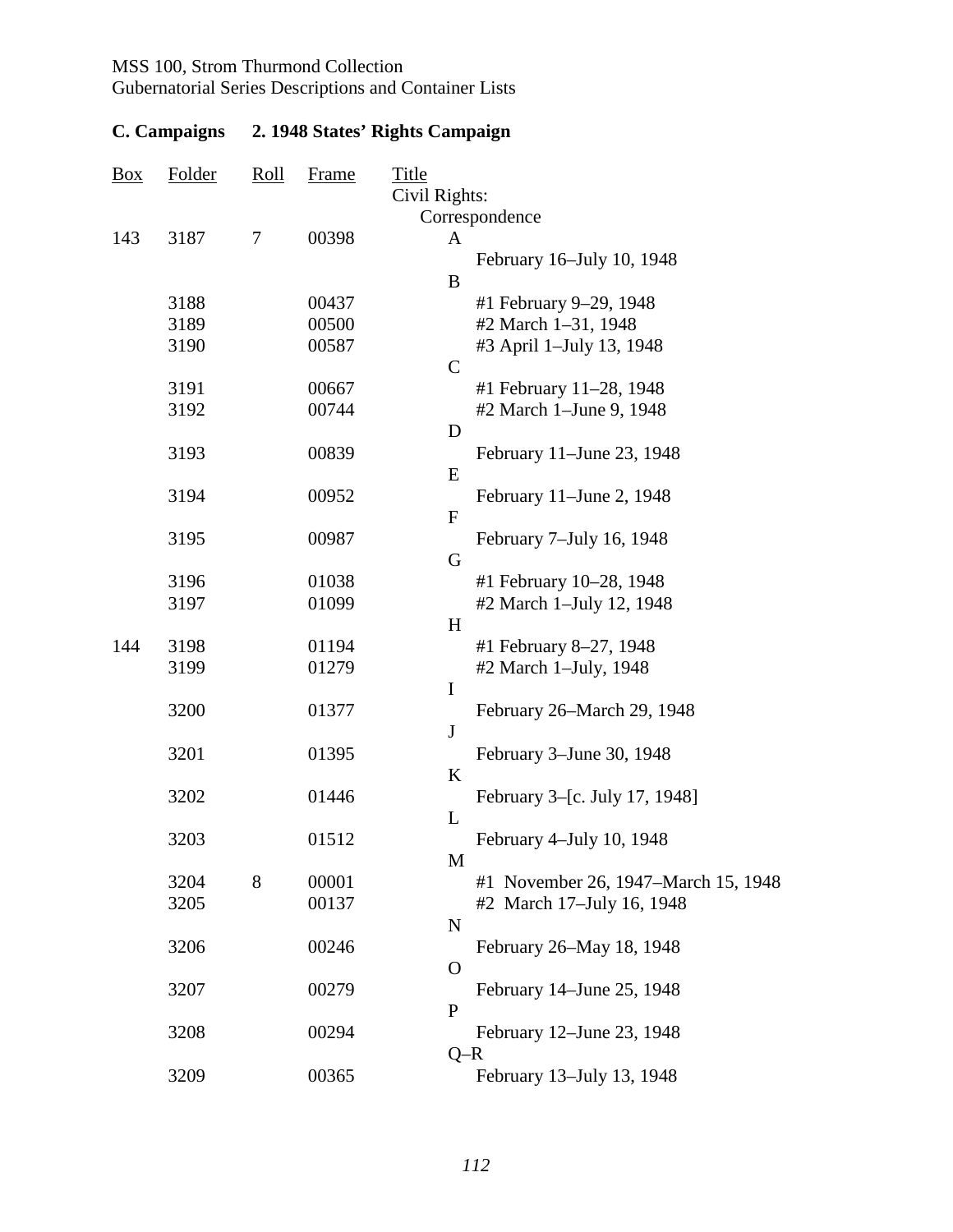Gubernatorial Series Descriptions and Container Lists

| $\frac{Box}{}$ | <b>Folder</b> | <u>Roll</u> | <b>Frame</b>   | <b>Title</b><br>Civil Rights, cont.                                 |
|----------------|---------------|-------------|----------------|---------------------------------------------------------------------|
|                |               |             |                | Correspondence, cont.                                               |
|                |               | 8           |                | S                                                                   |
| 145            | 3210<br>3211  |             | 00453<br>00570 | #1 February 11–March 15, 1948<br>#2 March 17, 1948–January 31, 1949 |
|                |               |             |                | T                                                                   |
|                | 3212          |             | 00646          | February 13-July 15, 1948                                           |
|                |               |             |                | $U-V$                                                               |
|                | 3213          | 9           | 00001          | February 17–March 30, 1948                                          |
|                |               |             |                | W                                                                   |
|                | 3214          |             | 00010          | #1 February 10–March 15, 1948                                       |
|                | 3215          |             | 00103          | #2 March 17-July 30, 1948                                           |
|                |               |             |                | $Y-Z$                                                               |
|                | 3216          |             | 00203          | February 10-March 19, 1948                                          |
|                | 3217          |             | 00210          | Form Letters to Southern Congressmen,                               |
|                |               |             |                | Senators, Governors and State Democratic                            |
|                | 3218          |             | 00216          | Chairmen, February 9, 1948<br>Ideas-No. 1 1948                      |
|                | 3219          |             | 00243          | Manifesto to be presented to McGrath 1948                           |
|                | 3220          |             | 00249          | "Meet the Press" [Telephone conversation transcript]                |
|                |               |             |                | April 23, 1948                                                      |
|                |               |             |                | <b>National Democratic Convention</b>                               |
|                | 3221          |             | 00255          | June 17–[c. July 18, 1948]                                          |
|                | 3222          |             | 00304          | December 16, 1947–July 14, 1948                                     |
|                |               |             |                | Replies-                                                            |
|                | 3223          |             | 00409          | Digest of replies 1948                                              |
|                | 3224          |             | 00441          | From Colonels, Editors and Institution Heads                        |
|                |               |             |                | January 18-April 30, 1948                                           |
| 146            | 3225          |             | 00535          | From Governors March 8-June 28, 1948                                |
|                | 3226          |             | 00582          | From Senators April 5–May 3, 1948                                   |
|                | 3227          |             | 00588          | From Southern Congressmen February 4-March 10,<br>1948              |
|                | 3228          |             | 00700          | From Southern Governors February 9-June 11,<br>1948                 |
|                | 3229          |             | 00780          | From Southern State Chairmen [c. February 12]–<br>April 7, 1948     |
|                | 3230          |             | 00799          | Southern Senators February 11-July 2, 1948                          |
|                | 3231          |             | 00865          | <b>South Carolina Democratic Officers</b>                           |
|                |               |             |                | February 12–March 9, 1948                                           |
|                | 3232          |             | 00911          | General, February 10-19, 1948                                       |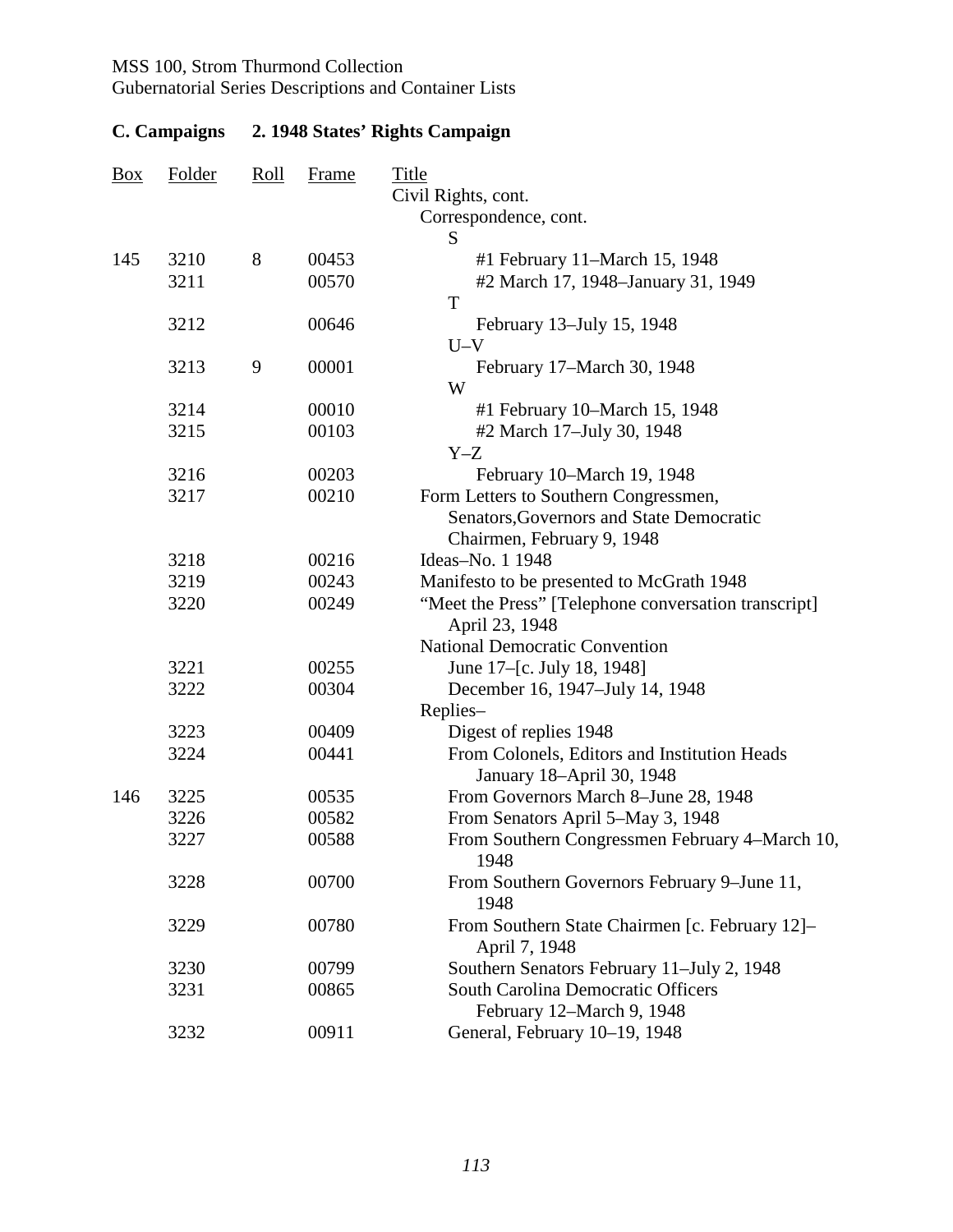Gubernatorial Series Descriptions and Container Lists

| $\frac{Box}{}$ | Folder | Roll | <b>Frame</b> | Title<br>Civil Rights, cont.                                        |
|----------------|--------|------|--------------|---------------------------------------------------------------------|
|                |        |      |              | Replies, cont.                                                      |
|                |        |      |              | South Carolina Democratic Party                                     |
| 146            | 3233   | 9    | 00956        | #1 March 2-June 23, 1948                                            |
|                | 3234   |      | 01076        | #2 June 25-September 23, 1948                                       |
|                | 3235   |      | 01143        | Speeches and Speech Material 1948                                   |
|                | 3236   |      | 01203        | White Primary Case April 22-28, 1948                                |
|                |        |      |              | Subject File:                                                       |
|                |        |      |              | <b>Anonymous Letters</b>                                            |
|                | 3237   |      | 01228        | #1 July 4–November 15, 1948                                         |
|                | 3238   |      | 01337        | #2 November 17, 1948–January 29, 1951                               |
| 147            | 3239   |      | 01440        | Articles and Clippings 1948-1949                                    |
|                | 3240   |      | 01480        | <b>Colonel Form Letters</b>                                         |
|                |        |      |              | July 20-December 22, 1948                                           |
|                | 3241   |      | 01498        | County Democratic Executive Committee Lists,<br>Abbeville-York 1948 |
|                | 3242   | 10   | 00001        | <b>County Finance Directors 1948</b>                                |
| 147            | 3243   |      | 00039        | Delegates to State Democratic Convention May 1948                   |
|                | 3244   |      | 00125        | Editors' Form Letter August 24–September 13, 1948                   |
|                | 3245   |      | 00131        | <b>Election Returns 1948</b>                                        |
|                | 3246   |      | 00138        | Electors September 2, 1948–January 7, 1949                          |
|                | 3247   |      | 00183        | Executive Committee, South Carolina Democratic                      |
|                |        |      |              | PartyJuly 20, 1948– August 17, 1949                                 |
|                |        |      |              | Financial-                                                          |
|                | 3248   |      | 00195        | Accountant's Report February 21, 1952                               |
|                | 3249   |      | 00201        | Balance Sheet August 5, 1948–January 4, 1949                        |
|                | 3250   |      | 00209        | Contributions July 26, 1948–May 20, 1949                            |
|                | 3251   |      | 00326        | Correspondence August 24, 1948–March 29, 1949                       |
|                | 3252   |      | 00383        | Expenditures August 5–March 4, 1952                                 |
|                |        |      |              | Inaugural Parade-Attitude of Truman                                 |
|                | 3253   |      | 00402        | January 22-27, 1948                                                 |
|                | 3254   |      | 00490        | January 28–February 4, 1948                                         |
|                | 3255   |      | 00578        | <b>Jackson Headquarters</b><br>July 24–December 1, 1948             |
| 148            | 3256   |      | 00725        | List of Newspapers 1948                                             |
|                | 3257   |      | 00736        | List of Southern Governors, Senators and                            |
|                |        |      |              | Representatives 1948                                                |
|                | 3258   |      | 00742        | Music 1944-1948                                                     |
|                | 3259   |      | 00758        | Pending Engagements July 23-October 13, 1948                        |
|                | 3260   |      | 00806        | Platforms 1948-1949                                                 |
|                | 3261   |      | 00817        | <b>Political Advertisements 1948</b>                                |
|                | 3262   |      | 00842        | Precinct Vote, South Carolina December 10, 1948; July<br>24, 1964   |
|                | 3263   |      | 00902        | Resolutions 1948                                                    |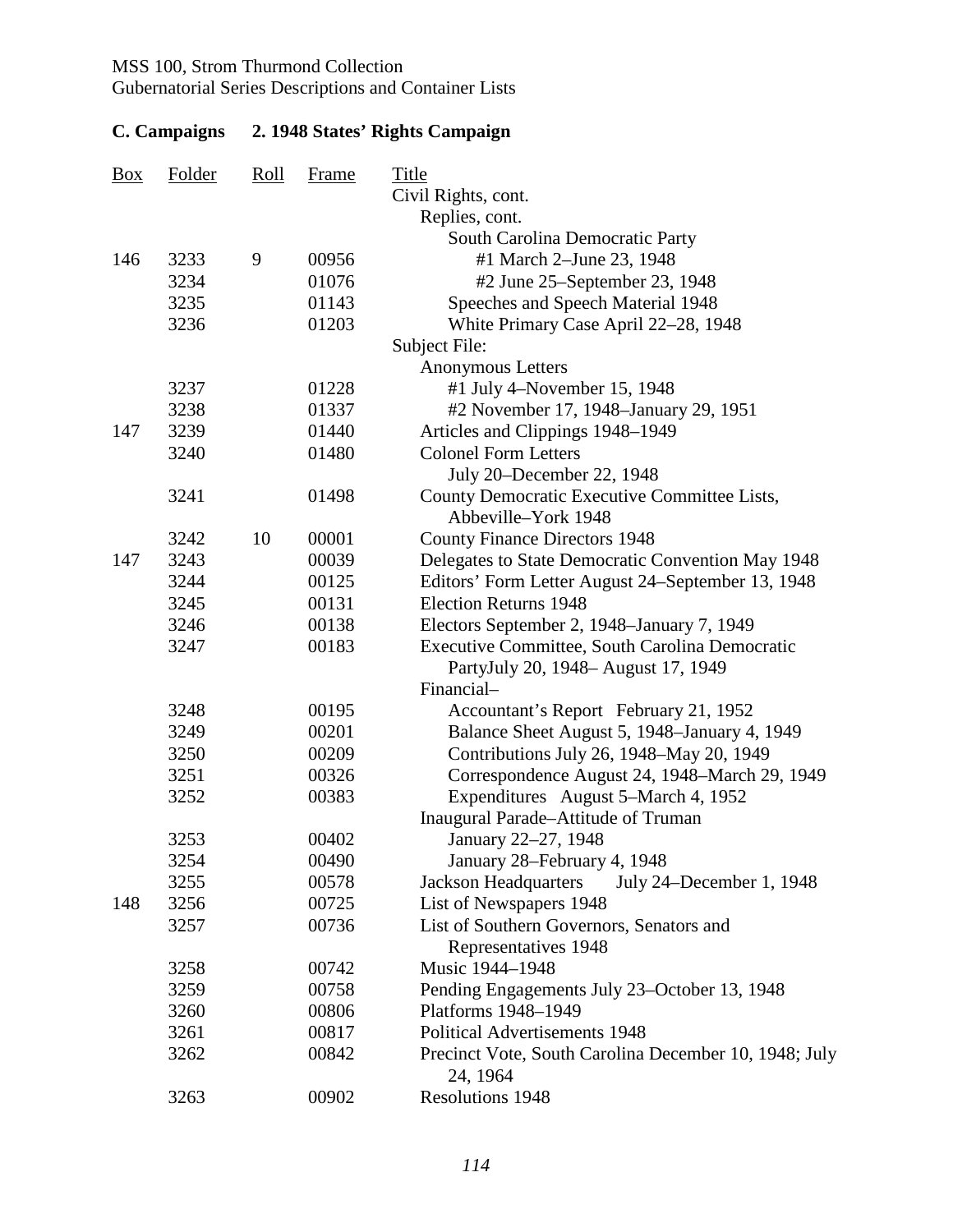Gubernatorial Series Descriptions and Container Lists

| <b>Box</b> | Folder | <u>Roll</u> | <b>Frame</b> | <b>Title</b><br>Subject File, cont.                             |
|------------|--------|-------------|--------------|-----------------------------------------------------------------|
| 148        | 3264   | 10          | 00920        | South Carolina Democratic Party<br>February 18-October 28, 1948 |
|            | 3265   |             | 00933        | <b>Statements by Others</b><br>July 30, 1948–May 11, 1949       |
|            | 3266   |             | 00955        | South Carolina Headquarters<br>July 11, 1948–April 3, 1950      |
|            | 3267   |             | 00998        | <b>States' Rights Democratic Party Organization 1948</b>        |
|            | 3268   |             | 01003        | Steering Committee September 1948–November 19,<br>1948          |
|            | 3269   |             | 01025        | Teletypes August-November, 1948                                 |
|            | 3270   |             | 01149        | Volunteer Help August 10–September 1, 1948                      |
|            | 3271   |             | 01174        | Washington Bureau [c. 1948]-1949                                |
|            | 3272   |             | 01185        | Women's Division October-November, 1948                         |
|            |        |             |              | <b>States' Rights Papers:</b>                                   |
|            |        |             |              | States' Rights Papers Including the Presidential                |
|            |        |             |              | Campaign Addresses of 1948 by J. Strom                          |
|            |        |             |              | Thurmond —                                                      |
|            | 3273   |             | 01224        | Volume I 1948                                                   |
| 149        | 3274   | 11          | 00002        | Volume II 1948                                                  |
|            | 3275   |             | 00160        | Volume III 1948                                                 |
|            | 3276   |             | 00327        | Volume IV 1948                                                  |
|            |        |             |              | <b>County Correspondence:</b>                                   |
| 150        | 3277   |             | 00499        | Abbeville September 11, 1948–March 28, 1950                     |
|            | 3278   |             | 00527        | Aiken July 17, 1948–March 2, 1949                               |
|            | 3279   |             | 00637        | Allendale July 20–December 6, 1948                              |
|            | 3280   |             | 00679        | Anderson July 19–December 27, 1948; May 12–17,<br>1950          |
|            | 3281   |             | 00738        | Bamberg July 21, 1948–June 21, 1950                             |
|            | 3282   |             | 00801        | Barnwell July 23, 1948–January 29, 1949                         |
|            | 3283   |             | 00848        | Beaufort July 23–December 15, 1948                              |
|            | 3284   |             | 00886        | Berkeley July 22-November 19, 1948                              |
|            | 3285   |             | 00931        | Calhoun July 26–November 6, 1948                                |
|            |        |             |              | Charleston                                                      |
|            | 3286   |             | 00955        | #1 May 25-July 31, 1948                                         |
|            | 3287   |             | 01071        | #2 August 2–September 29, 1948                                  |
|            | 3288   |             | 01181        | #3 October 4–November 30, 1948                                  |
| 151        | 3289   |             | 01319        | #4 December 1, 1948–July 20, 1950                               |
|            | 3290   |             | 01405        | Cherokee July 16–December 11, 1948                              |
|            | 3291   |             | 01431        | Chester July 27, 1948–March 17, 1950                            |
|            | 3292   |             | 01469        | Chesterfield July 26, 1948–April 13, 1949                       |
|            | 3293   |             | 01506        | Clarendon July 17, 1948–April 5, 1949                           |
|            | 3294   |             | 01549        | Colleton July 19-December 20, 1948                              |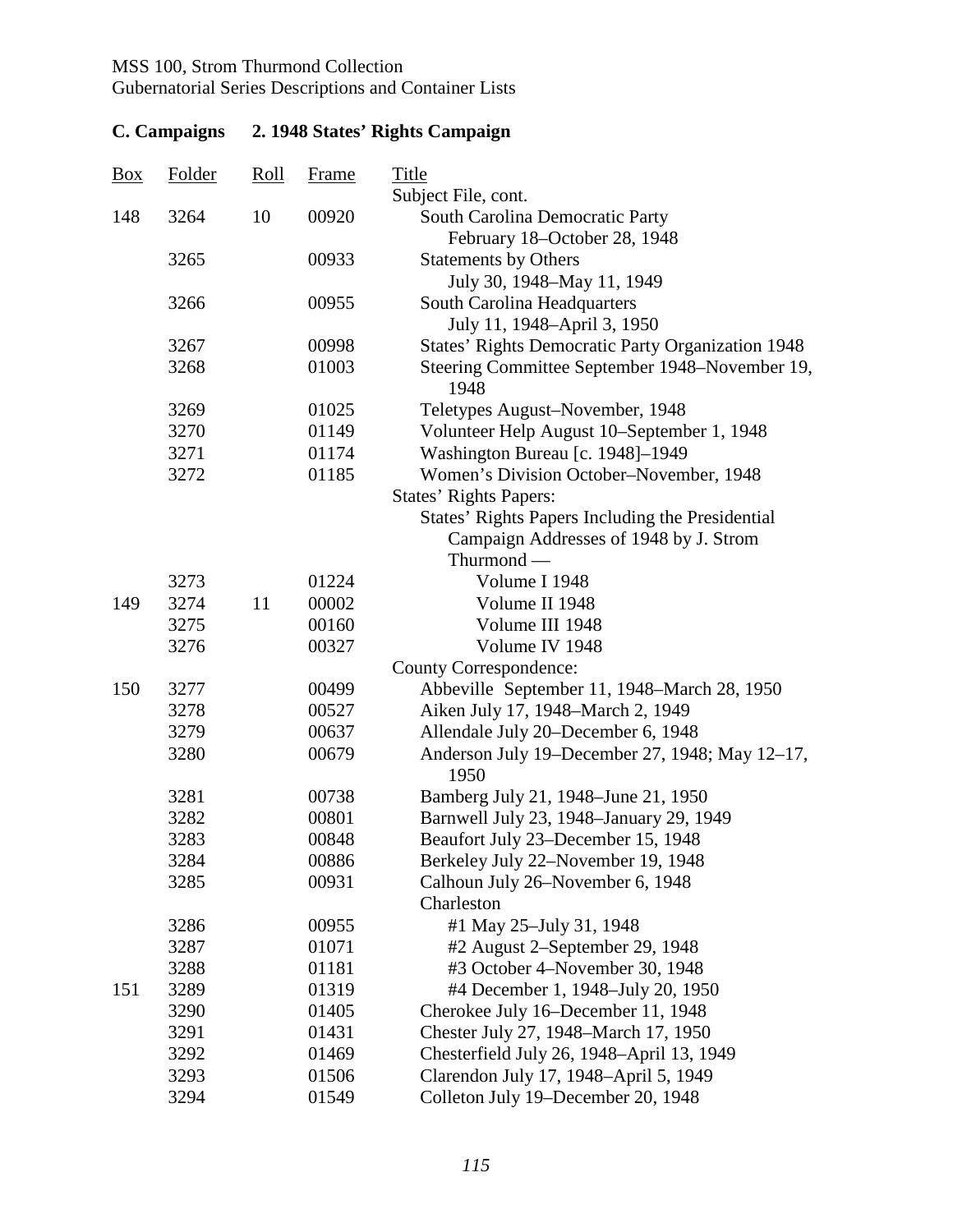Gubernatorial Series Descriptions and Container Lists

| 151<br>3295<br>12<br>00001<br>Darlington August 2, 1948-April 5, 1950<br>3296<br>00031<br>Dillon April 27–December 31, 1948<br>3297<br>00074<br>Dorchester July 27, 1948–October 9, 1949<br>Edgefield July 20-November 26, 1948<br>3298<br>00148<br>3299<br>00226<br>Fairfield August 11, 1948-May 6, 1949<br>Florence<br>3300<br>00252<br>#1 July 17-September 30, 1948<br>3301<br>00357<br>#2 October 4, 1948–May 19, 1950<br>00441<br>3302<br>Georgetown March 23–December 14, 1948<br>Greenville<br>3303<br>00480<br>#1 July 17-September 21, 1948<br>3304<br>152<br>00623<br>#2 October 4, 1948–July 3, 1950<br>Greenwood July 21, 1948-May 14, 1949<br>3305<br>00769<br>3306<br>00859<br>Hampton July 26–December 22, 1948<br>3307<br>00929<br>Horry July 26–November 17, 1948<br>3308<br>00984<br>Jasper January 16–December 16, 1948<br>3309<br>01010<br>Kershaw July 22, 1948–May 16, 1949<br>3310<br>01062<br>Lancaster July 22, 1948–March 4, 1949<br>3311<br>01094<br>Laurens May 26, 1948–December 14, 1950<br>3312<br>Lee July 22, 1948–January 18, 1949<br>01142<br>3313<br>Lexington July 24, 1948-April 24, 1950<br>01199<br>3314<br>01245<br>Marion May 15, 1948–January 4, 1949<br>MarlboroJuly 19–December 10, 1948; May 2, 1950<br>3315<br>01282<br>McCormick July 27, 1948–June 13, 1949<br>3316<br>01331<br>3317<br>01358<br>Newberry March 17-December 17, 1948<br>3318<br>Oconee July 23, 1948–February 22, 1950<br>153<br>01453<br>3319<br>01478<br>Orangeburg July 17, 1948-July 19, 1949<br>3320<br>Pickens July 22-December 20, 1948<br>01548<br>Richland<br>3321<br>13<br>00001<br>#1 January 2-July 30, 1948<br>3322<br>00098<br>#2 August 2–30, 1948<br>3323<br>00206<br>#3 September 3–October 30, 1948<br>3324<br>#4 November 4–December 22, 1948<br>153<br>00317<br>3325<br>#5 January 5, 1949-July 8, 1950<br>00410<br>3326<br>Saluda August 2-December 9, 1948<br>00517<br>Spartanburg<br>3327<br>00548<br>#1 May 24-August 31, 1948<br>3328<br>00630<br>#2 September 1–October 30, 1948<br>#3 November 4, 1948–[c. August 1, 1950]<br>3329<br>00711<br>3330<br>Sumter July 19, 1948–September 1, 1949<br>154<br>00784<br>Union July 19, 1948–January 11, 1949<br>3331<br>00869 | $\frac{Box}{}$ | Folder | $\frac{\text{Roll}}{\text{Roll}}$ | Frame | Title                                     |
|----------------------------------------------------------------------------------------------------------------------------------------------------------------------------------------------------------------------------------------------------------------------------------------------------------------------------------------------------------------------------------------------------------------------------------------------------------------------------------------------------------------------------------------------------------------------------------------------------------------------------------------------------------------------------------------------------------------------------------------------------------------------------------------------------------------------------------------------------------------------------------------------------------------------------------------------------------------------------------------------------------------------------------------------------------------------------------------------------------------------------------------------------------------------------------------------------------------------------------------------------------------------------------------------------------------------------------------------------------------------------------------------------------------------------------------------------------------------------------------------------------------------------------------------------------------------------------------------------------------------------------------------------------------------------------------------------------------------------------------------------------------------------------------------------------------------------------------------------------------------------------------------------------------------------------------------------------------------------------------------------------------------------------------------------------------------------------------------------------------------------------------------------------------------------------------------------------------------|----------------|--------|-----------------------------------|-------|-------------------------------------------|
|                                                                                                                                                                                                                                                                                                                                                                                                                                                                                                                                                                                                                                                                                                                                                                                                                                                                                                                                                                                                                                                                                                                                                                                                                                                                                                                                                                                                                                                                                                                                                                                                                                                                                                                                                                                                                                                                                                                                                                                                                                                                                                                                                                                                                      |                |        |                                   |       | County Correspondence, cont.              |
|                                                                                                                                                                                                                                                                                                                                                                                                                                                                                                                                                                                                                                                                                                                                                                                                                                                                                                                                                                                                                                                                                                                                                                                                                                                                                                                                                                                                                                                                                                                                                                                                                                                                                                                                                                                                                                                                                                                                                                                                                                                                                                                                                                                                                      |                |        |                                   |       |                                           |
|                                                                                                                                                                                                                                                                                                                                                                                                                                                                                                                                                                                                                                                                                                                                                                                                                                                                                                                                                                                                                                                                                                                                                                                                                                                                                                                                                                                                                                                                                                                                                                                                                                                                                                                                                                                                                                                                                                                                                                                                                                                                                                                                                                                                                      |                |        |                                   |       |                                           |
|                                                                                                                                                                                                                                                                                                                                                                                                                                                                                                                                                                                                                                                                                                                                                                                                                                                                                                                                                                                                                                                                                                                                                                                                                                                                                                                                                                                                                                                                                                                                                                                                                                                                                                                                                                                                                                                                                                                                                                                                                                                                                                                                                                                                                      |                |        |                                   |       |                                           |
|                                                                                                                                                                                                                                                                                                                                                                                                                                                                                                                                                                                                                                                                                                                                                                                                                                                                                                                                                                                                                                                                                                                                                                                                                                                                                                                                                                                                                                                                                                                                                                                                                                                                                                                                                                                                                                                                                                                                                                                                                                                                                                                                                                                                                      |                |        |                                   |       |                                           |
|                                                                                                                                                                                                                                                                                                                                                                                                                                                                                                                                                                                                                                                                                                                                                                                                                                                                                                                                                                                                                                                                                                                                                                                                                                                                                                                                                                                                                                                                                                                                                                                                                                                                                                                                                                                                                                                                                                                                                                                                                                                                                                                                                                                                                      |                |        |                                   |       |                                           |
|                                                                                                                                                                                                                                                                                                                                                                                                                                                                                                                                                                                                                                                                                                                                                                                                                                                                                                                                                                                                                                                                                                                                                                                                                                                                                                                                                                                                                                                                                                                                                                                                                                                                                                                                                                                                                                                                                                                                                                                                                                                                                                                                                                                                                      |                |        |                                   |       |                                           |
|                                                                                                                                                                                                                                                                                                                                                                                                                                                                                                                                                                                                                                                                                                                                                                                                                                                                                                                                                                                                                                                                                                                                                                                                                                                                                                                                                                                                                                                                                                                                                                                                                                                                                                                                                                                                                                                                                                                                                                                                                                                                                                                                                                                                                      |                |        |                                   |       |                                           |
|                                                                                                                                                                                                                                                                                                                                                                                                                                                                                                                                                                                                                                                                                                                                                                                                                                                                                                                                                                                                                                                                                                                                                                                                                                                                                                                                                                                                                                                                                                                                                                                                                                                                                                                                                                                                                                                                                                                                                                                                                                                                                                                                                                                                                      |                |        |                                   |       |                                           |
|                                                                                                                                                                                                                                                                                                                                                                                                                                                                                                                                                                                                                                                                                                                                                                                                                                                                                                                                                                                                                                                                                                                                                                                                                                                                                                                                                                                                                                                                                                                                                                                                                                                                                                                                                                                                                                                                                                                                                                                                                                                                                                                                                                                                                      |                |        |                                   |       |                                           |
|                                                                                                                                                                                                                                                                                                                                                                                                                                                                                                                                                                                                                                                                                                                                                                                                                                                                                                                                                                                                                                                                                                                                                                                                                                                                                                                                                                                                                                                                                                                                                                                                                                                                                                                                                                                                                                                                                                                                                                                                                                                                                                                                                                                                                      |                |        |                                   |       |                                           |
|                                                                                                                                                                                                                                                                                                                                                                                                                                                                                                                                                                                                                                                                                                                                                                                                                                                                                                                                                                                                                                                                                                                                                                                                                                                                                                                                                                                                                                                                                                                                                                                                                                                                                                                                                                                                                                                                                                                                                                                                                                                                                                                                                                                                                      |                |        |                                   |       |                                           |
|                                                                                                                                                                                                                                                                                                                                                                                                                                                                                                                                                                                                                                                                                                                                                                                                                                                                                                                                                                                                                                                                                                                                                                                                                                                                                                                                                                                                                                                                                                                                                                                                                                                                                                                                                                                                                                                                                                                                                                                                                                                                                                                                                                                                                      |                |        |                                   |       |                                           |
|                                                                                                                                                                                                                                                                                                                                                                                                                                                                                                                                                                                                                                                                                                                                                                                                                                                                                                                                                                                                                                                                                                                                                                                                                                                                                                                                                                                                                                                                                                                                                                                                                                                                                                                                                                                                                                                                                                                                                                                                                                                                                                                                                                                                                      |                |        |                                   |       |                                           |
|                                                                                                                                                                                                                                                                                                                                                                                                                                                                                                                                                                                                                                                                                                                                                                                                                                                                                                                                                                                                                                                                                                                                                                                                                                                                                                                                                                                                                                                                                                                                                                                                                                                                                                                                                                                                                                                                                                                                                                                                                                                                                                                                                                                                                      |                |        |                                   |       |                                           |
|                                                                                                                                                                                                                                                                                                                                                                                                                                                                                                                                                                                                                                                                                                                                                                                                                                                                                                                                                                                                                                                                                                                                                                                                                                                                                                                                                                                                                                                                                                                                                                                                                                                                                                                                                                                                                                                                                                                                                                                                                                                                                                                                                                                                                      |                |        |                                   |       |                                           |
|                                                                                                                                                                                                                                                                                                                                                                                                                                                                                                                                                                                                                                                                                                                                                                                                                                                                                                                                                                                                                                                                                                                                                                                                                                                                                                                                                                                                                                                                                                                                                                                                                                                                                                                                                                                                                                                                                                                                                                                                                                                                                                                                                                                                                      |                |        |                                   |       |                                           |
|                                                                                                                                                                                                                                                                                                                                                                                                                                                                                                                                                                                                                                                                                                                                                                                                                                                                                                                                                                                                                                                                                                                                                                                                                                                                                                                                                                                                                                                                                                                                                                                                                                                                                                                                                                                                                                                                                                                                                                                                                                                                                                                                                                                                                      |                |        |                                   |       |                                           |
|                                                                                                                                                                                                                                                                                                                                                                                                                                                                                                                                                                                                                                                                                                                                                                                                                                                                                                                                                                                                                                                                                                                                                                                                                                                                                                                                                                                                                                                                                                                                                                                                                                                                                                                                                                                                                                                                                                                                                                                                                                                                                                                                                                                                                      |                |        |                                   |       |                                           |
|                                                                                                                                                                                                                                                                                                                                                                                                                                                                                                                                                                                                                                                                                                                                                                                                                                                                                                                                                                                                                                                                                                                                                                                                                                                                                                                                                                                                                                                                                                                                                                                                                                                                                                                                                                                                                                                                                                                                                                                                                                                                                                                                                                                                                      |                |        |                                   |       |                                           |
|                                                                                                                                                                                                                                                                                                                                                                                                                                                                                                                                                                                                                                                                                                                                                                                                                                                                                                                                                                                                                                                                                                                                                                                                                                                                                                                                                                                                                                                                                                                                                                                                                                                                                                                                                                                                                                                                                                                                                                                                                                                                                                                                                                                                                      |                |        |                                   |       |                                           |
|                                                                                                                                                                                                                                                                                                                                                                                                                                                                                                                                                                                                                                                                                                                                                                                                                                                                                                                                                                                                                                                                                                                                                                                                                                                                                                                                                                                                                                                                                                                                                                                                                                                                                                                                                                                                                                                                                                                                                                                                                                                                                                                                                                                                                      |                |        |                                   |       |                                           |
|                                                                                                                                                                                                                                                                                                                                                                                                                                                                                                                                                                                                                                                                                                                                                                                                                                                                                                                                                                                                                                                                                                                                                                                                                                                                                                                                                                                                                                                                                                                                                                                                                                                                                                                                                                                                                                                                                                                                                                                                                                                                                                                                                                                                                      |                |        |                                   |       |                                           |
|                                                                                                                                                                                                                                                                                                                                                                                                                                                                                                                                                                                                                                                                                                                                                                                                                                                                                                                                                                                                                                                                                                                                                                                                                                                                                                                                                                                                                                                                                                                                                                                                                                                                                                                                                                                                                                                                                                                                                                                                                                                                                                                                                                                                                      |                |        |                                   |       |                                           |
|                                                                                                                                                                                                                                                                                                                                                                                                                                                                                                                                                                                                                                                                                                                                                                                                                                                                                                                                                                                                                                                                                                                                                                                                                                                                                                                                                                                                                                                                                                                                                                                                                                                                                                                                                                                                                                                                                                                                                                                                                                                                                                                                                                                                                      |                |        |                                   |       |                                           |
|                                                                                                                                                                                                                                                                                                                                                                                                                                                                                                                                                                                                                                                                                                                                                                                                                                                                                                                                                                                                                                                                                                                                                                                                                                                                                                                                                                                                                                                                                                                                                                                                                                                                                                                                                                                                                                                                                                                                                                                                                                                                                                                                                                                                                      |                |        |                                   |       |                                           |
|                                                                                                                                                                                                                                                                                                                                                                                                                                                                                                                                                                                                                                                                                                                                                                                                                                                                                                                                                                                                                                                                                                                                                                                                                                                                                                                                                                                                                                                                                                                                                                                                                                                                                                                                                                                                                                                                                                                                                                                                                                                                                                                                                                                                                      |                |        |                                   |       |                                           |
|                                                                                                                                                                                                                                                                                                                                                                                                                                                                                                                                                                                                                                                                                                                                                                                                                                                                                                                                                                                                                                                                                                                                                                                                                                                                                                                                                                                                                                                                                                                                                                                                                                                                                                                                                                                                                                                                                                                                                                                                                                                                                                                                                                                                                      |                |        |                                   |       |                                           |
|                                                                                                                                                                                                                                                                                                                                                                                                                                                                                                                                                                                                                                                                                                                                                                                                                                                                                                                                                                                                                                                                                                                                                                                                                                                                                                                                                                                                                                                                                                                                                                                                                                                                                                                                                                                                                                                                                                                                                                                                                                                                                                                                                                                                                      |                |        |                                   |       |                                           |
|                                                                                                                                                                                                                                                                                                                                                                                                                                                                                                                                                                                                                                                                                                                                                                                                                                                                                                                                                                                                                                                                                                                                                                                                                                                                                                                                                                                                                                                                                                                                                                                                                                                                                                                                                                                                                                                                                                                                                                                                                                                                                                                                                                                                                      |                |        |                                   |       |                                           |
|                                                                                                                                                                                                                                                                                                                                                                                                                                                                                                                                                                                                                                                                                                                                                                                                                                                                                                                                                                                                                                                                                                                                                                                                                                                                                                                                                                                                                                                                                                                                                                                                                                                                                                                                                                                                                                                                                                                                                                                                                                                                                                                                                                                                                      |                |        |                                   |       |                                           |
|                                                                                                                                                                                                                                                                                                                                                                                                                                                                                                                                                                                                                                                                                                                                                                                                                                                                                                                                                                                                                                                                                                                                                                                                                                                                                                                                                                                                                                                                                                                                                                                                                                                                                                                                                                                                                                                                                                                                                                                                                                                                                                                                                                                                                      |                |        |                                   |       |                                           |
|                                                                                                                                                                                                                                                                                                                                                                                                                                                                                                                                                                                                                                                                                                                                                                                                                                                                                                                                                                                                                                                                                                                                                                                                                                                                                                                                                                                                                                                                                                                                                                                                                                                                                                                                                                                                                                                                                                                                                                                                                                                                                                                                                                                                                      |                |        |                                   |       |                                           |
|                                                                                                                                                                                                                                                                                                                                                                                                                                                                                                                                                                                                                                                                                                                                                                                                                                                                                                                                                                                                                                                                                                                                                                                                                                                                                                                                                                                                                                                                                                                                                                                                                                                                                                                                                                                                                                                                                                                                                                                                                                                                                                                                                                                                                      |                |        |                                   |       |                                           |
|                                                                                                                                                                                                                                                                                                                                                                                                                                                                                                                                                                                                                                                                                                                                                                                                                                                                                                                                                                                                                                                                                                                                                                                                                                                                                                                                                                                                                                                                                                                                                                                                                                                                                                                                                                                                                                                                                                                                                                                                                                                                                                                                                                                                                      |                |        |                                   |       |                                           |
|                                                                                                                                                                                                                                                                                                                                                                                                                                                                                                                                                                                                                                                                                                                                                                                                                                                                                                                                                                                                                                                                                                                                                                                                                                                                                                                                                                                                                                                                                                                                                                                                                                                                                                                                                                                                                                                                                                                                                                                                                                                                                                                                                                                                                      |                |        |                                   |       |                                           |
|                                                                                                                                                                                                                                                                                                                                                                                                                                                                                                                                                                                                                                                                                                                                                                                                                                                                                                                                                                                                                                                                                                                                                                                                                                                                                                                                                                                                                                                                                                                                                                                                                                                                                                                                                                                                                                                                                                                                                                                                                                                                                                                                                                                                                      |                |        |                                   |       |                                           |
|                                                                                                                                                                                                                                                                                                                                                                                                                                                                                                                                                                                                                                                                                                                                                                                                                                                                                                                                                                                                                                                                                                                                                                                                                                                                                                                                                                                                                                                                                                                                                                                                                                                                                                                                                                                                                                                                                                                                                                                                                                                                                                                                                                                                                      |                |        |                                   |       |                                           |
|                                                                                                                                                                                                                                                                                                                                                                                                                                                                                                                                                                                                                                                                                                                                                                                                                                                                                                                                                                                                                                                                                                                                                                                                                                                                                                                                                                                                                                                                                                                                                                                                                                                                                                                                                                                                                                                                                                                                                                                                                                                                                                                                                                                                                      |                |        |                                   |       |                                           |
|                                                                                                                                                                                                                                                                                                                                                                                                                                                                                                                                                                                                                                                                                                                                                                                                                                                                                                                                                                                                                                                                                                                                                                                                                                                                                                                                                                                                                                                                                                                                                                                                                                                                                                                                                                                                                                                                                                                                                                                                                                                                                                                                                                                                                      |                |        |                                   |       |                                           |
|                                                                                                                                                                                                                                                                                                                                                                                                                                                                                                                                                                                                                                                                                                                                                                                                                                                                                                                                                                                                                                                                                                                                                                                                                                                                                                                                                                                                                                                                                                                                                                                                                                                                                                                                                                                                                                                                                                                                                                                                                                                                                                                                                                                                                      |                |        |                                   |       |                                           |
|                                                                                                                                                                                                                                                                                                                                                                                                                                                                                                                                                                                                                                                                                                                                                                                                                                                                                                                                                                                                                                                                                                                                                                                                                                                                                                                                                                                                                                                                                                                                                                                                                                                                                                                                                                                                                                                                                                                                                                                                                                                                                                                                                                                                                      |                |        |                                   |       |                                           |
|                                                                                                                                                                                                                                                                                                                                                                                                                                                                                                                                                                                                                                                                                                                                                                                                                                                                                                                                                                                                                                                                                                                                                                                                                                                                                                                                                                                                                                                                                                                                                                                                                                                                                                                                                                                                                                                                                                                                                                                                                                                                                                                                                                                                                      |                | 3332   |                                   | 00924 | Williamsburg July 26, 1948–April 30, 1949 |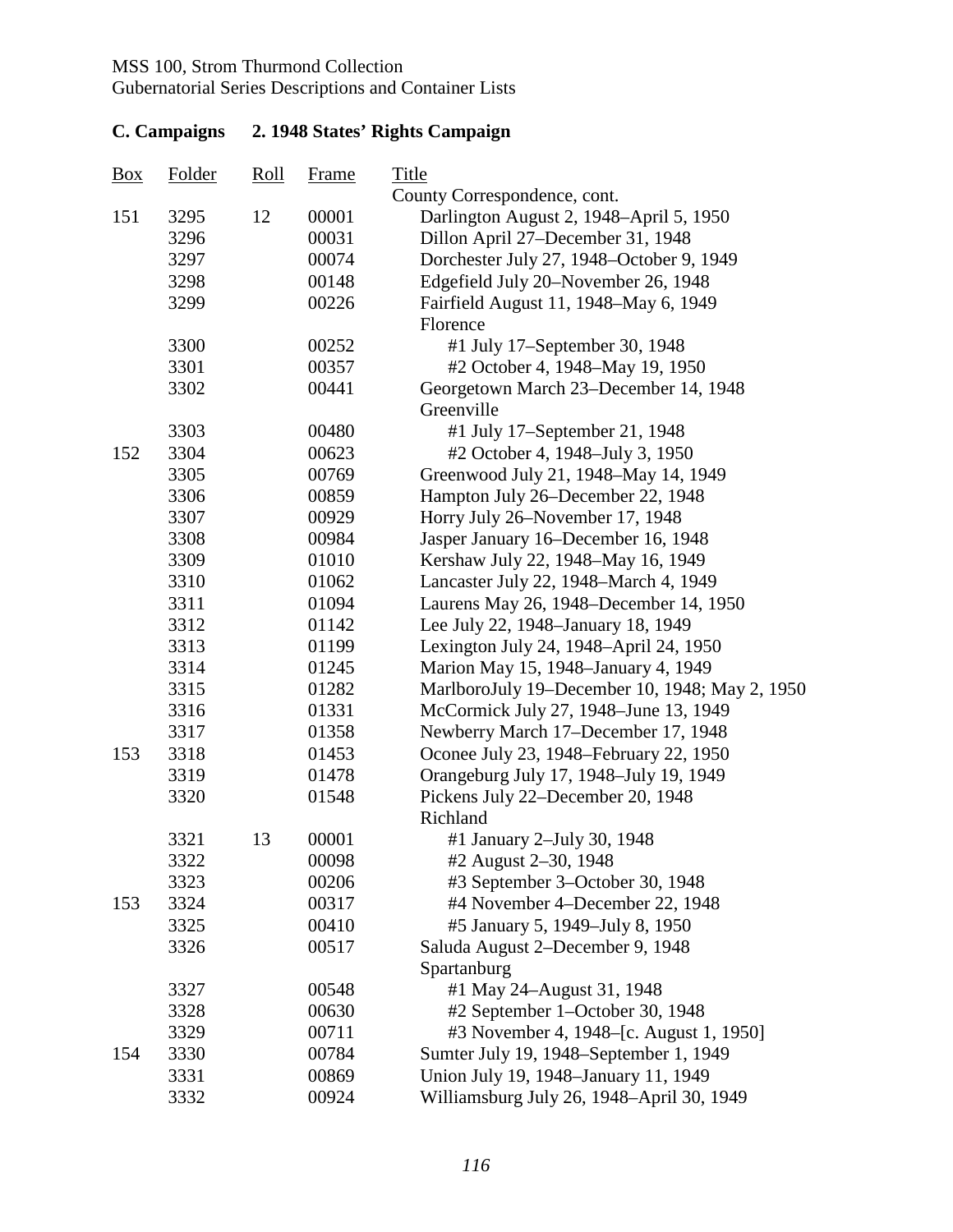Gubernatorial Series Descriptions and Container Lists

| $\frac{Box}{}$ | <b>Folder</b> | <u>Roll</u> | <b>Frame</b> | <b>Title</b><br>County Correspondence, cont.   |
|----------------|---------------|-------------|--------------|------------------------------------------------|
|                |               |             |              | York                                           |
| 154            | 3333          | 13          | 00962        | #1 July 19–September 30, 1948                  |
|                | 3334          |             | 01026        | #2 October 4, 1948–November 25, 1950           |
|                |               |             |              | Out-of-State Correspondence:                   |
|                | 3335          |             | 01097        | Index [United States] [c. 1949]                |
|                |               |             |              | Alabama                                        |
|                | 3336          |             | 01159        | #1 July 21-October 28, 1948                    |
|                | 3337          |             | 01247        | #2 November 3-December 31, 1948                |
|                | 3338          |             | 01372        | #3 January 7, 1949–October 3, 1950             |
|                | 3339          |             | 01506        | Arizona November 12, 1948-April 25, 1950       |
|                | 3340          | 14          | 00001        | Arkansas July 21, 1948–February 17, 1950       |
|                |               |             |              | California                                     |
|                | 3341          |             | 00081        | #1 July 20–November 30, 1948                   |
| 155            | 3342          |             | 00182        | #2 December 1, 1948–February 22, 1949          |
|                | 3343          |             | 00324        | #3 March 7, 1949–[c. December, 1950]           |
|                | 3344          |             | 00413        | Colorado October 19, 1948-July 3, 1950         |
|                | 3345          |             | 00468        | Connecticut July 21, 1948–February 17, 1949    |
|                | 3346          |             | 00489        | Delaware November 6, 1948; February 1, 1949    |
|                |               |             |              | District of Columbia                           |
|                | 3347          |             | 00498        | #1 January 1-December 17, 1948                 |
|                | 3348          |             | 00635        | #2 January 5, 1949–July 8, 1950                |
|                |               |             |              | Florida                                        |
|                | 3349          |             | 00735        | #1 July 15-October 29, 1948                    |
|                | 3350          |             | 00858        | #2 November 2-15, 1948                         |
|                | 3351          |             | 00955        | #3 November 16-20, 1948                        |
|                | 3352          |             | 01028        | #4 November 22, 1948–December 31, 1948         |
| 156            | 3353          |             | 01128        | #5 [c. January 1]-March 29, 1949               |
|                | 3354          |             | 01250        | #6 April 4, 1949–December 12, 1950             |
|                |               |             |              | Georgia                                        |
|                | 3355          |             | 01347        | #1 July 19-October 30, 1948                    |
|                | 3356          |             | 01481        | #2 November 1–30, 1948                         |
|                | 3357          | 15          | 00001        | #3<br>December 2, 1948–October 2, 1950         |
|                | 3358          |             | 00131        | Idaho June 15, 1949                            |
|                |               |             |              | <b>Illinois</b>                                |
|                | 3359          |             | 00134        | #1 June 23–November 30, 1948                   |
|                | 3360          |             | 00213        | #2 December 1, 1948–January 30, 1951           |
|                | 3361          |             | 00300        | Indiana June 23, 1948-June 28, 1950            |
|                | 3362          |             | 00370        | Iowa September 18, 1948–[c. February 26, 1950] |
|                | 3363          |             | 00397        | Kansas November 12, 1948–July 7, 1950          |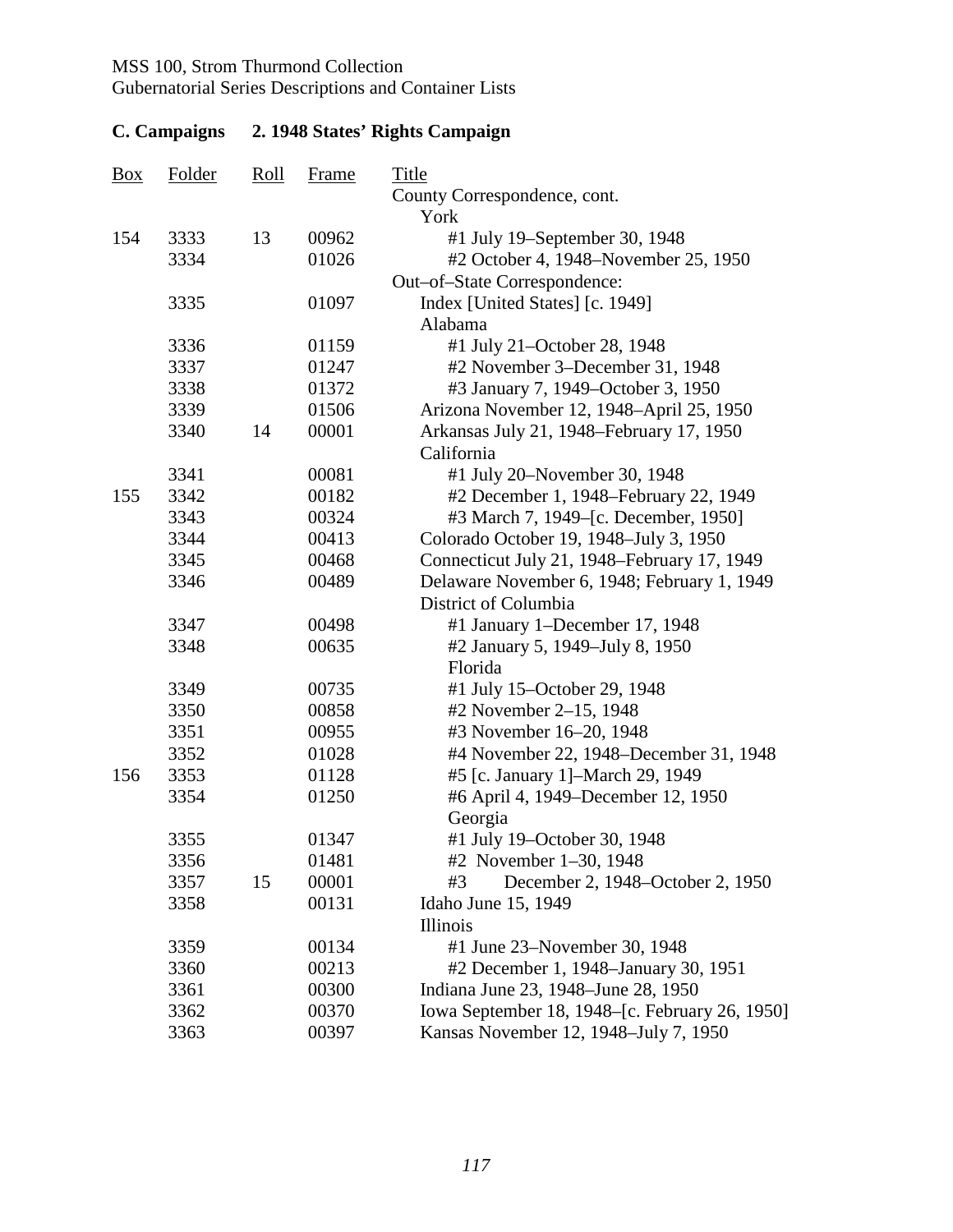Gubernatorial Series Descriptions and Container Lists

| $\underline{Box}$ | <b>Folder</b> | Roll | <b>Frame</b> | <b>Title</b>                                      |
|-------------------|---------------|------|--------------|---------------------------------------------------|
|                   |               |      |              | Out-of-State Correspondence, cont.                |
| 156               | 3364          | 15   | 00416        | Kentucky<br>#1 July 20-November 6, 1948           |
| 157               | 3365          |      | 00499        | #2 November 8, 1948–May 25, 1950                  |
|                   |               |      |              | Louisiana                                         |
|                   | 3366          |      | 00578        | #1 July 20–December 22, 1948                      |
|                   | 3367          |      | 00670        | #2 January 4, 1949–August 26, 1950                |
|                   | 3368          |      | 00722        | Maine December 31, 1948–July 19, 1950             |
|                   |               |      |              | Maryland                                          |
|                   | 3369          |      | 00739        | #1 July 21-November 30, 1948                      |
|                   | 3370          |      | 00848        | #2 December 1, 1948–June 28, 1950                 |
|                   | 3371          |      | 00893        | Massachusetts [c. September 22, 1948]-January 22, |
|                   |               |      |              | 1951                                              |
|                   | 3372          |      | 00954        | Michigan October 23, 1948–May 29, 1950            |
|                   | 3373          |      | 01007        | Minnesota September 27, 1948–April 14, 1950       |
|                   |               |      |              | Mississippi                                       |
|                   | 3374          |      | 01030        | #1 September 7–December 29, 1948                  |
|                   | 3375          |      | 01163A?      | #2 January 5, 1949–August 2, 1950                 |
|                   | 3376          |      | 01276        | Missouri September 27, 1948–June 26, 1950         |
|                   | 3377          |      | 01395        | Montana December 18, 1948–May 6, 1949             |
|                   | 3378          |      | 01407        | Nebraska October 26, 1948–[c. August 16, 1949]    |
|                   | 3379          |      | 01427        | Nevada October 25, 1948                           |
|                   | 3380          |      | 01432        | New Hampshire November 9, 1948–January 17, 1950   |
| 158               | 3381          |      | 01450        | New Jersey September 2, 1948–June 21, 1950        |
|                   | 3382          |      | 01576        | New Mexico November 6–16, 1948; March 28, 1950    |
|                   |               |      |              | New York                                          |
|                   | 3383          | 16   | 00001        | #1 July 24-October 29, 1948                       |
|                   | 3384          |      | 00091        | #2 November 1-15, 1948                            |
|                   | 3385          |      | 00196        | #3 November 16-30, 1948                           |
|                   | 3386          |      | 00294        | #4 December 1-30, 1948                            |
|                   | 3387          |      | 00347        | #5 January 4-10, 1949                             |
|                   | 3388          |      | 00403        | #6 January 12-31, 1949                            |
|                   | 3389          |      | 00496        | #7 [c. February 1]-[c. July 24, 1949]             |
|                   | 3390          |      | 00601        | #8 August 16, 1949–December 12, 1950              |
|                   |               |      |              | North Carolina                                    |
|                   | 3391          |      | 00692        | #1 July 21-September 28, 1948                     |
| 159               | 3392          |      | 00776        | #2 October 1-31, 1948                             |
|                   | 3393          |      | 00854        | #3 November 1–13, 1948                            |
|                   | 3394          |      | 00947        | #4 November 16–December 23, 1948                  |
|                   | 3395          |      | 01006        | #5 January 2, 1949–October 9, 1950                |
|                   | 3396          |      | 01135        | North Carolina Headquarters [petition] [c. 1948]  |
|                   | 3397          |      | 01173        | October 22, 1948–January 17, 1950<br>Ohio         |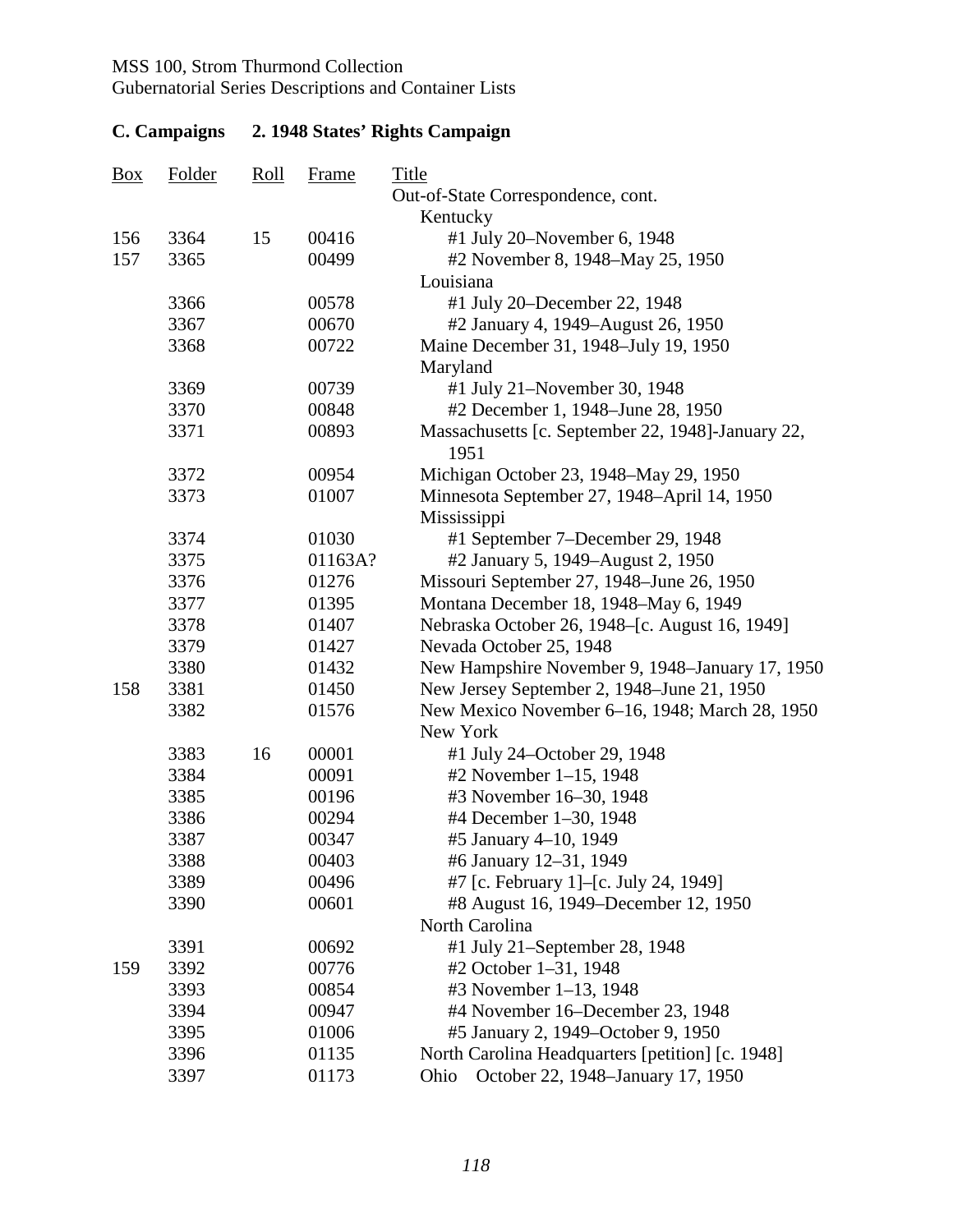Gubernatorial Series Descriptions and Container Lists

| Box | <b>Folder</b> | <u>Roll</u> | <b>Frame</b> | <b>Title</b>                                       |
|-----|---------------|-------------|--------------|----------------------------------------------------|
|     |               |             |              | Out-of-State Correspondence, cont.                 |
| 159 | 3398          | 17          | 00001        | Oklahoma September 3, 1948–November 15, 1949       |
|     | 3399          |             | 00039        | OregonOctober 8, 1948–September 12, 1949           |
|     | 3400          |             | 00056        | Pennsylvania July 23, 1948–June 27, 1950           |
|     | 3401          |             | 00194        | Rhode Island January 24, 1949                      |
|     |               |             |              | Tennessee                                          |
|     | 3402          |             | 00197        | #1 August 16–November 15, 1948                     |
|     | 3403          |             | 00282        | #2 November 16–December 29, 1948                   |
| 160 | 3404          |             | 00349        | #3 January 6, 1949–June 26, 1950                   |
|     |               |             |              | Texas                                              |
|     | 3405          |             | 00465        | #1 August 4–October 29, 1948                       |
|     | 3406          |             | 00565        | #2 November 1–13, 1948                             |
|     | 3407          |             | 00642        | #3 November 15–December 31, 1948                   |
|     | 3408          |             | 00756        | #4 January 18–March 30, 1949                       |
| 160 | 3409          |             | 00869        | #5 April 13, 1949–October 27, 1950                 |
|     | 3410          |             | 00988        | Utah November 1, 1948; March 15, 1949              |
|     | 3411          |             | 00992        | Vermont November 11, 1948–February 7, 1949         |
|     |               |             |              | Virginia                                           |
|     | 3412          |             | 01013        | #1 July 20–November 12, 1948                       |
|     | 3413          |             | 01111        | #2 November 13–December 27, 1948                   |
| 161 | 3414          |             | 01180        | #3 January 19, 1949–July 17, 1950                  |
|     | 3415          |             | 01283        | Washington October 15, 1948–September 27, 1950     |
|     | 3416          |             | 01344        | West Virginia July 26, 1948-July 4, 1950           |
|     | 3417          |             | 01419        | Wisconsin December 1, 1948–May 20, 1950            |
|     | 3418          |             | 01440        | Wyoming November 16, 1948                          |
|     | 3419          |             | 01443        | Foreign-Cuba, England, India, Mexico, New Zealand, |
|     |               |             |              | October 21, 1948–June 3, 1949                      |
|     |               |             |              | <b>States' Rights Correspondence</b>               |
|     | 3420          |             | 01458        | January 22-May 23, 1951                            |
|     | 3421          | 18          | 00001        | June 1-August 31, 1951                             |
|     | 3422          |             | 00115        | September 3–December 31, 1951                      |
|     | 3423          |             | 00221        | January 6-23, 1952                                 |
|     | 3424          |             | 00310        | February 4–March 14, 1952                          |
|     | 3425          |             | 00385        | March 20-July 31, 1952                             |
|     | 3426          |             | 00510        | August 1-27, 1952                                  |
| 162 | 3427          |             | 00590        | September 3–November 5, 1952                       |
|     | 3428          |             | 00689        | January 14, 1953–August 27, 1954                   |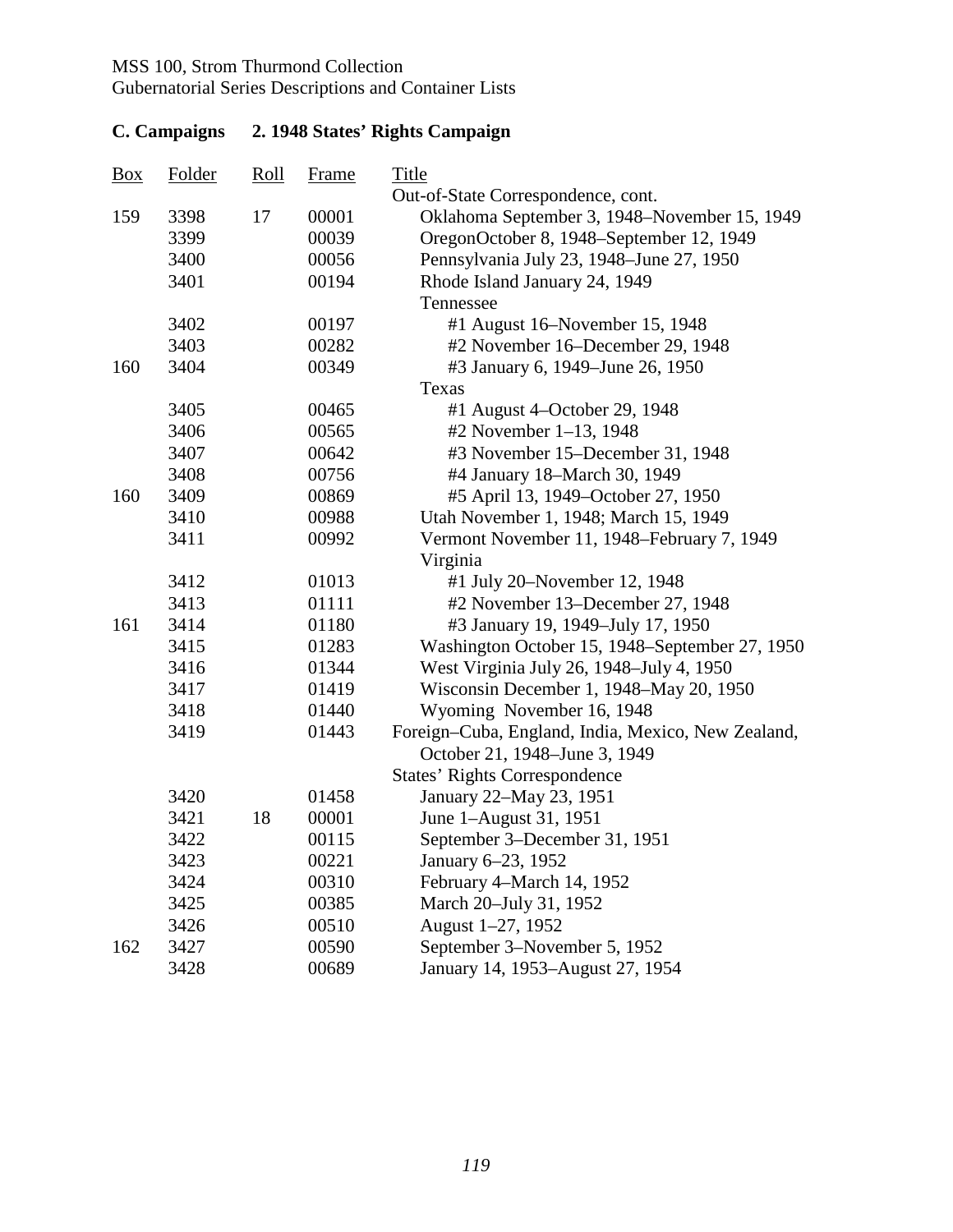Gubernatorial Series Descriptions and Container Lists

| $\underline{Box}$ | Folder | $\frac{\text{Roll}}{\text{Roll}}$ | Frame | <b>Title</b>                                                             |
|-------------------|--------|-----------------------------------|-------|--------------------------------------------------------------------------|
|                   |        |                                   |       | <b>County Correspondence:</b>                                            |
| 162               | 3429   | 18                                | 00756 | Abbeville, Aiken and Allendale; January–August, 1950                     |
|                   | 3430   |                                   | 00894 | Anderson and Bamberg January-August, 1950                                |
|                   | 3431   |                                   | 01043 | Barnwell, Beaufort, Berkeley and Calhoun November,<br>1948–October, 1950 |
|                   |        |                                   |       | Charleston                                                               |
|                   | 3432   | 19                                | 00001 | A-K July, 1949–August, 1950                                              |
|                   | 3433   |                                   | 00103 | M-Z September, 1949-July, 1950                                           |
|                   | 3434   |                                   | 00232 | Cherokee, Chester and Chesterfield February-<br>November, 1950           |
| 163               | 3435   |                                   | 00365 | Clarendon March-August, 1950                                             |
| 163               | 3436   |                                   | 00409 | Colleton March-July, 1950                                                |
|                   | 3437   |                                   | 00468 | Darlington February-July, 1950                                           |
|                   | 3438   |                                   | 00521 | Dillon and Dorchester April-October, 1950                                |
|                   | 3439   |                                   | 00609 | Edgefield and Fairfield February-July, 1950                              |
|                   |        |                                   |       | Florence                                                                 |
|                   | 3440   |                                   | 00716 | A-L November, 1949–September, 1950                                       |
|                   | 3441   |                                   | 00792 | M-Z March, 1949–September, 1950                                          |
|                   | 3442   |                                   | 00914 | Georgetown April–August, 1950                                            |
|                   |        |                                   |       | Greenville                                                               |
|                   | 3443   |                                   | 00936 | A-L January, 1948–September, 1950                                        |
|                   | 3444   |                                   | 01077 | M-W May, 1949-August, 1950                                               |
| 164               | 3445   |                                   | 01185 | Greenwood April–September, 1950                                          |
|                   | 3446   |                                   | 01267 | Hampton and Horry March-October, 1950                                    |
|                   | 3447   |                                   | 01353 | Jasper and Kershaw October, 1949-October, 1950                           |
|                   | 3448   |                                   | 01395 | Lancaster and Laurens September, 1949–August, 1950                       |
|                   | 3449   |                                   | 01480 | Lee, Lexington and Marion December 1949–August,<br>1950                  |
|                   | 3450   | 20                                | 00001 | Marlboro, McCormick and Newberry March, 1949-<br><b>August</b> , 1950    |
|                   | 3451   |                                   | 00095 | Oconee February-July, 1950                                               |
|                   | 3452   |                                   | 00148 | Orangeburg and Pickens July, 1949-August, 1950<br>Richland               |
|                   | 3453   |                                   | 00282 | A-K January-September, 1950                                              |
|                   | 3454   |                                   | 00392 | M-W November, 1949–September, 1950                                       |
| 165               | 3455   |                                   | 00486 | Saluda July, 1949–August, 1950                                           |
|                   |        |                                   |       | Spartanburg                                                              |
|                   | 3456   |                                   | 00496 | A-J November, 1948–August, 1950                                          |
|                   | 3457   |                                   | 00615 | K-L May-September, 1950                                                  |
|                   | 3458   |                                   | 00740 | M-W January-August, 1950                                                 |
|                   | 3459   |                                   | 00828 | Sumter January–August, 1950                                              |
|                   | 3460   |                                   | 00896 | Union and Williamsburg January-August, 1950                              |
|                   | 3461   |                                   | 00975 | York January-August, 1950                                                |

## **C. Campaigns 3. 1950 Senatorial Campaign**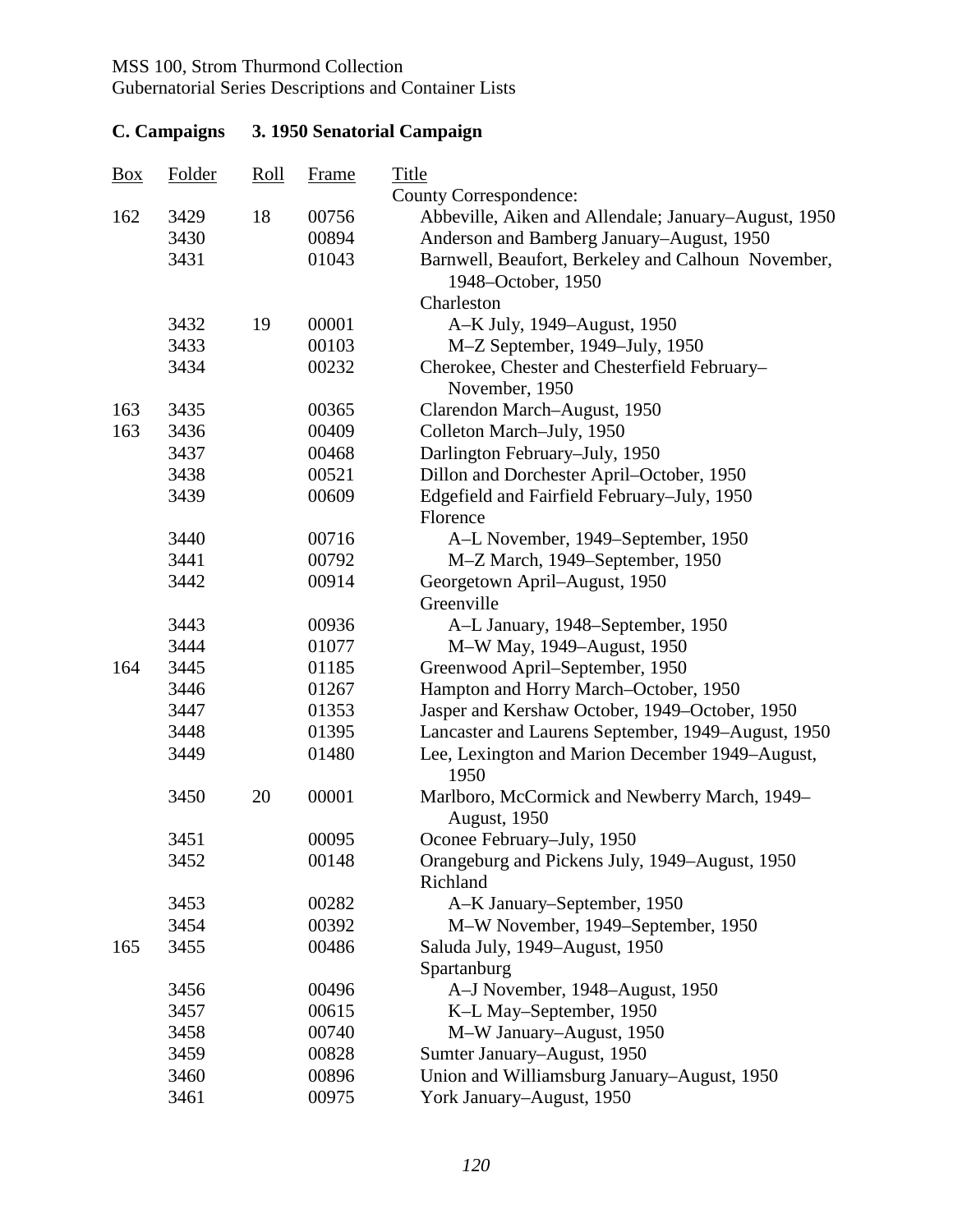Gubernatorial Series Descriptions and Container Lists

| $\frac{Box}{}$ | <b>Folder</b> | $\frac{\text{Roll}}{\text{Roll}}$ | <b>Frame</b> | <b>Title</b><br>County Correspondence, cont.                                                |
|----------------|---------------|-----------------------------------|--------------|---------------------------------------------------------------------------------------------|
| 165            | 3462          | 20                                | 01061        | County Democratic Conventions April, 1950                                                   |
|                | 3463          |                                   | 01129        | <b>Election Returns 1950</b>                                                                |
|                |               |                                   |              | Financial Records-                                                                          |
|                | 3464          |                                   | 01187        | Check Stub Book April, 1950–January, 1951                                                   |
|                | 3465          |                                   | 01305        | Correspondence August-September, 1950                                                       |
|                | 3466          |                                   | 01312        | Reports July, 1950                                                                          |
| 166            | 3467          |                                   | 01315        | Ledger April–November, 1950                                                                 |
|                | 3468          |                                   | 01332        | Radio May-November, 1950                                                                    |
|                | 3469          |                                   | 01349        | Telephone June–September, 1950                                                              |
|                | 3470          |                                   | 01362        | Wages June–September, 1950                                                                  |
|                | 3471          |                                   | 01375        | Form Letters February–August, 1950                                                          |
|                | 3472          |                                   | 01435        | Form Letters by Other Candidates January-July, 1950                                         |
|                |               |                                   |              | Johnston, Olin                                                                              |
|                | 3473          |                                   | 01453        | Clippings #1 1936-1948                                                                      |
|                | 3474          |                                   | 01516        | Clippings #2 January-July, 1949                                                             |
|                | 3475          | 21                                | 00001        | Clippings #3 August-December, 1949                                                          |
|                | 3476          |                                   | 00108        | Clippings #4 1950                                                                           |
|                | 3477          |                                   | 00181        | Correspondence 1947-1950                                                                    |
|                | 3478          |                                   | 00255        | Political 1938-1950                                                                         |
|                |               |                                   |              | Lists-                                                                                      |
|                | 3479          |                                   | 00392        | Agriculture 1950                                                                            |
|                | 3480          |                                   | 00416        | Barbers (White and Colored) [c. 1950]                                                       |
| 167            | 3481          |                                   | 00477        | Beauty Shops and Operators (colored)                                                        |
|                | 3482          |                                   | 00502        | Business 1950                                                                               |
|                | 3483          |                                   | 00509        | Churches 1947, 1950                                                                         |
|                | 3484          |                                   | 00522        | Civic Organizations 1950                                                                    |
|                | 3485          |                                   | 00562        | Doctors-Optometrists [c. 1950]                                                              |
|                | 3486          |                                   | 00570        | Government 1949-1950                                                                        |
|                | 3487          |                                   | 00617        | Greek Population in South Carolina [c. 1950]                                                |
|                | 3488          |                                   | 00638        | Hospitals c. 1950                                                                           |
|                | 3489          |                                   | 00644        | Labor 1950                                                                                  |
|                | 3490          |                                   | 00650        | Mayors and Clerks 1950                                                                      |
|                | 3491          |                                   | 00661        | Miscellaneous 1950                                                                          |
|                | 3492          |                                   | 00780        | Newspapers and Radio Stations [c. 1950]                                                     |
|                | 3493          |                                   | 00791        | Precinct Officials and Democratic Clubs 1950                                                |
| 167            | 3494          | 21                                | 00896        | <b>State Executive Committeemen and County Delegates</b><br>to State Convention April, 1950 |
|                | 3495          |                                   | 01020        | Teachers and Trustees 1950                                                                  |
|                | 3496          |                                   | 01034        | <b>Wholesale Grocers, Chain Stores and Voluntary Groups</b><br>1950                         |
|                | 3497          |                                   | 01048        | McFall Appointment–State Advisory Hospital Council<br>1949                                  |

## **C. Campaigns 3. 1950 Senatorial Campaign**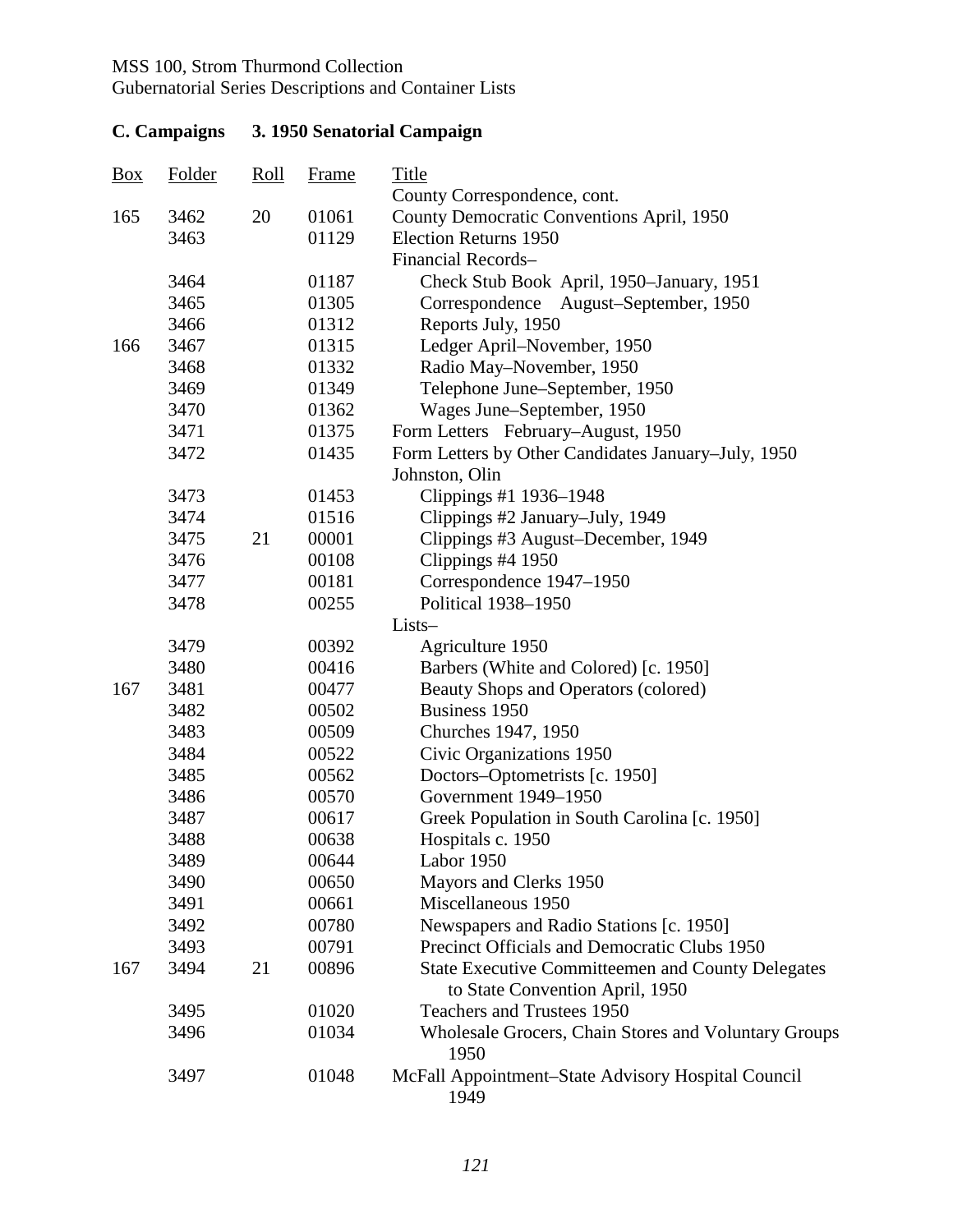| $\frac{Box}{\sqrt{partial}}$<br>167 | Folder<br>3498 | <u>Roll</u><br>21 | <b>Frame</b><br>01052 | <b>Title</b><br>Miscellaneous 1949-1950            |
|-------------------------------------|----------------|-------------------|-----------------------|----------------------------------------------------|
|                                     |                |                   |                       | Out-of-State Correspondence,                       |
|                                     | 3499           |                   | 01059                 | March, 1949–August, 1950<br>$A-C$                  |
|                                     | 3500           |                   | 01168                 | December, 1949–September, 1950<br>$D-G$            |
|                                     | 3501           |                   | 01227                 | October, 1949–September, 1950<br>$H - Q$           |
| 168                                 | 3502           |                   | 01347                 | R-W [c. June, 1949]-August, 1950                   |
|                                     |                |                   |                       | Pardon and Parole —                                |
|                                     |                |                   |                       | Clemency Record,                                   |
|                                     |                |                   |                       | Olin D. Johnston,                                  |
|                                     | 3503           |                   | 01484                 | First Term 1935-1939                               |
|                                     | 3504           |                   | 01495                 | Second Term 1943-1945                              |
|                                     | 3505           |                   | 01517                 | Ransome J. Williams<br>1945-1947                   |
|                                     | 3506           |                   | 01526                 | Crisp Pardon (Johnston)<br>1949-1950               |
|                                     | 3507           |                   | 01533                 | <b>Dudley Pardon</b><br>1945                       |
|                                     | 3508           | 22                | 00001                 | Felton Pardon (Stephens, Johnston) [c. 1946]-1947  |
|                                     | 3509           |                   | 00016                 | Johnston, Payments for Pardon and Parole 1947-1950 |
|                                     | 3510           |                   | 00040                 | Pardons by Jenerette and Lewis (Williams) 1947     |
|                                     | 3511           |                   | 00051                 | Reed Pardon (Johnston) 1946-1947                   |
|                                     | 3512           |                   | 00061                 | Sentell Pardon (Johnston) 1944, 1947               |
|                                     | 3513           |                   | 00076                 | <b>Political Advertisements 1950</b>               |
|                                     |                |                   |                       | Public Figures-                                    |
|                                     | 3514           |                   | 00135                 | Bates, Lester L. n.d.                              |
|                                     | 3515           |                   | 00137                 | Bryson, Joseph 1949-1950                           |
|                                     | 3516           |                   | 00155                 | Byrnes, James F. 1948-1950                         |
|                                     | 3517           |                   | 00238                 | Collins, Maxie 1949-1950                           |
|                                     | 3518           |                   | 00249                 | Culbertson, John Bolt 1949                         |
|                                     | 3519           |                   | 00255                 | Easterlin, Francis M. 1949                         |
|                                     | 3520           |                   | 00258                 | Hare, James B. 1949-1950                           |
|                                     |                |                   |                       | Maybank, Burnet Rhett                              |
|                                     | 3521           |                   | 00278                 | 1938-1949                                          |
|                                     | 3522           |                   | 00424                 | 1950                                               |
|                                     | 3523           |                   | 00455                 | McCray, John H. [c. 1947]                          |
|                                     | 3524           |                   | 00457                 | McMillan, John L. 1949                             |
|                                     | 3525           |                   | 00464                 | Miscellaneous 1947-1950                            |
|                                     | 3526           |                   | 00496                 | Pearson, Drew n.d.                                 |
|                                     | 3527           |                   | 00498                 | Richards, James P. 1947-1949                       |
|                                     | 3528           |                   | 00520                 | Richardson, A. A. 1950                             |
|                                     | 3529           |                   | 00522                 | Rivers, L. Mendel 1948-1949                        |
|                                     | 3530           |                   | 00534                 | Sims, Hugo S. Jr. 1948–1950                        |
| 169                                 | 3531           |                   | 00642                 | Truman, Harry S. 1948–[c. 1951]                    |
|                                     | 3532           |                   | 00681                 | Trumanites 1948-1949                               |
|                                     | 3533           |                   | 00694                 | Waring, J. Waites 1948, 1950                       |
|                                     | 3534           |                   | 00700                 | Speech Material 1948-1950                          |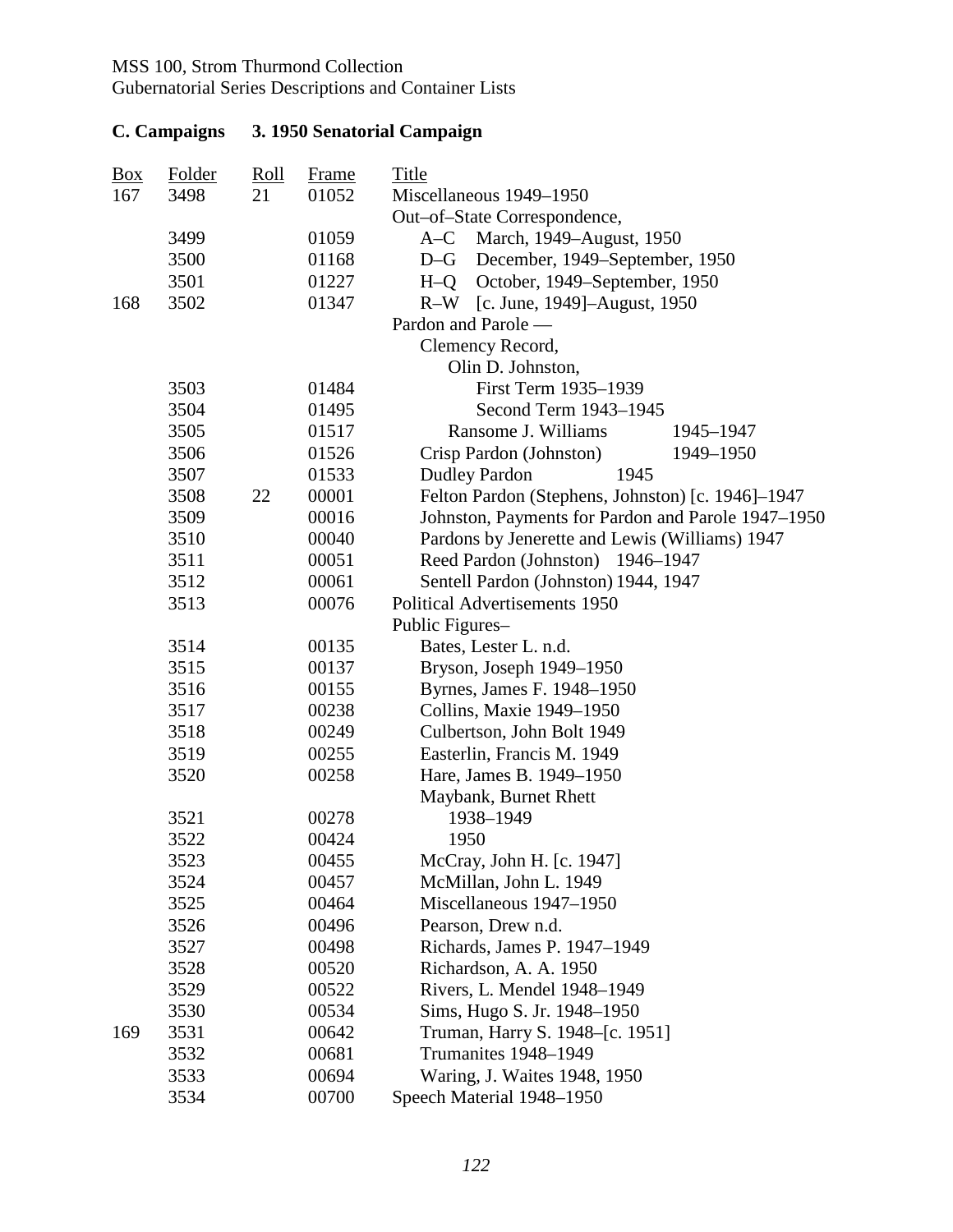Gubernatorial Series Descriptions and Container Lists

**C. Campaigns 3. 1950 Senatorial Campaign** 

| Box | Folder | Roll | Frame | Title                                           |
|-----|--------|------|-------|-------------------------------------------------|
|     | 3535   |      | 00750 | Statements Issued by Thurmond Headquarters 1950 |
|     |        |      |       | Unfavorable Clippings                           |
|     | 3536   |      | 00786 | 1947–1950                                       |
|     | 3537   |      | 00833 | Anderson Independent–Mail 1947–1950             |
|     | 3538   |      | 00913 | Unfavorable Letters 1950                        |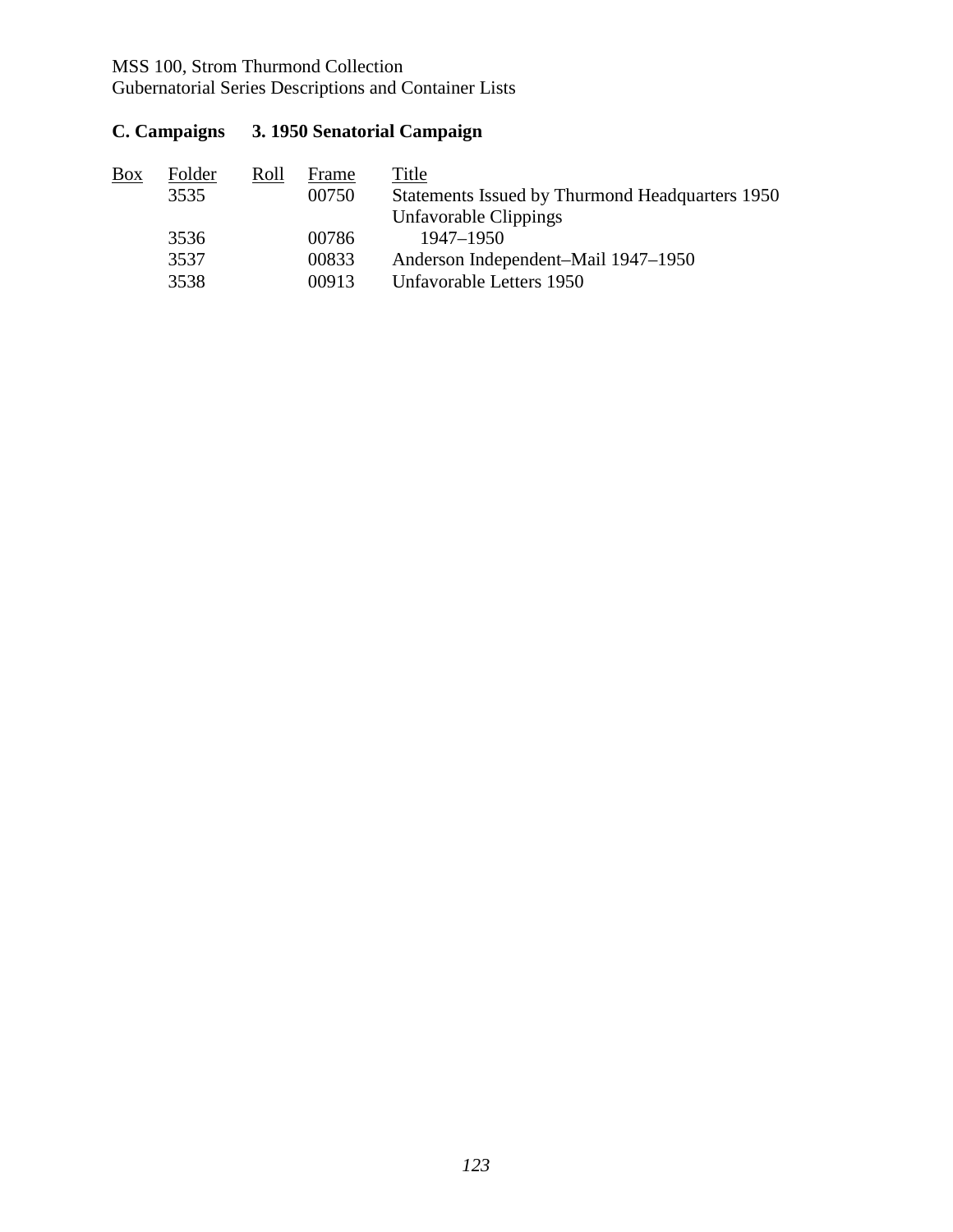Speeches (Subseries D, 1946–1951; 3.6 cu. ft./3 microfilm rolls)

The Speeches (1946–1951) are actually a separate series from the Gubernatorial series, but for the purposes of the microfilming project the material in the Speeches series dating from 1946 to January 1951 are being treated as a "subseries" of the Gubernatorial series and filmed. This series was created in 1946 when Thurmond ran for Governor of South Carolina; material from the South Caroliniana Library at the University of South Carolina was interfiled into the series at Clemson University. It has two subseries: the General File and the Originals.

The Speeches subseries contains several different types of speech material: Addresses, Remarks, Speeches, and Statements. Addresses, Remarks, Speeches and Statements were generally given by Thurmond at various official (inauguration, "State of the State") and unofficial functions and include those made on radio. Some of the other types of material in the series, however, are not truly speeches. This non-speech material includes Articles, Press Releases, Questions and Answers and Telegrams. Most of the Articles are written by or contain information about Thurmond, while Questions and Answers are interviews with Thurmond.

The folders of the General File and the Originals subseries are arranged chronologically by year; alphabetically by type of material within each year; and then chronologically within each type. Material is filed individually in separate folders.

The **General** File (Subseries A) contains the final drafts or record copies of Thurmond's speech and non-speech materials. The numbering of the folders reflects that of the Speeches series, and does not relate to the numbering scheme of the Gubernatorial series as a whole. Items in this subseries clearly show what issues and events affected the state of South Carolina and the rest of the country during Thurmond's tenure as governor. Some of the major issues covered are agriculture, civil defense, civil rights, education (including federal aid to education), freight rates, hydroelectric power, industrial development, law enforcement, state legislation, states' rights, segregation, temperance, the textile industry, universal military training and water resources development. Events include the 1946 Governor's race, the lynching of Willie Earle in 1947, the 1948 States' Rights campaign and the 1950 Senatorial campaign. Campaign speeches may also be found in the Campaigns subseries of the Gubernatorial series, particularly in the 1948 States' Rights campaign material.

The **Originals** (Subseries B) contains copies of speech materials used by Thurmond when giving a speech or original drafts of non-speech materials. The numbering of the folders was done for the microfilming project, and does not reflect the final numbering sequence in the Speeches series; as with the General File subseries, it also does not relate to the numbering scheme of the Gubernatorial series as a whole. The copies of speeches may include handwritten additions, deletions and marks indicating pauses, emphasis and cadence. There is some overlap between the contents of the two subseries, but there are speeches in Originals that do not appear in the General File, and visa versa; appended is a list that indicates which gubernatorial speeches are in both subseries. Topics covered in Originals reflect those in the General File.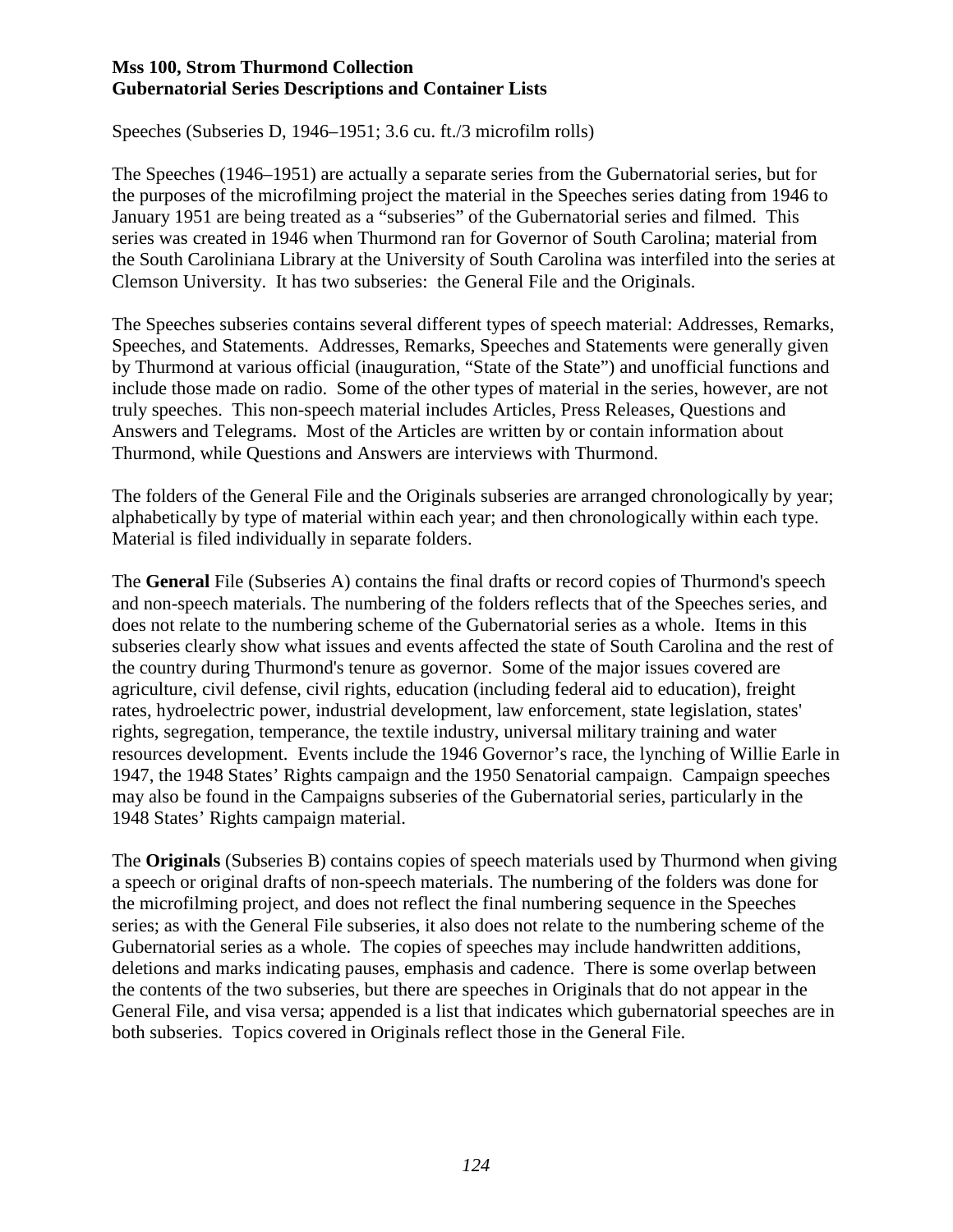#### **Gubernatorial speeches in both General File and Originals subseries**

| 1947             |                                                        |                |
|------------------|--------------------------------------------------------|----------------|
| Address          | Inaugural                                              | Jan. 21, 1947  |
| Address          | "Awake and Accomplish"                                 | May 3, 1947    |
| Address          | "Accomp. of '47 Gen. Assem. of S.C." (2 copies)        | June 4, 1947   |
| Address          | "The 1st Law of Nature" (2 copies, 1 untitled speech)  | June 13, 1947  |
| Address          | "Let's Look at '48"                                    | Oct. 2, 1947   |
| Address          | "Uneasy World and Universal Military Training"         | Oct. 2, 1947   |
| Address          | "State Fin. and The Institution's Bldg. Bill"          | Dec. 9, 1947   |
| Remarks          | <b>Housing Problems</b>                                | Sept. 15, 1947 |
| Speech           | "Textiles and the South"                               | June 21, 1947  |
| Statement        | Adjourning of S.C. Gen. Assem.                         | May 10, 1947   |
| <b>Statement</b> | <b>Freight Rate Problems</b>                           | Oct. 21, 1947  |
| <b>Statement</b> | "National Guard"                                       | Oct 21, 1947   |
|                  |                                                        |                |
| 1948             |                                                        |                |
| Address          | "Challenge of the Sex Criminal"                        | Feb. 13, 1948  |
| Address          | Re-Opening of WUSC in Columbia, S.C.                   | March 16, 1948 |
| Address          | <b>Education and Intro. Oliver Clapper</b>             | March 18, 1948 |
| Address          | Opening WCBG in Clinton, S.C.                          | March 28, 1948 |
| Address          | Opening WYTC in Rock Hill, S.C.                        | May 2, 1948    |
| Address          | Accomp. of '48 S.C. General Assembly                   | May 26, 1948   |
| Address          | Donation to S.C. for Trade School                      | June 2, 1948   |
| Address          | <b>Commencement MUSC</b>                               | June 3, 1948   |
| Address          | Seconding Russell for President Dem. Nat. Convent.     | July 14, 1948  |
| Address †        | Accepting States' Rights Dem. Nom. for President       | Aug. 11, 1948  |
| Address          | Reunion of IVY Division, Augusta, GA.                  | Sept. 4, 1948  |
| Remarks          | Accepting Portrait of Dr. H.R. Sims, Pres. of Winthrop | May 29, 1948   |
| Remarks          | "Taxation and Fiscal Policies"                         | June 14, 1948  |
| Remarks          | "Civil Defense"                                        | June 16, 1948  |
| Remarks          | On "Campus Salute" at Citadel Homecoming Day Luncheon  | Dec. 4, 1948   |
| Remarks          | SC School Survey on WIS Radio                          | Dec 31, 1948   |
| <b>Statement</b> | To S.C. General Assembly                               | Jan. 14, 1948  |
| Statement        | On Universal Military Training                         | Jan. 24, 1948  |
| <b>Statement</b> | Celebrating WIS-FM                                     | Feb. 28, 1948  |
| <b>Statement</b> | Prayer at Sunrise Service Easter Morning               | March 28, 1948 |
| <b>Statement</b> | Credit for Bible Courses in Public Schools             | April 15, 1948 |
| Statement        | Ship Channel Ocean to Port Royal, S.C.                 | April 20, 1948 |
| <b>Statement</b> | 18th Anniversary of WCSC                               | May 14, 1948   |
| <b>Statement</b> | 18th Anniversary of WIS                                | July 10, 1948  |
| Statement        | Freight Rate Committee Southern Govn. Conference       | Dec. 14, 1948  |

† indicates copy in States Rights Papers section of 1948 States' Rights Campaign sub-subseries of Campaigns subseries of Gubernatorial series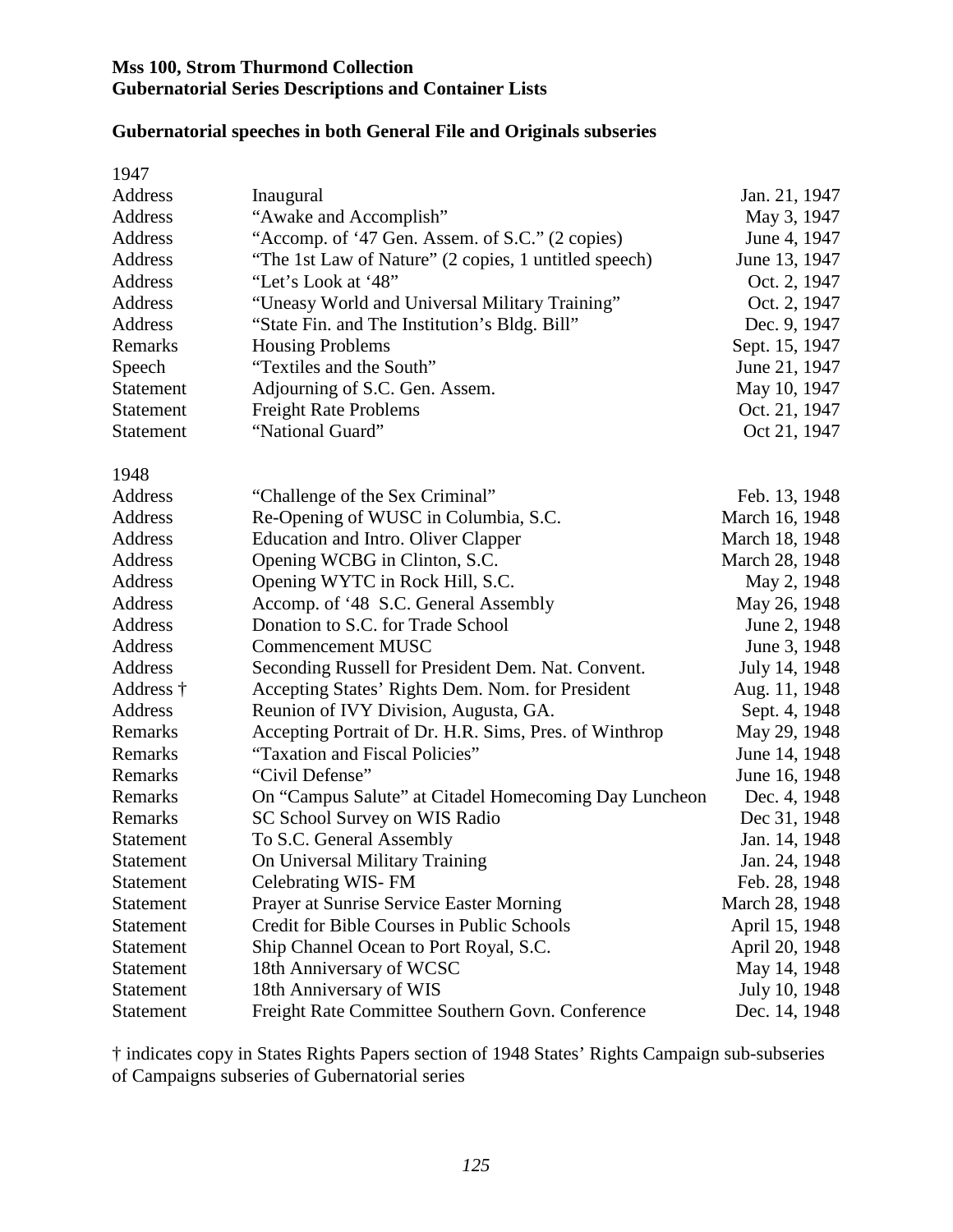#### **Gubernatorial speeches in both General File and Originals subseries (continued)**

| 1949             |                                                            |                |
|------------------|------------------------------------------------------------|----------------|
| Address          | <b>Palmetto State Teachers Association</b>                 | March 24, 1949 |
| Address          | "Band Day" Radio Program WIS                               | April 8, 1949  |
| Address          | Ded. of New Home Office Bldg of Capital Life & Health      | April 24, 1949 |
| Address          | Dedication of New Reidville School                         | April 29, 1949 |
| Address          | At Wesleyan Methodist College                              | May 6, 1949    |
| Address          | SE Mining Assoc. Organization Meeting                      | June 10, 1949  |
| Address          | <b>Tobacco Referendum</b>                                  | July 23, 1949  |
| Address          | Accomplishments of S.C. General Assembly                   | July 25, 1949  |
| Address          | <b>Mullins Tobacco Festival</b>                            | Aug. 4, 1949   |
| Address          | "Over the Ramparts We Watched!"                            | Aug. 13, 1949  |
| Address          | S.C. State Employees' Association                          | Sept. 30, 1949 |
| Address          | State Convention United Daughters of the Confederacy       | Oct 21, 1949   |
| Address          | "Responsible Citizenship"                                  | Nov. 8, 1949   |
| Address          | S.C. Wildlife Federation                                   | Nov. 15, 1949  |
| Address          | "Americanism"                                              | Nov. 16, 1949  |
| Address          | Elk's Club Memorial Ceremony                               | Dec. 4, 1949   |
| Remarks          | <b>State Teachers Meeting</b>                              | March 18, 1949 |
| Remarks          | Army Day State House Steps                                 | April 6, 1949  |
| Statement        | Annual Message to S.C. General Assembly                    | Jan. 12, 1949  |
| Statement        | Appointment of Miss Faith Clayton to S.C. Indust. Comm.    | April 27, 1949 |
| Statement        | Pending Confirmation of Miss Faith Clayton                 | May 21, 1949   |
| <b>Statement</b> | On Miss Faith Clayton                                      | May 25, 1949   |
| <b>Statement</b> | New Amendments to State Retirement Act                     | June 3, 1949   |
| <b>Statement</b> | Appointment of E.T. McGee to S.C. Public Service Authority | June 17, 1949  |
| <b>Statement</b> | Dinner Where V. P. Barkley Will Speak                      | June 19, 1949  |
| <b>Statement</b> | V.P. Barkley's Speech Reply                                | July 1, 1949   |
| <b>Statement</b> | <b>Textile Machinery Purchased and Sent Abroad</b>         | July 12, 1949  |
| <b>Statement</b> | Impact of Federal Policies on the Economy of the South     | July 16, 1949  |
| Statement        | Broadcast of Accomplishments of S.C. Gen. Assem.           | July 23, 1949  |
| Statement        | Remarks to S.C. Sheriff's Assoc. Concerning Movies         | July 29, 1949  |
| Statement        | Committee to Study Revision of Drainage Laws               | Aug. 4, 1949   |
| Statement        | Dedication of Radio Station WDKD                           | Aug. 6, 1949   |
| <b>Statement</b> | Nat. Dem. Com. Purging States' Rights Dem. Members         | Aug. 25, 1949  |
| <b>Statement</b> | S.C. Edition of Railroad Journal                           | Sept. 8, 1949  |
| <b>Statement</b> | Governor's Day - American Brahman Centennial               | Sept 9., 1949  |
| <b>Statement</b> | <b>Farmers Night Kiwanis Meeting</b>                       | Sept. 9, 1949  |
| <b>Statement</b> | Support Recruiting S.C. National Guard                     | Sept. 13, 1949 |
| <b>Statement</b> | Decontrolling Rents in Greenville, S.C.                    | Sept. 13, 1949 |
| <b>Statement</b> | The Charlotte Story                                        | Sept 23, 1949  |
| <b>Statement</b> | Appointment of Otis W. Livingston to State Tax Comm.       | Oct. 3, 1949   |
| Statement        | Reduction of 5% in Workman's Comp.                         | Oct. 5, 1949   |
| <b>Statement</b> | Passing of J.H. Fowler, Clerk State Senate                 | Oct. 12, 1949  |
| <b>Statement</b> | The Textile South, Southern Textile News                   | Oct. 15, 1949  |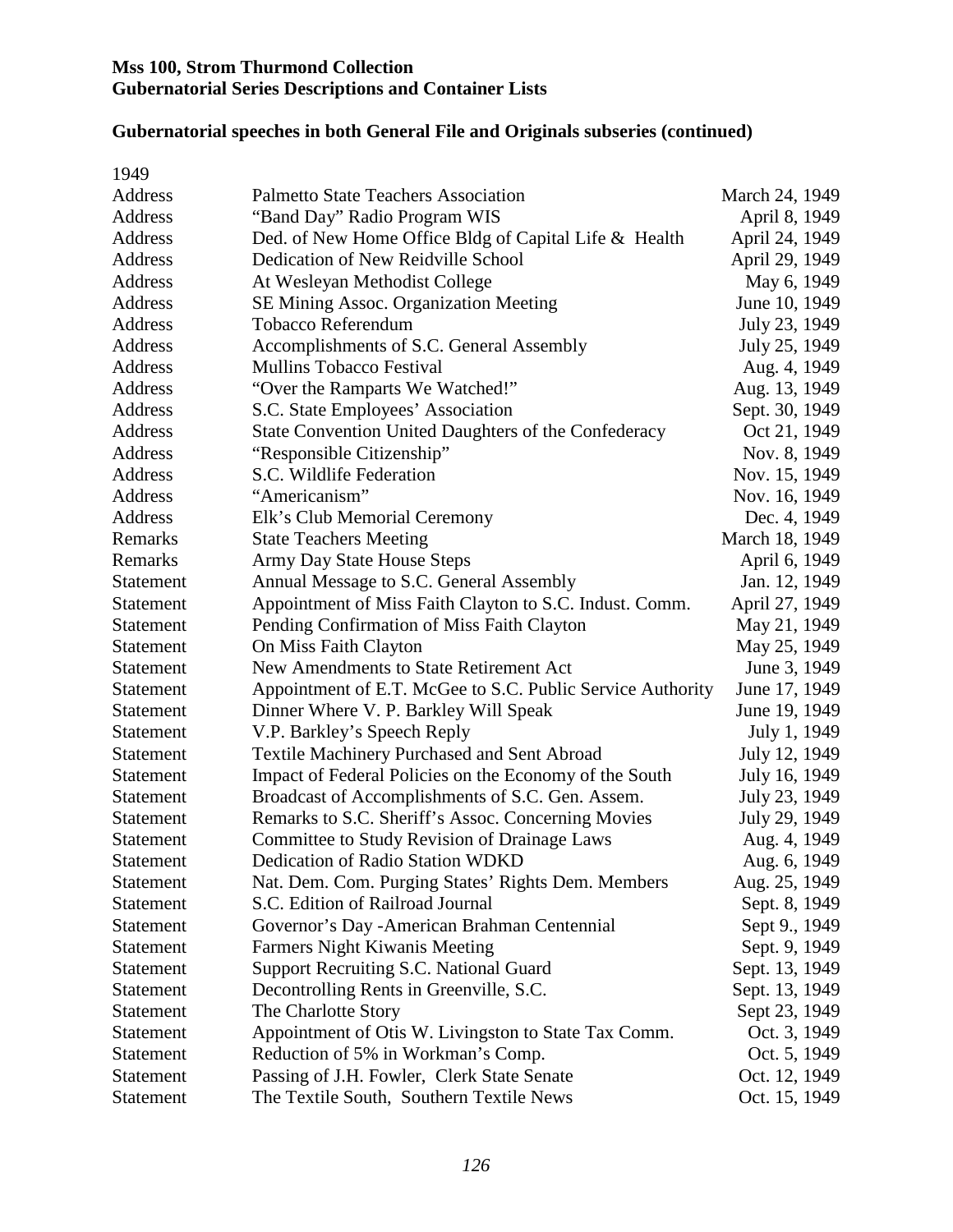#### **Gubernatorial speeches in both General File and Originals subseries (continued)**

| Statement        | Housing and Rent Act of 1949 (letter)                       | Oct. 28, 1949  |
|------------------|-------------------------------------------------------------|----------------|
| Statement        | Appointment of O.L. Brandy as Chief of SLED                 | Oct. 29, 1949  |
| Statement        | Southern Progress Edition- American Wool & Cotton Report    | Nov. 8, 1949   |
| <b>Statement</b> | Death of W.D. Blackwell, Secretary of S.C.                  | Nov. 18, 1949  |
| Statement        | Governors' Conference Annual Meeting (2 copies)             | Nov. 21, 1949  |
| Statement        | Appointment of P.T. Bradham, Secretary of S.C.              | Nov. 23, 1949  |
| Statement        | Appt-Wilkson W. Harris, Board of Regents SC State Hosp.     | Dec. 2, 1949   |
| Statement        | On Establishing Freight Rates                               | Dec. 2, 1949   |
| Statement        | To Ralph Sigwald, your Charleston baritone                  | Dec.13, 1949   |
| Statement        | Christmas and New Year's Holidays                           | Dec.15, 1949   |
| Telegram         | To Louis Johnson, Secretary of Defense                      | May 12, 1949   |
| Telegram         | To Cottonseed Conference                                    | Sept. 7, 1949  |
| 1950             |                                                             |                |
| Address          | <b>Annual Red Cross Meeting</b>                             | Feb. 10, 1950  |
| Address          | S.C. Municipal Assoc.                                       | Feb. 23, 1950  |
| Address          | Dedication Home Office Nat. Fidelity Insurance Co.          | Feb. 23, 1950  |
| Address          | Annual Convention S.C. Education Association                | March 31, 1950 |
| Address          | Dedication of USC Law Building                              | April 15, 1950 |
| Address          | Southern Assoc. Science and Industry, Lions Club            | May 1, 1950    |
| Address          | Liberty Bell Replica                                        | July 4, 1950   |
| Address          | <b>New Television Station WBT</b>                           | Sept. 20, 1950 |
| Address          | United Nations Day, WIS                                     | Oct. 17, 1950  |
| Address          | <b>Community Chest Red Feather Campaign</b>                 | Nov. 2, 1950   |
| Address          | <b>Opening Southern Governor's Conference</b>               | Nov. 27, 1950  |
| Address          | Industrial Development in South, Governor's Conf.           | Nov. 28, 1950  |
| Address          | World Outlook Conference, Bob Jones Univ.                   | Dec. 14, 1950  |
| Article          | <b>Greenville News Guest Column</b>                         | Feb. 17, 1950  |
| Article          | The Agrarian on Agricultural Situation                      | May 1, 1950    |
| Article          | Souvenir Program, Sumter's Iris Festival & Sesquicentennial | May 5, 1950    |
| Article          | American Wool and Cotton Report                             | Dec. 1, 1950   |
| Remarks          | Opening S.C. Products Expo                                  | March 12, 1950 |
| Statement        | Can File Benefits Claims Jan. 3                             | Jan. 2, 1950   |
| <b>Statement</b> | <b>Confirmation of Miss Faith Clayton</b>                   | Jan. 11, 1950  |
| <b>Statement</b> | <b>Opening Colonial Stores Scholarship Contest</b>          | Jan. 17, 1950  |
| Statement        | <b>Annual Message to General Assembly</b>                   | Jan. 18, 1950  |
| Statement        | Dedication of Bastogne Monument, SC Battle of Bulge Vets    | Jan. 20, 1950  |
| Statement        | Approval of Gen. Assem. Reorganization                      | Feb. 8, 1950   |
| <b>Statement</b> | Boy Scouts 40th Anniversary Meeting                         | Feb. 9, 1950   |
| Statement        | Drew Pearson's Withdrawal from Senate Race                  | Feb. 13, 1950  |
| <b>Statement</b> | Reduction of Fire Insurance Rates in SC                     | Feb. 19, 1950  |
| Statement        | Opening Columbia Garden Club Parkway Picnic Area            | Feb. 22, 1950  |
| <b>Statement</b> | Tribute to Henderson advertising Agency, WFBC               | Feb. 23, 1950  |
| Statement        | Declaring Emergency Forest Fire Situation in SC             | Feb. 27, 1950  |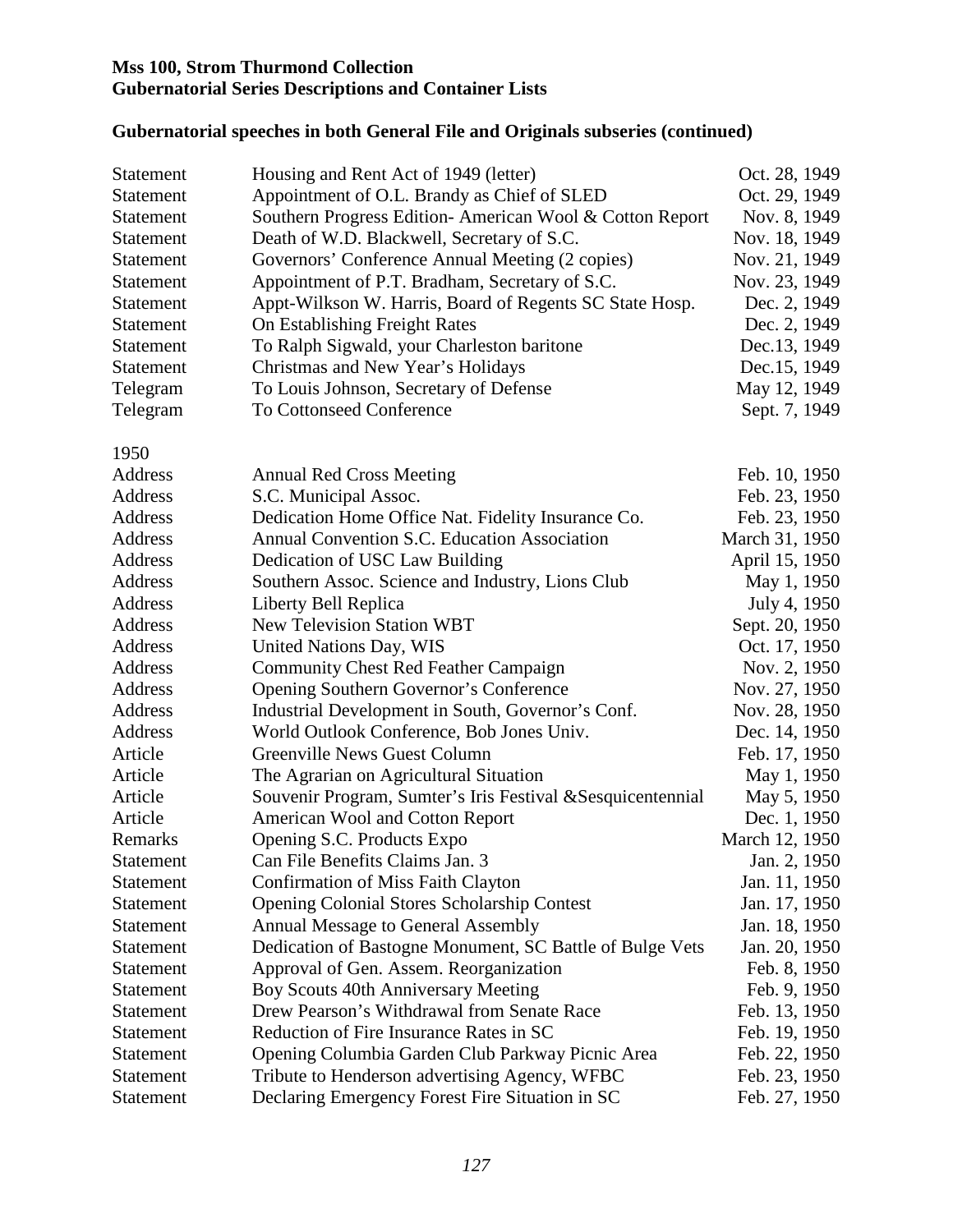#### **Gubernatorial speeches in both General File and Originals subseries (continued)**

| <b>Statement</b> | John C. Calhoun, An American Portrait by Margaret L. Coit                 | Feb. 28, 1950    |
|------------------|---------------------------------------------------------------------------|------------------|
| Statement        | Detention of 28,000 Greek Children                                        | Feb. 28, 1950    |
| <b>Statement</b> | Opening of 1950 Fund Campaign Amer. Red Cross                             | March 1, 1950    |
| <b>Statement</b> | Appt of E. H. Talbert as Fuel Coordinator of S.C.                         | March 2, 1950    |
| Statement        | Urging S.C. Democrats to attend District Meetings                         | March 7, 1950    |
| <b>Statement</b> | Celebrating Sesquicentennial of the Capital, Wash. D.C.                   | March 9, 1950    |
| <b>Statement</b> | Souvenir Prog. Annual Conv. Palmetto St. Teacher's Assoc                  | March 10, 1950   |
| <b>Statement</b> | S.C. Program of International Radio Club, WMBM                            | March 16, 1950   |
| <b>Statement</b> | Oliver General Hospital before Cong. Investigating Comm.                  | March 24, 1950   |
| <b>Statement</b> | N.Y. Herald-Tribune--Overlapping State-Fed. Tax System                    | March 29, 1950   |
| Statement        | Uniform reductions in State Appropriations                                | April 4, 1950    |
| <b>Statement</b> | Pres. Truman's Statement -- Segregation is Discriminatory                 | April 13, 1950   |
| <b>Statement</b> | <b>Upgrading Teachers Salaries</b>                                        | April 18, 1950   |
| <b>Statement</b> | Miss Mary Risher to serve as Miss S.C. at Azalea Festival                 | Apr. 16-22, 1950 |
| <b>Statement</b> | <b>Signing Election Law</b>                                               | April 20, 1950   |
| <b>Statement</b> | Defeat of Senator Claude Pepper by Congressman Smathers                   | May 3, 1950      |
| Statement        | State of Georgia vs. Pennsylvania Railway Co.                             | June 15, 1950    |
| Statement        | Democratic Primary, held July 11, 1950                                    | July 11, 1950    |
| <b>Statement</b> | <b>Reactivation of Fort Jackson</b>                                       | July 15, 1950    |
| <b>Statement</b> | Special Edition of Clearwater Sun                                         | July 15, 1950    |
| Statement        | Civil Defense                                                             | July 18, 1950    |
| Statement        | <b>KKK</b> Parade at Myrtle Beach                                         | Sept. 1, 1950    |
| <b>Statement</b> | Appt. of Fulton B. Creech to SC State Forestry Comm.                      | Sept. 1, 1950    |
| Statement        | Sheriff of Greenville Co. to Preserve Peace at Woodside Mills             | Sept. 7, 1950    |
| Statement        | Miss Betsy Barbara Thomas Appointed Princess of S.C.                      | Sept. 10, 1950   |
| Statement        | Financial Condition of the State                                          | Sept. 19, 1950   |
| Statement        | Lawyer to file sworn affidavits that they are not Communist               | Sept. 21, 1950   |
| Statement        | Adoption of Merit System by SC Highway Dept.                              | Sept. 22, 1950   |
| Statement        | <b>Crusade for Freedom</b>                                                | Sept. 27, 1950   |
| Statement        | 'Singspiration' rallies spon. by Billy Graham Men's Club                  | Sept. 29, 1950   |
| Statement        | Facts concerning proposed increase in telephone rates                     | Sept. 29, 1950   |
| Statement        | Program 13th annual SC Statewide Safety Conference                        | Oct. 12, 1950    |
| Statement        | Appt. Mr. John A. Stokes as Sheriff of Darlington Co.                     | Oct. 18, 1950    |
| <b>Statement</b> | Booklet Prepared by SC White House Conf. on Children                      | Oct. 26, 1950    |
| <b>Statement</b> | Urging Voters to Approve Statewide Constitutional Amendment Oct. 31, 1950 |                  |
| Statement        | Announce appt of State Fulbright Scholarship Committee                    | Nov. 1, 1950     |
| Statement        | Endorsing Educational Program- SC Aeronautics Comm.                       | Nov. 6, 1950     |
| Statement        | S.C. Conference of Social Work                                            | Nov. 8, 1950     |
| <b>Statement</b> | Appt. of C.C. Pearce Jr. as member SC State Port Authority                | Nov. 14, 1950    |
| Statement        | Celebration of Thanksgiving Day                                           | Nov. 23, 1950    |
| Statement        | Announcing Plans for 1950 Governor's Conference                           | Nov. 26-28, 1950 |
| Statement        | Urging Extra Caution-Help Reduce Accidents at Christmas                   | Dec. 16, 1950    |
| Statement        | Greeting DAV at Annual Convention                                         | [c. 1950]        |
| Telegram         | From Mr. Charles H. Crutchfield                                           | Jan. 23, 1950    |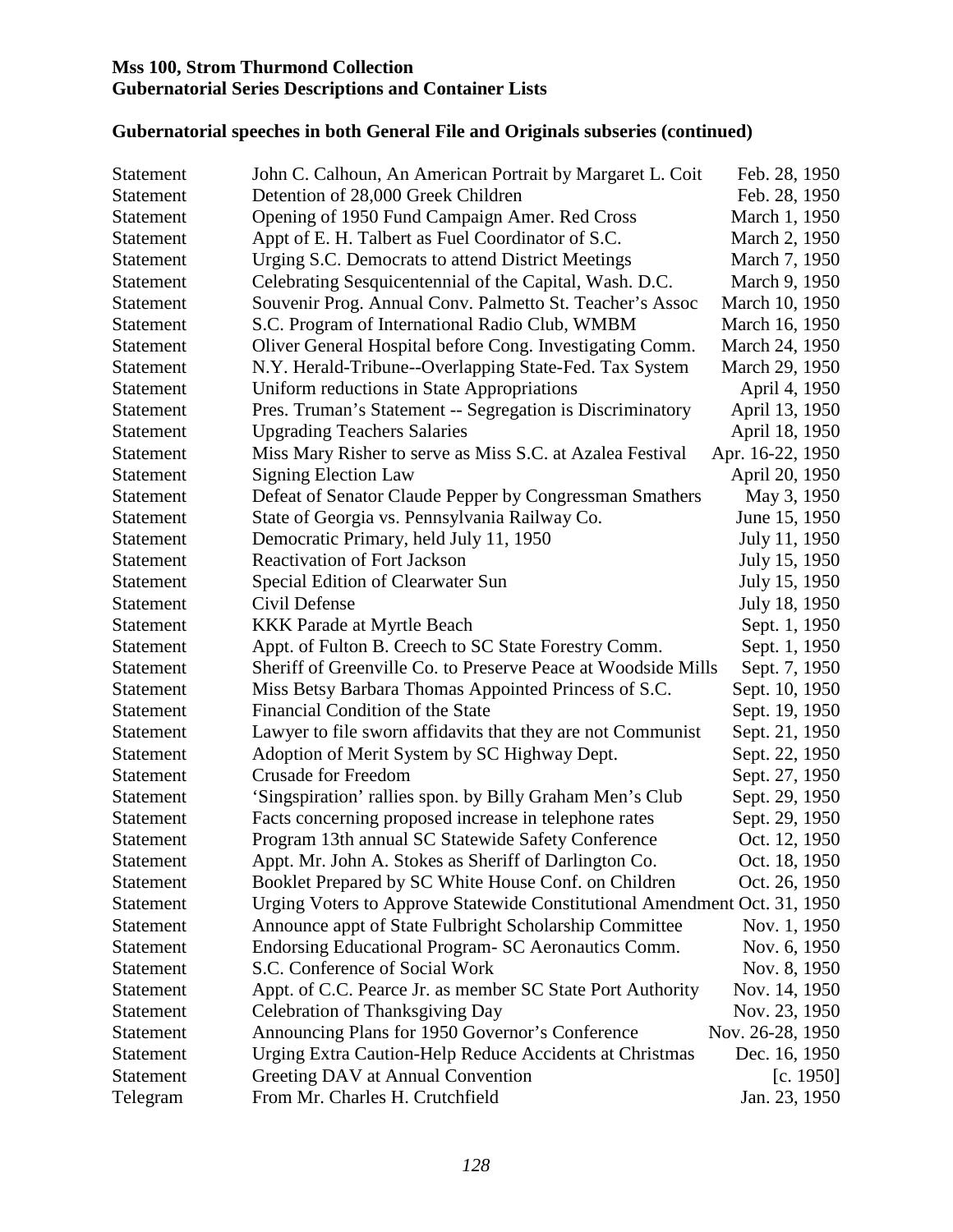## Gubernatorial Series Descriptions and Container Lists

## **D. Speeches 2. Originals**

| <b>Box</b> | Folder         | <b>Roll</b> | Frame | Title                                                                                                                                                        |
|------------|----------------|-------------|-------|--------------------------------------------------------------------------------------------------------------------------------------------------------------|
|            |                | 3           | 00001 | Address, "Inaugural Address"; [Columbia, South Carolina];<br>[January 21, 1947]                                                                              |
|            | $\mathbf{2}$   |             | 00032 | Address, "Awake and Accomplish" (37th Convention of<br>the National Rivers and Harbors Congress);<br>Washington, D.C.; May 3, 1947                           |
|            | $\mathfrak{Z}$ |             | 00047 | Address (Radio), "Accomplishments of the 1947 General<br>Assembly of South Carolina" (WIS Radio) ; Columbia,<br>South Carolina ; June 4, 1947                |
|            | $\overline{4}$ |             | 00073 | Address, "The First Law of Nature" (17th Judicial<br>Conference of the 4th Circuit); Asheville, North<br>Carolina; June 13, 1947                             |
|            | 5              |             | 00100 | Address, "Highway Safety" (President's Highway Safety<br>Conference); Washington, D.C.; June 19, 1947                                                        |
|            | 6              |             | 00103 | Address, "State Park Day" (Paris Mountain State Park);<br>[Paris Mountain, South Carolina]; June 22, 1947                                                    |
|            | 7              |             | 00113 | Address, "[Concerning Preparedness of the U.S.]" (Annual<br>Meeting of the Governors' Conference); Salt Lake City,<br>Utah; July 15, 1947                    |
|            | $8\,$          |             | 00130 | Address, "The Uneasy World and Universal Military<br>Training" (National Convention of American<br>Veterans); Columbus, Ohio; October 2, 1947                |
|            | 9              |             | 00140 | Address (Radio), "Let's Look At '48" (Panel Discussion,<br>WHAS); Louisville, Kentucky; October 2, 1947                                                      |
|            | 10             |             | 00143 | Address (Radio), "State Finances and the Institutions<br>Building Bill" (Statewide Broadcast); Columbia, South<br>Carolina; December 9, 1947                 |
|            | 11             |             | 00151 | Remarks, "[Concerning Housing]" (Regional Meeting<br>National Association of Real Estate Boards); Myrtle<br>Beach, South Carolina; September 15, 1947        |
|            | 12             |             | 00159 | Speech, "Textiles and the South" (Southern Textile<br>Association); Blowing Rock, North Carolina; June 21,<br>1947                                           |
|            | 13             |             | 00169 | Statement, "[Accomplishments of South Carolina General<br>Assembly]" (Executive Chambers); Columbia, South<br>Carolina; May 10, 1947                         |
|            | 14             |             | 00171 | Statement, "National Guard [Concerning Guard and<br>Veterans' Problems]" (Southern Governors'<br>Conference); Asheville, North Carolina; October 21,<br>1947 |
|            | 15             |             | 00182 | Statement, "[Concerning Freight Rates]" (Southern<br>Governors' Conference); Asheville, North Carolina;<br>October 21, 1947                                  |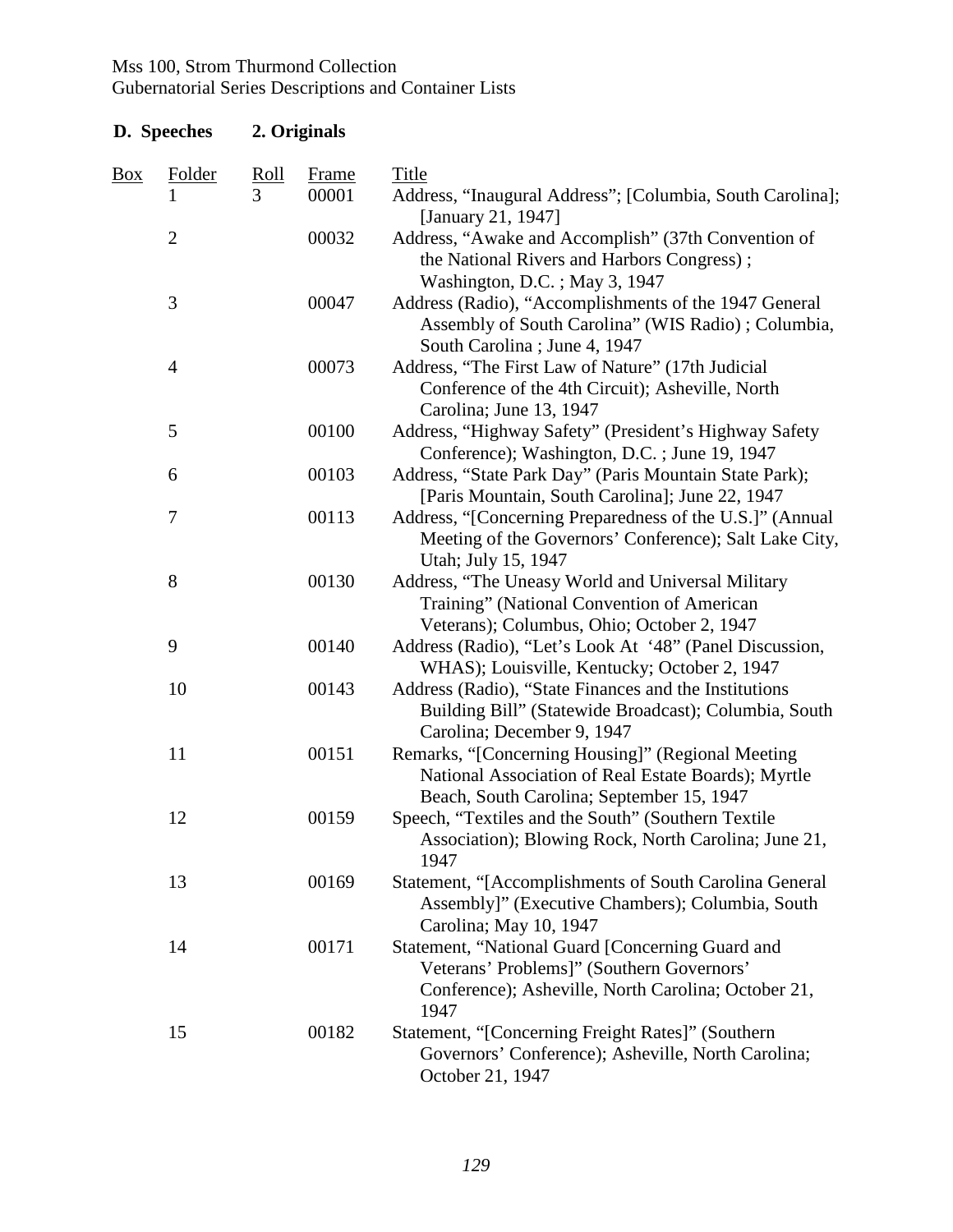| D. Speeches    |                     | 2. Originals |                       |                                                                                                                                                                                                    |  |  |
|----------------|---------------------|--------------|-----------------------|----------------------------------------------------------------------------------------------------------------------------------------------------------------------------------------------------|--|--|
| $\frac{Box}{}$ | <b>Folder</b><br>16 | Roll<br>3    | <b>Frame</b><br>00186 | <b>Title</b><br>Address, "The Challenge of The Sex Criminal" (Southern<br>Atlantic Association of Obstetricians and<br>Gynecologists); Augusta, Georgia; February 13, 1948                         |  |  |
|                | 17                  |              | 00199                 | Address, "Re-Opening of Radio Station WUSC" (Campus<br>of the University of South Carolina); Columbia, South<br>Carolina; March 16, 1948                                                           |  |  |
|                | 18                  |              | 00202                 | Address, "[Concerning Education and Salaries for<br>Teachers' Convention]"; Columbia, South Carolina;<br>March 18, 1948                                                                            |  |  |
|                | 19                  |              | 00207                 | Address, "[Concerning Radio's Impact]" (Dedication of<br>WLBG); Clinton, South Carolina; March 28, 1948                                                                                            |  |  |
|                | 20                  |              | 00215                 | Address, "[Concerning Radio's Impact]" (Dedication of<br>WTYC); Rock Hill, South Carolina; May 2, 1948                                                                                             |  |  |
|                | 21                  |              | 00223                 | Address, "[Concerning the Future]" (Junior-Senior<br>Banquet, Furman University); Greenville, South<br>Carolina; May 15, 1948                                                                      |  |  |
|                | 22                  |              | 00233                 | Address (Radio), "Accomplishments of the 1948 General<br>Assembly of South Carolina" (WIS); Columbia, South<br>Carolina; May 26, 1948                                                              |  |  |
|                | 23                  |              | 00267                 | Address (Radio), "Presentation to the State of South<br>Carolina of Property and Buildings for the<br>Establishment of an Area Trade School" (WCOS);<br>Columbia, South Carolina; June 2, 1948     |  |  |
|                | 24                  |              | 00275                 | Address, "[Concerning the Medical Profession]"<br>(Commencement Exercises of the South Carolina)<br>Medical College); Charleston, South Carolina; June 3,<br>1948                                  |  |  |
|                | 25                  |              | 00289                 | Address, "Seconding Nomination of Senator Richard B.<br>Russell, of Georgia, for President of the United States"<br>(Democratic National Convention); Philadelphia,<br>Pennsylvania; July 14, 1948 |  |  |
|                | 26                  |              | 00292                 | Address, "Acceptance Speech [on Becoming States' Rights<br>Candidate for President]"; Houston, Texas; August 11,<br>1948                                                                           |  |  |
|                | 27                  |              | 00316                 | Address, "[Concerning Preparedness and Communism]"<br>(Reunion of the Ivy Division); Augusta, Georgia;<br>September 4, 1948                                                                        |  |  |
|                | 28                  |              | 00333                 | Address, "Introducing Judge Horace C. Wilkinson of<br>Birmingham, Alabama" (A Recording); Spartanburg,<br>South Carolina; October 24, 1948                                                         |  |  |
|                | 29                  |              | 00336                 | Address, "[Concerning Accident Prevention]" (South<br>Carolina Industrial Safety Conference); Columbia,<br>South Carolina; November 4, 1948                                                        |  |  |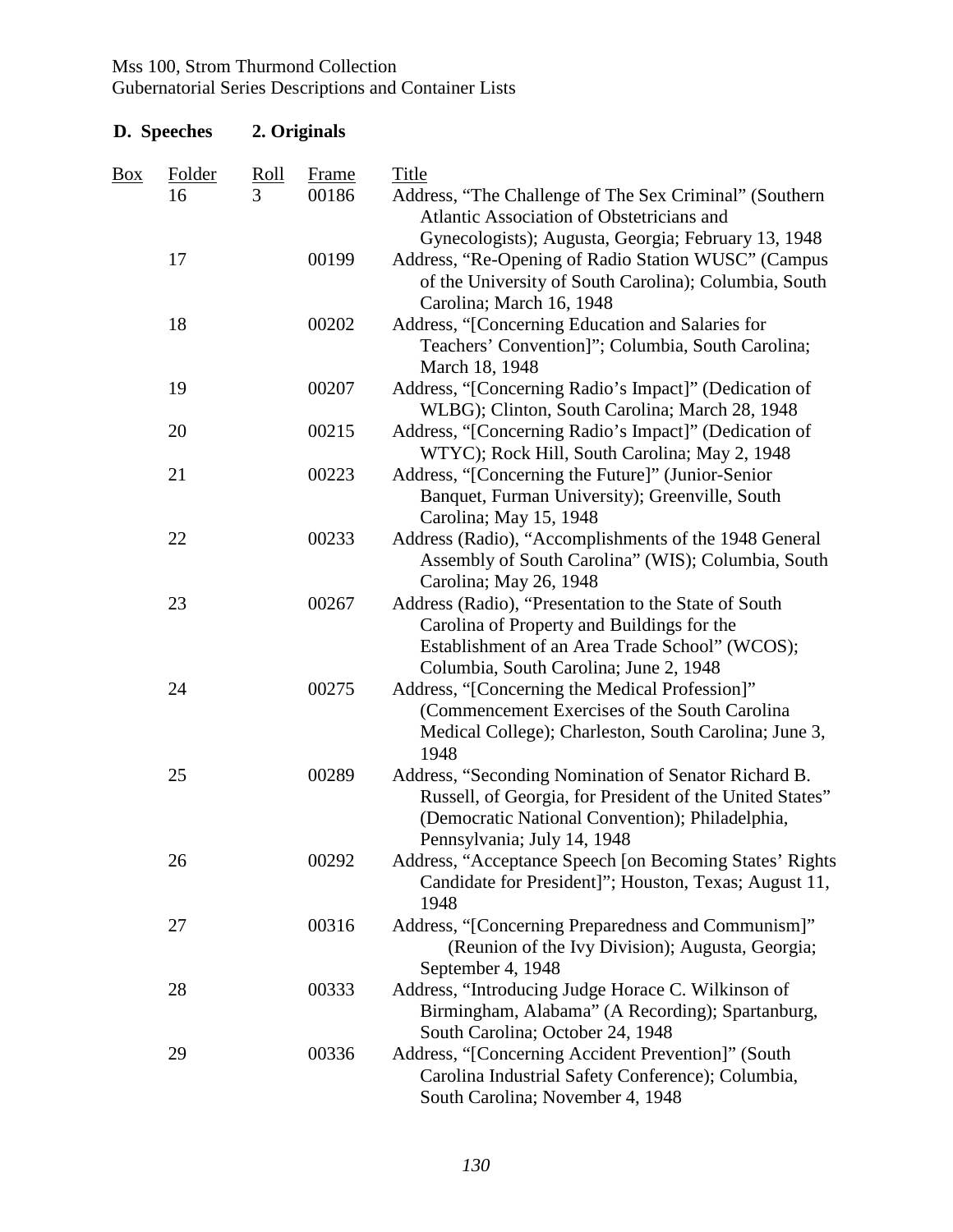## Gubernatorial Series Descriptions and Container Lists

## **D. Speeches 2. Originals**

| Box | Folder<br>30 | Roll<br>3 | Frame<br>00344 | <b>Title</b><br>Remarks, "[Concerning Dr. Sims, President of Winthrop<br>College]" (Accepting Portrait of Dr. Henry Radcliffe                                     |
|-----|--------------|-----------|----------------|-------------------------------------------------------------------------------------------------------------------------------------------------------------------|
|     |              |           |                | Sims in Behalf of Winthrop College); Rock Hill, South<br>Carolina; May 29, 1948                                                                                   |
|     | 31           |           | 00349          | Remarks, "Taxation and Fiscal Policies" (National<br>Governors' Conference); Wentworth-By-The-Sea, New<br>Hampshire; June 14, 1948                                |
|     | 32           |           | 00356          | Remarks, "Civil Defense" (National Governors'<br>Conference); Wentworth-By-The-Sea, New Hampshire;<br>June 16, 1948                                               |
|     | 33           |           | 00367          | Remarks, "On 'Campus Salute' Program of Mutual<br>Broadcasting System" (Homecoming Day Luncheon,<br>the Citadel); Charleston, South Carolina; December 4,<br>1948 |
|     | 34           |           | 00371          | Remarks (Radio); "[Concerning Education and a School<br>Survey" (WIS); [Columbia, South Carolina]; December<br>31, 1948                                           |
|     | 35           |           | 00375          | Statement, "Annual Message" (South Carolina General<br>Assembly); Columbia, South Carolina; January 14,<br>1948                                                   |
|     | 36           |           | 00402          | Statement (Radio), "On Universal Military Training"<br>(Panel Discussion, WIS); Columbia, South Carolina;<br>January 24, 1948                                     |
|     | 37           |           | 00408          | Statement, "[Regarding Education]" (South Carolina<br>General Assembly); Columbia, South Carolina;<br>[February 18, 1948]                                         |
|     | 38           | 3         | 00414          | Statement, "Celebrating Forthcoming Frequency-<br>Modulation Broadcasting of Radio Station WIS-FM"<br>Columbia, South Carolina; February 28, 1948                 |
|     | 39           |           | 00417          | Statement, "Prayer at Sunrise Services Easter Morning";<br>[Columbia, South Carolina]; March 28, 1948                                                             |
|     | 40           |           | 00420          | Statement, "Closing Speech" (South Carolina General<br>Assembly); Columbia, South Carolina; [April 10, 1948]                                                      |
|     | 41           |           | 00423          | Statement, "On Giving Credit for Bible Courses in the<br>Public Schools" (State Board of Education); April 15,<br>1948                                            |
|     | 42           |           | 00426          | Statement, "Regarding a Ship Channel from the Ocean to<br>Port Royal, South Carolina" (Board of Engineers for<br>Rivers and Harbors); n.p.; April 20, 1948        |
|     | 43           |           | 00431          | Statement (Radio), "Concerning the 18th Anniversary of<br>Radio Station WCSC and WCSC-FM" (WCSC);<br>Charleston, South Carolina; May 14, 1948                     |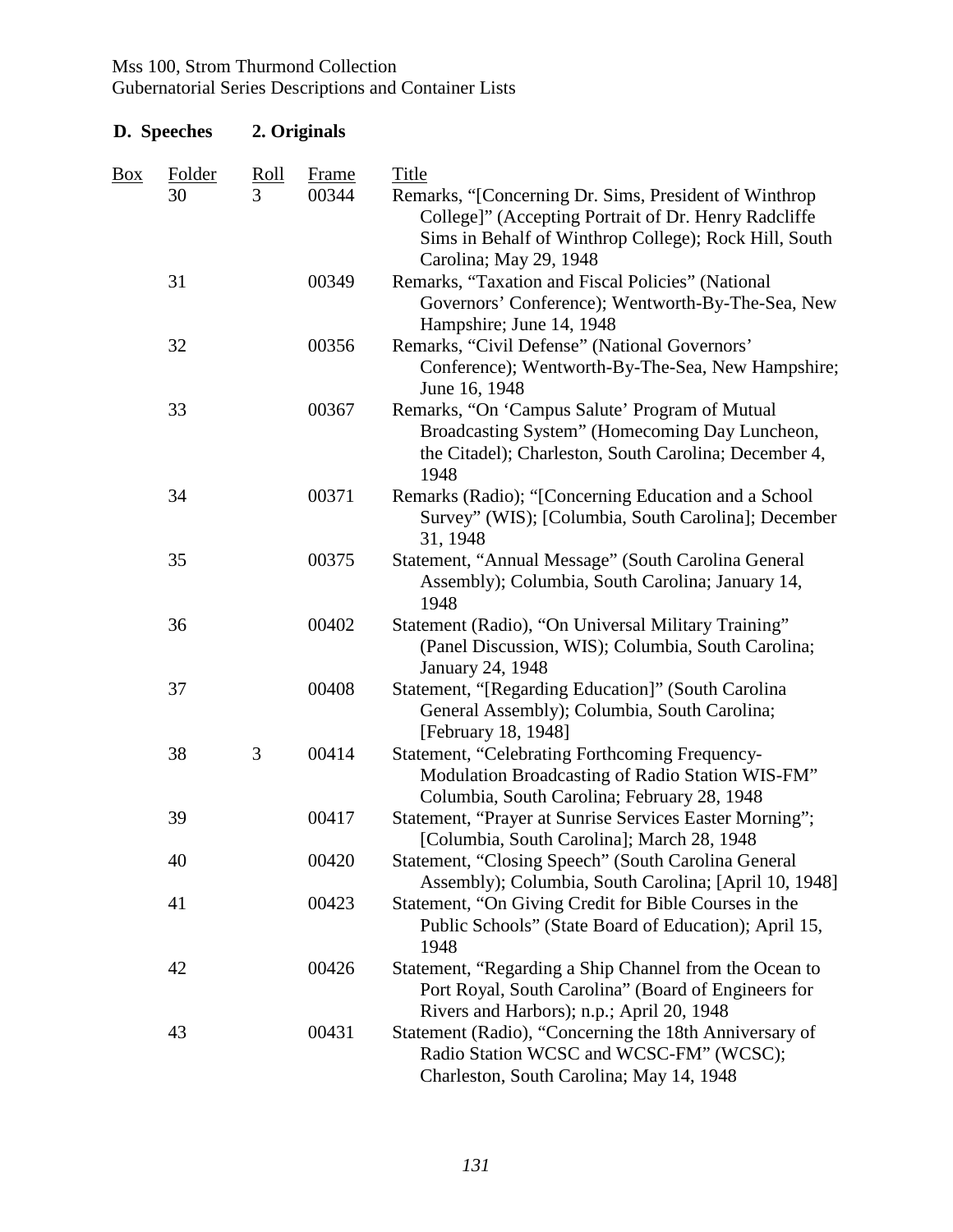| D. Speeches |              | 2. Originals |                       |                                                                                                                                                                                       |  |  |
|-------------|--------------|--------------|-----------------------|---------------------------------------------------------------------------------------------------------------------------------------------------------------------------------------|--|--|
| <b>Box</b>  | Folder<br>44 | Roll<br>3    | <b>Frame</b><br>00435 | <b>Title</b><br>Statement (Radio), "On the 18th Anniversary of WIS"<br>(WIS); [Columbia, South Carolina]; July 10, 1948                                                               |  |  |
|             | 45           |              | 00437B                | Statement, "[Toward Securing the Equalization of Freight<br>Rates]" (Southern Governors' Conference); Savannah,<br>Georgia; December 14, 1948                                         |  |  |
|             | 46           |              | 00448                 | Address, "[Concerning Soil Conservation]" (Annual Winter<br>Meeting of State Association of Soil Conservation<br>District Supervisors); Columbia, South Carolina;<br>January 21, 1949 |  |  |
|             | 47           |              | 00458                 | Address, "National Security Training" (American Legion<br>Spring Rally); Columbia, South Carolina; February 14,<br>1949                                                               |  |  |
|             | 48           |              | 00468                 | Address, "[Opening New Opportunities]" (Dedication of<br>Fort Motte Bridge); St. Mathews, South Carolina;<br>February 27, 1949                                                        |  |  |
|             | 49           |              | 00479                 | Address, "[Concerning Raising the Standard of Education<br>and Increasing the Per Capita Income]" (Palmetto State<br>Teachers Association); Columbia, Carolina; March 24,<br>1949     |  |  |
|             | 50           |              | 00487                 | Address, "[Concerning Progress]" (Dedication of Walter<br>Andrews Memorial Bridge); Georgetown County,<br>South Carolina; March 30, 1949                                              |  |  |
|             | 51           |              | 00499                 | Address(Radio), "[Concerning the Fairfield Band<br>Organization]" ("Band Day" Radio Program, WIS);<br>Winnsboro, South Carolina; April 8, 1949                                        |  |  |
|             | 52           |              | 00501                 | Address, "[Concerning Insurance]" (Dedication of New<br>Home Office Building of Capital Life and Health<br>Insurance Company); Columbia, South Carolina; April<br>24, 1949            |  |  |
|             | 53           |              | 00504                 | Address, "[Concerning Education and Opportunities]"<br>(Dedication of New Reidville School); Reidville, South<br>Carolina; April 29, 1949                                             |  |  |
|             | 54           |              | 00514                 | Address, "[Economics Opportunity in South Carolina]"<br>(Wesleyan Methodist College); Central, South<br>Carolina; May 6, 1949                                                         |  |  |
|             | 55           |              | 00526                 | Address, "[Economics Future of South Carolina]" (Junior-<br>Senior Banquet, Newberry College); Newberry, South<br>Carolina; May 13, 1949                                              |  |  |
|             | 56           |              | 00539                 | Address, "[Concerning Education and Democracy]"<br>(Graduation Exercises, Bob Jones University);<br>Greenville, South Carolina; May 31, 1949                                          |  |  |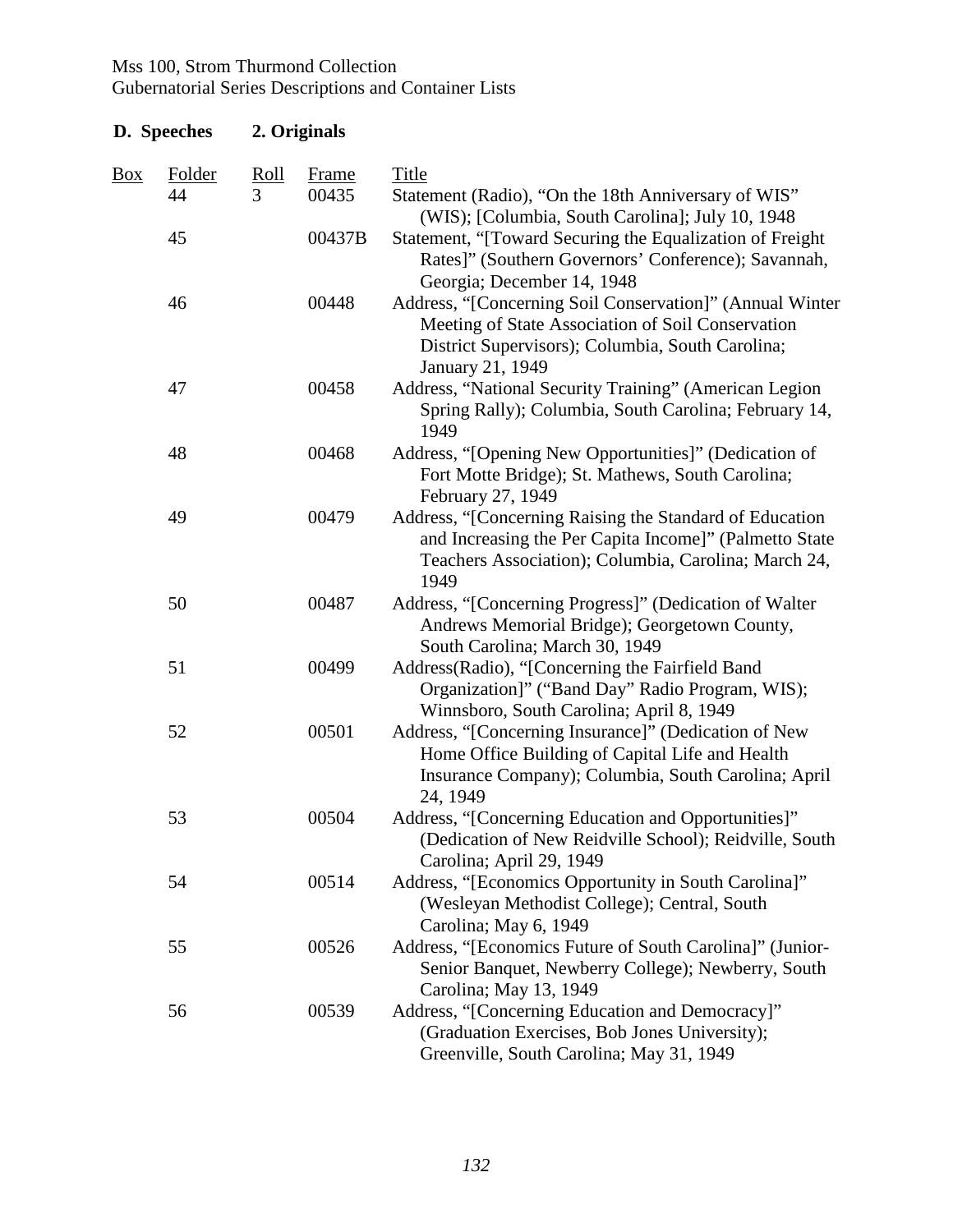| D. Speeches    |              | 2. Originals     |                       |                                                                                                                                                                                         |  |  |
|----------------|--------------|------------------|-----------------------|-----------------------------------------------------------------------------------------------------------------------------------------------------------------------------------------|--|--|
| $\frac{Box}{}$ | Folder<br>57 | <u>Roll</u><br>3 | <b>Frame</b><br>00553 | <b>Title</b><br>Address, "[Concerning the Mining Industry]" (Southeastern<br>Mining Association's Organization Meeting); June 10,<br>1949                                               |  |  |
|                | 58           |                  | 00563                 | Address, "Concerning Tobacco Referendum" (Wire<br>Recording to be used for Radio Broadcast); Pee Dee,<br>South Carolina; July 23, 1949                                                  |  |  |
|                | 59           |                  | 00568                 | Address (Radio), "On Accomplishments 1949 General<br>Assembly" (State-Wide Radio Broadcast); Columbia,<br>South Carolina; July 25, 1949                                                 |  |  |
|                | 60           |                  | 00584                 | Address (Radio), "[Concerning Economic Progress of<br>South Carolina]" (Mullins Tobacco Festival, WJAY);<br>[Mullins, South Carolina]; August 4, 1949                                   |  |  |
|                | 61           |                  | 00591                 | Address, "O'er the Ramparts We Watched!" (Alabama Bar<br>Association); Mobile, Alabama; August 13, 1949                                                                                 |  |  |
|                | 62           |                  | 00615                 | Address, "[Effective Instrument for Public Good]" (Annual<br>Meeting of the South Carolina State Employees'<br>Association); [Columbia, South Carolina]; September<br>30, 1949          |  |  |
|                | 63           |                  | 00619                 | Address, "[Course of Human Freedom]" (State Convention<br>of United Daughters of the Confederacy); Florence,<br>South Carolina; October 21, 1949                                        |  |  |
|                | 64           |                  | 00636                 | Address (Radio), "Responsible Citizenship" (American<br>Education Week, WORD); Spartanburg, South<br>Carolina; November 8, 1949                                                         |  |  |
|                | 65           |                  | 00643                 | Address, "Introducing Governor Gordon Browning of<br>Tennessee" (South Carolina Wildlife Federation<br>Meeting); Sumter, South Carolina; November 15, 1949                              |  |  |
|                | 66           |                  | 00647                 | Address, "Americanism" (Spartanburg Junior Chamber of<br>Commerce); Spartanburg, South Carolina; November<br>16, 1949                                                                   |  |  |
|                | 67           |                  | 00663                 | Address, "Report of Freight Rate Committee of Southern<br>Governors' Conference" (Southern Governors'<br>Conference at Its Annual Meeting); [Biloxi,<br>Mississippi]; November 21, 1949 |  |  |
|                | 68           |                  | 00671                 | Address, "Report of Freight Rate Committee of Southern<br>Governors' Conference" (Southern Governors'<br>Conference at Its Annual Meeting); [Biloxi,<br>Mississippi]; November 21, 1949 |  |  |
|                | 69           |                  | 00681                 | Address (Radio), "[Concerning Medical Education]"<br>(Cedric Foster's Mutual Broadcasting System)<br>Program); Biloxi, Mississippi; November 22, 1949                                   |  |  |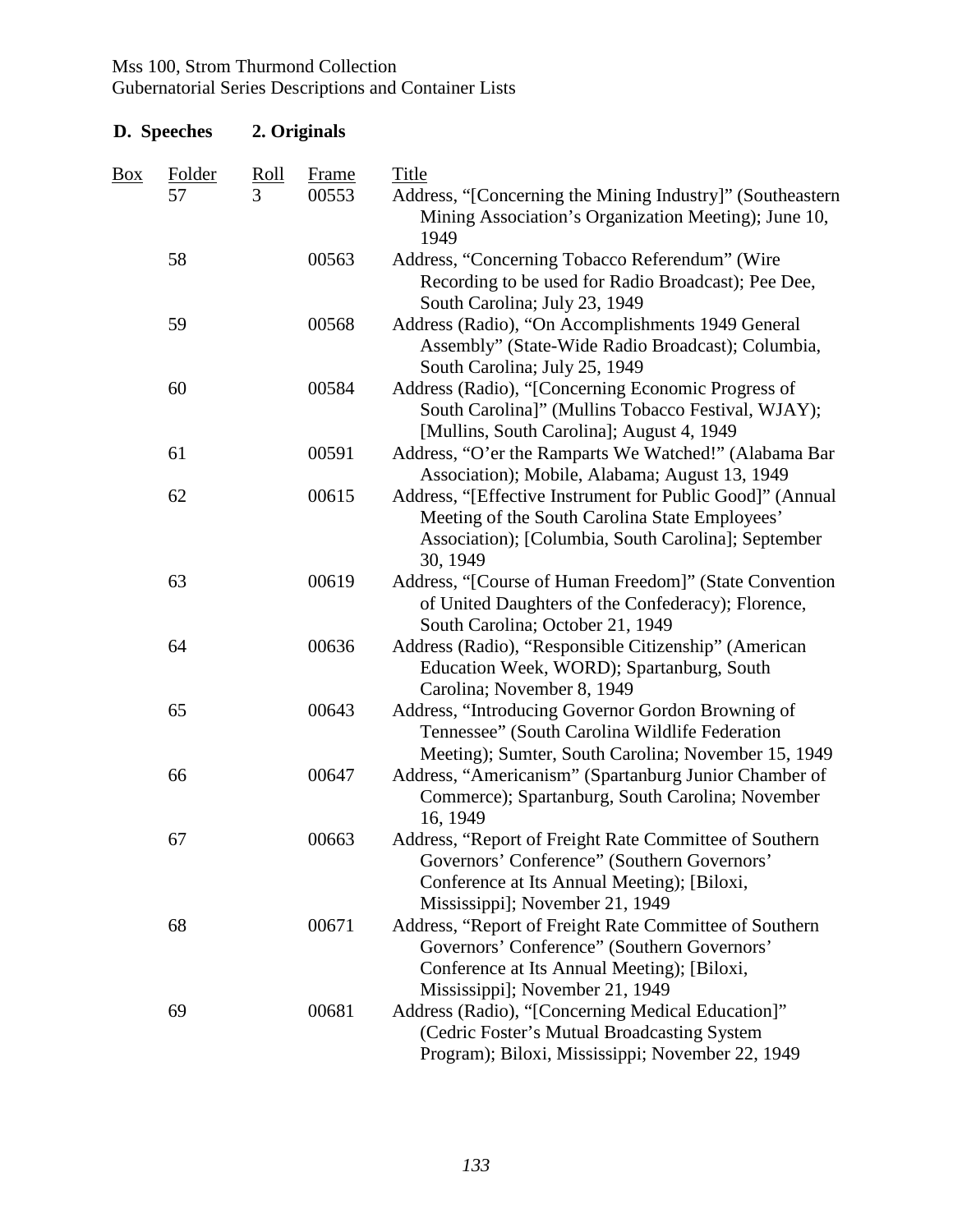| D. Speeches    |        |             | 2. Originals |                                                                                                                                                                                        |
|----------------|--------|-------------|--------------|----------------------------------------------------------------------------------------------------------------------------------------------------------------------------------------|
| $\frac{Box}{}$ | Folder | <u>Roll</u> | <b>Frame</b> | <b>Title</b>                                                                                                                                                                           |
|                | 70     | 3           | 00685        | Address, "Memorial Ceremony for Departed Members"<br>(Elks Club); Rock Hill, South Carolina; December 4,<br>1949                                                                       |
|                | 71     |             | 00698        | Address, "[Basic Precepts of Masonry]" (Two-State<br>Masonic Meeting); Augusta, Georgia; December 27,<br>1949                                                                          |
|                | 72     |             | 00714        | Remarks (Radio), "[Honor Men of the Nation Guard]"<br>(National Guard Military Ball National Radio<br>Broadcast); Columbia, South Carolina; January 22,<br>1949                        |
|                | 73     |             | 00718        | Remarks, "[Concerning Government and Education]"<br>(State Teachers Meeting); Columbia, South Carolina;<br>March 18, 1949                                                              |
|                | 74     |             | 00726        | Remarks (Radio), "[Concerning National Security]"<br>(Broadcast on Army Day, WIS); Columbia, South<br>Carolina; April 4, 1949                                                          |
|                | 75     |             | 00730        | Remarks, "[Concerning Free America]" (Army Day, State<br>House Steps); Columbia, South Carolina; April 6, 1949                                                                         |
|                | 76     |             | 00732        | Remarks (Radio), "[Reverence for the Influence of<br>Mother]" (Mother's Day Broadcast); Spartanburg,<br>South Carolina; May 8, 1949                                                    |
|                | 77     |             | 00736        | Statement, "Annual Message" (South Carolina General<br>Assembly); Columbia, South Carolina; January 12,<br>1949                                                                        |
|                | 78     |             | 00768        | Statement, "Announcing Appointment of Miss Faith<br>Clayton to South Carolina Industrial Commission";<br>[Columbia, South Carolina]; April 27, 1949                                    |
|                | 79     |             | 00771        | Statement, "On Pending State Senate Confirmation of Miss<br>Faith Clayton as a Member of the South Carolina<br>Industrial Commission"; May 21, 1949                                    |
|                | 80     |             | 00774        | Statement, "Concerning Continuation of the Matter of<br>Confirmation of Miss Faith Clayton's Appointment to<br>the Industrial Commission"; [Columbia, South<br>Carolina]; May 25, 1949 |
|                | 81     |             | 00776        | Statement, "Concerning New Amendments to the State<br>Retirement Act"; [Columbia, South Carolina]; June 3,<br>1949                                                                     |
|                | 82     |             | 00779        | Statement, "Closing Statement" (South Carolina General<br>Assembly); Columbia, South Carolina; June 14, 1949                                                                           |
|                | 83     |             | 00781        | <b>Statement, "Announcing Appointment of Elias Thomas</b><br>McGee to the South Carolina Public Service<br>Authority"; [Columbia, South Carolina]; June 17, 1949                       |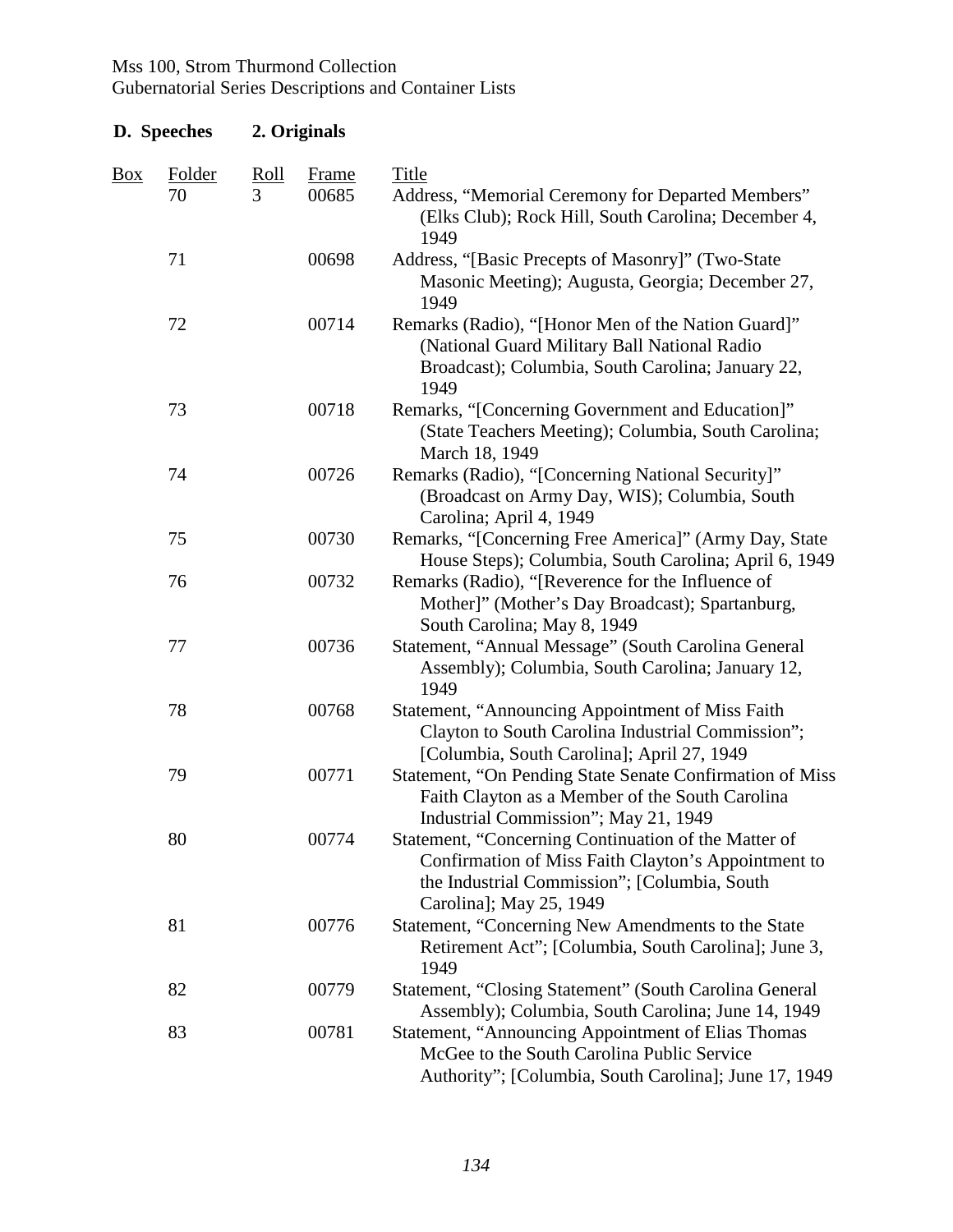| D. Speeches |                     |                  | 2. Originals   |                                                                                                                                                                                                                                          |
|-------------|---------------------|------------------|----------------|------------------------------------------------------------------------------------------------------------------------------------------------------------------------------------------------------------------------------------------|
| <u>Box</u>  | <b>Folder</b><br>84 | <u>Roll</u><br>3 | Frame<br>00783 | <b>Title</b><br>Statement, "As to Whether He Would Attend Dinner at<br>Which Vice-President Barkley Will Speak"; [Columbia,<br>South Carolina]; June 19, 1949                                                                            |
|             | 85                  |                  | 00787          | Statement, "[Governors' Conference Agenda]"; Colorado<br>Springs, Colorado; June 19-22, 1949                                                                                                                                             |
|             | 86                  |                  | 00806          | Statement, "In Reply to Speech by Vice-President Barkley"<br>(National Democratic Party Dinner); Columbia, South<br>Carolina; July 1, 1949                                                                                               |
|             | 87                  |                  | 00808          | Statement, "Deploring the Expenditure of Large Sums of<br>Money to Purchase Textile Machinery to be Sent<br>Abroad so as to Foster Unfair Competition With<br>American Textile Industries"; [Columbia, South<br>Carolina]; July 12, 1949 |
|             | 88                  |                  | 00811          | <b>Statement, "Condemning Remarks Concerning Freight</b><br>Rates"; [Columbia, South Carolina]; July 16, 1949                                                                                                                            |
|             | 89                  |                  | 00818          | Statement, "Announcing Plans for Statewide Radio<br>Broadcast on Accomplishments of South Carolina<br>General Assembly"; [Columbia, South Carolina]; July<br>23, 1949                                                                    |
|             | 90                  |                  | 00820          | Statement, "Correcting Certain Press Reports of His<br>Remarks to the South Carolina Sheriffs' Association<br>Concerning Movies"; [Columbia, South Carolina]; July<br>29, 1949                                                           |
|             | 91                  |                  | 00823          | Statement, "Announcing Appointment of Committee to<br>Study Revision of Drainage Laws"; [Columbia, South<br>Carolina]; August 4, 1949                                                                                                    |
|             | 92                  |                  | 00825          | Statement (Radio), "For Formal Dedication of Radio<br>Station WDKD, Kingstree, South Carolina";<br>[Columbia, South Carolina]; August 14, 1949<br>(Transcribed August 6, 1949)                                                           |
|             | 93                  |                  | 00828          | Statement, "On Action by National Democratic Committee<br>Purge States' Rights Democratic Members";<br>[Columbia, South Carolina]; August 25, 1949                                                                                       |
|             | 94                  |                  | 00831          | Statement, "[Governor Thurmond Welcomes People of the<br>Great Mid-West to Visit South Carolina]," Chicago<br>Tribune Special Issue; [Chicago, Illinois]; September 7,<br>1949                                                           |
|             | 95                  |                  | 00833          | Statement, "Welcoming Motorists to South Carolina," Nash<br>Airflyte Magazine; [n.p.]; September 8, 1949                                                                                                                                 |
|             | 96                  |                  | 00835          | Statement, "[Increasing Economic and Social Conditions in<br>South Carolina]," Railroad Journal; [Atlanta, Georgia];<br>September 8, 1949                                                                                                |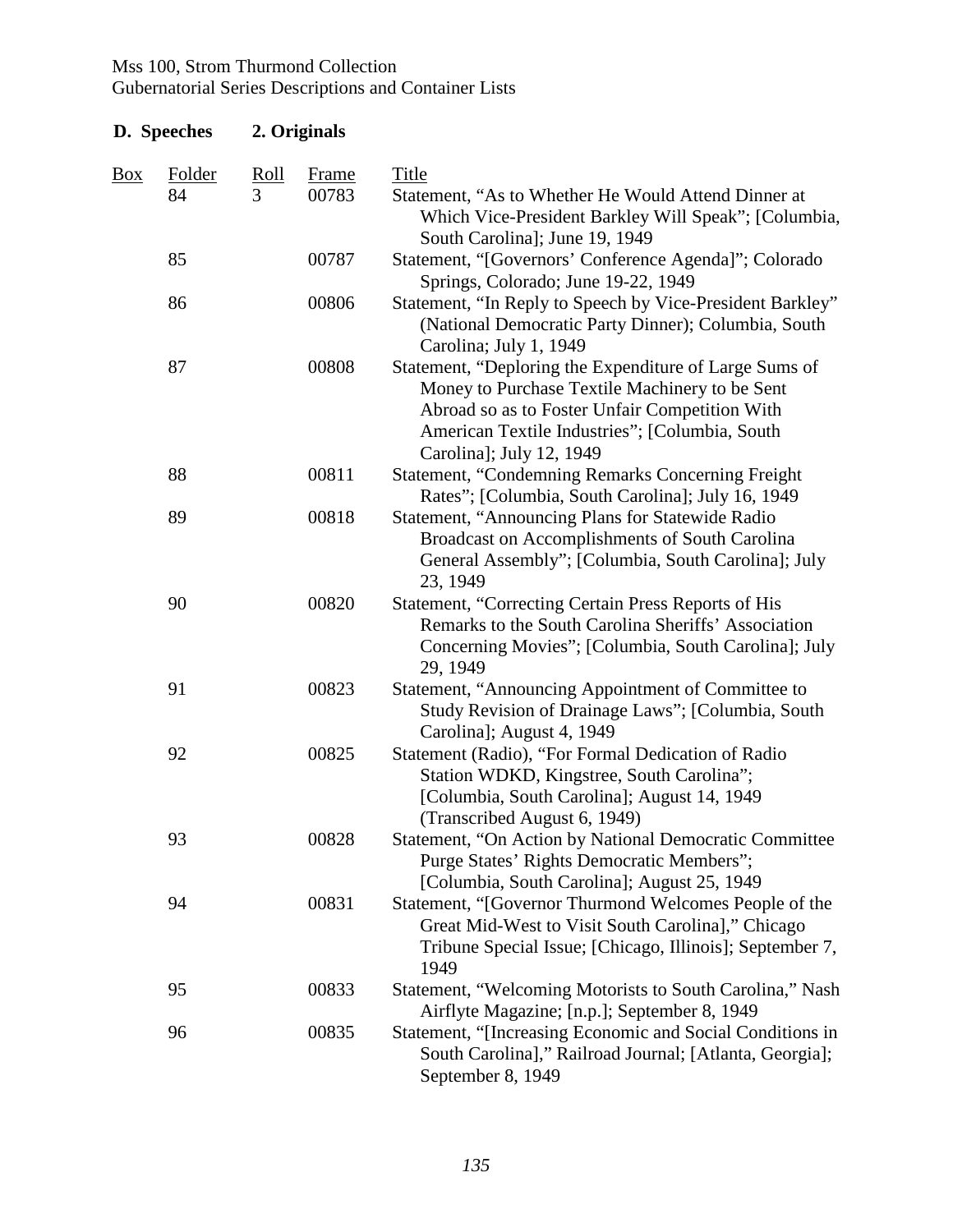| D. Speeches    |              | 2. Originals |                       |                                                                                                                                                                                                       |  |  |
|----------------|--------------|--------------|-----------------------|-------------------------------------------------------------------------------------------------------------------------------------------------------------------------------------------------------|--|--|
| $\frac{Box}{}$ | Folder<br>97 | <b>Roll</b>  | <b>Frame</b><br>00838 | <b>Title</b><br>Statement, "Announcing 'Governors' Day' as a Feature of<br>American Brahman Centennial"; [Charleston, South<br>Carolina]; September 9, 1949                                           |  |  |
|                | 98           |              | 00840                 | Statement, "[Utilization of South Carolina's Agricultural<br>Resources]"; [Greer, South Carolina]; September 9,<br>1949                                                                               |  |  |
|                | 99           |              | 00842                 | Statement, "Concerning Resolution of City Council of<br>Greenville, South Carolina, Decontrolling Rents in the<br>Greenville Area"; [Greenville, South Carolina];<br>September 13, 1949               |  |  |
|                | 100          |              | 00844                 | Statement, "Urging Full Support of New Recruiting Drive<br>of South Carolina National Guard"; [Columbia, South<br>Carolina]; September 13, 1949                                                       |  |  |
|                | 101          |              | 00846                 | Statement, "[Spirit of Friendship and Cooperation Between<br>the Two Carolinas]," The Charlotte Observer;<br>[Charlotte, South Carolina]; September 23, 1949                                          |  |  |
|                | 102          | 3            | 00848                 | Statement, "Announcing the Appointment of Mr. Otis W.<br>Livingston as a Member of the State Tax Commission<br>To Succeed the Late Thomas M. Howell"; [Columbia,<br>South Carolina]; October 3, 1949  |  |  |
|                | 103          |              | 00850                 | Statement, "Announcing Telegram Indicating Reduction of<br>50% in Workmen's Compensation Insurance Rates";<br>[Columbia, South Carolina]; October 5, 1949                                             |  |  |
|                | 104          |              | 00852                 | Statement, "On the Passing of J.H. Fowles, Clerk of the<br>State Senate"; [Columbia, South Carolina]; October 12,<br>1949                                                                             |  |  |
|                | 105          |              | 00854                 | Statement, "[South Carolina's Great Textile Industry]," The<br>Textile South; [n.p.]; October 15, 1949                                                                                                |  |  |
|                | 106          |              | 00856                 | Statement, "On Being Asked to Comment on Mr. Byrnes'<br>Statement that He Might be Available to Offer for<br>Governor"; [Columbia, South Carolina]; October 17,<br>1949                               |  |  |
|                | 107          |              | 00858                 | Statement (Letter), "[Concerning Rent Decontrol in<br>Greenville, South Carolina]"; [Greenville, South<br>Carolina]; October 28, 1949                                                                 |  |  |
|                | 108          |              | 00861                 | Statement, "Announcing Appointment of Mr. O.L. Brady<br>as Chief of South Carolina Law Enforcement<br>Division"; [Columbia, South Carolina]; October 29,<br>1949                                      |  |  |
|                | 109          |              | 00863                 | Statement, "[South Carolina's Dominant Role in the Cotton<br>Textile Industry Continues During 1948]," American<br>Wool and Cotton Reporter's "Southern Progress<br>Edition; [n.p.]; November 8, 1949 |  |  |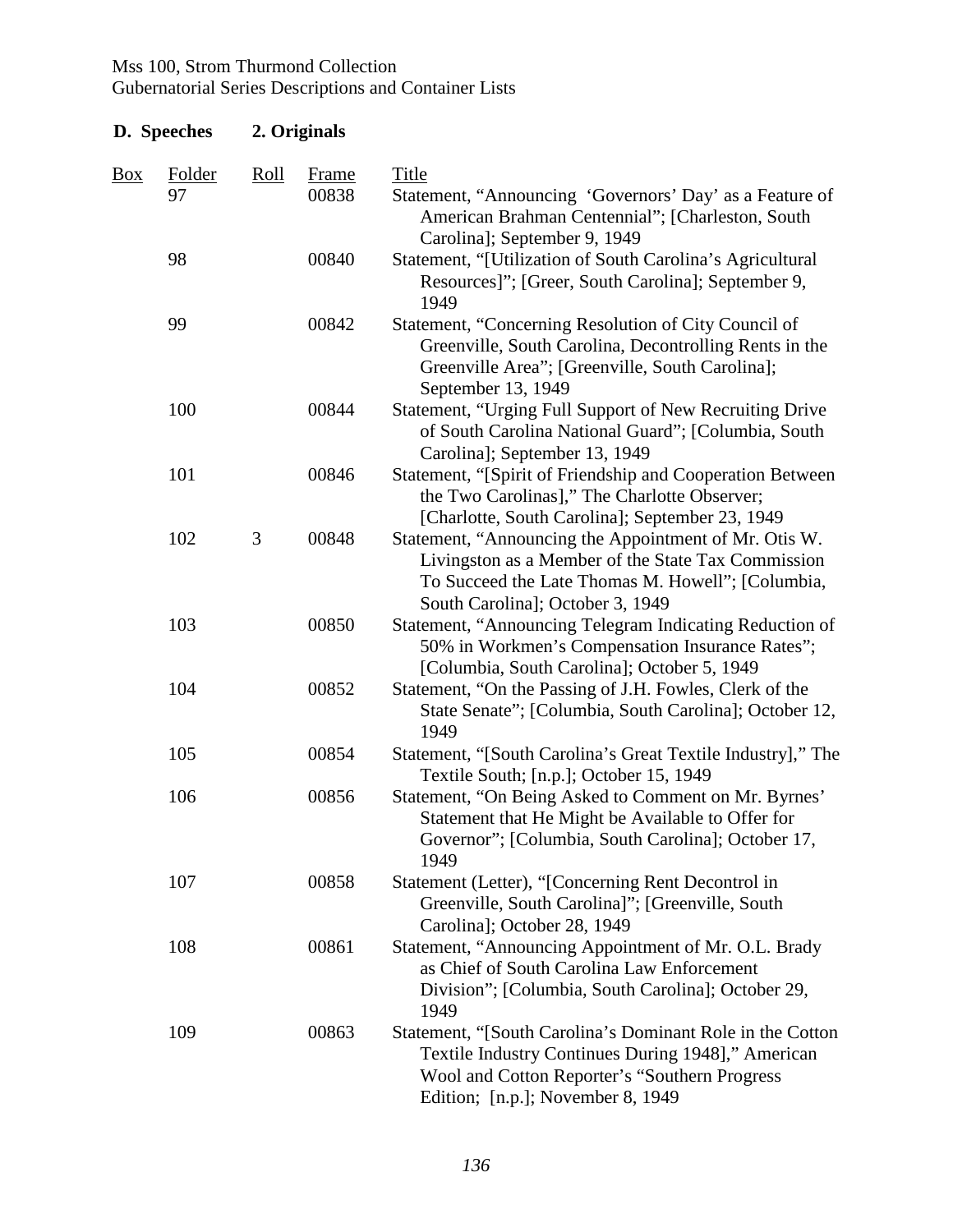#### Gubernatorial Series Descriptions and Container Lists

#### **D. Speeches 2. Originals**  Box Folder Roll Frame Title 110 3 00865 Statement, "On the Death of Honorable William P. Blackwell, Secretary of State of South Carolina"; [Columbia, South Carolina]; November 18, 1949 111 00868 Statements, "Announcing Appointment of D.T. Bradham as Secretary of State of South Carolina"; [Columbia, South Carolina]; November 23, 1949 112 00870 Statement, "Announcing the Appointment of Mr. Wilson W. Harris of Clinton, as a Member of the Board of Regents of South Carolina State Hospital"; [Columbia, South Carolina]; December 2, 1949 113 00872 Statement, "[Interstate Commerce Commission -- the Last Major Obstacle to Freight Rate Equality]"; [Columbia, South Carolina]; December 2, 1949 114 00874 Statement, "[Governor Thurmond Supports Mr. Ralph Sigwald in the National Talent Contest on Horace Height Radio Program]"; [Columbia, South Carolina]; December 13, 1949 115 00876 Statement, "Urging Safety Precautions for Christmas and New Years Holidays"; [n.p.]; December 15, 1949 116 00878 Statement, "[South Carolina's Contribution to the Solution of Louisiana's Water Management Problem]"; [Columbia, South Carolina]; December 22, 1949 117 00882 Statement (Radio), "[Merry Christmas Wish]"; [Columbia, South Carolina]; December 22, 1949 118 00885 Telegram, (To Honorable Louis Johnson, Secretary of Defense); "Abolishment of Negro Air Units"; [Washington, D.C.]; May 12, 1949 119 3 00887 Telegram, (Cottonseed Conference); "[Cottonseed Price Support Program]"; [Memphis, Tennessee]; September 7, 1949 120 00890 Address, "Annual Message of J. Strom Thurmond, Governor of South Carolina, to the General Assembly"; [Columbia, South Carolina]; January 18, 1950 121 00915 Address, "[Self-Reliant People Working in Freedom Towards the Goal of Economic Prosperity]" (Convention of Ruritan National Clubs); [Myrtle Beach, South Carolina]; January 24, 1950 122 00932 Address, "[Supporting the Exchange Club's Motto "Unity for Service"]" (Exchange Club District Ladies' Night); [Orangeburg, South Carolina]; January 27, 1950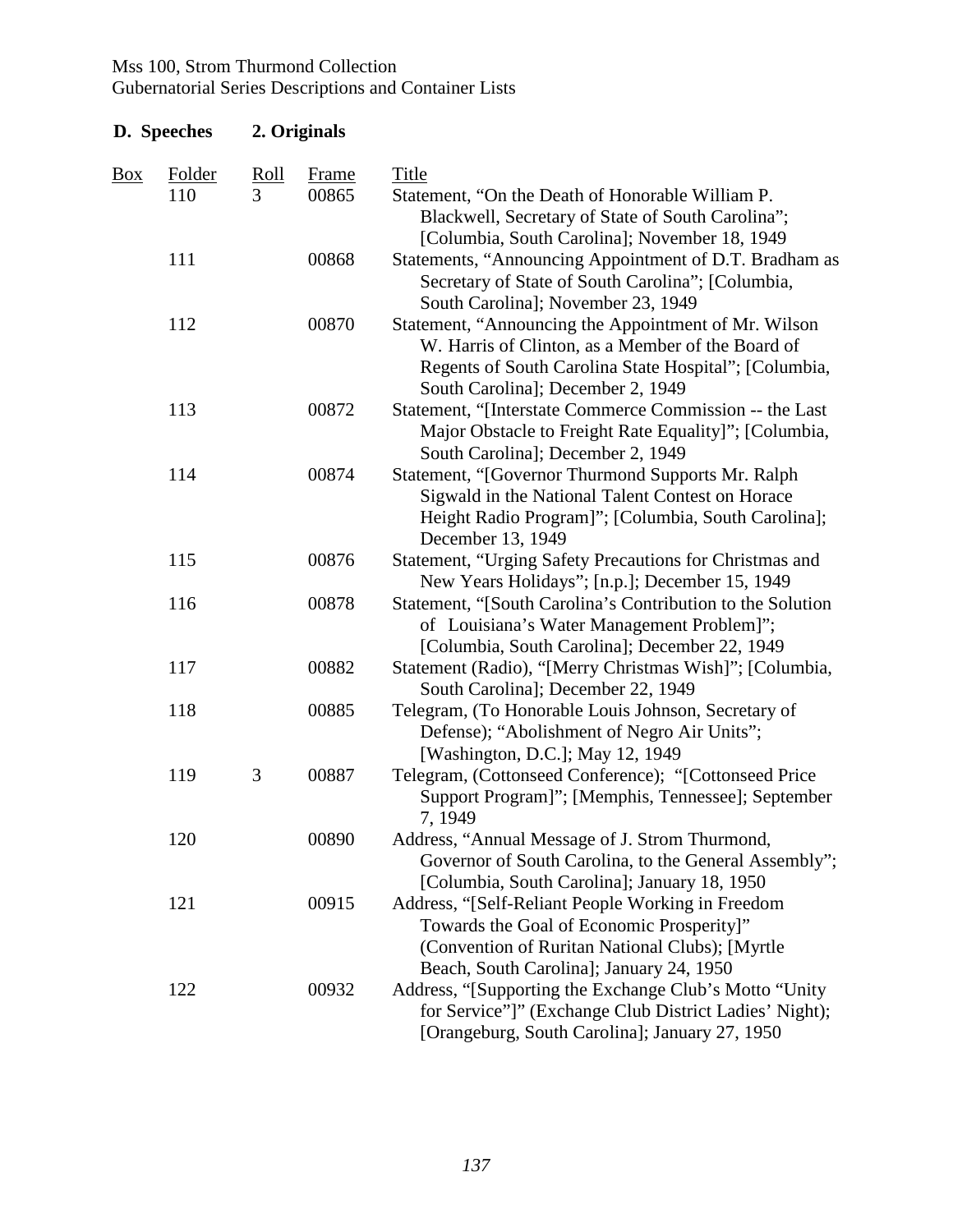| D. Speeches    |               | 2. Originals |                       |                                                                                                                                                                                                                                     |  |
|----------------|---------------|--------------|-----------------------|-------------------------------------------------------------------------------------------------------------------------------------------------------------------------------------------------------------------------------------|--|
| $\frac{Box}{}$ | Folder<br>123 | Roll         | <b>Frame</b><br>00935 | Title<br>Address, "[Unity and Prosperity in Rapidly Changing<br>South Carolina]" (Country-Wide Service Club<br>Barbecue Supper of Cheraw Lions Club); [Cheraw,<br>South Carolina]; February 2, 1950                                 |  |
|                | 124           |              | 00937                 | Address, "[Importance of the Red Cross]" (Annual Red<br>Cross Meeting); [Sumter, South Carolina]; February 10,<br>1950                                                                                                              |  |
|                | 125           |              | 00952                 | Address, "[Solving the Ills of Municipality in South<br>Carolina]" (South Carolina Municipal Association);<br>[Columbia, South Carolina]; February 21, 1950                                                                         |  |
|                | 126           |              | 00967                 | Address, "[Welcoming the Formation and Development of<br>the National Fidelity Insurance Company]" (At<br>Dedication of Home Office of National Fidelity<br>Insurance Company); [Spartanburg, South Carolina];<br>February 23, 1950 |  |
|                | 127           | 3            | 00970                 | Address, "Dangers of Federal Aid to Education" (Annual<br>Convention of South Carolina Education Association);<br>[South Carolina]; March 31, 1950                                                                                  |  |
|                | 128           |              | 00986                 | Address, "Dedicating University of South Carolina Law<br>Building at University of South Carolina"; [Columbia,<br>South Carolina]; April 15, 1950                                                                                   |  |
|                | 129           |              | 00990                 | Address, "[The Advancements and Goals of South Carolina<br>in the Fields of Science and Industry]" (At Southern<br>Association of Science and Industry, Lions Club); [Fort<br>Sumter, South Carolina]; May 1, 1950                  |  |
|                | 130           |              | 01002                 | Address, "Accepting the Liberty Bell Replica"; [Columbia,<br>South Carolina]; July 4, 1950                                                                                                                                          |  |
|                | 131           |              | 01005                 | Address, "Celebrating Opening of New WBT Television<br>Station in Charlotte, North Carolina"; [Columbia, South<br>Carolina]; September 20, 1950                                                                                     |  |
|                | 132           |              | 01008                 | Address, "[Importance of Nurses and Health Care in South<br>Carolina]" (Convention of South Carolina Nurses);<br>[Columbia, South Carolina]; October 5, 1950                                                                        |  |
|                | 133           |              | 01010                 | Address (Radio), "Celebration of United Nations Day"<br>(W.I.S. Radio); [Columbia, South Carolina]; October<br>17, 1950                                                                                                             |  |
|                | 134           |              | 01015                 | Address (Radio), "Community Chest Red Feather<br>Campaign"; [n.p.]; November 2, 1950                                                                                                                                                |  |
|                | 135           |              | 01017                 | Address, "[The "New South" During a Time of National<br>Struggle]" (Southern Governors' Conference); [Fort<br>Sumter, South Carolina]; November 27, 1950                                                                            |  |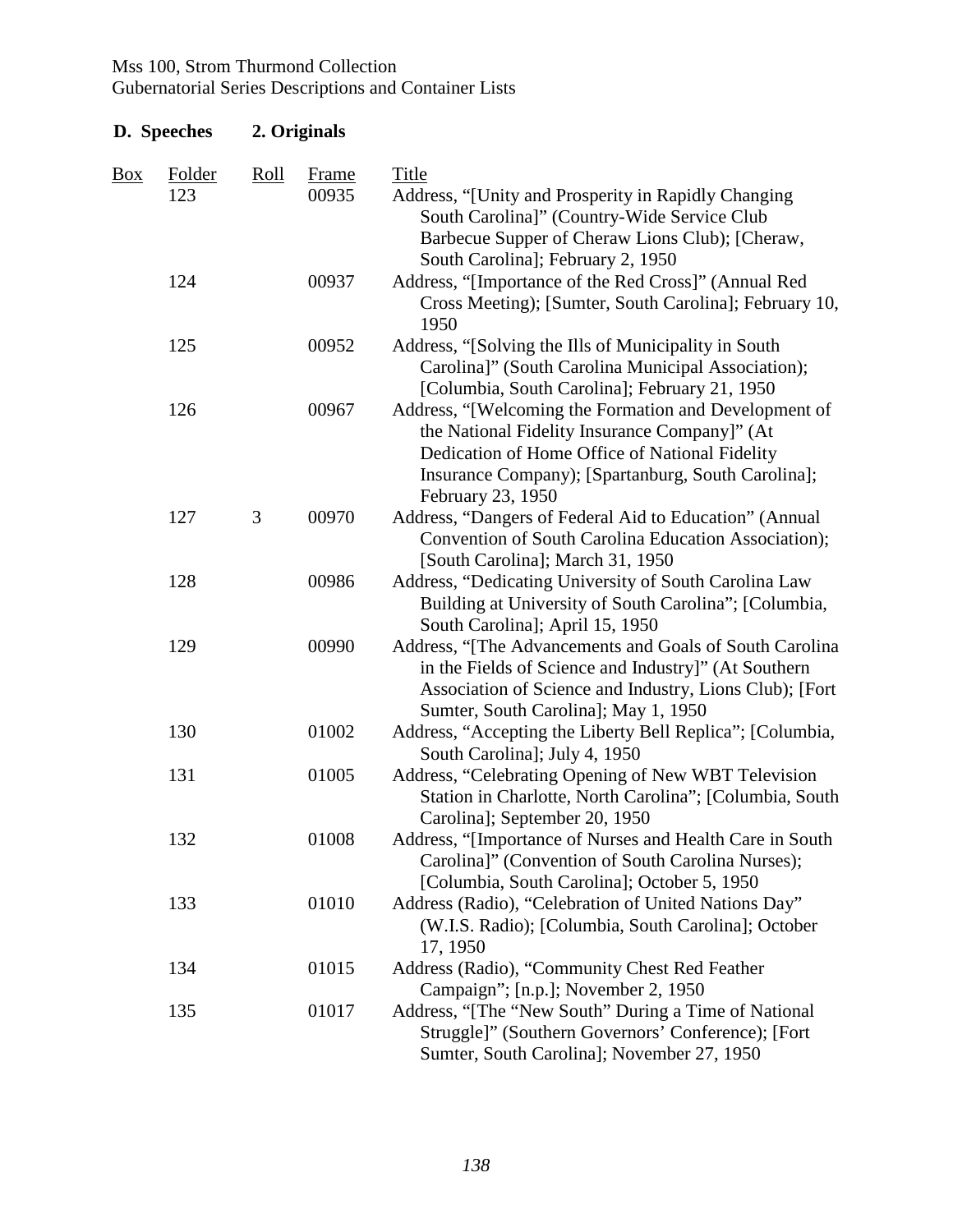| D. Speeches |                      | 2. Originals                           |                       |                                                                                                                                                                                                                                    |  |  |
|-------------|----------------------|----------------------------------------|-----------------------|------------------------------------------------------------------------------------------------------------------------------------------------------------------------------------------------------------------------------------|--|--|
| <b>Box</b>  | <b>Folder</b><br>136 | $\frac{\text{Roll}}{\text{Roll}}$<br>3 | <b>Frame</b><br>01031 | <b>Title</b><br>Address, "[Balancing Agriculture Economy and Industry]"<br>(Panel of Industrial Development in South Carolina,<br>Southern Governors' Conference); [Fort Sumter, South                                             |  |  |
|             | 137                  |                                        | 01034                 | Carolina]; November 28, 1950<br>Address, "[Possibilities of Achievement in South<br>Carolina]" (at Dedication of New Trans-Lux Newscast<br>Sign by Radio Station WUSN); [Charleston, South<br>Carolina]; November 28, 1950         |  |  |
|             | 138                  |                                        | 01038                 | Address, "The Changing South-A Land of Today" (at<br>World Outlook Conference, Bob Jones University);<br>[Greenville, South Carolina]; December 14, 1950                                                                           |  |  |
|             | 139                  |                                        | 01051                 | Address, "[Productivity of Forest Industries in South<br>Carolina]" (at Forest Industries Meeting); [Columbia,<br>South Carolina]; December 21, 1950                                                                               |  |  |
|             | 140                  |                                        | 01054                 | Address (Radio), "Extending Christmas Greetings" (on<br>"Piedmont Farm Hour," Radio Station WSPA);<br>[Spartanburg, South Carolina]; December 25, 1950                                                                             |  |  |
|             | 141                  |                                        | 01056                 | Article, "Our Fish and Game Situation; Little Time for<br>Exercise; A Good State for Athletics; A Bird Story"<br>("Guest Column" for Carter "Scoop" Latimer,<br>Greenville News); [South Carolina]; February 17, 1950              |  |  |
|             | 142                  |                                        | 01061                 | Article, "Farming Trends in South Carolina," The<br>Agrarian; [Clemson, South Carolina]; May 1, 1950                                                                                                                               |  |  |
|             | 143                  |                                        | 01066                 | Article, "[Acknowledging the Progressive and Industrious<br>Attitude of Sumter's People]," Published in Souvenir<br>Program for Sumter's Iris Festival and<br>Sesquicentennial; [Fort Sumter, South Carolina]; May<br>5, 1950      |  |  |
|             | 144                  |                                        | 01068                 | Article, "[Encouraging Development of Textile Industry in<br>South Carolina]," American Wool and Cotton Reporter;<br>$[n.p.];$ December 1, 1950                                                                                    |  |  |
|             | 145                  |                                        | 01072                 | Press Release, "[Governor Thurmond Appoints Miss Betsy<br>Barbara Thomas of Spartanburg to be "Princess of<br>South Carolina at the Third Annual National Seafood<br>Festival]"; [Columbia, South Carolina]; September 10,<br>1950 |  |  |
|             | 146                  |                                        | 01074                 | Remarks, "[Selling South Carolina to South Carolinians]"<br>(Transcribed for Broadcast Opening South Carolina)<br>Products Exposition); [Charleston, South Carolina];<br>March 21, 1950                                            |  |  |
|             | 147                  |                                        | 01078                 | Remarks, "[Governor Thurmond Announces the Selection<br>of Mrs. Minney Brown Kennedy as the State Mother<br>for 1950]"; [Aiken, South Carolina]; May 14, 1950                                                                      |  |  |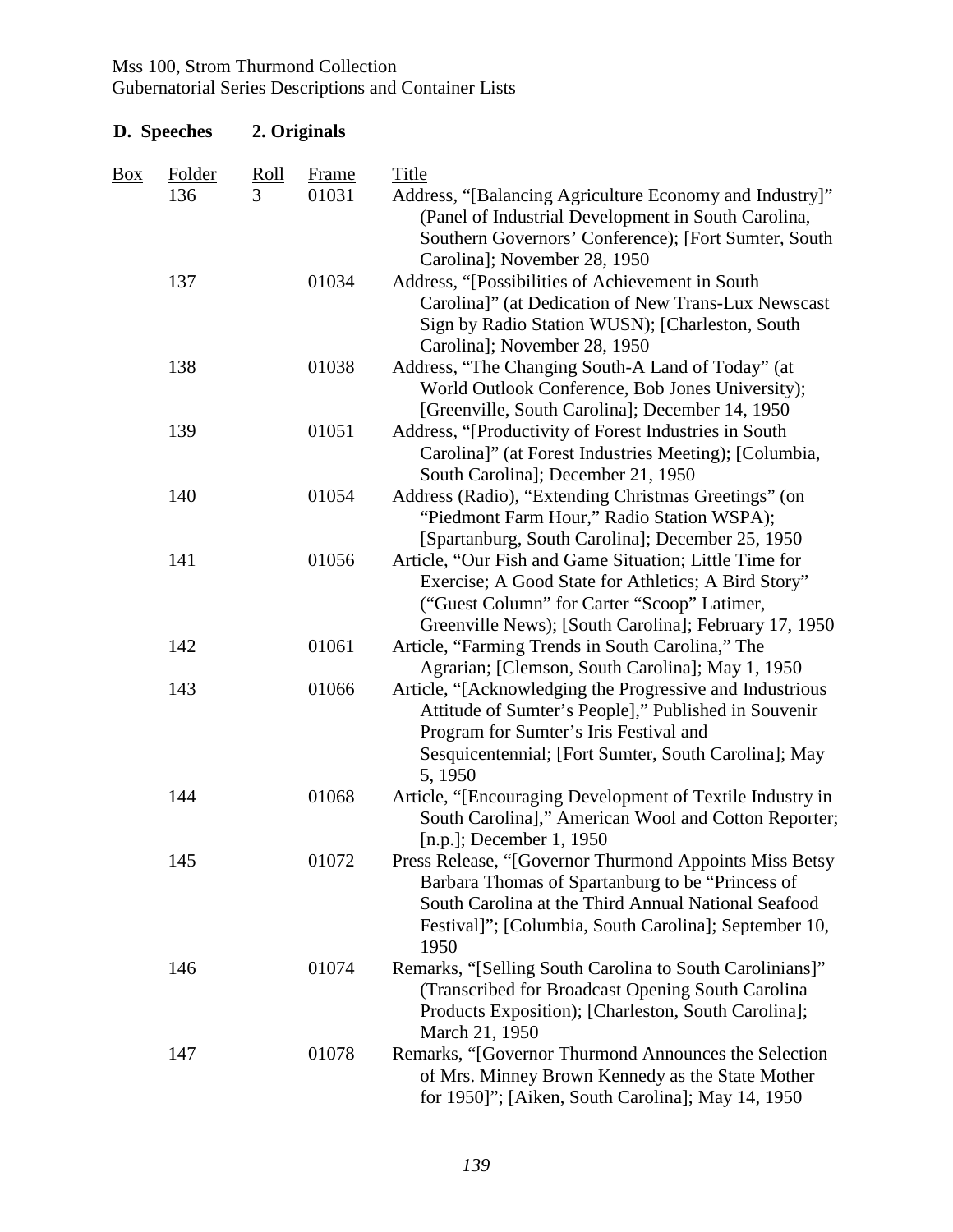| D. Speeches |                             | 2. Originals     |                       |                                                                                                                                                                                                                                                                                                          |
|-------------|-----------------------------|------------------|-----------------------|----------------------------------------------------------------------------------------------------------------------------------------------------------------------------------------------------------------------------------------------------------------------------------------------------------|
| <b>Box</b>  | <b>Folder</b><br>148<br>149 | <u>Roll</u><br>3 | <b>Frame</b><br>01082 | <b>Title</b><br>Statement, "Announcing that 'War Prisoners and Internees<br>Can File Benefit Claims Beginning January 3"";<br>[Columbia, South Carolina]; January 3, 1950<br>Statement, "[Announcing Date and Time of Annual<br>Legislative Conference]"; [Columbia, South Carolina];<br>January 5, 1950 |
|             | 150                         |                  | 01087                 | Statement, "[Concerning the Audit Report Prepared by Mr.<br>W.B. Edgar, C.P.A. for the Fiscal Year Ending June 30,<br>1949]" (Advisory Board of South Carolina Public<br>Service Authority); [Columbia, South Carolina];<br><b>January 6, 1950</b>                                                       |
|             | 151                         |                  | 01089                 | Statement, "On Conformation by the State Senate of the<br>Appointment of Miss Faith Clayton to the Senate<br>Industrial Commission"; [Columbia, South Carolina];<br>January 11, 1950                                                                                                                     |
|             | 152                         |                  | 01091A                | Statement, "[Announcing Time and Date of Annual<br>Message to General Assembly]"; [Columbia, South<br>Carolina]; January 17, 1950                                                                                                                                                                        |
|             |                             |                  |                       | [Two frame number 01091's; first should be read as<br>01091A, second as 01091B]                                                                                                                                                                                                                          |
|             | 153                         |                  | 01092                 | Statement (Radio), "For Radio Broadcast Opening Colonial<br>Stores Scholarship Contest"; [Columbia, South<br>Carolina]; January 17, 1950                                                                                                                                                                 |
|             | 154                         |                  | 01094                 | Statement, "[Extended Invitation to South Carolina<br>Veterans Who Fought in the Battle of the Bulge]";<br>[Columbia, South Carolina]; January 20, 1950                                                                                                                                                  |
|             | 155                         |                  | 01096                 | Statement (Letter), "[Senator Thurmond Asks the General<br>Assembly for a Plaque Honoring South Carolina<br>Recipients of Congressional Medal of Honor in World<br>War II]; [Columbia, South Carolina]; February 8, 1950                                                                                 |
|             | 156                         |                  | 01098                 | Statement, "On Approval by Both Houses of General<br>Assembly of Reorganization Plan No. 2"; [Columbia,<br>South Carolina]; February 8, 1950                                                                                                                                                             |
|             | 157                         | 3                | 01100                 | Statement (Telephone), "[Concerning 40th Anniversary of<br>Boy Scouts]"; [Winston-Salem, North Carolina];<br>February 9, 1950                                                                                                                                                                            |
|             | 158                         |                  | 01103                 | Statement, "In Response to Questions as to Accuracy of<br>Drew Pearson's Statement That He May Withdraw<br>From Senate Race"; [n.p.]; February 13, 1950                                                                                                                                                  |
|             | 159                         |                  | 01105                 | Statement, "On Reduction of Fire Insurance Rates in South<br>Carolina"; [n.p.]; February 19, 1950                                                                                                                                                                                                        |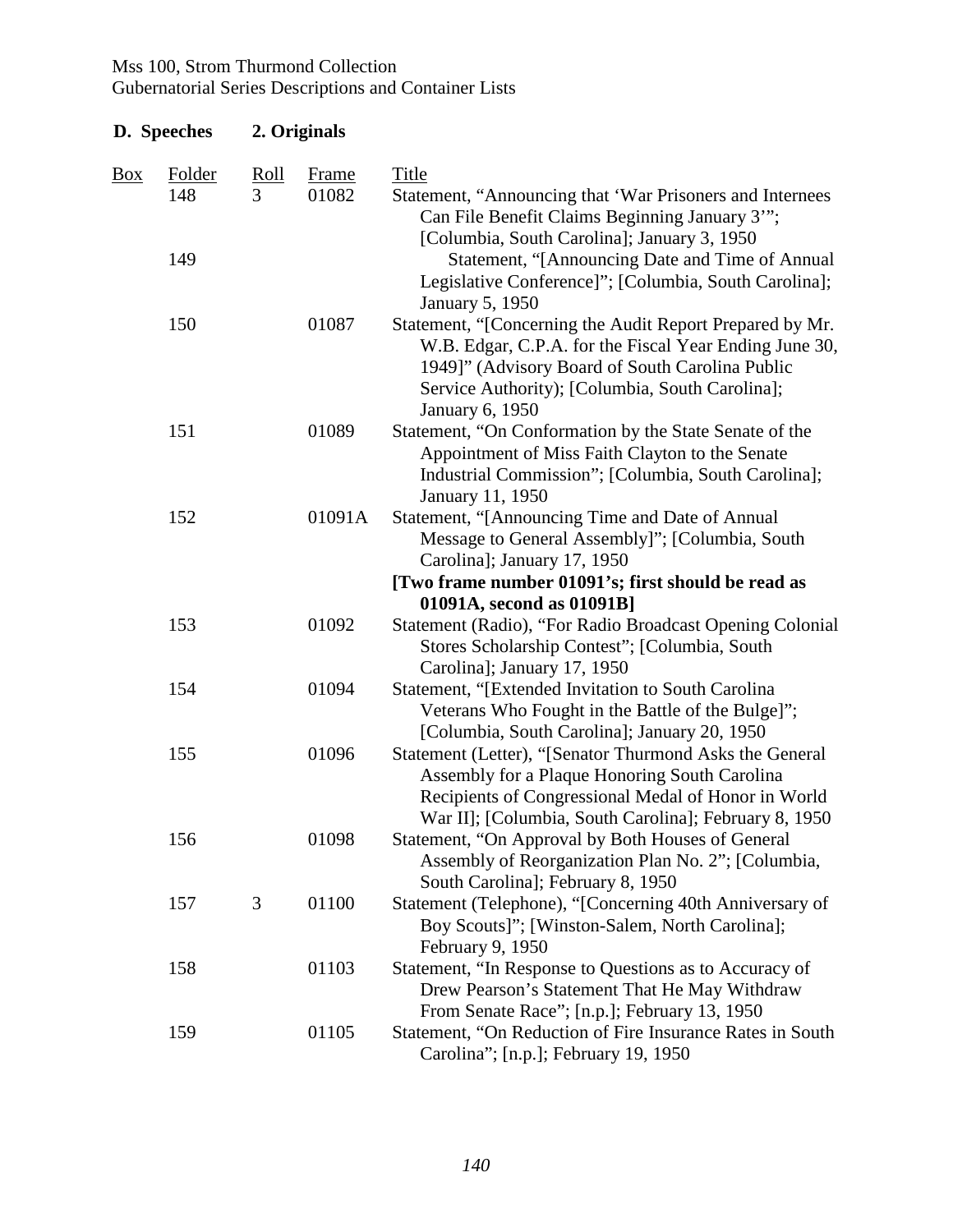| D. Speeches |               |                  | 2. Originals          |                                                                                                                                                                                                                                  |  |  |
|-------------|---------------|------------------|-----------------------|----------------------------------------------------------------------------------------------------------------------------------------------------------------------------------------------------------------------------------|--|--|
| Box         | Folder<br>160 | <u>Roll</u><br>3 | <b>Frame</b><br>01107 | <b>Title</b><br>Statement, "On Opening of Columbia Garden Club's                                                                                                                                                                 |  |  |
|             | 161           |                  | 01109                 | Parkway Picnic Area on Camden Highway";<br>[Columbia, South Carolina]; February 22, 1950<br>Statement, "On Signing the Act Providing for the Election                                                                            |  |  |
|             |               |                  |                       | of the Mayor of the City of Columbia by the People";<br>[Columbia, South Carolina]; February 22, 1950                                                                                                                            |  |  |
|             | 162           |                  | 01111                 | Statement (Radio), "[Paving Tribute to Henderson<br>Advertising Agency]"; [Greenville, South Carolina];<br>February 23, 1950                                                                                                     |  |  |
|             | 163           |                  | 01113                 | Statement, "Declaring an Emergency Forest Fire Situation<br>in the State"; [Columbia, South Carolina]; February 23,<br>1950                                                                                                      |  |  |
|             | 164           |                  | 01116                 | Statement, "On Publication of "John C. Calhoun, American<br>Portrait," by Margaret L. Coit"; [n.p.]; February 28,<br>1950                                                                                                        |  |  |
|             | 165           |                  |                       | Statement, "[Regarding Protest Sent to President Truman<br>Concerning Greek Children in Communists<br>Countries]"; [Columbia, South Carolina]; February 28,<br>1950                                                              |  |  |
|             | 166           |                  | 01121                 | Statement, "Announcing Opening of 1950 Fund Campaign<br>of American Red Cross"; [Columbia, South Carolina];<br>March 1, 1950                                                                                                     |  |  |
|             | 167           |                  | 01125                 | Statement, "Announcing Appointment of Mr. E.H. Talbert<br>to Serve as Fuel Coordinator of South Carolina During<br>Coal Shortage Emergency"; [n.p.]; March 2, 1950                                                               |  |  |
|             | 168           |                  | 01127                 | Statement, "Urging South Carolina Democrats to Attend<br>Precinct Meetings"; [Columbia, South Carolina]; March<br>7, 1950                                                                                                        |  |  |
|             | 169           |                  | 01129                 | Statement, "[Ties Between South Carolina and the Early<br>History of the Federal Capitol]" (Exercises Celebrating<br>Sesquicentennial of Establishment of the Capitol at<br>Washington, D.C.); [Washington, D.C.]; March 9, 1950 |  |  |
|             | 170           |                  | 01133                 | Statement, "[Dedication to Educational Betterment]"<br>(Souvenir Program of the 32nd Annual Convention of<br>the Palmetto State Teachers Association); [n.p.]; March<br>10, 1950                                                 |  |  |
|             | 171           |                  | 01135                 | Statement (Radio), "[Greetings to South Carolinians<br>Visiting Miami Beach]" (South Carolina Program of<br>International Radio Club); [Miami Beach, Florida];<br>March 16, 1950                                                 |  |  |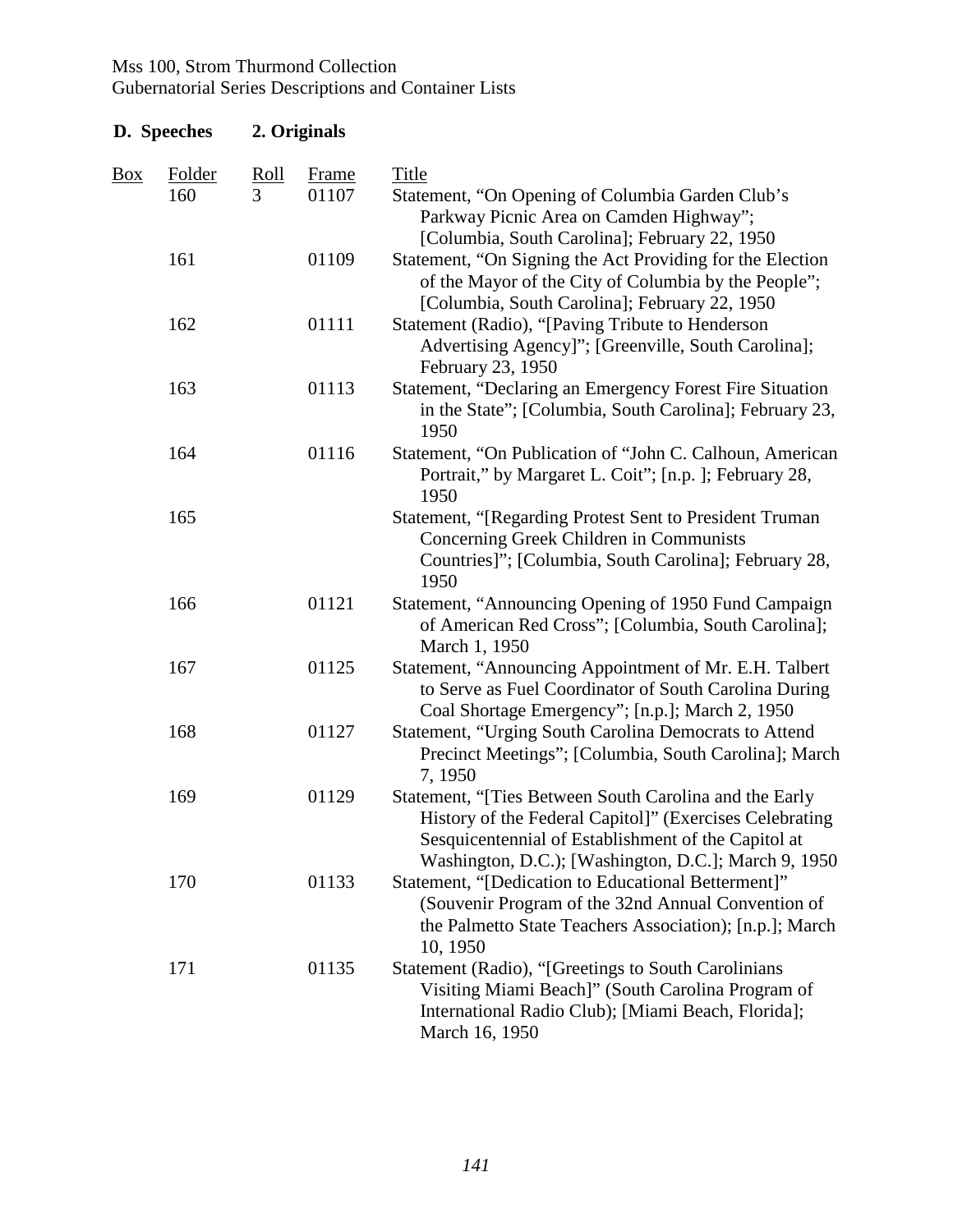| D. Speeches |                      |                  | 2. Originals          |                                                                                                                                                                                           |
|-------------|----------------------|------------------|-----------------------|-------------------------------------------------------------------------------------------------------------------------------------------------------------------------------------------|
| Box         | <b>Folder</b><br>172 | <u>Roll</u><br>3 | <b>Frame</b><br>01137 | <b>Title</b><br>Statement, "[Addressing Hospitalization of Veterans]"<br>(Oliver General Hospital Before Congressional<br>Investigating Committee); [Augusta, Georgia]; March<br>24, 1950 |
|             | 173                  |                  | 01140                 | Statement, "For Governors' Opinion Survey on the<br>Overlapping State-Federal Tax Systems in New York<br>Herald-Tribune"; [Columbia, South Carolina]; March<br>29, 1950                   |
|             | 174                  |                  | 01142                 | Statement (Letter) "[Regarding Reductions in State<br>Appropriations]" (State Senate and House of<br>Representatives); [Columbia, South Carolina]; April 4,<br>1950                       |
|             | 175                  |                  | 01144                 | Statement (Letter) "[Reducing Appropriations for the<br>Current Year]" (E.C. Rhodes, Comptroller General);<br>[Columbia, South Carolina]; April 11, 1950                                  |
|             | 176                  |                  | 01147                 | Statement, "On President Truman's Statement That All<br>Segregation is Discriminatory"; [Columbia, South]<br>Carolina]; April 13, 1950                                                    |
|             | 177                  |                  | 01150                 | Statement, "[Governor Thurmond Appoints Miss Mary<br>Risher, of Bamberg, to Serve as "Miss South Carolina"<br>at the Azalea Festival]"; [Columbia, South Carolina];<br>April 16-22, 1950  |
|             | 178                  |                  | 01152                 | Statement (Letter) "[Teachers' Salaries Should Be<br>Comparable to Other States]" (State Senate and House<br>of Representatives); [Columbia, South Carolina]; April<br>18, 1950           |
|             | 179                  |                  | 01154                 | Statement, "[Governor Thurmond Gratified to Sign the<br>Election Law Passed by General Assembly]";<br>[Columbia, South Carolina]; April 20, 1950                                          |
|             | 180                  |                  | 01157                 | Statement, "On the Defeat of Senator Claude Pepper by<br>Congressman Smathers"; [Columbia, South Carolina];<br>May 3, 1950                                                                |
|             | 181                  |                  | 01159                 | Statement (Letter) "[Closing Remarks as the 88th General<br>Assembly Adjourns]"; [Columbia, South Carolina];<br>June 3, 1950                                                              |
|             | 182                  |                  | 01162                 | Statement, "On Supreme Court Case of State of Georgia<br>Versus Pennsylvania RY. ET. AL."; [n.p.]; June 15,<br>1950                                                                       |
|             | 183                  |                  | 01165                 | Statement, "[Commending "Salute to the States"]" (for the<br>Third Annual "Salute to the States" Program); [Asbury<br>Park, New Jersey]; June 24, 1950                                    |
|             | 184                  |                  | 01167                 | Statement, "[Congratulations to Senator Johnston on His<br>Nomination to the Senate]"; [n.p.]; July 11, 1950                                                                              |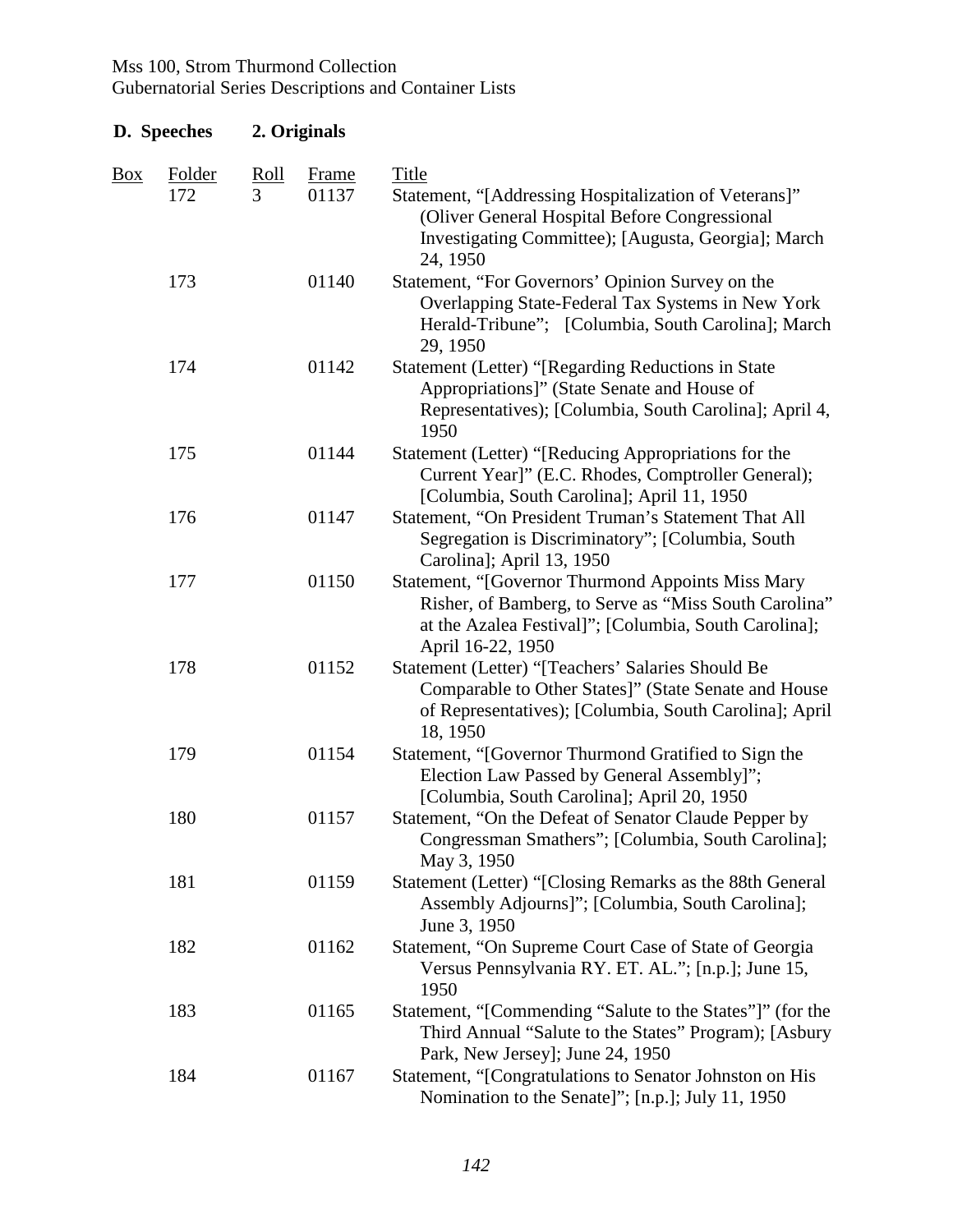| D. Speeches |               |             | 2. Originals |                                                                                                                                                                                                                                           |  |
|-------------|---------------|-------------|--------------|-------------------------------------------------------------------------------------------------------------------------------------------------------------------------------------------------------------------------------------------|--|
| <u>Box</u>  | <b>Folder</b> | <u>Roll</u> | <b>Frame</b> | <b>Title</b>                                                                                                                                                                                                                              |  |
|             | 185           | 3           | 01169        | Statement, "On Announcement of Reactivation of Fort<br>Jackson"; [n.p.]; July 15, 1950                                                                                                                                                    |  |
|             | 186           |             | 01171        | Statement, "[Greetings to State Residents Visiting City of<br>Clearwater and Pinellas County]," Clearwater Sun;<br>[Clearwater, Florida]; July 15, 1950                                                                                   |  |
|             | 187           |             | 01174        | Statement, "On Civil Defense"; [Columbia, South<br>Carolina]; July 18, 1950                                                                                                                                                               |  |
|             | 188           |             | 01176        | Statement, "Announcing the Appointment of Fulton B.<br>Creech, of Sumter, South Carolina, to the South<br>Carolina State Forestry Commission"; [n.p.];<br>September 1, 1950                                                               |  |
|             | 189           |             | 01178        | Statement, "On Investigation of Ku Klux Klan Parade at<br>Myrtle Beach"; [Columbia, South Carolina]; September<br>1, 1950                                                                                                                 |  |
|             | 190           |             | 01180        | Statement, "In Connection With Furnishing Assistance to<br>the Sheriff of Greenville County to Preserve the Peace<br>at Woodside Mills"; [n.p.]; September 7, 1950                                                                        |  |
|             | 191           |             | 01182        | Statement, "On Financial Condition of the State";<br>[Columbia, South Carolina]; September 19, 1950                                                                                                                                       |  |
|             | 192           | 3           | 01186        | Statement, "Comment on Resolution by American Bar<br>Association Urging State Legislatures to Pass Laws<br>Requiring Lawyers to File Sworn Affidavits That They<br>Are Not Communists"; [Columbia, South Carolina];<br>September 21, 1950 |  |
|             | 193           |             | 01188        | Statement, "On the Adoption of the Merit System by the<br>State Highway Department"; [Columbia, South<br>Carolina]; September 22, 1950                                                                                                    |  |
|             | 194           |             | 01190        | Statement, "Commenting on "Crusade for Freedom"";<br>[n.p.]; September 27, 1950                                                                                                                                                           |  |
|             | 195           |             | 01193        | Statement, "Commenting on "Singspiration" Rallies<br>Sponsored by Billy Graham Men's Club of Columbia";<br>[Columbia, South Carolina]; September 29, 1950                                                                                 |  |
|             | 196           |             | 01195        | <b>Statement, "Concerning President Truman's Remarks</b><br>About Honorable James F. Byrnes"; [n.p.]; September<br>29, 1950                                                                                                               |  |
|             | 197           |             | 01197        | Statement, "On the Need for Bringing Out the Facts<br>Concerning the Proposed Increase in Telephone Rates";<br>[n.p.]; September 29, 1950                                                                                                 |  |
|             | 198           |             | 01199        | Statement, "Announcing Plans for the 1950 Southern<br>Governors' Conference at Charleston, South Carolina";<br>[n.p.]; October 3, 1950                                                                                                    |  |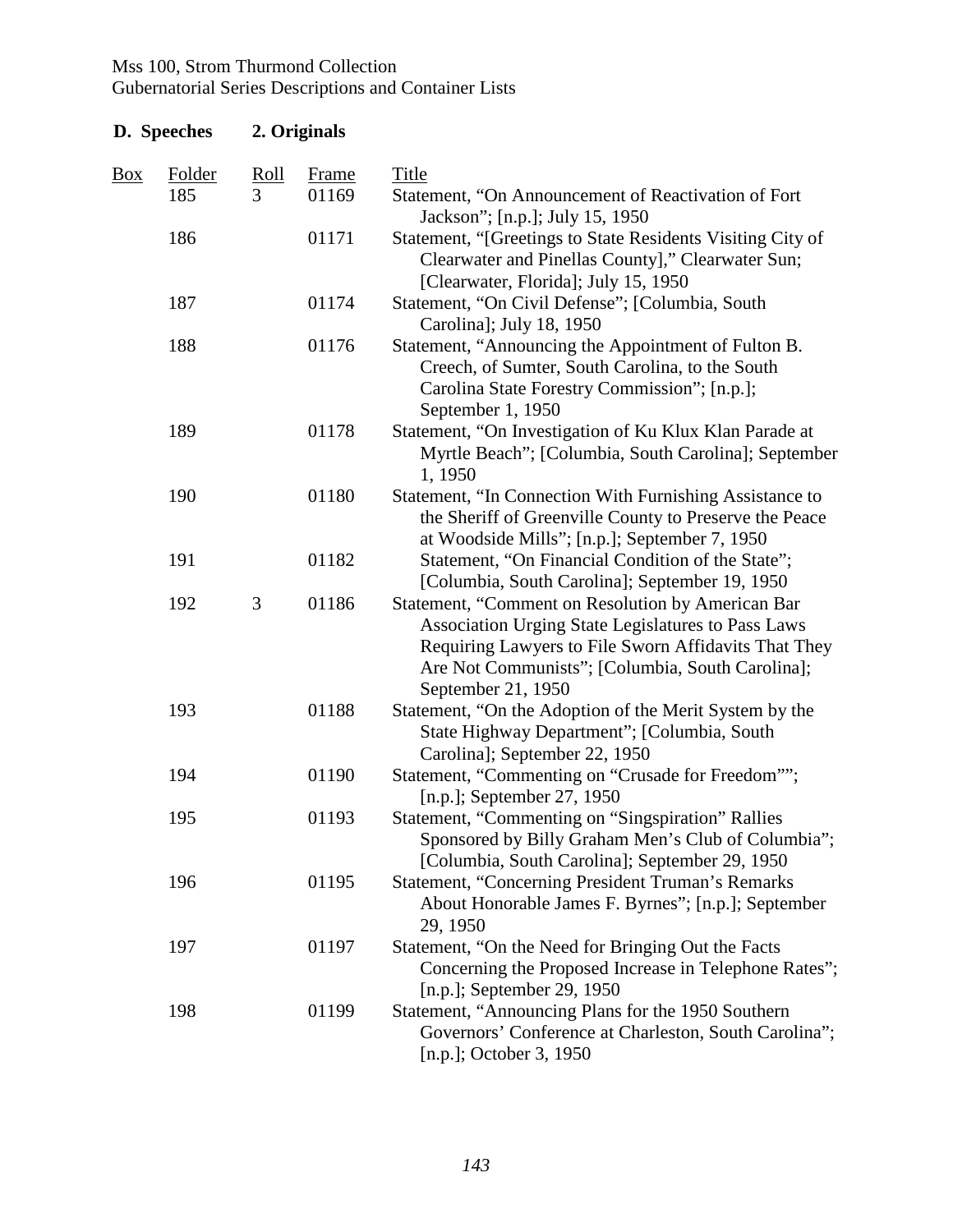|     | <b>D.</b> Speeches   |             | 2. Originals   |                                                                                                                                                                               |  |  |  |
|-----|----------------------|-------------|----------------|-------------------------------------------------------------------------------------------------------------------------------------------------------------------------------|--|--|--|
| Box | <b>Folder</b><br>199 | <u>Roll</u> | Frame<br>01202 | Title<br>Statement (Letter), "[Industrial Safety]" (13th Annual<br>South Carolina State-wide Safety Conference);<br>[Columbia, SC]; October 12, 1950                          |  |  |  |
|     | 200                  |             | 01204          | Statement, "Announcing the Appointment of Mr. John A.<br>Stokes as Sheriff of Darlington County"; [n.p.];<br>October 18, 1950                                                 |  |  |  |
|     | 201                  |             | 01206          | Statement, "[Children and Youth]" (For Use in Booklet<br>Prepared by South Carolina White House Conference<br>on Children and Youth); [Washington, D.C.]; October<br>26, 1950 |  |  |  |
|     | 202                  |             | 01209          | Statement, "Urging Voters to Approve Proposed State-<br>Wide Constitutional Amendments in November 7<br>General Election"; [Columbia, South Carolina];<br>October 31, 1950    |  |  |  |
|     | 203                  |             | 01212          | Statement, "Announcing Appointment of State Fulbright<br>Scholarship Committee"; [Columbia, South Carolina];<br>November 1, 1950                                              |  |  |  |
|     | 204                  |             | 01214          | Statement, "Endorsing Educational Program of South<br>Carolina Aeronautics Commission"; [Columbia, South<br>Carolina]; November 6, 1950                                       |  |  |  |
|     | 205                  |             | 01216          | Statement, "[Welcome to the South Carolina Conference of<br>Social Work]"; [Columbia, South Carolina]; November<br>8,1950                                                     |  |  |  |
|     | 206                  |             | 01219          | Statement, "Announcing the Appointment of C.C. Pearce,<br>Jr., as a Member of the South Carolina State Ports<br>Authority"; [n.p.]; November 14, 1950                         |  |  |  |
|     | 207                  |             | 01221          | Statement, "On Celebration of Thanksgiving Day";<br>[Columbia, South Carolina]; November 23, 1950                                                                             |  |  |  |
|     | 208                  |             | 01223          | Statement, "Concerning the Regional Understanding<br>Seminar to be Held at Opportunity School December<br>26-30"; [Columbia, South Carolina]; December 14,<br>1950            |  |  |  |
|     | 209                  |             | 01225          | Statement, "Urging Extra Caution to Help Reduce<br>Accidents at Christmas Time"; [Columbia, South<br>Carolina]; December 16, 1950                                             |  |  |  |
|     | 210                  |             | 01227          | Statement, "Extending Seasons Greetings to South Carolina<br>at Christmas Time"; [Columbia, South Carolina];<br>December 25, 1950                                             |  |  |  |
|     | 211                  |             | 01229          | Statement, "Endorsing "Tide of Toys" Campaign of the<br>American Legion"; [n.p.]; December 28, 1950                                                                           |  |  |  |
|     | 212                  |             | 01231          | Statement, "Greetings to Disabled American Veterans" (at<br>Annual Convention of Disabled American Veterans);<br>[Greenville, South Carolina]; 1950                           |  |  |  |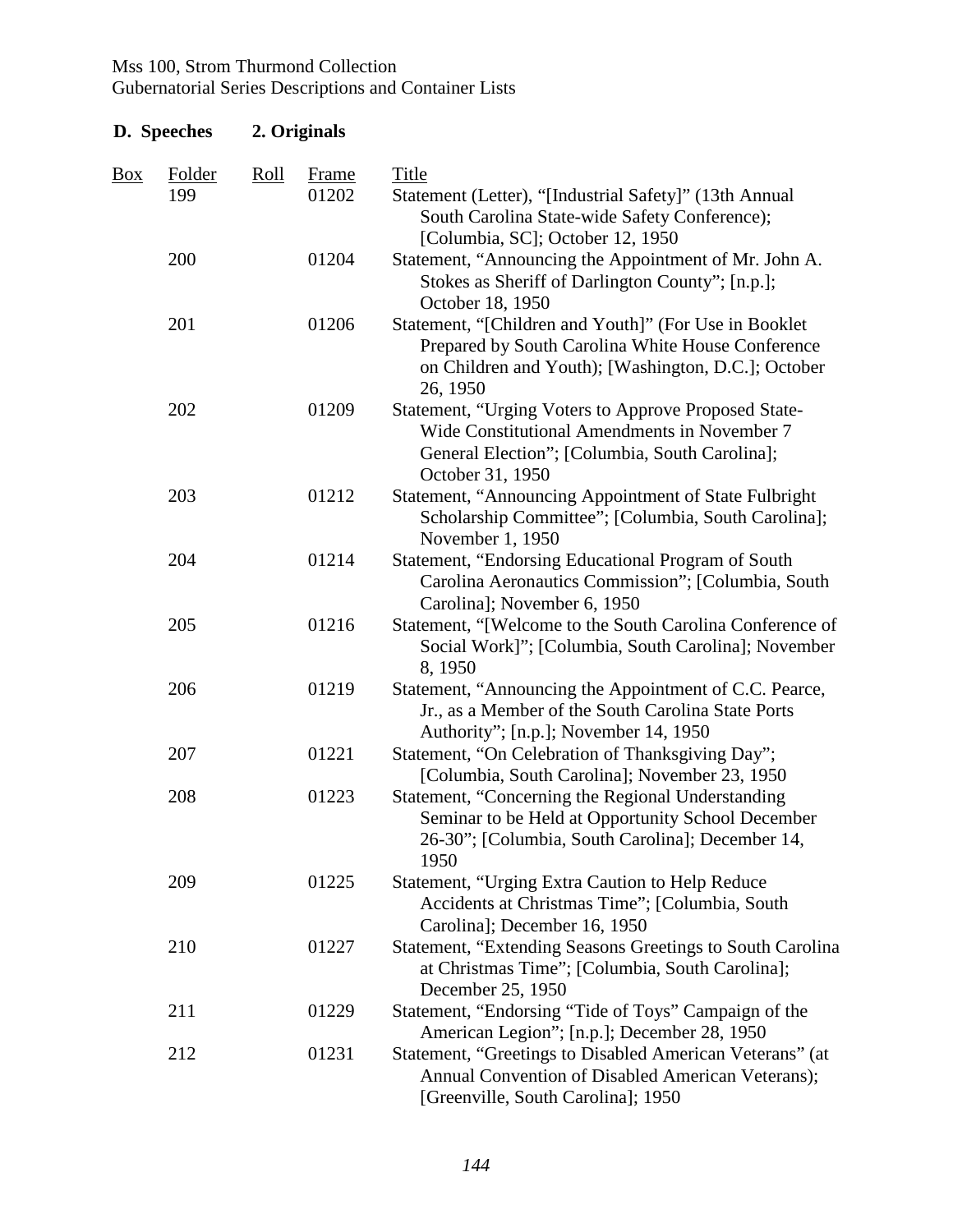# Mss 100, Strom Thurmond Collection

Gubernatorial Series Descriptions and Container Lists

| Folder | Roll        | Frame | <b>Title</b>                                             |
|--------|-------------|-------|----------------------------------------------------------|
| 213    |             | 01233 | Telegram, (to Governor Thurmond From Mr. Charles H.      |
|        |             |       | Crutchfield) "[Concerning the Prevention of the          |
|        |             |       | Dynamiting of Jefferson Standard Broadcasting Co.        |
|        |             |       | Tower]"; [Columbia, South Carolina]; January 23, 1950    |
| 214    |             | 01235 | Address, "Annual Message to General Assembly, State      |
|        |             |       | Capitol, Columbia, South Carolina"; [Columbia, South     |
|        |             |       | Carolina]; January 10, 1951                              |
| 215    |             | 01250 | Address (Radio), "[Important Accomplishments of J. Strom |
|        |             |       | Thurmond's Administration]" ("Town and Country"          |
|        |             |       | Program, Radio Station WMSC); [Columbia, South]          |
|        |             |       | Carolina]; January 13, 1951                              |
| 216    |             | 01257 | Statement, "Announcing Plans for a Family Reception at   |
|        |             |       | Governor's Mansion"; [Columbia, South Carolina];         |
|        |             |       | January 4, 1951                                          |
|        | D. Speeches |       | 2. Originals                                             |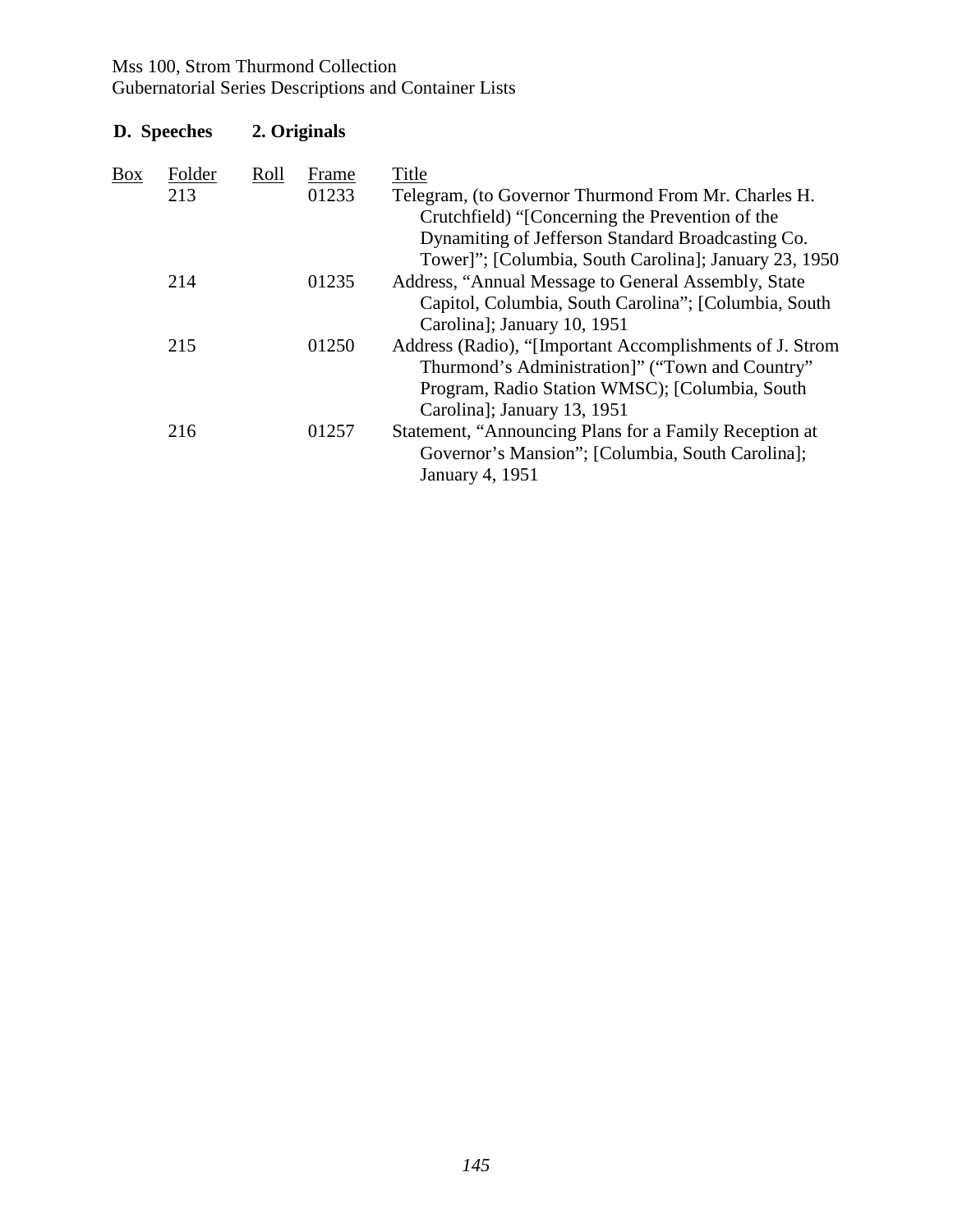Scrapbooks (Subseries E, 1923–1955; 13 volumes/3 microfilm rolls)

The **Scrapbooks** (1923–1955) are another series separate from the Gubernatorial series; in this case, three rolls of previously filmed scrapbooks are being treated as a "subseries" of the Gubernatorial series. They consist of **Historical Record Books** (Subseries A in the Scrapbooks series), which contain newspaper clippings about Thurmond's career.

The contents of the volumes are arranged in rough chronological order. The inclusive dates given in the volume titles are not necessarily indicative of the amount of material present for any one day or month. The dates on the covers of the early original volumes were often inaccurate, but the titles appearing on the microfilm correct these inaccuracies. Campaign volumes were left in their original location in the numerical sequence, causing some overlap of dates between volumes.

Because these volumes were filmed prior to the Gubernatorial Papers project, the microfilm rolls contain material that pre- and antedates Thurmond's term as governor. To identify breaks between volumes on the same roll, two frames of stripes, the volume-title target, and two more frames of stripes were filmed at the beginning of each volume.

The attached volume-title listings indicate the roll number, the volume number, inclusive dates and activities or offices held during the period in question.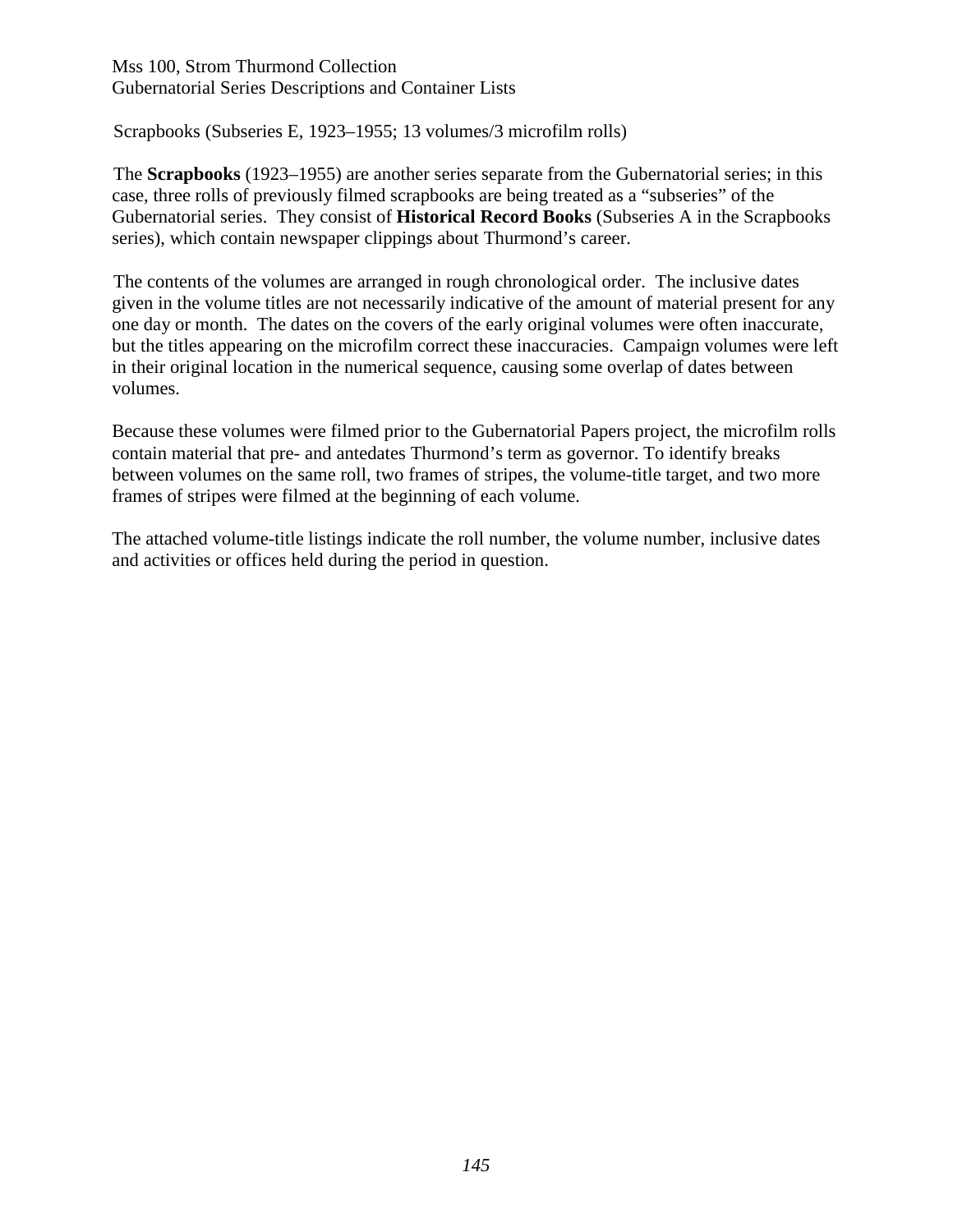E. Scrapbooks

| Roll | Volume #     | Dates                        | Title/Description                         |
|------|--------------|------------------------------|-------------------------------------------|
|      |              | May, 1923 - 1946             | Clemson Graduate, Teacher, State Senator, |
|      |              |                              | Circuit Judge, Army Officer, Governor-    |
|      |              |                              | Nominate, 77th Governor of South Carolina |
|      | $\mathbf{I}$ | Jan. - June, 1947            |                                           |
|      | Ш            | July - Sept., 1947           |                                           |
|      | IV           | Sept. 30 - Dec., 1947        |                                           |
|      | V A          | Jan. - Feb. 15, 1948         |                                           |
| 2    | V B          | Feb. 15 - Mar., 1948         |                                           |
|      | VI           | Mar., 1948 - Mar., 1949      | Candidate for President                   |
|      | VII          | July - Oct., 1948            |                                           |
|      | <b>VIII</b>  | Oct. - Dec., 1948            | 77th Governor of South Carolina           |
|      | IX           | Jan. - Dec., 1949            |                                           |
| 3    | X            | Nov., 1949 - Jan., 1951      | U.S. Senate Campaign                      |
|      | XI           | 1950                         | Attorney at Law                           |
|      | XII          | Dec. 31, 1950 - Jan. 1, 1955 |                                           |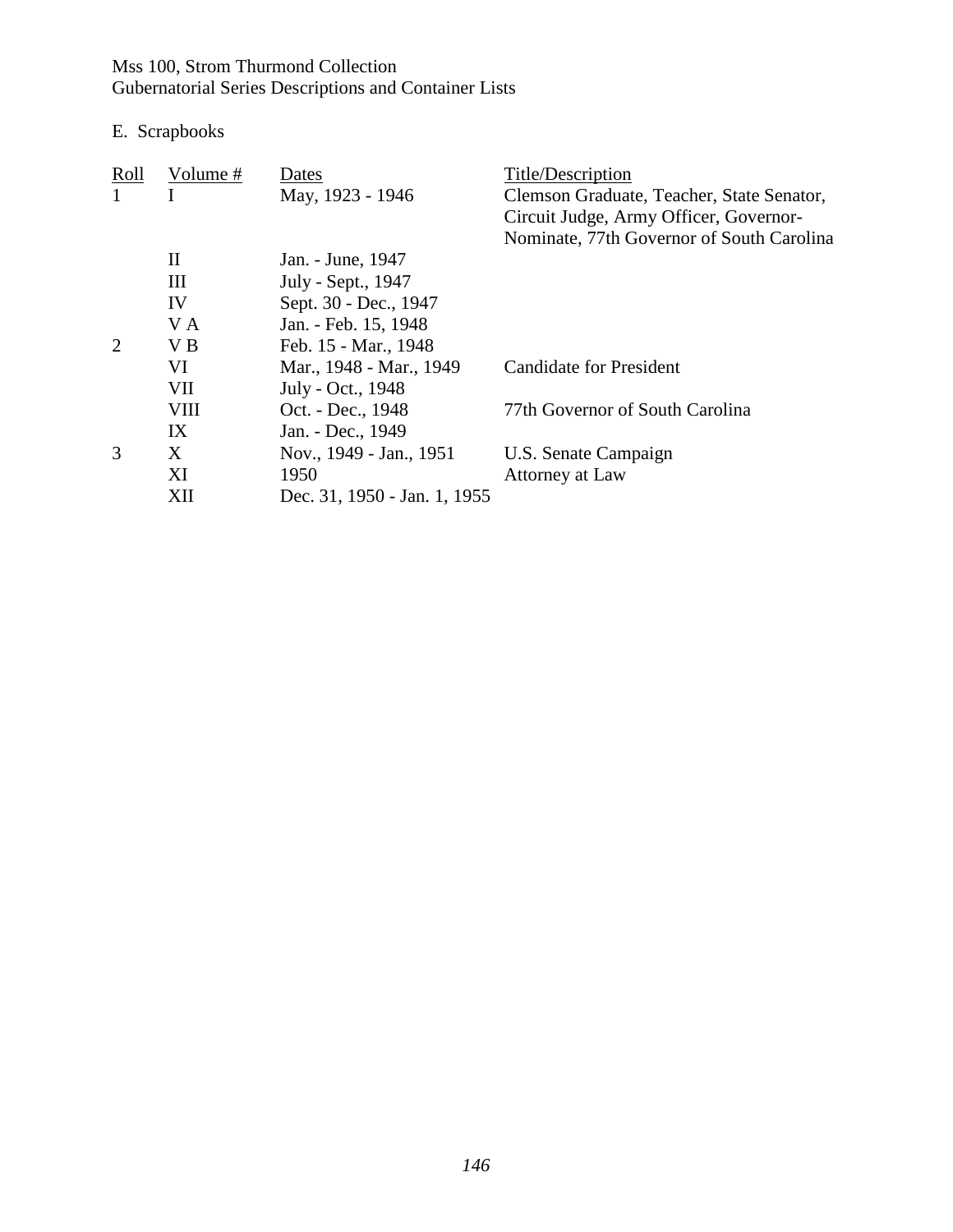#### Mss 100, Strom Thurmond Collection Gubernatorial Series Descriptions and Container Listings

Additional Material (Subseries F, 1946–1951; .225 cu. ft./1 microfilm roll)

This subseries was created in 1998 when additional speech files were acquired from the Thurmond Senate Office in Aiken, South Carolina. It is Subseries D, Recent Additions to Speeches, of the Speeches series. Rather than redo the speeches already filmed for the project, this material is being appended to the end of the Gubernatorial Papers as a separate subseries.

The folders in the subseries are arranged chronologically by year; alphabetically by speech format within each year; and then chronologically within each format. Each speech entry is followed by a numerical code number to represent the sequential order of speeches in each folder, i.e. D1-1 represents the first speech in Folder 1 of Speeches subseries D.

The subseries contains several different types of speech formats: Addresses, Speeches, and Statements made before, during, and after Thurmond's term of office as Governor of South Carolina; however, only material from 1946-1951 has been filmed. Addresses, Speeches, and Statements cover Thurmond's candidacy for Governor, political ideas for and management of state government, and support for foreign and domestic issues. All speech formats provide remarks Strom Thurmond made on radio, in media publications and personal correspondence, from the state capitol, and throughout South Carolina.

The non-speech formats include Articles and Press Releases. Most of the Articles are written by or contain information about Thurmond. The non-speech formats cover Thurmond's opposition to "The Barnwell Ring", and his support for state law enforcement and veterans' agencies.

Important individuals from South Carolina mentioned in this subseries include United States Secretary of State James F. Byrnes, United States Senators Olin D. Johnston and Burnet R. Maybank, State Senator Edgar Brown and State Representative Solomon Blatt. United States President Harry S. Truman is also mentioned in this subseries.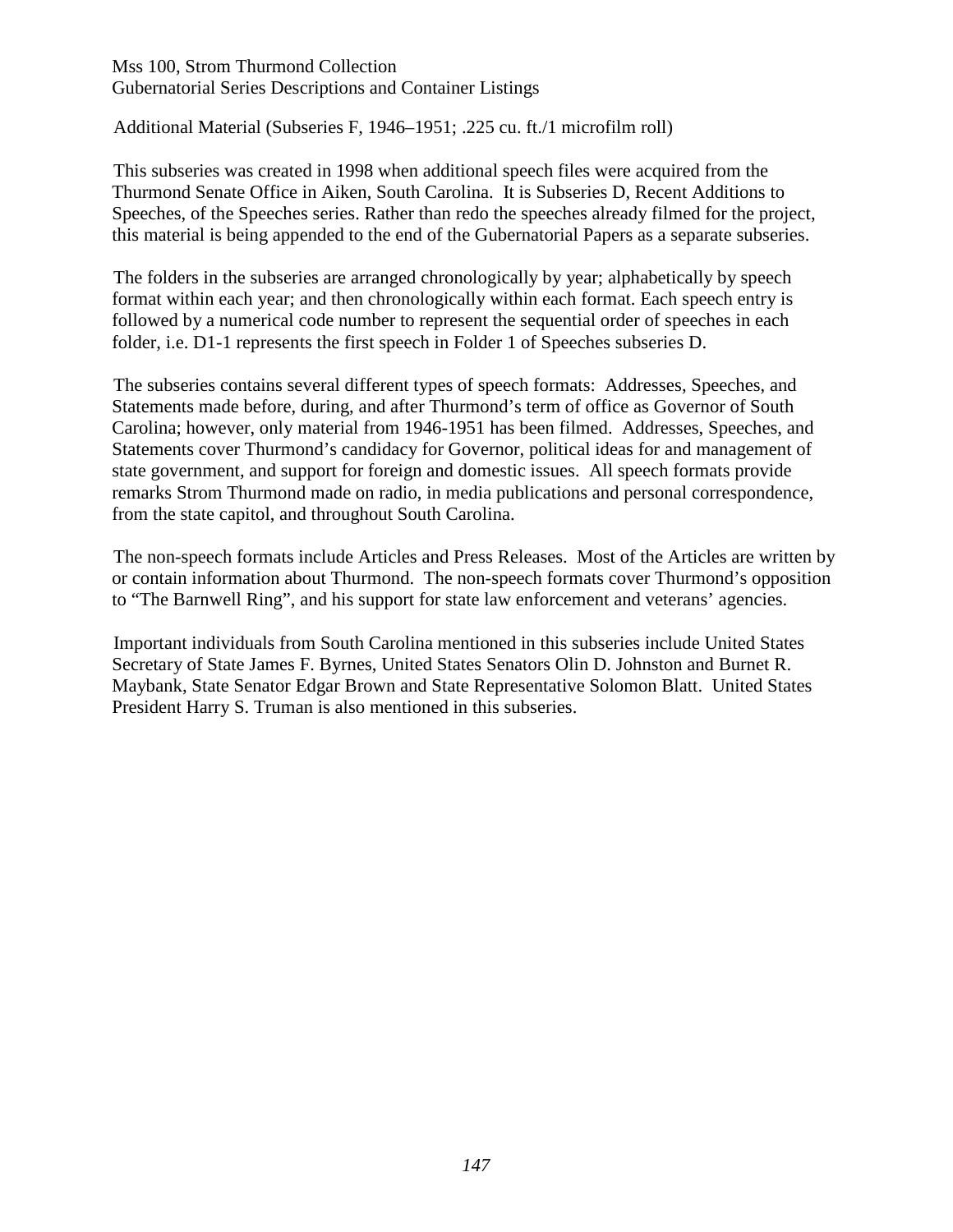| <b>Folder</b>  | <u>Roll</u> | Frame | <u>Title</u>                                                |
|----------------|-------------|-------|-------------------------------------------------------------|
|                |             |       | Addresses, 1946                                             |
| $\overline{4}$ | 1           | 00010 | "[My Qualifications for the Office of Governor]", Florence, |
|                |             |       | South Carolina, June 18 (D4-1)                              |
|                |             |       | Articles, 1946                                              |
| 5              |             | 00020 | "Ring Rule", [Publication Unknown], [Location               |
|                |             |       | Unknown], [1946] (D5-1)                                     |
|                |             |       | "Ring Rule", [Publication Unknown], [Location               |
|                |             |       | Unknown], [1946] (D5-2)                                     |
|                |             |       | Speeches, 1946                                              |
| 6              |             | 00023 | "[The Need for Strong, Effective Leadership to Develop      |
|                |             |       | South Carolina]", Charleston County, South Carolina,        |
|                |             |       | [c. August] $(D6-1A&B)$                                     |
|                |             |       | "[Concerning False Statements Made by His Opponent]",       |
|                |             |       | [South Carolina], [c. August] (D6-2)                        |
|                |             |       | "[Strom Thurmond's Ideas and alifications for the Office of |
|                |             |       | Governor of South Carolina]", Radio Station WIS,            |
|                |             |       | [Columbia, South Carolina], [August 6] (D6-3)               |
|                |             |       | "[Thurmond's Platform and Ambitions for South               |
|                |             |       | Carolina]", Radio Station WKIX, [Columbia, South            |
|                |             |       | Carolina], [August 7] (D6-4)                                |
|                |             |       | "[Thurmond's Beliefs and Ideas for the Office of Governor"  |
|                |             |       | of South Carolina]", Columbia, South Carolina, August       |
|                |             |       | $27(D6-5)$                                                  |
|                |             |       | "[Why I Am Best Qualified to be Governor of South"          |
|                |             |       | Carolina]", Florence, South Carolina, August 30 (D6-6)      |
|                |             |       | "[Strom Thurmond–The Best Candidate for Governor of         |
|                |             |       | South Carolina]", Seneca, South Carolina, August 31         |
|                |             |       | $(D6-7A&B)$                                                 |
|                |             |       | Speech by William R. Godfrey, survivor of the Bataan        |
|                |             |       | Death March, in behalf of Thurmond's candidacy for          |
|                |             |       | Governor of South Carolina, [South Carolina], [c.           |
|                |             |       | September] (D6-8)                                           |
|                |             |       | "[Strom Thurmond-The Most Experienced Candidate for         |
|                |             |       | Governor of South Carolina]", Sumter, South Carolina,       |
|                |             |       | [c. September] $(D6-9)$                                     |
|                |             |       | "[South Carolina Needs a Governor That is not Influenced    |
|                |             |       | by Liquor Dealers and the Barnwell Ring]", Columbia,        |
|                |             |       | South Carolina, September 2 (D6-10)                         |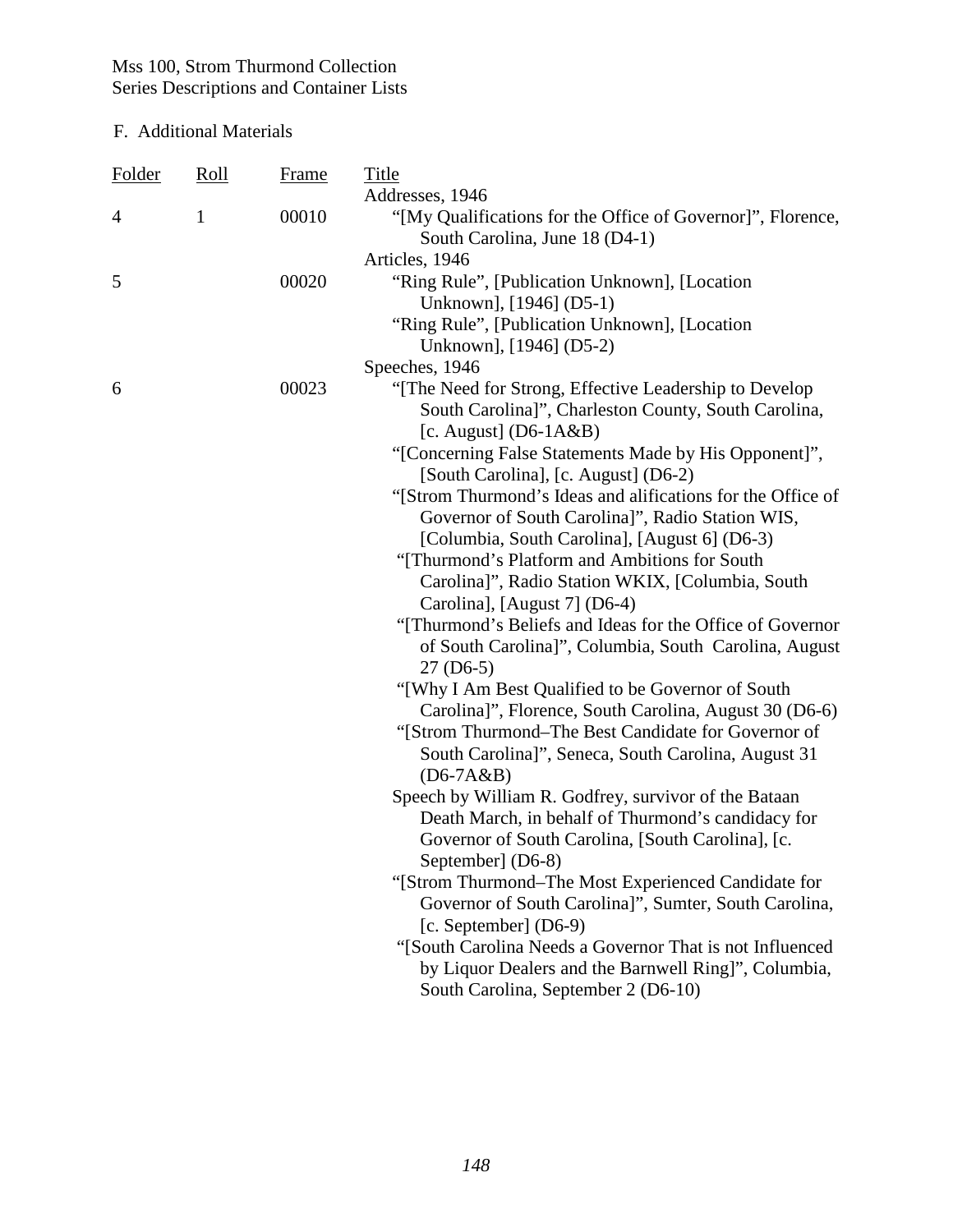| <b>Folder</b> | <u>Roll</u>  | <b>Frame</b> | <b>Title</b>                                                                                                |
|---------------|--------------|--------------|-------------------------------------------------------------------------------------------------------------|
|               |              |              | Statements, 1946                                                                                            |
| 7             | $\mathbf{1}$ | 00108        | Announcing his candidacy for Governor of South Carolina,<br>[South Carolina], May 15 (D7-1)                 |
|               |              |              | "Income, Agriculture, Old Age Pension and Institutions",                                                    |
|               |              |              | [South Carolina], [c. September] (D7-2)                                                                     |
|               |              |              | "[A Victory for Clean, Honest, Upright, and Progressive                                                     |
|               |              |              | Government in South Carolina]", Radio Station WIS,                                                          |
|               |              |              | [Columbia, South Carolina], September 4 (D7-3)                                                              |
|               |              |              | [Letter to A. M. Graves regarding Standard Oil Company's                                                    |
|               |              |              | "No Accidents of Any Description" Program],                                                                 |
|               |              |              | Edgefield, South Carolina, December 23 (D7-4)                                                               |
|               |              |              | "Christmas Greetings to the people of Edgefield County,                                                     |
|               |              |              | South Carolina", December 25 (D7-5A,B,C)                                                                    |
|               |              |              | "[The Barnwell Ring]", Barnwell, South Carolina, [1946]                                                     |
|               |              |              | $(D-7-6)$<br>"[Thank you to South Carolina Citizens for Their Support                                       |
|               |              |              | in the First Primary]", Columbia, South Carolina,                                                           |
|               |              |              | $[1946]$ (D7-7)                                                                                             |
|               |              |              | "Liquor, Law Enforcement, Veterans, Income,                                                                 |
|               |              |              | Agriculture, Health, Industries, Education, and Ring                                                        |
|               |              |              | Rule", [South Carolina], [1946] (D7-8)                                                                      |
|               |              |              | "Law Enforcement and Executive Clemency", [South                                                            |
|               |              |              | Carolina], [1946] (D7-9)                                                                                    |
|               |              |              | "[A Decisive Victory for Good Government]", [South]                                                         |
|               |              |              | Carolina], [1946] (D7-10)                                                                                   |
|               |              |              | "[Victorious Nomination by South Carolina Democrats                                                         |
|               |              |              | Assures a Square Deal for Everyone]", [South<br>Carolina], [1946] (D7-11)                                   |
|               |              |              | "Stone Debate", [South Carolina], [1946] (D7-12)                                                            |
|               |              |              | Press Releases, 1947                                                                                        |
| 8             |              | 00143        | "[Law Enforcement Division Making Arrests]", [Columbia,                                                     |
|               |              |              | South Carolina], February 28 (D8-1)                                                                         |
|               |              |              | "[Giving Veterans Just Returns and Benefits under                                                           |
|               |              |              | Building and Purchase Contracts]", [Columbia, South                                                         |
|               |              |              | Carolina], March 15 (D8-2)                                                                                  |
|               |              |              | Statements, 1947                                                                                            |
| 9             |              | 00146        | "[Establishment of the Odd Fellows National Magazine]",                                                     |
|               |              |              | [Columbia, South Carolina], January 21 (D9-1)                                                               |
|               |              |              | "[Regarding a Meeting with the Representatives of the<br>Veterans Administration on Cooperative Training in |
|               |              |              | South Carolina]", [Columbia, South Carolina], March 4                                                       |
|               |              |              | $(D9-2)$                                                                                                    |
|               |              |              |                                                                                                             |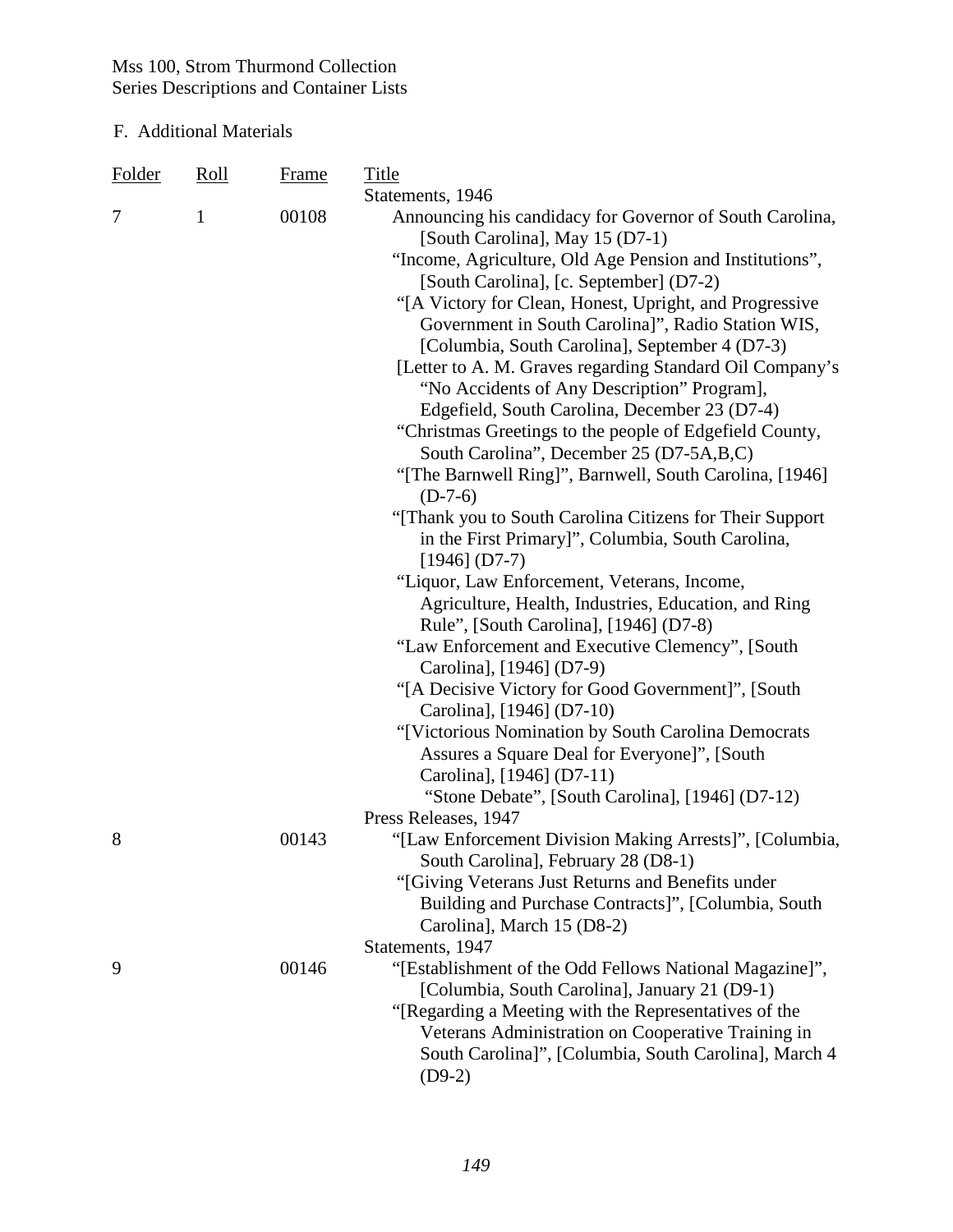| <b>Folder</b><br>9 | Roll<br>1 | <b>Frame</b> | <b>Title</b><br>Statements, 1947, cont.<br>"Powe Veneer Company's New Plant at Cheraw, South<br>Carolina", Columbia, South Carolina, April 16 (D9-3)<br>"South Carolina of Tomorrow" [Columbia Record's 50th<br>Anniversary], [Columbia, South Carolina], April 25<br>$(D9-4)$<br>[Letter to Major General Philip B. Fleming concerning the<br>President's Highway Safety Commission], Columbia,<br>South Carolina, April 26 (D9-5)<br>"[Resignation of Ben E. Davis as Vice-Chairman of South<br>Carolina Penitentiary Board]", [Columbia, South<br>Carolina], May 9 (D9-6)<br>"[War Assets Administration Announced That South<br>Carolina Hospitals Can Purchase Equipment]",<br>[Columbia, South Carolina], [September 26] (D9-7)<br>"Thanksgiving Relief Plans", [Columbia, South Carolina],<br>[November 25] $(D9-8)$<br>"[Purging of South Carolina Officials is False]",<br>[Columbia, South Carolina], [1947] (D9-9)<br>"South Carolina's Seaports", [South Carolina], [1947] (D9-<br>10)<br>"Vocational Rehabilitation", [South Carolina], [1947] (D9-<br>11)<br>"Why Edgefield People Should Trade at Home", [South<br>Carolina], [1947] (D9-12)<br>"Raiding the Elks Club in Spartanburg for Gambling and<br>Liquor", [South Carolina], [1947] (D9-13)<br>"Peace", [South Carolina], [1947] (D9-14)<br>"The Industrial Future of South Carolina", The American<br>Wool & Cotton Reporter, [Boston, Massachusetts],<br>$[1947] (D9-15)$<br>"The Christian Youth of South Carolina", [South Carolina],<br>$[1947] (D9-16)$<br>"Bankers' Essay Contest on Soil Conservation", [South<br>Carolina], [1947] (D9-17)<br>"South Carolina Seaports and Facilities", [Columbia,<br>South Carolina], [1947] (D9-18)<br>"Election of Colonel Wyndham M. Manning as the<br>Superintendent of the State Penitentiary", [Columbia,<br>South Carolina], [1947] (D9-19)<br>"[Improving South Carolina's Education System]", South |
|--------------------|-----------|--------------|-------------------------------------------------------------------------------------------------------------------------------------------------------------------------------------------------------------------------------------------------------------------------------------------------------------------------------------------------------------------------------------------------------------------------------------------------------------------------------------------------------------------------------------------------------------------------------------------------------------------------------------------------------------------------------------------------------------------------------------------------------------------------------------------------------------------------------------------------------------------------------------------------------------------------------------------------------------------------------------------------------------------------------------------------------------------------------------------------------------------------------------------------------------------------------------------------------------------------------------------------------------------------------------------------------------------------------------------------------------------------------------------------------------------------------------------------------------------------------------------------------------------------------------------------------------------------------------------------------------------------------------------------------------------------------------------------------------------------------------------------------------------------------------------------------------------------------------------------------------------------------------------------------------------------------|
|                    |           |              | Carolina Education News, [South Carolina], [1947]<br>$(D9-20)$                                                                                                                                                                                                                                                                                                                                                                                                                                                                                                                                                                                                                                                                                                                                                                                                                                                                                                                                                                                                                                                                                                                                                                                                                                                                                                                                                                                                                                                                                                                                                                                                                                                                                                                                                                                                                                                                |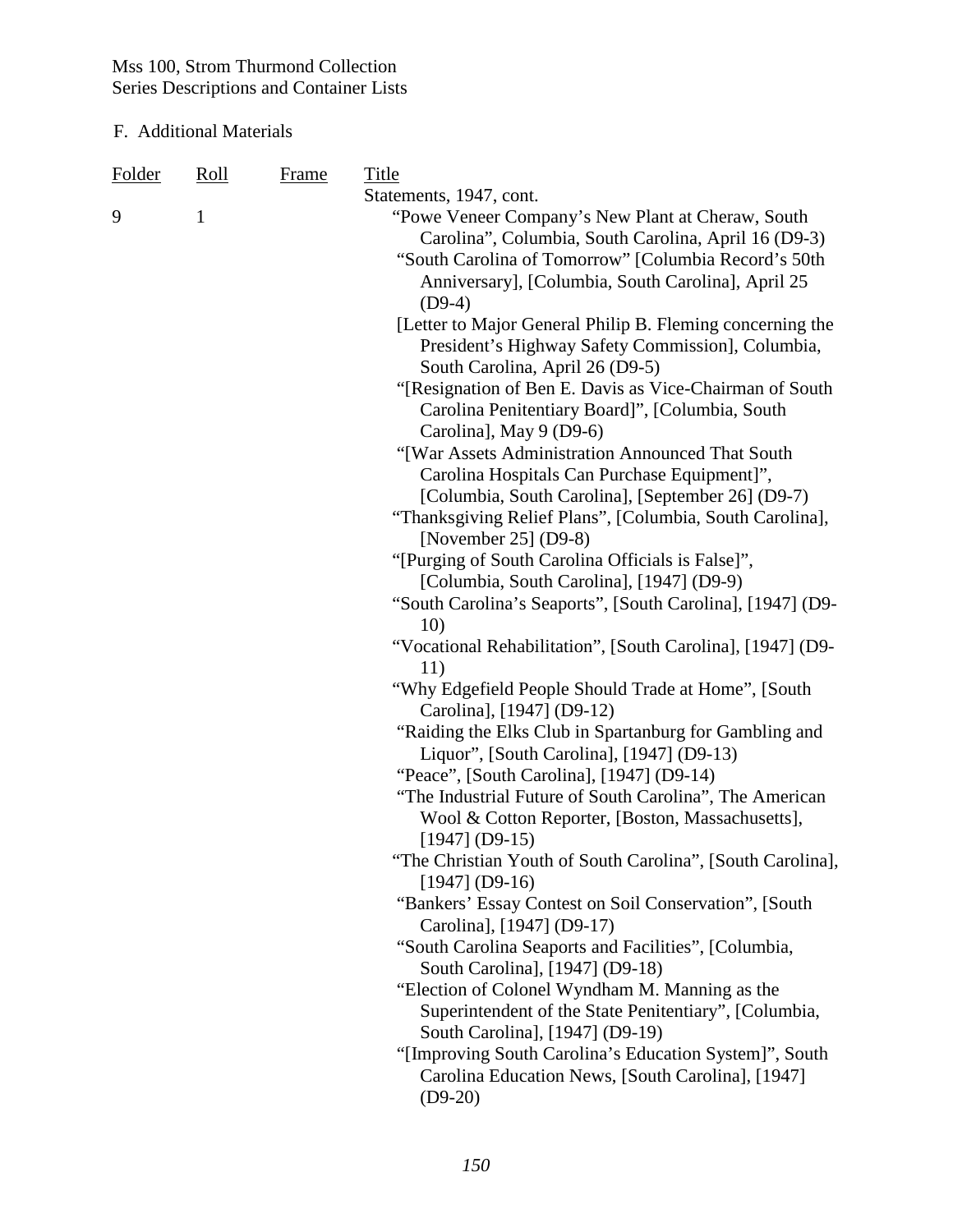| <b>Folder</b> | <u>Roll</u> | <b>Frame</b> | <b>Title</b>                                                                                                                                                     |
|---------------|-------------|--------------|------------------------------------------------------------------------------------------------------------------------------------------------------------------|
|               |             |              | Statements, 1948                                                                                                                                                 |
| 10            |             | 00177        | "Concerning the Suggestion that a Special Session of the<br>Legislature is Necessary", [Columbia, South Carolina],<br>August 13 (D10-1)                          |
|               |             |              | "Concerning the Proposed Merger of the National Guard<br>with the Reserve Corps", [Columbia, South Carolina],<br>August 13 (D10-2)                               |
|               |             |              | "The Resignation of William Lowndes Daniel, Jr. as<br>Executive Secretary", [Columbia, South Carolina],                                                          |
|               |             |              | August 15 (D10-3)                                                                                                                                                |
|               |             |              | Statements, 1949                                                                                                                                                 |
| 11            |             | 00182        | "Deploring the Expenditure of Large Sums of Money to<br>Purchase Textile Machinery to be Sent Abroad so as<br>to Foster Unfair Competition with American Textile |
|               |             |              | Industries", [Columbia, South Carolina], July 12 (D11-                                                                                                           |
|               |             |              | 1)<br>"[Inviting Tourists to South Carolina]", Special Travel                                                                                                    |
|               |             |              | Issue of The Chicago Tribune, [Chicago, Illinois],                                                                                                               |
|               |             |              | September 7 (D11-2)                                                                                                                                              |
|               |             |              | "Welcoming Tourists to South Carolina", Nash Airflyte                                                                                                            |
|               |             |              | Magazine, [Location Unknown], September 8 (D11-3)                                                                                                                |
|               |             |              | "[The South Carolina State-wide Industrial Safety                                                                                                                |
|               |             |              | Conference Makes Valuable Contributions to the                                                                                                                   |
|               |             |              | State's Important Safety Program]", 12th Annual South                                                                                                            |
|               |             |              | Carolina State-wide Industrial Safety Conference                                                                                                                 |
|               |             |              | Program, Columbia, South Carolina, September 16<br>$(D11-4)$                                                                                                     |
|               |             |              | "[Commenting on James F. Byrnes' Statement that He                                                                                                               |
|               |             |              | Might be Available to Offer for Governor]",                                                                                                                      |
|               |             |              | [Columbia, South Carolina], October 17 (D11-5)                                                                                                                   |
|               |             |              | "[T. Manly Hudson's Report on the Study of Drainage and                                                                                                          |
|               |             |              | Water Management Problems in South Carolina]",                                                                                                                   |
|               |             |              | Columbia, South Carolina, December 22 (D11-6)                                                                                                                    |
|               |             |              | Addresses, 1950                                                                                                                                                  |
| 12            |             | 00194        | "Christmas", Radio Station WNOK, Columbia, South                                                                                                                 |
|               |             |              | Carolina, December 24 (D11-7)                                                                                                                                    |
|               |             |              | "The Grave National and International Issues Facing Our<br>Nation]", Spartanburg, South Carolina, June 13 (D12-1)                                                |
|               |             |              | "[Campaign Issues]", Dillon, South Carolina, June 21                                                                                                             |
|               |             |              | $(D12-2A&B)$                                                                                                                                                     |
|               |             |              | "Marshall Aid", Florence, South Carolina, June 21 (D12-                                                                                                          |
|               |             |              | 3A&B                                                                                                                                                             |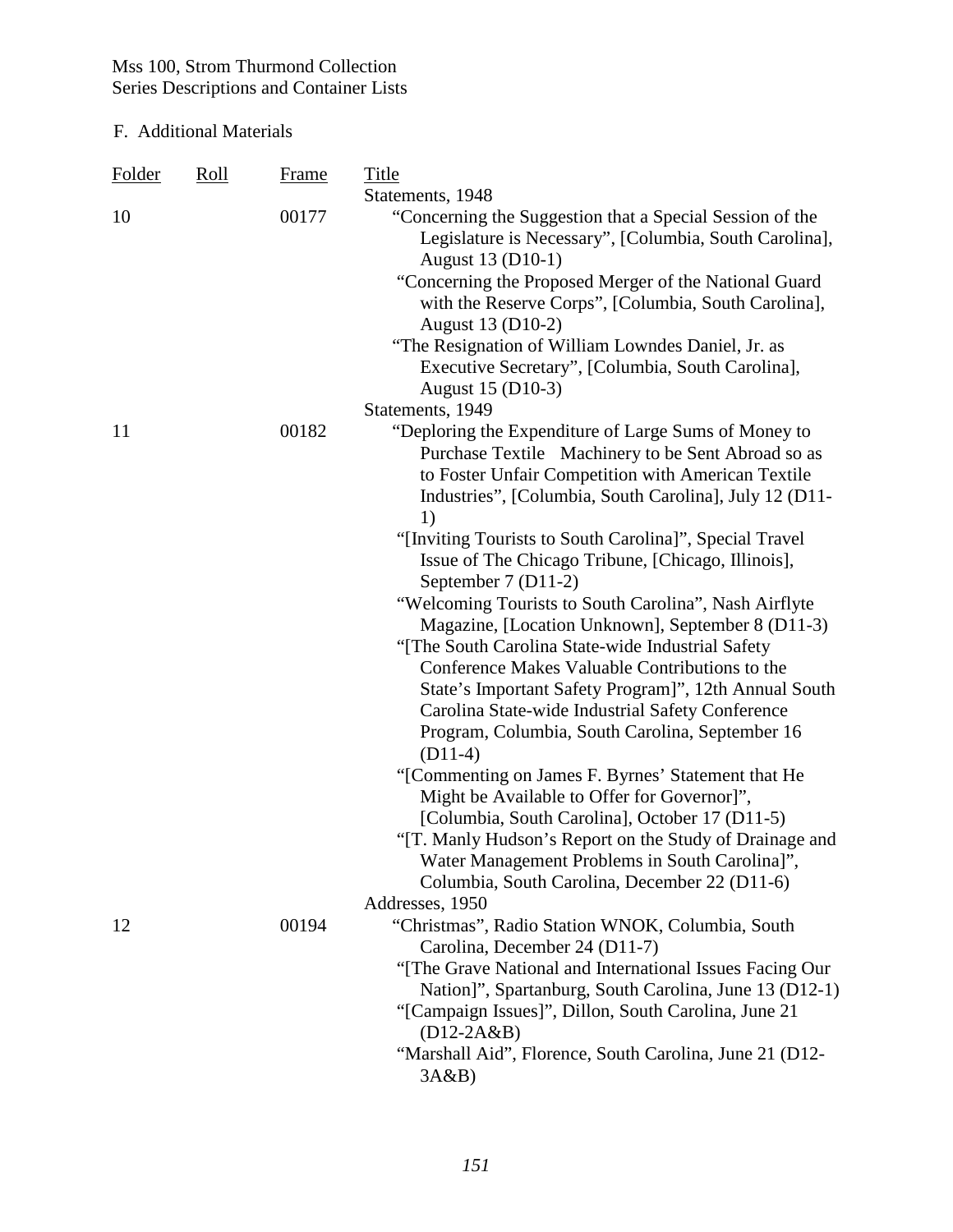| <b>Folder</b> | <u>Roll</u> | <b>Frame</b> | <b>Title</b>                                                                           |
|---------------|-------------|--------------|----------------------------------------------------------------------------------------|
| 12            |             |              | Addresses, 1950                                                                        |
|               |             |              | "[Campaign Issues]", Greenwood, South Carolina, June 27<br>$(D12-4A&B)$                |
|               |             |              | "[Campaign Issues]", Radio Station WIS, Columbia, South                                |
|               |             |              | Carolina, July 4 ( $D12-5A&B$ )                                                        |
|               |             |              | "[Campaign Issues]", Moncks Corner, South Carolina,                                    |
|               |             |              | July 6 (D12-6A&B)                                                                      |
|               |             |              | "[Campaign Issues]", Charleston, South Carolina, July 6                                |
|               |             |              | $(D12-7A&B)$                                                                           |
|               |             |              | Statements, 1950                                                                       |
| 13            |             | 00291        | "[Governor and Mrs. Thurmond Will Entertain Press and                                  |
|               |             |              | Radio Representatives at Buffet Luncheons Following                                    |
|               |             |              | the Annual Pre-legislative Conferences]", Columbia,                                    |
|               |             |              | South Carolina, January 5 (D13-1)                                                      |
|               |             |              | "[Concerning the Minutes of a Meeting of the Advisory                                  |
|               |             |              | Board of the South Carolina Public Service Authority                                   |
|               |             |              | Held in the Governor's Office]", Columbia, South                                       |
|               |             |              | Carolina, January 6 (D13-2)<br>"Confirmation by the State Senate of the Appointment of |
|               |             |              | Miss Faith Clayton to the State Industrial Commission",                                |
|               |             |              | [Columbia, South Carolina], January 11 (D13-3)                                         |
|               |             |              | "[Announcing the Radio Broadcast of Governor Strom                                     |
|               |             |              | Thurmond's Annual Message]", Columbia, South                                           |
|               |             |              | Carolina, January 17 (D13-4)                                                           |
|               |             |              | "Approval by Both Houses of the General Assembly of                                    |
|               |             |              | Reorganization Plan No. 2", [Columbia, South                                           |
|               |             |              | Carolina], February 8 (D13-5)                                                          |
|               |             |              | "Signing of the Act Providing for the Election of the                                  |
|               |             |              | Mayor of the City of Columbia by the People",                                          |
|               |             |              | [Columbia, South Carolina], February 22 (D13-6)                                        |
|               |             |              | "[The Truman-Boyle Forces Attempt to Capture Control                                   |
|               |             |              | of the Democratic Party of South Carolina]", Columbia,                                 |
|               |             |              | South Carolina, March 17 (D13-7)                                                       |
|               |             |              | "[Greetings to Disabled American Veterans]", Annual                                    |
|               |             |              | Convention of Disabled American Veterans,                                              |
|               |             |              | Greenville, South Carolina, [c. April] (D13-8)                                         |
|               |             |              | "Marshall Plan", Orangeburg, South Carolina, May 26                                    |
|               |             |              | $(D13-9A&B)$                                                                           |
|               |             |              | "Too Little–Too Late", Bamburg, South Carolina, May 30                                 |
|               |             |              | $(D13-10A&B)$                                                                          |
|               |             |              | "Personalities", Allendale, South Carolina, May 31 (D13-                               |
|               |             |              | 11A&B                                                                                  |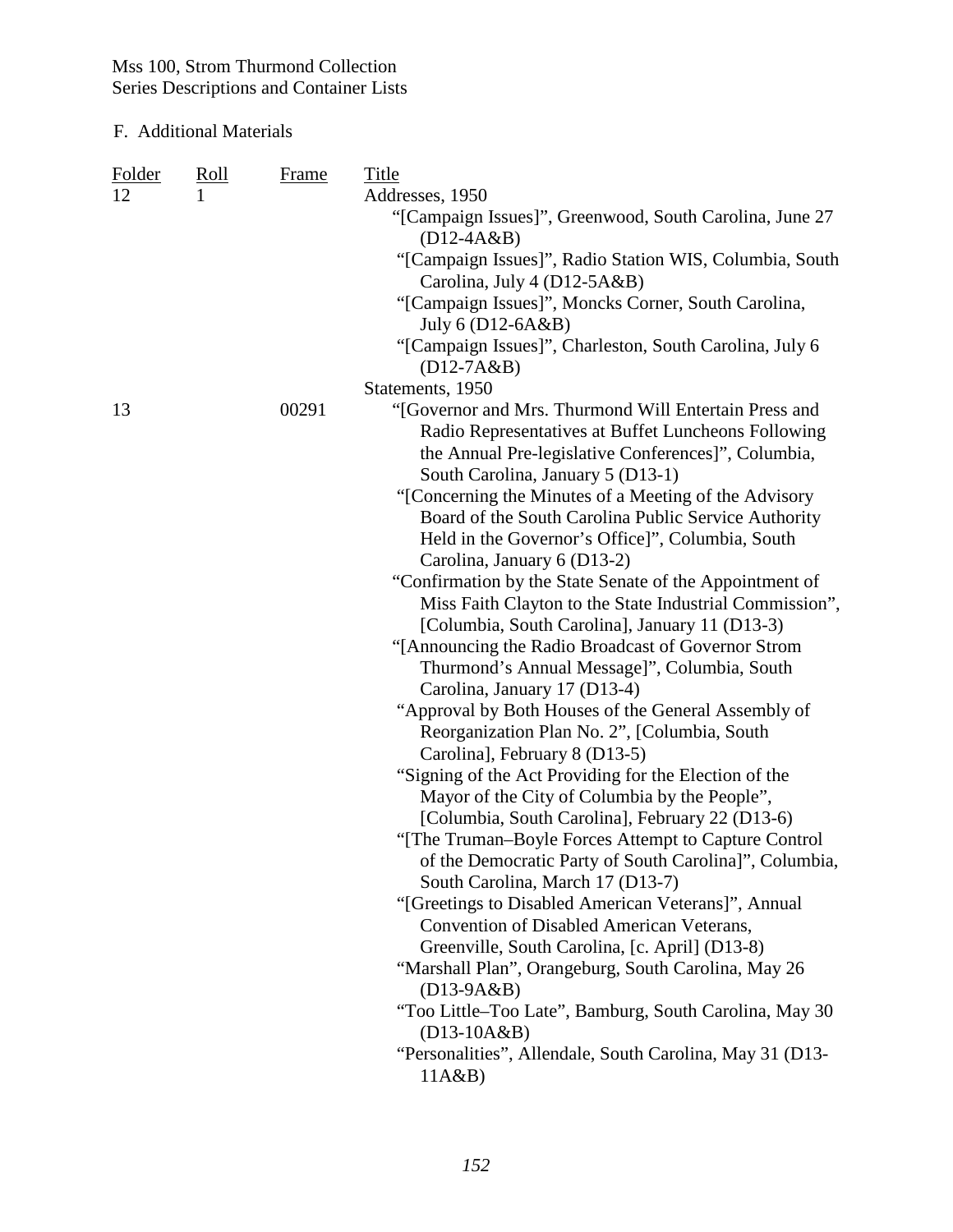| Folder | <u>Roll</u> | <b>Frame</b> | Title                                                               |
|--------|-------------|--------------|---------------------------------------------------------------------|
| 13     |             |              | Statements, 1950, cont.                                             |
|        |             |              | "What Has He Done?" Ridgeland, South Carolina, June 1               |
|        |             |              | $(D13-12A&B)$                                                       |
|        |             |              | "Waring", Walterboro, South Carolina, June 2 (D13-                  |
|        |             |              | 13A&B)                                                              |
|        |             |              | "Segregation", Sumter, South Carolina, June 6 (D13-<br>14A&B)       |
|        |             |              | "Background of F.E.P.C.", Lancaster, South Carolina, June           |
|        |             |              | 8 (D13-15A&B)                                                       |
|        |             |              | "[Thurmond Charges that a 'Pardon Racket Flourished'                |
|        |             |              | While Senator Olin D. Johnston was Governor of South                |
|        |             |              | Carolina]", Chester, South Carolina, June 8 (D13-16)                |
|        |             |              | "Committee Assignments", Gaffney, South Carolina, June              |
|        |             |              | $9(D13-17A&B)$                                                      |
| 14     |             | 00359        | "[Federal Interference in the South Carolina Senate Race]",         |
|        |             |              | [Location Unknown], June 22 (D14-1)                                 |
|        |             |              | "Economy", Georgetown, South Carolina, June 23 (D14-                |
|        |             |              | 2A&B                                                                |
|        |             |              | "[Campaign Issues]", Newberry, South Carolina, June 26              |
|        |             |              | $(D14-3A&B)$                                                        |
|        |             |              | "[Welcoming South Carolina Residents Visiting the City"             |
|        |             |              | of Clearwater and Pinellas County]", Special Edition of             |
|        |             |              | Clearwater Sun, Clearwater, Florida, [c. July] (D14-4)              |
|        |             |              | "[Campaign Issues]", Columbia, South Carolina, July 7               |
|        |             |              | $(D14-5A&B)$                                                        |
|        |             |              | "Concerning Regional Understanding Seminar to be Held               |
|        |             |              | at Opportunity School December 26–30", [Columbia,                   |
|        |             |              | South Carolina], December 14 (D14-6)                                |
|        |             |              | "Announcing New Appointments on Various Boards,                     |
|        |             |              | Commissions and Committees", Columbia, South                        |
|        |             |              | Carolina, December 21 (D14-7)                                       |
|        |             |              | "Extending Seasons Greetings to South Carolina at                   |
|        |             |              | Christmastime", [Columbia, South Carolina],<br>December $25(D14-8)$ |
|        |             |              | "Endorsing 'Tide of Toys' Campaign of the American                  |
|        |             |              | Legion", [Columbia, South Carolina], December 28                    |
|        |             |              | $(D14-9)$                                                           |
|        |             |              | Addresses, 1951                                                     |
| 15     |             | 00426        | "The Ending of My Term as Governor of South"                        |
|        |             |              | Carolina]", "Town & Country" Program, Radio Station                 |
|        |             |              | WMSC, Columbia, South Carolina, January 13 (D15-1)                  |